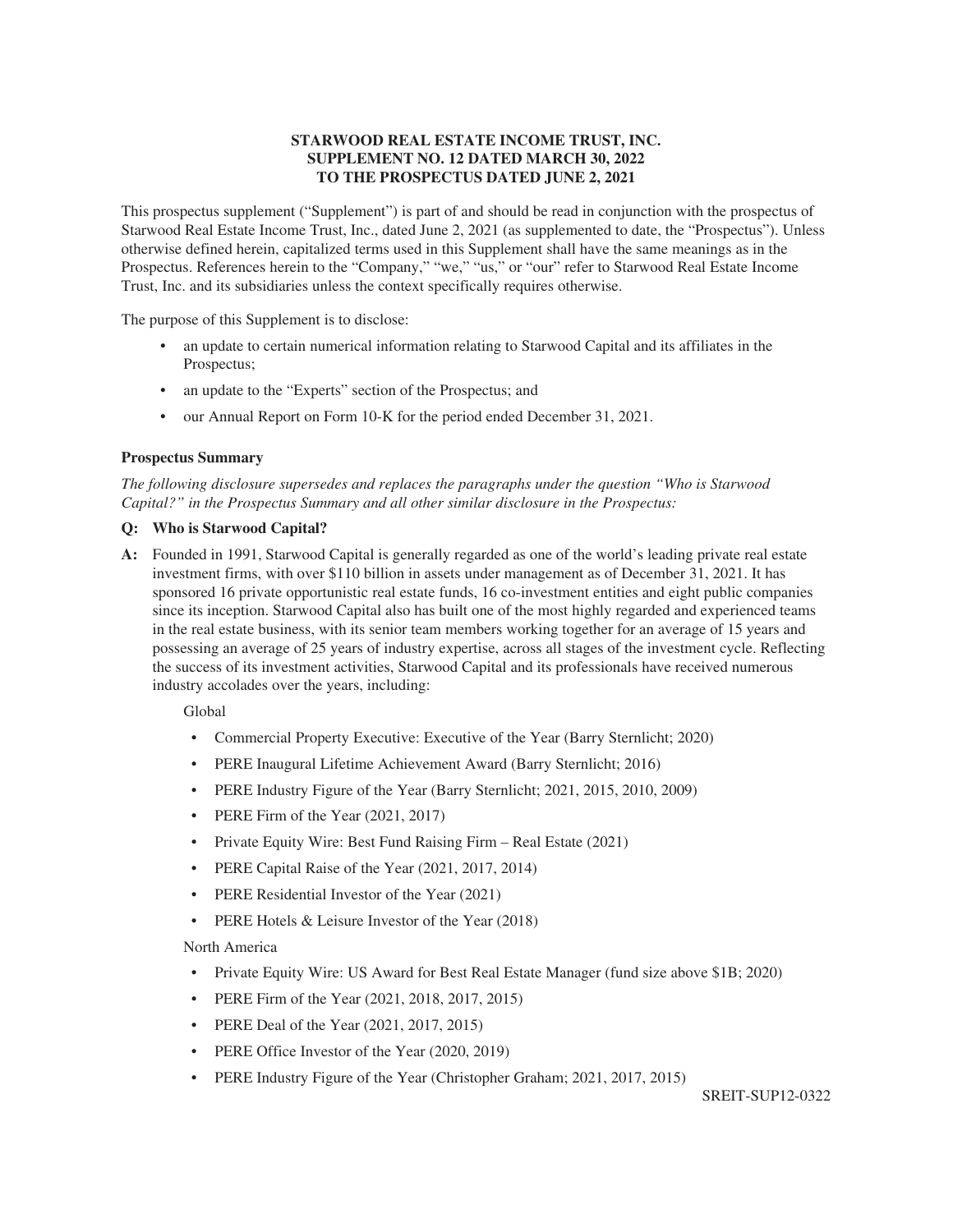## Europe

- PERE Firm of the Year (2021, 2015, 2013)
- PERE Deal of the Year (2021, 2018)
- PERE Office Investor of the Year (2021)
- PERE Alternatives Investor of the Year (2021)
- PERE Residential Investor of the Year (2019)
- PERE U.K. Firm of the Year (2021)
- PERE Nordics Firm of the Year (2019, 2018)
- PERE German Firm of the Year (2018)

Starwood Capital has approximately 4,000 employees as of December 31, 2021, exclusive of personnel employed by portfolio companies of closed-end funds managed by Starwood Capital. Starwood Capital's investment professionals have broad operating experience in virtually all real estate classes, with acquisitions and asset management organized into dedicated teams by asset type to leverage expertise and maximize asset performance.

*The following disclosure supersedes and replaces the paragraphs under the question "What potential competitive strengths does the Advisor offer?" in the Prospectus Summary and all other similar disclosure in the Prospectus:*

# **Q: What potential competitive strengths does the Advisor offer?**

**A:** We believe the most powerful potential competitive strength of the Advisor is its affiliation with Starwood Capital, which is one of the largest buyers, sellers and managers of commercial real estate in the world. The Advisor believes its long-term success in executing our investment strategy is supported by Starwood Capital's distinctive potential competitive strengths, including:

*Deep Market and Asset Knowledge.* Starwood Capital has been a very active investor in the U.S. and European commercial real estate markets for 30 years. Starwood Capital owns or manages the following investments in the United States and Europe as of December 31, 2021:

- 118,000 multifamily units;
- 31 million square feet of industrial;
- 49 million square feet of office;
- 1,200 hotel properties, ranging from select service hotels to ultra-luxury resorts;
- 33,000 single-family rental homes and residential lots; and
- 34 million square feet of retail properties.

The proprietary data generated by Starwood Capital's property portfolio enables us to target specific themes with conviction and deploy significant amounts of capital.

*Strong Relationships within the Industry.* The resources, relationships, and proprietary information of Starwood Capital provide a deep sourcing network for new opportunities. We believe Starwood Capital sees significantly more deal flow than most of its competitors because of its scale. Indeed, a large portion of the transactions ultimately completed by Starwood Capital are sourced completely off-market through existing, deep relationships.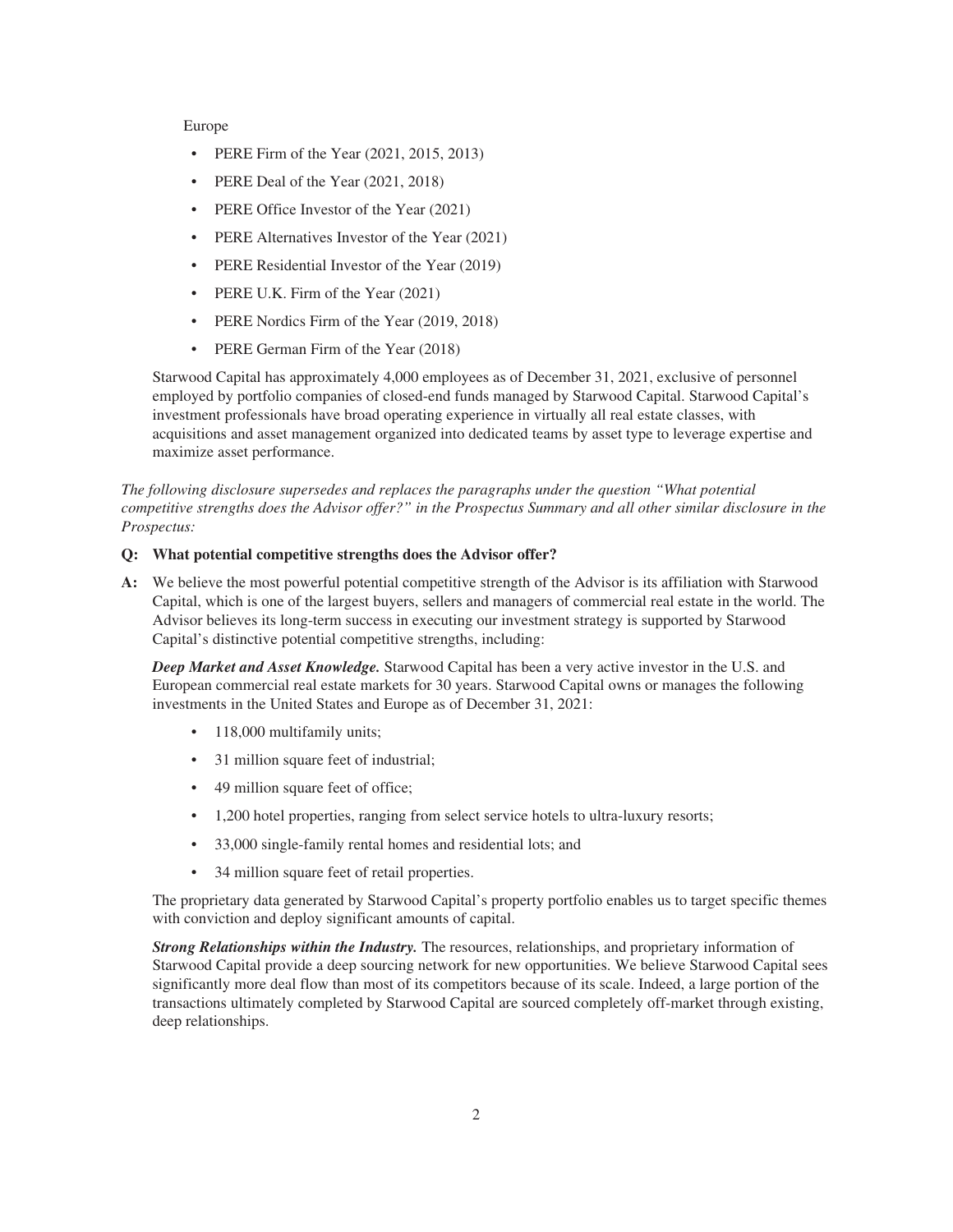*Deep Hands-On Real Estate Perspective.* Starwood Capital has 30 years of experience covering every real estate asset class. The firm has acquired over \$220 billion of real estate assets since inception through December 31, 2021, generating strong returns throughout that period. Starwood Capital also operates one of the largest commercial mortgage REITs in the United States, which has deployed over \$80 billion in capital since it commenced operations in 2009 through December 31, 2021.

*Investment Agility.* A hallmark of Starwood Capital is its ability to pursue a wide variety of investment opportunities as they emerge, moving from asset class to asset class, shifting geographies from the United States to select international markets and changing positions in the capital stack as its investment professionals perceive risk/return dynamics to be evolving. Starwood Capital's reputation, sophistication, highly experienced team, speed, access to capital and ability to execute provide it with a competitive sourcing advantage. We believe that Starwood Capital's ability to conduct detailed due diligence in a timely and efficient manner affords the Advisor, through its relationship with Starwood Capital, an edge in closing complicated and time-sensitive investments on our behalf, which typically are some of the most compelling opportunities.

*Operational Expertise.* Starwood Capital has broad real estate operating experience, with asset management organized into dedicated teams by specialty. The firm has created a number of platforms that are designed to enhance operational efficiencies and maximize the value of underlying assets. In addition, Starwood Capital's in-house loan workout expertise gives it the ability to find value in the debt markets.

*Capital Markets Skills.* Starwood Capital believes that its capital markets expertise is a core competency that sets it apart from more traditional real estate investors. Starwood Capital's team constantly evaluates real estate in relation to the respective capital markets' valuations in order to take advantage of pricing inefficiencies. Specifically, when the public markets are willing to pay more for assets or platforms than could be generated from longer-term holds or individual asset sales, Starwood Capital has the knowledge and capability to act on this arbitrage. Starwood Capital's expert team and global network of lending relationships have allowed it to obtain best-in-market terms for investors, while using financing brokers sparingly. The firm's skilled in-house capital markets team has closed transactions totaling over \$150 billion from 2010 through December 31, 2021. In addition, Starwood Capital has completed several public market executions since its formation.

**Design Leadership.** Starwood Capital believes that it possesses an expertise in the design of real estate assets that is unsurpassed in the private equity industry. This sensibility starts at the top: Barry Sternlicht, Starwood Capital's founder and Chief Executive Officer, is a member of the Interior Design Hall of Fame. A number of Starwood Capital's assets have been acclaimed for their aesthetics, which ultimately help drive value for the firm's investors.

*Strong Risk-Adjusted Performance.* Starwood Capital's disciplined investment approach has enabled it to consistently deliver strong performance across its investments since inception.

*Seasoned, Stable Management Team.* The senior team members at Starwood Capital have worked together for an average of 15 years, and possess an average of 25 years of industry experience across all real estate asset classes. The key leaders for the business bring a wealth of diverse and complementary skills to their roles. We directly benefit from the expertise of several members of Starwood Capital's senior team who serve as our directors and executive officers and as members of the Advisor's Investment Committee, as applicable.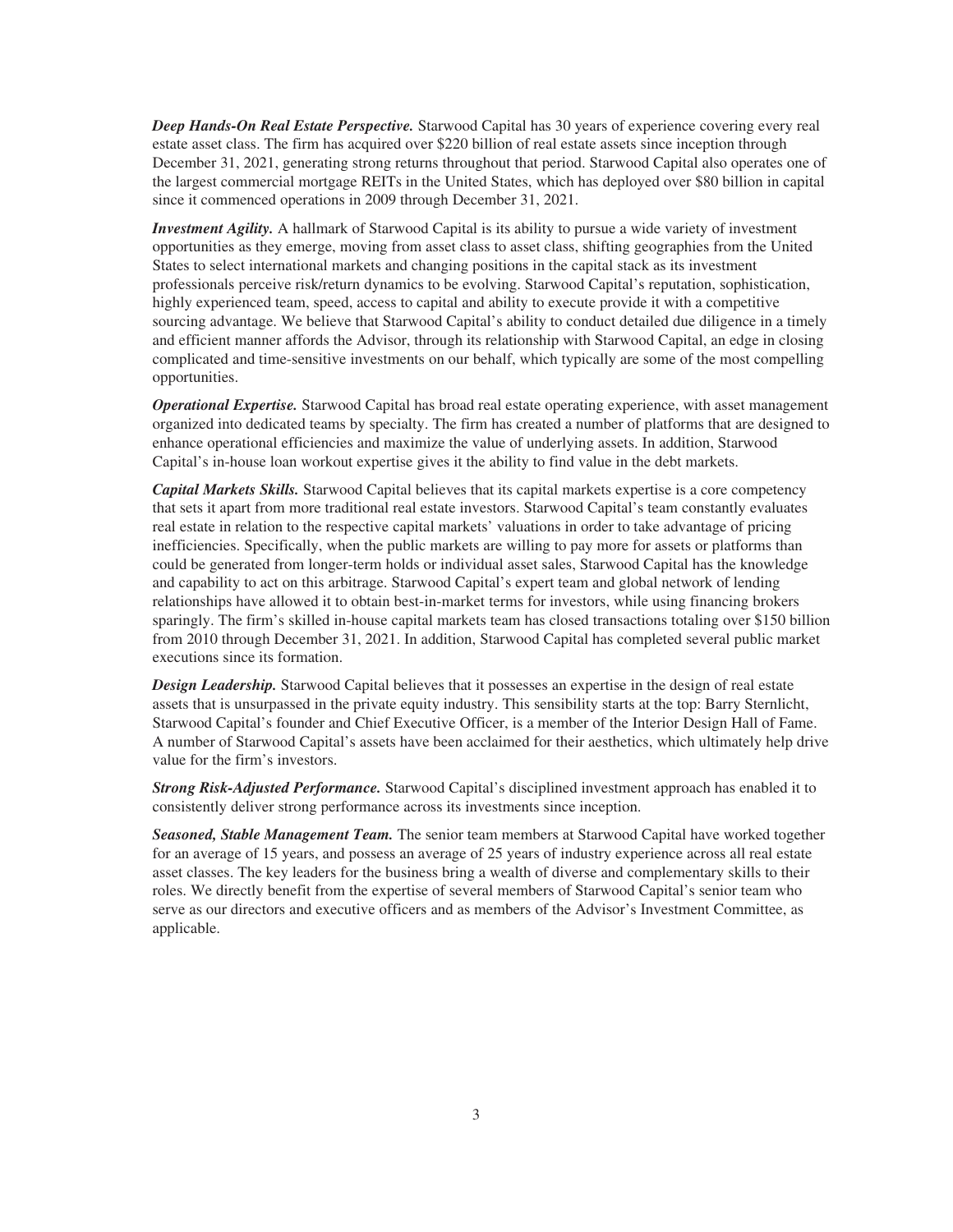*The following disclosure supersedes and replaces the paragraphs under the question "Do your investment guidelines overlap with the objectives or guidelines of any of Starwood Capital's affiliates, and do any of Starwood Capital's affiliates receive priority with respect to certain investments?" in the Prospectus Summary and all other similar disclosure in the Prospectus:*

- **Q: Do your investment guidelines overlap with the objectives or guidelines of any of Starwood Capital's affiliates, and do any of Starwood Capital's affiliates receive priority with respect to certain investments?**
- **A:** We believe our investment objectives, guidelines and strategy are generally distinct from Other Starwood Accounts (as defined below). Accordingly, we believe there has been to date, and expect there to continue to be, sufficient investment opportunities for us within our investment guidelines because of the scale of the real estate market. There is, however, overlap of real property, real estate debt and real estate-related equity securities investment opportunities with certain Other Starwood Accounts that are actively investing and similar overlap with future Other Starwood Accounts. This overlap will from time to time create conflicts of interest, which the Advisor and its affiliates will seek to manage in a fair and reasonable manner in their sole discretion in accordance with Starwood Capital's prevailing policies and procedures. See "Conflicts of Interests."

With respect to Other Starwood Accounts with investment objectives or guidelines that overlap with ours but that do not have priority over us, investment opportunities are allocated among us and one or more Other Starwood Accounts in accordance with Starwood Capital's prevailing policies and procedures on a basis that the Advisor and its affiliates believe are fair and reasonable in their sole discretion, which is either rotational or on a co-invest basis subject to the following considerations: (i) any applicable investment objectives of ours and such Other Starwood Accounts (which, for us, includes our primary objective of providing current income in the form of regular, stable cash distributions to achieve an attractive distribution yield); (ii) the sourcing of the transaction; (iii) the size and nature of the investment; (iv) the relative amounts of capital available for investment by us and such Other Starwood Accounts; (v) the sector, geography/location, expected return profile, expected distribution rates, anticipated cash flows, expected stability or volatility of cash flows, leverage profile, risk profile, and other features of the applicable investment opportunity and its impact on portfolio concentration and diversification; (vi) avoiding allocation that could result in de minimis or odd-lot investments; (vii) any structural and operational differences between us and such Other Starwood Accounts and any applicable investment limitations (including, without limitation, exposure limits, hedging limits and diversification considerations) of us and such Other Starwood Accounts, investment limitations, parameters or contractual provisions of ours and such Other Starwood Accounts; (viii) the eligibility of us and such Other Starwood Accounts to make such investment under applicable laws; (ix) any other applicable tax, accounting, legal, regulatory compliance or operational considerations deemed relevant by the Advisor and its affiliates (including, without limitation, maintaining our qualification as a REIT and our status as a non-investment company exempt from the Investment Company Act) (e.g., joint venture investments between us and an Other Starwood Account must be on the same terms and satisfy the restrictions of all participants, such as lowest leverage targeted by any participant); and (x) any other requirements contained in the corporate governance documents of us and such Other Starwood Accounts and any other considerations deemed relevant by the Advisor, Starwood Capital and their affiliates in good faith. Our board of directors (including our independent directors) has the duty to ensure that the allocation methodology described above is applied fairly to us.

One Other Starwood Account, Starwood Property Trust, Inc. ("Starwood Property Trust"), a REIT listed on the New York Stock Exchange ("NYSE"), focuses primarily on originating, acquiring, financing and managing commercial mortgage loans, other commercial real estate debt investments and CMBS in both the United States and Europe. Starwood Property Trust has priority over us with respect to real estate debt investment opportunities. This priority will result in fewer real estate debt investment opportunities being made available to us.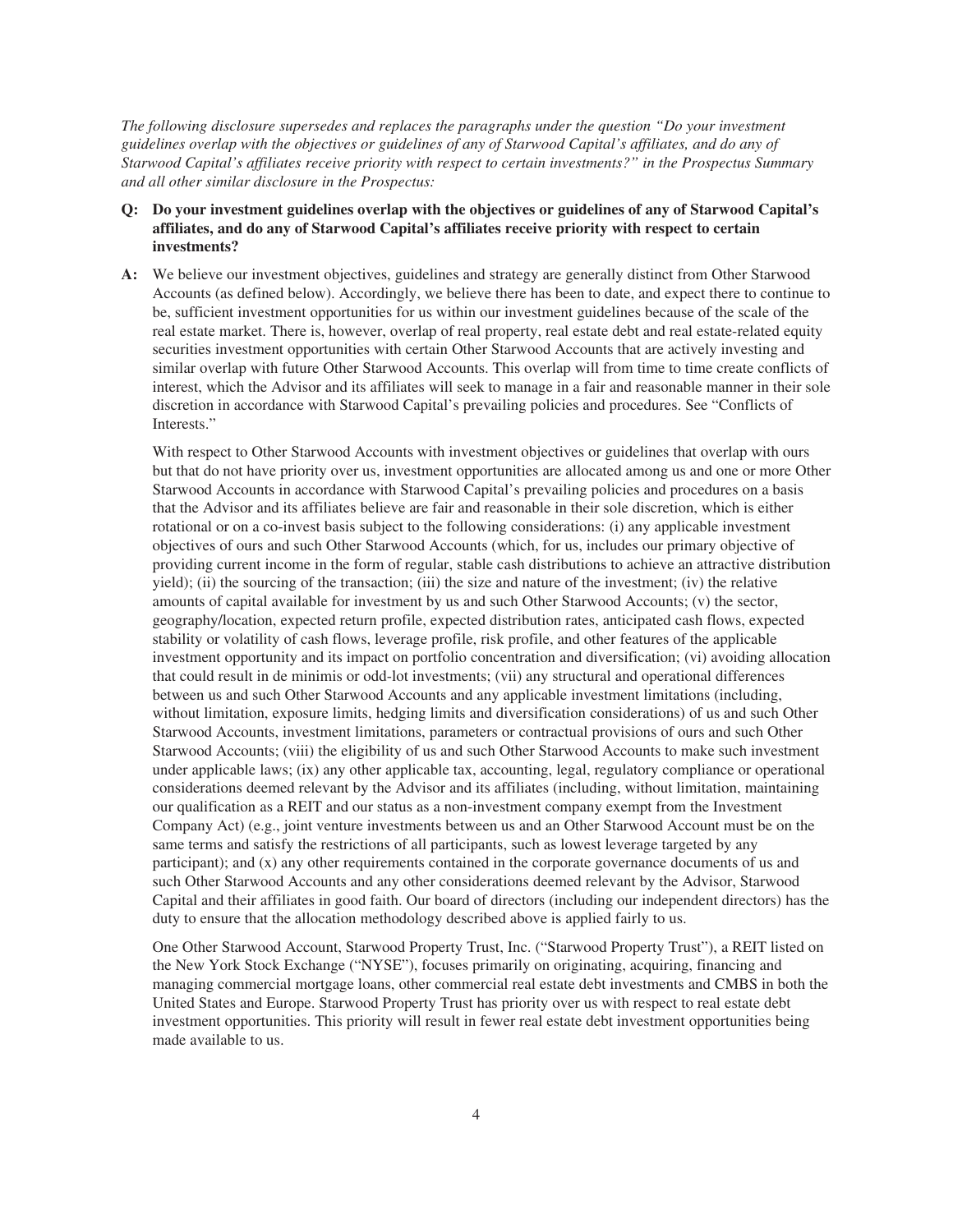In addition, in its property segment, Starwood Property Trust acquires (i) commercial properties subject to net leases and other similar equity investments that have the characteristics of real estate debt investments, or "debt-like equity investments" and (ii) equity interests in stabilized commercial real estate properties. As of December 31, 2021, Starwood Property Trust's portfolio (excluding the securitization VIE's) consisted of approximately \$24.1 billion of assets (including approximately \$1.2 billion in properties, net). To the extent that Starwood Property Trust seeks to invest in real estate equity investments, (i) Starwood Property Trust will have a priority over us with respect to debt-like equity investments, and (ii) we will have a priority over Starwood Property Trust with respect to any other real estate equity investments (single asset or portfolio acquisitions) where the total acquisition cost is less than or equal to \$300 million. All other real estate equity investments in which Starwood Property Trust may invest will be allocated in accordance with the investment allocation policy described above.

One Other Starwood Account is an opportunistic and value-add separate account with a state pension plan. The separate account has a \$75 million commitment that generally targets investments that may be sourced by either party and that do not fit within an existing Starwood sponsored vehicle. Both parties must agree to such investment. The potential investment is not limited by targeted returns. To the extent an investment satisfies the investment objectives of us and such Other Starwood Account on the same terms, such investment will be allocated in accordance with the investment allocation policy described above.

One Other Starwood Account, Starwood European Real Estate Finance Limited ("SEREF"), a company listed on the London Stock Exchange, focuses on originating, executing and servicing commercial real estate loans for institutional investors throughout Europe. SEREF has priority over us with respect to debt investment opportunities related to European real estate. We do not expect to target the same commercial real estate loans as SEREF, but to the extent that we do, SEREF's priority will result in fewer investment opportunities related to European real estate debt being made available to us.

Finally, one Other Starwood Account, which we refer to as "Select Opportunistic Starwood Account," invests in "opportunistic" real estate, real estate debt and real estate-related equity securities globally (which often are under-managed assets and with higher potential for equity appreciation) and has priority over us with respect to such investment opportunities. As of December 31, 2021, there was one Select Opportunistic Starwood Account that had priority over us. This Select Opportunistic Starwood Account had approximately \$5.3 billion of unused investing capacity. The priority granted to this Select Opportunistic Starwood Account will result in fewer investment opportunities being made available to us. This Select Opportunistic Starwood Account, which was not fully invested as of December 31, 2021, had approximately \$9.8 billion of gross assets under management (includes 100% of property value if controlled by the fund and its affiliates, otherwise shown as the fund's proportionate share of property value). Other than (i) the priority granted to Select Opportunistic Starwood Account, (ii) the priority granted to Starwood Property Trust with respect to real estate debt and debt-like equity investments and (iii) the priority granted to SEREF with respect to debt investment opportunities related to European real estate, no Other Starwood Accounts have priority over us with respect to investment opportunities. However, Starwood Capital may in the future grant priority to additional Other Starwood Accounts.

While the Advisor will seek to manage potential conflicts of interest in a fair and reasonable manner (subject to the priority rights of the Starwood Property Trust, the Select Opportunistic Starwood Account and SEREF described above) as required pursuant to our charter and the advisory agreement among us, the Advisor and the Operating Partnership (the "Advisory Agreement"), the portfolio strategies employed by the Advisor, Starwood Capital or their affiliates in managing the Other Starwood Accounts could conflict with the strategies employed by the Advisor in managing our business and may adversely affect the marketability, exit strategy, prices and availability of the properties, securities and instruments in which we invest. The Advisor, Starwood Capital or their affiliates may also give advice to the Other Starwood Accounts that may differ from advice given to us even though their investment objectives or guidelines may be the same or similar to ours.

"Other Starwood Accounts" means investment funds, REITs, vehicles, accounts, products and other similar arrangements sponsored, advised or managed by Starwood Capital, whether currently in existence or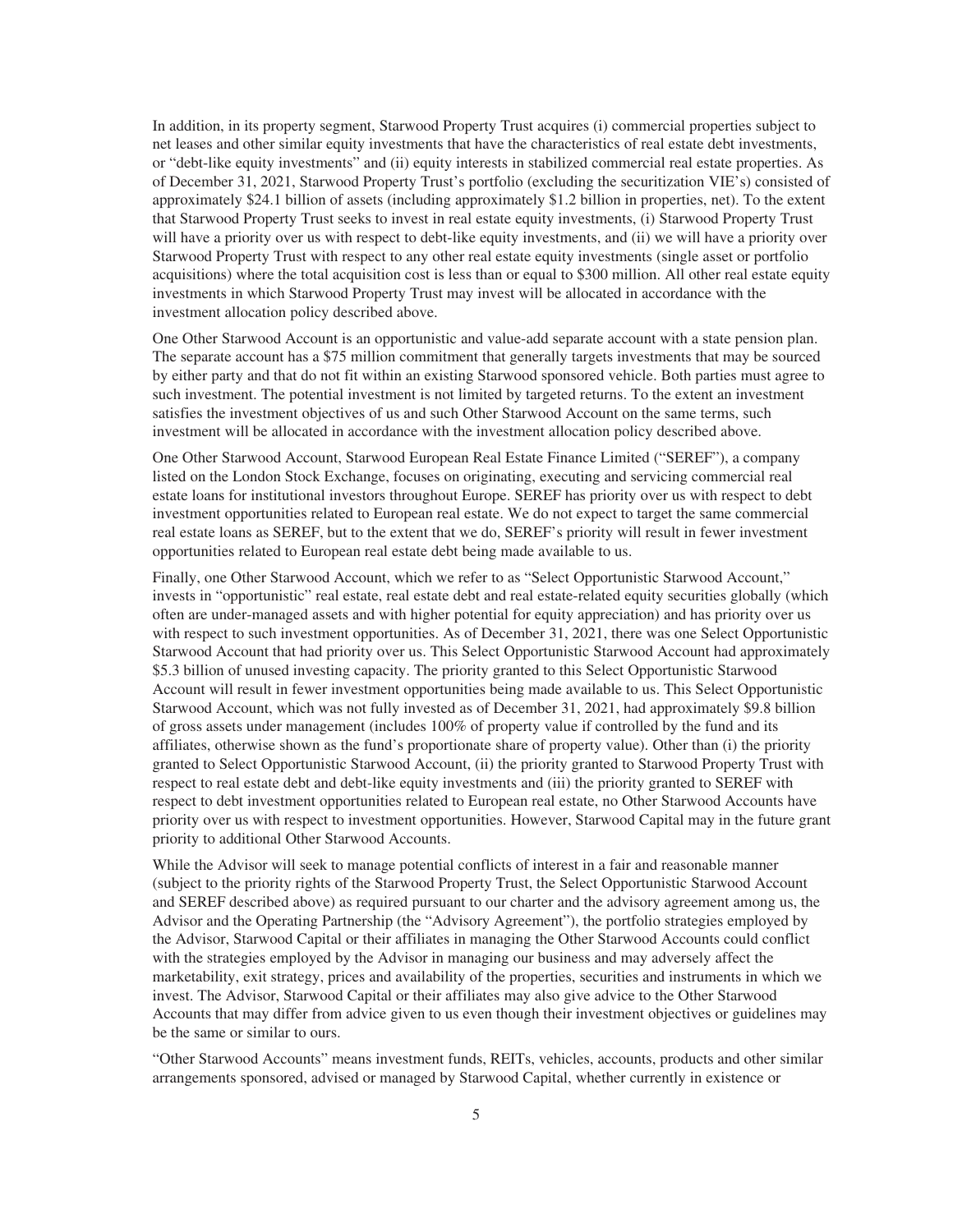subsequently established (in each case, including any related successor funds, alternative vehicles, supplemental capital vehicles, surge funds, over-flow funds, co-investment vehicles and other entities formed in connection with Starwood Capital or its affiliates side-by-side or additional general partner investments with respect thereto).

## **Investment Objectives and Strategy**

## *The following disclosure supersedes and replaces the first paragraph of the section of the Prospectus titles "Investment Objectives and Strategy—Investment Strategy" and all other similar disclosure in the Prospectus.*

Starwood Capital is a private investment firm with a primary focus on global real estate, founded and controlled by Barry S. Sternlicht, the Chairman of our board of directors. Since Starwood Capital's inception in 1991 through December 31, 2021, it has raised over \$70 billion of capital and currently has over \$110 billion of assets under management. Over the past 30 years, Starwood Capital has acquired more than \$220 billion of real estate assets (including equity, loans and investments in operating companies) across virtually all real estate asset classes, including office, apartments, condominiums, hotels, multifamily, industrial and retail. On behalf of Starwood Capital, members of its executive team have founded, recapitalized or taken public numerous companies, including Starwood Hotels & Resorts Worldwide, Inc., Starwood Property Trust, Inc., Starwood Waypoint Homes (f/k/a Colony Starwood Homes), iStar Financial Inc. and Tri Pointe Homes, Inc. Starwood Capital also participated in the formation of Equity Residential Properties Trust, a NYSE-listed multifamily REIT. We believe the breadth of experience and the relationships that Starwood Capital has fostered since its inception provides us with competitive advantages in acquiring, developing, financing, asset managing, operating and selling our targeted investments in real estate, real estate-related debt and real estate-related securities. Starwood Capital maintains sixteen offices located in four countries, including its headquarters in Miami Beach, Florida, as well as offices in Arlington, Atlanta, Chicago, Dallas, Greenwich, Los Angeles, New York, San Francisco and Washington, D.C., and affiliated offices in Amsterdam, Hong Kong, London, Luxembourg, Sydney and Tokyo.

## **Experts**

#### *The disclosure appearing in the "Experts" section of the Prospectus is supplemented with the following:*

The financial statements included in this Prospectus from Starwood Real Estate Income Trust, Inc.'s Annual Report on Form 10-K for the year ended December 31, 2021, have been audited by Deloitte & Touche LLP, an independent registered public accounting firm, as stated in their report appearing herein. Such financial statements are included in reliance upon the report of such firm given upon their authority as experts in accounting and auditing.

#### **Annual Report on Form 10-K**

*The Prospectus is hereby supplemented with our Annual Report on Form 10-K, excluding exhibits, for the year ended December 31, 2021, that was filed with the SEC on March 28, 2022, a copy of which, without exhibits, is attached to this Supplement as Appendix A.*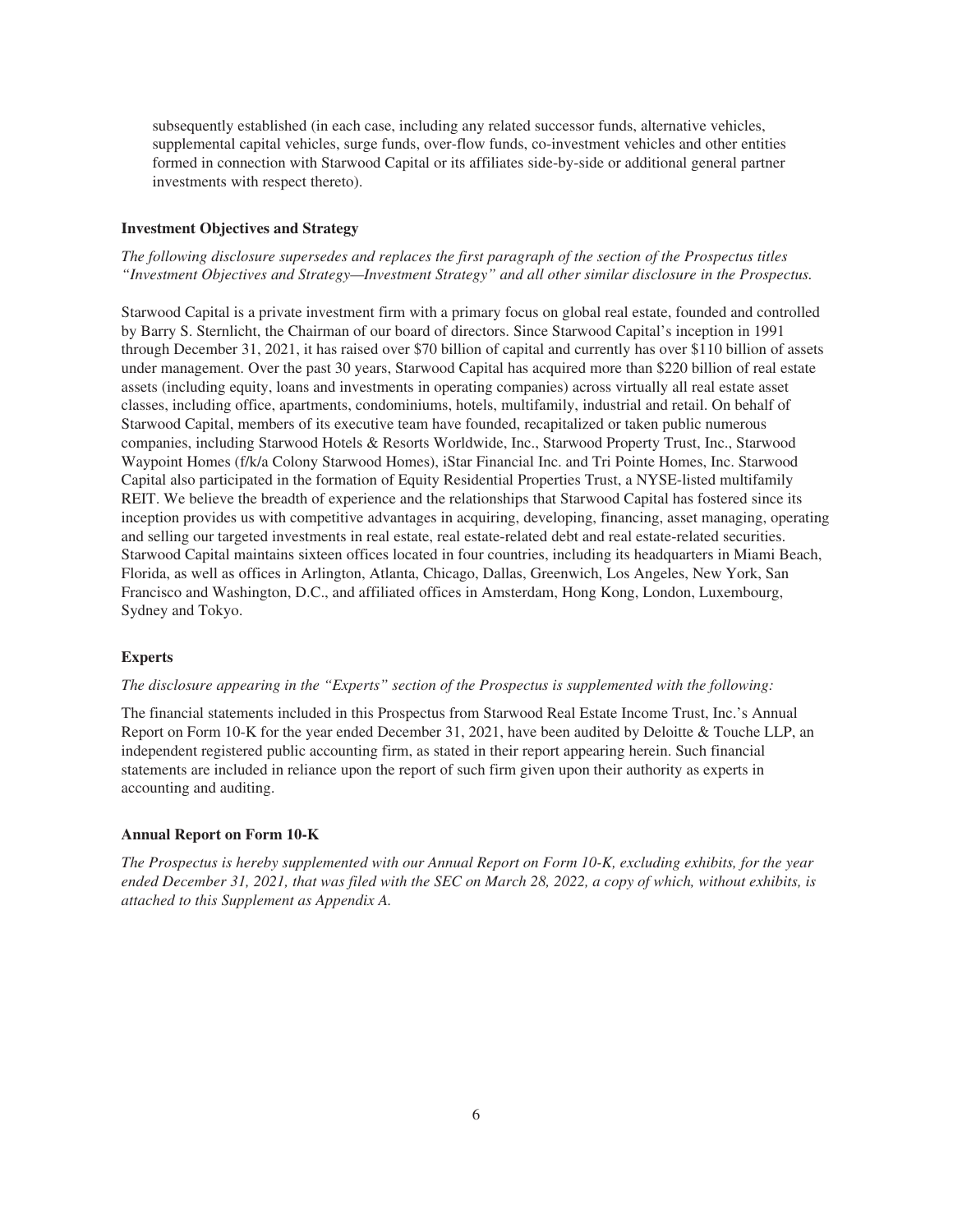# **UNITED STATES SECURITIES AND EXCHANGE COMMISSION WASHINGTON, D.C. 20549**

# **FORM 10-K**

**(Mark One)**

È **ANNUAL REPORT PURSUANT TO SECTION 13 OR 15(d) OF THE SECURITIES EXCHANGE ACT OF 1934 FOR THE FISCAL YEAR ENDED DECEMBER 31, 2021**

Ë **TRANSITION REPORT PURSUANT TO SECTION 13 OR 15(d) OF THE SECURITIES EXCHANGE ACT OF 1934 FOR THE TRANSITION PERIOD FROM TO**

**Commission file number 000-56046**



# **STARWOOD REAL ESTATE INCOME TRUST, INC.**

**(Exact name of Registrant as specified in Governing Instruments)**

**Maryland (State or other jurisdiction of incorporation or organization)**

subject to such filing requirements for the past 90 days. Yes  $\boxtimes$  No  $\Box$ 

**2340 Collins Avenue Miami Beach, FL 33139** 82-2023409 **(Address of principal executive offices) (Zip Code) (I.R.S. Employer**

**Identification No.)**

**Registrant's telephone number, including area code: (305) 695-5500**

**Securities registered pursuant to Section 12(b) of the Act: None**

**Securities registered pursuant to Section 12(g) of the Act:**

**Title of Each Class**

**Class T Common Stock, \$0.01 par value per share Class S Common Stock, \$0.01 par value per share Class D Common Stock, \$0.01 par value per share Class I Common Stock, \$0.01 par value per share**

Indicate by check mark if the registrant is a well-known seasoned issuer, as defined in Rule 405 of the Securities Act. Yes  $\Box$  No  $\boxtimes$ Indicate by check mark if the registrant is not required to file reports pursuant to Section 13 or Section 15(d) of the Act. Yes  $\square$  No  $\boxtimes$ Indicate by check mark whether the Registrant (1) has filed all reports required to be filed by Section 13 or 15(d) of the Securities Exchange Act of 1934 during the preceding 12 months (or for such shorter period that the Registrant was required to file such reports), and (2) has been

Indicate by check mark whether the registrant has submitted electronically every Interactive Data File required to be submitted pursuant to Rule 405 of Regulation S-T (§232.405 of this chapter) during the preceding 12 months (or for such shorter period that the registrant was required to submit such files). Yes  $\boxtimes$  No  $\Box$ 

Indicate by check mark whether the registrant has filed a report on and attestation to its management's assessment of the effectiveness of its internal control over financial reporting under Section 404(b) of the Sarbanes-Oxley Act (15 U.S.C. 7262(b)) by the registered public accounting firm that prepared or issued its audit report.  $\Box$ 

Indicate by check mark whether the registrant is a large accelerated filer, an accelerated filer, a non-accelerated filer, smaller reporting company, or an emerging growth company. See the definitions of "large accelerated filer," "accelerated filer," "smaller reporting company," and "emerging growth company" in Rule 12b-2 of the Exchange Act.

Large accelerated filer  $\Box$ Non-accelerated filer  $\boxtimes$ 

| ccelerated filer |  |
|------------------|--|
|                  |  |

|  | Smaller reporting company |  |
|--|---------------------------|--|
|  |                           |  |

Emerging growth company  $\boxtimes$ 

If an emerging growth company, indicate by check mark if the registrant has elected not to use the extended transition period for complying with any new or revised financial accounting standards provided pursuant to Section 13(a) of the Exchange Act.  $\boxtimes$ Indicate by check mark whether the registrant is a shell company (as defined in Rule 12b-2 of the Act). Yes  $\Box$  No  $\boxtimes$ 

The aggregate market value of the common stock held by non-affiliates of the registrant: No established market exists for the registrant's common stock. As of March 28, 2022, the issuer had the following shares outstanding: 5,358,693 shares of Class T common stock, 188,684,205 shares of Class S common stock, 27,451,364 shares of Class D common stock and 201,947,123 shares of Class I common stock.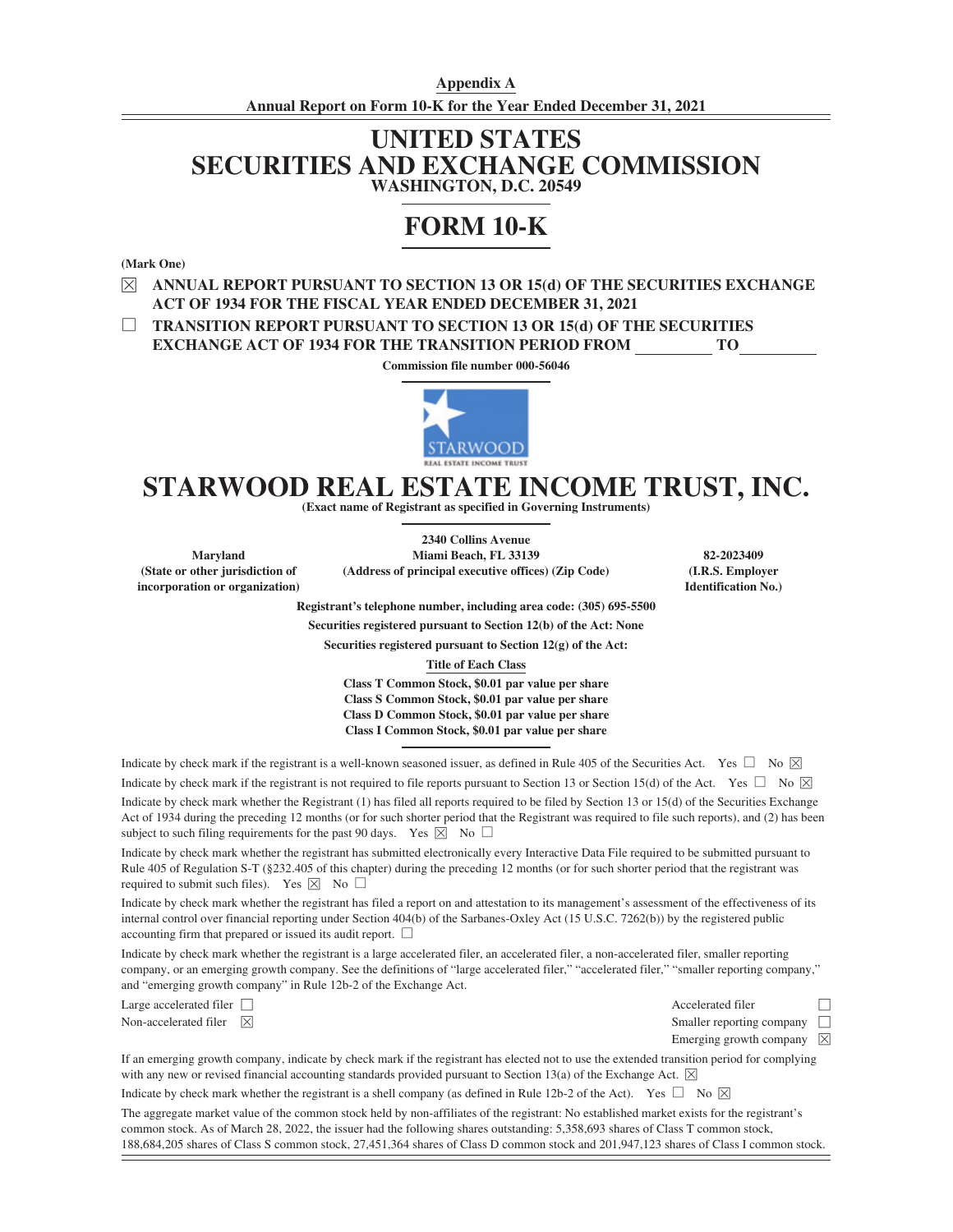# **TABLE OF CONTENTS**

| PART I.         |                                                              |                 |
|-----------------|--------------------------------------------------------------|-----------------|
| ITEM 1.         |                                                              | $7\phantom{.0}$ |
| ITEM 1A.        |                                                              | 13              |
| ITEM 1B.        |                                                              | 76              |
| ITEM 2.         |                                                              | 76              |
| ITEM 3.         |                                                              | 76              |
| ITEM 4.         |                                                              | 76              |
| PART II.        |                                                              |                 |
| ITEM 5.         | MARKET FOR REGISTRANT'S COMMON EQUITY, RELATED STOCKHOLDER   |                 |
|                 | MATTERS AND ISSUER PURCHASES OF EQUITY SECURITIES            | 77              |
| ITEM 6.         |                                                              | 84              |
| ITEM 7.         | MANAGEMENT'S DISCUSSION AND ANALYSIS OF FINANCIAL CONDITION  |                 |
|                 |                                                              | 84              |
| ITEM 7A.        | QUANTITATIVE AND QUALITATIVE DISCLOSURES ABOUT MARKET RISK   | 99              |
| ITEM 8.         | FINANCIAL STATEMENTS AND SUPPLEMENTARY DATA                  | 101             |
| ITEM 9.         | CHANGES IN AND DISAGREEMENTS WITH ACCOUNTANTS ON ACCOUNTING  |                 |
|                 |                                                              | 101             |
| ITEM 9A.        |                                                              | 101             |
| ITEM 9B.        |                                                              | 102             |
| ITEM 9C.        | DISCLOSURE REGARDING FOREIGN JURISDICTIONS THAT PREVENT      |                 |
|                 |                                                              | 102             |
| PART III.       |                                                              |                 |
| ITEM 10.        | DIRECTORS, EXECUTIVE OFFICERS AND CORPORATE GOVERNANCE       | 103             |
| ITEM 11.        |                                                              | 109             |
| <b>ITEM 12.</b> | SECURITY OWNERSHIP OF CERTAIN BENEFICIAL OWNERS AND          |                 |
|                 | MANAGEMENT AND RELATED STOCKHOLDER MATTERS                   | 111             |
| <b>ITEM 13.</b> | CERTAIN RELATIONSHIPS AND RELATED TRANSACTIONS, AND DIRECTOR |                 |
|                 |                                                              | 112             |
| ITEM 14.        | PRINCIPAL ACCOUNTING FEES AND SERVICES                       | 120             |
| PART IV.        |                                                              |                 |
| ITEM 15.        | EXHIBITS, FINANCIAL STATEMENT SCHEDULES                      | 122             |
| <b>ITEM 16.</b> |                                                              | 123             |
|                 |                                                              | 124             |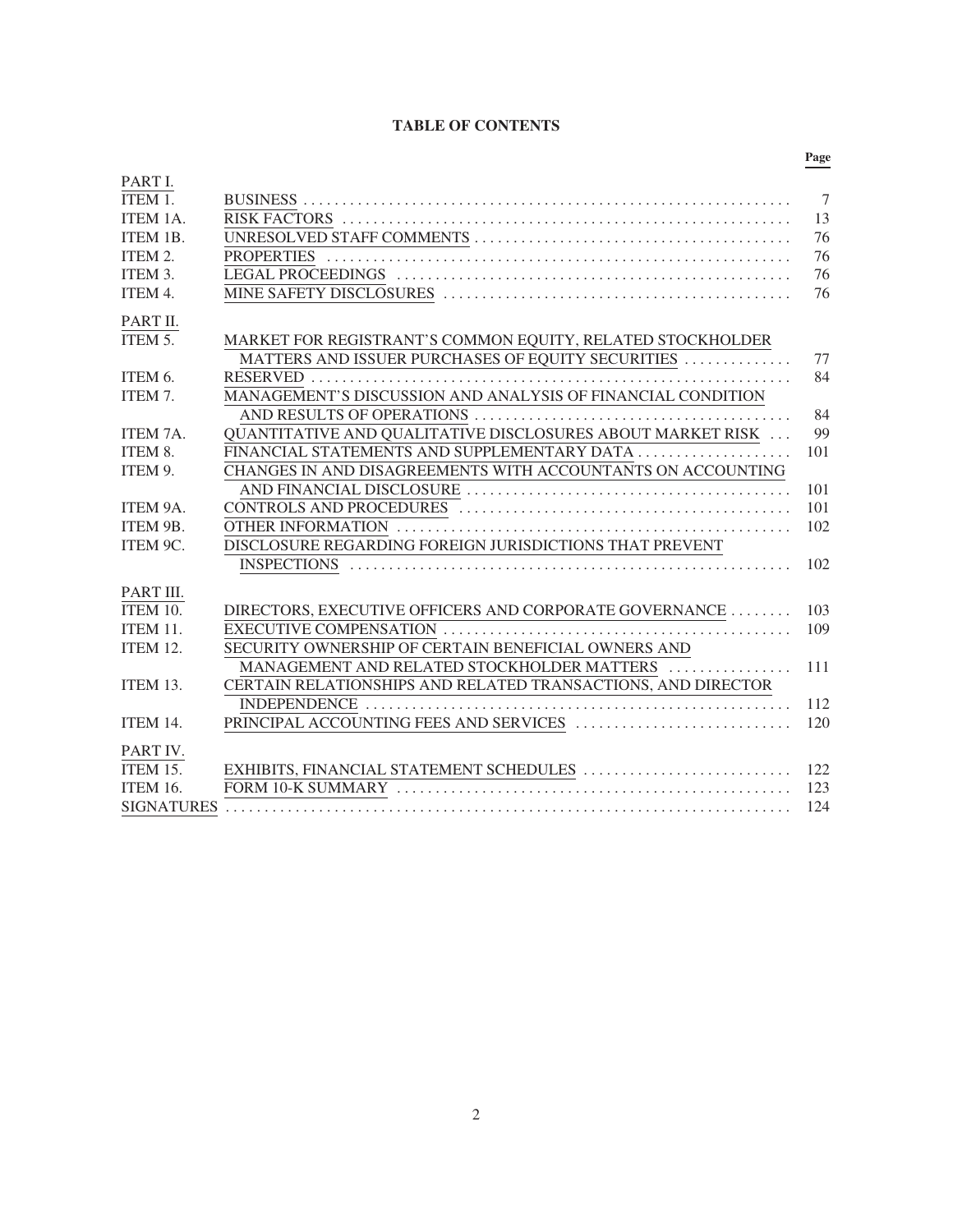## <span id="page-8-0"></span>**PART I.**

## **CAUTIONARY NOTE REGARDING FORWARD-LOOKING STATEMENTS**

This Annual Report on Form 10-K contains forward-looking statements within the meaning of Section 27A of the Securities Act of 1933, as amended (the "Securities Act"), and Section 21E of the Exchange Act of 1934, as amended (the "Exchange Act"). Forward-looking statements include statements about our business, including, in particular, statements about our plans, strategies and objectives. Forward-looking statements can generally be identified by our use of forward-looking terminology such as "may," "will," "expect," "intend," "anticipate," "estimate," "believe," "continue" or other similar words. These statements include our plans and objectives for future operations, including plans and objectives relating to future growth and availability of funds, and are based on current expectations that involve numerous risks and uncertainties. Assumptions relating to these statements involve judgments with respect to, among other things, future economic, competitive and market conditions and future business decisions, all of which are difficult or impossible to accurately predict and many of which are beyond our control.

Although we believe the assumptions underlying the forward-looking statements, and the forward-looking statements themselves, are reasonable, any of the assumptions could be inaccurate and, therefore, there can be no assurance that these forward-looking statements will prove to be accurate and our actual results, performance and achievements may be materially different from that expressed or implied by these forward-looking statements. In light of the significant uncertainties inherent in these forward looking statements, the inclusion of this information should not be regarded as a representation by us or any other person that our objectives and plans, which we consider to be reasonable, will be achieved. Except as otherwise required by federal securities laws, we do not undertake to publicly update or revise any forward-looking statements, whether as a result of new information, future events or otherwise.

#### **RISK FACTOR SUMMARY**

*We are subject to numerous risks and uncertainties (many of which may be amplified by the COVID-19 outbreak) that could cause our actual results and future events to differ materially from those set forth or contemplated in our forward-looking statements, including those summarized below. The following list of risks and uncertainties is only a summary of some of the most important factors and is not intended to be exhaustive. This risk factor summary should be read together with the more detailed discussion of risks and uncertainties set forth under "Item 1A. Risk Factors" of this Annual Report on Form 10-K.*

## **Risks Related to Our Organizational Structure**

- Investors will not have the opportunity to evaluate our future investments before we make them.
- Since there is no public trading market for shares of our common stock, repurchase of shares by us will likely be the only way to dispose of your shares. Our share repurchase plan provides stockholders with the opportunity to request that we repurchase their shares on a monthly basis, but we are not obligated to repurchase any shares and may choose to repurchase only some, or even none, of the shares that have been requested to be repurchased in any particular month in our discretion. In addition, repurchases are subject to available liquidity and other significant restrictions. Further, our board of directors may modify, suspend or terminate our share repurchase plan if it deems such action to be in our best interest and the best interest of our stockholders. As a result, our shares should be considered as having only limited liquidity and at times may be illiquid.
- We cannot guarantee that we will make distributions, and if we do, we may fund such distributions from sources other than cash flow from operations, including, without limitation, the sale of assets, borrowings, return of capital or offering proceeds (including from sales of our common stock or Operating Partnership (defined below) units to the Special Limited Partner (defined below)), and we have no limits on the amounts we may pay from such sources.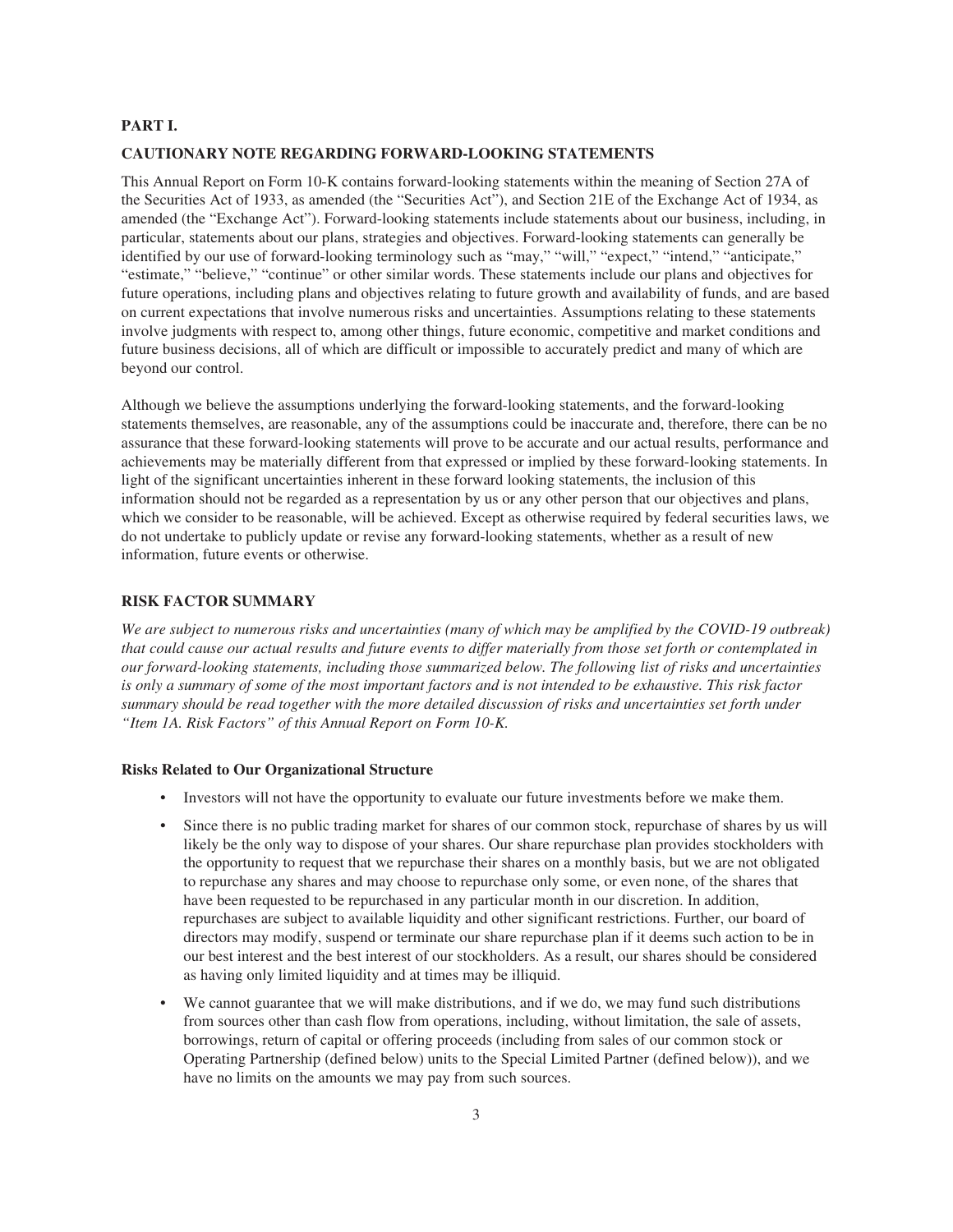- We may pay distributions from sources other than our cash flow from operations, including, without limitation, the sale of assets, borrowings or offering proceeds, and we have no limits on the amounts we may pay from such sources.
- The purchase and repurchase price for shares of our common stock are generally based on our prior month's net asset value ("NAV") (subject to material changes) and are not based on any public trading market. While there are independent annual appraisals of our properties, the appraisal of properties is inherently subjective and our NAV may not accurately reflect the actual price at which our properties could be liquidated on any given day.
- Valuations and appraisals of our assets are estimates of fair value and may not necessarily correspond to realizable value.
- Our NAV per share amounts may change materially if the appraised values of our properties materially change from prior appraisals or the actual operating results for a particular month differ from what we originally budgeted for that month.
- The return on an investment in our stock may be reduced if we are required to register as an investment company under the Investment Company Act of 1940.

## **Risks Related to Investments in Real Estate**

- Our operating results will be affected by economic and regulatory changes that impact the real estate market in general.
- The spread of COVID-19 and the related government and corporate response may adversely affect our operations.
- Our portfolio may be concentrated in a limited number of asset types, geographies or investments.
- We may change our investment and operational policies without stockholder consent.
- We may have difficulty selling our properties, which may limit our ability to pay distributions.
- Joint venture investments could be adversely affected by our lack of sole decision-making authority, our reliance on the financial condition of co-venturers and disputes between us and our co-venturers.
- The inability of property managers to effectively operate our properties and leasing agents to profitably lease vacancies in our properties would hurt our financial performance.
- Our properties face significant competition.

## **General Risks Related to Investments in Real Estate Debt**

- Our debt investments face prepayment risk and interest rate fluctuations that may adversely affect our results of operations and financial condition.
- Reinvestment risk could affect the price for our shares or their overall returns.
- Real estate debt investments face a number of general market-related risks that can affect the creditworthiness of issuers, and modifications to certain loan structures and market terms make it more difficult to monitor and evaluate investments.
- We may invest in commercial mortgage loans which are non-recourse in nature and include limited options for financial recovery in the event of default; an event of default may adversely affect our results of operations and financial condition.
- We have invested and may in the future invest in high-yield securities which are generally subject to more risk than higher rated securities.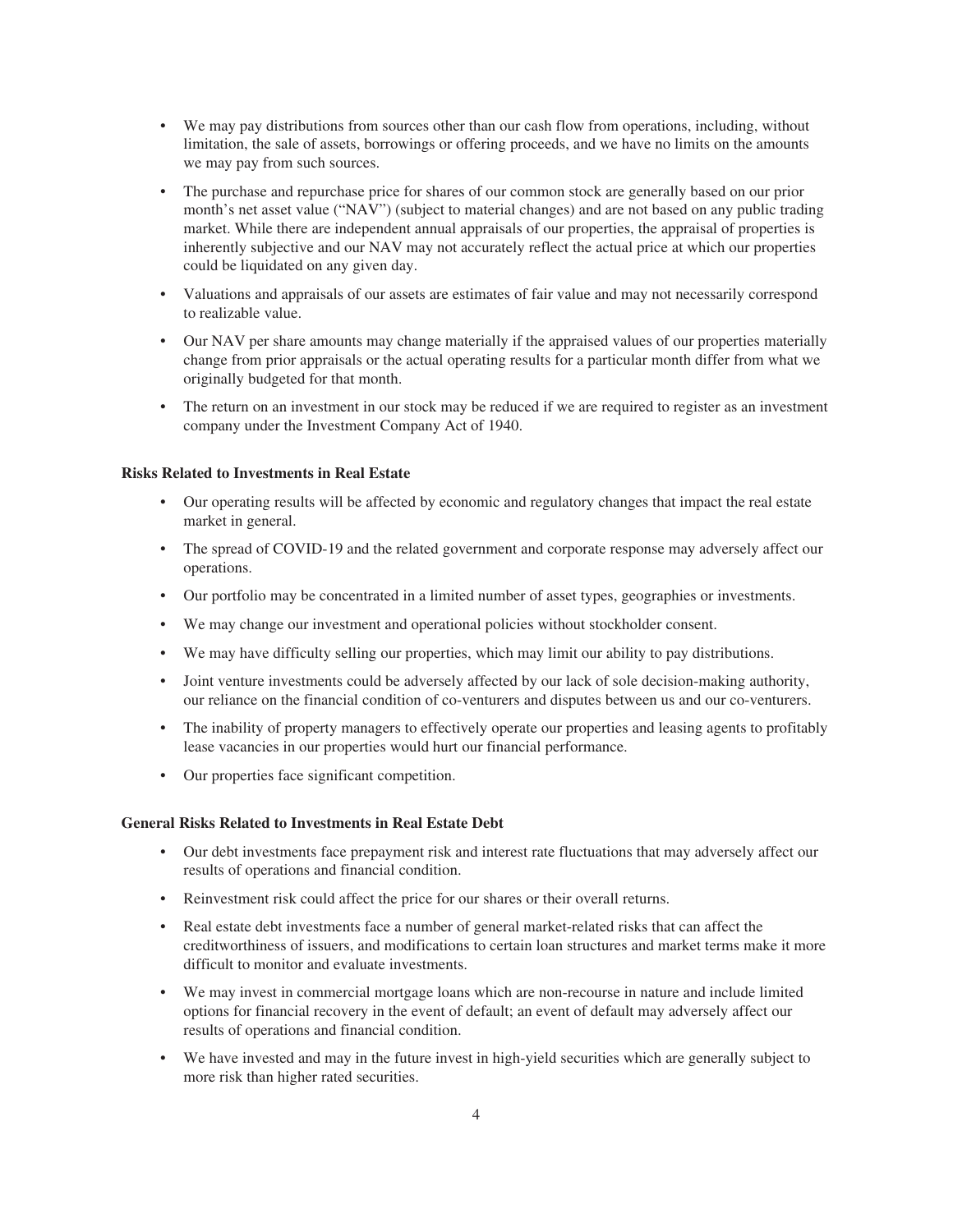- Some of our securities investments may become distressed, which securities would have a high risk of default and may be illiquid.
- The lack of liquidity in our securities investments may adversely affect our business.
- We have and may in the future acquire and sell residential credit investments, which may subject us to legal, regulatory and other risks that could adversely impact our business and financial results.

### **Risks Related to Debt Financing**

- We have incurred mortgage indebtedness and other borrowings and expect to incur additional debt, which may increase our business risks and could decrease the value of our shares.
- If we draw on a line of credit to fund repurchases or for any other reason, our financial leverage ratio could increase beyond our target.
- Increases in interest rates could increase the amount of our loan payments and adversely affect our ability to make distributions to our stockholders.
- Volatility in the financial markets and challenging economic conditions could adversely affect our ability to secure debt financing on attractive terms and our ability to service any future indebtedness that we may incur.

## **Risks Related to our Relationship with the Advisor and the Dealer Manager**

- We depend on Starwood REIT Advisors, L.L.C. (the "Advisor") to select our investments and otherwise conduct our business, and any material adverse change in its financial condition or our relationship with the Advisor could have a material adverse effect on our business and ability to achieve our investment objectives.
- The fees we pay in connection with our operations and our public offering and the agreements entered into with the Advisor, Starwood Capital, L.L.C. (the "Dealer Manager") and their affiliates were not determined on an arm's-length basis and therefore may not be on the same terms we could achieve from a third party.
- The management fee and performance participation interest may not create proper incentives or may induce the Advisor and its affiliates to make certain investments, including speculative investments that increase the risk of our real estate portfolio.
- The Advisor faces a conflict of interest because the fees it receives for services performed are based in part on our NAV, which the Advisor is ultimately responsible for determining.
- Certain other investment funds and accounts sponsored by affiliates of our Advisor have similar or overlapping investment objectives and guidelines, and we will not be allocated certain opportunities and may be allocated only opportunities with lower relative returns.

## **Risks Related to our REIT Status and Certain Other Tax Items**

- If we do not qualify as a REIT (defined below), we will face serious tax consequences that will substantially reduce the funds available to satisfy our obligations, to implement our business strategy and to make distributions to our stockholders for each of the years involved.
- Compliance with REIT requirements may cause us to forego otherwise attractive opportunities, which may reduce your overall return.
- The limits on the percentage of shares of our common stock that any person may own may discourage a takeover or business combination that could otherwise benefit our stockholders.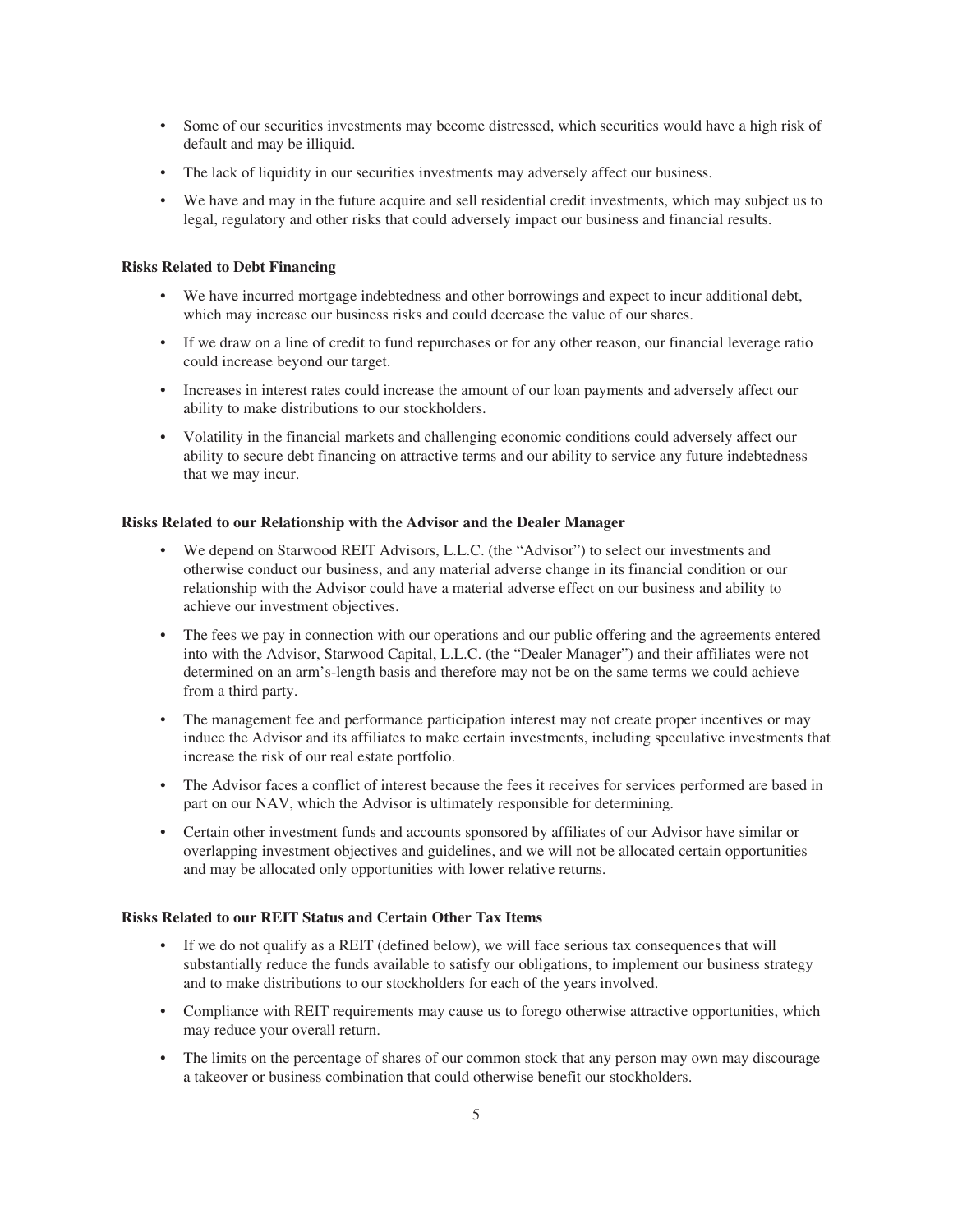- Investments outside the United States may subject us to additional taxes and could present additional complications to our ability to satisfy the REIT qualification requirements.
- We may incur tax liabilities that would reduce our cash available for distribution to our stockholders.
- Our board of directors is authorized to revoke our REIT election without stockholder approval.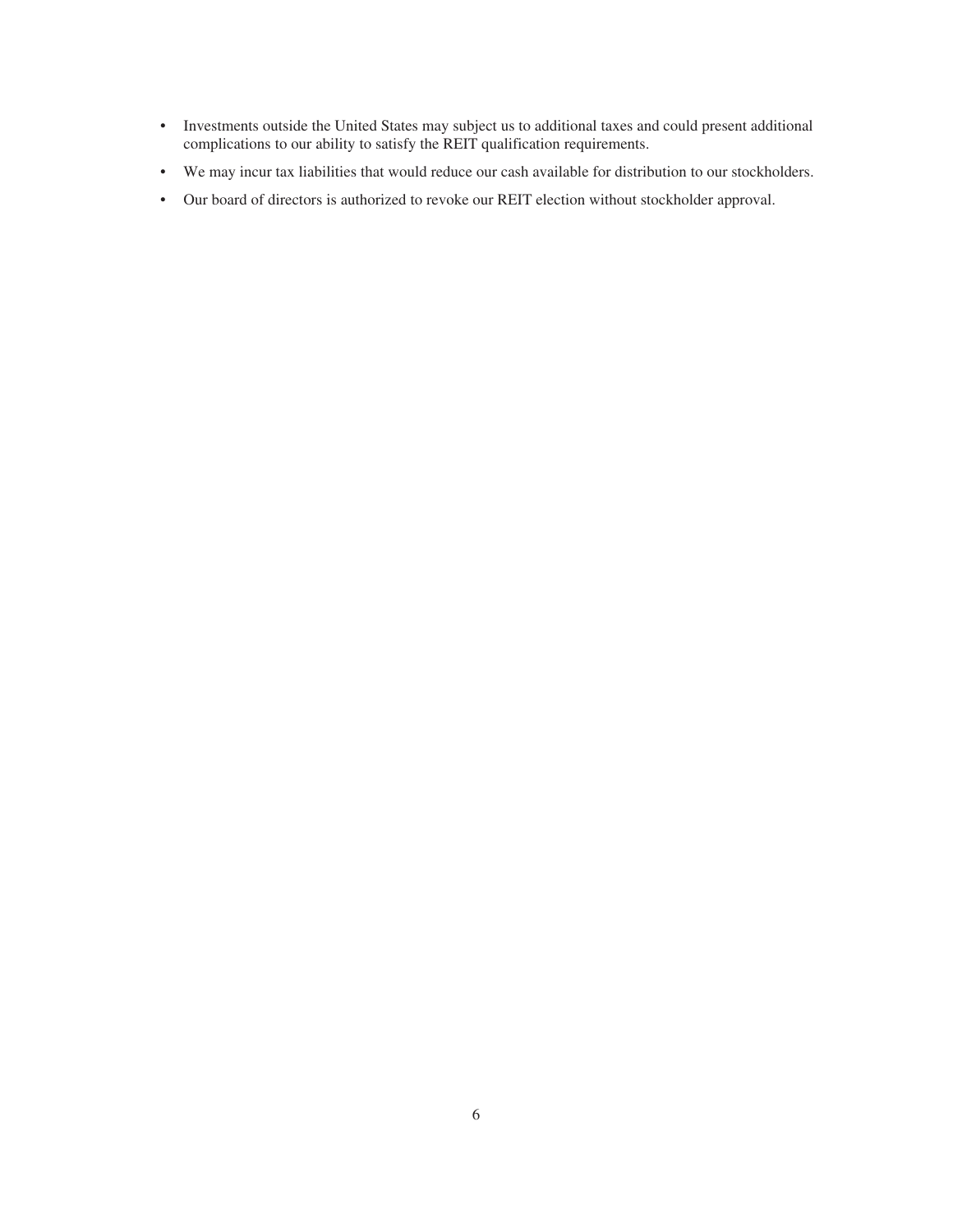## <span id="page-12-0"></span>**ITEM 1. BUSINESS**

References herein to "Starwood Real Estate Income Trust," "Company," "we," "us," or "our" refer to Starwood Real Estate Income Trust, Inc., a Maryland corporation, and its subsidiaries unless the context specifically requires otherwise.

## **General Description of Business and Operations**

Starwood Real Estate Income Trust, Inc. (the "Company") was formed on June 22, 2017 as a Maryland corporation and has elected to be taxed as a real estate investment trust ("REIT") for U.S. federal income tax purposes commencing with the taxable year ended December 31, 2019. The Company was organized to invest primarily in stabilized, income-oriented commercial real estate and debt secured by commercial real estate. The Company's portfolio is principally comprised of properties located in the United States. The Company may diversify its portfolio on a global basis through the acquisition of properties outside of the United States, with a focus on Europe. To a lesser extent, the Company invests in real estate debt, including loans secured by real estate and real estate-related securities. The Company is the sole general partner of Starwood REIT Operating Partnership, L.P., a Delaware limited partnership (the "Operating Partnership"). Starwood REIT Special Limited Partner, L.L.C. (the "Special Limited Partner"), a wholly owned subsidiary of Starwood Capital Group Holdings, L.P. (the "Sponsor"), owns a special limited partner interest in the Operating Partnership. Substantially all of the Company's business is conducted through the Operating Partnership. The Company and the Operating Partnership are externally managed by the Advisor, an affiliate of the Sponsor.

Our board of directors has at all times had oversight and policy-making authority over us, including responsibility for governance, financial controls, compliance and disclosure with respect to the Operating Partnership. Pursuant to an advisory agreement among the Advisor, the Operating Partnership and us (the "Advisory Agreement"), we have delegated to the Advisor the authority to source, evaluate and monitor our investment opportunities and make decisions related to the acquisition, management, financing and disposition of our assets, in accordance with our investment objectives, guidelines, policies and limitations, subject to oversight by our board of directors.

As of December 31, 2021, the Company owned 388 real estate properties, 2,595 single-family rental homes, one investment in an unconsolidated real-estate venture and 56 positions in real estate debt investments. The Company currently operates in nine reportable segments: Multifamily, Single-Family Rental, Hospitality, Industrial, Office, Self-Storage, Medical Office, Other and Investments in Real Estate Debt.

On December 27, 2017, the Company commenced its initial public offering of up to \$5.0 billion in shares of common stock (the "Initial Public Offering"). On June 2, 2021, the Initial Public Offering terminated and the Company commenced a follow-on public offering of up to \$10.0 billion in shares of common stock, consisting of up to \$8.0 billion in shares in its primary offering and up to \$2.0 billion in shares pursuant to its distribution reinvestment plan (the "Follow-on Public Offering"). On February 11, 2022, in accordance with the terms of the offering, we reallocated shares between the primary offering and distribution reinvestment plan. We reallocated \$1,700,000,000 in shares from our distribution reinvestment plan to our primary offering, and as a result, we are now offering up to \$9,700,000,000 in shares in our primary offering and up to \$300,000,000 in shares pursuant to our distribution reinvestment plan. As of December 31, 2021, the Company had received aggregate net proceeds of \$7.8 billion from the sale of shares of the Company's common stock through the Company's public offerings.

On February 8, 2022, the Company filed a registration statement on Form S-11 with the U.S. Securities and Exchange Commission (the "SEC") for a second follow-on public offering of up to \$18.0 billion in shares of its common stock, consisting of up to \$16.0 billion in shares of common stock in its primary offering and up to \$2.0 billion in shares of common stock pursuant to its distribution reinvestment plan. This offering has not yet been declared effective by the SEC.

As of March 28, 2022, we had received net proceeds of \$9.8 billion from the sale of our common stock through our public offerings. We have contributed the net proceeds from our public offerings to the Operating Partnership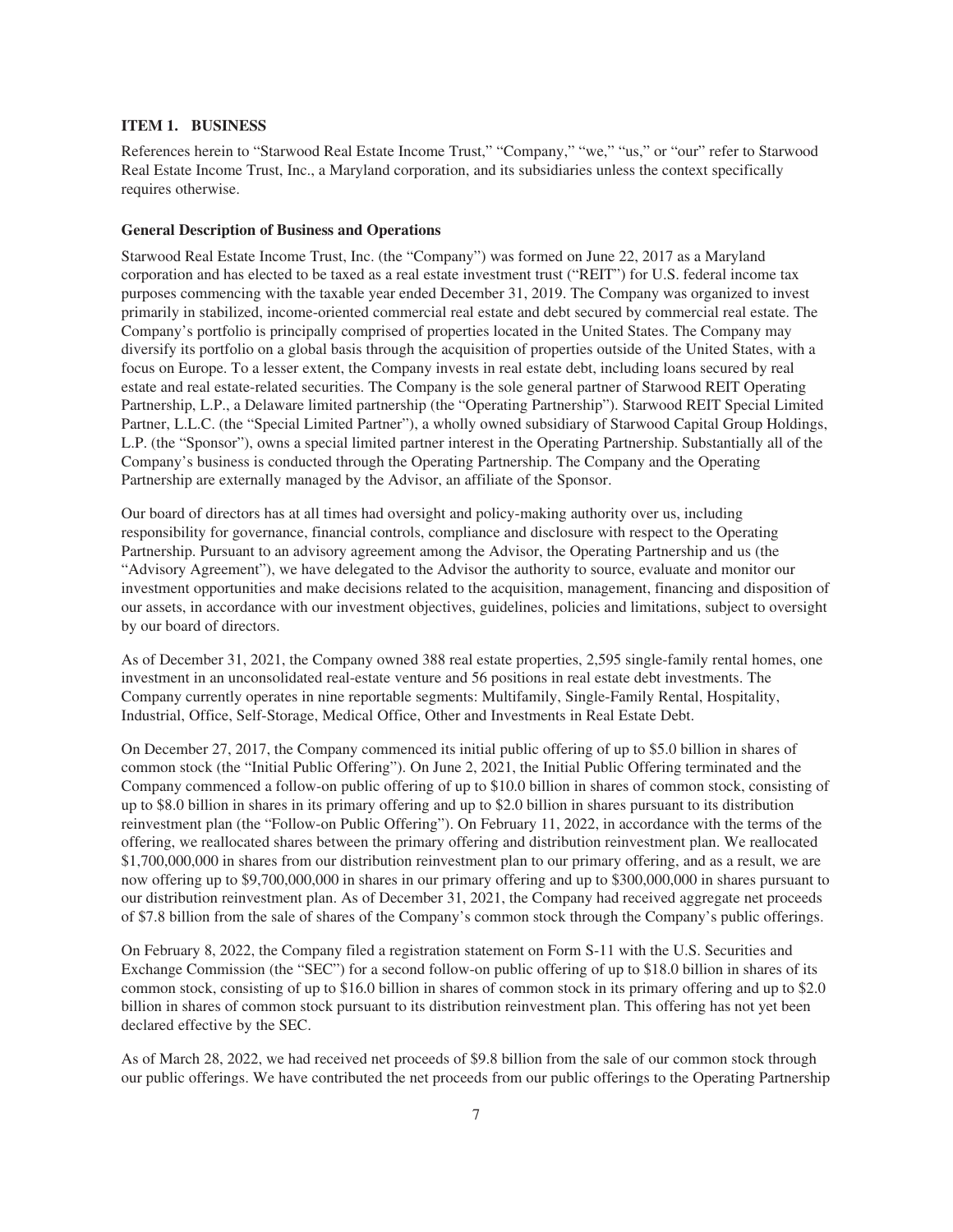in exchange for a corresponding number of Class T, Class S, Class D and Class I units. The Operating Partnership has primarily used the net proceeds to make investments in real estate, real estate debt and real estate-related securities.

# **Investment Objectives**

Our investment objectives are to invest in assets that will enable us to:

- provide current income in the form of regular, stable cash distributions to achieve an attractive distribution yield;
- preserve and protect invested capital;
- realize appreciation in NAV from proactive investment management and asset management; and
- provide an investment alternative for stockholders seeking to allocate a portion of their long-term investment portfolios to commercial real estate with lower volatility than public real estate companies.
- We cannot assure you that we will achieve our investment objectives. See Item 1A—"Risk Factors" section of this Annual Report on Form 10-K.

#### **Review of our Policies**

Our independent directors have reviewed our policies and determined that they are in the best interests of our stockholders. Set forth below is a discussion of the basis for such determination. In addition, our board of directors, including our independent directors, has examined the material terms, factors and circumstances surrounding any related party transactions or arrangements described herein. On the basis of such examination, our board of directors, including our independent directors, has determined that such transactions occurring in the year ended December 31, 2021 are fair and reasonable to us and on terms and conditions not less favorable to us than those available from unaffiliated third parties.

## *Investment Strategy*

Our investment strategy seeks to capitalize on Starwood Capital's scale and the real-time information provided by its real estate holdings to identify and acquire our target investments at attractive pricing. We also seek to benefit from Starwood Capital's reputation and ability to transact in scale with speed and certainty, and its longstanding and extensive relationships in the real estate industry. Founded in 1991, Starwood Capital is generally regarded as one of the world's leading private real estate investment firms, with over \$110 billion in assets under management as of December 31, 2021. It has sponsored 16 private opportunistic real estate funds, 16 coinvestment entities and eight public companies since its inception. Our objective is to bring Starwood Capital's leading real estate investment platform to income-focused investors.

Our investment strategy is primarily to acquire stabilized, income-oriented commercial real estate. Our portfolio is principally comprised of properties, located in the United States but may also be diversified on a global basis through investments in properties, outside of the United States, with a focus on Europe. To a lesser extent, and subject to the investment limitations described herein, we also may invest in debt secured by commercial real estate and real estate-related securities. Our investments in real estate-related securities provide us with current income, a source of liquidity for our share repurchase plan and cash management.

We believe that our structure as a perpetual-life REIT will allow us to acquire and manage our investment portfolio in a more active and flexible manner. We do not have a pre-determined operational period or the need to provide a "liquidity" event, potentially in an unfavorable market, at the end of that period.

#### *Investments in Properties*

To execute our investment strategy, we invest primarily in stabilized, income-oriented commercial real estate. Our portfolio is principally comprised of properties, located in the United States but may also be diversified on a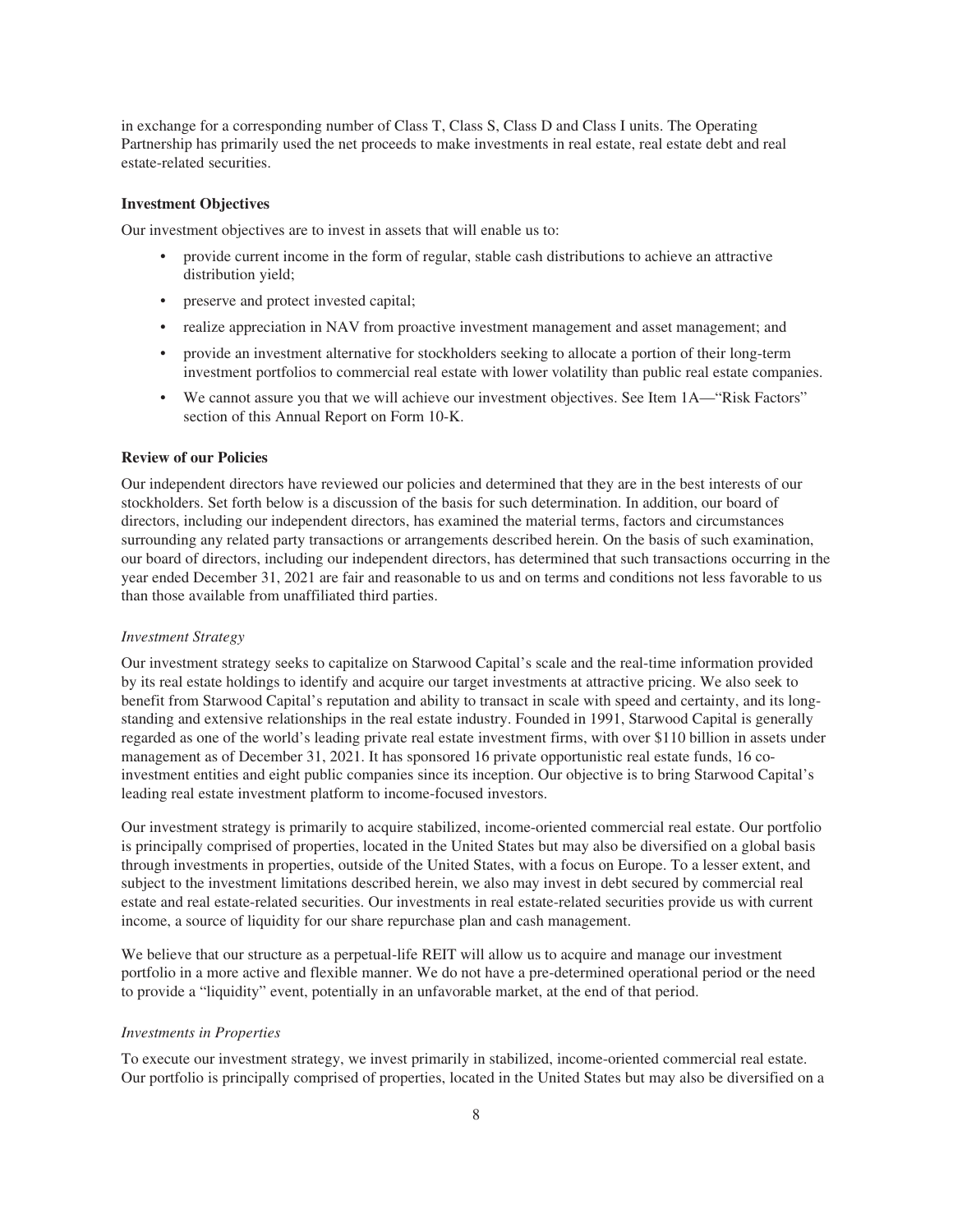global basis through investments in properties, outside of the United States, with a focus on Europe. These may include multifamily, office, hospitality, industrial and retail assets, as well as other property types, including, without limitation, medical office, student housing, single-family rental, senior living, data centers, manufactured housing and self-storage properties. We may also acquire assets that require some amount of capital investment in order to be renovated or repositioned. We generally will limit investment in new developments on a standalone basis, but we may consider development that is ancillary to an overall investment.

We do not designate specific sector allocations for the portfolio; rather we invest in markets or asset classes where we see the best opportunities that support our investment objectives.

## *Investments in Real Estate Debt*

While our portfolio is principally comprised of properties, to a lesser extent, we invest in real estate debt, including loans secured by real estate and real estate-related debt securities. An allocation of our overall portfolio to real estate debt may allow us to add sources of income and further diversify our portfolio.

Our investments in loans secured by real estate may include first mortgages, subordinated mortgages and mezzanine loans, participations in such loans and other debt secured by or relating to the types of commercial real estate that are the focus of our real estate strategy. The type of real estate debt investments we seek to acquire are obligations backed principally by real estate of the type that generally meets our criteria for direct investment. Mortgage loans are typically secured by multifamily or commercial property and are subject to risks of delinquency and foreclosure. The ability of a borrower to repay a loan secured by an income-producing property typically is dependent primarily upon the successful operation of such property rather than upon the existence of independent income or assets of the borrower. Mezzanine loans may take the form of subordinated loans secured by a pledge of the ownership interests of either the entity owning the real property or an entity that owns (directly or indirectly) the interest in the entity owning the real property. These types of investments may involve a higher degree of risk than mortgage lending because the investment may become unsecured because of foreclosure by the senior lender. We do not intend to make loans to other persons or to engage in the purchase and sale of any types of investments other than those related to real estate.

We own a portfolio of real estate-related debt securities. Our real estate-related debt securities provide us with current income and allow us to maintain appropriate liquidity levels in order to satisfy monthly repurchase requests under our share repurchase plan and serve as a cash management strategy before investing offering proceeds into longer-term real estate assets. Our real estate-related debt securities investments focus on agency and non-agency residential mortgage-backed securities ("RMBS") and may include, to a lesser extent, investments in commercial mortgage-backed securities ("CMBS") and collateralized loan obligations ("CLOs").

Goldman Sachs Asset Management, L.P. ("Goldman Sachs") serves as a sub-advisor to the Advisor and acts as the investment manager for our portfolio of real estate-related debt securities. Goldman Sachs's fee for its services is paid entirely by the Advisor and not by our company.

## *Investments in Real Estate-Related Equity Securities*

We also invest in real estate-related equity securities investments, with a focus on non-controlling equity positions of public real estate-related companies, including preferred equity. We believe that our real estaterelated equity securities help maintain liquidity to satisfy any stock repurchases we choose to make in any particular month and manage cash before investing subscription proceeds into properties while also seeking attractive investment returns.

We do not intend that our investments in real estate-related debt and equity securities will require us to register as an investment company under the Investment Company Act of 1940 (the "Investment Company Act"), and we intend to generally divest appropriate securities before any such registration would be required. We may also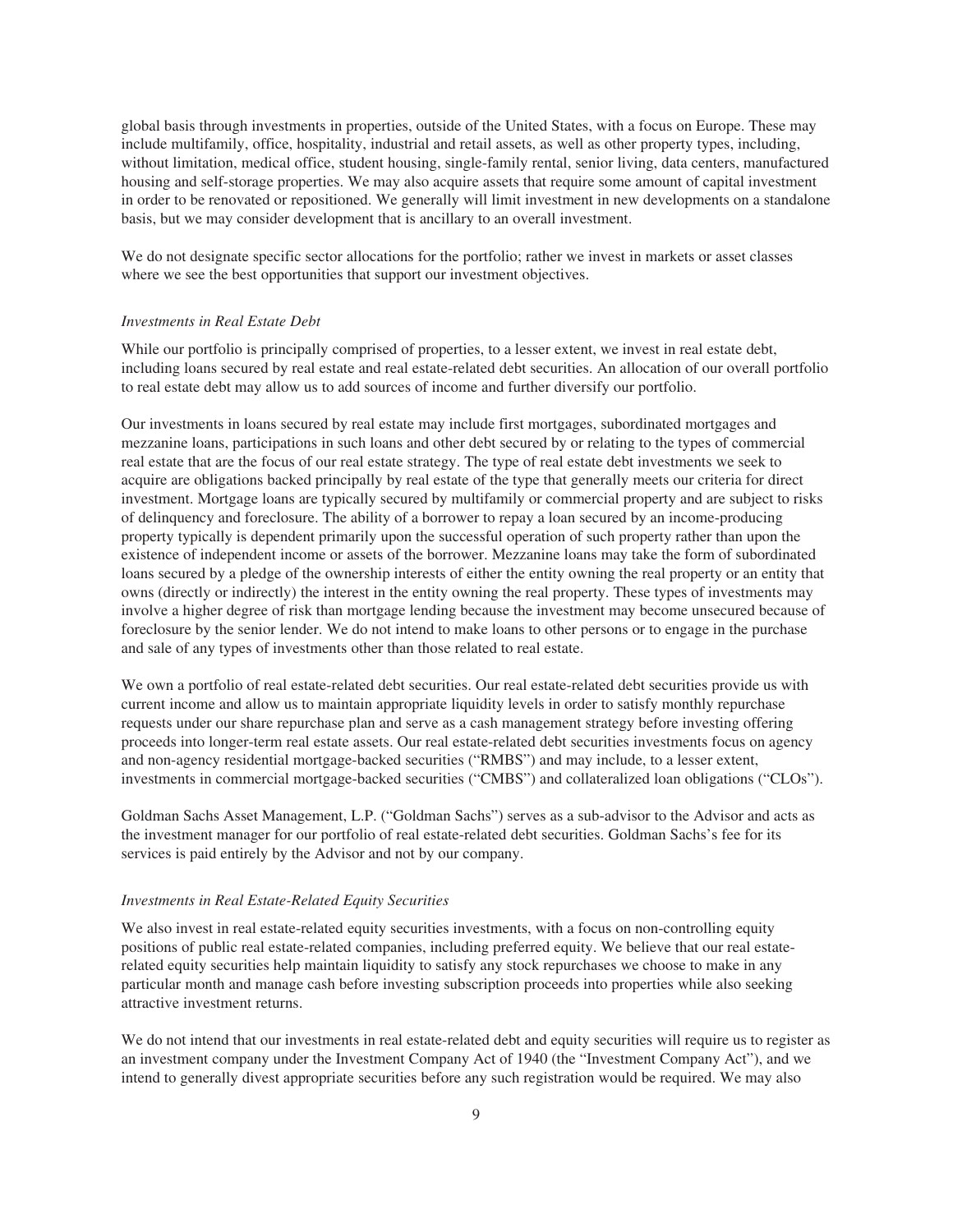invest, without limitation, in securities that are unregistered (but are eligible for purchase and sale by certain qualified institutional buyers) or are held by control persons of the issuer and securities that are subject to contractual restrictions on their resale.

#### *Borrowing Policies*

We use financial leverage to provide additional funds to support our investment activities. This allows us to make more investments than would otherwise be possible, resulting in a broader portfolio of investments. Subject to the limitation on indebtedness for money borrowed in our charter described below, our target leverage ratio is 50% to 65%. Our leverage ratio is measured by dividing (i) property-level and entity-level debt net of cash and loan-related restricted cash, by (ii) our gross real estate assets (measured using the greater of fair market value and cost) plus the equity in our real estate debt and real estate-related equity securities portfolios. Indebtedness incurred (i) in connection with funding a deposit in advance of the closing of an investment or (ii) as other working capital advances, is not included as part of the calculation above. Furthermore, the refinancing of any amount of existing indebtedness is not deemed to constitute incurrence of new indebtedness so long as no additional amount of net indebtedness is incurred in connection therewith (excluding the amount of transaction expenses associated with such refinancing).

Our real estate-related securities portfolio has embedded leverage through the use of repurchase agreements. We may also have embedded leverage through the use of derivatives, including, but not limited to, total return swaps, securities lending arrangements and credit default swaps.

During times of increased investment and capital market activity, but subject to the limitation on indebtedness for money borrowed in our charter described below, we may employ greater leverage in order to quickly build a broader portfolio of assets. We may leverage our portfolio by assuming or incurring secured or unsecured property-level or entity-level debt. An example of property-level debt is a mortgage loan secured by an individual property or portfolio of properties incurred or assumed in connection with our acquisition of such property or portfolio of properties. An example of entity-level debt is a line of credit obtained by us or our Operating Partnership. We may decide to seek to obtain additional lines of credit under which we would reserve borrowing capacity. Borrowings under our current line of credit or any future lines of credit may be used not only to repurchase shares, but also to fund acquisitions or for any other corporate purpose.

Our actual leverage level is affected by a number of factors, some of which are outside our control. Significant inflows of proceeds from the sale of shares of our common stock generally cause our leverage as a percentage of our net assets, or our leverage ratio, to decrease, at least temporarily. Significant outflows of equity as a result of repurchases of shares of our common stock generally cause our leverage ratio to increase, at least temporarily. Our leverage ratio also increases or decreases with decreases or increases, respectively, in the value of our portfolio. If we borrow under a line of credit to fund repurchases of shares of our common stock or for other purposes, our leverage would increase and may exceed our target leverage. In such cases, our leverage may remain at the higher level until we receive additional net proceeds from our continuous offering or sell some of our assets to repay outstanding indebtedness.

Our board of directors reviews our aggregate borrowings at least quarterly. In connection with such review, our board of directors may determine to modify our target leverage ratio in light of then-current economic conditions, relative costs of debt and equity capital, fair values of our properties, general conditions in the market for debt and equity securities, growth and investment opportunities or other factors. We may exceed our targeted leverage ratio at times if the Advisor deems it advisable for us. For example, if we fund a repurchase under a line of credit, we will consider actual borrowings when determining whether we are at our leverage target, but not unused borrowing capacity. If, therefore, we are at a leverage ratio in the range of 50% to 65% of our gross real estate assets and we borrow additional amounts under a line of credit, or if the value of our portfolio decreases, our leverage could exceed the range of 50% to 65%. In the event that our leverage ratio exceeds our target, regardless of the reason, we will thereafter endeavor to manage our leverage back down to our target.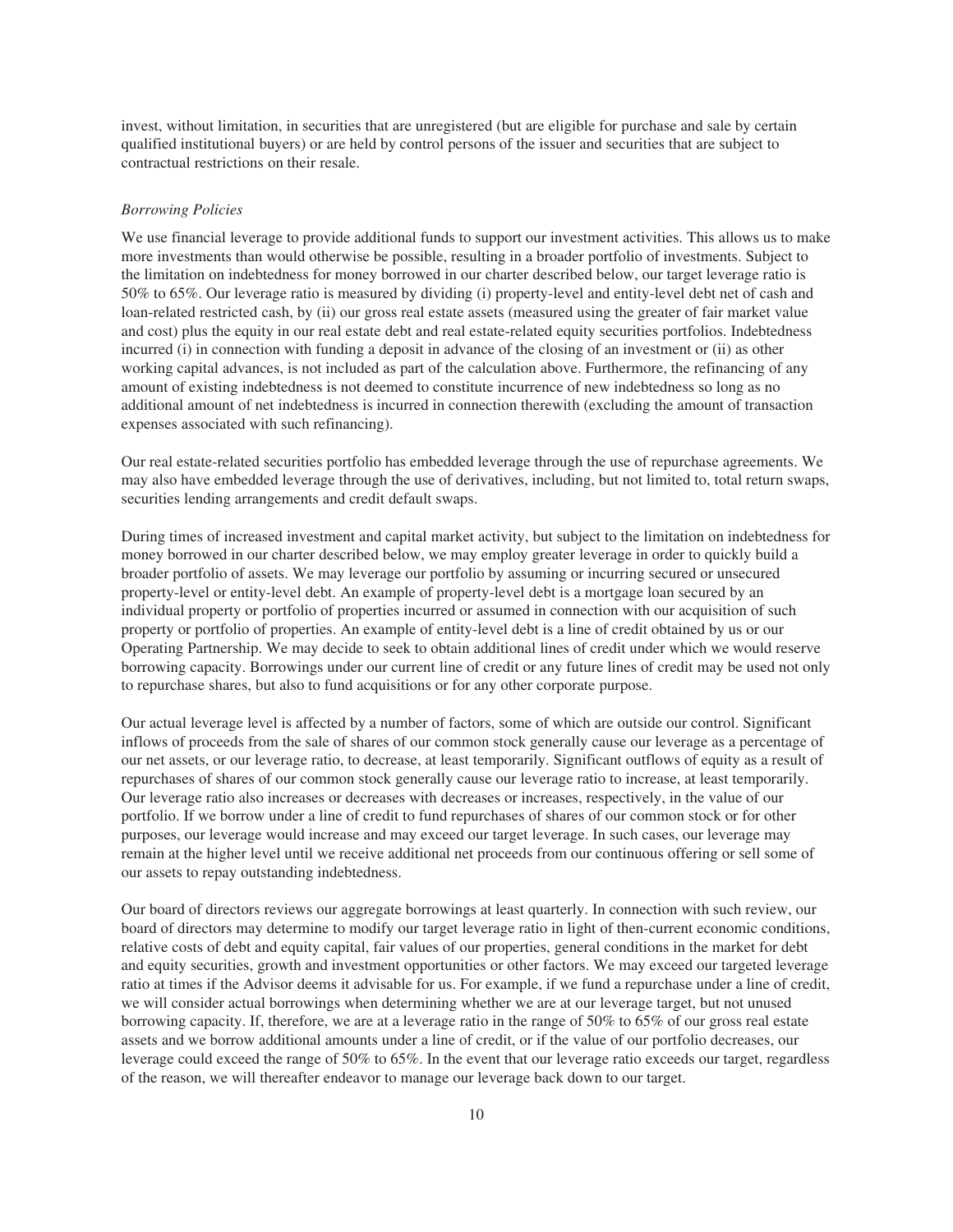There is no limit on the amount we may borrow with respect to any individual property or portfolio. However, under our charter we may not incur indebtedness for money borrowed in an amount exceeding 300% of the cost of our net assets, which approximates borrowing 75% of the cost of our investments. This limitation includes indebtedness for money borrowed with respect to our securities portfolio. "Net assets" is defined as our total assets other than intangibles valued at cost (prior to deducting depreciation, reserves for bad debts and other noncash reserves) less total liabilities. However, we may borrow in excess of this amount if such excess is approved by a majority of our independent directors, and disclosed to stockholders in our next quarterly report, along with justification for such excess.

Our charter prohibits us from obtaining loans from any of our directors, Starwood Capital or any of their affiliates, unless approved by a majority of our board of directors (including a majority of our independent directors) not otherwise interested in the transaction as fair, competitive and commercially reasonable and on terms and conditions not less favorable than comparable loans between unaffiliated parties under the same circumstances.

## **Our Taxation as a REIT**

We believe we have operated in a manner that has allowed us to be taxed as a REIT under Sections 856 through 860 of the Internal Revenue Code (the "Code"), for federal income tax purposes, beginning with our taxable year ended December 31, 2019 and intend to continue to operate in a manner that will allow us to continue to qualify as a REIT. As long as we qualify for taxation as a REIT, we generally will not be subject to U.S. federal corporate income tax on our net taxable income that we timely distribute to our stockholders. Even if we qualify for taxation as a REIT, we may be subject to certain state and local taxes, taxes imposed by foreign jurisdictions attributed to certain non-U.S. investments, taxes on our income and property, and federal income and excise taxes in certain circumstances, including on our undistributed taxable income.

We have formed certain subsidiaries to function as taxable REIT subsidiaries ("TRSs"). In general, a TRS may perform additional services for our tenants and generally may engage in any real estate or non-real estate-related business other than management or operation of a lodging facility or a health care facility. The TRSs are subject to taxation at the federal, state, local and foreign levels, as applicable. We will account for applicable income taxes by utilizing the asset and liability method. As such, we will record deferred tax assets and liabilities for the future tax consequences resulting from the difference between the carrying value of existing assets and liabilities and their respective tax basis. A valuation allowance for deferred tax assets is provided if we believe all or some portion of the deferred tax asset may not be realized.

#### **Governmental Regulations**

As an owner of real estate, our operations are subject, in certain instances, to supervision and regulation by U.S. and other governmental authorities, and may be subject to various laws and judicial and administrative decisions imposing various requirements and restrictions, which, include among other things: (i) federal and state securities laws and regulations; (ii) federal, state and local tax laws and regulations; (iii) state and local laws relating to real property; (iv) federal, state and local environmental laws, ordinances, and regulations; and (v) various laws relating to housing, including permanent and temporary rent control and stabilization laws, the Americans with Disabilities Act of 1990 and the Fair Housing Amendment Act of 1988, among others.

Compliance with the federal, state and local laws described above has not had a material, adverse effect on our business, assets, results of operations, financial condition and ability to pay distributions, and we do not believe that our existing portfolio will require us to incur material expenditures to comply with these laws and regulations.

#### **Competition**

We face competition from various entities for investment opportunities in properties, including other REITs, pension funds, insurance companies, investment funds and companies, partnerships and developers. In addition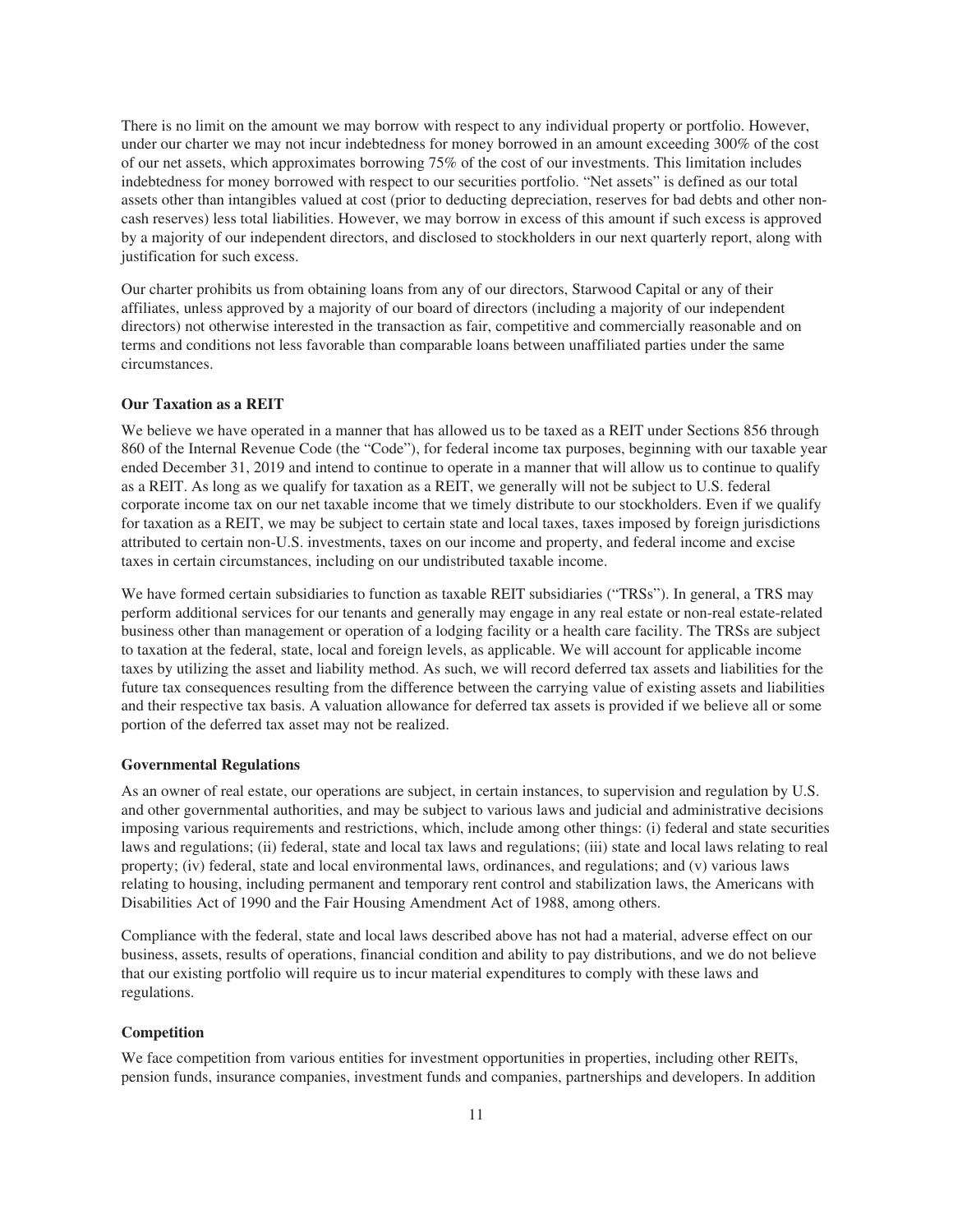to third-party competitors, other programs sponsored by the Advisor and its affiliates, particularly those with investment strategies that overlap with ours, may seek investment opportunities under Starwood Capital's prevailing policies and procedures. Many of these entities may have greater access to capital to acquire properties than we have.

In the face of this competition, we have access to our Advisor's and Sponsor's professionals and their industry expertise and relationships, which we believe provide us with a competitive advantage and help us source, evaluate and compete for potential investments. We believe these relationships will enable us to compete more effectively for attractive investment opportunities. However, we may not be able to achieve our business goals or expectations due to the competitive risks that we face. For additional information concerning these competitive risks, see Item 1A—"Risk Factors—General Risks Related to Investments in Real Estate."

## **Human Capital**

We have no employees. Our operations are conducted by the Advisor. Our executive officers serve as officers of the Advisor, and are employed by an affiliate of the Advisor. See "Item 13. Certain Relationships and Related Transactions, and Director Independence—Certain Relationship and Related Transactions—The Advisor."

## **Conflicts of Interest**

We are subject to conflicts of interest arising out of our relationship with Starwood Capital, including the Advisor and its affiliates. See Item 1A "Risk Factors—Risks Related to Conflicts of Interest."

## **Available Information**

Stockholders may obtain copies of our filings with the SEC, free of charge from the website maintained by the SEC at *www.sec.gov* or from our website at *www.starwoodnav.reit.*

We are providing the address to our website solely for the information of investors. The information on our website is not a part of, nor is it incorporated by reference into this report. From time to time, we may use our website as a distribution channel for information about our Company. The information we post through this channel may be deemed material. Accordingly, investors should monitor this channel, in addition to following our press releases and SEC filings.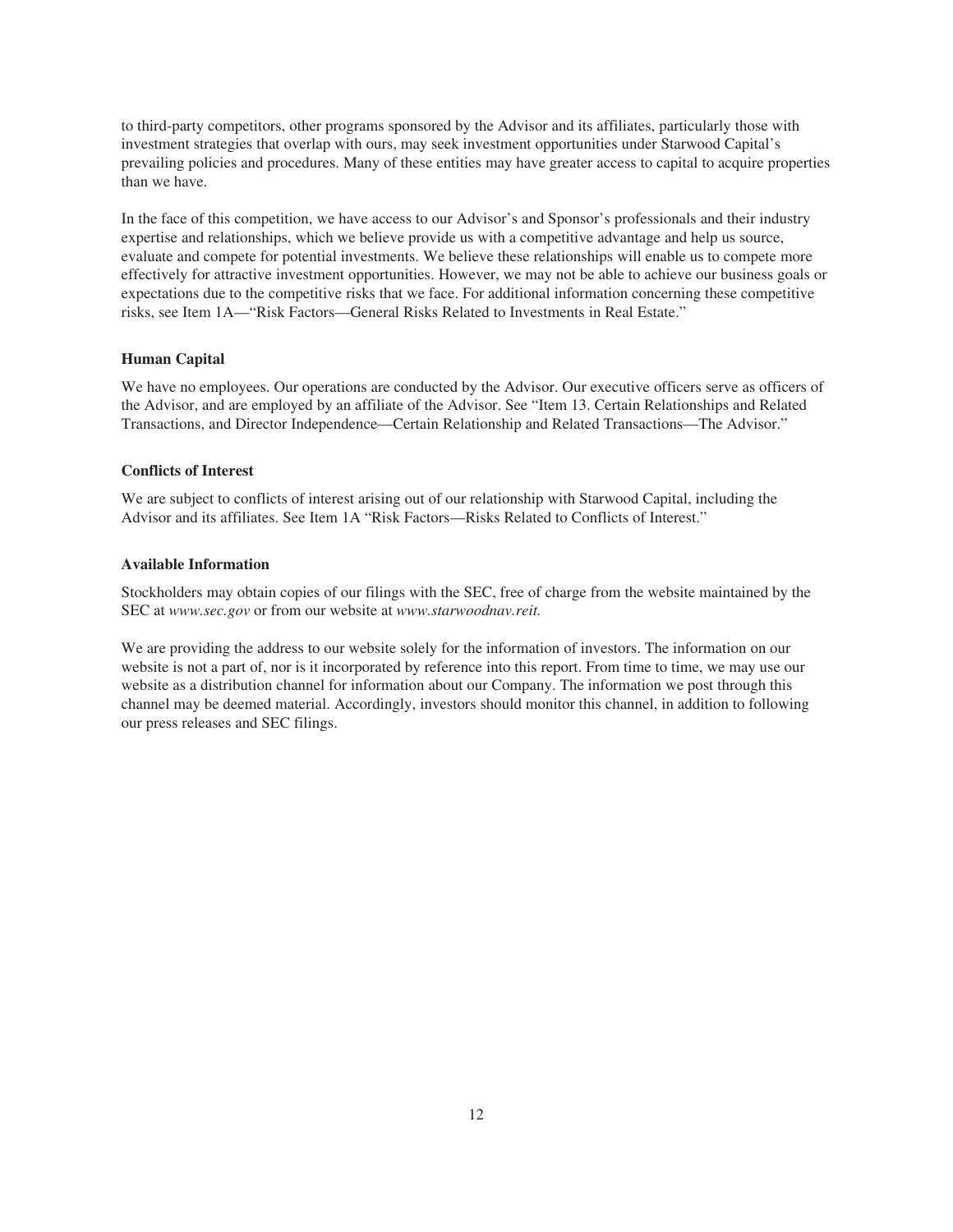## <span id="page-18-0"></span>**ITEM 1A. RISK FACTORS**

*You should specifically consider the following material risks in addition to the other information contained in this Annual Report on Form 10-K. The occurrence of any of the following risks might have a material adverse effect on our business and financial condition. The risks and uncertainties discussed below are not the only ones we face, but do represent those risks and uncertainties that we believe are most significant to our business, operating results, financial condition, prospects and forward-looking statements. As used herein, the term "you" refers to our current stockholders or potential investors in our common stock, as applicable.*

#### **Risks Related to Our Organizational Structure**

# *We have incurred GAAP net losses attributable to stockholders and an accumulated deficit in the past and may incur GAAP net losses attributable to stockholders and continue to have an accumulated deficit in the future.*

For the years ended December 31, 2021 and 2020, we had a GAAP (defined below) net loss attributable to stockholders of (\$302.3) million and (\$96.3) million, respectively, resulting in a GAAP net loss per share of common stock, basic and diluted, of (\$1.49) for the year ended December 31, 2021 and (\$1.35) for the year ended December 31, 2020. Our accumulated deficit and cumulative distributions as of December 31, 2021 and 2020 was (\$757.6) million and (\$224.2) million, respectively. We may incur net losses and continue to have an accumulated deficit in the future.

## *You will not have the opportunity to evaluate our future investments before we make them, which makes your investment more speculative.*

We are not able to provide you with any information relating to any future properties, real estate debt or real estate-related equity securities that we may acquire. Because we have not held our current investments for a long period of time, it may be difficult for you to evaluate our success in achieving our investment objectives. We will continue to seek to invest substantially all of the future net offering proceeds from this offering, after the payment of fees and expenses, in the acquisition of or investment in interests in properties, real estate debt and real estate-related equity securities. However, because you are unable to evaluate the economic merit of our future investments before we make them, you have to rely entirely on the ability of the Advisor to select suitable and successful investment opportunities. Furthermore, the Advisor has broad discretion in selecting the types of properties we will invest in and the tenants of those properties, and you do not have the opportunity to evaluate potential investments. These factors increase the risk that your investment in our common stock may not generate returns comparable to other real estate investment alternatives.

# *There is no public trading market for shares of our common stock; therefore, your ability to dispose of your shares will likely be limited to repurchase by us. If you do sell your shares to us, you may receive less than the price you paid.*

There is no current public trading market for shares of our common stock, and we do not expect that such a market will ever develop. Therefore, repurchase of shares by us will likely be the only way for you to dispose of your shares. We expect to continue to repurchase shares at a price equal to the transaction price of the class of shares being repurchased on the date of repurchase (which will generally be equal to our prior month's NAV per share), and not based on the price at which you initially purchased your shares. Subject to limited exceptions, shares repurchased within one year of the date of issuance are repurchased at 95% of the transaction price. As a result, you may receive less than the price you paid for your shares when you sell them to us pursuant to our share repurchase plan.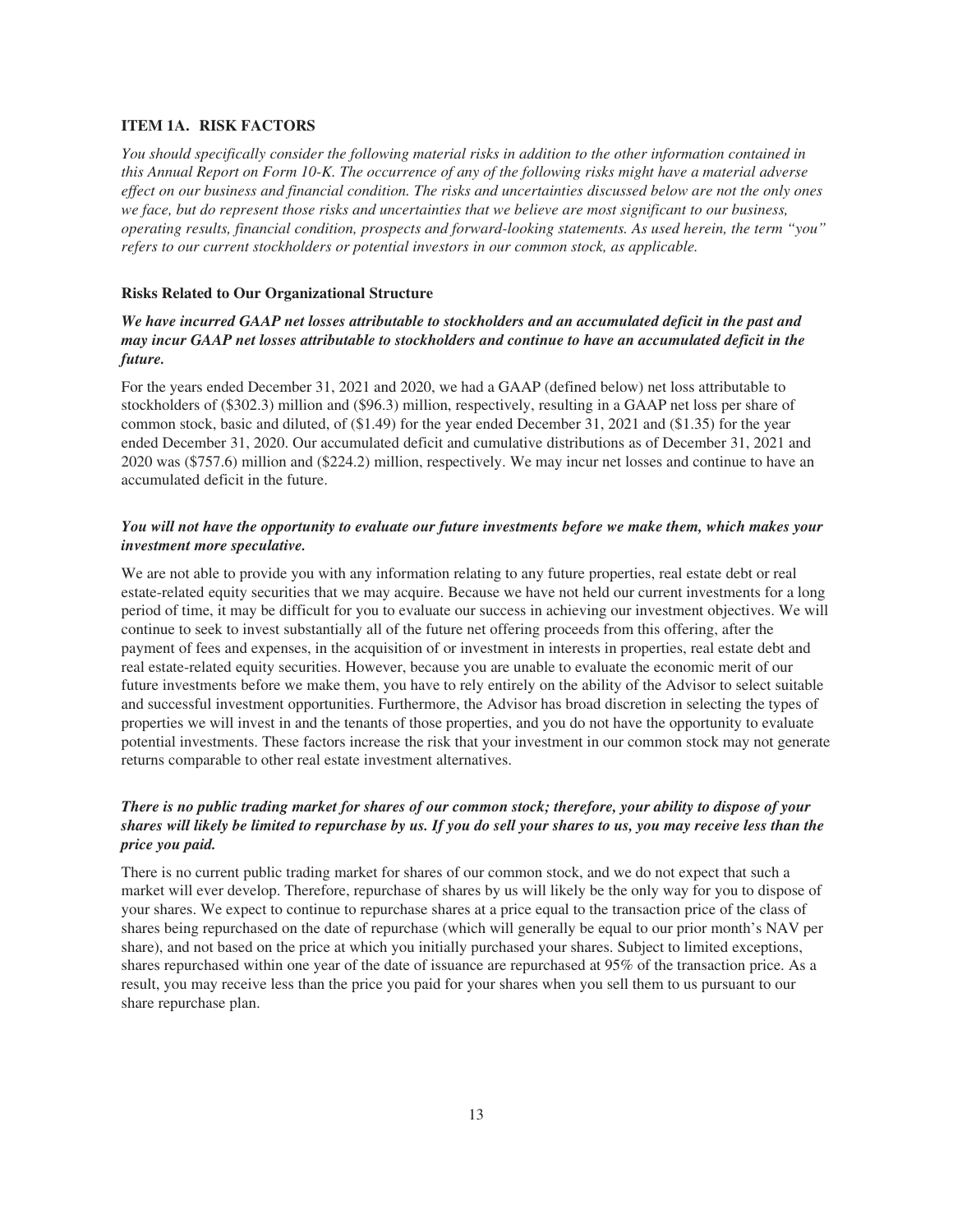# *Your ability to have your shares repurchased through our share repurchase plan is limited. We may choose to repurchase fewer shares than have been requested to be repurchased in our discretion at any time, and the amount of shares we may repurchase is subject to caps. Further, our board of directors may modify or suspend our share repurchase plan if it deems such action to be in our best interest and the best interest of our stockholders.*

We may choose to repurchase fewer shares than have been requested in any particular month to be repurchased under our share repurchase plan, or none at all, in our discretion at any time. We may repurchase fewer shares than have been requested to be repurchased due to lack of readily available funds because of adverse market conditions beyond our control, the need to maintain liquidity for our operations or because we have determined that investing in real property or other illiquid investments is a better use of our capital than repurchasing our shares. In addition, the total amount of shares that we will repurchase is limited, in any calendar month, to shares whose aggregate value (based on the repurchase price per share on the date of the repurchase) is no more than 2% of our aggregate NAV as of the last day of the previous calendar month and, in any calendar quarter, to shares whose aggregate value is no more than 5% of our aggregate NAV as of the last day of the previous calendar quarter. Further, our board of directors may modify or suspend our share repurchase plan if it deems such action to be in our best interest and the best interest of our stockholders. If the full amount of all shares of our common stock requested to be repurchased in any given month are not repurchased, funds are allocated pro rata based on the total number of shares of common stock being repurchased without regard to class and subject to the volume limitation. All unsatisfied repurchase requests must be resubmitted after the start of the next month or quarter, or upon the recommencement of the share repurchase plan, as applicable.

The vast majority of our assets consist of properties that generally cannot be readily liquidated without impacting our ability to realize full value upon their disposition. Therefore, we may not always have a sufficient amount of cash to immediately satisfy repurchase requests. Should repurchase requests, in our judgment, place an undue burden on our liquidity, adversely affect our operations or risk an adverse impact on us as a whole, or should we otherwise determine that investing our liquid assets in real properties or other illiquid investments rather than repurchasing our shares is in the best interests of our company as a whole, then we may choose to repurchase fewer shares than have been requested to be repurchased, or none at all. Because we are not required to authorize the recommencement of the share repurchase plan within any specified period of time, we may effectively terminate the plan by suspending it indefinitely. As a result, your ability to have your shares repurchased by us may be limited and at times you may not be able to liquidate your investment.

## *Economic events that may cause our stockholders to request that we repurchase their shares may materially adversely affect our cash flow and our results of operations and financial condition.*

Economic events affecting the U.S. economy, such as the general negative performance of the real estate sector, disruptions in the labor market (including labor shortages and unemployment), stock market volatility (including volatility as a result of the recent outbreak of hostilities between Russia and Ukraine) and other impacts of the coronavirus pandemic, could cause our stockholders to seek to sell their shares to us pursuant to our share repurchase plan at a time when such events are adversely affecting the performance of our assets. Even if we decide to satisfy all resulting repurchase requests, our cash flow could be materially adversely affected. In addition, if we determine to sell assets to satisfy repurchase requests, we may not be able to realize the return on such assets that we may have been able to achieve had we sold at a more favorable time, and our results of operations and financial condition, including, without limitation, breadth of our portfolio by property type and location, could be materially adversely affected.

## *The amount of distributions we may make to our stockholders is uncertain, and we may be unable to generate sufficient cash flows from our operations to make distributions to our stockholders at any time in the future.*

Our ability to make distributions to our stockholders may be adversely affected by a number of factors, including the risk factors described in this Annual Report on Form 10-K. Our investments may not generate sufficient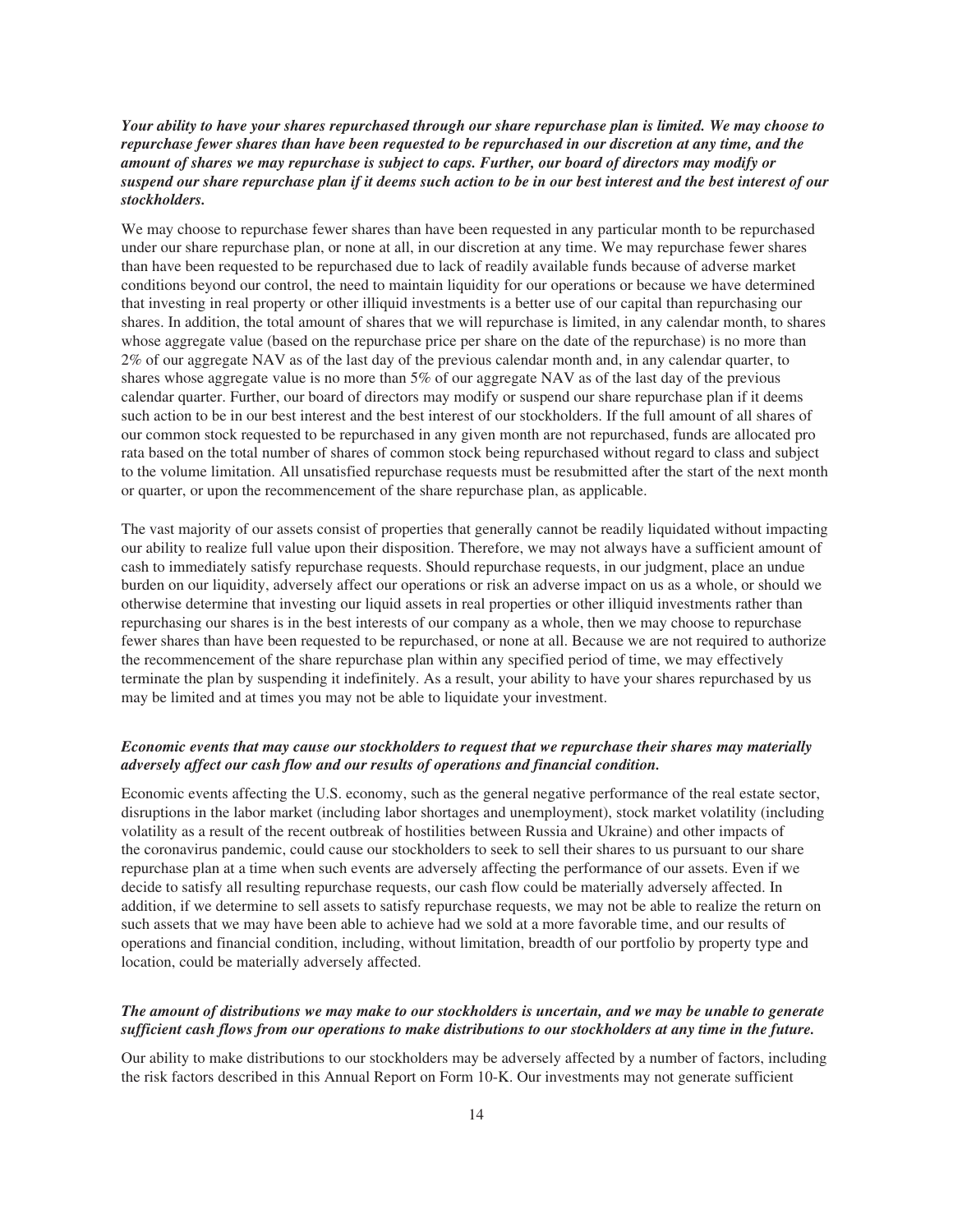income to make distributions to our stockholders. Our board of directors will make determinations regarding distributions based upon, among other factors, our financial performance, debt service obligations, debt covenants, REIT qualification and tax requirements and capital expenditure requirements. Among the factors that could impair our ability to make distributions to our stockholders are:

- changes in the economy, including as a result of the coronavirus pandemic;
- our inability to invest the proceeds from sales of our shares on a timely basis in income-producing properties;
- our inability to realize attractive risk-adjusted returns on our investments;
- high levels of expenses or reduced revenues that reduce our cash flow or non-cash earnings; and
- defaults in our investment portfolio or decreases in the value of our investments.

As a result, we may not be able to make distributions to our stockholders at any time in the future, and the level of any distributions we do make to our stockholders may not increase or even be maintained over time, any of which could materially and adversely affect the value of your investment.

# *We may pay distributions from sources other than our cash flow from operations, including, without limitation, the sale of assets, borrowings or offering proceeds, and we have no limits on the amounts we may pay from such sources.*

We may not generate sufficient cash flow from operations to fully fund distributions to stockholders. Therefore, we may fund distributions to our stockholders from sources other than cash flow from operations, including, without limitation, the sale of assets, borrowings, return of capital or offering proceeds (including from sales from our common stock or Operating Partnership units). The extent to which we pay distributions from sources other than cash flow from operations will depend on various factors, including the level of participation in our distribution reinvestment plan, the extent to which the Advisor elects to receive its management fee in Class I shares or Class I units and the Special Limited Partner elects to receive distributions on its performance participation interest in Class I units, how quickly we invest the proceeds from this and any future offering and the performance of our investments. Funding distributions from the sales of assets, borrowings, return of capital or proceeds of the offering will result in us having less funds available to acquire properties or other real estaterelated investments. As a result, the return you realize on your investment may be reduced. Doing so may also negatively impact our ability to generate cash flows. Likewise, funding distributions from the sale of additional securities will dilute your interest in us on a percentage basis and may impact the value of your investment especially if we sell these securities at prices less than the price you paid for your shares. We may be required to continue to fund our regular distributions from a combination of some of these sources if our investments fail to perform, if expenses are greater than our revenues or due to numerous other factors. We have not established a limit on the amount of our distributions that may be paid from any of these sources.

To the extent we borrow funds to pay distributions, we would incur borrowing costs and these borrowings would require a future repayment. The use of these sources for distributions and the ultimate repayment of any liabilities incurred could adversely impact our ability to pay distributions in future periods, decrease our NAV, decrease the amount of cash we have available for operations and new investments and adversely impact the value of your investment.

We may also defer operating expenses or pay expenses (including the fees of the Advisor or distributions to the Special Limited Partner) with shares of our common stock or Operating Partnership units in order to preserve cash flow for the payment of distributions. The ultimate repayment of these deferred expenses could adversely affect our operations and reduce the future return on your investment. We may repurchase shares or redeem Operating Partnership units from the Advisor or the Special Limited Partner shortly after issuing such shares or units as compensation. The payment of expenses in shares of our common stock or with Operating Partnership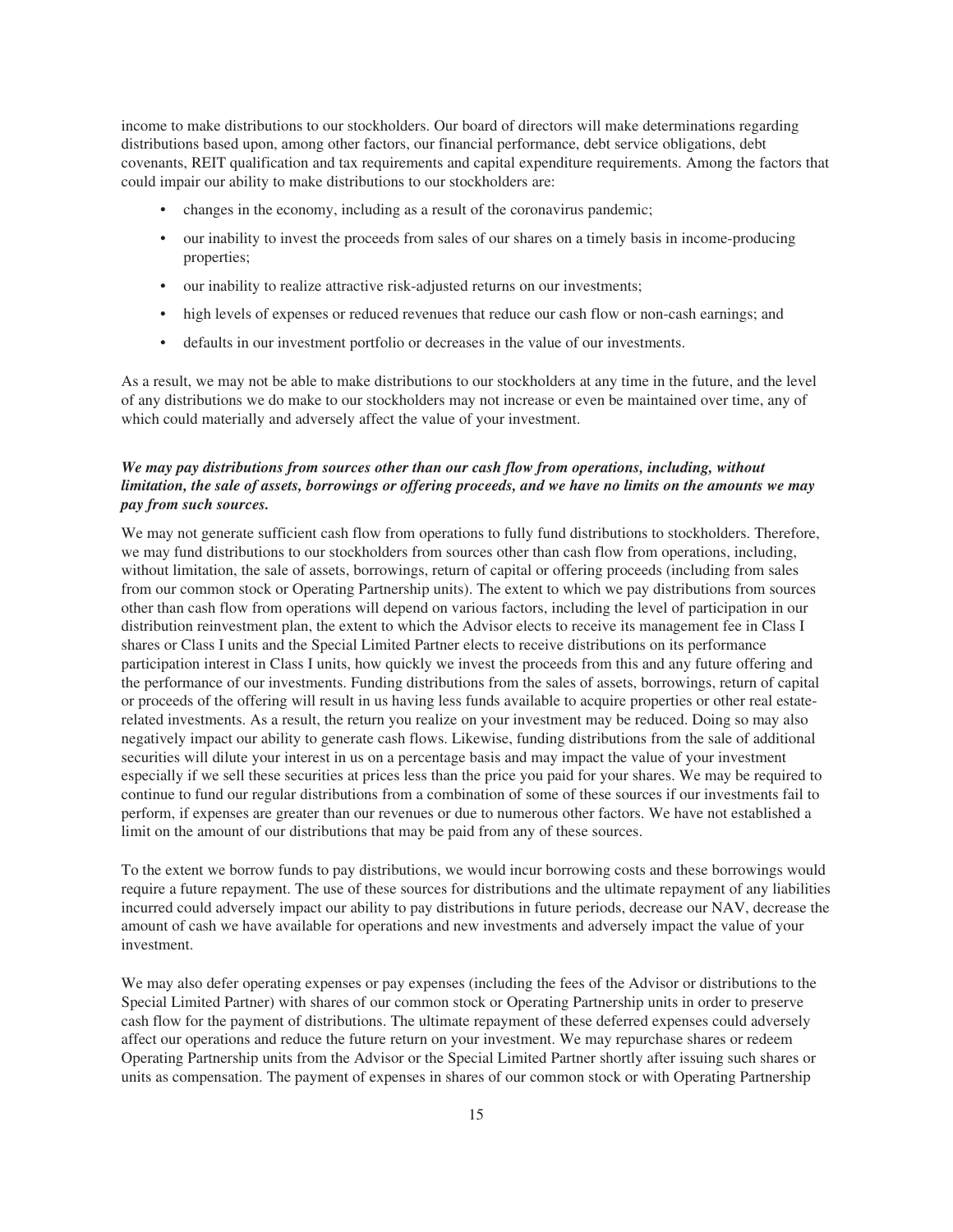units will dilute your ownership interest in our portfolio of assets. There is no guarantee any of our operating expenses will be deferred and the Advisor and Special Limited Partner are under no obligation to receive fees or distributions in shares of our common stock or Operating Partnership units and may elect to receive such amounts in cash.

# *We are dependent on Starwood Capital and its affiliates, including the Advisor, and their key personnel who provide services to us through the Advisory Agreement, and we may not find a suitable replacement for the Advisor if the Advisory Agreement is terminated, or for these key personnel if they leave Starwood Capital or otherwise become unavailable to us.*

We have no separate facilities and are completely reliant on the Advisor. Our officers, including our Chief Executive Officer, Chief Financial Officer and Secretary, are executive officers of Starwood Capital. The Advisor has significant discretion as to the implementation of our investment and operating policies and strategies. Accordingly, we believe that our success depends to a significant extent upon the efforts, experience, diligence, skill and network of business contacts of the officers and key personnel of the Advisor. The officers and key personnel of the Advisor evaluate, negotiate, close and monitor our investments; therefore, our success depends on their continued service. The departure of any of the officers or key personnel of the Advisor could have a material adverse effect on our performance.

The Advisor is not obligated to dedicate any specific personnel exclusively to us. In addition, none of our officers or the officers of the Advisor are obligated to dedicate any specific portion of their time to our business. Some of our officers have significant responsibilities for the Other Starwood Accounts (defined below). Although these individuals will be able to allocate an adequate amount of their time to the management of our business, they may not always be able to devote significant time to the management of our business. Further, when there are turbulent conditions in the real estate markets or distress in the credit markets, the attention of the Advisor's personnel and our executive officers and the resources of Starwood Capital will also be required by the Other Starwood Accounts. In such situations, we may not receive the level of support and assistance that we may receive if we were internally managed.

In addition, we offer no assurance that Starwood REIT Advisors, L.L.C. will remain the Advisor or that we will continue to have access to Starwood Capital's officers and key personnel. In particular, the loss of the services of Mr. Barry S. Sternlicht, our Sponsor's founder, could adversely affect our performance. The Advisory Agreement is expected to be renewed annually. If the Advisory Agreement is terminated and no suitable replacement is found, we may not be able to execute our business plan.

Finally, there is no guarantee (i) that the Advisor will succeed in implementing our investment objectives or strategy or in identifying investments that are in accordance with Starwood Capital's investment philosophy or (ii) that historical trends of prior programs sponsored by Starwood Capital will continue during the life of our operations.

# *The Advisor manages our portfolio pursuant to very broad investment guidelines and generally is not required to seek the approval of our board of directors for each investment, financing or asset allocation decision made by it, which may result in our making riskier investments and which could adversely affect our results of operations and financial condition.*

Our board of directors approved very broad investment guidelines that delegate to the Advisor the authority to execute acquisitions and dispositions of real estate properties and real estate debt and real estate-related equity securities on our behalf, in each case so long as such investments are consistent with the investment guidelines and our charter. There can be no assurance that the Advisor will be successful in applying any strategy or discretionary approach to our investment activities. Our board of directors reviews our investment guidelines on an annual basis (or more often as it deems appropriate) and reviews our investment portfolio periodically. The prior approval of our board of directors or a committee of independent directors is required only as set forth in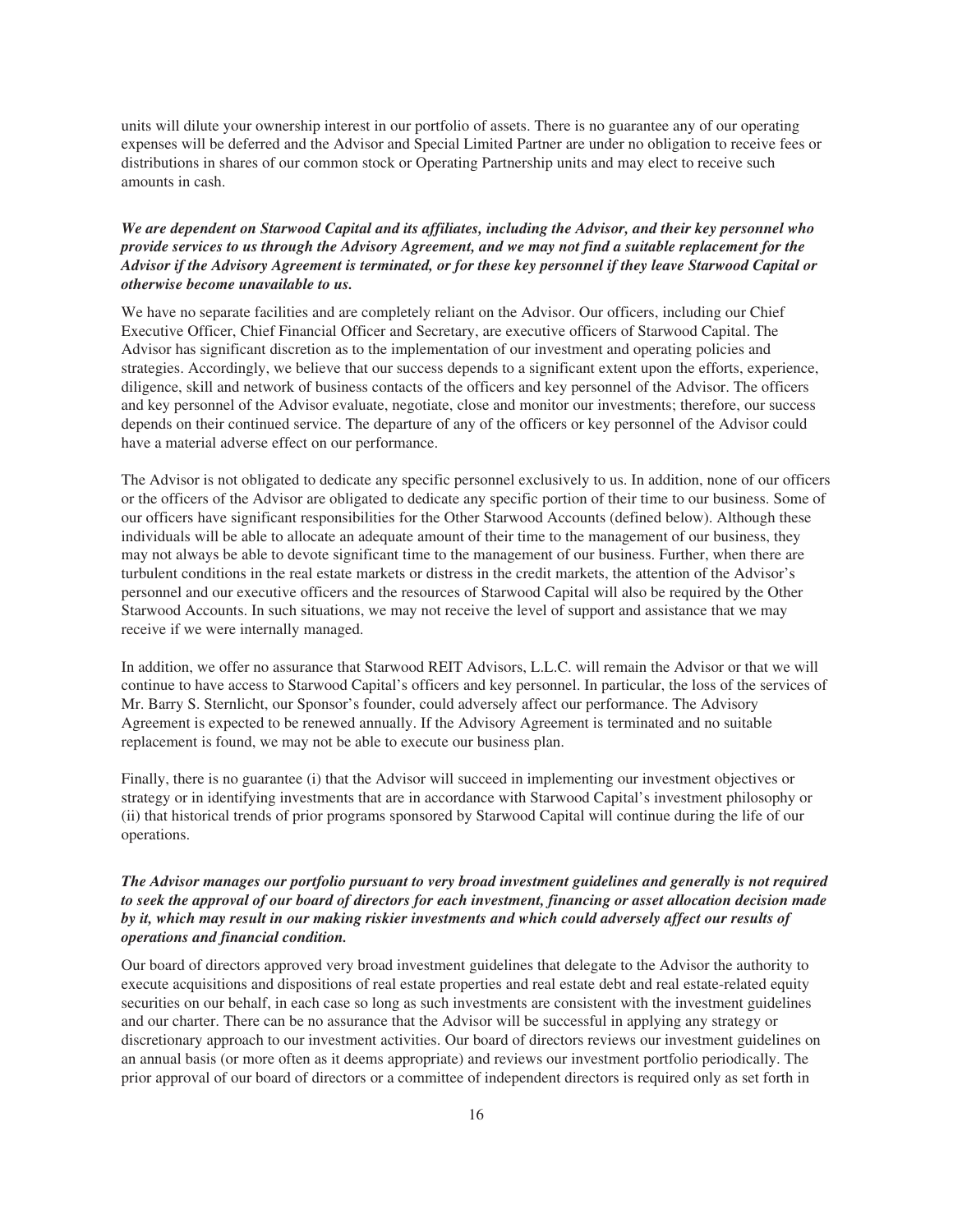our charter (including for transactions with affiliates of the Advisor) or for the acquisition or disposition of assets that are not in accordance with our investment guidelines. In addition, in conducting periodic reviews, our directors will rely primarily on information provided to them by the Advisor. Furthermore, transactions entered into on our behalf by the Advisor may be costly, difficult or impossible to unwind when they are subsequently reviewed by our board of directors.

# *Payments to the Advisor or the Special Limited Partner in respect of any common stock or Operating Partnership units they elect to receive in lieu of fees or distributions will dilute future cash available for distribution to our stockholders.*

The Advisor or the Special Limited Partner may choose to receive, and have in the past received, our common stock or Operating Partnership units in lieu of certain fees or distributions. The holders of all Operating Partnership units are entitled to receive cash from operations pro rata with the distributions being paid to us and such distributions to the holder of the Operating Partnership units will reduce the cash available for distribution to us and to our stockholders. Furthermore, under certain circumstances the Operating Partnership units held by the Advisor or the Special Limited Partner are required to be repurchased, and there may not be sufficient cash to make such a repurchase payment; therefore, we may need to use cash from operations, borrowings, offering proceeds or other sources to make the payment, which will reduce cash available for distribution to you or for investment in our operations. Repurchases of our shares or Operating Partnership units from the Advisor paid to the Advisor as a management fee are not subject to the monthly and quarterly repurchase limitations or the Early Repurchase Deduction Repurchases of our shares or Operating Partnership units from the Special Limited Partner distributed to the Special Limited Partner with respect to its performance participation interest are not subject to the Early Repurchase Deduction, but, in the case of shares, such repurchases are subject to the monthly and quarterly repurchase limitations and do not receive priority over other shares for which repurchase is requested during such period.

# *Purchases and repurchases of shares of our common stock are not made based on the NAV per share of our common stock as of the date of purchase or repurchase.*

Generally, our offering price per share and the price at which we make repurchases of our shares will equal the NAV per share of the applicable class as of the last calendar day of the prior month, plus, in the case of our offering price, applicable upfront selling commissions and dealer manager fees. The NAV per share as of the date on which you make your subscription request or repurchase request may be significantly different than the transaction price you pay or the repurchase price you receive. Certain of our investments or liabilities are subject to high levels of volatility from time to time and could change in value significantly between the end of the prior month as of which our NAV is determined and the date that you purchase or we repurchase your shares, however the prior month's NAV per share will generally continue to be used as the transaction price per share and repurchase price per share. In exceptional circumstances, we may in our sole discretion, but are not obligated to, sell and repurchase shares at a different price that we believe reflects the NAV per share of such stock more appropriately than the prior month's NAV per share, including by updating a previously disclosed transaction price, in cases where we believe there has been a material change (positive or negative) to our NAV per share since the end of the prior month and we believe an updated price is appropriate. In such extraordinary cases, the offering price and repurchase price will not equal our NAV per share as of the date of purchase or repurchase.

# *Valuations and appraisals of our assets are estimates of fair value and may not necessarily correspond to realizable value.*

For the purposes of calculating our monthly NAV, our properties will generally initially be valued at cost, which we expect to represent fair value at that time. Thereafter, valuations of properties are determined by the Advisor based in part on appraisals of each of our properties by independent third-party appraisal firms at least once per year in accordance with valuation guidelines approved by our board of directors. Our independent valuation advisor will prepare quarterly update appraisals of approximately three-quarters of our real estate portfolio and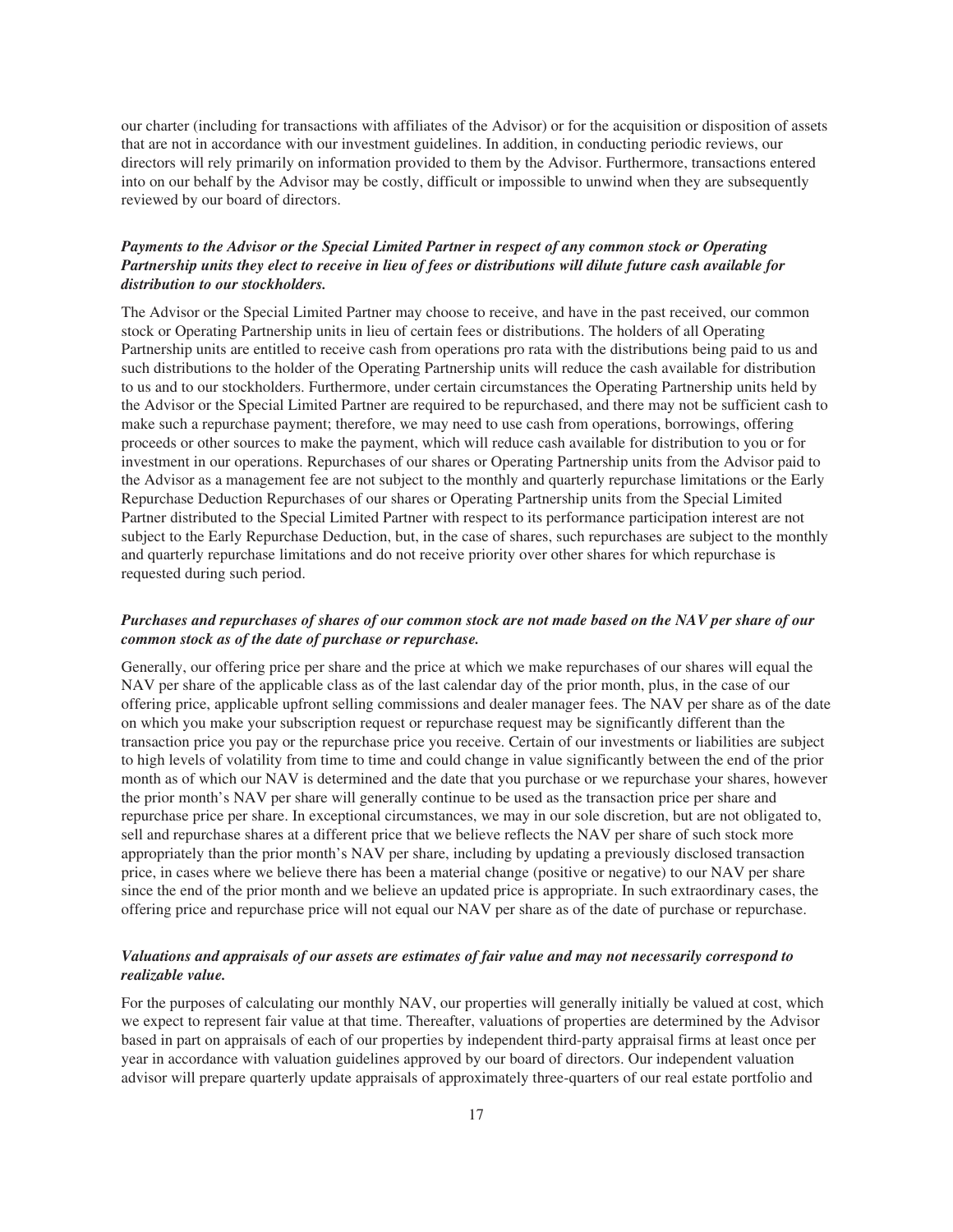will review and provide an opinion as to the reasonableness of such third-party appraisals for the remaining quarter. For each month that is not a quarter-end, the Advisor will also conduct a monthly valuation of our properties that are reviewed by our independent valuation advisor for reasonableness. Likewise, our investments in real estate debt and real estate-related equity securities with readily available quotations are initially valued at cost, and thereafter are valued monthly at fair market value.

Although monthly valuations of each of our real properties prepared by the Advisor are reviewed and provided an opinion as to reasonableness by our independent valuation advisor, such valuations are based on asset and portfolio-level information provided by the Advisor, including historical operating revenues and expenses of the properties, lease agreements on the properties, revenues and expenses of the properties, information regarding recent or planned capital expenditures and any other information relevant to valuing the real estate property, which information is not independently verified by our independent valuation advisor. In addition, our investments in real estate debt and real estate-related equity securities, while a component of NAV, are valued by the Advisor, based on market quotations or at fair value, and are not reviewed for reasonableness or appraised by our independent valuation advisor.

Within the parameters of our valuation guidelines, the valuation methodologies used to value our properties, and certain of our investments in real estate debt and real estate-related equity securities, will involve subjective judgments and projections and may not be accurate. Valuation methodologies will also involve assumptions and opinions about future events, which may or may not turn out to be correct. Valuations and appraisals of our properties and certain of investments in real estate debt and real estate-related equity securities are estimates of fair value. Ultimate realization of the value of an asset depends to a great extent on economic, market and other conditions beyond our control and the control of the Advisor and our independent valuation advisor. Further, valuations do not necessarily represent the price at which an asset would sell, since market prices of assets can only be determined by negotiation between a willing buyer and seller. As such, the carrying value of an asset may not reflect the price at which the asset could be sold in the market, and the difference between carrying value and the ultimate sales price could be material. In addition, accurate valuations are more difficult to obtain in times of low transaction volume because there are fewer market transactions that can be considered in the context of the appraisal. Further, any volatility smoothing biases in our appraisal and valuation process, generally, may lower the volatility of our NAV and cause our NAV to not accurately reflect the actual value of our properties. However, there will be no retroactive adjustment in the valuation of such assets, the offering price of our shares of common stock, the price we paid to repurchase shares of our common stock or NAV-based fees we paid to the Advisor and the Dealer Manager to the extent such valuations prove to not accurately reflect the realizable value of our assets. Because the price you will pay for shares of our common stock in this offering, and the price at which your shares may be repurchased by us pursuant to our share repurchase plan are generally based on our prior month's NAV per share, you may pay more than realizable value or receive less than realizable value for your investment.

# *Our NAV per share amounts may change materially if the appraised values of our properties materially change from prior appraisals or the actual operating results for a particular month differ from what we originally budgeted for that month.*

Annual appraisals of our properties are conducted on a rolling basis, such that properties are appraised at different times but each property would be appraised at least once per year. In addition, our independent valuation advisor will conduct quarterly valuations of our single-family rental investments. When these appraisals are reflected in our NAV calculations, there may be a material change in our NAV per share amounts for each class of our common stock from those previously reported. The changes in a property's value may be as a result of property-specific changes or as a result of more general changes to real estate values resulting from local, national or global economic changes, including as a result of the coronavirus pandemic. In addition, actual operating results for a given month may differ from what we originally budgeted for that month, which may cause a material increase or decrease in the NAV per share amounts. We will not retroactively adjust the NAV per share of each class reported for the previous month. Therefore, because a new annual appraisal may differ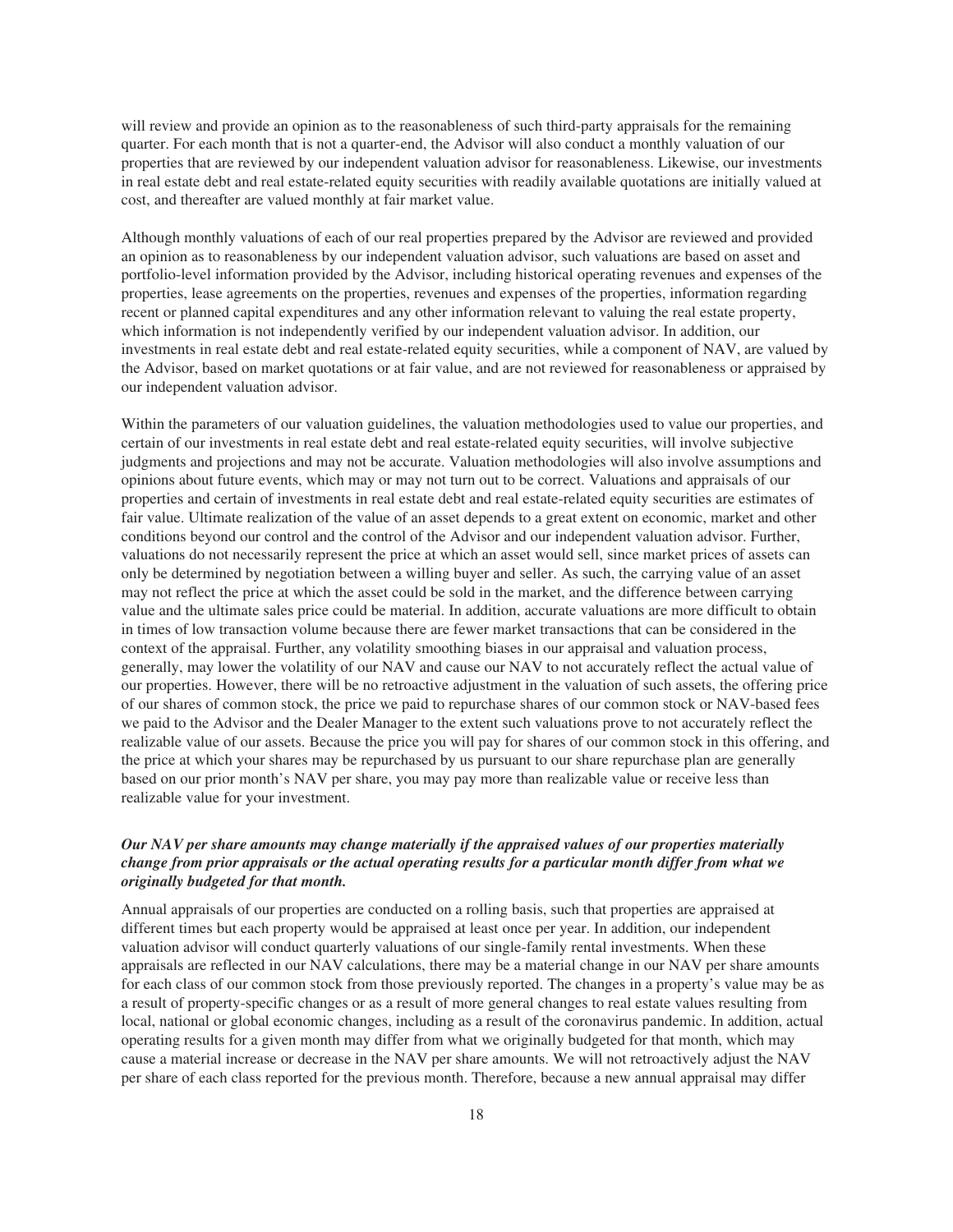materially from the prior appraisal or the actual results from operations may be better or worse than what we previously budgeted for a particular month, the adjustment to reflect the new appraisal or actual operating results may cause the NAV per share for each class of our common stock to increase or decrease, and such increase or decrease will occur in the month the adjustment is made.

#### *It may be difficult to reflect, fully and accurately, material events that may impact our monthly NAV.*

The Advisor's determination of our monthly NAV per share is based in part on appraisals of each of our properties provided at least annually by independent third-party appraisal firms in individual appraisal reports reviewed by our independent valuation advisor in accordance with valuation guidelines approved by our board of directors. As a result, our published NAV per share in any given month may not fully reflect any or all changes in value that may have occurred since the most recent appraisal or valuation. The Advisor will review appraisal reports and monitor our properties, and is responsible for notifying the independent valuation advisor of the occurrence of any property-specific or market-driven event it believes may cause a material valuation change in the real estate valuation, but it may be difficult to reflect fully and accurately, rapidly changing market conditions or material events that may impact the value of our assets or liabilities between valuations, or to obtain quickly, complete information regarding any such events. For example, an unexpected termination or renewal of a material lease, a material increase or decrease in vacancies or an unanticipated structural or environmental event at a property may cause the value of a property to change materially, yet obtaining sufficient relevant information after the occurrence has come to light and/or analyzing fully the financial impact of such an event may be difficult to do and may require some time. As a result, the NAV per share may not reflect a material event until such time as sufficient information is available and analyzed, and the financial impact is fully evaluated, such that our NAV may be appropriately adjusted in accordance with our valuation guidelines. Depending on the circumstance, the resulting potential disparity in our NAV may be in favor or to the detriment of either stockholders who repurchase their shares, or stockholders who buy new shares, or existing stockholders.

# *NAV calculations are not governed by governmental or independent securities, financial or accounting rules or standards.*

The method for calculating our NAV, including the components used in calculating our NAV, is not prescribed by rules of the SEC or any other regulatory agency. Further, there are no accounting rules or standards that prescribe which components should be used in calculating NAV, and our NAV is not audited by our independent registered public accounting firm. We calculate and publish NAV solely for purposes of establishing the price at which we sell and repurchase shares of our common stock, and you should not view our NAV as a measure of our historical or future financial condition or performance. The components and methodology used in calculating our NAV may differ from those used by other companies now or in the future.

In addition, calculations of our NAV, to the extent that they incorporate valuations of our assets and liabilities, are not prepared in accordance with generally accepted accounting principles, also known as GAAP. These valuations, may differ from liquidation values that could be realized in the event that we were forced to sell assets.

Additionally, errors may occur in calculating our NAV, which could impact the price at which we sell and repurchase shares of our common stock and the amount of the Advisor's management fee and the Special Limited Partner's performance participation interest. The Advisor has implemented certain policies and procedures to address such errors in NAV calculations. If such errors were to occur, the Advisor, depending on the circumstances surrounding each error and the extent of any impact the error has on the price at which shares of our common stock were sold or repurchased or on the amount of the Advisor's management fee or the Special Limited Partner's performance participation interest, may determine in its sole discretion to take certain corrective actions in response to such errors.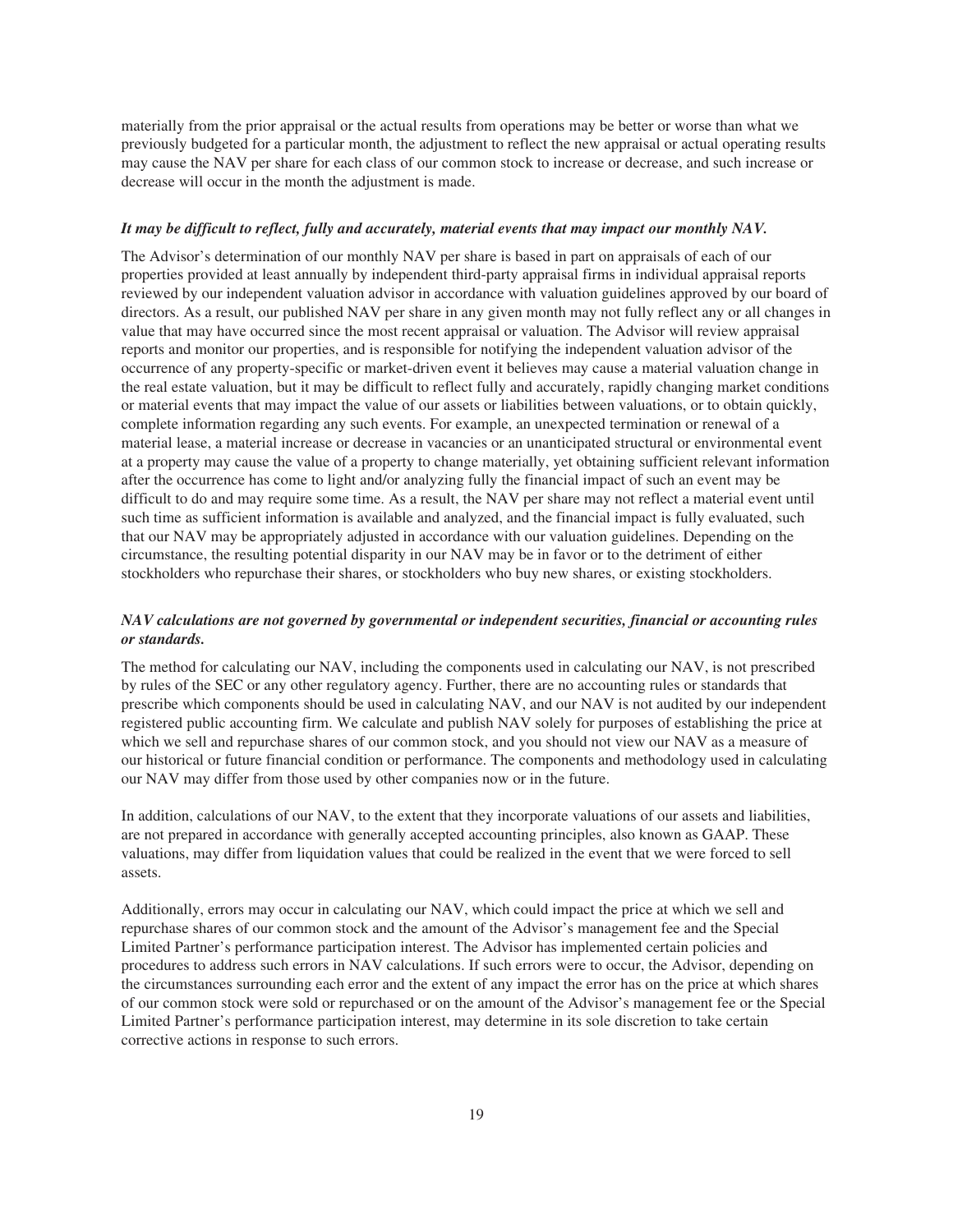# *If we are unable to continue to raise substantial funds, we will be limited in the number and type of investments we make, and the value of your investment in us will be more dependent on the performance of any of the specific assets we acquire.*

Our offering is being conducted on a "best efforts" basis, meaning that the Dealer Manager is only required to use its best efforts to sell our shares and has no firm commitment or obligation to purchase any shares. As a result, the amount of proceeds we raise in this offering may be substantially less than the amount we would need to achieve a broader portfolio of investments. If we are unable to raise substantial capital in this offering, we will make fewer investments, resulting in less breadth in terms of the type, number, geography and size of investments that we make. In that case, the likelihood that any single asset's performance would adversely affect our profitability will increase. There is a greater risk that you will lose money in your investment if we have less breadth in our portfolio. Further, we will have certain fixed operating expenses, including expenses of being a public reporting company, regardless of whether we are able to raise substantial funds. Our inability to raise substantial funds would increase our fixed operating expenses as a percentage of gross income, reducing our net income and limiting our ability to make distributions.

## *Compliance with the SEC's Regulation Best Interest by participating broker-dealers may negatively impact our ability to raise capital in this offering, which would harm our ability to achieve our investment objectives.*

Broker-dealers must comply with Regulation Best Interest, which, among other requirements, establishes a new standard of conduct for broker-dealers and their associated persons when making a recommendation of any securities transaction or investment strategy involving securities to a retail customer. The full impact of Regulation Best Interest on participating dealers cannot be determined at this time, and it may negatively impact whether participating dealers and their associated persons recommend this offering to certain retail customers, or the amount of shares which are recommended to such customers. In particular, under SEC guidance concerning Regulation Best Interest, a broker-dealer recommending an investment in our shares should consider a number of factors, including but not limited to cost and complexity of the investment and reasonably available alternatives in determining whether there is a reasonable basis for the recommendation. Broker-dealers may recommend a more costly or complex product as long as they have a reasonable basis to believe it is in the best interest of a particular retail customer. However, if broker-dealers instead choose alternatives to our shares, many of which exist, our ability to raise capital may be adversely affected. If Regulation Best Interest reduces our ability to raise capital in this offering, it would harm our ability to create a diversified portfolio of investments and ability to achieve our investment objectives.

#### *We face risks associated with the deployment of our capital.*

In light of the nature of our continuous offering and our investment strategy and the need to be able to deploy capital quickly to capitalize on potential investment opportunities, we may have difficulty identifying and purchasing suitable properties, investments in real estate debt and real estate-related equity securities on attractive terms. There could be a delay between the time we receive net proceeds from the sale of shares of our common stock in the offering and the time we invest the net proceeds. We may also from time to time hold cash pending deployment into investments or have less than our targeted leverage, which cash or shortfall in target leverage may at times be significant, particularly at times when we are receiving high amounts of offering proceeds and/or times when there are few attractive investment opportunities. Such cash may be held in an account that may be invested in money market accounts or other similarly temporary investments.

In the event we are unable to find suitable investments, such cash may be maintained for longer periods which would be dilutive to overall investment returns. This could cause a substantial delay in the time it takes for your investment to realize its full potential return and could adversely affect our ability to pay regular distributions of cash flow from operations. It is not anticipated that the temporary investment of cash into money market accounts or other similar temporary investments pending deployment into investments will generate significant interest, and low interest payments on the temporarily invested cash may adversely affect overall returns. In the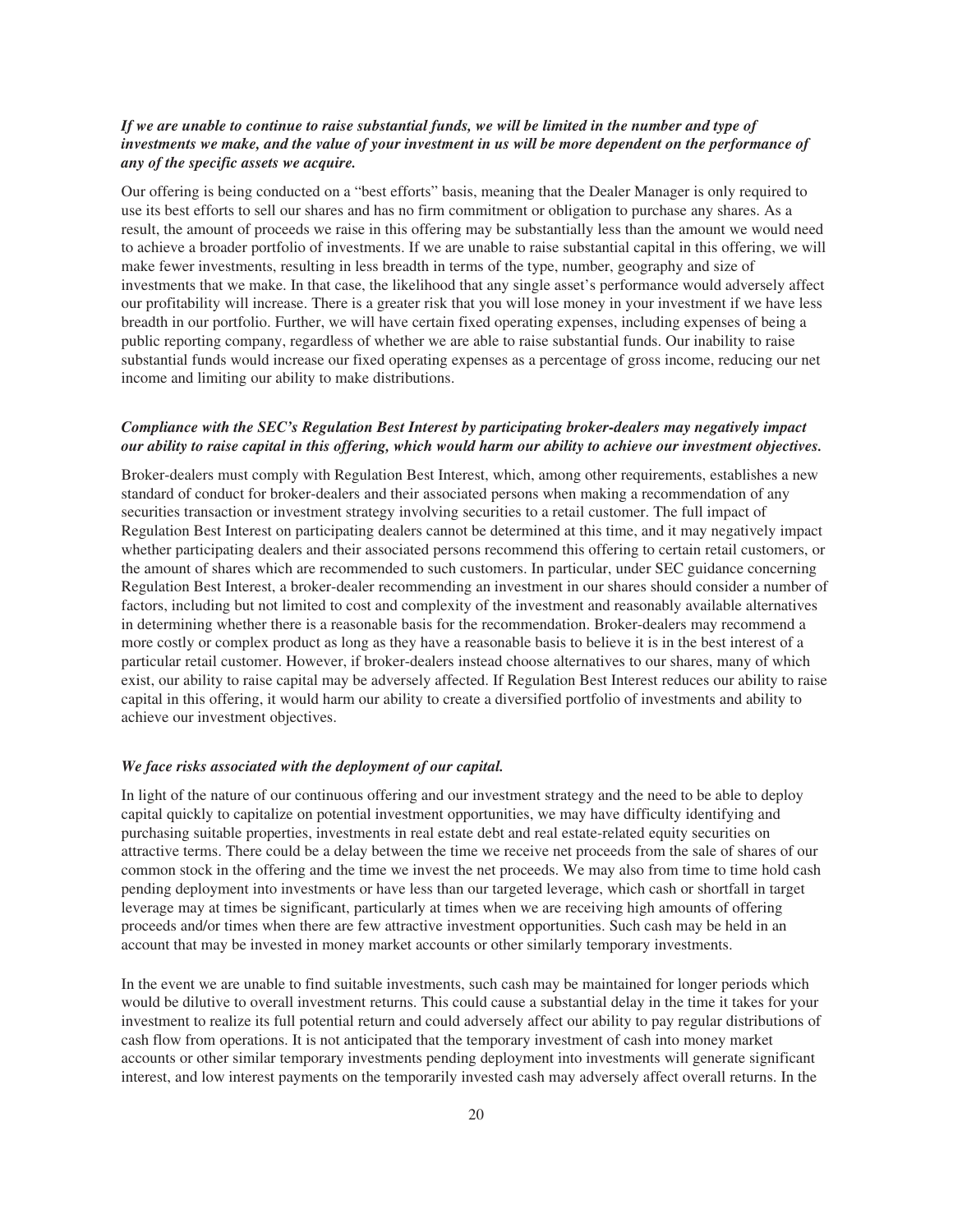event we fail to timely invest the net proceeds of the offering or do not deploy sufficient capital to meet our targeted leverage, our results of operations and financial condition may be adversely affected.

# *Our board of directors may, in the future, adopt certain measures under Maryland law without stockholder approval that may have the effect of making it less likely that a stockholder would receive a "control premium" for his or her shares.*

Corporations organized under Maryland law with a class of registered securities and at least three independent directors are permitted to elect to be subject, by a charter or bylaw provision or a board of directors resolution and notwithstanding any contrary charter or bylaw provision, to any or all of five provisions:

- staggering the board of directors into three classes;
- requiring a two-thirds vote of stockholders to remove directors;
- providing that only the board of directors can fix the size of the board;
- providing that all vacancies on the board, regardless of how the vacancy was created, may be filled only by the affirmative vote of a majority of the remaining directors in office and for the remainder of the full term of the class of directors in which the vacancy occurred; and
- providing for a majority requirement for the calling of a stockholder-requested special meeting of stockholders.

These provisions may discourage an extraordinary transaction, such as a merger, tender offer or sale of all or substantially all of our assets, all of which might provide a premium price for stockholders' shares. In our charter, we have elected that vacancies on our board of directors be filled only by the remaining directors and for the remainder of the full term of the directorship in which the vacancy occurred. Through other provisions in our charter and bylaws, we vest in our board of directors the exclusive power to fix the number of directorships, provided that the number is not less than three. We have not elected to be subject to any of the other provisions described above, but our charter does not prohibit our board of directors from opting into any of these provisions in the future.

Further, under the Maryland Business Combination Act, we may not engage in any merger or other business combination with an "interested stockholder" (which is defined as (1) any person who beneficially owns, directly or indirectly, 10% or more of the voting power of our outstanding voting stock and (2) an affiliate or associate of ours who, at any time within the two-year period prior to the date in question, was the beneficial owner, directly or indirectly, of 10% or more of the voting power of our then outstanding stock) or any affiliate of that interested stockholder for a period of five years after the most recent date on which the interested stockholder became an interested stockholder. A person is not an interested stockholder if our board of directors approved in advance the transaction by which such person would otherwise have become an interested stockholder. In approving a transaction, our board of directors may provide that its approval is subject to compliance, at or after the time of approval, with any terms or conditions determined by our board of directors. After the five-year period ends, any merger or other business combination with the interested stockholder or any affiliate of the interested stockholder must be recommended by our board of directors and approved by the affirmative vote of at least:

- 80% of all votes entitled to be cast by holders of outstanding shares of our voting stock; and
- two-thirds of all of the votes entitled to be cast by holders of outstanding shares of our voting stock other than those shares owned or held by the interested stockholder with whom or with whose affiliate the business combination is to be effected or held by an affiliate or associate of the interested stockholder. These supermajority voting provisions do not apply if, among other things, our stockholders receive a minimum payment for their common stock equal to the highest price paid by the interested stockholder for its shares.

The statute permits various exemptions from its provisions, including business combinations that are exempted by our board of directors prior to the time the interested stockholder becomes an interested stockholder. Our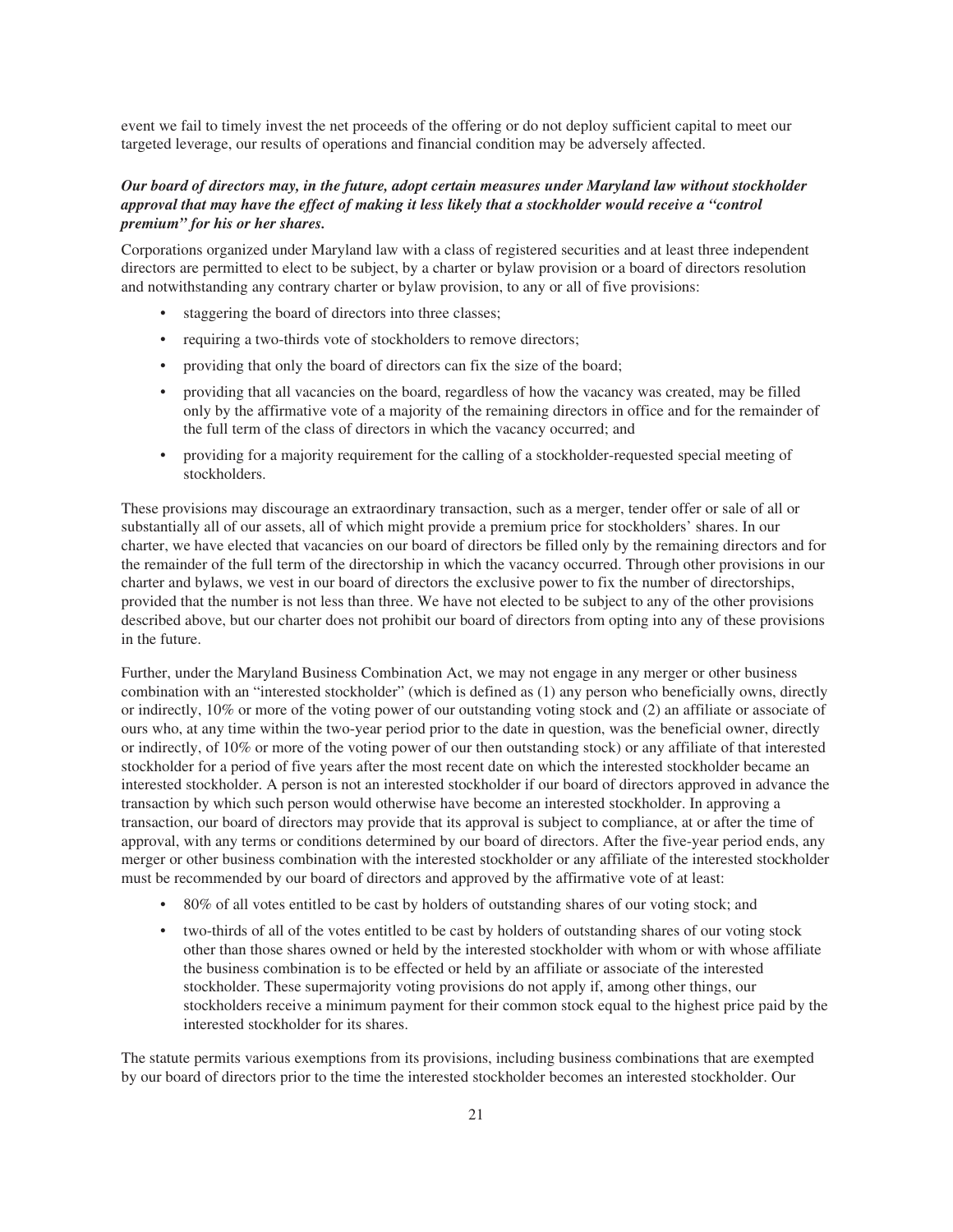board of directors has adopted a resolution exempting any business combination involving us and any person, including Starwood Capital, the Dealer Manager and the Advisor, from the provisions of this law, provided that such business combination is first approved by our board of directors.

# *Our charter permits our board of directors to authorize us to issue preferred stock ranking senior to our current common stock with respect to distribution rights or rights upon our liquidation, dissolution or winding up or on terms that may discourage a third party from acquiring us.*

Our board of directors is permitted, subject to certain restrictions set forth in our charter, to authorize the issuance of shares of preferred stock without stockholder approval. Further, our board of directors may classify or reclassify any unissued shares of common or preferred stock into other classes or series of stock and establish the preferences, conversion or other rights, voting powers, restrictions, limitations as to dividends and other distributions, qualifications, and terms or conditions of redemption of the stock and may amend our charter from time to time to increase or decrease the aggregate number of shares of stock or the number of shares of any class or series of stock that we have authority to issue without stockholder approval. Thus, our board of directors could authorize us to issue shares of preferred stock ranking senior to our common stock with respect to distribution rights upon our liquidation, dissolution or winding up or with terms and conditions that could have the effect of delaying, deferring or preventing a change in control of us, including an extraordinary transaction such as a merger, tender offer or sale of all or substantially all of our assets, that might provide a premium price for holders of our common stock.

## *Maryland law limits, in some cases, the ability of a third party to vote shares acquired in a "control share acquisition."*

The Maryland Control Share Acquisition Act provides that "control shares" of a Maryland corporation acquired in a "control share acquisition" have no voting rights except to the extent approved by stockholders by a vote of two-thirds of the votes entitled to be cast on the matter. Shares of stock owned by the acquirer, by officers or by employees who are directors of the corporation, are excluded from shares entitled to vote on the matter. "Control shares" are voting shares of stock which, if aggregated with all other shares of stock owned by the acquirer or in respect of which the acquirer can exercise or direct the exercise of voting power (except solely by virtue of a revocable proxy), would entitle the acquirer to exercise voting power in electing directors within specified ranges of voting power. Control shares do not include shares the acquiring person is then entitled to vote as a result of having previously obtained stockholder approval. A "control share acquisition" means the acquisition of issued and outstanding control shares. The control share acquisition statute does not apply: (1) to shares acquired in a merger, consolidation or statutory share exchange if the Maryland corporation is a party to the transaction; or (2) to acquisitions approved or exempted by the charter or bylaws of the Maryland corporation. Our bylaws contain a provision exempting from the Control Share Acquisition Act any and all acquisitions of our stock by any person. There can be no assurance that this provision will not be amended or eliminated at any time in the future.

# *Maryland law and our organizational documents limit our rights and the rights of our stockholders to recover claims against our directors and officers, which could reduce your and our recovery against them if they cause us to incur losses.*

Maryland law provides that a director will not have any liability as a director so long as he or she performs his or her duties in accordance with the applicable standard of conduct. In addition, our charter generally limits the personal liability of our directors and officers for monetary damages subject to the limitations of the North American Securities Administrators Association's Statement of Policy Regarding Real Estate Investment Trusts, as revised and adopted on May 7, 2007 (the "NASAA REIT Guidelines") and Maryland law. Maryland law and our charter provide that no director or officer shall be liable to us or our stockholders for monetary damages unless the director or officer (1) actually received an improper benefit or profit in money, property or services or (2) was actively and deliberately dishonest as established by a final judgment as material to the cause of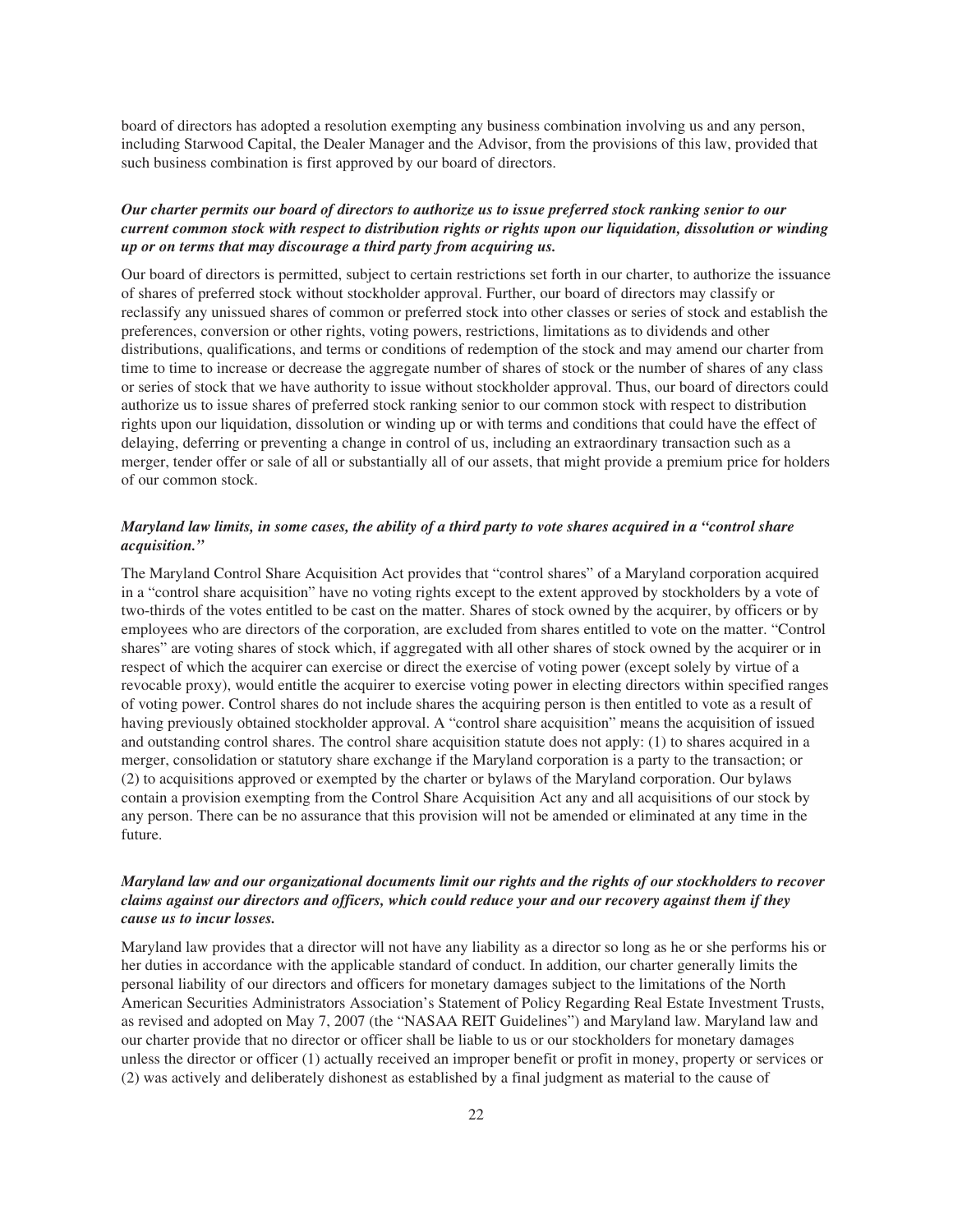action. Moreover, our charter generally requires us to indemnify and advance expenses to our directors and officers for losses they may incur by reason of their service in those capacities unless their act or omission was material to the matter giving rise to the proceeding and was committed in bad faith or was the result of active and deliberate dishonesty, they actually received an improper personal benefit in money, property or services or, in the case of any criminal proceeding, they had reasonable cause to believe the act or omission was unlawful. Further, we have entered into separate indemnification agreements with each of our officers and directors. As a result, you and we may have more limited rights against our directors or officers than might otherwise exist under common law, which could reduce your and our recovery from these persons if they act in a manner that causes us to incur losses. In addition, we are obligated to fund the defense costs incurred by these persons in some cases. However, our charter provides that we may not indemnify any of our directors, or the Advisor or any of its or our affiliates, for any liability or loss suffered by them or hold any of our directors, the Advisor or any of its or our affiliates harmless for any liability or loss suffered by us, unless they have determined, in good faith, that the course of conduct that caused the loss or liability was in our best interests, they were acting on our behalf or performing services for us, the liability or loss was not the result of negligence or misconduct by any of our non-independent directors, the Advisor or any of its or our affiliates, or gross negligence or willful misconduct by any of our independent directors, and the indemnification or agreement to hold harmless is recoverable only out of our net assets or the proceeds of insurance and not from the stockholders.

## *Maryland law and our organizational documents limit our stockholders' ability to amend our charter or dissolve us without the approval of our board of directors.*

Although the NASAA REIT Guidelines indicate that stockholders are permitted to amend our charter or terminate us without the necessity for concurrence by our board of directors, we are required to comply with the Maryland General Corporation Law, which provides that any amendment to our charter or any dissolution of our company must first be declared advisable by our board of directors. Therefore, our stockholders may vote to authorize the amendment of our charter or the dissolution of our company, but only after such action has been declared advisable by our board of directors. Accordingly, the only proposals to amend our charter or to dissolve our company that will be presented to our stockholders will be those that have been declared advisable by our board of directors and also require approval by our stockholders.

# *Your interest in us will be diluted if we issue additional shares or if the Operating Partnership issues additional units.*

Holders of our common stock will not have preemptive rights to any shares we issue in the future. Our charter authorizes us to issue up to 3,100,000,000 shares of capital stock, of which 3,000,000,000 shares are classified as common stock, of which 500,000,000 shares are classified as Class T shares, 1,000,000,000 shares are classified as Class S shares, 500,000,000 shares are classified as Class D shares and 1,000,000,000 shares are classified as Class I shares, and 100,000,000 shares are classified as preferred stock. In addition, our board of directors may amend our charter from time to time to increase or decrease the aggregate number of authorized shares of capital stock or the number of authorized shares of capital stock of any class or series without stockholder approval. Our board of directors may elect, without stockholder approval, to: (1) sell additional shares in this or future public offerings; (2) issue shares of our common stock or units in our Operating Partnership in private offerings; (3) issue shares of our common stock or units in our Operating Partnership upon the exercise of the options we may grant to our independent directors or future employees; (4) issue shares of our common stock or units in our Operating Partnership to the Advisor or the Special Limited Partner, or their successors or assigns, in payment of an outstanding obligation to pay fees for services rendered to us or in connection with the performance participation allocation; or (5) issue shares of our common stock or units in our Operating Partnership to sellers of properties we acquire in connection with an exchange of limited partnership interests of our Operating Partnership. To the extent we issue additional shares percentage ownership interests in us will be diluted. Because we hold all of our assets through the Operating Partnership, to the extent we issue additional units of our Operating Partnership, stockholders' percentage ownership interest in our assets will be diluted. Because certain classes of the units of our Operating Partnership may, in the discretion of our board of directors,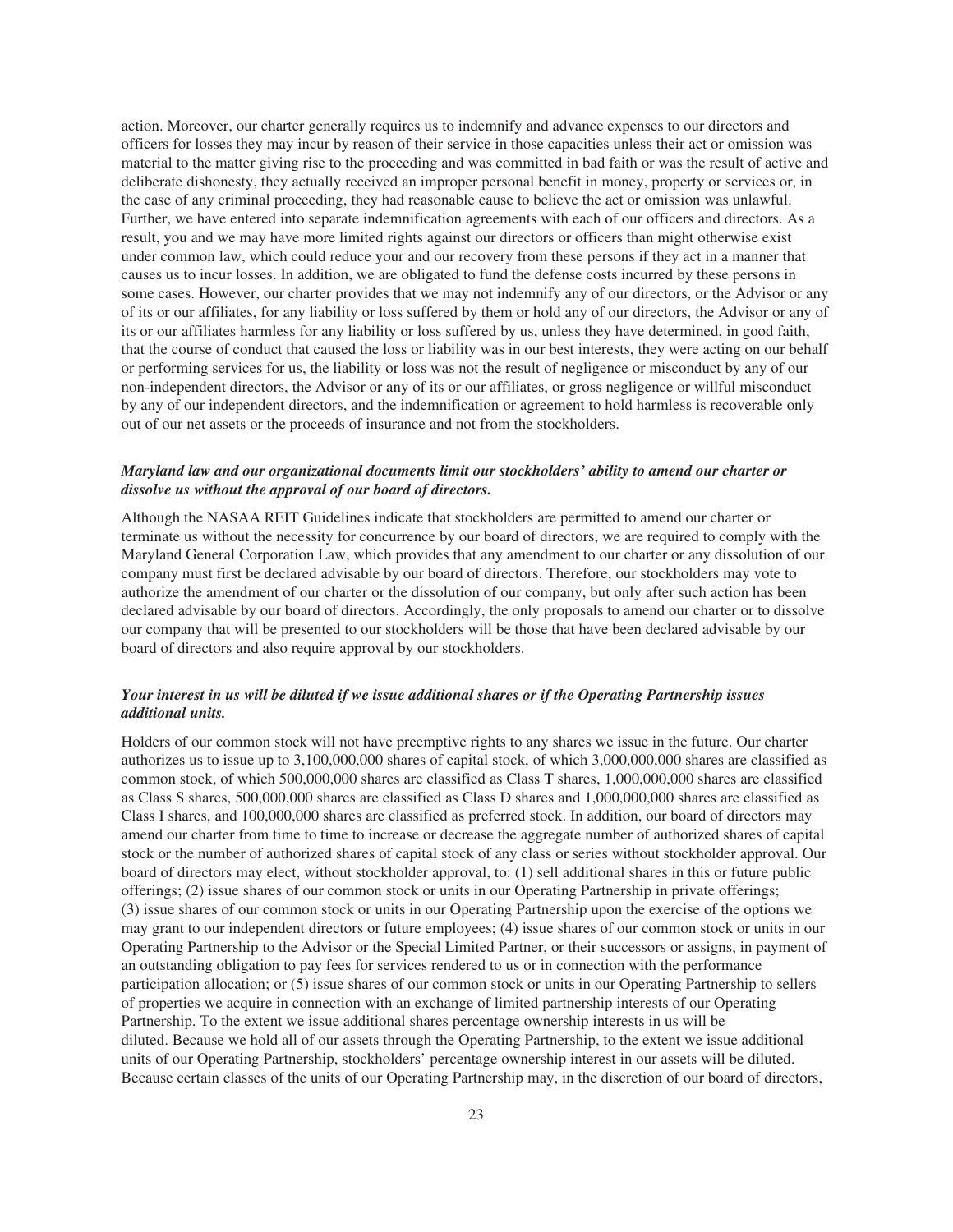be exchanged for shares of our common stock, any merger, exchange or conversion between our Operating Partnership and another entity ultimately could result in the issuance of a substantial number of shares of our common stock, thereby diluting the percentage ownership interest of other stockholders. Because of these and other reasons, you may experience substantial dilution in your percentage ownership of our shares or your interests in the underlying assets held by our Operating Partnership.

# *Our UPREIT structure may result in potential conflicts of interest with limited partners in our Operating Partnership whose interests may not be aligned with those of our stockholders.*

Our directors and officers have duties to our corporation and our stockholders under Maryland law and our charter in connection with their management of the corporation. At the same time, we, as general partner, have fiduciary duties under Delaware law to our Operating Partnership and to the limited partners in connection with the management of our Operating Partnership. Our duties as general partner of our Operating Partnership and its partners may come into conflict with the duties of our directors and officers to the corporation and our stockholders. Under Delaware law, a general partner of a Delaware limited partnership owes its limited partners the duties of good faith and fair dealing. Other duties, including fiduciary duties, may be modified or eliminated in the partnership's partnership agreement. The partnership agreement of our Operating Partnership provides that, for so long as we own a controlling interest in our Operating Partnership, any conflict that cannot be resolved in a manner not adverse to either our stockholders or the limited partners may be resolved in favor of our stockholders.

Additionally, the partnership agreement expressly limits our liability by providing that we and our officers, directors, agents and employees will not be liable or accountable to our Operating Partnership for losses sustained, liabilities incurred or benefits not derived if we or our officers, directors, agents or employees acted in good faith. In addition, our Operating Partnership is required to indemnify us and our officers, directors, employees, agents and designees to the extent permitted by applicable law from and against any and all claims arising from operations of our Operating Partnership, unless it is established that: (1) the act or omission was material to the matter giving rise to the proceeding and either was committed in bad faith or was the result of active and deliberate dishonesty; (2) the indemnified party received an improper personal benefit in money, property or services; or (3) in the case of a criminal proceeding, the indemnified person had reasonable cause to believe that the act or omission was unlawful.

The provisions of Delaware law that allow the fiduciary duties of a general partner to be modified by a partnership agreement have not been tested in a court of law, and we have not obtained an opinion of counsel covering the provisions set forth in the partnership agreement that purport to waive or restrict our fiduciary duties.

# *Your investment return may be reduced if we are required to register as an investment company under the Investment Company Act.*

We intend to continue to conduct our operations so that neither we, nor our Operating Partnership nor the subsidiaries of our Operating Partnership are investment companies under the Investment Company Act. However, there can be no assurance that we and our subsidiaries will be able to successfully avoid operating as an investment company.

We expect that substantially all of the assets of our subsidiaries will comply with the requirements of Section  $3(c)(5)(C)$ , as such requirements have been interpreted by the SEC staff. Although we intend to monitor our portfolio periodically and prior to each investment acquisition and disposition, there can be no assurance that we will be able to maintain this exemption from registration. Existing SEC no-action positions were issued in accordance with factual situations that may be substantially different from the factual situations we may face, and a number of these no-action positions were issued more than 10 years ago. No assurance can be given that the SEC will concur with our classification of the assets of our subsidiaries. Future revisions to the 1940 Act or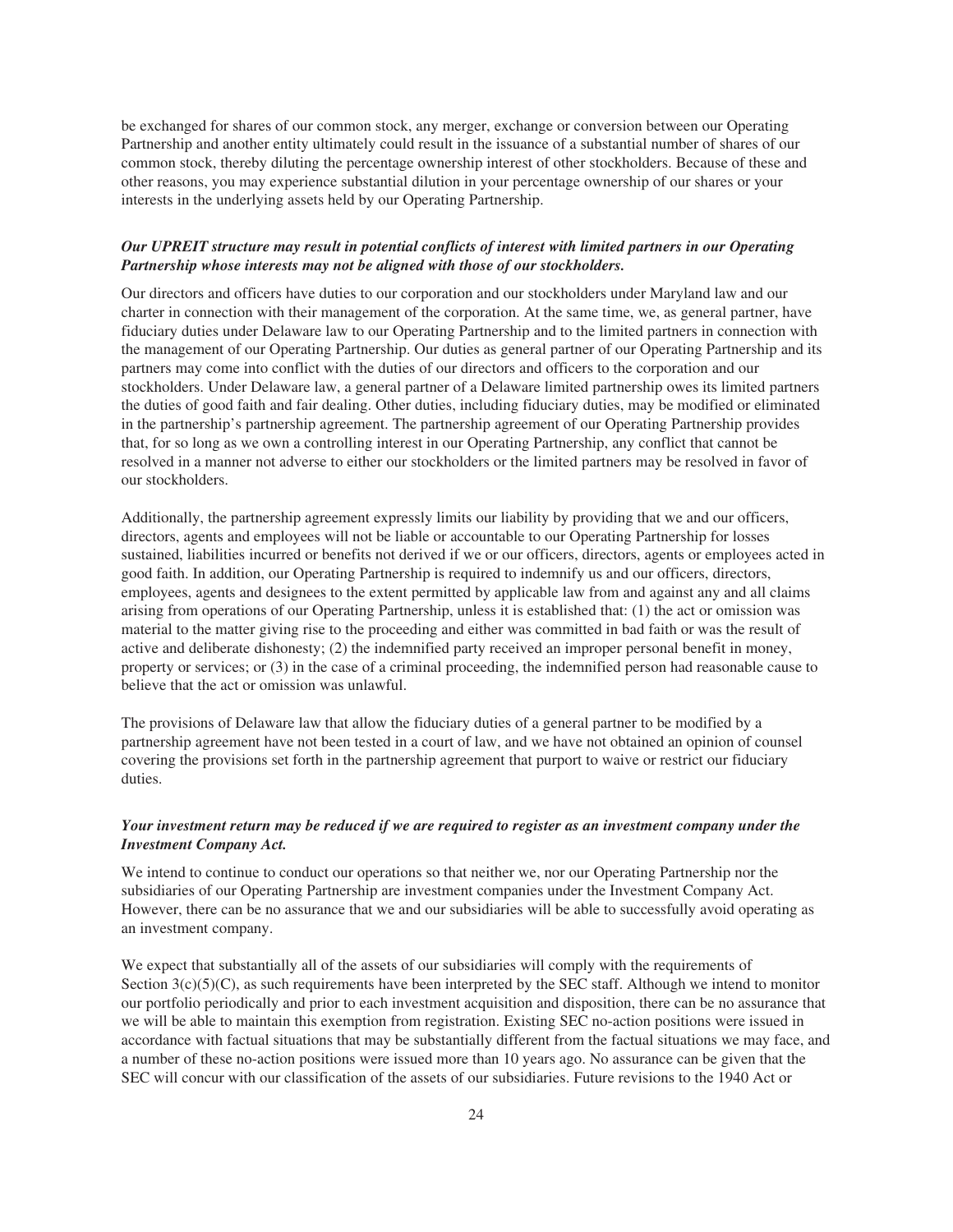further guidance from the SEC staff may cause us to lose our ability to rely on Section  $3(c)(5)(C)$  or force us to re-evaluate our portfolio and our investment strategy. Such changes may prevent us from operating our business successfully.

A change in the value of any of our assets could negatively affect our ability to maintain our exemption from regulation under the Investment Company Act. To maintain compliance with the applicable exemption under the Investment Company Act, we may be unable to sell assets we would otherwise want to sell and may need to sell assets we would otherwise wish to retain. In addition, we may have to acquire additional assets that we might not otherwise have acquired or may have to forego opportunities to acquire assets that we would otherwise want to acquire and would be important to our investment strategy.

If we were required to register as an investment company but failed to do so, we would become subject to substantial regulation with respect to our capital structure (including our ability to use borrowings), management, operations, transactions with affiliated persons (as defined in the Investment Company Act), and portfolio composition, including disclosure requirements and restrictions with respect to diversification and industry concentration, and other matters. Compliance with the Investment Company Act would, accordingly, limit our ability to make certain investments and require us to significantly restructure our business plan, which could materially adversely affect our NAV and our ability to pay distributions to our stockholders.

## *We depend on the Advisor to develop appropriate systems and procedures to control operational risks.*

Operational risks arising from mistakes made in the confirmation or settlement of transactions, from transactions not being properly booked, evaluated or accounted for or other similar disruption in our operations may cause us to suffer financial losses, the disruption of our business, liability to third parties, regulatory intervention or damage to our reputation. We depend on the Advisor and its affiliates to develop the appropriate systems and procedures to control operational risk. We rely heavily on our financial, accounting and other data processing systems. The ability of our systems to accommodate transactions could also constrain our ability to properly manage our portfolio. Generally, the Advisor will not be liable for losses incurred due to the occurrence of any such errors.

We are subject to the risk that our trading orders in real estate-related securities may not be executed in a timely and efficient manner due to various circumstances, including, without limitation, systems failure or human error. As a result, we could be unable to achieve the market position selected by the Advisor or might incur a loss in liquidating our positions. Since some of the markets in which we may effect transactions are over-the-counter or interdealer markets, the participants in such markets are typically not subject to credit evaluation or regulatory oversight comparable to that which members of exchange-based markets are subject. We are also exposed to the risk that a counterparty will not settle a transaction in accordance with its terms and conditions, thereby causing us to suffer a loss.

# *Operational risks, including the risk of cyberattacks, may disrupt our businesses, result in losses or limit our growth.*

We rely heavily on our and Starwood Capital's financial, accounting, treasury, communications and other data processing systems. Such systems may fail to operate properly or become disabled as a result of tampering or a breach of the network security systems or otherwise. In addition, such systems are from time to time subject to cyberattacks which may continue to increase in sophistication and frequency in the future. Attacks on Starwood Capital and its affiliates and their portfolio companies' and service providers' systems could involve and in some instances have in the past involved attempted attacks that are intended to obtain unauthorized access to our proprietary information or personal identifying information of our stockholders, destroy data or disable, degrade or sabotage our systems, through the introduction of computer viruses or other malicious code.

Cyber security incidents and cyber-attacks have been occurring globally at a more frequent and severe level and will likely continue to increase in frequency in the future. Our information and technology systems as well as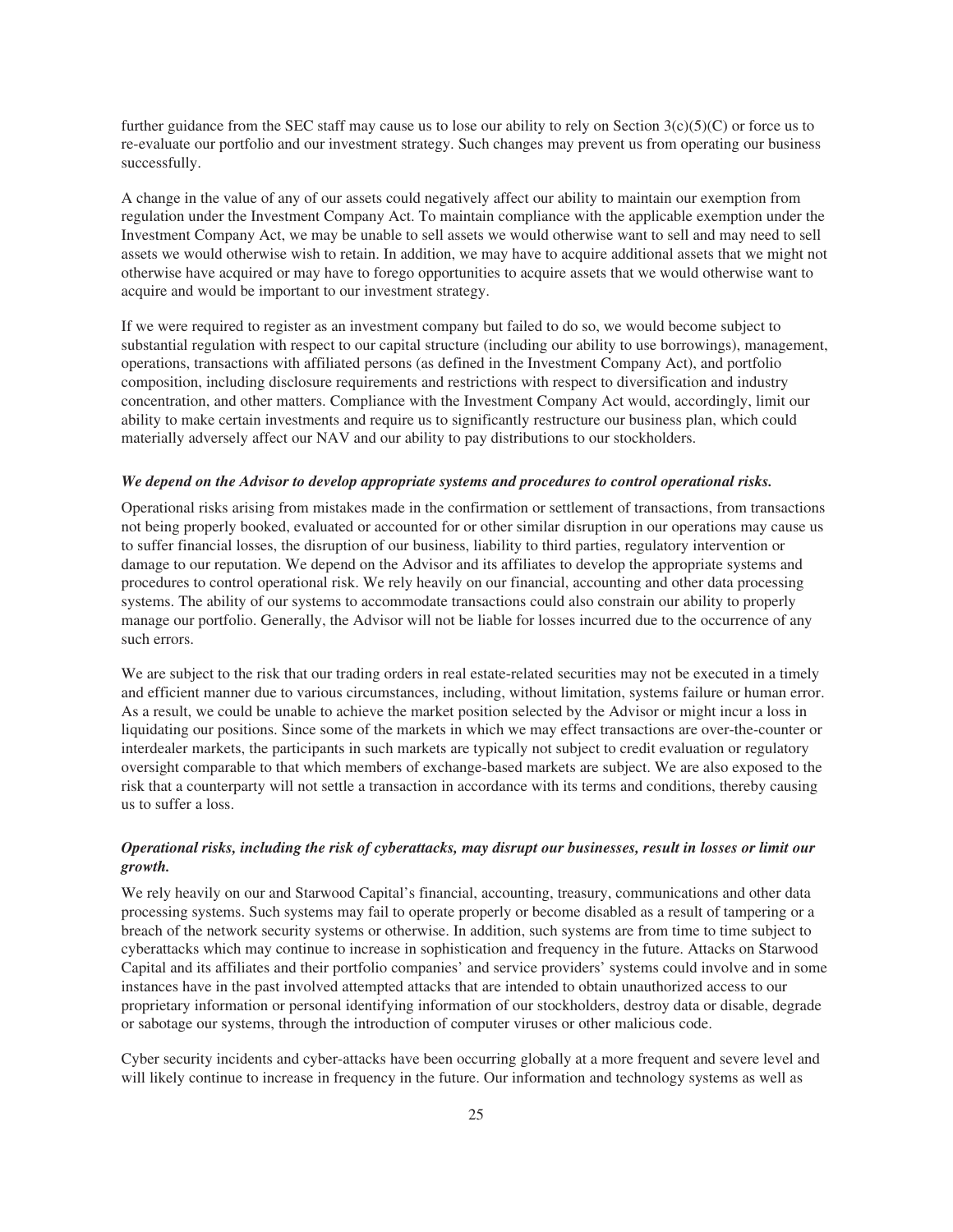those of Starwood Capital, its portfolio entities and other related parties, such as service providers, may be vulnerable to damage or interruptions from cyber security breaches, computer viruses, network failures, computer and telecommunication failures, infiltration by unauthorized persons and other security breaches, usage errors by their respective professionals or service providers, power, communications or other service outages and catastrophic events such as fires, tornadoes, floods, hurricanes and earthquakes. Cyberattacks and other security threats could originate from a wide variety of sources, including cyber criminals, nation state hackers, hacktivists and other outside parties. There has been an increase in the frequency and sophistication of the cyber and security threats Starwood Capital faces, with attacks ranging from those common to businesses generally to those that are more advanced and persistent, which may target Starwood Capital because Starwood Capital holds a significant amount of confidential and sensitive information about its investors, its portfolio companies and potential investments. As a result, Starwood Capital may face a heightened risk of a security breach or disruption with respect to this information. If successful, these types of attacks on Starwood Capital's network or other systems could have a material adverse effect on our business and results of operations, due to, among other things, the loss of investor or proprietary data, interruptions or delays in the operation of our business and damage to our reputation. There can be no assurance that measures Starwood Capital takes to ensure the integrity of its systems will provide protection, especially because cyberattack techniques used change frequently or are not recognized until successful.

If unauthorized parties gain access to such information and technology systems, they may be able to steal, publish, delete or modify private and sensitive information including nonpublic personal information related to stockholders (and their beneficial owners) and material nonpublic information. Although Starwood Capital has implemented, and its portfolio entities and service providers may implement, various measures to manage risks relating to these types of events, such systems could prove to be inadequate and, if compromised, could become inoperable for extended periods of time, cease to function properly or fail to adequately secure private information. Starwood Capital does not control cyber security plans and systems put in place by third party service providers, and such third party service providers may have limited indemnification obligations to Starwood Capital, its portfolio entities and us, each of which could be negatively impacted as a result. Breaches such as those involving covertly introduced malware, impersonation of authorized users and industrial or other espionage may not be identified even with sophisticated prevention and detection systems, potentially resulting in further harm and preventing them from being addressed appropriately. The failure of these systems or of disaster recovery plans for any reason could cause significant interruptions in Starwood Capital's, its affiliates', their portfolio entities' or our operations and result in a failure to maintain the security, confidentiality or privacy of sensitive data, including personal information relating to stockholders, material nonpublic information and the intellectual property and trade secrets and other sensitive information in the possession of Starwood Capital and portfolio entities. We, Starwood Capital or a portfolio entity could be required to make a significant investment to remedy the effects of any such failures, harm to their reputations, legal claims that they and their respective affiliates may be subjected to, regulatory action or enforcement arising out of applicable privacy and other laws, adverse publicity and other events that may affect their business and financial performance.

In addition, Starwood Capital operates in businesses that are highly dependent on information systems and technology. The costs related to cyber or other security threats or disruptions may not be fully insured or indemnified by other means. In addition, cybersecurity has become a top priority for regulators around the world. Many jurisdictions in which Starwood Capital operates have laws and regulations relating to data privacy, cybersecurity and protection of personal information, including the General Data Protection Regulation in the European Union and the California Consumer Privacy Act in the State of California. Some jurisdictions have also enacted laws requiring companies to notify individuals of data security breaches involving certain types of personal data. Breaches in security could potentially jeopardize Starwood Capital, its employees' or our investors' or counterparties' confidential and other information processed and stored in, and transmitted through Starwood Capital's computer systems and networks, or otherwise cause interruptions or malfunctions in its, its employees', our investors', our counterparties' or third parties' operations, which could result in significant losses, increased costs, disruption of Starwood Capital's business, liability to our investors and other counterparties, regulatory intervention or reputational damage.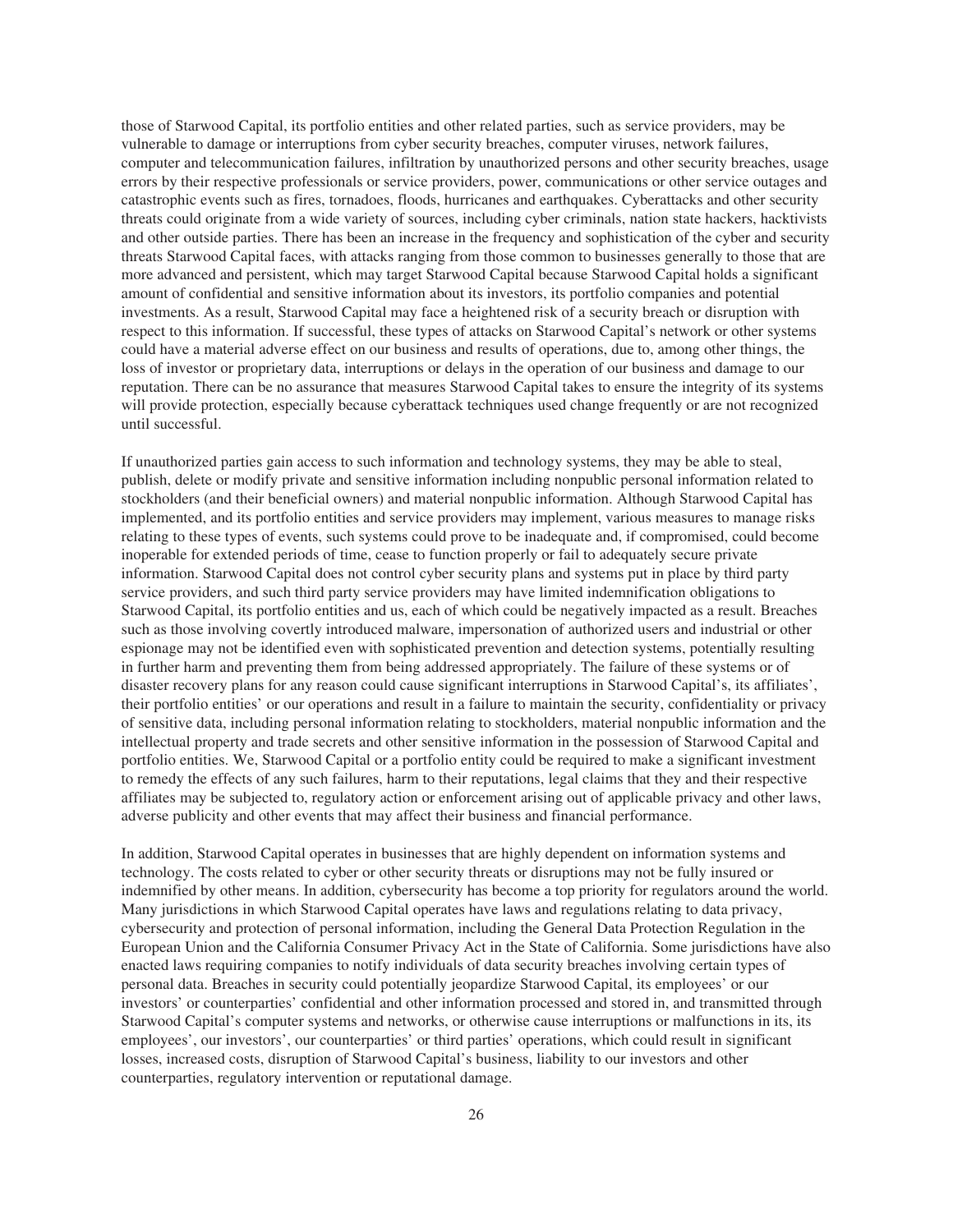If Starwood Capital fails to comply with the relevant laws and regulations, it could result in regulatory investigations and penalties, which could lead to negative publicity and may cause our investors or Starwood Capital fund investors and clients to lose confidence in the effectiveness of our or Starwood Capital's security measures.

Finally, we depend on Starwood Capital's headquarters in Miami Beach, Florida and its offices in Greenwich, Connecticut for the continued operation of our business. A disaster or a disruption in the infrastructure that supports our business, including a disruption involving electronic communications or other services used by us or third parties with whom we conduct business, or directly affecting our headquarters, could have a material adverse impact on our ability to continue to operate our business without interruption. Starwood Capital's disaster recovery programs may not be sufficient to mitigate the harm that may result from such a disaster or disruption. In addition, insurance and other safeguards might only partially reimburse us for our losses, if at all.

## **General Risks Related to Investments in Real Estate**

# *Our operating results will be affected by economic and regulatory changes that impact the real estate market in general.*

We are subject to risks generally attributable to the ownership of real property, including:

- changes in global, national, regional or local economic, demographic or capital market conditions;
- future adverse national real estate trends, including increasing vacancy rates, declining rental rates and general deterioration of market conditions;
- adverse economic conditions as a result of an epidemic, pandemic or other health-related issues in one or more markets where we own property;
- changes in supply of or demand for similar properties in a given market or metropolitan area, which could result in rising vacancy rates or decreasing market rental rates;
- vacancies, fluctuations in the average occupancy and room rates for hospitality properties or inability to lease space on favorable terms;
- increased competition for properties targeted by our investment strategy;
- bankruptcies, financial difficulties or lease defaults by our tenants;
- increases in interest rates and lack of availability of financing; and
- changes in government rules, regulations and fiscal policies, including increases in property taxes, changes in zoning laws, limitations on rental rates, and increasing costs to comply with environmental laws.

All of these factors are beyond our control. Any negative changes in these factors could affect our performance and our ability to meet our obligations and make distributions to stockholders.

# *The spread of COVID-19 and the related government and corporate responses may adversely affect our operations.*

Uncertainty still surrounds the COVID -19 pandemic and its potential effects, and the extent of and effectiveness of any responses taken on a national and local level. While our office, industrial and multifamily properties have fared better through the date of this filing, the COVID-19 pandemic could still have a negative impact on other sectors of our property portfolio going forward. In particular, our multifamily properties may be impacted if unemployment increases, impacting the ability of our tenants to pay rents and our ability to attract new tenants. We may also, defer or forgive rent for certain tenants of our properties. Our office and industrial properties may be impacted by tenant bankruptcies resulting from a continued economic downturn. The performance of our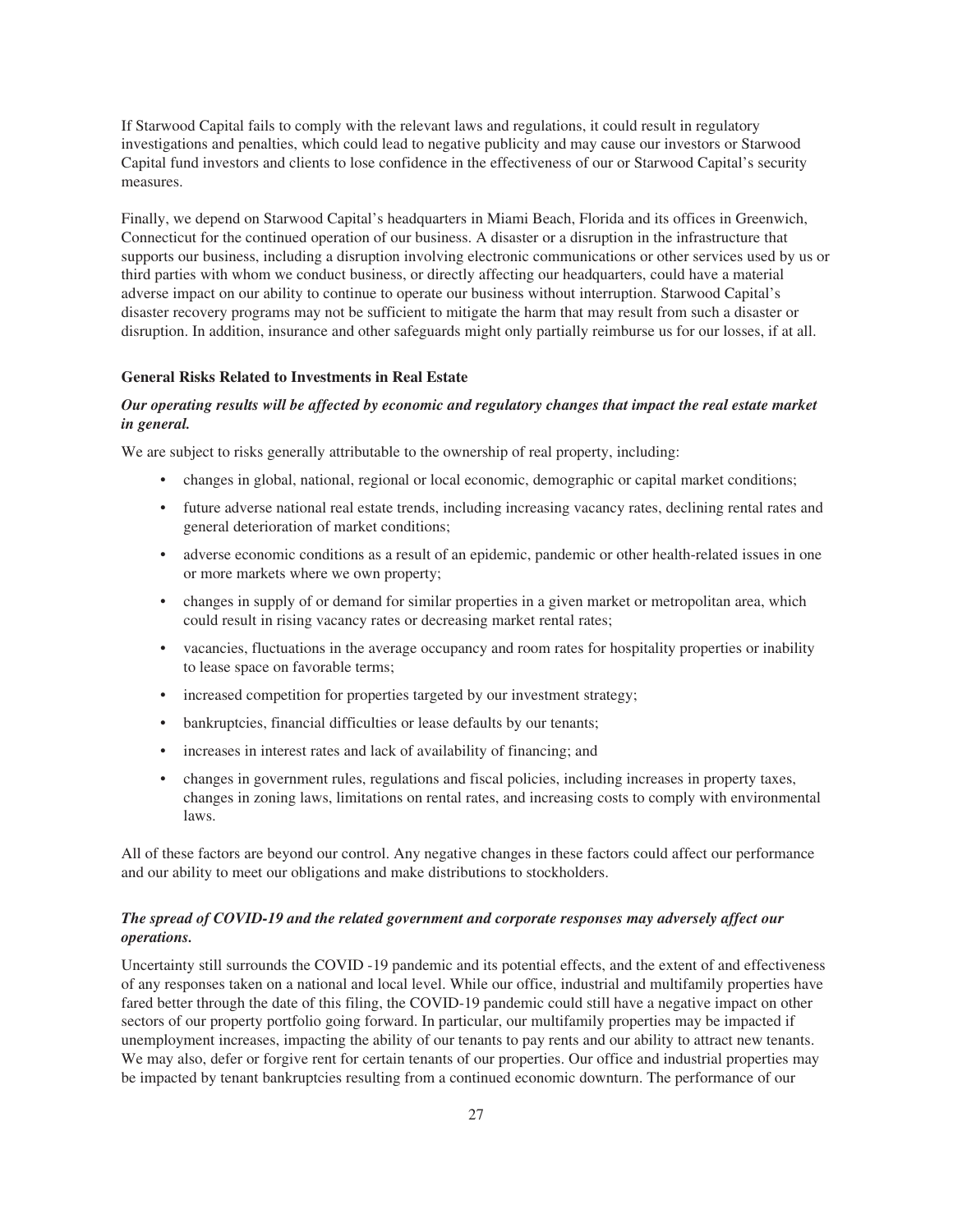hospitality properties could worsen as a result of a variety of factors, including a decline in business and leisure travel, restrictions on travel imposed by governmental entities and employers and negative public perceptions of travel and public gatherings in light of the perceived risks associated with the coronavirus. In addition, quarantines, temporary closures of businesses, states of emergencies and other measures taken in the future to curb the spread of the coronavirus may negatively impact our properties. The economic downturn and labor shortages resulting from the coronavirus could negatively impact our investments and operations, as well as our ability to make distributions to stockholders.

Although the U.S. Food and Drug Administration has approved certain vaccines for distribution there remain some uncertainties including the public's willingness to receive the vaccines, the overall efficacy of the vaccines once widely administered, especially as new strains of the coronavirus emerge, and the level of resistance these new strains have to the existing vaccines, if any. The COVID-19 pandemic and public and private responses to the pandemic may lead to deterioration of economic conditions, which could materially affect our or our tenants' performance, financial condition, results of operations, and cash flows. The extent to which the COVID-19 pandemic impacts our investments and operations will depend on future developments, which are highly uncertain and cannot be predicted with confidence, including the duration of the outbreak, new information that may emerge concerning the severity of the coronavirus and the actions taken to contain the coronavirus or treat its impact, among others.

## *Our portfolio may be concentrated in a limited number of asset types, geographies or investments.*

Our portfolio may be heavily concentrated at any time in only a limited number of asset types, geographies or investments, and, as a consequence, our aggregate return may be substantially affected by the unfavorable performance of even a single investment. Currently, our portfolio is heavily concentrated in multifamily and industrial assets and geographically concentrated in the Southern and Western regions of the United States. As a result, our portfolio may become more susceptible to fluctuations in value resulting from adverse economic or business conditions affecting these asset types or geographies. Investors have no assurance as to the degree of diversification in our investments, either by geographic region or asset type.

## *Our board of directors may change our investment and operational policies or our investment guidelines without stockholder consent.*

Except for changes to the investment restrictions contained in our charter, which require stockholder consent to amend, our board of directors may change our investment and operational policies, including our policies with respect to investments, operations, indebtedness, capitalization and distributions, at any time without the consent of our stockholders, which could result in our making investments that are different from, and possibly riskier or more highly leveraged than, the types of investments described in this prospectus. Our board of directors also approved very broad investment guidelines with which the Advisor must comply, but these guidelines provide the Advisor with broad discretion and can be changed by our board of directors. A change in our investment strategy may, among other things, increase our exposure to real estate market fluctuations, default risk and interest rate risk, all of which could materially affect our results of operations and financial condition.

#### *We may have difficulty selling our properties, which may limit our flexibility and ability to pay distributions.*

Because real estate investments are relatively illiquid, it could be difficult for us to promptly sell one or more of our properties on favorable terms. This may limit our ability to change our portfolio quickly in response to adverse changes in the performance of any such property or economic or market trends. In addition, U.S. federal tax laws that impose a 100% excise tax on gains from sales of dealer property by a REIT (generally, property held for sale, rather than investment) could limit our ability to sell properties and may affect our ability to sell properties without adversely affecting returns to our stockholders. These restrictions could adversely affect our results of operations and financial condition.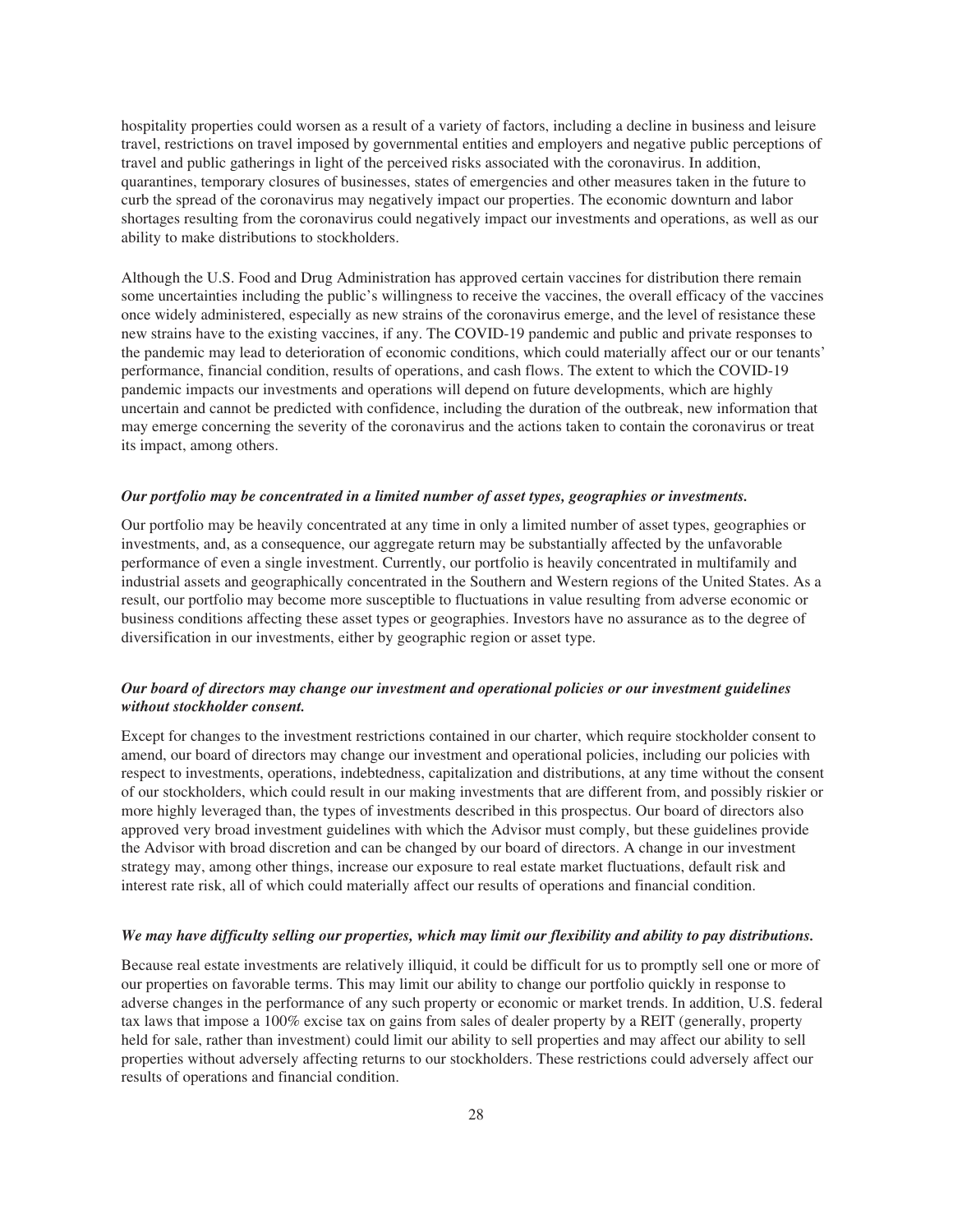### *We face risks associated with property acquisitions.*

We acquire properties and portfolios of properties, including large portfolios that could result in changes to our capital structure. Our acquisition activities and their success are subject to the following risks:

- we may be unable to complete an acquisition after making a non-refundable deposit and incurring certain other acquisition-related costs;
- we may be unable to obtain financing for acquisitions on commercially reasonable terms or at all;
- acquired properties may fail to perform as expected;
- acquired properties may be subject to litigation risks;
- acquired properties may be located in new markets in which we may face risks associated with a lack of market knowledge or understanding of the local economy, lack of business relationships in the area and unfamiliarity with local governmental and permitting procedures; and
- we may be unable to quickly and efficiently integrate new acquisitions, particularly acquisitions of portfolios of properties, into our existing operations.

In addition, while we will continue to invest primarily in stabilized, income-oriented real estate, we may also acquire assets that require some amount of capital investment in order to be renovated or repositioned. These investments are generally subject to higher risk of loss than investments in stabilized real estate and there is no guarantee that any renovation or repositioning will be successful, or that the actual costs will not be greater than our estimates.

#### *Competition in acquiring properties may reduce our profitability and the return on your investment.*

We face competition from various entities for investment opportunities in properties, including other REITs, real estate operating companies, pension funds, insurance companies, investment funds and companies, partnerships and developers. In addition to third-party competitors, other programs sponsored by the Advisor and its affiliates, particularly those with investment strategies that overlap with ours, may seek investment opportunities under Starwood Capital's prevailing policies and procedures. Many of these entities may have greater access to capital to acquire properties than we have. Competition from these entities may reduce the number of suitable investment opportunities offered to us or increase the bargaining power of property owners seeking to sell. Additionally, disruptions and dislocations in the credit markets could have a material impact on the cost and availability of debt to finance real estate acquisitions, which is a key component of our acquisition strategy. The lack of available debt on reasonable terms or at all could result in a further reduction of suitable investment opportunities and create a competitive advantage for other entities that have greater financial resources than we do. In addition, over the past several years, a number of real estate funds and publicly traded and non-listed REITs have been formed and others have been consolidated (and many such existing funds have grown in size) for the purposes of investing in real estate debt. Additional real estate funds, vehicles and REITs with similar investment objectives may be formed in the future by other unrelated parties and further consolidations may occur (resulting in larger funds and vehicles). Consequently, it is expected that competition for appropriate investment opportunities may reduce the number of investment opportunities available to us and adversely affect the terms, including price, upon which investments can be made. This competition may cause us to acquire properties and other investments at higher prices or by using less-than-ideal capital structures, and in such case our returns will be lower and the value of our assets may not appreciate or may decrease significantly below the amount we paid for such assets. If such events occur, you may experience a lower return on your investment.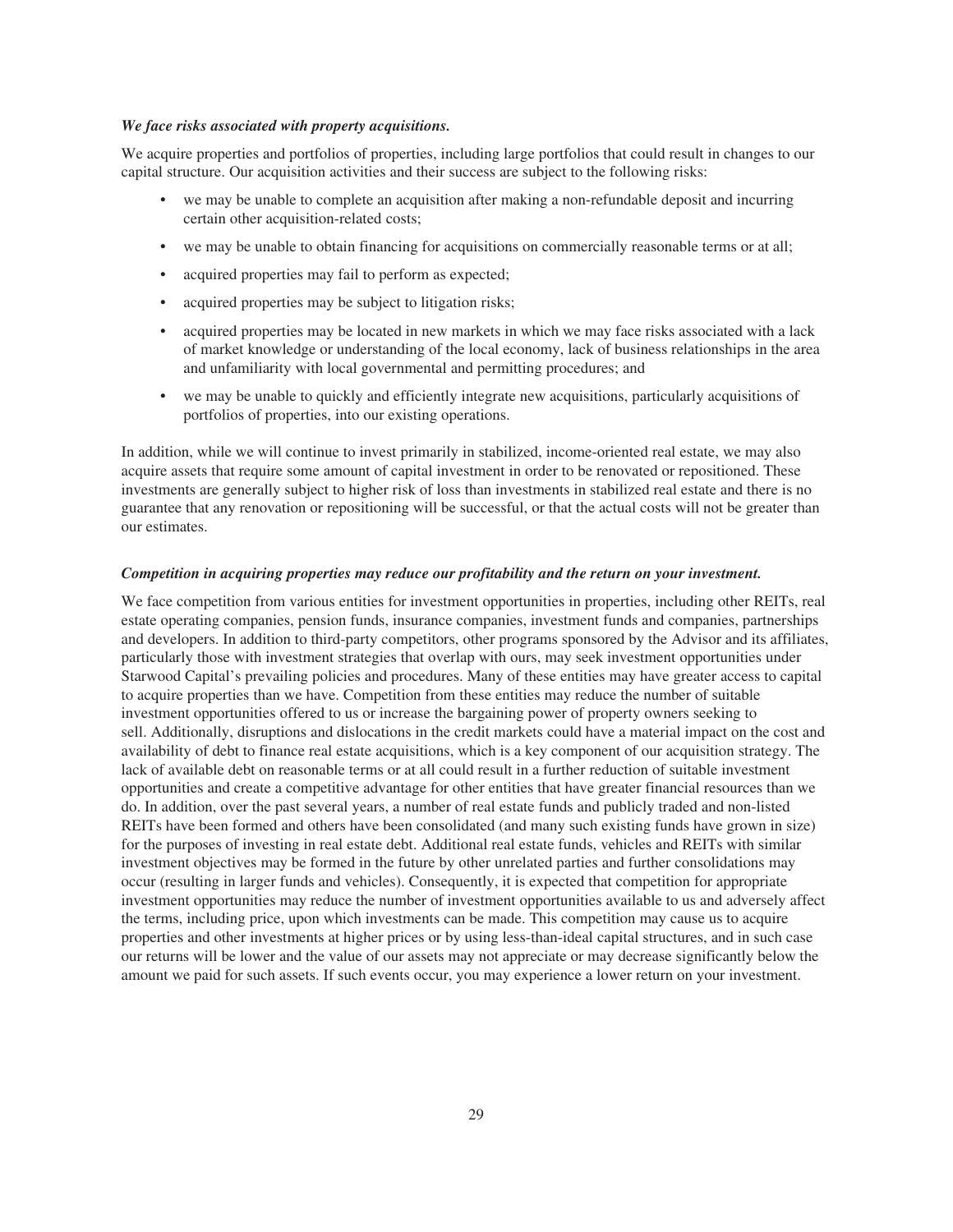# *We may make a substantial amount of joint venture investments, including with Starwood Capital affiliates. Joint venture investments could be adversely affected by our lack of sole decision-making authority, our reliance on the financial condition of our joint venture partners and disputes between us and our joint venture partners.*

We have co-invested and may continue to co-invest with Starwood Capital affiliates or third parties in partnerships or other entities that own real estate properties, which we collectively refer to as joint ventures. We may acquire non-controlling interests in joint ventures. Pursuant to the terms of our joint venture agreements, our joint venture partners may receive a promoted interest from the joint venture subject to agreed performance hurdles, which have the impact of reducing our profits from these joint venture investments. Even if we have some control in a joint venture, we would not be in a position to exercise sole decision-making authority regarding the joint venture. Investments in joint ventures may, under certain circumstances, involve risks not present were another party not involved, including the possibility that joint venture partners might become bankrupt or fail to fund their required capital contributions. Joint venture partners may have economic or other business interests or goals that are inconsistent with our business interests or goals, and may be in a position to take actions contrary to our policies or objectives. Such investments may also have the potential risk of impasses on decisions, such as a sale, because neither we nor the joint venture partner would have full control over the joint venture. Disputes between us and joint venture partners may result in litigation or arbitration that would increase our expenses and prevent our officers and directors from focusing their time and effort on our business. Consequently, actions by or disputes with joint venture partners might result in subjecting properties owned by the joint venture to additional risk. In some cases, our joint venture partner may be entitled to property management fees, promote or other incentive fee payments as part of the arrangement of the joint venture. In addition, we may in certain circumstances be liable for the actions of our joint venture partners.

In addition, in connection with any shared investments in which we participate alongside any Other Starwood Accounts, the Advisor may from time to time grant absolutely or share with such Other Starwood Accounts certain rights relating to such shared investments for legal, tax, regulatory or other reasons, including, in certain instances, rights with respect to the structuring or sale of such shared investments. There is no guarantee that we will be able to co-invest with any Other Starwood Account. We will not participate in joint ventures in which we do not have or share control to the extent that we believe such participation would potentially threaten our status as a non-investment company exempt from the Investment Company Act. This may prevent us from receiving an allocation with respect to certain investment opportunities that are suitable for both us and one or more Other Starwood Accounts.

If we have a right of first refusal or right of first offer to buy out a joint venture partner, we may be unable to finance such a buy-out if it becomes exercisable or we are required to purchase such interest at a time when it would not otherwise be in our best interest to do so. If our interest is subject to a buy/sell right, we may not have sufficient cash, available borrowing capacity or other capital resources to allow us to elect to purchase an interest of a joint venture partner subject to the buy/sell right, in which case we may be forced to sell our interest as the result of the exercise of such right when we would otherwise prefer to keep our interest. If we buy our joint venture partner's interest we will have increased exposure in the underlying investment. The price we use to buy our joint venture partner's interest or sell our interest is typically determined by negotiations between us and our joint venture partner and there is no assurance that such price will be representative of the value of the underlying property or equal to our then-current valuation of our interest in the joint venture that is used to calculate our NAV. Finally, we may not be able to sell our interest in a joint venture if we desire to exit the venture for any reason or if our interest is likewise subject to a right of first refusal or right of first offer of our joint venture partner, our ability to sell such interest may be adversely impacted by such right. Joint ownership arrangements with Starwood Capital affiliates may also entail further conflicts of interest.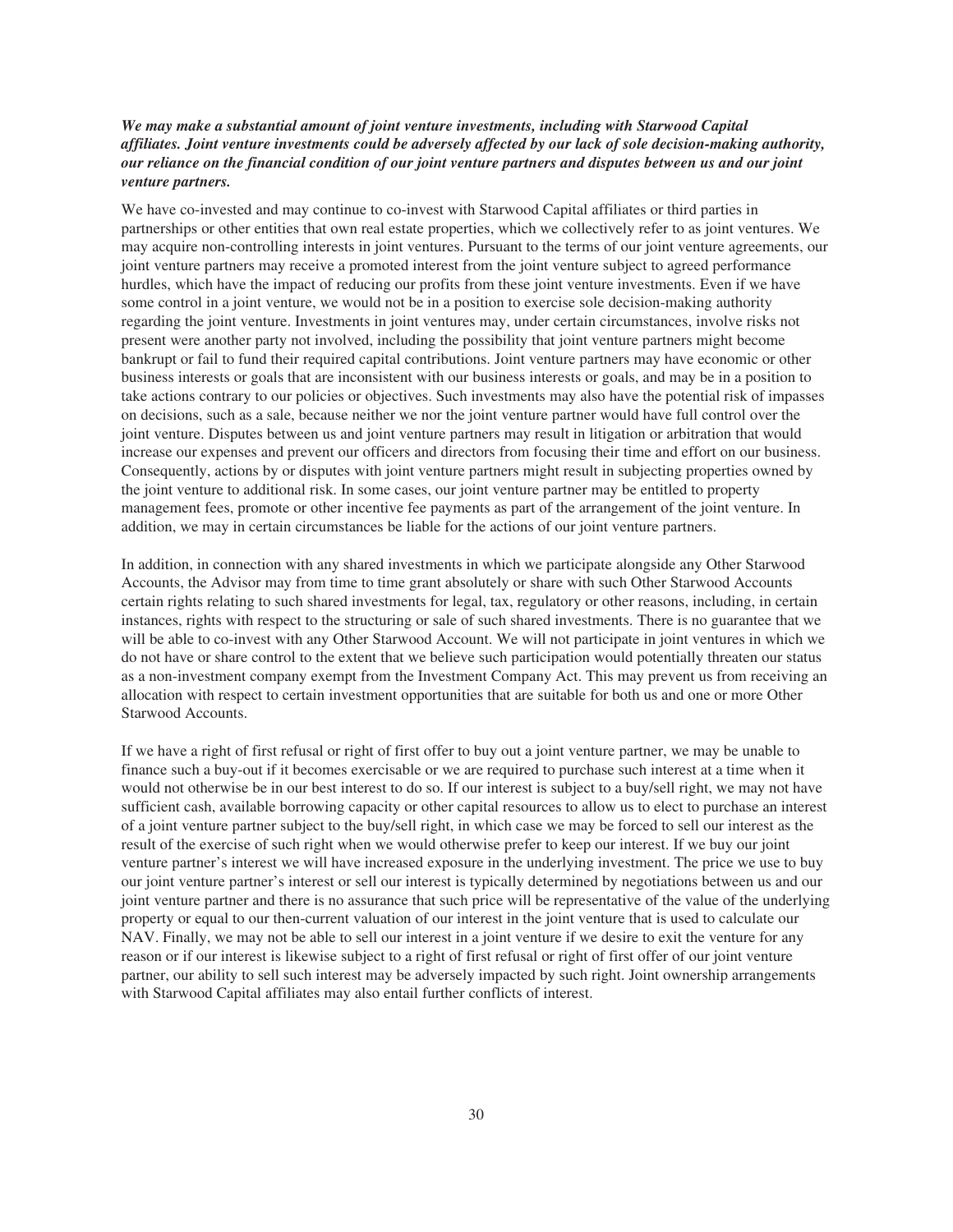Some additional risks and conflicts related to our joint venture investments (including joint venture investments with Starwood Capital affiliates) include:

- the joint venture partner may have economic or other interests that are inconsistent with our interests, including interests relating to the financing, management, operation, leasing or sale of the assets purchased by such joint venture;
- pursuant to the terms of our joint venture agreements, our joint venture partners may receive a promoted interest from the joint venture subject to agreed performance hurdles, which may cause their interests to differ from ours;
- tax, Investment Company Act and other regulatory requirements applicable to the joint venture partner may cause it to want to take actions contrary to our interests;
- the joint venture partner may have joint control of the joint venture even in cases where its economic stake in the joint venture is significantly less than ours;
- under the joint venture arrangement, neither we nor the joint venture partner will be in a position to unilaterally control the joint venture, and deadlocks may occur. Such deadlocks could adversely impact the operations and profitability of the joint venture, including as a result of the inability of the joint venture to act quickly in connection with a potential acquisition or disposition. In addition, depending on the governance structure of such joint venture partner, decisions of such vehicle may be subject to approval by individuals who are independent of Starwood Capital;
- under the joint venture arrangement, we and the joint venture partner may have a buy/sell right and, as a result of an impasse that triggers the exercise of such right, we may be forced to sell our investment in the joint venture, or buy the joint venture partner's share of the joint venture at a time when it would not otherwise be in our best interest to do so; and
- our participation in investments in which a joint venture partner participates will be less than what our participation would have been had such other vehicle not participated, and because there may be no limit on the amount of capital that such joint venture partner can raise, the degree of our participation in such investments may decrease over time.

Furthermore, we may have conflicting fiduciary obligations if we acquire properties with our affiliates or other related entities; as a result, in any such transaction we may not have the benefit of arm's-length negotiations of the type normally conducted between unrelated parties.

# *Acquiring or attempting to acquire multiple properties in a single transaction may adversely affect our operations.*

We have in the past acquired and may in the future acquire multiple properties in a single transaction. Portfolio acquisitions typically are more complex and expensive than single-property acquisitions, and the risk that a multiple-property acquisition does not close may be greater than in a single-property acquisition. Portfolio acquisitions may also result in us owning investments in geographically dispersed markets, placing additional demands on the Advisor in managing the properties in the portfolio. In addition, a seller may require that a group of properties be purchased as a package even though we may not want to purchase one or more properties in the portfolio. In these situations, if we are unable to identify another person or entity to acquire the unwanted properties, we may be required to operate or attempt to dispose of these properties. We also may be required to accumulate a large amount of cash to fund such acquisitions. We would expect the returns that we earn on such cash to be less than the returns on investments in real property. Therefore, acquiring multiple properties in a single transaction may reduce the overall yield on our portfolio.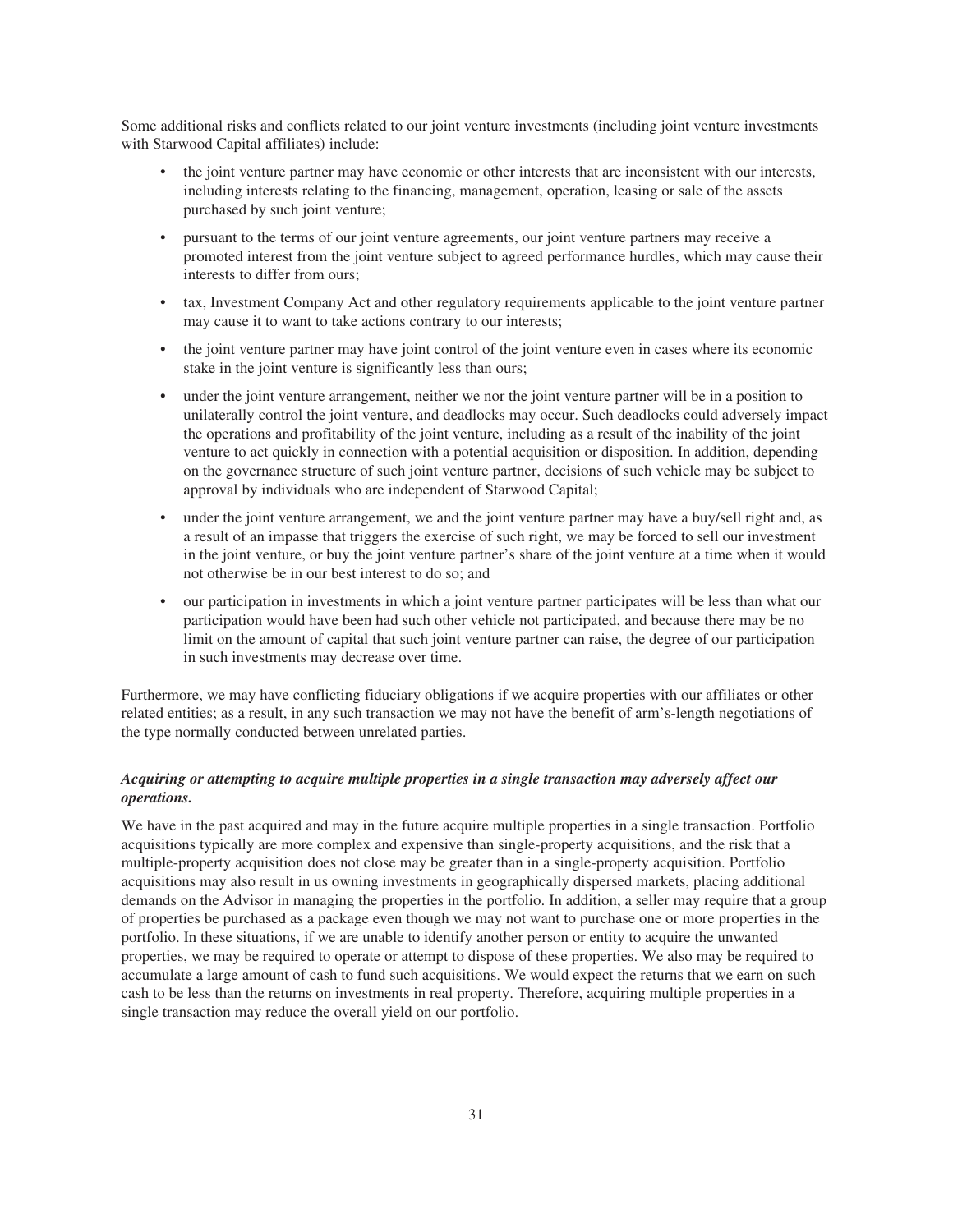# *There can be no assurance that the Advisor will be able to detect or prevent irregular accounting, employee misconduct or other fraudulent practices or material misstatements or omissions during the due diligence phase or during our efforts to monitor and disclose information about the investment on an ongoing basis or that any risk management procedures implemented by us will be adequate.*

When conducting due diligence and making an assessment regarding an investment, the Advisor will rely on the resources available to it, including information provided or reported by the seller of the investment and, in some circumstances, third-party investigations. The due diligence investigation that the Advisor carries out with respect to any investment opportunity may not reveal or highlight all relevant facts that may be necessary or helpful in evaluating such investment opportunity. Moreover, such an investigation will not necessarily result in the investment being successful. Conduct occurring at the portfolio property, even activities that occurred prior to our investment therein, could have an adverse impact on us.

In the event of fraud by the seller of any portfolio property, we may suffer a partial or total loss of capital invested in that property. An additional concern is the possibility of material misrepresentation or omission on the part of the seller. Such inaccuracy or incompleteness may adversely affect the value of our investment in the portfolio property. We will rely upon the accuracy and completeness of representations made by sellers of portfolio properties in the due diligence process to the extent reasonable when we make our investments, but cannot guarantee such accuracy or completeness.

In addition, we rely on information, including financial information and non-GAAP metrics, provided by sellers of our investments for disclosure to our investors about potential acquisitions or current assets owned by us. Accordingly, although we believe such information to be accurate, such information cannot be independently verified by the Advisor, and in some cases such information has not been independently reviewed or audited while under our ownership or control or at all. We cannot assure you that that the financial statements or metrics of properties we have acquired or will acquire would not be materially different if such statements or metrics had been independently audited or reviewed.

Consultants, legal advisors, appraisers, accountants, investment banks and other third parties may be involved in the due diligence process and/or the ongoing operation of our portfolio properties to varying degrees depending on the type of investment. For example, certain asset management and finance functions, such as data entry relating to a portfolio property, may be outsourced to a third party service provider whose fees and expenses will be borne by such portfolio property or us. Such involvement of third party advisors or consultants may present a number of risks primarily relating to our reduced control of the functions that are outsourced.

# *The inability of property managers to effectively operate our properties and leasing agents to lease vacancies in our properties would hurt our financial performance.*

The Advisor hires property managers to manage our properties and leasing agents to lease vacancies in our properties, some of whom are affiliates of the Advisor. The property managers have significant decision-making authority with respect to the management of our properties. We are particularly dependent on property managers of any hospitality and leisure properties we invest in. Our ability to direct and control how our properties are managed on a day-to-day basis may be limited because we engage other parties to perform this function. Thus, the success of our business may depend in large part on the ability of our property managers to manage the dayto-day operations and the ability of our leasing agents to lease vacancies in our properties. Any adversity experienced by, or problems in our relationship with, our property managers or leasing agents could adversely impact the operation and profitability of our properties.

# *We depend on tenants for our revenue, and therefore our revenue is dependent on the success and economic viability of our tenants. Our reliance on single or significant tenants in certain buildings may decrease our ability to lease vacated space and could adversely affect our operations and ability to pay distributions.*

Rental income from real property, directly or indirectly, constitutes a significant portion of our income. Delays in collecting accounts receivable from tenants could adversely affect our cash flows and financial condition. In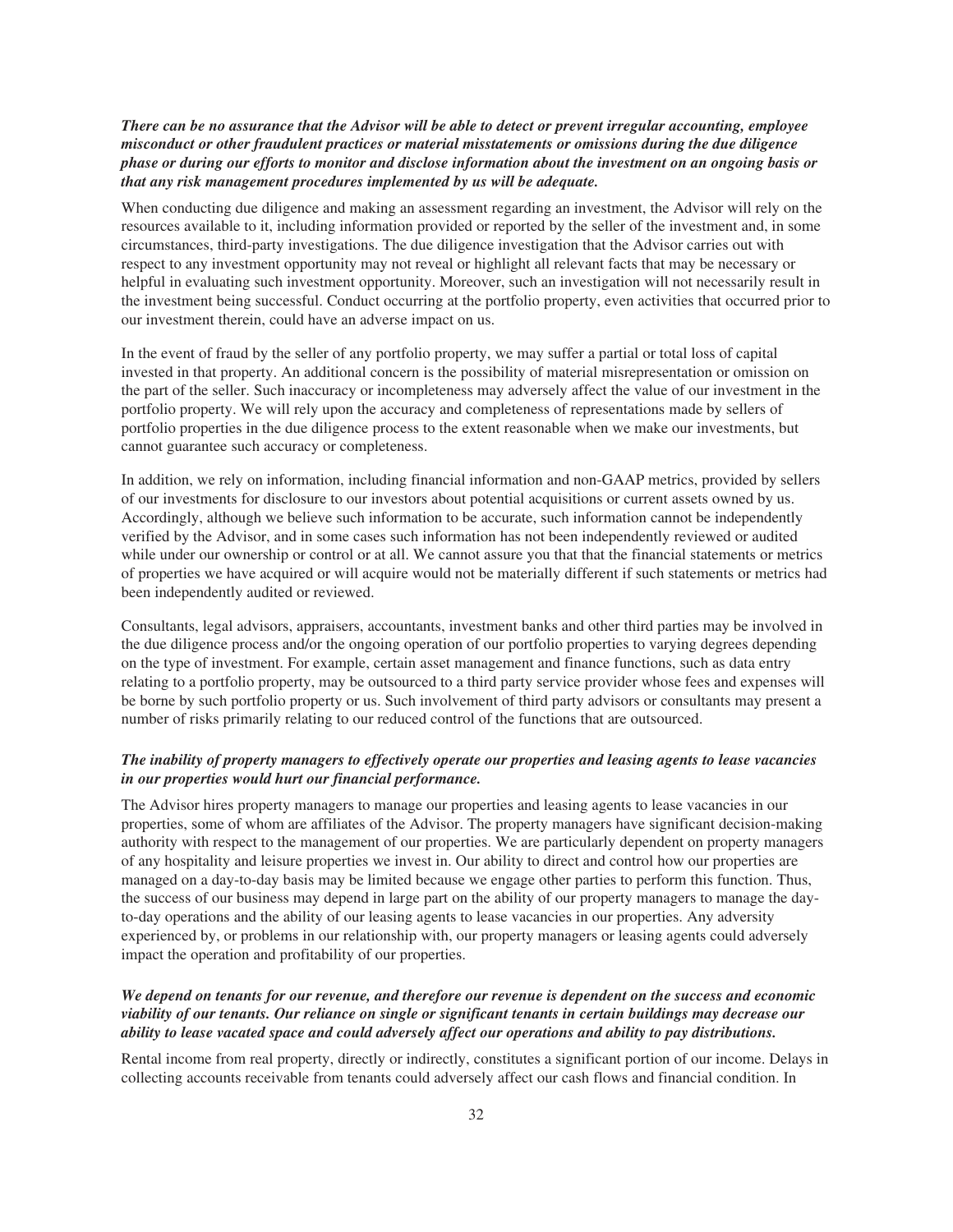addition, the inability of a single major tenant or a number of smaller tenants to meet their rental obligations would adversely affect our income. Therefore, our financial success is indirectly dependent on the success of the businesses operated by the tenants in our properties or in the properties securing loans we own. Our tenants may be negatively affected by continued disruptions in global supply chains, global economic events (including volatility as a result of the recent outbreak of hostilities between Russia and Ukraine), natural disasters, public health or pandemic crises, labor shortages, or broad inflationary pressures, any of which may have a negative impact on our tenant's ability to execute on their business plans and their ability to perform under the terms of their obligations. This risk may be magnified in the case of the conflict between Russia and Ukraine, due to the significant sanctions and other restrictive actions taken against Russia by the U.S. and other countries in response to Russia's February 2022 invasion of Ukraine, as well as the cessation of all business in Russia by many global companies. The weakening of the financial condition of or the bankruptcy or insolvency of a significant tenant or a number of smaller tenants and vacancies caused by defaults of tenants or the expiration of leases may adversely affect our operations and our ability to pay distributions.

Some of our properties may be leased to a single or significant tenant and, accordingly, may be suited to the particular or unique needs of such tenant. We may have difficulty replacing such a tenant if the floor plan of the vacant space limits the types of businesses that can use the space without major renovation. In addition, the resale value of the property could be diminished because the market value of a particular property will depend principally upon the value of the leases of such property.

#### *We may be unable to renew leases as leases expire.*

We may not be able to lease properties that are vacant or become vacant because a tenant decides not to renew its lease or by the continued default of a tenant under its lease. In addition, certain of the properties we acquire may have some level of vacancy at the time of acquisition. Certain other properties may be specifically suited to the particular needs of a tenant and may become vacant after we acquire them. Even if a tenant renews its lease or we enter into a lease with a new tenant, the terms of the new lease may be less favorable than the terms of the old lease. In addition, the resale value of the property could be diminished because the market value may depend principally upon the value of the property's leases. If we are unable to promptly renew or enter into new leases, or if the rental rates are lower than expected, our results of operations and financial condition will be adversely affected. For example, following the termination or expiration of a tenant's lease there may be a period of time before we will begin receiving rental payments under a replacement lease. During that period, we will continue to bear fixed expenses such as interest, real estate taxes, maintenance, security, repairs and other operating expenses. In addition, declining economic conditions may impair our ability to attract replacement tenants and achieve rental rates equal to or greater than the rents paid under previous leases. Increased competition for tenants may require us to make capital improvements to properties which would not have otherwise been planned. Any unbudgeted capital improvements that we undertake may divert cash that would otherwise be available for distributions or for satisfying repurchase requests. Ultimately, to the extent that we are unable to renew leases or re-let space as leases expire, decreased cash flow from tenants will result, which could adversely impact our operating results.

We may be required to expend funds to correct defects or to make improvements before a tenant can be found for a property at an attractive lease rate or an investment in a property can be sold. No assurance can be given that we will have funds available to correct those defects or to make those improvements. In acquiring a property, we may agree to lock-out provisions that materially restrict us from selling that property for a period of time or impose other restrictions, such as a limitation on the amount of debt that can be placed on that property. These factors and others that could impede our ability to respond to adverse changes in the performance of our properties could significantly affect our financial condition and operating results.

#### *Our properties will face significant competition.*

We may face significant competition from owners, operators and developers of properties. Substantially all of our properties will face competition from similar properties in the same market. This competition may affect our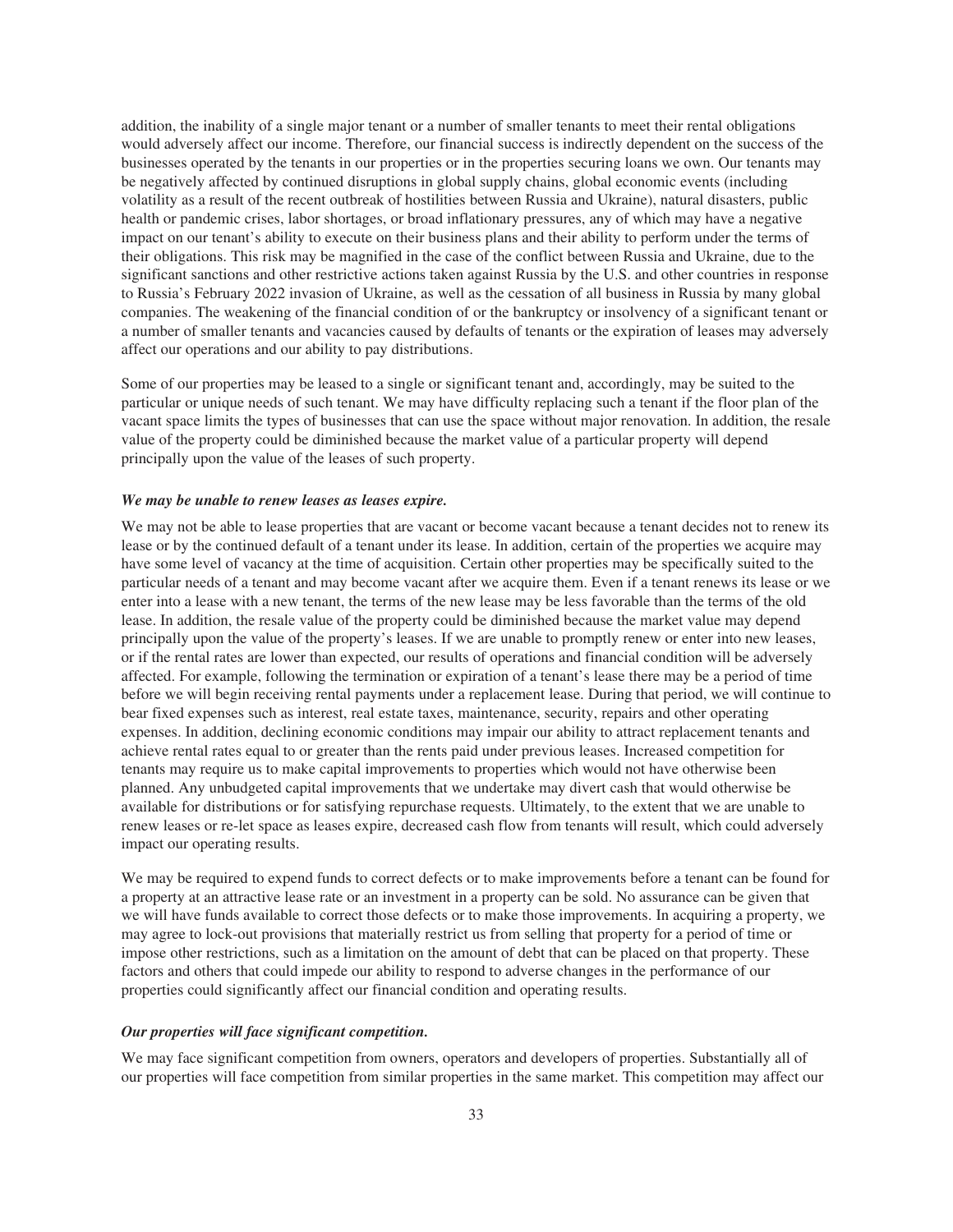ability to attract and retain tenants and may reduce the rents we are able to charge. These competing properties may have vacancy rates higher than our properties, which may result in their owners being willing to lease available space at lower prices than the space in our properties. If one of our properties were to lose an anchor tenant, this could impact the leases of other tenants, who may be able to modify or terminate their leases as a result.

#### *Our properties may be leased at below-market rates under long-term leases.*

We may seek to negotiate longer-term leases to reduce the cash flow volatility associated with lease rollovers, provided that contractual rent increases are included. In addition, where appropriate, we will seek leases that provide for operating expenses, or expense increases, to be paid by the tenants. These leases may allow tenants to renew the lease with pre-defined rate increases. If we do not accurately judge the potential for increases in market rental rates, we may set the rental rates of these long-term leases at levels such that even after contractual rental increases, the resulting rental rates are less than then-current market rental rates. Further, we may be unable to terminate those leases or adjust the rent to then-prevailing market rates. As a result, our income and distributions to our stockholders could be lower than if we did not enter into long-term leases.

### *We may experience material losses or damage related to our properties and such losses may not be covered by insurance.*

We may experience losses related to our properties arising from natural disasters and acts of God, vandalism or other crime, faulty construction or accidents, fire, outbreaks of an infectious disease, pandemic or any other serious public health concern, war, acts of terrorism or other catastrophes. We plan to carry insurance covering our properties under policies the Advisor deems appropriate. The Advisor will select policy specifications and insured limits that it believes to be appropriate and adequate given the relative risk of loss, the cost of the coverage and industry practice. Insurance policies on our properties may include some coverage for losses that are generally catastrophic in nature, such as losses due to terrorism, earthquakes and floods, but we cannot assure our stockholders that it will be adequate to cover all losses and some of our policies will be insured subject to limitations involving large deductibles or co-payments and policy limits that may not be sufficient to cover losses. In general, losses related to terrorism are becoming harder and more expensive to insure against. Most insurers are excluding terrorism coverage from their all-risk policies. In some cases, the insurers are offering significantly limited coverage against terrorist acts for additional premiums, which can greatly increase the total costs of casualty insurance for a property. As a result, not all investments may be insured against terrorism. If we or one or more of our tenants experience a loss that is uninsured or that exceeds policy limits, we could lose the capital invested in the damaged properties as well as the anticipated future cash flows from those properties. In addition, if the damaged properties are subject to recourse indebtedness, we would continue to be liable for the indebtedness, even if these properties were irreparably damaged.

# *We could become subject to liability for environmental violations, regardless of whether we caused such violations.*

We could become subject to liability in the form of fines or damages for noncompliance with environmental laws and regulations. These laws and regulations generally govern wastewater discharges, air emissions, the operation and removal of underground and above-ground storage tanks, the use, storage, treatment, transportation and disposal of solid hazardous materials, the remediation of contaminated property associated with the disposal of solid and hazardous materials and other health and safety-related concerns. Some of these laws and regulations may impose joint and several liability on tenants, owners or managers for the costs of investigation or remediation of contaminated properties, regardless of fault or the legality of the original disposal. Under various federal, state and local environmental laws, ordinances, and regulations, a current or former owner or manager of real property may be liable for the cost to remove or remediate hazardous or toxic substances, wastes, or petroleum products on, under, from, or in such property. These costs could be substantial and liability under these laws may attach whether or not the owner or manager knew of, or was responsible for, the presence of such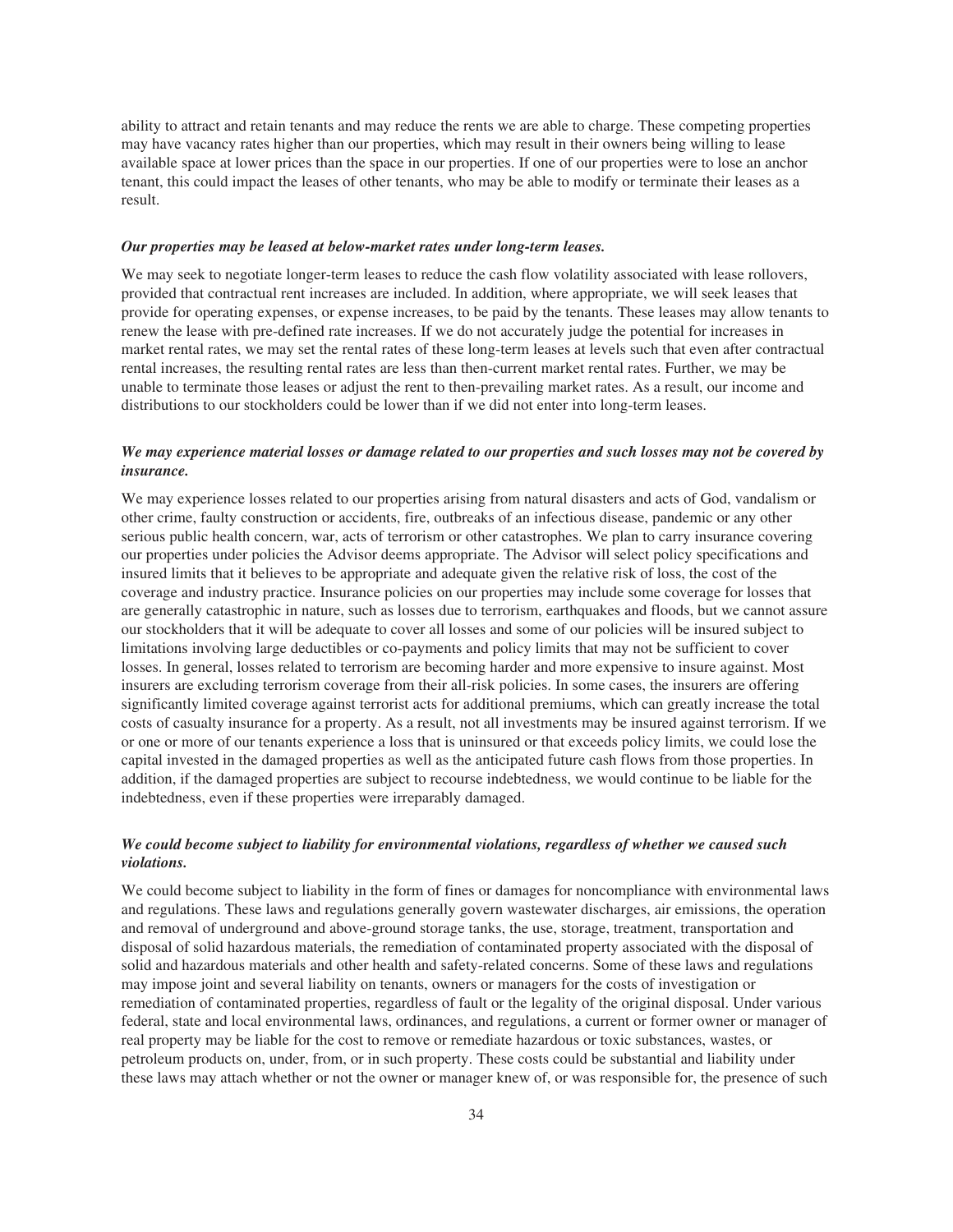contamination. Even if more than one person may have been responsible for the contamination, each liable party may be held entirely responsible for all of the clean-up costs incurred.

In addition, third parties may sue the owner or manager of a property for damages based on personal injury, natural resources, or property damage or for other costs, including investigation and clean-up costs, resulting from the environmental contamination. The presence of contamination on one of our properties, or the failure to properly remediate a contaminated property, could give rise to a lien in favor of the government for costs it may incur to address the contamination, or otherwise adversely affect our ability to sell or lease the property or borrow using the property as collateral. In addition, if contamination is discovered on our properties, environmental laws may impose restrictions on the manner in which the property may be used or businesses may be operated, and these restrictions may require substantial expenditures or prevent us from entering into leases with prospective tenants. There can be no assurance that future laws, ordinances or regulations will not impose any material environmental liability, or that the environmental condition of our properties will not be affected by the operations of the tenants, by the existing condition of the land, by operations in the vicinity of the properties. There can be no assurance that these laws, or changes in these laws, will not have a material adverse effect on our business, results of operations or financial condition.

# *Our properties are subject to property taxes that may increase in the future, which could adversely affect our cash flow.*

Our properties are subject to real and personal property taxes that may increase as property tax rates change and as the properties are assessed or reassessed by taxing authorities. Some of our leases may provide that the property taxes, or increases therein, are charged to the lessees as an expense related to the properties that they occupy. As the owner of the properties, however, we are ultimately responsible for payment of the taxes to the government. If property taxes increase, our tenants may be unable to make the required tax payments, ultimately requiring us to pay the taxes. In addition, we will generally be responsible for property taxes related to any vacant space. If we purchase residential properties, the leases for such properties typically will not allow us to pass through real estate taxes and other taxes to residents of such properties. Consequently, any tax increases may adversely affect our results of operations at such properties.

# *Certain of our investments are in the form of ground leases, which provide limited rights to the underlying property.*

We invest from time to time in real estate properties that are subject to ground leases. As a lessee under a ground lease, we may be exposed to the possibility of losing the property upon termination, or an earlier breach by us, of the ground lease, which may adversely impact our investment performance. Furthermore, ground leases generally provide for certain provisions that limit the ability to sell certain properties subject to the lease. In order to assign or transfer rights and obligations under certain ground leases, we will generally need to obtain consent of the landlord of such property, which, in turn, could adversely impact the price realized from any such sale.

#### *We are subject to additional risks from our non-U.S. investments.*

We have purchased and expect to continue to purchase real estate investments located internationally. Non-U.S. real estate investments involve certain factors not typically associated with investing in real estate investments in the U.S., including risks relating to (i) currency exchange matters, including fluctuations in the rate of exchange between the U.S. dollar and the various non-U.S. currencies in which such investments are denominated, and costs associated with conversion of investment principal and income from one currency into another; (ii) differences in conventions relating to documentation, settlement, corporate actions, stakeholder rights and other matters; (iii) differences between U.S. and non-U.S. real estate markets, including potential price volatility in and relative illiquidity of some non-U.S. markets; (iv) the absence of uniform accounting, auditing and financial reporting standards, practices and disclosure requirements and differences in government supervision and regulation; (v) certain economic, social and political risks, including potential exchange-control regulations,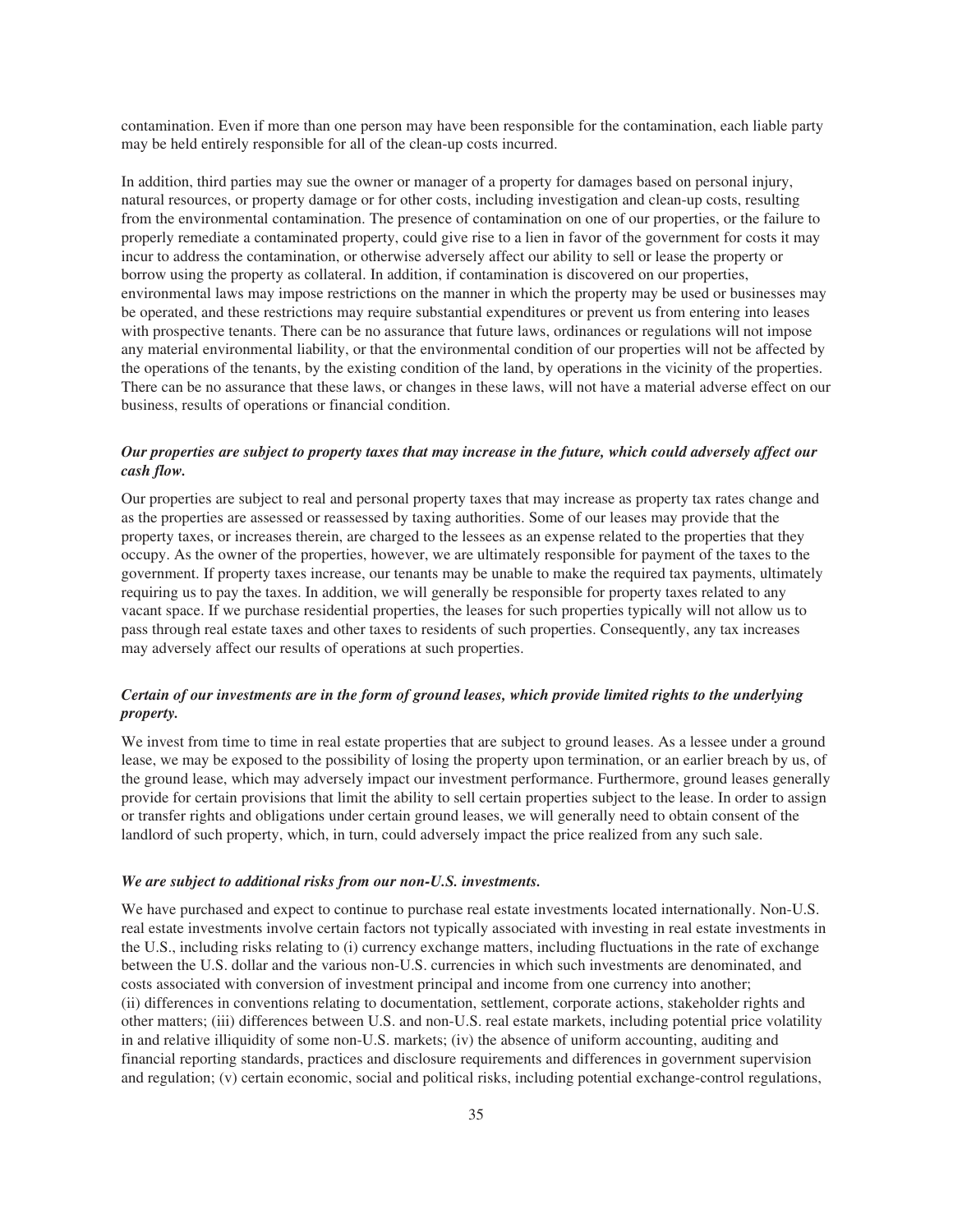potential restrictions on non-U.S. investment and repatriation of capital, the risks associated with political, economic or social instability, including the risk of sovereign defaults, regulatory change, and the possibility of expropriation or confiscatory taxation or the imposition of withholding or other taxes on dividends, interest, capital gains, other income or gross sale or disposition proceeds, and adverse economic and political developments; (vi) the possible imposition of non-U.S. taxes on income and gains and gross sales or other proceeds recognized with respect to such investments; (vii) differing and potentially less well-developed or welltested corporate laws regarding stakeholder rights, creditors' rights (including the rights of secured parties), fiduciary duties and the protection of investors; (viii) different laws and regulations including differences in the legal and regulatory environment or enhanced legal and regulatory compliance, including compliance with the United States Foreign Corrupt Practices Act; (ix) political hostility to investments by foreign investors; and (x) less publicly available information. Furthermore, while we may have the capacity, but not the obligation, to mitigate such additional risks, including through the utilization of certain foreign exchange hedging instruments, there is no guarantee that we will be successful in mitigating such risks and in turn may introduce additional risks and expenses linked to such efforts.

### *We could be negatively impacted by the condition of Fannie Mae or Freddie Mac and by changes in government support for multifamily housing.*

Fannie Mae and Freddie Mac are a major source of financing for multifamily real estate in the United States. We expect to utilize loan programs sponsored by these entities as a source of capital to finance our growth and our operations. A decision by the U.S. government to eliminate or downscale Fannie Mae or Freddie Mac or to reduce government support for multifamily housing more generally may adversely affect interest rates, capital availability, development of multifamily communities and the value of multifamily assets and, as a result, may adversely affect our future growth and operations. Any potential reduction in loans, guarantees and credit enhancement arrangements from Fannie Mae and Freddie Mac could jeopardize the effectiveness of the multifamily sector's derivative securities market, potentially causing breaches in loan covenants, and through reduced loan availability, impact the value of multifamily assets, which could impair the value of a significant portion of multifamily communities. Specifically, the potential for a decrease in liquidity made available to the multifamily sector by Fannie Mae and Freddie Mac could:

- make it more difficult for us to secure new takeout financing for any multifamily development projects we acquire;
- hinder our ability to refinance any completed multifamily assets;
- decrease the amount of available liquidity and credit that could be used to broaden our portfolio through the acquisition of multifamily assets; and
- require us to obtain other sources of debt capital with potentially different terms.

### *Short-term leases associated with our multifamily and single-family rental properties may expose us to the effects of declining market rent and could adversely impact our ability to make cash distributions.*

Substantially all of our leases for our multifamily and single-family rental properties are on a short-term basis. Because these leases generally permit the residents to leave at the end of the lease term without penalty, our rental revenues may be impacted by declines in market rents more quickly than if our leases were for longer terms.

### *Increased levels of unemployment could adversely affect the occupancy and rental rates of our multifamily and single-family rental properties.*

Increased levels of unemployment in multifamily and single-family rental markets could significantly decrease occupancy and rental rates. In times of increasing unemployment, multifamily and single-family rental occupancy and rental rates have historically been adversely affected by:

• rental residents deciding to share rental units and therefore rent fewer units;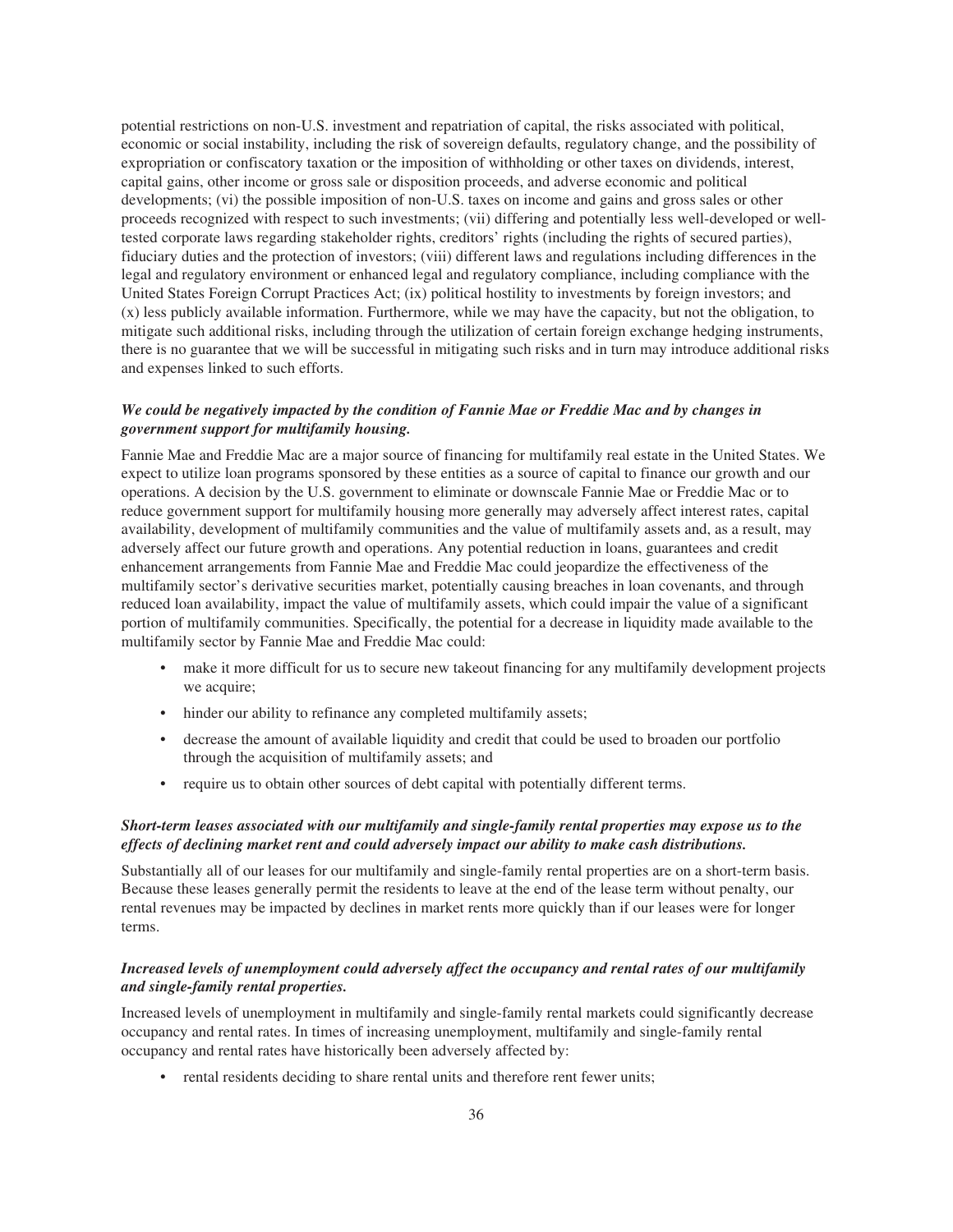- potential residents moving back into family homes or delaying leaving family homes;
- a reduced demand for higher-rent units;
- a decline in household formation;
- persons enrolled in college delaying leaving college or choosing to proceed to or return to graduate school in the absence of available employment;
- the inability or unwillingness of residents to pay rent increases; and
- increased collection losses.

These factors generally have contributed to lower rental rates. Our results of operations, financial condition and ability to make distributions to our stockholders may be adversely affected if these factors do not improve or worsen.

# *A number of our residential properties are part of homeowner's associations ("HOAs"), and we and tenants of such properties are subject to the rules and regulations of such HOAs, which are subject to change and may be arbitrary or restrictive. Violations of such rules may subject us to additional fees, penalties and litigation with such HOAs which would be costly.*

A number of our residential properties are located within HOAs, which are private entities that regulate the activities of owners and occupants of, and levy assessments on, properties in a residential subdivision. We pay all HOA fees and assessments directly. The majority of the HOA fees due on our properties are billed annually. The fees are paid when due by our property managers and are included in our property and operating expenses. HOAs in which we own properties may have or may enact onerous or arbitrary rules that restrict our ability to restore, market or lease our properties or require us to restore or maintain such properties at standards or costs that are in excess of our planned budgets. Such rules may include requirements for landscaping, limitations on signage promoting a property for lease or sale or the requirement that specific construction materials be used in restorations. Some HOAs also impose limits on the number of property owners who may rent their homes, which, if met or exceeded, would cause us to incur additional costs to sell the property and opportunity costs of lost rental revenue. Furthermore, many HOAs impose restrictions on the conduct of occupants of homes and the use of common areas, and we may have tenants who violate HOA rules and for which we may be liable as the property owner. Additionally, the boards of directors of the HOAs in which we own property may not make important disclosures about the properties or may block our access to HOA records, initiate litigation, restrict our ability to sell our properties, impose assessments or arbitrarily change the HOA rules. Furthermore, in certain jurisdictions, HOAs may have a statutory right of first refusal to purchase certain types of properties we may desire to sell. Moreover, in certain jurisdictions (such as in Florida), HOAs may be entitled to dispute rent increases, which may result in arbitration. We may be unaware of or unable to review or comply with HOA rules before purchasing a property, and any such excessively restrictive or arbitrary regulations may cause us to sell such property at a loss, prevent us from renting such property or otherwise reduce our cash flow from such property, which would have an adverse effect on our returns on these properties.

# *If any credit market disruptions or economic slowdowns occur, any investments in multifamily properties may face increased competition from single-family homes, condominiums for rent and new supply, which could limit our ability to retain residents, lease apartment units or increase or maintain rents.*

Our multifamily properties may compete with numerous housing alternatives in attracting residents, including single-family homes and condominiums available for rent. Competition can also be impacted by the addition of new supply of multifamily properties. Such competitive housing alternatives may become more prevalent in a particular area in the event of any tightening of mortgage lending underwriting criteria, homeowner foreclosures, declines in single-family home and condominium sales or lack of available credit. The number of single-family homes and condominiums for rent in a particular area could limit our ability to retain residents, lease apartment units or increase or maintain rents.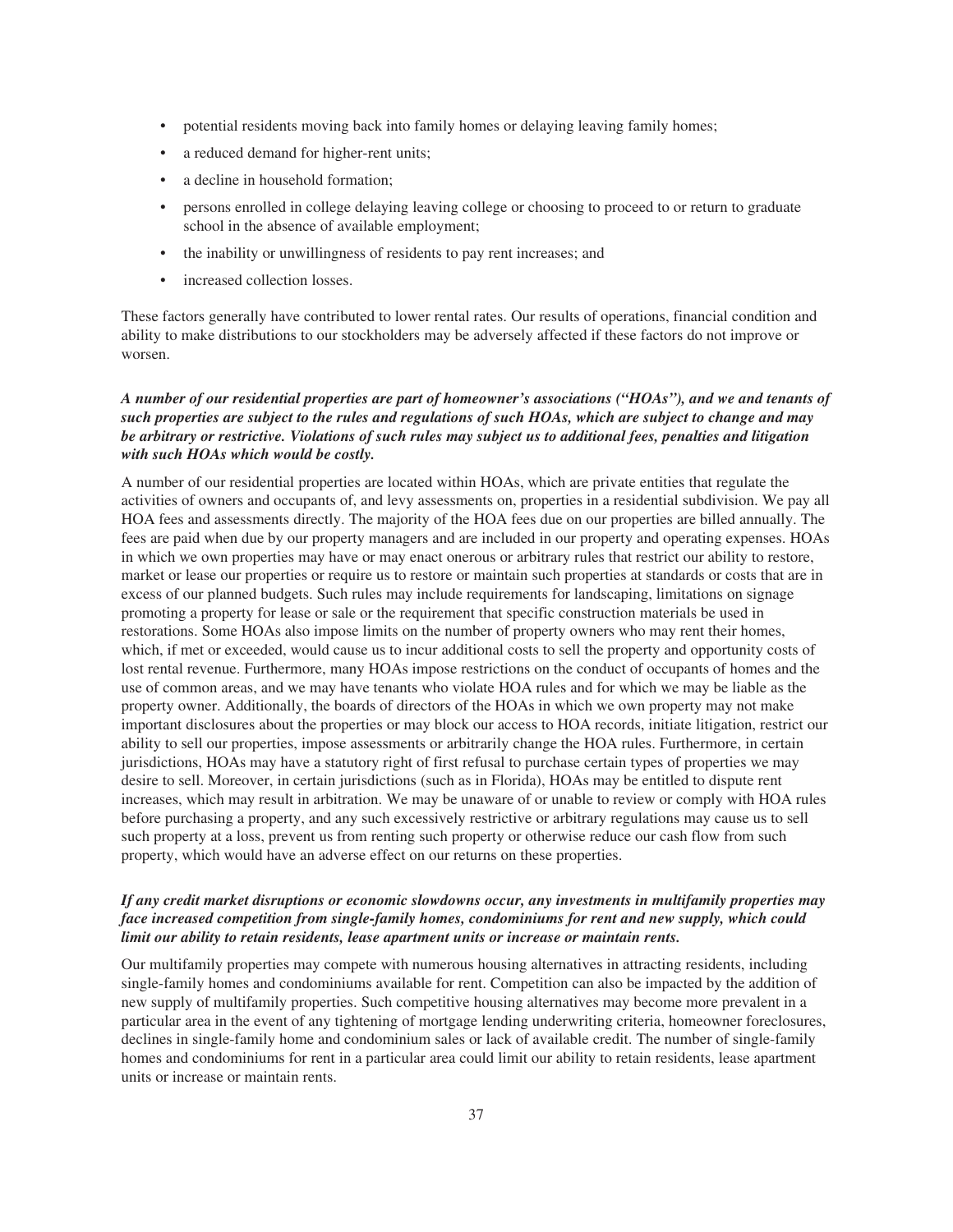# *We may not be able to attract desirable tenants for our residential properties and may have difficulty evicting defaulting tenants.*

Our success with residential rentals will depend, in large part, upon our ability to attract and retain qualified tenants for our residential properties. If we are unable to attract quality tenants our rental revenues will be adversely affected. If certain of our tenants cease paying rent, we may be unable or unwilling to evict such tenants due to legal, regulatory or practical concerns and, as a result, may be unable to enter into a new lease for the applicable unit or property, resulting in lost revenue. In addition, our efforts to evict residential tenants may result in litigation, resulting in increased expenses and potential liability for our residential properties.

# *Rent control and other changes in applicable laws, or noncompliance with applicable laws, could adversely affect our residential properties.*

Lower revenue growth or significant unanticipated expenditures may result from rent control or rent stabilization laws or other residential landlord/tenant laws. Municipalities may implement, consider or be urged by advocacy groups to consider rent control or rent stabilization laws and regulations or take other actions that could limit our ability to raise rents based on market conditions. These initiatives and any other future enactments of rent control or rent stabilization laws or other laws regulating multifamily housing, as well as any lawsuits against us arising from such rent control or other laws, may reduce rental revenues or increase operating costs. Such laws and regulations may limit our ability to charge market rents, increase rents, evict tenants or recover increases in our operating costs and could make it more difficult or less profitable for us to dispose of properties in certain circumstances. Expenses associated with investments in residential properties, such as debt service, real estate taxes, insurance and maintenance costs, are generally not reduced when circumstances cause a reduction in rental income from such properties.

# *Our industrial properties face unique risks, including risks that can impact our industrial property tenants.*

Our industrial properties face unique risks, including risks that impact the tenants of these properties. First, our industrial properties may be adversely affected if manufacturing activity decreases in the United States. Trade agreements with foreign countries have given employers the option to utilize less expensive non-U.S. manufacturing workers. Outsourcing manufacturing activities could reduce the demand for our industrial properties, thereby reducing the profitability of our industrial tenants and the demand for and profitability of our industrial properties. In addition, the supply of industrial properties in the United States is expected to increase in the near term. These new properties may be preferable to older buildings as a result of tenant preferences. As a result, this new supply could have a negative impact on our industrial portfolio.

### *We may be adversely affected by trends in the office real estate industry.*

Some businesses are rapidly evolving to make employee telecommuting, flexible work schedules, open workplaces and teleconferencing increasingly common. These practices enable businesses to reduce their space requirements. A continuation of the movement towards these practices could over time erode the overall demand for office space and, in turn, place downward pressure on occupancy, rental rates and property valuations, each of which could have an adverse effect on our financial position, results of operations, cash flows and ability to make expected distributions to our stockholders.

#### *The seasonal nature of the hospitality industry may have a negative impact on our hospitality properties.*

The hospitality or leisure industry is seasonal in nature. Seasonal slowdown is generally in the third quarter and, to a lesser extent, in the fourth quarter of each year. As a result of the seasonality of the hospitality or leisure industry, there will likely be quarterly fluctuations in results of operations of any hospitality or leisure properties that we may own. In addition, any such properties that we may own may be adversely affected by factors outside our control, such as extreme weather conditions or natural disasters, terrorist attacks or alerts, outbreaks of contagious diseases, airline strikes, travel bans, economic factors and other considerations affecting travel.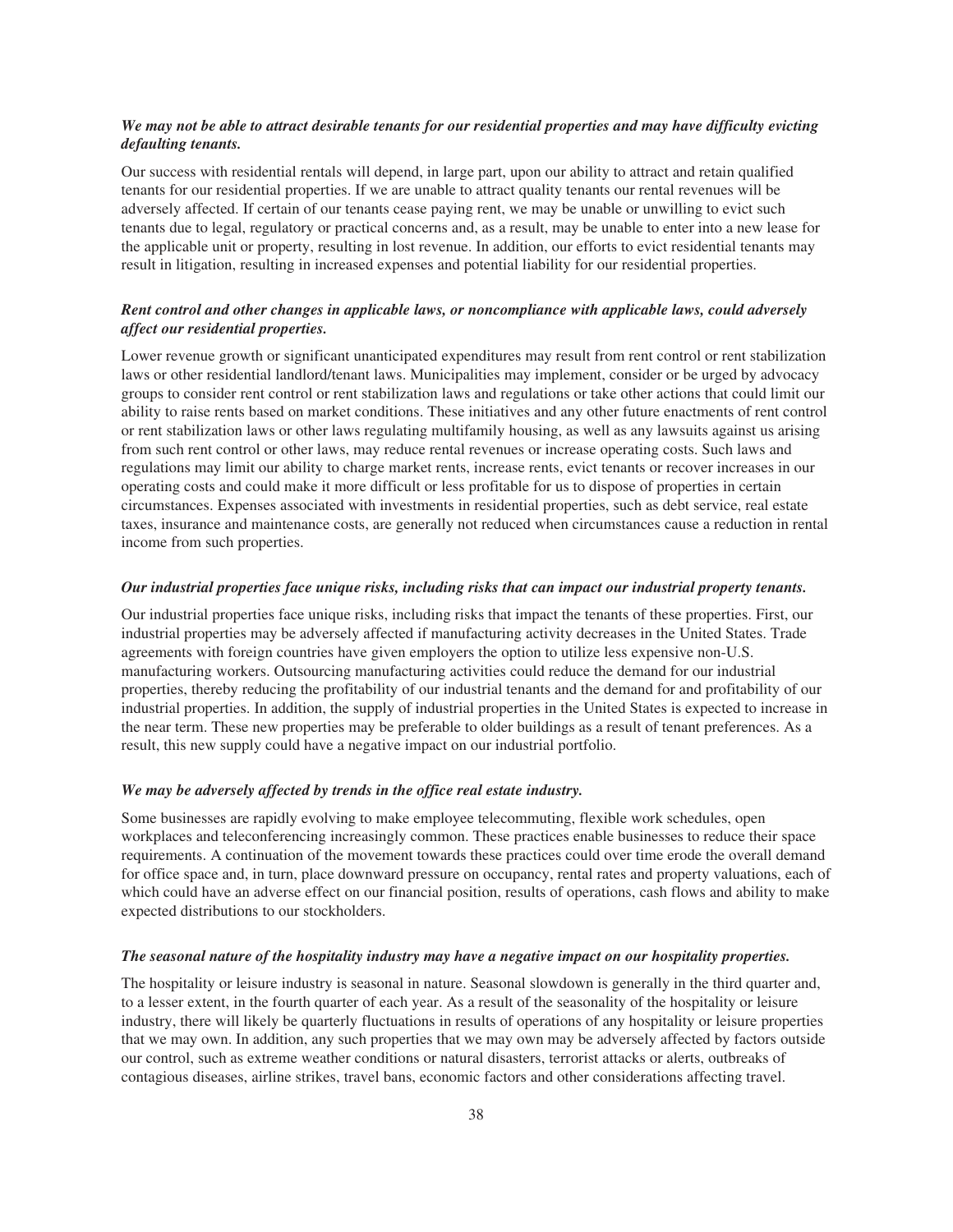## *The hospitality or leisure market is highly competitive and generally subject to greater volatility than our other market segments.*

The hospitality or leisure business is highly competitive and influenced by factors such as general and local economic conditions, public health crises, location, room rates, quality, service levels, reputation and reservation systems, among many other factors. There are many competitors in this market, and these competitors may have substantially greater marketing and financial resources than those available to us. Competition also comes from non-traditional hospitality sources, such as home-sharing platforms. This competition, along with other factors, such as overbuilding in the hospitality or leisure industry and certain deterrents to traveling, may increase the number of rooms available and may decrease the average occupancy and room rates of our hospitality or leisure properties. The demand for rooms at any hospitality or leisure properties that we may acquire will change much more rapidly than the demand for space at other properties that we acquire, including as a result of public health crises such as the COVID-19 pandemic which has resulted in the material decrease in occupancy at our hospitality properties. This volatility in room demand and occupancy rates could have a material adverse effect on our financial condition, results of operations and ability to pay distributions to stockholders.

# *Government housing regulations may limit the opportunities at some of the government-assisted housing properties we invest in, and failure to comply with resident qualification requirements may result in financial penalties and/or loss of benefits, such as rental revenues paid by government agencies.*

To the extent that we invest in government-assisted housing, we may acquire properties that benefit from governmental programs intended to provide affordable housing to individuals with low or moderate incomes. These programs, which are typically administered by the U.S. Department of Housing and Urban Development ("HUD") or state housing finance agencies, typically provide mortgage insurance, favorable financing terms, tax credits or rental assistance payments to property owners. As a condition of the receipt of assistance under these programs, the properties must comply with various requirements, which typically limit rents to pre-approved amounts and impose restrictions on resident incomes. Failure to comply with these requirements and restrictions may result in financial penalties or loss of benefits. In addition, we will often need to obtain the approval of HUD in order to acquire or dispose of a significant interest in or manage a HUD-assisted property.

#### *Our retail tenants will face competition from numerous retail channels.*

Retailers leasing our properties will face continued competition from discount or value retailers, factory outlet centers, wholesale clubs, mail order catalogues and operators, television shopping networks and shopping via the internet. Other tenants may be entitled to modify the terms of their existing leases in the event of a lease termination by an anchor tenant, or the closure of the business of an anchor tenant that leaves its space vacant even if the anchor tenant continues to pay rent. Any such modifications or conditions could be unfavorable to us as the property owner and could decrease rents or expense recoveries. Additionally, major tenant closures may result in decreased customer traffic, which could lead to decreased sales at other stores. In the event of default by a tenant or anchor store, we may experience delays and costs in enforcing our rights as landlord to recover amounts due to us under the terms of our agreements with those parties.

#### *We invest in commercial properties subject to net leases, which could subject us to losses.*

We invest in commercial properties subject to net leases. Typically, net leases require the tenants to pay substantially all of the operating costs associated with the properties. As a result, the value of, and income from, investments in commercial properties subject to net leases will depend, in part, upon the ability of the applicable tenant to meet its obligations to maintain the property under the terms of the net lease. If a tenant fails or becomes unable to so maintain a property, we will be subject to all risks associated with owning the underlying real estate. In addition, we may have limited oversight into the operations or the managers of these properties, subject to the terms of the net leases.

Certain commercial properties subject to net leases in which we invest may be occupied by a single tenant and, therefore, the success of such investments are largely dependent on the financial stability of each such tenant. A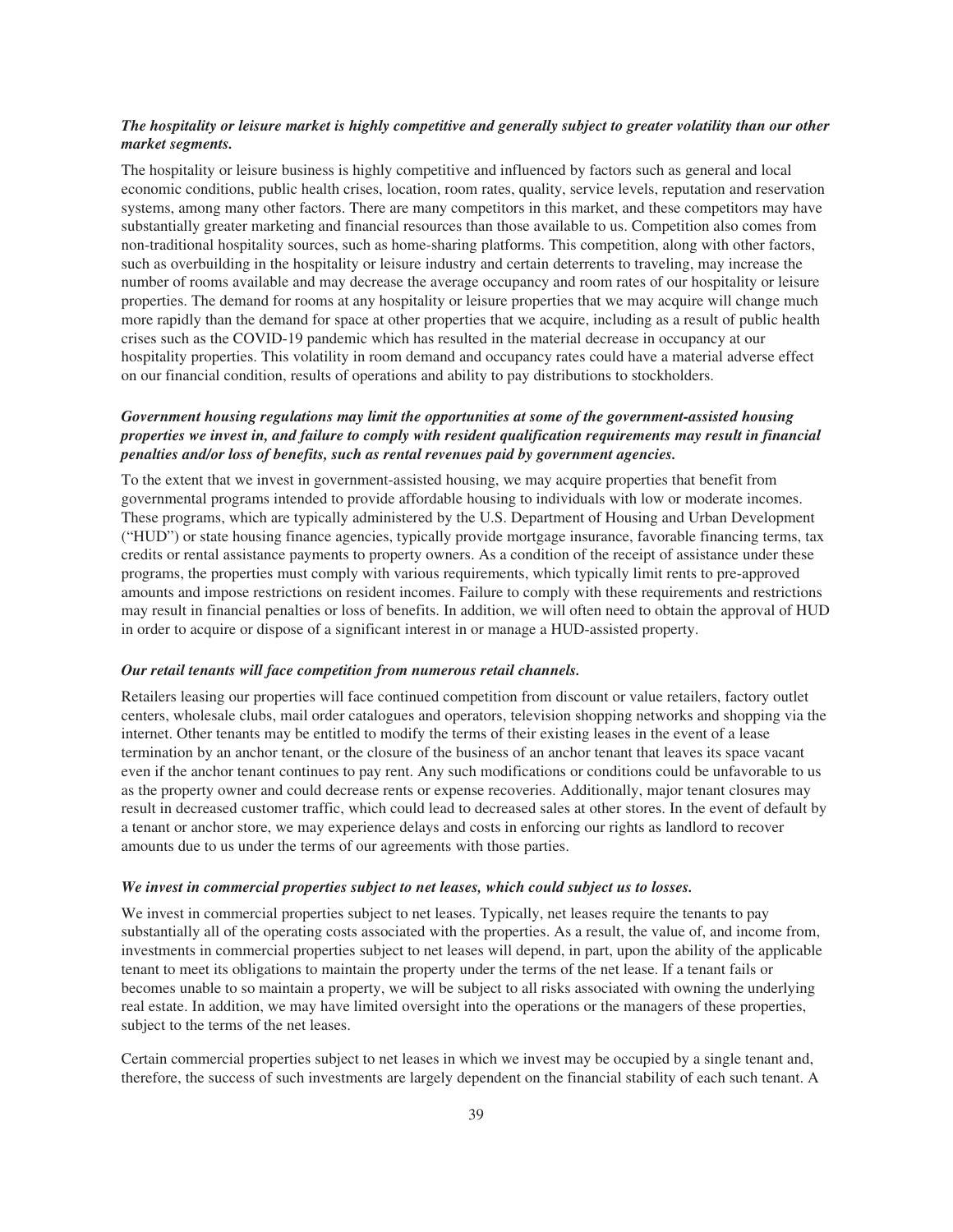default of any such tenant on its lease payments to us would cause us to lose the revenue from the property and cause us to have to find an alternative source of revenue to meet any mortgage payment and prevent a foreclosure if the property is subject to a mortgage. In the event of a default, we may experience delays in enforcing our rights as landlord and may incur substantial costs in protecting our investment and re-letting our property. If a lease is terminated, we may also incur significant losses to make the leased premises ready for another tenant and experience difficulty or a significant delay in re-leasing such property.

In addition, net leases typically have longer lease terms and, thus, there is an increased risk that contractual rental increases in future years will fail to result in fair market rental rates during those years.

We may acquire these investments through sale-leaseback transactions, which involve the purchase of a property and the leasing of such property back to the seller thereof. If we enter into a sale-leaseback transaction, we will seek to structure any such sale-leaseback transaction such that the lease will be characterized as a "true lease" for U.S. federal income tax purposes, thereby allowing us to be treated as the owner of the property for U.S. federal income tax purposes. However, we cannot assure you that the IRS will not challenge such characterization. In the event that any such sale-leaseback transaction is challenged and recharacterized as a financing transaction or loan for U.S. federal income tax purposes, deductions for depreciation and cost recovery relating to such property would be disallowed, and the timing of our income inclusion could differ from that of the lease payments. If a sale-leaseback transaction were so recharacterized (or otherwise not respected as a lease), we might fail to satisfy the REIT qualification "asset tests" or "income tests" and, consequently, lose our REIT status effective with the year of recharacterization. Alternatively, the amount of our REIT taxable income could be recalculated, which might also cause us to fail to meet the REIT distribution requirement for a taxable year.

If a tenant of a net lease defaults and we are unable to find a replacement tenant, we may attempt to hold and operate the relevant property ourselves through a TRS, which would subject income on the property to corporatelevel taxation, thereby reducing our funds available for distribution. In certain circumstances, depending on how much capacity we have available of the total value we are permitted to hold in TRSs under applicable rules, we may not be able to hold and operate the property in a TRS, which could result in the property and the related income not satisfying the REIT qualification asset and income tests and could jeopardize our REIT status.

# *Our investments in single-family rental properties are a new component of our portfolio and may be difficult to evaluate.*

We expect our investments in single-family rental properties to grow as a portion of our overall residential portfolio. Public company investments in single-family rental properties is relatively new. The lack of a longterm company and industry track record covering multiple real estate cycles may make it difficult for you to evaluate our potential future performance with respect to these investments. Any significant decrease in the supply or demand for single-family rental properties could have an adverse effect on our business.

### *Certain of our investments may have additional capital requirements.*

Certain of our investments, including those that may be in a development phase, if any, are expected to require additional financing to satisfy their working capital requirements or development strategies. The amount of such additional financing needed will depend upon the maturity and objectives of the particular asset, which may be an unfavorable price at such time. Each round of financing (whether from us or other investors) is typically intended to provide enough capital to reach the next major milestone in an asset's life-cycle. If the funds provided are not sufficient, additional capital may be required to be raised at a price unfavorable to the existing investors, including us. In addition, we may make additional debt and equity investments or exercise warrants, options, convertible securities or other rights that were acquired in the initial investment in such portfolio company in order to preserve our proportionate ownership when a subsequent financing is planned, or to protect our investment when such portfolio company's performance does not meet expectations. The availability of capital is generally a function of capital market conditions that are beyond the control of us or any portfolio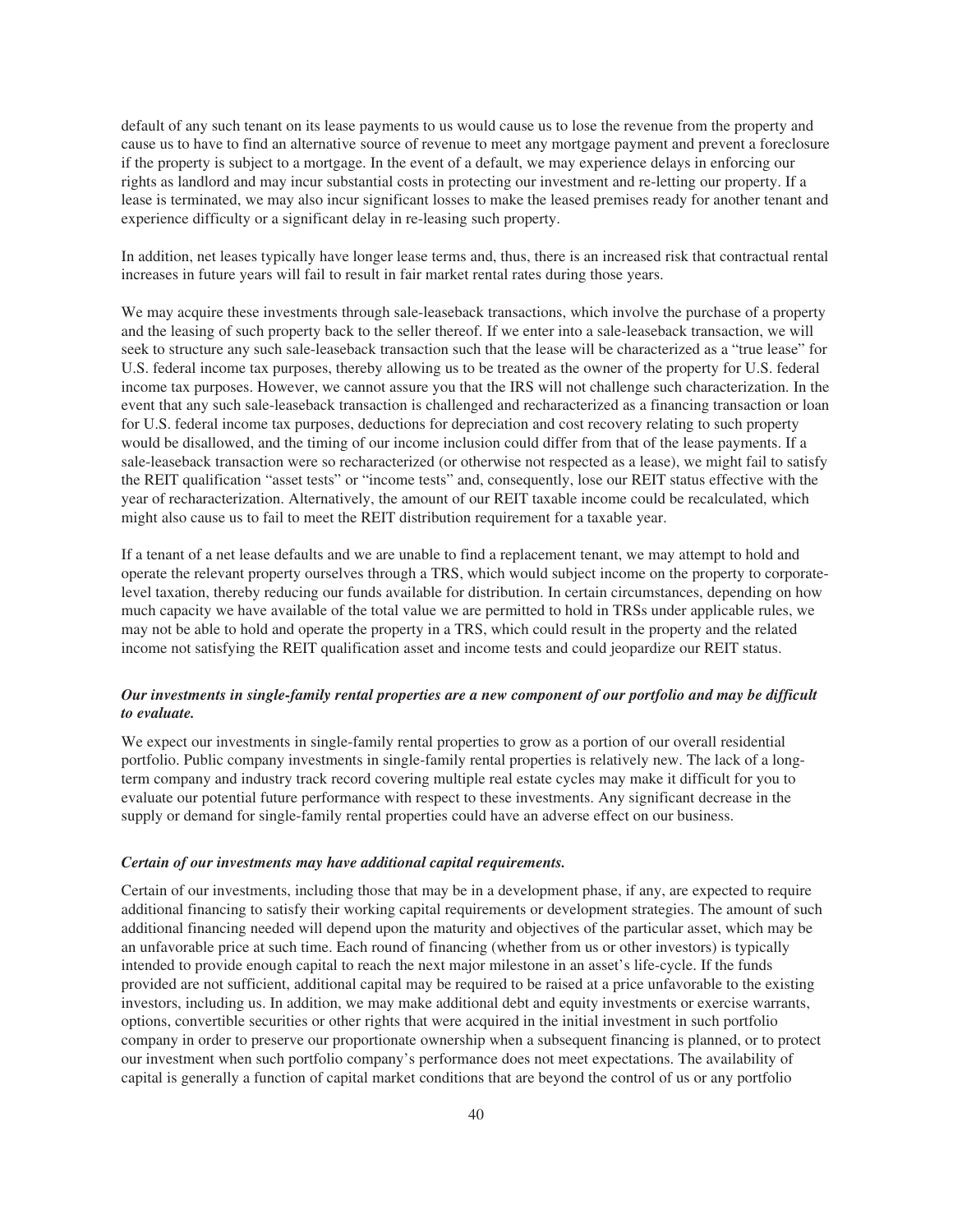company. There can be no assurance that we or any portfolio company will be able to predict accurately the future capital requirements necessary for success or that additional funds will be available from any source. Failure to provide sufficient additional capital with respect to an investment could adversely affect our performance.

#### *Inflation may adversely affect our financial condition and results of operations.*

An increase in inflation could have an adverse impact on our floating rate mortgages, credit facility and general and administrative expenses, as these costs could increase at a rate higher than our rental and other revenue. Inflation could also have an adverse effect on consumer spending, which could impact our tenants' revenues and, in turn, our percentage rents, where applicable.

In addition, leases of long-term duration or which include renewal options that specify a maximum rate increase may result in below-market lease rates over time if we do not accurately estimate inflation or market lease rates. Provisions of our leases designed to mitigate the risk of inflation and unexpected increases in market lease rates, such as periodic rental increases, may not adequately protect us from the impact of inflation or unexpected increases in market lease rates. If we are subject to below-market lease rates on a significant number of our properties pursuant to long-term leases and our operating and other expenses are increasing faster than anticipated, our business, financial condition, results of operations, cash flows or our ability to satisfy our debt service obligations or to pay distributions on our common stock could be materially adversely affected.

#### *General Risks Related to Investments in Real Estate Debt*

### *Our debt investments face prepayment risk and interest rate fluctuations that may adversely affect our results of operations and financial condition.*

During periods of declining interest rates, the issuer of a security or borrower under a loan may exercise its option to prepay principal earlier than scheduled, forcing us to reinvest the proceeds from such prepayment in lower yielding securities or loans, which may result in a decline in our return. Debt investments frequently have call features that allow the issuer to redeem the security at dates prior to its stated maturity at a specified price (typically greater than par) only if certain prescribed conditions are met. An issuer may choose to redeem a debt security if, for example, the issuer can refinance the debt at a lower cost due to declining interest rates or an improvement in the credit standing of the issuer. In addition, the market price of our investments will change in response to changes in interest rates and other factors. During periods of declining interest rates, the market price of fixed-rate debt investments generally rises. Conversely, during periods of rising interest rates, the market price of such investments generally declines. The magnitude of these fluctuations in the market price of debt investments is generally greater for securities with longer maturities. These changes could have an impact on the value of our investments.

#### *Reinvestment risk could affect the price for our shares or their overall returns.*

Reinvestment risk is the risk that income from our portfolio will decline if we invest the proceeds from matured, traded or called securities at market interest rates that are below our securities portfolio's current earnings rate. A decline in income could affect the market price for our shares or their overall returns.

# *Real estate debt investments face a number of general market-related risks that can affect the creditworthiness of issuers, and modifications to certain loan structures and market terms make it more difficult to monitor and evaluate investments.*

We may invest from time-to-time in real estate debt investments. Any deterioration of real estate fundamentals generally, and in the United States in particular, could negatively impact our performance by making it more difficult for issuers to satisfy their debt payment obligations, increasing the default risk applicable to issuers, or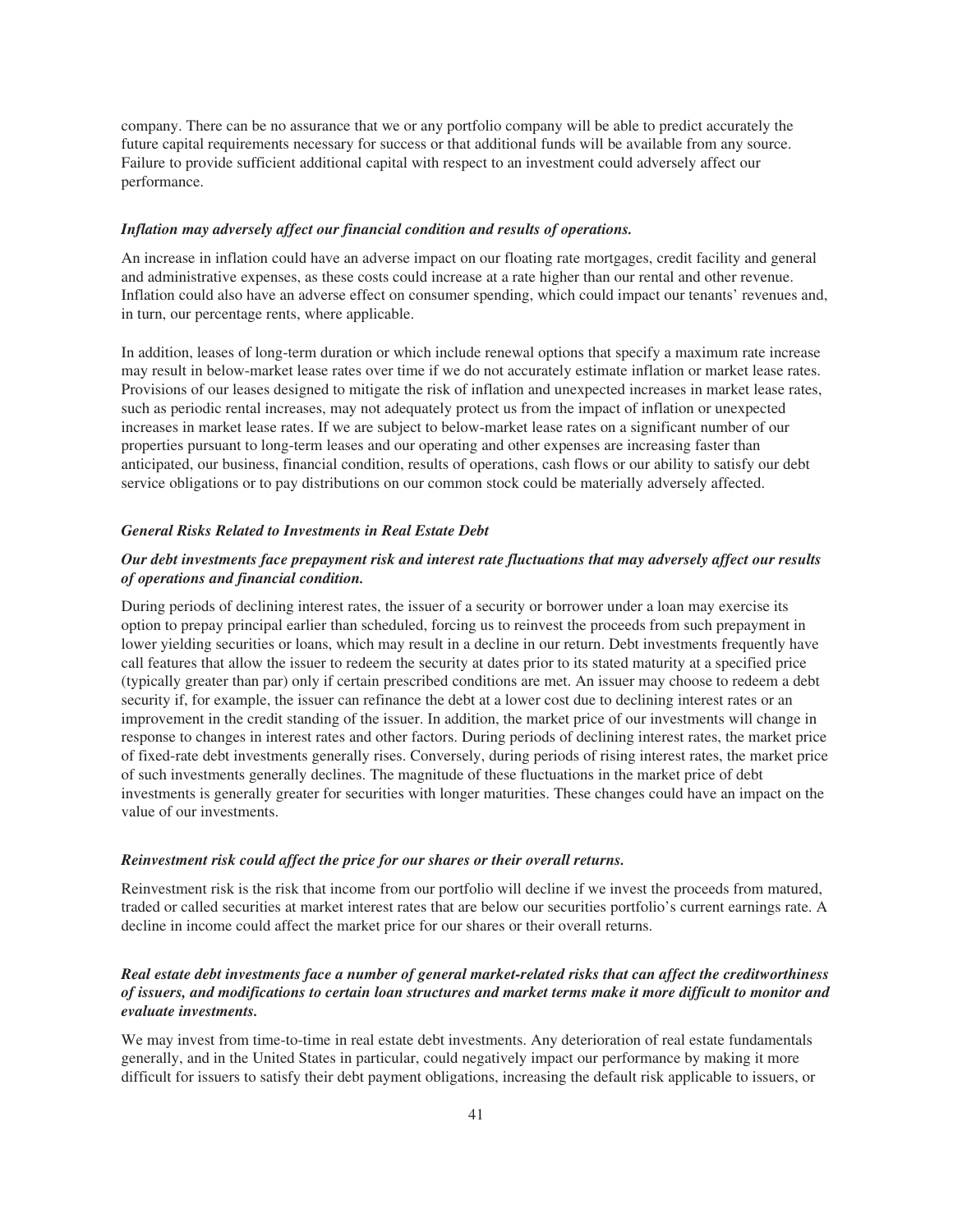making it relatively more difficult for us to generate attractive risk-adjusted returns. Changes in general economic conditions will affect the creditworthiness of issuers or real estate collateral relating to our investments and may include economic or market fluctuations, changes in environmental and zoning laws, casualty or condemnation losses, regulatory limitations on rents, decreases in property values, changes in the appeal of properties to tenants, changes in supply and demand for competing properties in an area (as a result, for instance, of overbuilding), fluctuations in real estate fundamentals (including average occupancy, operating income and room rates for hospitality properties), the financial resources of tenants, changes in availability of debt financing which may render the sale or refinancing of properties difficult or impracticable, changes in building, environmental and other laws, energy, supply, and labor shortages, various uninsured or uninsurable risks, natural disasters, political events, trade barriers, currency exchange controls, changes in government regulations (such as rent control), changes in real property tax rates and operating expenses, changes in interest rates, changes in the availability of debt financing or mortgage funds which may render the sale or refinancing of properties difficult or impracticable, increased mortgage defaults, increases in borrowing rates, outbreaks of an infectious disease, epidemics/pandemics or other serious public health concerns, negative developments in the economy or political climate that depress travel activity (including restrictions on travel or quarantine imposed), environmental liabilities, contingent liabilities on disposition of assets, acts of God, terrorist attacks, war and military conflicts (including the recent outbreak of hostilities between Russia and Ukraine), demand and/or real estate values generally and other factors that are beyond the control of the Advisor. Such changes may develop rapidly and it may be difficult to determine the comprehensive impact of such changes on our investments, particularly for investments that may have inherently limited liquidity. This risk may be magnified in the case of the conflict between Russia and Ukraine, due to the significant sanctions and other restrictive actions taken against Russia by the U.S. and other countries in response to Russia's February 2022 invasion of Ukraine, as well as the cessation of all business in Russia by many global companies. These changes may also create significant volatility in the markets for our investments which could cause rapid and large fluctuations in the values of such investments. There can be no assurance that there will be a ready market for the resale of investments because investments may not be liquid. Illiquidity may result from the absence of an established market for the investments, as well as legal or contractual restrictions on their resale by us. The value of securities of companies which service the real estate business sector may also be affected by such risks.

The Advisor cannot predict whether economic conditions generally, and the conditions for real estate debt investing in particular, will deteriorate in the future. Declines in the performance of the U.S. and global economies or in the real estate debt markets could have a material adverse effect on our investment activities. In addition, market conditions relating to real estate debt investments have evolved since the financial crisis, which has resulted in a modification to certain loan structures and/or market terms. For example, it has become increasingly difficult for real estate debt investors in certain circumstances to receive full transparency with respect to underlying investments because transactions are often effectuated on an indirect basis through pools or conduit vehicles rather than directly with the borrower. Any such changes in loan structures and/or market terms may make it more difficult for us to monitor and evaluate investments.

# *We may invest in commercial mortgage loans which are non-recourse in nature and include limited options for financial recovery in the event of default; an event of default may adversely affect our results of operations and financial condition.*

We may invest from time to time in commercial mortgage loans, including mezzanine loans and B-notes, which are secured by properties and are subject to risks of delinquency and foreclosure and risks of loss. Commercial real estate loans are generally not fully amortizing, which means that they may have a significant principal balance or balloon payment due on maturity. Full satisfaction of the balloon payment by a commercial borrower is heavily dependent on the availability of subsequent financing or a functioning sales market, as well as other factors such as the value of the property, the level of prevailing mortgage rates, the borrower's equity in the property and the financial condition and operating history of the property and the borrower. In certain situations, and during periods of credit distress, the unavailability of real estate financing may lead to default by a commercial borrower. In addition, in the absence of any such takeout financing, the ability of a borrower to repay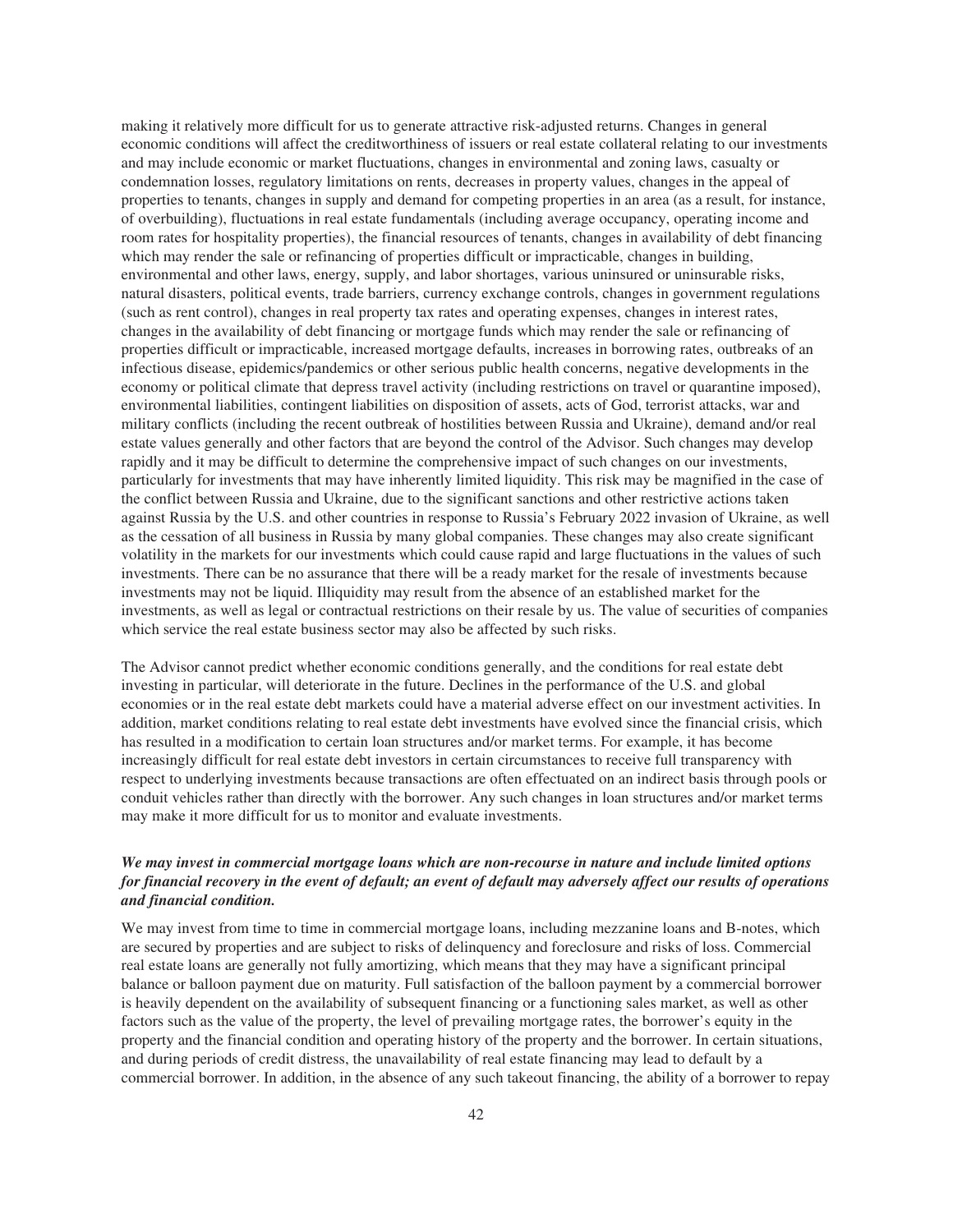a loan secured by an income-producing property will depend upon the successful operation of such property rather than upon the existence of independent income or assets of the borrower. If the net operating income of the property is reduced, the borrower's ability to repay the loan may be impaired. Furthermore, we may not have the same access to information in connection with investments in commercial mortgage loans, either when investigating a potential investment or after making an investment, as compared to publicly traded securities.

Commercial mortgage loans are usually nonrecourse in nature. Therefore, if a commercial borrower defaults on the commercial mortgage loan, then the options for financial recovery are limited. To the extent the underlying default rates with respect to the pool or tranche of commercial real estate loans in which we directly or indirectly invest increase, the performance of our investments related thereto may be adversely affected. Default rates and losses on commercial mortgage loans will be affected by a number of factors, including global, regional and local economic conditions in the area where the mortgage properties are located, the borrower's equity in the mortgage property and the financial circumstances of the borrower. A continued decline in specific commercial real estate markets and property valuations may result in higher delinquencies and defaults and potentially foreclosures. In the event of default, the lender will have no right to assets beyond collateral attached to the commercial mortgage loan.

In the event of any default under a mortgage or real estate loan held directly by us, we will bear a risk of loss of principal to the extent of any deficiency between the value of the collateral and the principal and accrued interest of the mortgage or real estate loan, which could have a material adverse effect on our profitability. In the event of the bankruptcy of a mortgage or real estate loan borrower, the mortgage or real estate loan to such borrower will be deemed to be secured only to the extent of the value of the underlying collateral at the time of bankruptcy (as determined by the bankruptcy court), and the lien securing the mortgage or real estate loan will be subject to the avoidance powers of the bankruptcy trustee or debtor-in-possession to the extent the lien is unenforceable under state law. Additionally, in the event of a default under any senior debt, the junior or subordinate lender generally forecloses on the equity, purchases the senior debt or negotiates a forbearance or restructuring arrangement with the senior lender in order to preserve its collateral.

#### *We may invest in subordinated debt, which is subject to greater credit risk than senior debt.*

We may from time to time invest in debt instruments, including junior tranches of CMBS and "mezzanine" or junior mortgage loans (e.g., B-Notes), that are subordinated in an issuer's capital structure. To the extent we invest in subordinated debt of an issuer's capital structure or subordinated CMBS bonds, such investments and our remedies with respect thereto, including the ability to foreclose on any collateral securing such investments, will be subject to the rights of any senior creditors and, to the extent applicable, contractual inter-creditor or participation agreement provisions. To the extent we hold an equity or "mezzanine" interest in any issuer that is unable to meet its debt payment obligations, such an equity or mezzanine interest could become subordinated to the rights of such issuer's creditors in a bankruptcy.

Investments in subordinated debt involve greater credit risk of default than the senior classes of the issue or series. Subordinated tranches of CMBS or other investments absorb losses from default before other more senior tranches of CMBS to which it is subordinate are put at risk. In addition, mezzanine loans are not secured by interests in the underlying commercial properties. As a result, to the extent we invest in subordinate debt instruments (including CMBS), we would potentially receive payments or interest distributions after, and must bear the effects of losses or defaults on the senior debt (including underlying mortgage loans, senior mezzanine debt or senior CMBS bonds) before, the holders of other more senior tranches of debt instruments with respect to such issuer.

### *We may find it necessary or desirable to foreclose on certain of the loans or CMBS we acquire, and the foreclosure process may be lengthy and expensive.*

We may find it necessary or desirable to foreclose on certain of the loans or CMBS we acquire, and the foreclosure process may be lengthy and expensive. The protection of the terms of the applicable loan, including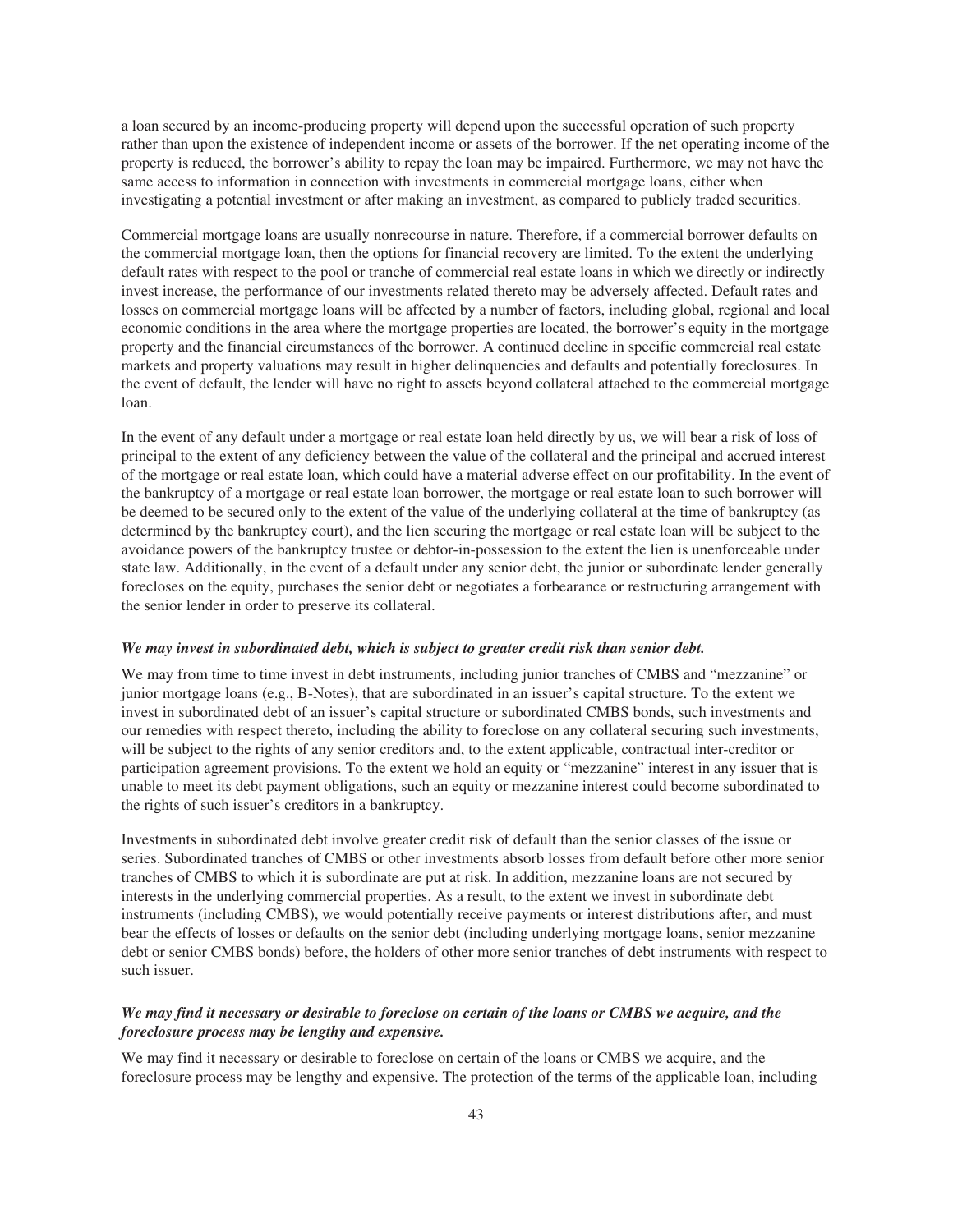the validity or enforceability of the loan and the maintenance of the anticipated priority and perfection of the applicable security interests may not be adequate. Furthermore, claims may be asserted by lenders or borrowers that might interfere with enforcement of our rights. Borrowers may resist foreclosure actions by asserting numerous claims, counterclaims and defenses against us, including, without limitation, lender liability claims and defenses, even when the assertions may have no basis in fact, in an effort to prolong the foreclosure action and seek to force the lender into a modification of the loan or a favorable buy-out of the borrower's position in the loan. In some states, foreclosure actions can take several years or more to litigate. At any time prior to or during the foreclosure proceedings, the borrower may file for bankruptcy or its equivalent, which would have the effect of staying the foreclosure actions and further delaying the foreclosure process and potentially result in a reduction or discharge of a borrower's debt. Foreclosure may create a negative public perception of the related property, resulting in a diminution of its value, and in the event of any such foreclosure or other similar real estate owned-proceeding, we would also become the subject to the various risks associated with direct ownership of real estate, including environmental liabilities. Even if we are successful in foreclosing on a loan, the liquidation proceeds upon sale of the underlying real estate may not be sufficient to recover our cost basis in the loan, resulting in a loss to us. Furthermore, any costs or delays involved in the foreclosure of the loan or a liquidation of the underlying property will further reduce the net proceeds and, thus, increase the loss.

### *We have invested and may in the future invest in real estate-related debt securities with higher yields, which are generally subject to increased risk.*

Debt securities that are, at the time of purchase, rated below investment grade (below Baa by Moody's and below BBB by S&P and Fitch), an equivalent rating assigned by another nationally recognized statistical rating organization or unrated but judged by the Advisor to be of comparable quality are commonly referred to as "high-yield" securities.

Investments in high-yield securities generally provide greater income and increased opportunity for capital appreciation than investments in higher quality securities, but they also typically entail greater price volatility and principal and income risk, including the possibility of issuer default and bankruptcy. High-yield securities are regarded as predominantly speculative with respect to the issuer's continuing ability to meet principal and interest payments. Debt securities in the lowest investment grade category also may be considered to possess some speculative characteristics by certain rating agencies. In addition, analysis of the creditworthiness of issuers of high-yield securities may be more complex than for issuers of higher quality securities.

High-yield securities may be more susceptible to real or perceived adverse economic and competitive industry conditions than investment grade securities. A projection of an economic downturn or of a period of rising interest rates, for example, could cause a decline in high yield security prices because the advent of a recession could lessen the ability of an issuer to make principal and interest payments on its debt obligations. If an issuer of high yield securities defaults, in addition to risking non-payment of all or a portion of interest and principal, we may incur additional expenses to seek recovery. The market prices of high-yield securities structured as zerocoupon, step-up or payment-in-kind securities will normally be affected to a greater extent by interest rate changes, and therefore tend to be more volatile than the prices of securities that pay interest currently and in cash.

The secondary market on which high-yield securities are traded may be less liquid than the market for investment grade securities. Less liquidity in the secondary trading market could adversely affect the price at which we could sell a high yield security, and could adversely affect the NAV of our shares. Adverse publicity and investor perceptions, whether or not based on fundamental analysis, may decrease the values and liquidity of high yield securities, especially in a thinly-traded market. When secondary markets for high yield securities are less liquid than the market for investment grade securities, it may be more difficult to value the securities because such valuation may require more research, and elements of judgment may play a greater role in the valuation because there is less reliable, objective data available. During periods of thin trading in these markets, the spread between bid and asked prices is likely to increase significantly and we may have greater difficulty selling our portfolio securities. We are more dependent on the Advisor's research and analysis when investing in high-yield securities.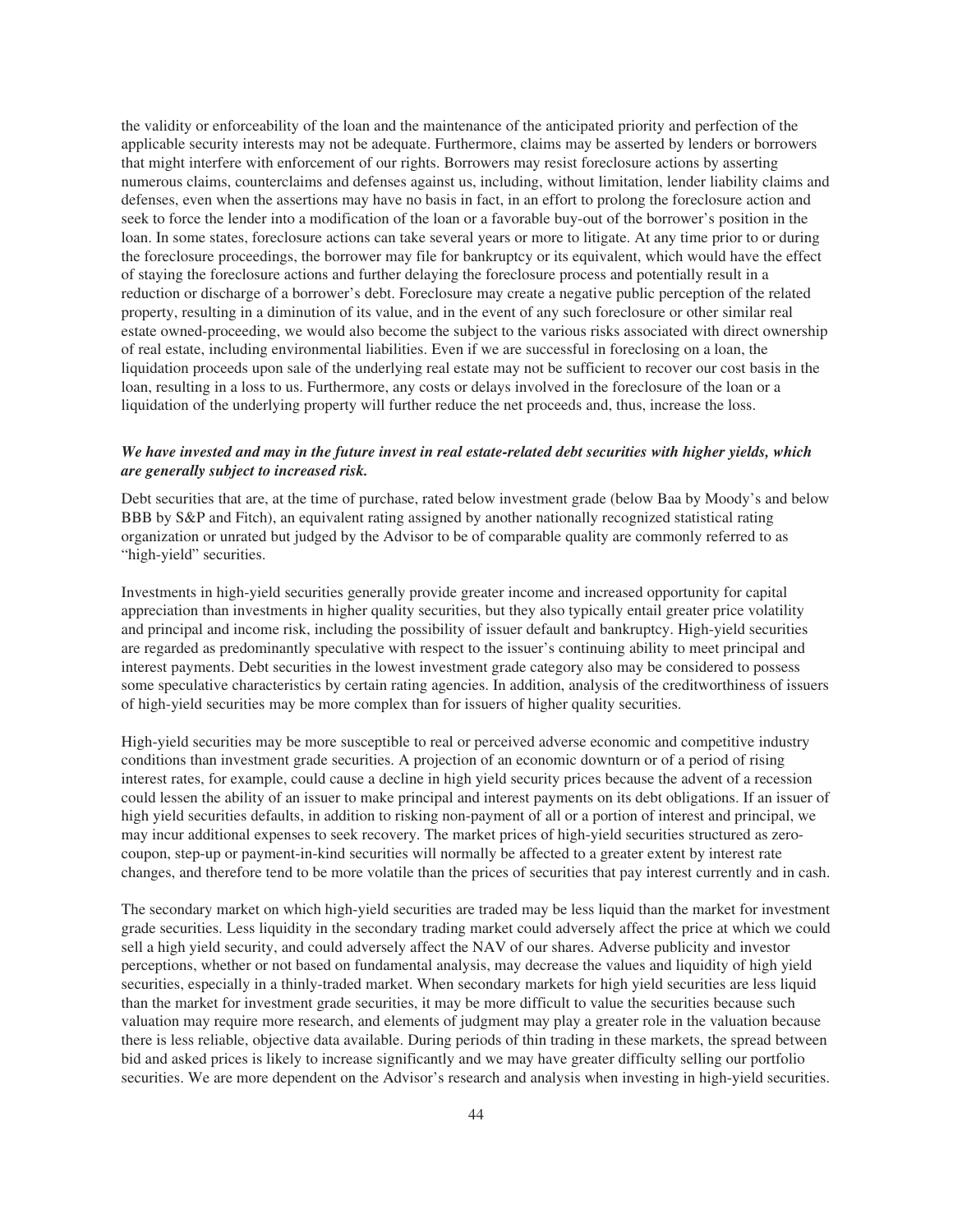### *Some of our real estate-related debt securities investments may become distressed, which securities would have a high risk of default and may be illiquid.*

While it is generally anticipated that our real estate-related debt securities investments will focus primarily on investments in non-distressed real estate-related securities (based on our belief that there is not a low likelihood of repayment), our investments may become distressed following our acquisition thereof. During an economic downturn or recession, securities of financially troubled or operationally troubled issuers are more likely to go into default than securities of other issuers. Securities of financially troubled issuers and operationally troubled issuers are less liquid and more volatile than securities of companies not experiencing financial difficulties. The market prices of such securities are subject to erratic and abrupt market movements and the spread between bid and asked prices may be greater than normally expected. Investment in the securities of financially troubled issuers and operationally troubled issuers involves a high degree of credit and market risk. There is no assurance that the Advisor will correctly evaluate the value of the assets collateralizing such investments or the prospects for a successful reorganization or similar action.

These financial difficulties may never be overcome and may cause issuers to become subject to bankruptcy or other similar administrative proceedings. There is a possibility that we may incur substantial or total losses on our investments and in certain circumstances, subject us to certain additional potential liabilities that may exceed the value of our original investment therein. For example, under certain circumstances, a lender who has inappropriately exercised control over the management and policies of a debtor may have its claims subordinated or disallowed or may be found liable for damages suffered by parties as a result of such actions. In any reorganization or liquidation proceeding relating to our investments, we may lose our entire investment, may be required to accept cash or securities with a value less than our original investment and/or may be required to accept different terms, including payment over an extended period of time. In addition, under certain circumstances payments to us may be reclaimed if any such payment or distribution is later determined to have been a fraudulent conveyance, preferential payment, or similar transactions under applicable bankruptcy and insolvency laws. Furthermore, bankruptcy laws and similar laws applicable to administrative proceedings may delay our ability to realize on collateral for loan positions we held, or may adversely affect the economic terms and priority of such loans through doctrines such as equitable subordination or may result in a restructure of the debt through principles such as the "cramdown" provisions of the bankruptcy laws.

#### *The lack of liquidity in our real estate-related debt securities investments may adversely affect our business.*

There can be no assurance that there will be a ready market for the resale of our real estate-related debt securities investments because such investments may not be liquid. Illiquidity may result from the absence of an established market for the investments, as well as legal or contractual restrictions on their resale by us, particularly for certain of our loan investments. The credit markets, including the CMBS market, have periodically experienced decreased liquidity on the primary and secondary markets during periods of market volatility. Such market conditions could re-occur and would impact the valuations of our investments and impair our ability to sell such investments if we were required to liquidate all or a portion of our investments quickly.

### *We have and may in the future acquire and sell residential credit investments, which may subject us to legal, regulatory and other risks that could adversely impact our business and financial results.*

We have and may in the future invest directly and indirectly in residential credit investments, which may include performing loans, nonperforming loans, residential mortgage loans and residential mortgage-backed securities ("RMBS"), which represent interests in pools of residential mortgage loans secured by one to four family residential mortgage loans. Investments in residential credit (including RMBS) are subject to various risks and uncertainties, including credit, market, interest rate, structural and legal risk. These risks may be magnified by volatility in the economy and in real estate markets generally. Residential credits are not traded on an exchange and there may be a limited market for the securities, especially when there is a perceived weakness in the mortgage and real estate market sectors.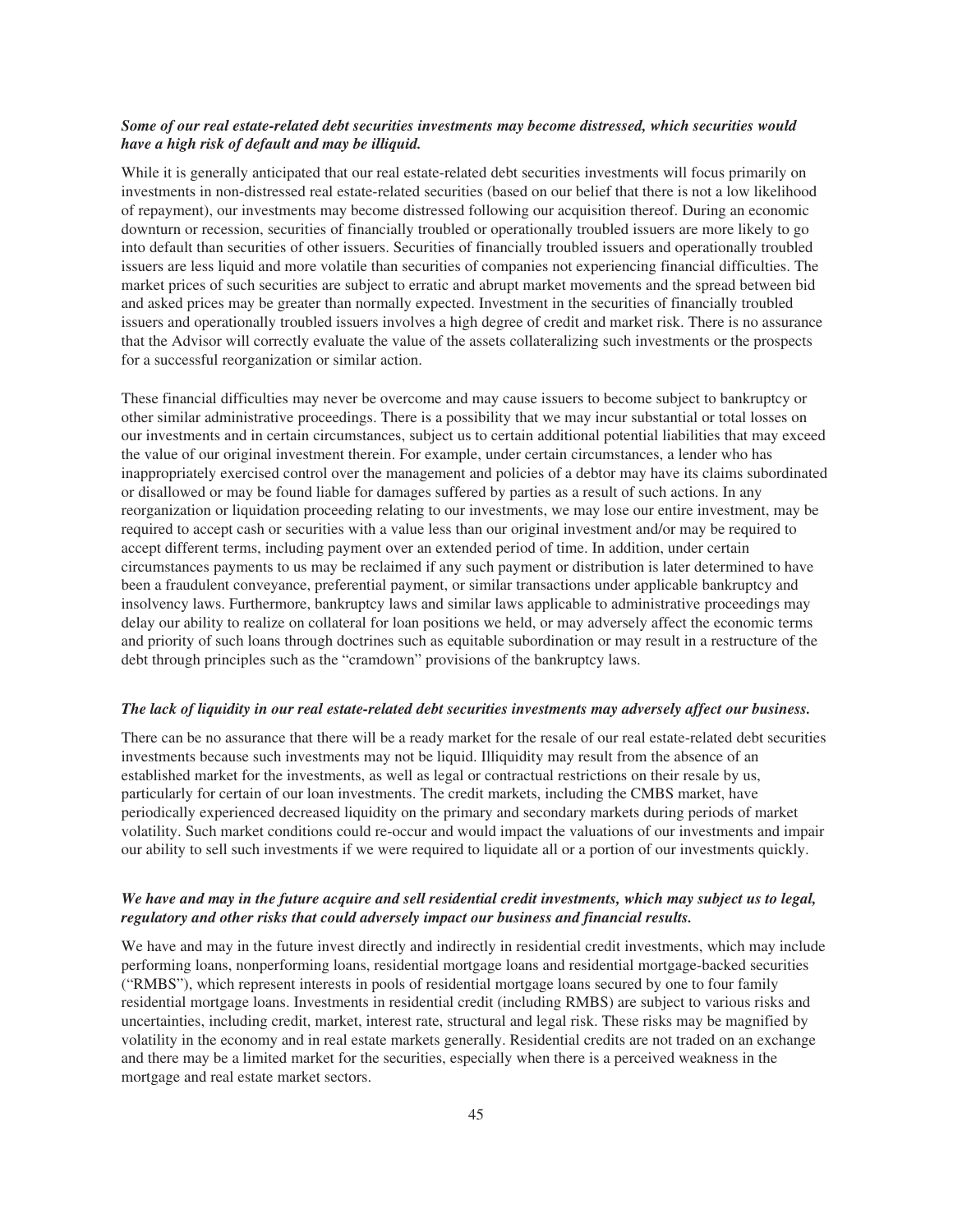Residential mortgage loans are obligations of the borrowers thereunder only and are not typically insured or guaranteed by any other person or entity, although such loans may be securitized by government agencies and the securities issued may be guaranteed. The rate of defaults and losses on residential mortgage loans are affected by a number of factors, including general economic conditions and those in the geographic area where the mortgaged property is located, the terms of the mortgage loan, the borrower's equity in the mortgaged property, and the financial circumstances of the borrower. Certain mortgage loans may be of sub-prime credit quality (i.e., do not meet the customary credit standards of Fannie Mae and Freddie Mac). Delinquencies and liquidation proceedings are more likely with sub-prime mortgage loans than with mortgage loans that satisfy customary credit standards. If a residential mortgage loan is in default, foreclosure of such residential mortgage loan may be a lengthy and difficult process, and may involve significant expenses. Furthermore, the market for defaulted residential mortgage loans or foreclosed properties may be very limited.

Residential mortgage loans in an issue of RMBS may also be subject to various U.S. federal and state laws, foreign laws, public policies and principles of equity that protect consumers which, among other things, may regulate interest rates and other fees, require certain disclosures, require licensing of originators, prohibit discriminatory lending practices, regulate the use of consumer credit information, and regulate debt collection practices. In addition, a number of legislative proposals have been introduced in the United States at the federal, state, and municipal level that are designed to discourage predatory lending practices. Violation of such laws, public policies, and principles may limit the servicer's ability to collect all or part of the principal or interest on a residential mortgage loan, entitle the borrower to a refund of amounts previously paid by it, or subject the servicer to damages and administrative enforcement. Any such violation could also result in cash flow delays and losses on the related issue of RMBS.

# *Our investments in RMBS, which may include government mortgage pass-through securities and non-agency RMBS, are subject to certain other risks which may adversely affect our results of operations and financial condition.*

Our investments in RMBS are subject to the risks of defaults, foreclosure timeline extension, fraud, home price depreciation and unfavorable modification of loan principal amount, interest rate and amortization of principal accompanying the underlying residential mortgage loans. To the extent that assets underlying our investments are concentrated geographically, by property type or in certain other respects, we may be subject to certain of the foregoing risks to a greater extent. In the event of defaults on the residential mortgage loans that underlie our investments in RMBS and the exhaustion of any underlying or any additional credit support, we may not realize our anticipated return on our investments and we may incur a loss on these investments. At any one time, a portfolio of RMBS may be backed by residential mortgage loans with disproportionately large aggregate principal amounts secured by properties in only a few states or regions in the United States or in only a few foreign countries. As a result, the residential mortgage loans may be more susceptible to geographic risks relating to such areas, such as adverse economic conditions, adverse political changes, adverse events affecting industries located in such areas and natural hazards affecting such areas, than would be the case for a pool of mortgage loans having more diverse property locations. We may also acquire non-agency RMBS, which are backed by residential property but, in contrast to agency RMBS, their principal and interest are not guaranteed by federally chartered entities such as the Fannie Mae and Freddie Mac and, in the case of the Government National Mortgage Association ("Ginnie Mae"), the U.S. government. In addition, we may invest in government mortgage pass-through securities, which represent participation interests in pools of residential mortgage loans purchased from individual lenders by a federal agency or originated by private lenders and guaranteed by a federal agency, including those issued or guaranteed by Ginnie Mae, Fannie Mae and Freddie Mac. Ginnie Mae certificates are direct obligations of the U.S. Government and, as such, are backed by the "full faith and credit" of the United States. Fannie Mae is a federally chartered, privately owned corporation and Freddie Mac is a corporate instrumentality of the United States. Fannie Mae and Freddie Mac certificates are not backed by the full faith and credit of the United States but the issuing agency or instrumentality has the right to borrow, to meet its obligations, from an existing line of credit with the U.S. Treasury. The U.S. Treasury has no legal obligation to provide such line of credit and may choose not to do so.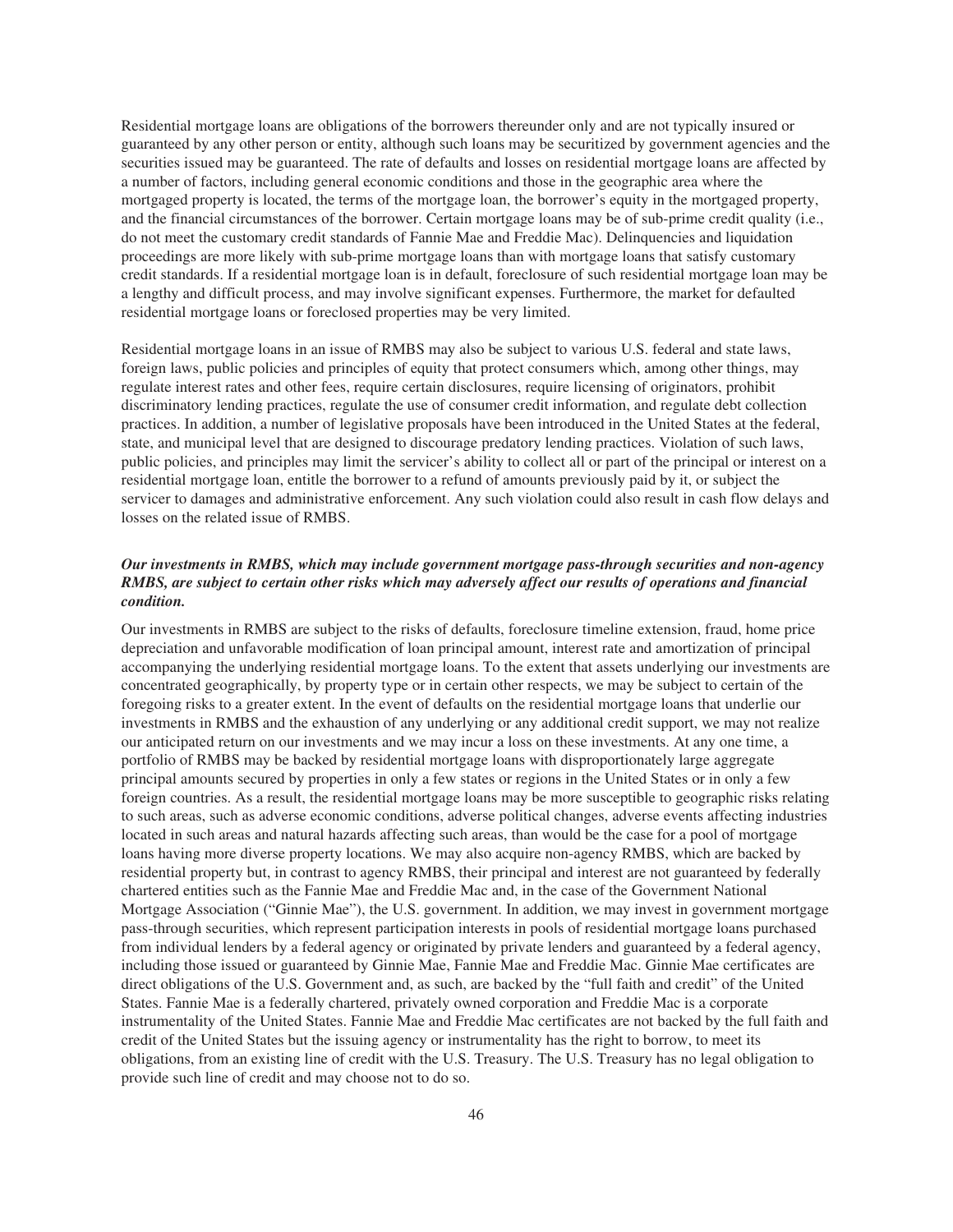#### *Certain risks associated with CMBS may adversely affect our results of operations and financial condition.*

We may invest a portion of our assets in pools or tranches of CMBS. The collateral underlying CMBS generally consists of commercial mortgages on real property that has a multifamily or commercial use, such as retail space, office buildings, warehouse property and hotels, and which from time to time may include assets or properties owned directly or indirectly by one or more Other Starwood Accounts. CMBS have been issued in a variety of issuances, with varying structures including senior and subordinated classes. The commercial mortgages underlying CMBS generally face the risks described above in "—We may invest in commercial mortgage loans which are non-recourse in nature and include limited options for financial recovery in the event of default; an event of default may adversely affect our results of operations and financial condition."

# *There are certain risks associated with the insolvency of obligations backing mortgage-backed securities and other investments.*

The real estate loans backing our mortgage-backed securities ("MBS") and other investments may be subject to various laws enacted in the jurisdiction or state of the borrower for the protection of creditors. If an unpaid creditor files a lawsuit seeking payment, the court may invalidate all or part of the borrower's debt as a fraudulent conveyance, subordinate such indebtedness to existing or future creditors of the borrower or recover amounts previously paid by the borrower in satisfaction of such indebtedness, based on certain tests for borrower insolvency and other facts and circumstances, which may vary by jurisdiction. There can be no assurance as to what standard a court would apply in order to determine whether the borrower was "insolvent" after giving effect to the incurrence of the indebtedness constituting the mortgage backing the MBS and other investments, or that regardless of the method of valuation, a court would not determine that the borrower was "insolvent" after giving effect to such incurrence. In addition, in the event of the insolvency of a borrower, payments made on such mortgage loans could be subject to avoidance as a "preference" if made within a certain period of time (which may be as long as one year and one day) before insolvency.

# *There are certain risks associated with the servicers of commercial real estate loans underlying CMBS and other investments.*

The exercise of remedies and successful realization of liquidation proceeds relating to commercial real estate loans underlying CMBS and other investments may be highly dependent on the performance of the servicer or special servicer. The servicer may not be appropriately staffed or compensated to immediately address issues or concerns with the underlying loans. Such servicers may exit the business and need to be replaced, which could have a negative impact on the portfolio due to lack of focus during a transition. Special servicers frequently are affiliated with investors who have purchased the most subordinate bond classes, and certain servicing actions, such as a loan extension instead of forcing a borrower pay off, may benefit the subordinate bond classes more so than the senior bonds. While servicers are obligated to service the portfolio subject to a servicing standard and maximize the present value of the loans for all bond classes, servicers with an affiliate investment in the CMBS or other investments may have a conflict of interest. There may be a limited number of special servicers available, particularly those which do not have conflicts of interest. In addition, to the extent any such servicers fail to effectively perform their obligations pursuant to the applicable servicing agreements, such failure may adversely affect our investments.

#### *We will face risks related to our investments in collateralized debt obligations.*

We may invest in collateralized debt obligations ("CDOs"). CDOs include, among other things, CLOs and other similarly structured securities. A CLO is a trust typically collateralized by a pool of loans, which may include, among others, domestic and foreign senior secured loans, senior unsecured loans and subordinate corporate loans, including loans that may be rated below investment grade or equivalent unrated loans. CDOs may charge a management fee and administrative expenses. For CLOs, the cash flows from the trust are split into two or more portions, called tranches, varying in risk and yield. The riskiest portion is the "equity" tranche, which bears the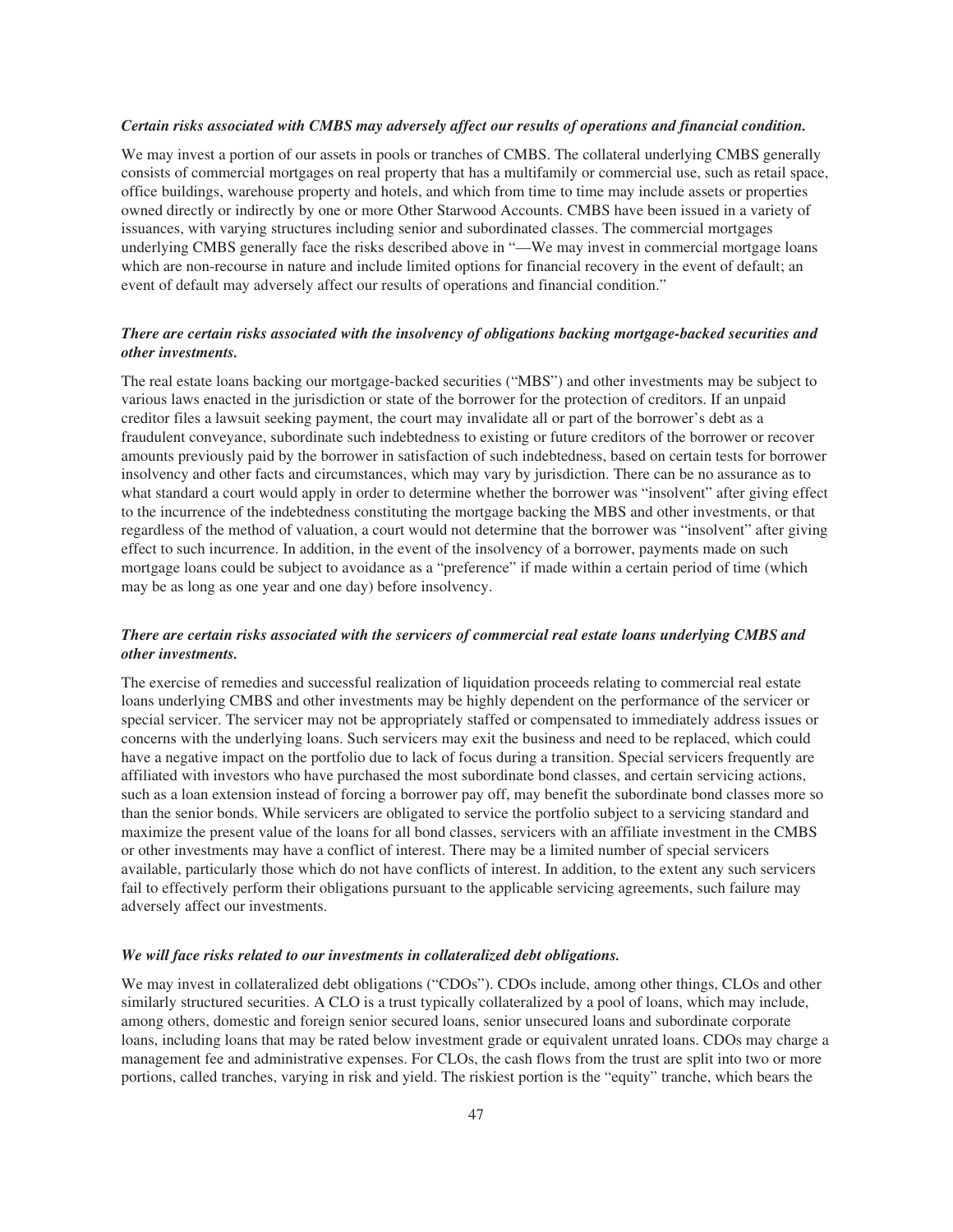bulk of defaults from the bonds or loans in the trust and serves to protect the other, more senior tranches from default in all but the most severe circumstances. Since it is partially protected from defaults, a senior tranche from a CLO trust typically has higher ratings and lower yields than the underlying securities, and can be rated investment grade. Despite the protection from the equity tranche, CLO tranches can experience substantial losses due to actual defaults, increased sensitivity to defaults due to collateral default and disappearance of protecting tranches, market anticipation of defaults and aversion to CLO securities as a class. The risks of an investment in a CDO depend largely on the type of the collateral and the class of the CDO in which we invest.

Normally, CLOs and other CDOs are privately offered and sold, and thus are not registered under the securities laws. As a result, certain investments in CDOs may be characterized as illiquid securities and volatility in CLO and CDO trading markets may cause the value of these investments to decline. Moreover, if the underlying mortgage portfolio has been overvalued by the originator, or if the values subsequently decline and, as a result, less collateral value is available to satisfy interest and principal payments and any other fees in connection with the trust or other conduit arrangement for such securities, we may incur significant losses.

Also, with respect to the CLOs and CDOs in which we may invest, control over the related underlying loans will be exercised through a special servicer or collateral manager designated by a "directing certificate holder" or a "controlling class representative," or otherwise pursuant to the related securitization documents. We may acquire classes of CLOs or CDOs for which we may not have the right to appoint the directing certificate holder or otherwise direct the special servicing or collateral management. With respect to the management and servicing of those loans, the related special servicer or collateral manager may take actions that could adversely affect our interests. In addition to the risks associated with debt instruments (e.g., interest rate risk and credit risk), CDOs carry additional risks including, but not limited to: (i) the possibility that distributions from collateral securities will not be adequate to make interest or other payments; (ii) the quality of the collateral may decline in value or default; (iii) the possibility that we may invest in CDOs that are subordinate to other classes; and (iv) the complex structure of the security may not be fully understood at the time of investment and may produce disputes with the issuer or unexpected investment results.

# *We may invest in real estate-related equity securities, which is subordinate to any indebtedness, but involves different rights.*

We may invest from time to time in non-controlling equity positions and other real estate-related interests. Preferred equity investments are subordinate to any indebtedness, but senior to the owners' common equity. Preferred equity investments typically pay a dividend rather than interest payments and often have the right for such dividends to accrue if there is insufficient cash flow to pay currently. These interests are not secured by the underlying real estate, but upon the occurrence of a default, the preferred equity provider typically has the right to effectuate a change of control with respect to the ownership of the property.

# *We may invest in equity of other REITs that invest in real estate debt as one of their core businesses and other real estate-related companies, which subjects us to certain risks including those risks associated with an investment in our own common stock.*

REITs are dependent upon specialized management skills, have limited diversification and are, therefore, subject to risks inherent in financing a limited number of projects. REITs may be subject to management fees and other expenses, and so when we invest in REITs we will bear our proportionate share of the costs of the REITs' operations. Investing in REITs and real estate-related companies involves certain unique risks in addition to those risks associated with investing in the real estate industry in general. The market value of REIT shares and the ability of the REIT to distribute income may be adversely affected by several factors, including the risks described herein that relate to an investment in our common stock. REITs depend generally on their ability to generate cash flow to make distributions to stockholders, and certain REITs have self-liquidation provisions by which mortgages held may be paid in full and distributions of capital returns may be made at any time. In addition, distributions received by us from REITs may consist of dividends, capital gains and/or return of capital.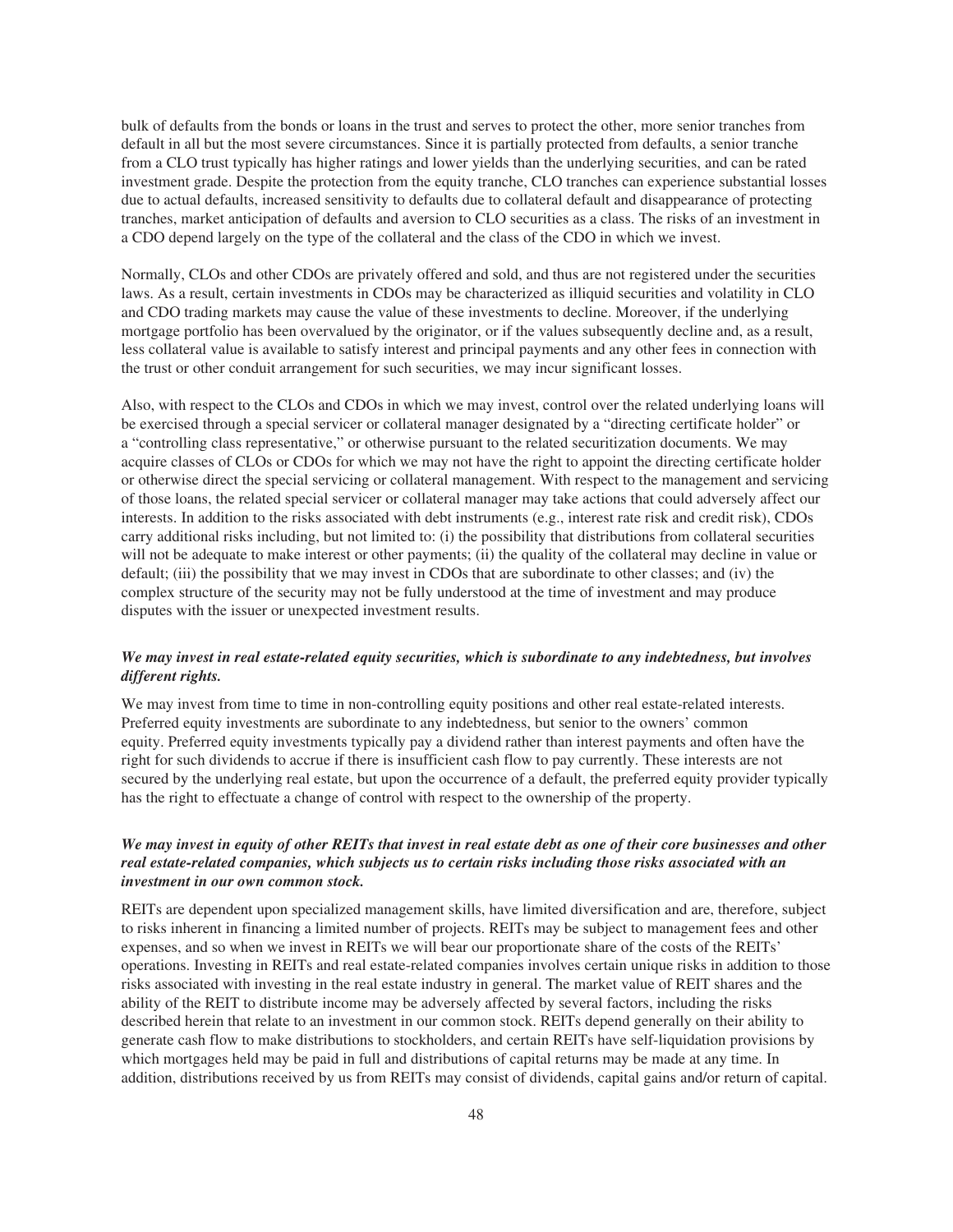Generally, dividends received by us from REIT shares and distributed to our stockholders will not constitute "qualified dividend income" eligible for the reduced tax rate applicable to qualified dividend income. In addition, the performance of a REIT may be affected by changes in the tax laws or by its failure to qualify for tax-free pass-through of income. REITs that invest primarily in real estate debt are subject to the risks of the real estate debt market and, more generally, the real estate market and securities market. REITs (especially mortgage REITs) are also subject to interest rate risk. Rising interest rates may cause REIT investors to demand a higher annual yield, which may, in turn, cause a decline in the market price of the equity securities issued by a REIT.

Investing in certain REITs and real estate-related companies, which often have small market capitalizations, may also involve the same risks as investing in other small capitalization companies. REITs and real estate-related companies may have limited financial resources and their securities may trade less frequently and in limited volume and may be subject to more abrupt or erratic price movements than larger company securities.

#### *We may face "spread widening" risk related to our securities investments.*

For reasons not necessarily attributable to any of the risks set forth herein (for example, supply/demand imbalances or other market forces), the market spreads of the securities in which we invest may increase substantially causing the securities prices to fall. It may not be possible to predict, or to hedge against, such "spread widening" risk. In addition, mark-to-market accounting of our investments will have an interim effect on the reported value prior to realization of an investment-related debt portfolio's current earnings rate. A decline in income could affect the NAV of our shares or their overall returns.

#### *We will face risks associated with hedging transactions.*

Subject to any limitations required to maintain qualifications as a REIT, we may utilize a wide variety of derivative and other hedging instruments for risk management purposes, the use of which is a highly specialized activity that may entail greater than ordinary investment risks. Any such derivative and other hedging transactions may not be effective in mitigating risk in all market conditions or against all types of risk (including unidentified or unanticipated risks), thereby resulting in losses to us. Engaging in derivative and other hedging transactions may result in a poorer overall performance for us than if we had not engaged in any such hedging transaction, and the Advisor may not be able to effectively hedge against, or accurately anticipate, certain risks that may adversely affect our investment portfolio. In addition, our investment portfolio will always be exposed to certain risks that cannot be fully or effectively hedged, such as credit risk relating both to particular securities and counterparties as well as interest rate risks. See "—We will invest in derivatives, which involve numerous risks" below.

#### *We will invest in derivatives, which involve numerous risks.*

Subject to any limitations required to maintain qualification as a REIT, we will enter into derivatives transactions including, but not limited to, options contracts, futures contracts, options on futures contracts, forward contracts, interest rate swaps, total return swaps, credit default swaps and other swap agreements for investment, hedging or leverage purposes. Our use of derivative instruments may be particularly speculative and involves investment risks and transaction costs to which we would not be subject absent the use of these instruments, and use of derivatives generally involves leverage in the sense that the investment exposure created by the derivatives may be significantly greater than our initial investment in the derivative. Leverage magnifies investment, market and certain other risks. Thus, the use of derivatives may result in losses in excess of principal and greater than if they had not been used. The ability to successfully use derivative investments depends on the ability of the Advisor. The skills needed to employ derivatives strategies are different from those needed to select portfolio investments and, in connection with such strategies, the Advisor must make predictions with respect to market conditions, liquidity, market values, interest rates or other applicable factors, which may be inaccurate. The use of derivative investments may require us to sell or purchase portfolio investments at inopportune times or for prices below or above the current market values, may limit the amount of appreciation we can realize on an investment or may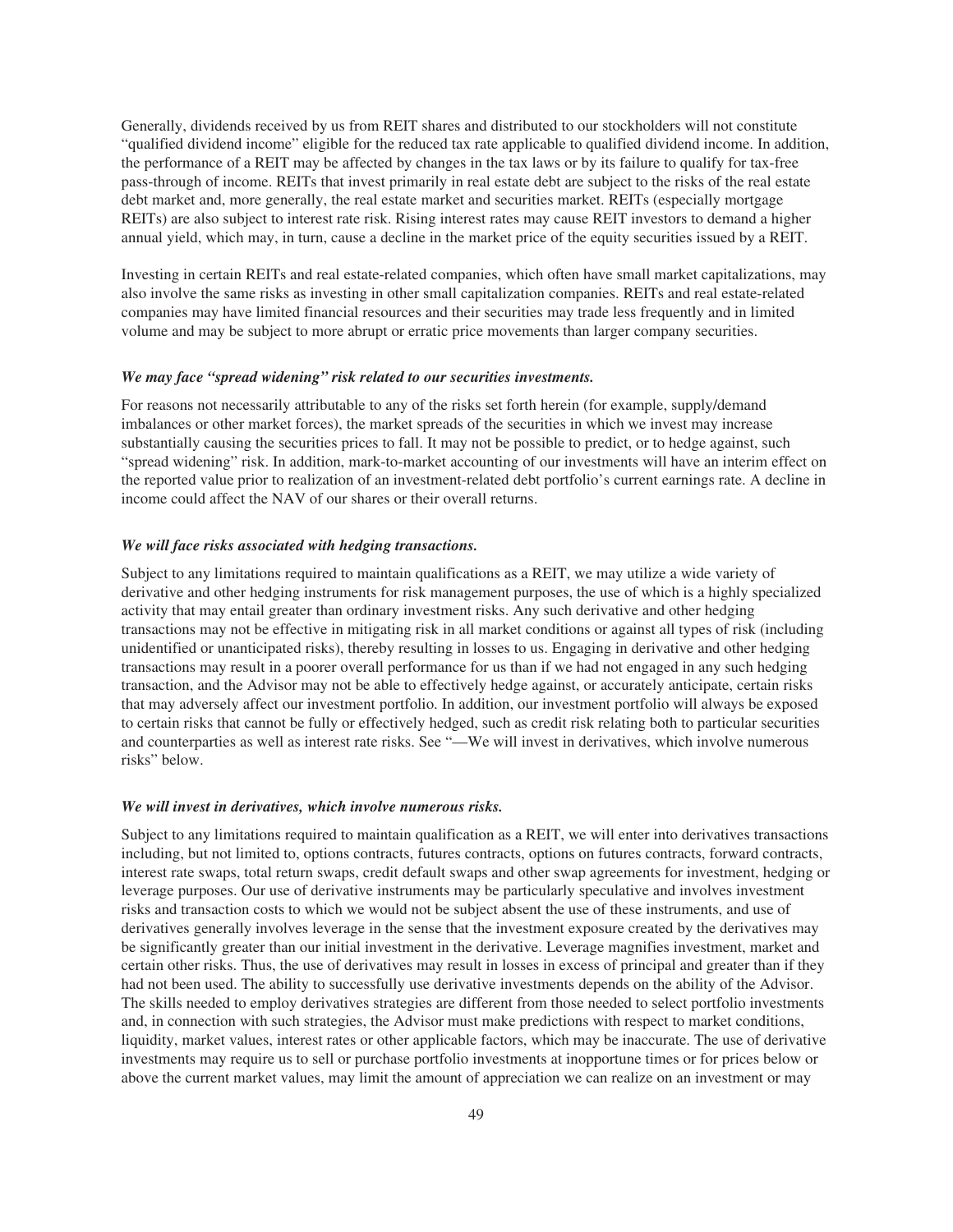cause us to hold a security that we might otherwise want to sell. We will also be subject to credit risk with respect to the counterparties to our derivatives contracts (whether a clearing corporation in the case of exchangetraded instruments or another third party in the case of over-the-counter instruments). In addition, the use of derivatives are subject to additional unique risks associated with such instruments including a lack of sufficient asset correlation, heightened volatility in reference to interest rates or prices of reference instruments and duration/term mismatch, each of which may create additional risk of loss.

# *Failure to obtain and maintain an exemption from being regulated as a commodity pool operator could subject us to additional regulation and compliance requirements that could materially adversely affect our business, results of operations and financial condition.*

Registration with the U.S. Commodity Futures Trading Commission (the "CFTC") as a "commodity pool operator" or any change in our operations necessary to maintain our ability to rely upon the exemption from being regulated as a commodity pool operator could adversely affect our ability to implement our investment program, conduct our operations and/or achieve our objectives and subject us to certain additional costs, expenses and administrative burdens. Furthermore, any determination by us to cease or to limit investing in interests that may be treated as "commodity interests" in order to comply with the regulations of the CFTC may have a material adverse effect on our ability to implement our investment objectives and to hedge risks associated with our operations.

#### *We will face risks associated with short sales.*

Our use of short sales for investment and/or risk management purposes subjects us to risks associated with selling short. We may engage in short sales where we do not own or have the right to acquire the security sold short at no additional cost. Our loss on a short sale theoretically could be unlimited in a case where we are unable, for whatever reason, to close out a short position.

Our short selling strategies may limit our ability to benefit from increases in the markets. Short selling also involves a form of financial leverage that may exaggerate any losses. Also, there is the risk that the counterparty to a short sale may fail to honor its contractual terms, causing a loss to us. Finally, SEC, FINRA or other regulations relating to short selling may restrict our ability to engage in short selling.

#### **Risks Related to Debt Financing**

# *We have incurred mortgage indebtedness and other borrowings and expect to incur additional debt, which may increase our business risks, could hinder our ability to make distributions and could decrease the value of our stockholders' investments.*

Our acquisition of investment properties has been and will be financed in substantial part by borrowing, which increases our exposure to loss. Under our charter, we have a limitation that precludes us from borrowing in excess of 300% of our net assets, which approximates borrowing 75% of the cost of our investments (unless a majority of our independent directors approves any borrowing in excess of the limit and we disclose the justification for doing so to our stockholders), but such restriction does not restrict the amount of indebtedness we may incur with respect to any single investment. Our target leverage ratio is 50% to 65%. Our leverage ratio is measured by dividing (i) property-level and entity-level debt net of cash and loan-related restricted cash, by (ii) gross real estate assets (measured using the greater of fair market value or cost) plus the equity in our real estate-related debt and securities portfolios. The use of leverage involves a high degree of financial risk and will increase the exposure of the investments to adverse economic factors such as rising interest rates, downturns in the economy or deteriorations in the condition of the investments. Principal and interest payments on indebtedness (including mortgages having "balloon" payments) will have to be made regardless of the sufficiency of cash flow from the properties. Our investments will be impaired by a smaller decline in the value of the properties than is the case where properties are owned with a proportionately smaller amount of debt.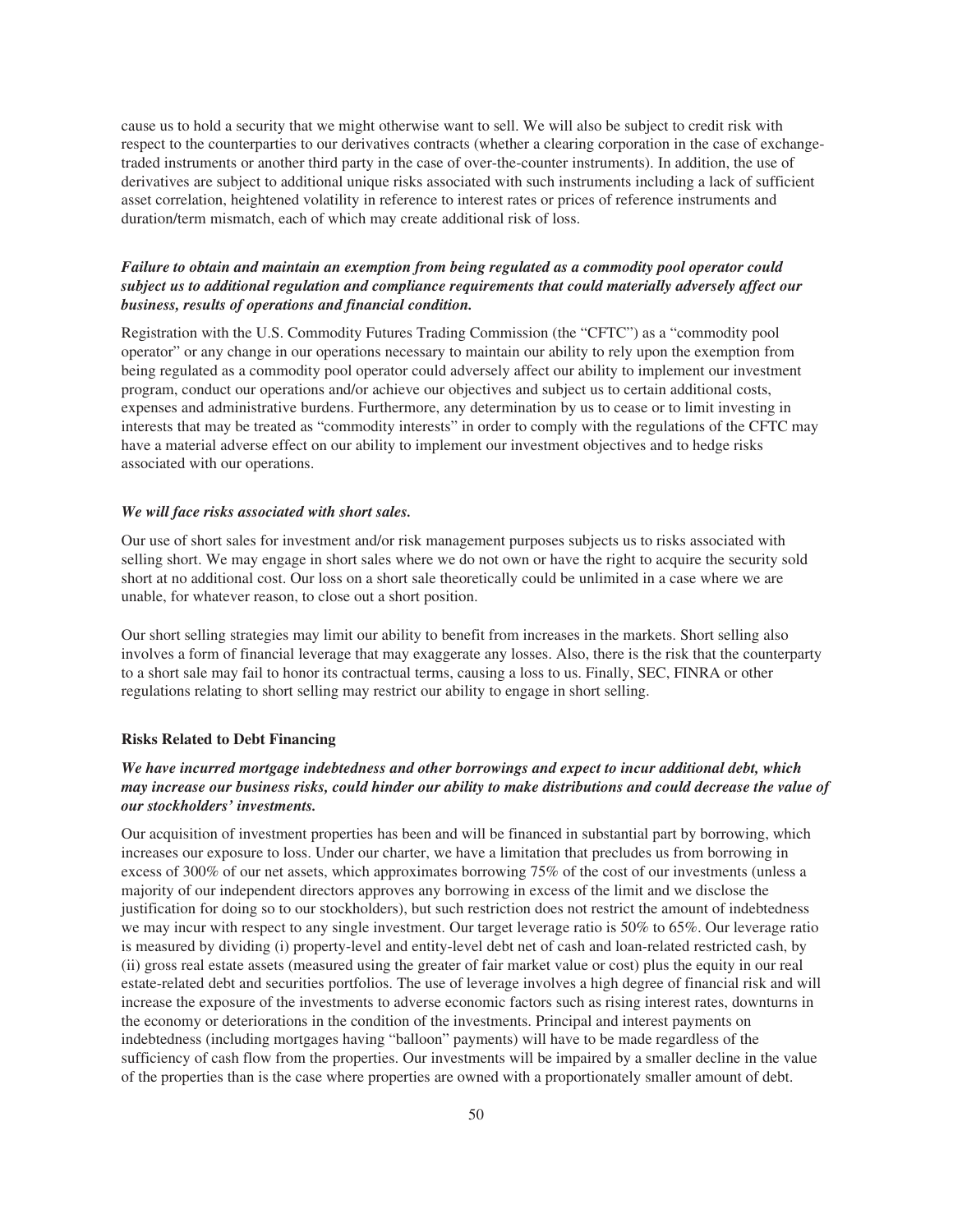We may incur or increase our mortgage debt by obtaining loans secured by a portfolio of some or all of the real estate properties acquired and may borrow under mortgages on properties after they are acquired. Depending on the level of leverage and decline in value, if mortgage payments are not made when due, one or more of the properties may be lost (and our investment therein rendered valueless) as a result of foreclosure by the mortgagee(s). A foreclosure may also have substantial adverse tax consequences for us.

Many of these same issues also apply to credit facilities which are expected to be in place at various times as well. For example, the loan documents for such facilities may include various coverage ratios, the continued compliance with which may not be completely within our control. If such coverage ratios are not met, the lenders under such credit facilities may declare any unfunded commitments to be terminated and declare any amounts outstanding to be due and payable. We may also rely on short-term financing that would be especially exposed to changes in availability.

Although borrowings by us have the potential to enhance overall returns that exceed our cost of funds, they will further diminish returns (or increase losses on capital) to the extent overall returns are less than our cost of funds. As a result, the possibilities of profit and loss are increased. Borrowing money to purchase properties provides us with the advantages of leverage, but exposes us to greater market risks and higher current expenses.

# *If we draw on a line of credit to fund repurchases or for any other reason, our financial leverage ratio could increase beyond our target.*

We have lines of credits with financial institutions that are secured by certain of our assets. We may seek to obtain additional lines of credit in an effort to provide for a ready source of liquidity for any business purpose, including to fund repurchases of shares of our common stock in the event that repurchase requests exceed our operating cash flow and/or net proceeds from our continuous offering. There can be no assurances that we will be able to maintain a line of credit on financially reasonable terms. In addition, we may not be able to obtain additional lines of credit of an appropriate size for our business, or at all. If we borrow under a line of credit to fund repurchases of shares of our common stock, our financial leverage will increase and may exceed our target leverage ratio. Our leverage may remain at the higher level until we receive additional net proceeds from our continuous offering or generate sufficient operating cash flow or proceeds from asset sales to repay outstanding indebtedness. In connection with a line of credit, distributions may be subordinated to payments required in connection with any indebtedness contemplated thereby.

# *Increases in interest rates could increase the amount of our loan payments and adversely affect our ability to make distributions to our stockholders.*

Interest we pay on our loan obligations will reduce cash available for distributions. We have and will likely in the future obtain variable rate loans, and as a result, increases in interest rates could increase our interest costs, which could reduce our cash flows and our ability to make distributions. In addition, if we need to repay existing loans during periods of rising interest rates, we could be required to liquidate one or more of our investments at times that may not permit realization of the maximum return on such investments. There is uncertainty with respect to legal, tax and regulatory regimes in which we and our investments, as well as the Advisor and its affiliates, will operate. Any significant changes in, among other things, economic policy (including with respect to interest rates and foreign trade), the regulation of the investment management industry, tax law, immigration policy or government entitlement programs could have a material adverse impact on us and our investments.

### *In certain cases, financings for our properties may be recourse to us.*

Generally, commercial real estate financings are structured as nonrecourse to the borrower, which limits a lender's recourse to the property pledged as collateral for the loan, and not the other assets of the borrower or to any parent of borrower, in the event of a loan default. However, lenders customarily will require that a creditworthy parent entity enter into so-called "recourse carveout" guarantees to protect the lender against certain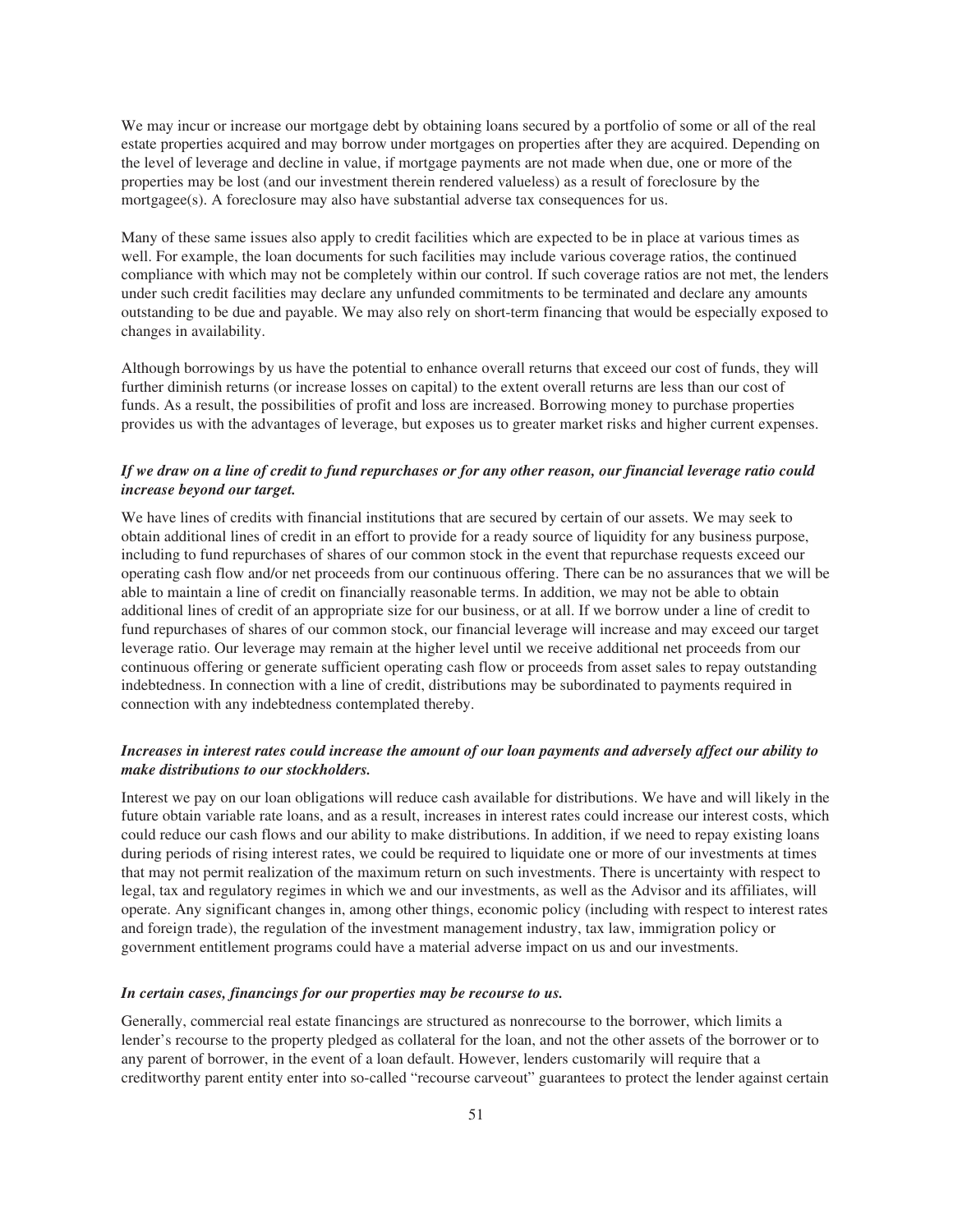bad-faith or other intentional acts of the borrower in violation of the loan documents. A "bad boy" guarantee typically provides that the lender can recover losses from the guarantors for certain bad acts, such as fraud or intentional misrepresentation, intentional waste, willful misconduct, criminal acts, misappropriation of funds, voluntary incurrence of prohibited debt and environmental losses sustained by lender. In addition, "bad boy" guarantees typically provide that the loan will be a full personal recourse obligation of the guarantor, for certain actions, such as prohibited transfers of the collateral or changes of control and voluntary bankruptcy of the borrower. It is expected that the financing arrangements with respect to our investments generally will require "bad boy" guarantees from us and the Operating Partnership and in the event that such a guarantee is called, our assets could be adversely affected. Moreover, our "bad boy" guarantees could apply to actions of the joint venture partners associated with our investments. While the Advisor expects to negotiate indemnities from such joint venture partners to protect against such risks, there remains the possibility that the acts of such joint venture partner could result in liability to us under such guarantees. We may provide "bad boy" guarantees on behalf of Other Starwood Accounts investing alongside us and as such guarantees are not for borrowed money, they will typically not be included under our leverage limitations. In addition, to the extent we develop properties, we may provide completion guarantees and assume standard obligations under development agreements.

### *Volatility in the financial markets and challenging economic conditions could adversely affect our ability to secure debt financing on attractive terms and our ability to service any future indebtedness that we may incur.*

The volatility of the global credit markets could make it more difficult for financial sponsors like Starwood Capital to obtain favorable financing for investments. During periods of volatility, which often occur during economic downturns, generally credit spreads widen, interest rates rise and demand for high yield debt declines. These trends result in reduced willingness by investment banks and other lenders to finance new investments and deterioration of available terms. If the overall cost of borrowing increases, either by increases in the index rates or by increases in lender spreads, the increased costs may result in future acquisitions generating lower overall economic returns and potentially reducing future cash flow available for distribution. Disruptions in the debt markets negatively impact our ability to borrow monies to finance the purchase of, or other activities related to, real estate assets. If we are unable to borrow monies on terms and conditions that we find acceptable, we likely will have to reduce the number of properties we can purchase, and the return on the properties we do purchase may be lower. In addition, we may find it difficult, costly or impossible to refinance indebtedness that is maturing. Moreover, to the extent that such marketplace events are not temporary, they could have an adverse impact on the availability of credit to businesses generally and could lead to an overall weakening of the U.S. economy.

### *Lenders may require us to enter into restrictive covenants relating to our operations, which could limit our ability to make distributions to our stockholders.*

When providing financing, a lender may impose restrictions on us that affect our distribution and operating policies and our ability to obtain additional loans. Loan documents we enter into may contain covenants that limit our ability to further mortgage or dispose of the property or discontinue insurance coverage. In addition, loan documents may limit our ability to enter into or terminate certain operating or lease agreements related to the property. Loan documents may also require lender approval of certain actions and as a result of the lender's failure to grant such approval, we may not be able to take a course of action we deem most profitable. These or other limitations may adversely affect our flexibility and our ability to make distributions to you and the value of your investment.

# *If we enter into financing arrangements involving balloon payment obligations, it may adversely affect our ability to make distributions to our stockholders.*

Some of our financing arrangements may require us to make a lump-sum or "balloon" payment at maturity. Our ability to make a balloon payment is uncertain and may depend upon our ability to obtain replacement financing or our ability to sell particular properties. At the time the balloon payment is due, we may or may not be able to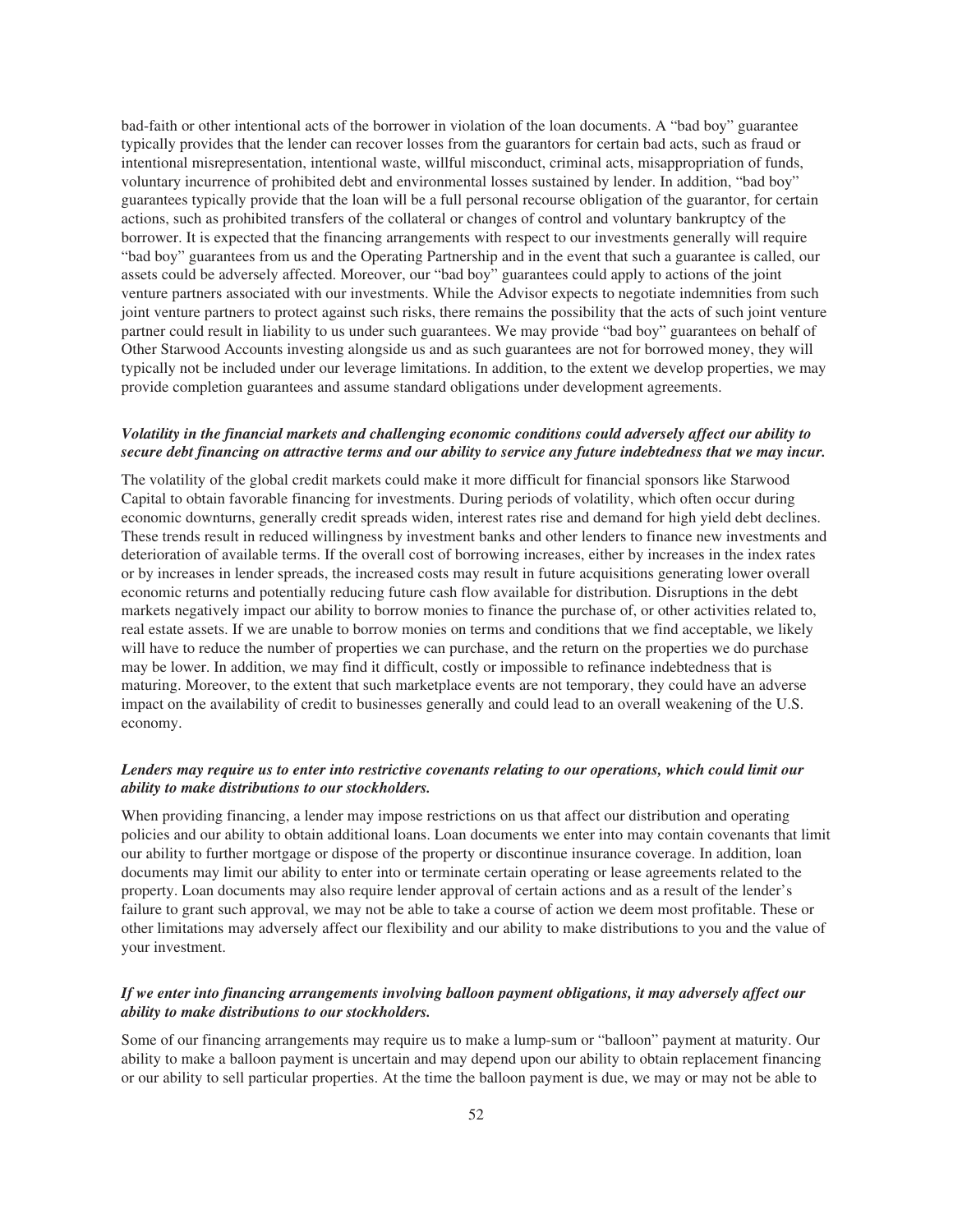refinance the balloon payment on terms as favorable as the original loan or sell the particular property at a price sufficient to make the balloon payment. Such a refinancing would be dependent upon interest rates and lenders' policies at the time of refinancing, economic conditions in general and the value of the underlying properties in particular. The effect of a refinancing or sale could affect the rate of return to stockholders and the projected timing of disposition of our assets.

### *We use repurchase agreements to finance our securities investments, which may expose us to risks that could result in losses.*

We may use repurchase agreements as a form of leverage to finance our securities and loan investments, and the proceeds from repurchase agreements generally are invested in additional securities. There is a risk that the market value of the securities acquired from the proceeds received in connection with a repurchase agreement may decline below the price of the securities underlying the repurchase agreement that we have sold but remain obligated to repurchase. Repurchase agreements also involve the risk that the counterparty liquidates the securities we delivered to it under the repurchase agreements following the occurrence of an event of default under the applicable repurchase agreement by us. In addition, there is a risk that the market value of the securities we retain may decline. If the buyer of securities under a repurchase agreement were to file for bankruptcy or experiences insolvency, we may be adversely affected. Furthermore, lenders may require us to provide additional margin in the form of cash, securities or other forms of collateral under the terms of the contract, and if we fail to resolve such margin calls when due, the lenders may exercise remedies, including taking ownership of the assets securing the applicable obligations. Also, in entering into repurchase agreements, we bear the risk of loss to the extent that the proceeds of the repurchase agreement are less than the value of the underlying securities. In addition, the interest costs associated with repurchase agreement transactions may adversely affect our results of operations and financial condition, and, in some cases, we may be worse off than if we had not used such instruments.

# *Failure to hedge effectively against interest rate changes may materially adversely affect our results of operations and financial condition.*

Subject to any limitations required to maintain qualification as a REIT, we may seek to manage our exposure to interest rate volatility by using interest rate hedging arrangements, such as interest rate cap or collar agreements and interest rate swap agreements. These agreements involve risks, such as the risk that counterparties may fail to honor their obligations under these arrangements and that these arrangements may not be effective in reducing our exposure to interest rate changes. These interest rate hedging arrangements may create additional assets or liabilities from time to time that may be held or liquidated separately from the underlying property or loan for which they were originally established. Hedging may reduce the overall returns on our investments. Failure to hedge effectively against interest rate changes may materially adversely affect our results of operations and financial condition.

# *Changes to, or the elimination of, LIBOR may adversely affect interest expense related to borrowings under our credit facilities and real estate-related investments.*

In a speech on July 27, 2017, Andrew Bailey, the Chief Executive of the Financial Conduct Authority of the U.K. (the "FCA"), announced the FCA's intention to cease sustaining LIBOR after 2021. On March 5, 2021, the ICE Benchmark Administration Limited (IBA), which is supervised by the FCA, announced that it will cease publication of the 3-month USD LIBOR rate after June 30, 2023. There is no assurance that LIBOR will continue to be published until any particular date, and it appears highly likely that the 3-month USD LIBOR rate will be discontinued or modified after June 30, 2023. The U.S. Federal Reserve System, Office of the Comptroller of the Currency, and Federal Deposit Insurance Corporation have issued guidance encouraging market participants to adopt alternatives to LIBOR in new contracts as soon as practicable and no later than December 31, 2021. The U.S. Federal Reserve, in conjunction with the Alternative Reference Rates Committee, a steering committee comprised of large U.S. financial institutions, has identified the Secured Overnight Financing Rate ("SOFR"), a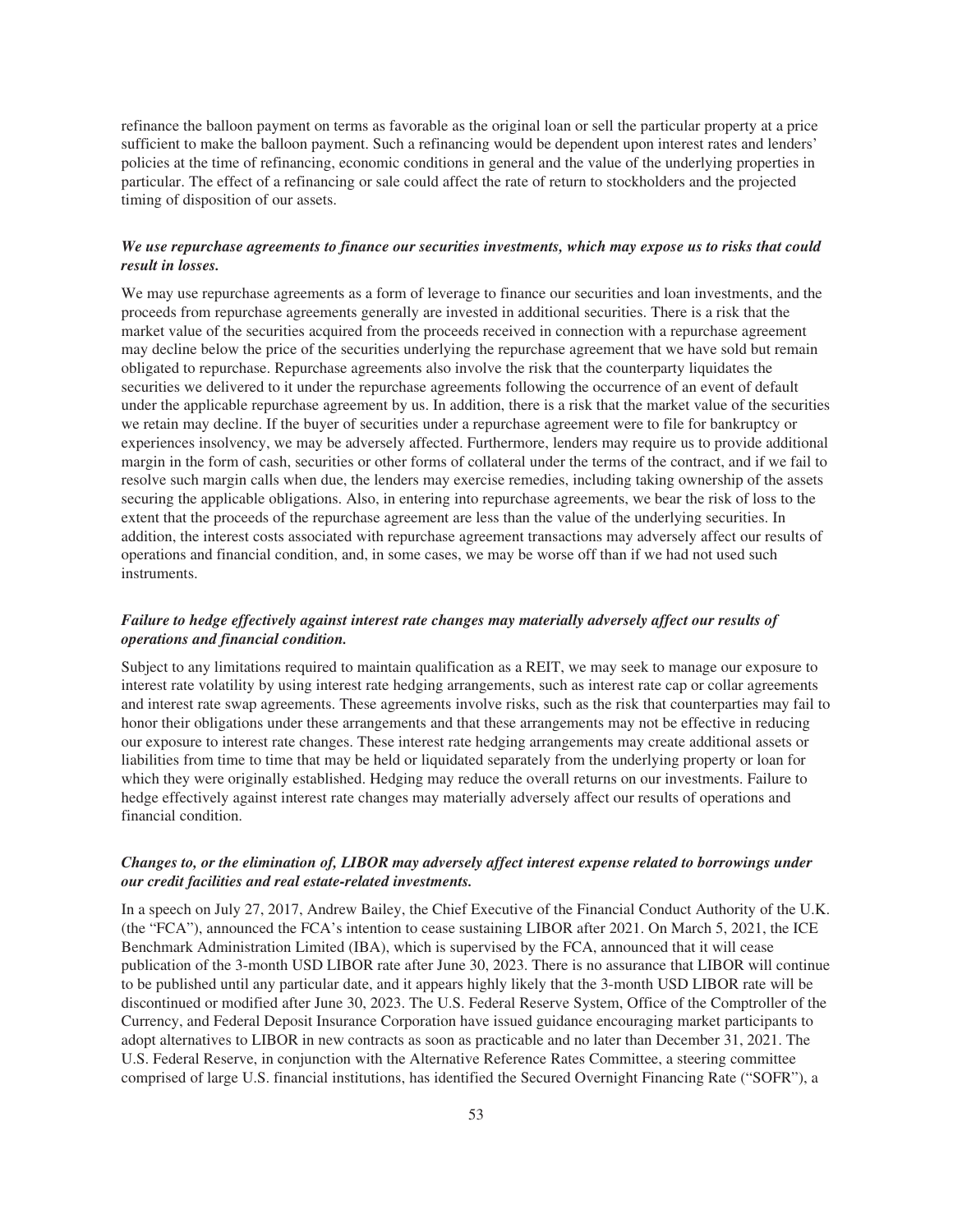new index calculated by short-term repurchase agreements, backed by Treasury securities, as its preferred alternative rate for LIBOR. At this time, it is not possible to predict how markets will respond to SOFR or other alternative reference rates as the transition away from LIBOR is anticipated in coming years. Our debt includes floating-rate loans and repurchase agreements for which the interest rates are tied to LIBOR and real estaterelated securities investments with interest payments based on LIBOR. There is currently no certainty regarding the future utilization of LIBOR or of any particular replacement rate. As such, the potential effect of any such event on our cost of capital and net investment income cannot yet be determined, and any changes to benchmark interest rates could increase our financing costs or decrease the income we earn on our real estate-related securities investments, which could impact our results of operations, cash flows and the market value of our investments. In addition, we may need to renegotiate certain of our loan agreements, depending on the applicable LIBOR setting. Such amendments could require us to incur significant expense and may subject us to disputes or litigation over the appropriateness or comparability to the relevant benchmark of the replacement reference rates. Moreover, the elimination of LIBOR or changes to another index could result in mismatches with the interest rate of investments that we are financing. In addition, the overall financial markets may be disrupted as a result of the phase-out or replacement of LIBOR. We are assessing the impact of a potential transition from LIBOR; however, we cannot reasonably estimate the impact of the transition at this time.

#### **Risks Related to our Relationship with the Advisor and the Dealer Manager**

### *We depend on the Advisor to select our investments and otherwise conduct our business, and any material adverse change in its financial condition or our relationship with the Advisor could have a material adverse effect on our business and ability to achieve our investment objectives.*

Our success is dependent upon our relationship with, and the performance of, the Advisor in the acquisition and management of our real estate portfolio and our corporate operations. The Advisor may suffer or become distracted by adverse financial or operational problems in connection with Starwood Capital's business and activities unrelated to us and over which we have no control. Should the Advisor fail to allocate sufficient resources to perform its responsibilities to us for any reason, we may be unable to achieve our investment objectives or to pay distributions to our stockholders.

### *The termination or replacement of the Advisor could trigger a repayment event under our mortgage loans for some of our properties and the credit agreement governing our line of credit.*

Lenders for certain of our properties may request provisions in the mortgage loan documentation that would make the termination or replacement of the Advisor an event requiring the immediate repayment of the full outstanding balance of the loan. Under our line of credit, the termination or replacement of the Advisor would trigger repayment of outstanding amounts under the credit agreement governing our line of credit. If a repayment event occurs with respect to any of our indebtedness, our results of operations and financial condition may be adversely affected.

### *The Advisor's inability to retain the services of key real estate professionals, including Mr. Sternlicht who serves on the investment committee of the Advisor, could hurt our performance.*

Our success depends to a significant degree upon the contributions of certain key real estate professionals employed by the Advisor, including Mr. Sternlicht who serves on the investment committee of the Advisor, each of whom would be difficult to replace. There is ever increasing competition among alternative asset firms, financial institutions, private equity firms, investment advisors, investment managers, real estate investment companies, REITs and other industry participants for hiring and retaining qualified investment professionals and there can be no assurance that such professionals will continue to be associated with us or the Advisor, particularly in light of our perpetual-life nature, or that replacements will perform well. Neither we nor the Advisor have employment agreements with these individuals and they may not remain associated with us. If any of these persons were to cease their association with us, our operating results could suffer. Our future success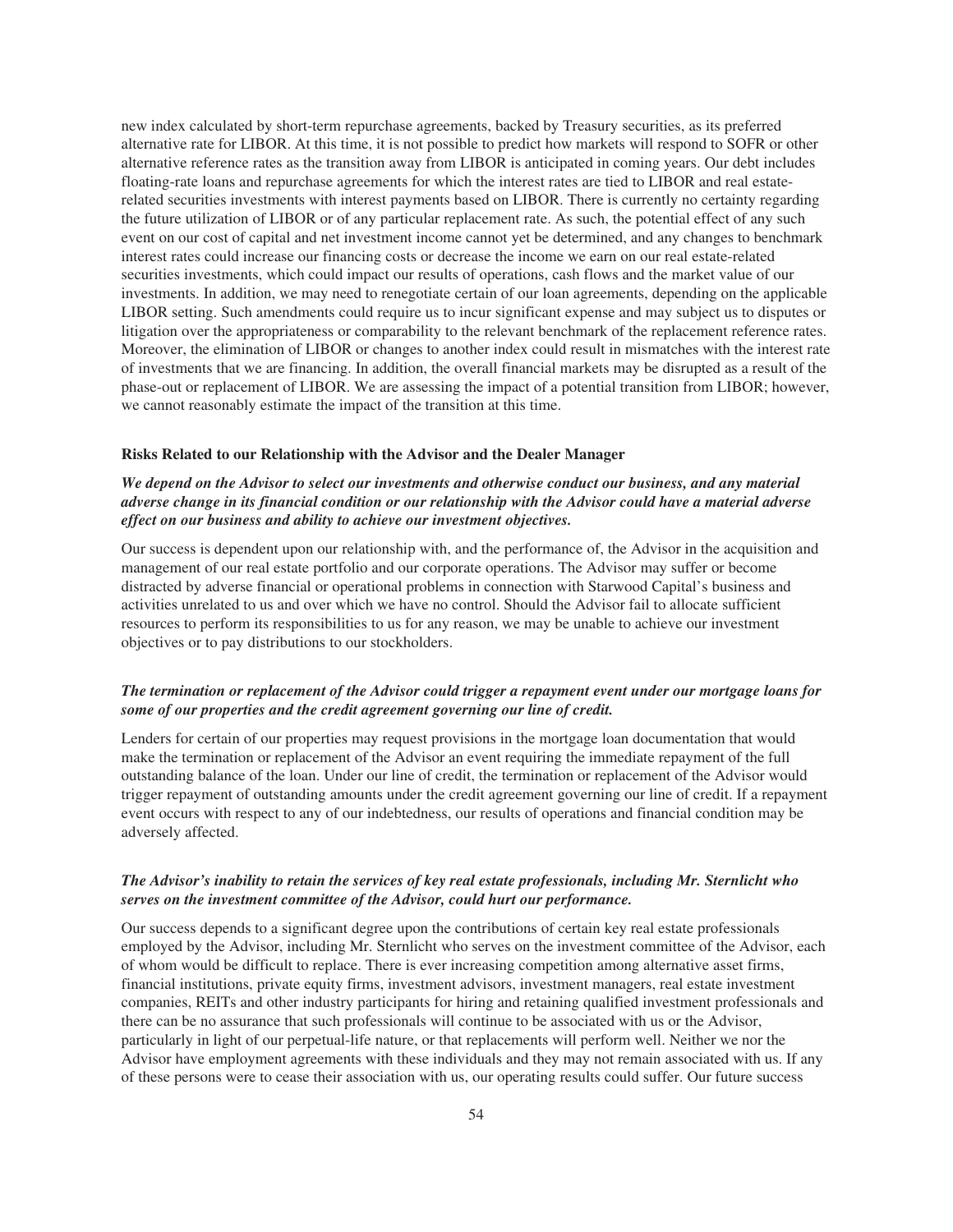depends, in large part, upon the Advisor's ability to attract and retain highly skilled managerial, operational and marketing professionals. If the Advisor loses or is unable to obtain the services of highly skilled professionals, our ability to implement our investment strategies could be delayed or hindered.

### *The success of this offering is dependent, in part, on the ability of the Dealer Manager to retain key employees and to successfully build and maintain a network of licensed broker-dealers.*

The dealer manager for this offering is Starwood Capital, L.L.C. The success of this offering and our ability to implement our business strategy is dependent upon the ability of our Dealer Manager to retain key employees and to build and maintain a network of licensed securities broker-dealers and other agents. If the Dealer Manager is unable to retain qualified employees or build and maintain a sufficient network of participating broker-dealers to distribute shares in this offering, we may not be able to raise adequate proceeds through this offering to implement our investment strategy. In addition, the Dealer Manager may serve as dealer manager for other issuers. As a result, the Dealer Manager may experience conflicts of interest in allocating its time between this offering and such other issuers, which could adversely affect our ability to raise adequate proceeds through this offering and implement our investment strategy. Further, the participating broker-dealers retained by the Dealer Manager may have numerous competing investment products, some with similar or identical investment strategies and areas of focus as us, which they may elect to emphasize to their retail clients.

# *We do not own the "Starwood" name, but we may use it as part of our corporate name pursuant to a trademark license agreement with an affiliate of our sponsor. Use of the name by other parties or the termination of our trademark license agreement may harm our business.*

We have entered into a trademark license agreement ("Trademark License Agreement") with an affiliate of our sponsor pursuant to which it has granted us a fully paid-up, royalty-free, non-exclusive, non-transferable license to use the name "Starwood Real Estate Income Trust, Inc." Under this agreement, we have a right to use this name for so long as the Advisor (or another affiliate of Starwood Capital) serves as our advisor (or another advisory entity) and the Advisor remains an affiliate of Starwood Capital under the Trademark License Agreement. The Trademark License Agreement may also be earlier terminated by either party as a result of certain breaches or for convenience upon 90 days' prior written notice, provided that upon notification of such termination by us, Starwood Capital may elect to effect termination of the Trademark License Agreement immediately at any time after 30 days from the date of such notification. Starwood Capital and its affiliates will retain the right to continue using the "Starwood" name. We will further be unable to preclude Starwood Capital from licensing or transferring the ownership of the "Starwood" name to third parties, some of whom may compete with us. Consequently, we will be unable to prevent any damage to goodwill that may occur as a result of the activities of Starwood Capital or others. Furthermore, in the event that the Trademark License Agreement is terminated, we will be required to, among other things, change our name. Any of these events could disrupt our recognition in the market place, damage any goodwill we may have generated and otherwise harm our business.

### **Risks Related to Conflicts of Interest**

### *Various potential and actual conflicts of interest will arise, and these conflicts may not be identified or resolved in a manner favorable to us.*

Various potential and actual conflicts of interest will arise as a result of our overall investment activities and the overall investment activities of Starwood Capital, the Dealer Manager, the Advisor and their affiliates. The following risk factors enumerate certain but not all potential conflicts of interest that should be carefully evaluated before making an investment in us. Starwood Capital and Starwood Capital personnel may in the future engage in further activities that may result in additional conflicts of interest not addressed below. If any matter arises that we and our affiliates (including the Advisor) determine in our good faith judgment constitutes an actual conflict of interest, we and our affiliates (including the Advisor) may take such action as we determine in good faith may be necessary or appropriate to ameliorate the conflict. Transactions between us and Starwood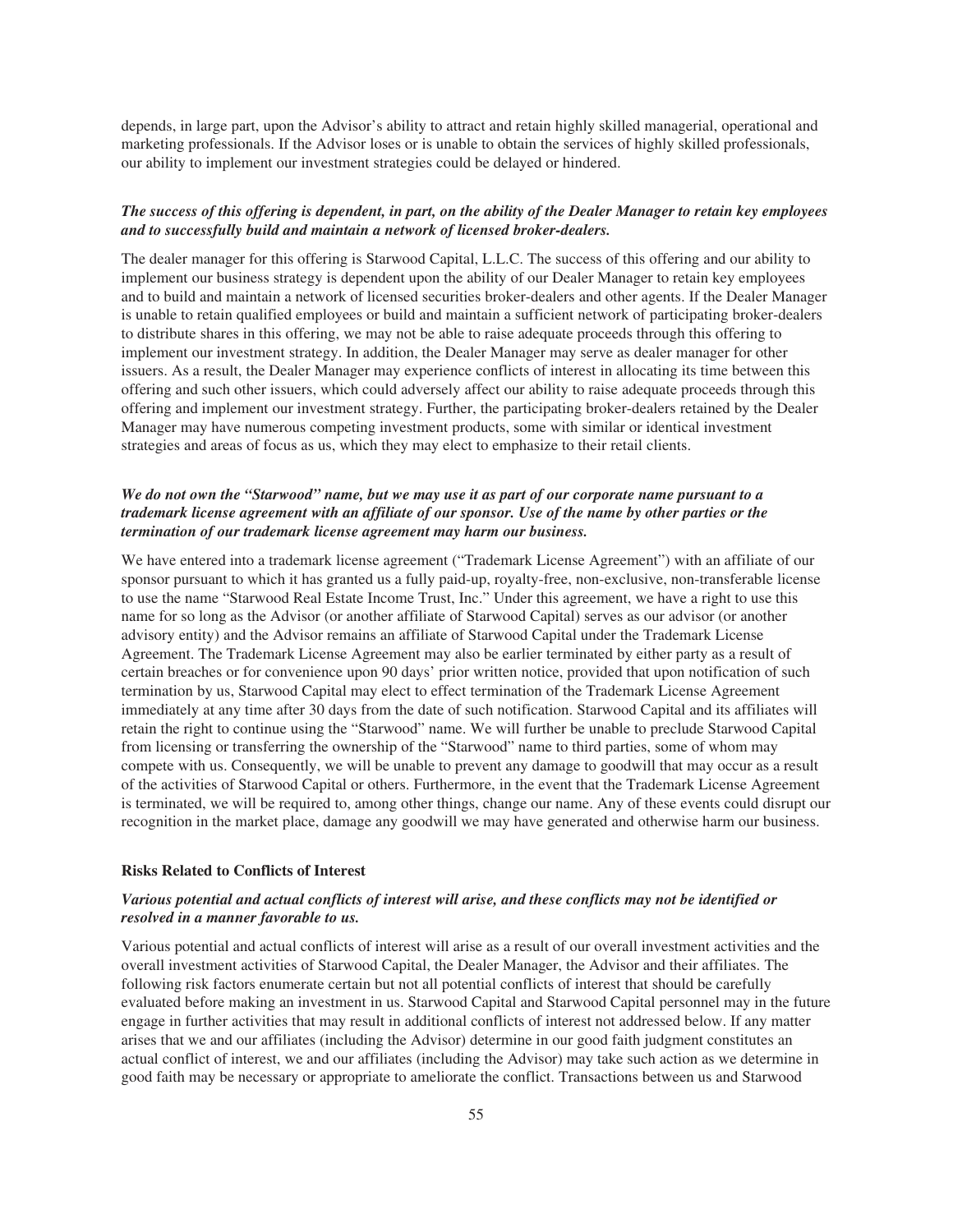Capital or its affiliates will require approval by our board of directors, including a majority of our independent directors. There can be no assurance that our board of directors or Starwood Capital will identify or resolve all conflicts of interest in a manner that is favorable to us.

### *The Advisor faces a conflict of interest because the fees it receives for services performed are based in part on our NAV, which the Advisor is ultimately responsible for determining.*

The Advisor is paid a management fee for its services based on our NAV, which is calculated by The Bank of New York Mellon, our fund administrator, based on valuations provided by the Advisor. In addition, the distributions to be received by the Special Limited Partner with respect to its performance participation interest in the Operating Partnership are based in part upon the Operating Partnership's net assets (which is a component of our NAV). The calculation of our NAV includes certain subjective judgments with respect to estimating, for example, the value of our portfolio and our accrued expenses, net portfolio income and liabilities, and therefore, our NAV may not correspond to realizable value upon a sale of those assets. The Advisor may benefit by us retaining ownership of our assets at times when our stockholders may be better served by the sale or disposition of our assets in order to avoid a reduction in our NAV. If our NAV is calculated in a way that is not reflective of our actual NAV, then the purchase price of shares of our common stock or the price paid for the repurchase of your shares of common stock on a given date may not accurately reflect the value of our portfolio, and your shares may be worth less than the purchase price or more than the repurchase price.

# *The Advisor's management fee and the Special Limited Partner's performance participation interest may not create proper incentives or may induce the Advisor and its affiliates to make certain investments, including speculative investments that increase the risk of our real estate portfolio.*

We will pay the Advisor a management fee regardless of the performance of our portfolio. The Advisor's entitlement to a management fee, which is not based upon performance metrics or goals, might reduce its incentive to devote its time and effort to seeking investments that provide attractive risk-adjusted returns for our portfolio. We may be required to pay the Advisor a management fee in a particular period despite experiencing a net loss or a decline in the value of our portfolio during that period.

The existence of the Special Limited Partner's 12.5% performance participation interest in our Operating Partnership, which is based on our total distributions plus the change in NAV per share, may create an incentive for the Advisor to make riskier or more speculative investments on our behalf than it would otherwise make in the absence of such performance-based compensation. In addition, the change in NAV per share is based on the value of our investments on the applicable measurement dates and not on realized gains or losses. As a result, the performance participation interest may receive distributions based on unrealized gains in certain assets at the time of such distributions and such gains may not be realized when those assets are eventually disposed of.

Because the management fee and performance participation are based on our NAV, the Advisor may also be motivated to accelerate acquisitions in order to increase NAV or, similarly, delay or curtail repurchases to maintain a higher NAV, which would, in each case, increase amounts payable to the Advisor and the Special Limited Partner.

# *Starwood Capital personnel work on other projects and conflicts may arise in the allocation of personnel between us and other projects.*

The Advisor and its affiliates will devote such time as shall be necessary to conduct our business affairs in an appropriate manner. However, a core group of real estate professionals will devote substantially all of their business time not only to our activities but also to the activities of several other investment vehicles and any successor funds thereto (and their respective investments) and their related entities (which may include separate accounts, dedicated managed accounts and investment funds formed for specific geographical areas or investments). Consequently, conflicts are expected to arise in the allocation of personnel, and we may not receive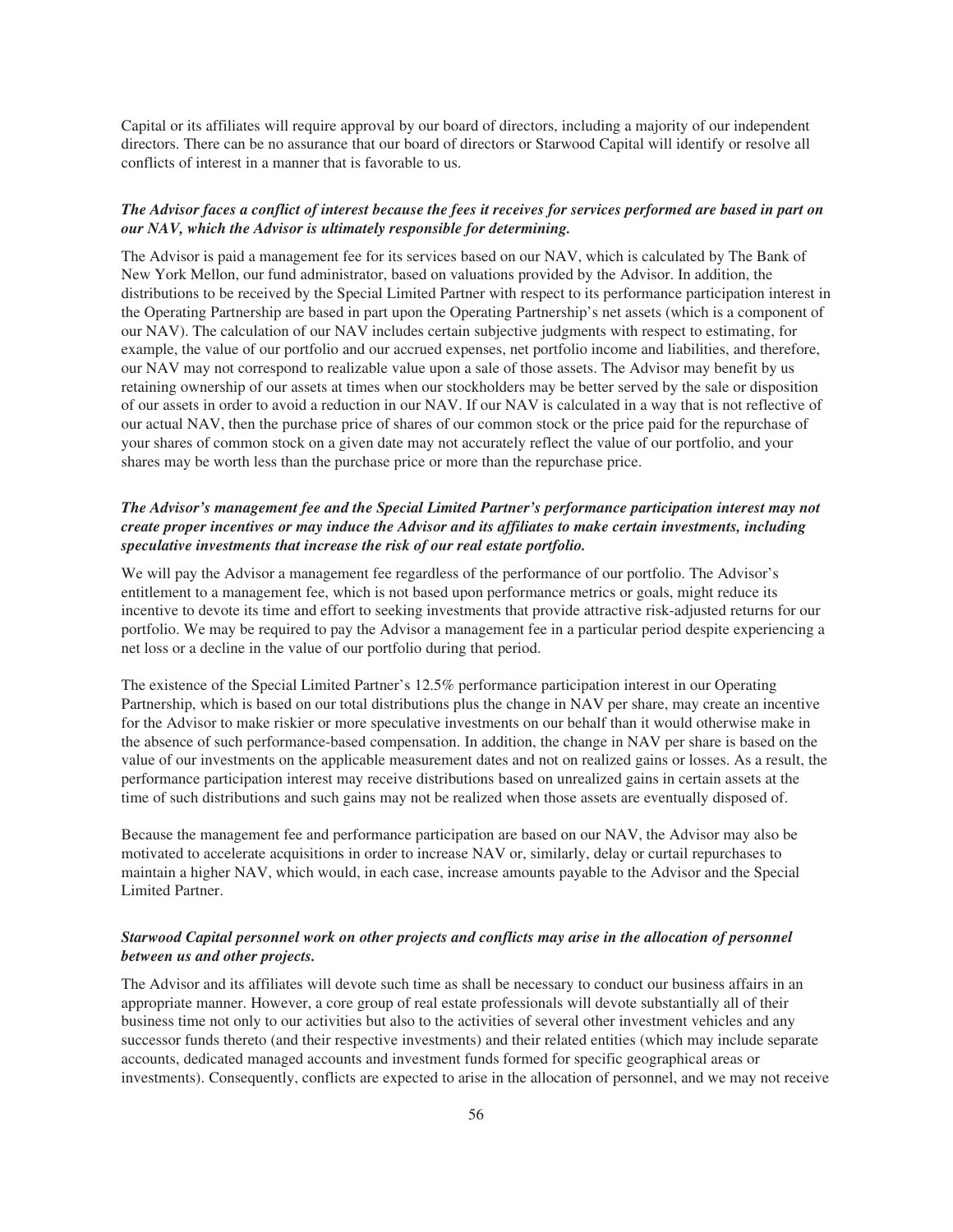the level of support and assistance that we otherwise might receive if we were internally managed. The Advisor and its affiliates are not restricted from entering into other investment advisory relationships or from engaging in other business activities.

# *Starwood Capital is subject to a number of conflicts of interest, regulatory oversight and legal and contractual restrictions due to its multiple business lines, which may reduce the synergies that we expect to draw on or otherwise reduce the opportunities available to us.*

Starwood Capital and its affiliates are involved in a number of other businesses and activities, which may result in conflicts of interest or other obligations that are disadvantageous to us. Specified policies and procedures implemented by Starwood Capital to mitigate potential conflicts of interest and address certain regulatory requirements and contractual restrictions will from time to time reduce the synergies across Starwood Capital's various businesses that we expect to draw on for purposes of pursuing attractive investment opportunities. Because Starwood Capital has many different asset management businesses, including a capital markets group, it is subject to a number of actual and potential conflicts of interest, greater regulatory oversight and subject to more legal and contractual restrictions than that to which it would otherwise be subject if it had just one line of business. In addressing these conflicts and regulatory, legal and contractual requirements across its various businesses, Starwood has implemented certain policies and procedures (e.g., information walls) that reduce the positive synergies that we expect to utilize for purposes of finding attractive investments. For example, Starwood Capital will from time to time come into possession of material, non-public information with respect to companies in which its private equity business may be considering making an investment or companies that are clients of Starwood Capital. As a consequence, that information, which could be of benefit to us, might become restricted to those respective businesses and otherwise be unavailable to us. In addition, to the extent that Starwood Capital is in possession of material, non-public information or is otherwise restricted from trading in certain securities, we and the Advisor, as part of Starwood Capital, generally also are deemed to be in possession of such information or otherwise restricted. This could reduce the investment opportunities available to us, prevent us from exiting an investment or otherwise limit our investment flexibility. Additionally, the terms of confidentiality or other agreements with or related to companies in which any Starwood Capital fund has or has considered making an investment or which is otherwise a client of Starwood Capital will from time to time restrict or otherwise limit our ability to make investments in or otherwise engage in businesses or activities competitive with such companies. Starwood Capital may enter into one or more strategic relationships, in certain regions or with respect to certain types of investments that, although intended to provide greater opportunities for us, may require us to share such opportunities or otherwise limit the amount of an opportunity we can otherwise take.

Starwood Capital and its affiliates engage in a broad spectrum of activities, including a broad range of activities relating to investments in the real estate industry, and have invested or committed billions of dollars in capital through various investment funds, managed accounts and other vehicles affiliated with Starwood Capital. In the ordinary course of their business activities, Starwood Capital and its affiliates may engage in activities where the interests of certain divisions of Starwood Capital and its affiliates, including the Advisor, or the interests of their clients may conflict with the interests of our stockholders. Certain of these divisions and entities affiliated with the Advisor have or may have an investment strategy similar to ours and therefore may engage in competing activities with us. In particular, various Starwood Capital opportunistic and substantially stabilized real estate funds and other investment vehicles seek to invest in a broad range of real estate investments.

### *Starwood engages various advisors and operating partners who may co-invest alongside us, and there can be no assurance that such advisors and operating partners will continue to serve in such roles.*

Starwood Capital engages and retains strategic advisors, consultants, senior advisors, executive advisors and other similar professionals who are not employees or affiliates of Starwood Capital and who may, from time to time, receive payments from, or allocations with respect to, portfolio entities (as well as from Starwood Capital or us). In such circumstances, such payments from, or allocations with respect to, us and our underlying assets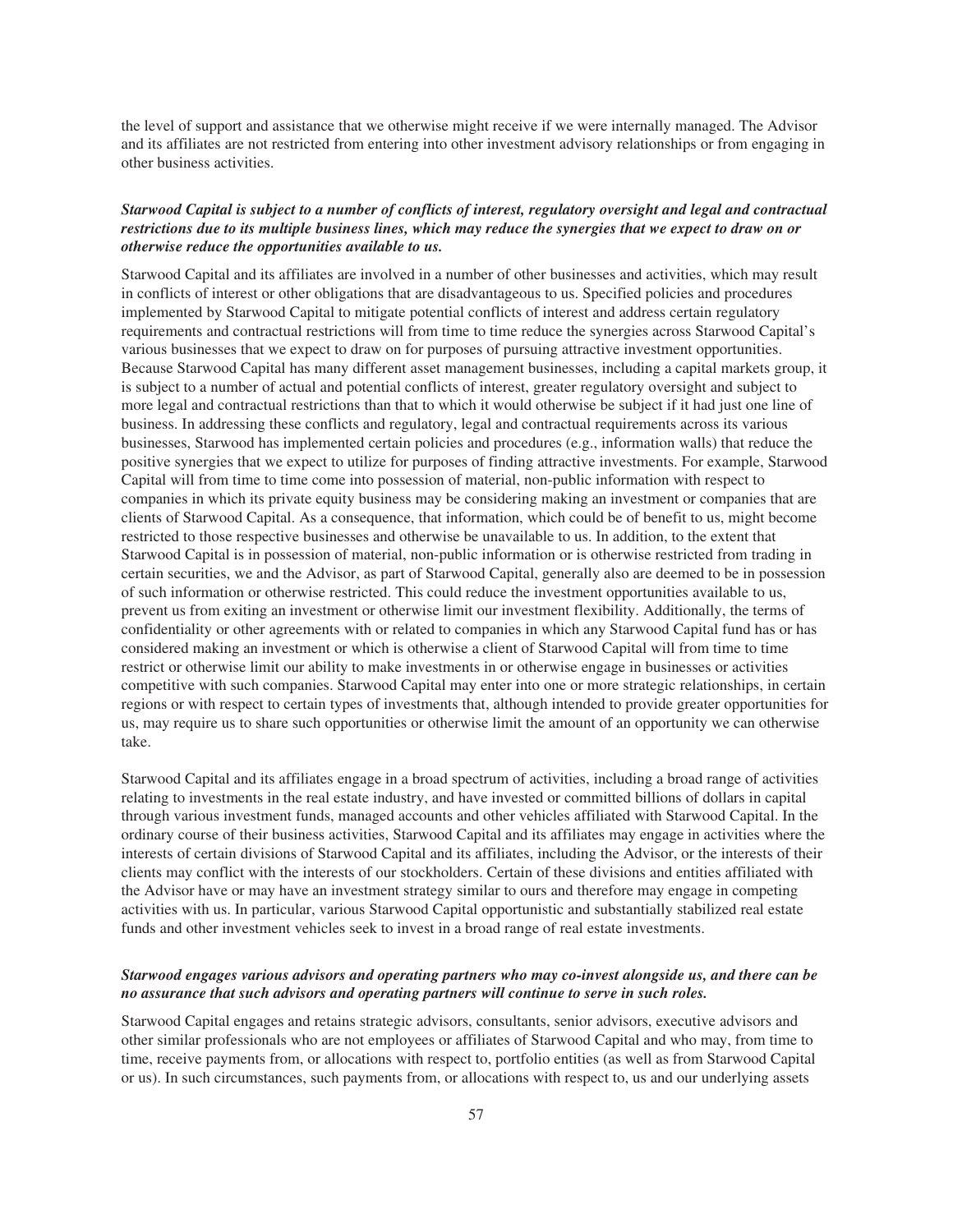will not, even if they have the effect of reducing any retainers or minimum amounts otherwise payable by Starwood Capital, be deemed paid to or received by Starwood Capital. These strategic advisors, senior advisors, consultants, executive advisors or other professionals may have the right or may be offered the ability to coinvest alongside us, including in those investments in which they are involved, or otherwise participate in equity plans for management of any such portfolio entity, which may have the effect of reducing the amount invested by us in any property. Additionally, and notwithstanding the foregoing, these senior advisors, consultants and other professionals as well as current and former chief executive officers of Starwood Capital portfolio entities, may be (or have the preferred right to be) investors in various Starwood Capital portfolio entities or Other Starwood Accounts. The nature of the relationship with each of the strategic advisors, consultants, executive advisors and other professionals and the amount of time devoted or required to be devoted by them varies considerably. In certain cases, they provide the Dealer Manager and the Advisor with industry-specific insights and feedback on investment themes, assist in transaction due diligence, make introductions to and provide reference checks on management teams. In other cases, they may take on more extensive roles and serve as executives or directors on the boards of various entities or contribute to the origination of new investment opportunities. In certain instances Starwood Capital may have formal arrangements with these senior advisors, executive advisors, consultants, management teams for operating platforms or other professionals (which may or may not be terminable upon notice by any party), and in other cases the relationships may be more informal. They may be compensated (including pursuant to retainers and expense reimbursement) from Starwood Capital, us or portfolio properties or otherwise uncompensated unless and until an engagement with a portfolio property develops. In certain cases, they have certain attributes of Starwood Capital "employees" (e.g., they may have dedicated offices at Starwood Capital, have a Starwood Capital email address, participate in general meetings and events for Starwood Capital personnel, work on Starwood Capital matters as their primary or sole business activity) even though they are not considered Starwood Capital employees, affiliates or personnel for purposes of the Dealer Manager Agreement, Advisory Agreement or the Operating Partnership's partnership agreement. There can be no assurance that any of the senior advisors, consultants and other professionals will continue to serve in such roles or continue their arrangements with Starwood Capital, us and any portfolio properties.

### *We may purchase assets from or sell assets to the Advisor and its affiliates, and such transactions may cause conflicts of interest.*

We may purchase assets from or sell assets to the Advisor and its affiliates or their respective related parties. These transactions involve conflicts of interest, as our sponsor may receive fees and other benefits, directly or indirectly, from or otherwise have interests in both parties to the transaction. The purchases and sales referred to in this paragraph are subject to the approval of a majority of directors (including a majority of our independent directors) not otherwise interested in the transaction.

# *Certain Other Starwood Accounts have similar or overlapping investment objectives and guidelines, and we will not be allocated certain opportunities and may be allocated only opportunities with lower relative returns.*

Through Other Starwood Accounts, Starwood Capital currently invests and plans to continue to invest third-party capital in a wide variety of investment opportunities in the United States and globally. There will be overlap of real property, real estate debt and real estate-related equity securities investment opportunities with certain Other Starwood Accounts that are actively investing and similar overlap with future Other Starwood Accounts. See "—Starwood Capital may raise or manage Other Starwood Accounts which could result in the reallocation of Starwood Capital personnel and the direction of potential investments to such Other Starwood Accounts" below. This overlap will from time to time create conflicts of interest. Additionally, in certain circumstances, investment opportunities suitable for us will not be presented to us and there will be one or more investment opportunities where our participation is restricted.

With respect to Other Starwood Accounts with investment objectives or guidelines that overlap with ours but that do not have priority over us, investment opportunities are allocated among us and one or more Other Starwood Accounts in accordance with Starwood Capital's prevailing policies and procedures on a basis that the Advisor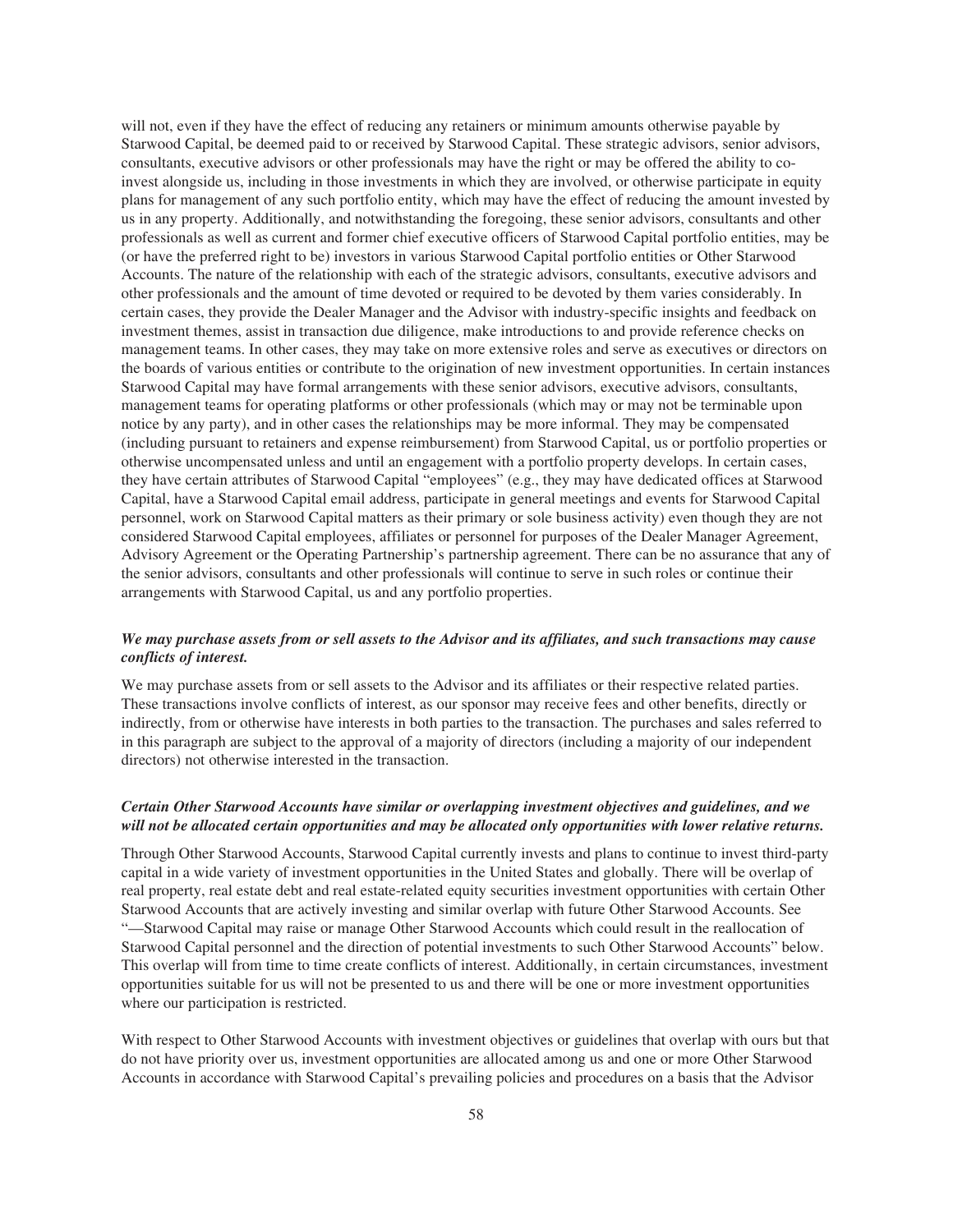and its affiliates believe to be fair and reasonable in their sole discretion, which will either be rotational or on a co-invest basis, subject to the following considerations: (i) any applicable investment objectives of ours and such Other Starwood Accounts (which, for us, includes our primary objective of providing current income in the form of regular, stable cash distributions to achieve an attractive distribution yield); (ii) the sourcing of the transaction; (iii) the size and nature of the investment; (iv) the relative amounts of capital available for investment by us and such Other Starwood Accounts; (v) the sector, geography/location, expected return profile, expected distribution rates, anticipated cash flows, expected stability or volatility of cash flows, leverage profile, risk profile, and other features of the applicable investment opportunity and its impact on portfolio concentration and diversification; (vi) avoiding allocation that could result in de minimis or odd-lot investments; (vii) any structural and operational differences between us and such Other Starwood Accounts and any applicable investment limitations (including, without limitation, exposure limits, hedging limits and diversification considerations) of us and such Other Starwood Accounts, investment limitations, parameters or contractual provisions of ours and such Other Starwood Accounts; (viii) the eligibility of us and such Other Starwood Accounts to make such investment under applicable laws; (ix) any other applicable tax, accounting, legal, regulatory compliance or operational considerations deemed relevant by the Advisor and its affiliates (including, without limitation, maintaining our qualification as a REIT and our status as a non-investment company exempt from the Investment Company Act) (e.g., joint venture investments between us and an Other Starwood Account must be on the same terms and satisfy the restrictions of all participants, such as lowest leverage targeted by any participant); and  $(x)$  any other requirements contained in the corporate governance documents of us and such Other Starwood Accounts and any other considerations deemed relevant by the Advisor, Starwood Capital and their affiliates in good faith. Our board of directors (including our independent directors) has the duty to ensure that the allocation methodology described above is applied fairly to us.

One Other Starwood Account, Starwood Property Trust, focuses primarily on originating, acquiring, financing and managing commercial mortgage loans, other commercial real estate debt investments and CMBS in both the United States and Europe. Starwood Property Trust has priority over us with respect to real estate debt investment opportunities. This priority will result in fewer real estate debt investment opportunities being made available to us.

One Other Starwood Account is an opportunistic and value-add joint venture with a state pension plan. The joint venture has a \$75 million commitment that generally targets investments that may be sourced by either party and that do not fit within an existing Starwood sponsored vehicle. Both parties must agree to such investment. The potential investment is not limited by targeted returns.

In addition, in its property segment, Starwood Property Trust acquires (i) commercial properties subject to net leases and other similar equity investments that have the characteristics of real estate debt investments, or "debt like equity investments" and (ii) equity interests in stabilized commercial real estate properties. As of December 31, 2021, Starwood Property Trust's portfolio (excluding the securitization VIE's) consisted of approximately \$24.1 billion of assets (including approximately \$1.2 billion in properties, net). To the extent that Starwood Property Trust seeks to invest in real estate equity investments, (i) Starwood Property Trust will have a priority over us with respect to debt-like equity investments, and (ii) we will have a priority over Starwood Property Trust with respect to any other real estate equity investments (single asset or portfolio acquisitions) where the total acquisition cost is less than or equal to \$300 million. All other real estate equity investments in which Starwood Property Trust may invest are allocated in accordance with the investment allocation policy described above.

One Other Starwood Account, Starwood European Real Estate Finance Limited ("SEREF"), focuses on originating, executing and servicing commercial real estate loans for institutional investors throughout Europe. SEREF has priority over us with respect to debt investment opportunities related to European real estate. We do not expect to target the same commercial real estate loans as SEREF, but to the extent that we do, SEREF's priority will result in fewer investment opportunities related to European real estate debt being made available to us.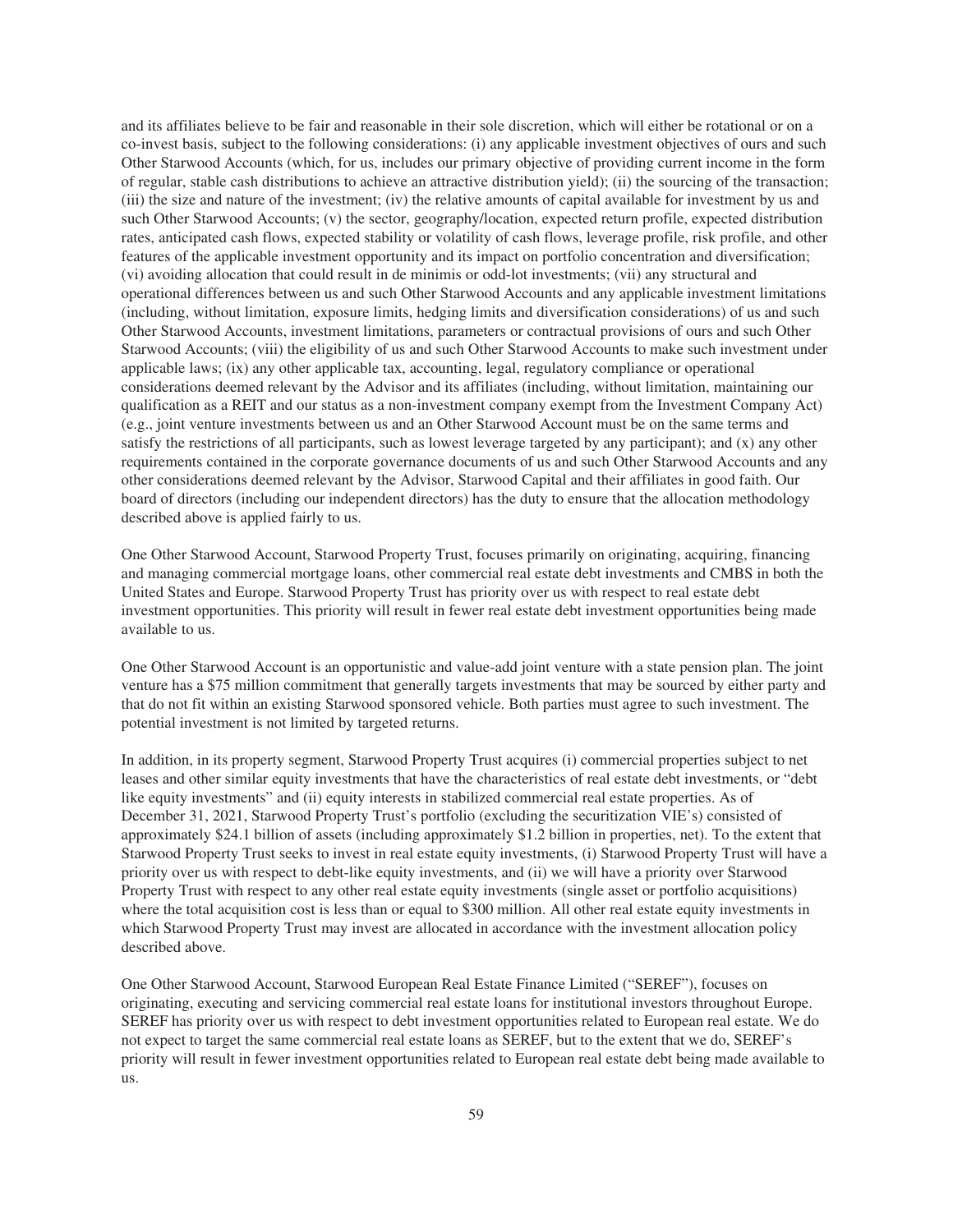Finally, one Other Starwood Account, which we refer to as the "Select Opportunistic Starwood Account," invests in "opportunistic" real estate, real estate debt and real estate-related securities globally (which often are undermanaged assets and with higher potential for equity appreciation) and has priority over us with respect to such investment opportunities as of December 31, 2021. This Select Opportunistic Starwood Account had approximately \$5.3 billion of unused investing capacity. The priority granted to this Select Opportunistic Starwood Account will result in fewer investment opportunities being made available to us. The Select Opportunistic Starwood Account, which was not fully invested as of December 31, 2021, had approximately \$9.8 billion of gross assets under management (includes 100% of property value if controlled by the fund and its affiliates, otherwise shown as the fund's proportionate share of property value). Other than (i) the priority granted to Select Opportunistic Starwood Account, (ii) the priority granted to Starwood Property Trust with respect to real estate-related debt and debt-like equity investments and (iii) the priority granted to SEREF with respect to debt investment opportunities related to European real estate, no Other Starwood Accounts have priority over us with respect to investment opportunities. However, Starwood Capital may in the future grant priority to additional Other Starwood Accounts.

While the Advisor will seek to manage potential conflicts of interest in a fair and reasonable manner (subject to the priority rights of the Starwood Property Trust, SEREF and the Select Opportunistic Starwood Account described above) as required pursuant to our charter and the Advisory Agreement, the portfolio strategies employed by the Advisor, Starwood Capital or their affiliates in managing the Other Starwood Accounts could conflict with the strategies employed by the Advisor in managing our business and may adversely affect the marketability, exit strategy, prices and availability of the properties, securities and instruments in which we invest. The Advisor, Starwood Capital or their affiliates may also give advice to the Other Starwood Accounts that may differ from advice given to us even though their investment objectives or guidelines may be the same or similar to ours.

The amount of performance-based compensation charged and management fees paid by us may be less than or exceed the amount of performance-based compensation charged or management fees paid by Other Starwood Accounts. Such variation may create an incentive for Starwood Capital to allocate a greater percentage of an investment opportunity to us or such Other Starwood Accounts, as the case may be.

"Other Starwood Accounts" means investment funds, REITs, vehicles, accounts, products and other similar arrangements sponsored, advised or managed by Starwood Capital, whether currently in existence or subsequently established (in each case, including any related successor funds, alternative vehicles, supplemental capital vehicles, surge funds, over-flow funds, co-investment vehicles and other entities formed in connection with Starwood Capital or its affiliates side-by-side or additional general partner investments with respect thereto).

# *Under certain circumstances, the Advisor may determine not to pursue some or all of an investment opportunity within our investment objectives and guidelines, including without limitation, as a result of our prior investments, business or other reasons applicable to us, Other Starwood Accounts, Starwood Capital or its affiliates.*

Under certain circumstances, the Advisor may determine not to pursue some or all of an investment opportunity within our investment objectives and guidelines, including without limitation, as a result of business, reputational or other reasons applicable to us, Other Starwood Accounts, Starwood Capital or its affiliates. In addition, the Advisor may determine that we should not pursue some or all of an investment opportunity, including, by way of example and without limitation, because we have already invested sufficient capital in the investment, sector, industry, geographic region or markets in question, as determined by the Advisor, or the investment is not appropriate for us for other reasons as determined by the Advisor. In any such case Starwood Capital could, thereafter, offer such opportunity to other parties, including Other Starwood Accounts, portfolio entities, joint venture partners, related parties or third parties. Any such Other Starwood Accounts may be advised by a different Starwood Capital business group with a different investment committee, which could determine an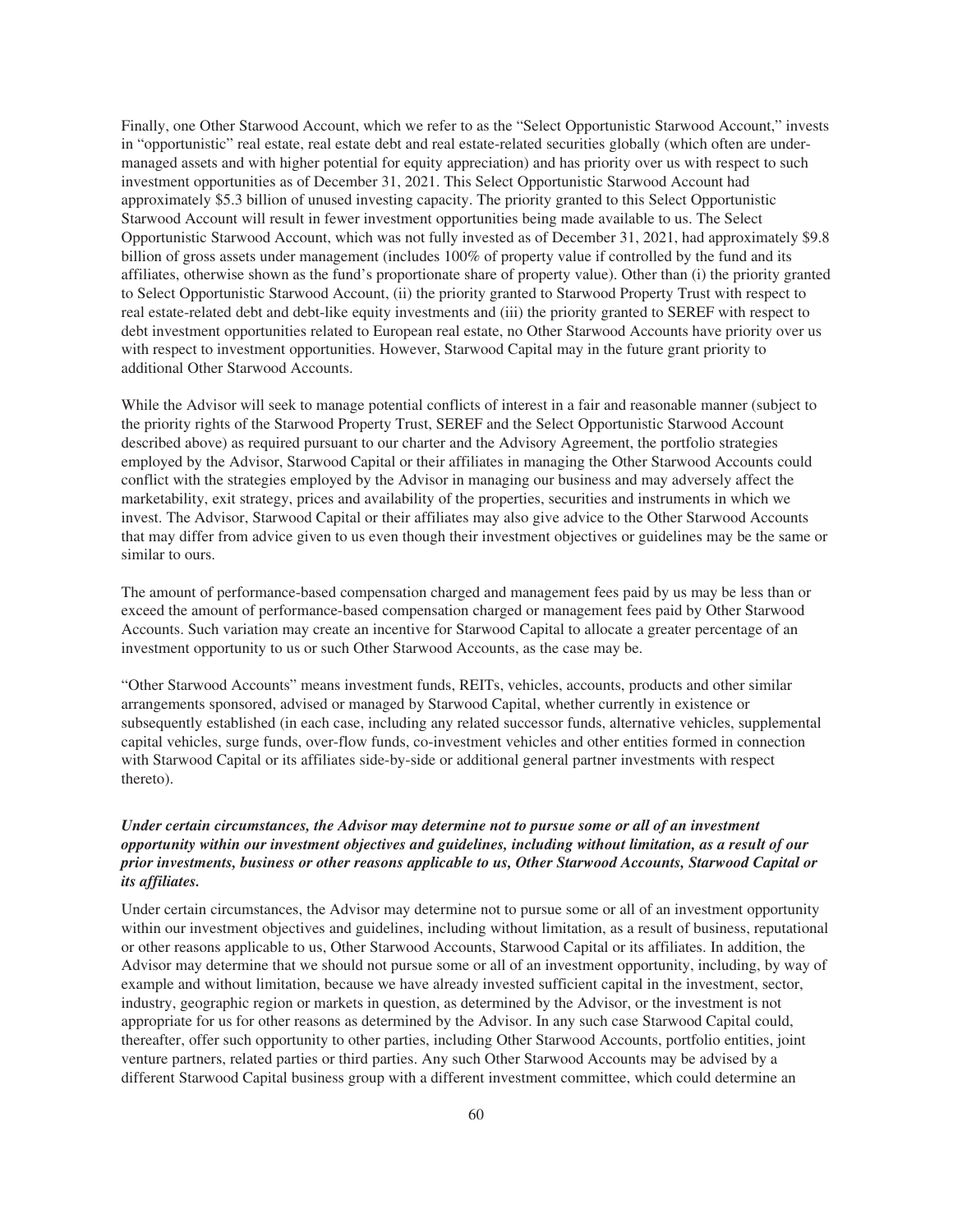investment opportunity to be more attractive than the Advisor believes to be the case. In any event, there can be no assurance that the Advisor's assessment will prove correct or that the performance of any investments actually pursued by us will be comparable to any investment opportunities that are not pursued by us. Starwood Capital, including its personnel, may receive compensation from any such party that makes the investment, including an allocation of carried interest or referral fees, and any such compensation could be greater than amounts paid by us to the Advisor. In some cases, Starwood Capital earns greater fees when Other Starwood Accounts participate alongside or instead of us in an investment.

The Advisor makes good faith determinations for allocation decisions based on expectations that may prove inaccurate. Information unavailable to the Advisor, or circumstances not foreseen by the Advisor at the time of allocation, may cause an investment opportunity to yield a different return than expected. There is no assurance that any conflicts arising out of the foregoing will be resolved in our favor. Starwood Capital is entitled to amend its policies and procedures at any time without prior notice or our consent.

To the extent we acquire properties through joint ventures with Other Starwood Accounts, such investments will be allocated as described above, and we may be allocated interests in such joint ventures that are smaller than the interests of the Other Starwood Accounts. Generally, we expect the level of control we have with respect to any joint venture will correspond to our economic interest in such joint venture. We will not participate in joint ventures in which we do not have or share control to the extent that we believe such participation would potentially threaten our status as a non-investment company exempt from the Investment Company Act. This may prevent us from receiving an allocation with respect to certain investment opportunities that are suitable for both us and one or more Other Starwood Accounts.

Starwood Capital may have an opportunity to acquire a portfolio or pool of assets, securities and instruments that it determines in its sole discretion should be divided and allocated among us and Other Starwood Accounts. Such allocations generally would be based on its assessment of the expected returns and risk profile of the portfolio and the assets therein. For example, some of the assets in a pool may have an opportunistic return profile not appropriate for us. Also, a pool may contain both debt and equity instruments that Starwood Capital determines should be allocated to different funds. In all of these situations, the combined purchase price paid to a seller would be allocated among the multiple assets, securities and instruments in the pool and therefore among Other Starwood Accounts and us acquiring any of the assets, securities and instruments. Similarly, there will likely be circumstances in which we and Other Starwood Accounts will sell assets in a single or related transactions to a buyer. In some cases a counterparty will require an allocation of value in the purchase or sale contract, though Starwood Capital could determine such allocation of value is not accurate and should not be relied upon. Unless an appraisal is required by our charter, Starwood Capital will generally rely upon internal analysis to determine the ultimate allocation of value, though it could also obtain third party valuation reports. Regardless of the methodology for allocating value, Starwood Capital will have conflicting duties to us and Other Starwood Accounts when they buy or sell assets together in a portfolio, including as a result of different financial incentives Starwood Capital has with respect to different vehicles, most clearly when the fees and compensation, including performance-based compensation, earned from the different vehicles differ. There can be no assurance that our investment will not be valued or allocated a purchase price that is higher or lower than it might otherwise have been allocated if such investment were acquired or sold independently rather than as a component of a portfolio shared with Other Starwood Accounts.

### *Our board of directors has adopted a resolution that renounces our interest or expectancy with respect to business opportunities and competitive activities.*

Our board of directors has adopted a resolution that provides, subject to certain exceptions set forth in our charter, that none of our directors, officers or agents are required to refrain directly or indirectly from engaging in any business opportunities, including any business opportunities in the same or similar business activities or lines of business in which we or any of our affiliates may from time to time be engaged or propose to engage, or from competing with us, and that renounces our interest or expectancy in, or in being offered an opportunity to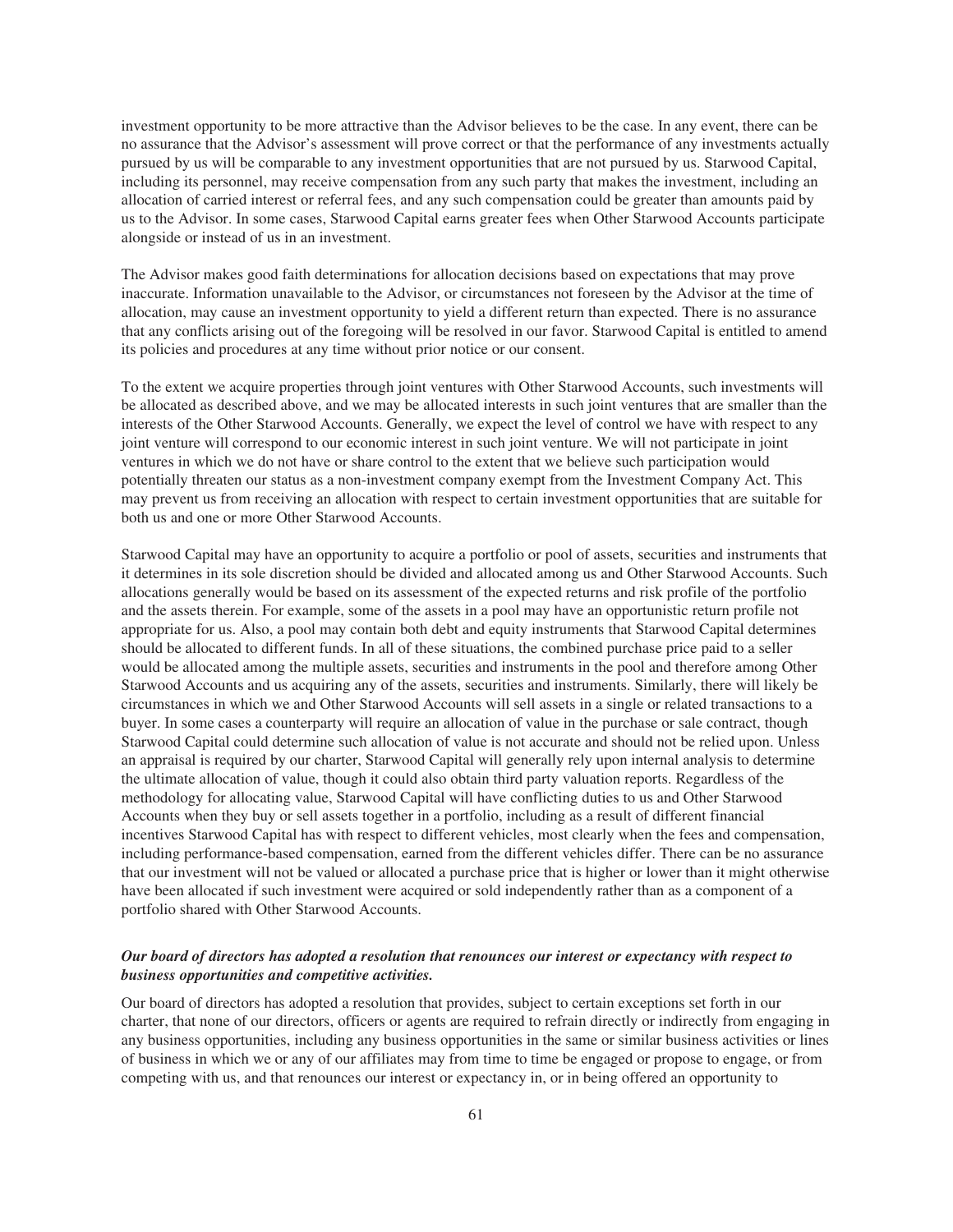participate in, any such business opportunities, unless those opportunities are offered to such person in his or her capacity as our director or officer and intended exclusively for us or any of our subsidiaries.

# *We may co-invest with Starwood Capital affiliates in real estate debt or real estate-related securities and such investments may be in different parts of the capital structure of an issuer and may otherwise involve conflicts of interest. When we hold investments in which Other Starwood Accounts have a different principal investment, conflicts of interest may arise between us and Other Starwood Accounts, and the Advisor may take actions that are adverse to us.*

We may co-invest with Other Starwood Accounts in investments that are suitable for both us and such Other Starwood Accounts. We and the Other Starwood Accounts may make or hold investments at different levels of an issuer's capital structure, which may include us making one or more investments directly or indirectly relating to portfolio entities of Other Starwood Accounts and vice versa. To the extent we hold interests that are different (including with respect to their relative seniority) than those held by such Other Starwood Accounts, the Advisor and its affiliates may be presented with decisions when our interests and the interests of the Other Starwood Accounts are in conflict. In order to mitigate any such conflicts of interest, we may recuse ourselves from participating in any decisions relating or with respect to such securities held by such Other Starwood Accounts (notwithstanding that if such Other Starwood Accounts maintain voting rights with respect to the securities they hold) or, if we do not recuse ourselves, Starwood Capital may be required to take action where it will have conflicting loyalties between its duties to us and to such Other Starwood Accounts, which may adversely impact us.

Other Starwood Accounts may also participate in a separate tranche of a financing with respect to an issuer/ borrower in which we have an interest or otherwise in different classes of such issuer's securities. In connection with negotiating loans and bank financings in respect of our real estate-related transactions, from time to time Starwood Capital will obtain the right to participate on its own behalf in a portion of the financings with respect to such transactions. If we make or have an investment in a property in which an Other Starwood Account has a mezzanine or other debt investment, Starwood Capital may have conflicting loyalties between its duties to us and to other affiliates. Such investments may inherently give rise to conflicts of interest or perceived conflicts of interest between or among the various classes of securities that may be held by such entities. To the extent we hold an equity interest or an interest in a loan or debt security that is different (including with respect to their relative seniority) than those held by such Other Starwood Accounts, the Advisor and its affiliates may have limited or no rights with respect to decisions when our interests and the interests of the Other Starwood Accounts are in conflict, and Starwood Capital may have conflicting loyalties between its duties to us and to other affiliates. In that regard, actions may be taken for the Other Starwood Accounts that are adverse to us. There can be no assurance that any such conflict will be resolved in our favor and Starwood Capital may be required to take action where it will have conflicting loyalties between its duties to us and to Other Starwood Accounts, which may adversely impact us.

In addition, conflicts may arise in determining the amount of an investment, if any, to be allocated among potential investors and the respective terms thereof. There can be no assurance that the return on our investment will be equivalent to or better than the returns obtained by the other affiliates participating in the transaction. In addition, it is possible that in a bankruptcy proceeding our interest may be subordinated or otherwise adversely affected by virtue of such Other Starwood Accounts' involvement and actions relating to its investment.

### *Starwood Capital may structure certain investments such that Starwood Capital will face conflicting fiduciary duties to us and certain debt funds.*

It is expected that Starwood Capital will structure certain investments such that one or more mezzanine or other investment funds, structured vehicles or other collective investment vehicles primarily investing in senior secured loans, distressed debt, subordinated debt, high-yield securities, CMBS and other similar debt instruments managed by affiliates of Starwood Capital (collectively, "Debt Funds") are offered the opportunity to participate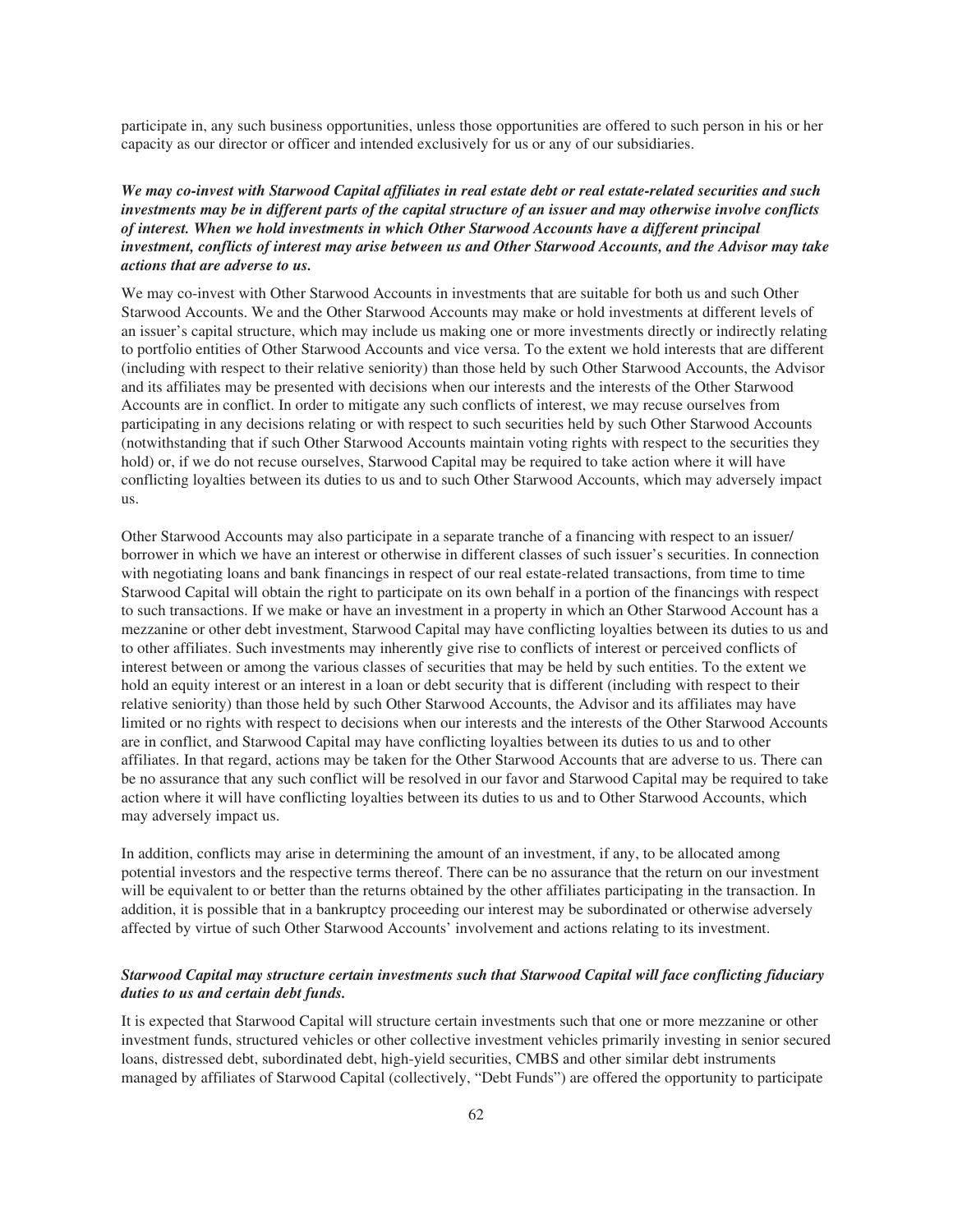in the debt tranche of an investment allocated to us. Starwood Capital and its affiliates, including the Advisor, owe fiduciary duties to the Debt Funds as well as to us. If the Debt Funds purchase high-yield securities or other debt instruments related to a property or real estate company that we hold an investment in (or if we make or have an investment in or, through the purchase of debt obligations become a lender to, a company or property in which a Debt Fund or an Other Starwood Account or another Starwood Capital real estate fund or vehicle has a mezzanine or other debt investment), Starwood Capital and its affiliates will face a conflict of interest in respect of the advice given to, or the decisions made with regard to, the Debt Funds, such Other Starwood Accounts and us (e.g., with respect to the terms of such high-yield securities or other debt instruments, the enforcement of covenants, the terms of recapitalizations and the resolution of workouts or bankruptcies).

### *Starwood Capital may raise or manage Other Starwood Accounts which could result in the reallocation of Starwood Capital personnel and the direction of potential investments to such Other Starwood Accounts.*

Starwood Capital reserves the right to raise and/or manage Other Starwood Accounts, including opportunistic and stabilized and substantially stabilized real estate funds or separate accounts, dedicated managed accounts, investments suitable for lower risk, lower return funds or higher risk, higher return funds, real estate debt obligation and trading investment vehicles, real estate funds primarily making investments in a single sector of the real estate investment space (e.g., office, industrial, retail or multifamily) or making non-controlling investments in public and private debt and equity securities or investment funds that may have the same or similar investment objectives or guidelines as us, investment funds formed for specific geographical areas or investments, including those raised by us and one or more managed accounts (or other similar arrangements structured through an entity) for the benefit of one or more specific investors (or related group of investors) which, in each case, may have investment objectives or guidelines that overlap with ours. See "—Certain Other Starwood Accounts have similar or overlapping investment objectives and guidelines, and we will not be allocated certain opportunities and may be allocated only opportunities with lower relative returns." In particular, we expect that there will be overlap of real property, real estate debt and real estate-related equity securities investment opportunities with certain Other Starwood Accounts that are actively investing and similar overlap with future Other Starwood Accounts. The closing of an Other Starwood Account could result in the reallocation of Starwood Capital personnel, including reallocation of existing real estate professionals, to such Other Starwood Account. In addition, potential investments that may be suitable for us may be directed toward such Other Starwood Account.

# *Starwood Capital's potential involvement in financing a third party's purchase of assets from us could lead to potential or actual conflicts of interest.*

We may from time to time dispose of all or a portion of an investment by way of a third-party purchaser's bid where Starwood Capital or one or more Other Starwood Accounts is providing financing as part of such bid or acquisition of the investment or underlying assets thereof. This may include the circumstance where Starwood Capital or one or more Other Starwood Accounts is making commitments to provide financing at or prior to the time such third-party purchaser commits to purchase such investments or assets from us. Such involvement of Starwood Capital or one or more Other Starwood Accounts as such a provider of debt financing in connection with the potential acquisition of portfolio investments by third parties from us may give rise to potential or actual conflicts of interest.

# *Certain principals and employees may be involved in and have a greater financial interest in the performance of other Starwood Capital funds or accounts, and such activities may create conflicts of interest in making investment decisions on our behalf.*

Certain of the principals and employees of the Advisor and the Dealer Manager may be subject to a variety of conflicts of interest relating to their responsibilities to us and the management of our real estate portfolio. Such individuals may serve in an advisory capacity to other managed accounts or investment vehicles, as members of an investment or advisory committee or a board of directors (or similar such capacity) for one or more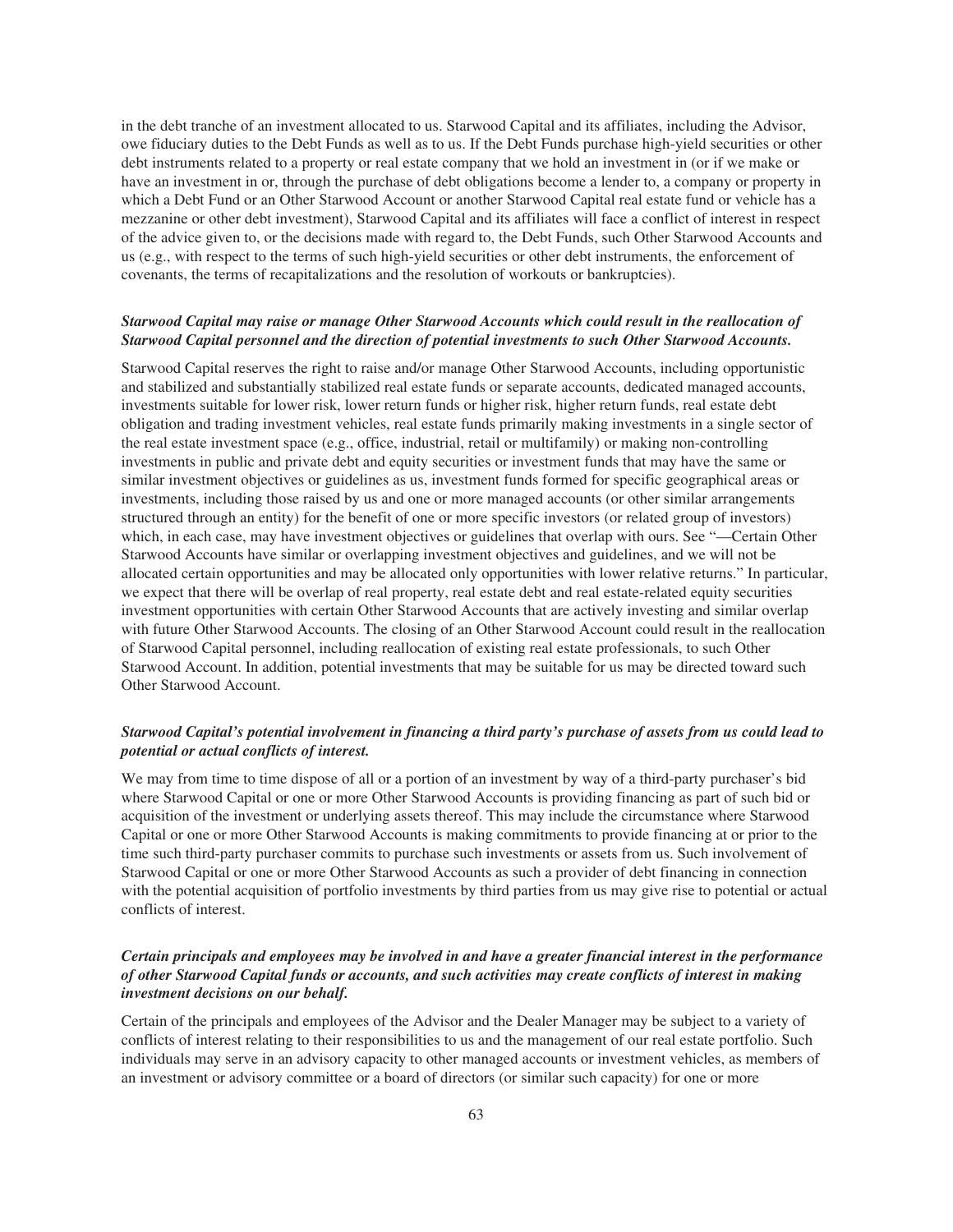investment funds, corporations, foundations or other organizations. Such positions may create a conflict between the services and advice provided to such entities and the responsibilities owed to us. The other managed accounts and investment funds in which such individuals may become involved may have investment objectives that overlap with ours. Furthermore, certain principals and employees of the Advisor may have a greater financial interest in the performance of such other funds or accounts than our performance. Such involvement may create conflicts of interest in making investments on our behalf and such other funds and accounts. Such principals and employees will seek to limit any such conflicts in a manner that is in accordance with their fiduciary duties to us and such organizations.

# *The Advisor may face conflicts of interests in choosing our service providers and certain service providers may provide services to the Dealer Manager, the Advisor or Starwood Capital on more favorable terms than those payable by us.*

Certain advisors and other service providers or their affiliates (including accountants, administrators, lenders, bankers, brokers, attorneys, consultants, title agents, property managers and investment or commercial banking firms) that provide goods or services to us, Starwood Capital or certain entities in which we have an investment may also provide goods or services to or have business, personal, financial or other relationships with Starwood Capital and its other businesses. Such advisors and service providers may be investors in us, affiliates of the Dealer Manager or the Advisor, sources of investment opportunities or co-investors or commercial counterparties or entities in which Starwood Capital or Other Starwood Accounts have an investment, and payments by us may indirectly benefit Starwood Capital or such Other Starwood Accounts. Additionally, certain employees of the Advisor may have family members or relatives employed by such advisors and service providers. The Advisor or its affiliates may also provide administrative services to us. These relationships may influence us, Starwood Capital and the Advisor in deciding whether to select or recommend such a service provider to perform services for us or a portfolio property (the cost of which will generally be borne directly or indirectly by us or such portfolio property, as applicable).

It is expected that certain Starwood Capital affiliates will also provide other services in respect of our investments from time to time, including, but not limited to, property management services, leasing services oversight and administrative corporate services. Employees of these affiliates may also receive performancebased compensation in respect of our investments. The fees and expenses of such Starwood Capital-affiliated service providers (and, if applicable, their employees) are borne by our investments and there is no related offset to the management fee we pay to the Advisor. While Starwood Capital believes that any such affiliated service providers, when engaged, generally provide (or will provide) services at rates equal to or better than those provided by third parties (even in jurisdictions where insurance rates are statutorily determined), there is an inherent conflict of interest that may incentivize Starwood Capital to engage its affiliated service provider over a third party.

Notwithstanding the foregoing, transactions relating to our real estate debt and real estate-related equity securities that require the use of a service provider generally is allocated to service providers on the basis of best execution, the evaluation of which includes, among other considerations, such service provider's provision of certain investment-related services and research that the Advisor believes to be of benefit to us. Service providers or their affiliates often charge different rates or have different arrangements for different types of services. With respect to service providers, for example, the fee for a given type of work may vary depending on the complexity of the matter as well as the expertise required and demands placed on the service provider. Therefore, to the extent the types of services used by us are different from those used by Starwood Capital and its affiliates, the Advisor or its affiliates may pay different amounts or rates than those paid by us. However, the Advisor and its affiliates have a longstanding practice of not entering into any arrangements with service providers that could provide for lower rates or discounts than those available to us, or other Starwood Capital investment vehicles for the same services.

For more information regarding our relationships with these entities, see Note 11—"Related Party Transactions" to our consolidated financial statements in this Annual Report on Form 10-K.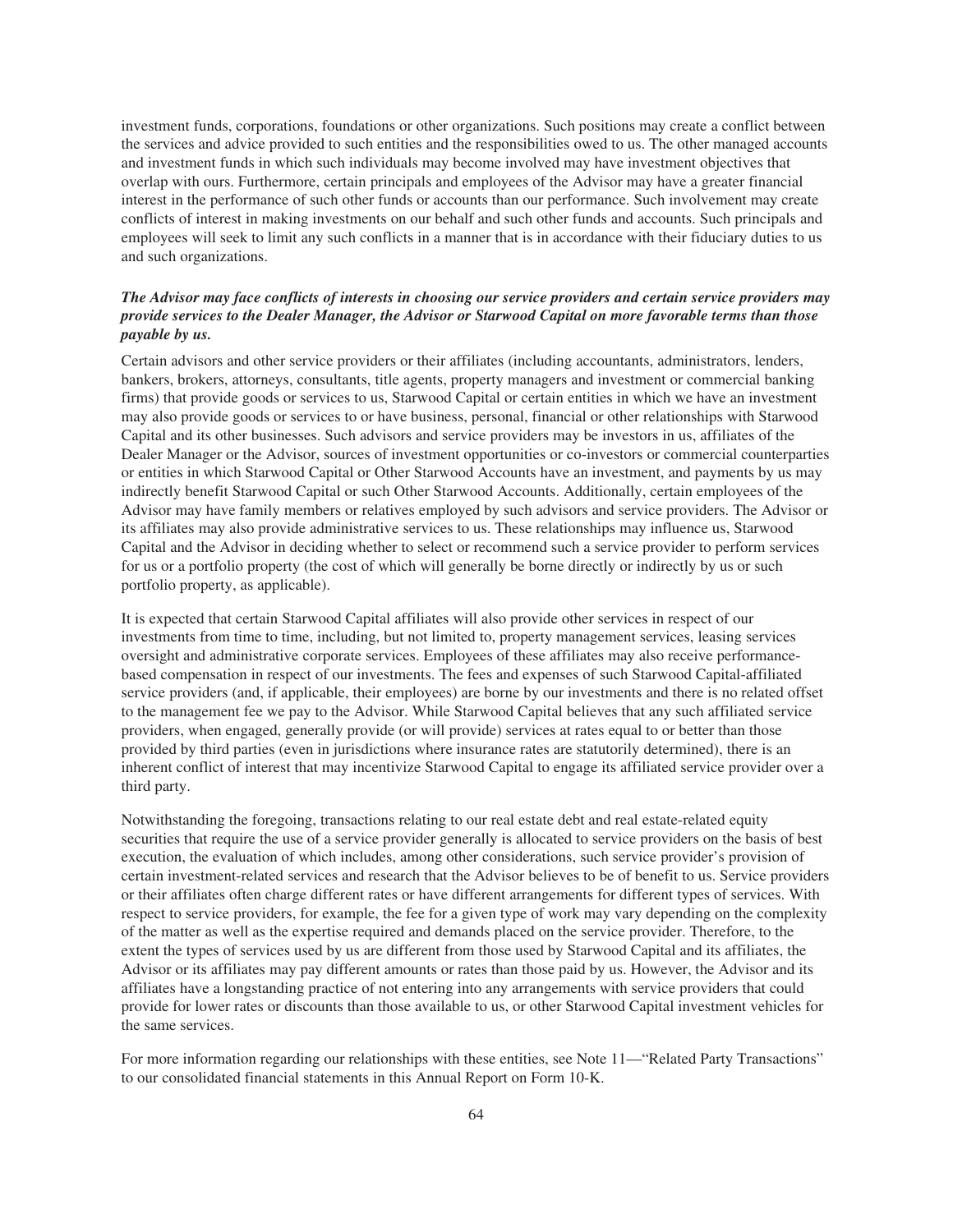### *The Advisor may face conflicts of interest related to tenants.*

Certain properties owned by us or an Other Starwood Account may be leased out to tenants that are affiliates of Starwood Capital, including but not limited to Other Starwood Accounts and their respective portfolio companies, which would give rise to a conflict of interest. In such events, the Advisor will endeavor to ensure that such conflicts are resolved in a fair and equitable manner, subject to applicable oversight of our board of directors.

### *The personnel of the Dealer Manager and the Advisor may trade in securities for their own accounts, subject to restrictions applicable to Starwood Capital personnel.*

The officers, directors, members, managers and employees of the Dealer Manager and the Advisor may trade in securities for their own accounts, subject to restrictions and reporting requirements as may be required by law and Starwood Capital policies, or otherwise determined from time to time by the Dealer Manager or the Advisor. Such personal securities transactions and investments could, in certain circumstances, result in conflicts of interest, including to the extent they relate to (i) a company in which we hold or acquire an interest (either directly through a privately negotiated investment or indirectly through the purchase of securities or other traded instruments related thereto) and (ii) entities that have interests which are adverse to ours or pursue similar investment opportunities as us.

## *We have and continue to expect to have a diverse stockholder group and the interests of our stockholders may conflict with one another and may conflict with the interests of investors in other vehicles that we co-invest with.*

Our stockholders may have conflicting investment, tax and other interests with respect to their investments in us and with respect to the interests of investors in other investment vehicles managed or advised by the Advisor or its affiliates that may participate in the same investments as us. The conflicting interests of individual stockholders with respect to other stockholders and relative to investors in other investment vehicles and investors relate to, among other things, the nature, structuring financing, tax profile and timing of disposition of investments. The Advisor may as a result have conflicts in making these decisions, which may be more beneficial for one or more (but not all) stockholder than for other stockholders. In addition, we may make investments that may have a negative impact on related investments made by the stockholders in separate transactions. In selecting and structuring investments appropriate for us, the Advisor considers the investment and tax objectives of us (including our qualification as a REIT) and our stockholders (and those of investors in other investment vehicles managed or advised by the Advisor or its affiliate) as a whole, not the investment, tax or other objectives of any stockholders individually.

### **Risks Related to our REIT Status and Certain Other Tax Items**

# *If we do not qualify as a REIT, we will face serious tax consequences that will substantially reduce the funds available to satisfy our obligations, to implement our business strategy and to make distributions to our stockholders for each of the years involved.*

We have operated and expect to continue to operate so as to qualify as a REIT under the Code. However, qualification as a REIT involves the application of highly technical and complex Code provisions for which only a limited number of judicial or administrative interpretations exist. Notwithstanding the availability of cure provisions in the Code, various compliance requirements could be failed and could jeopardize our REIT status. Furthermore, new tax legislation, administrative guidance or court decisions, in each instance potentially with retroactive effect, could make it more difficult or impossible for us to qualify as a REIT. If we fail to qualify as a REIT in any tax year, then:

we would be taxed as a regular domestic corporation, which under current laws would result in, among other things, means being unable to deduct distributions to stockholders in computing our taxable income and being subject to federal and applicable state and local income tax on our taxable income at regular corporate income tax rates;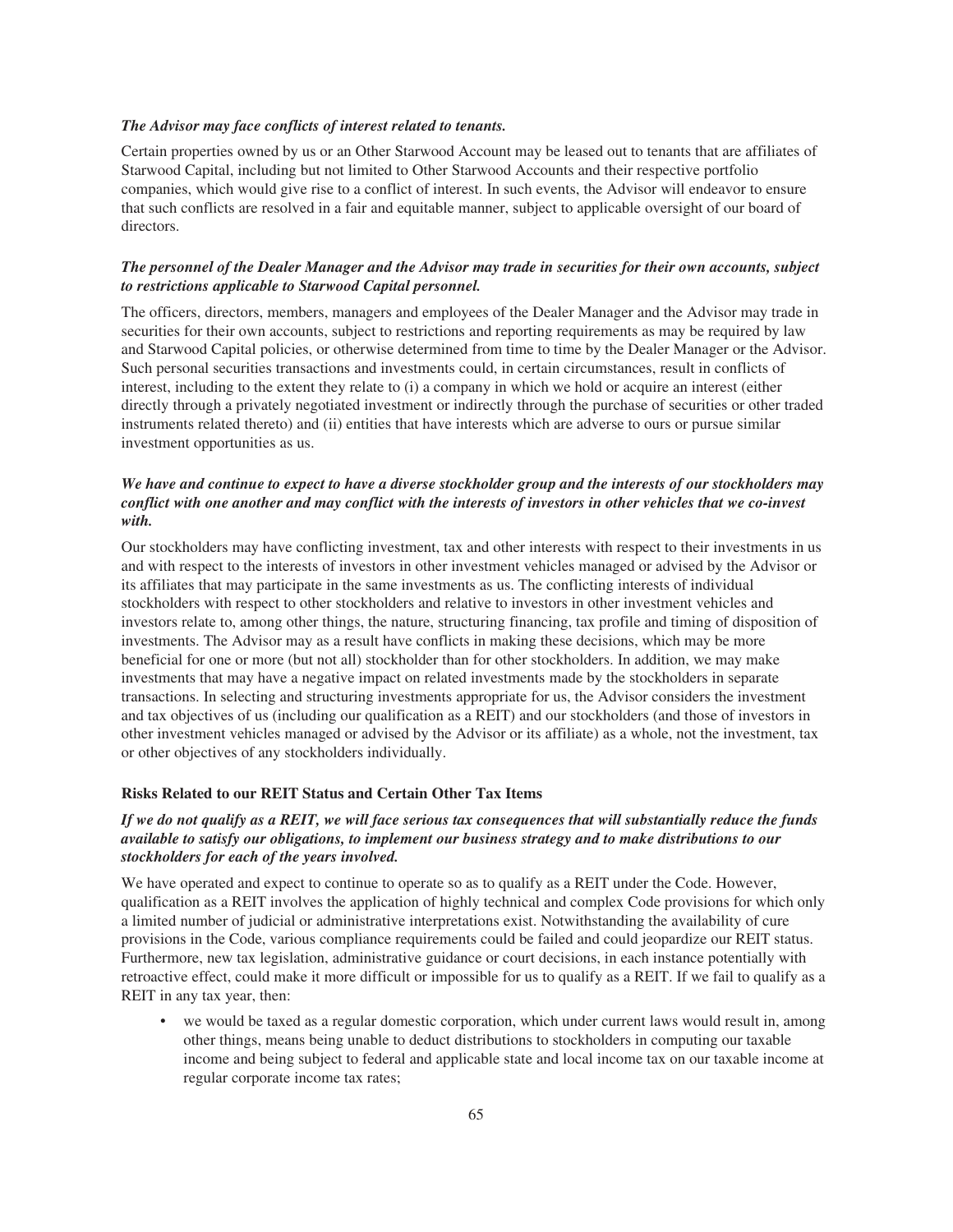- any resulting tax liability could be substantial and could have a material adverse effect on our book value;
- unless we were entitled to relief under applicable statutory provisions, we would be required to pay taxes, and therefore, our cash available for distribution to stockholders would be reduced for each of the years during which we did not qualify as a REIT and for which we had taxable income; and
- we generally would not be eligible to re-elect to be taxed as a REIT for the subsequent four full taxable years.

# *Our qualification as a REIT could be jeopardized as a result of an interest in joint ventures or investment funds.*

We intend to hold certain limited partner or non-managing member interests in partnerships or limited liability companies that are joint ventures or investment funds. Such investments may be substantial and may take the form of non-managing, non-controlling interests. Our ability to qualify as a REIT will be affected by such investments. To the extent that our investment in an entity that is classified as a partnership for U.S. federal income tax purposes is not held through one of our taxable REIT subsidiaries ("TRSs"), our share of the gross income of the entity will be taken into account for purposes of determining whether we satisfy the REIT gross income tests and our share of the assets of the entity will be taken into account for purposes of determining whether we satisfy the REIT asset tests. In certain cases, common commercial practices outside the United States may be inconsistent with the REIT rules for qualifying "rents from real property," and exchange gains are likely to be recognized that may or may not be treated as non-qualifying income for purposes of the REIT gross income tests. If a partnership or limited liability company in which we own an interest takes or expects to take actions that could jeopardize our qualification as a REIT or require us to pay tax, we may be forced to dispose of our interest in such entity or contribute such interest to a TRS. In addition, it is possible that a partnership or limited liability company could take an action which could cause us to fail a REIT gross income or asset test, and that we would not become aware of such actions in time to dispose of our interest in the partnership or limited liability company or take other corrective action on a timely basis. In addition, we will have to take into account our share of the income of such joint ventures and investment funds that are classified as partnerships for tax purposes, without regard to whether such joint ventures or funds make distributions to us to fund our distribution requirements. We may avoid some of these risks by investing in joint ventures or funds that are classified as partnerships for U.S. federal income tax purposes through one of our TRSs. Under the REIT asset tests, however, no more than 20% of our assets may consist of TRS securities. In addition, in the case of any non-U.S. TRSs, we would expect to have to take into income the net income of such a TRS each year under the "subpart F income" rules applicable to "controlled foreign corporations" without regard to whether we receive any distributions from the TRS. Such subpart F inclusions will be treated as qualifying income for purposes of the 95% gross income test, but not for purposes of the 75% gross income test.

# *We may be subject to adverse legislative or regulatory tax changes that could increase our tax liability, reduce our operating flexibility and reduce our NAV.*

In recent years, numerous legislative, judicial and administrative changes have been made in the provisions of U.S. federal income tax laws applicable to investments similar to an investment in shares of our common stock. The Tax Cuts and Jobs Act resulted in fundamental changes to the Code with many of the changes applicable to individuals applying only through December 31, 2025. Among the numerous changes included in the Tax Cuts and Jobs Act is a deduction of up to 20% of qualified REIT dividends for non-corporate U.S. taxpayers for taxable years beginning before January 1, 2026. Further changes to the tax laws are possible. In particular, the federal income taxation of REITs may be modified, possibly with retroactive effect, by legislative, administrative or judicial action at any time.

We cannot assure stockholders that any such changes will not adversely affect the taxation of our stockholders. Any such changes could have an adverse effect on an investment in our shares or on the market value or the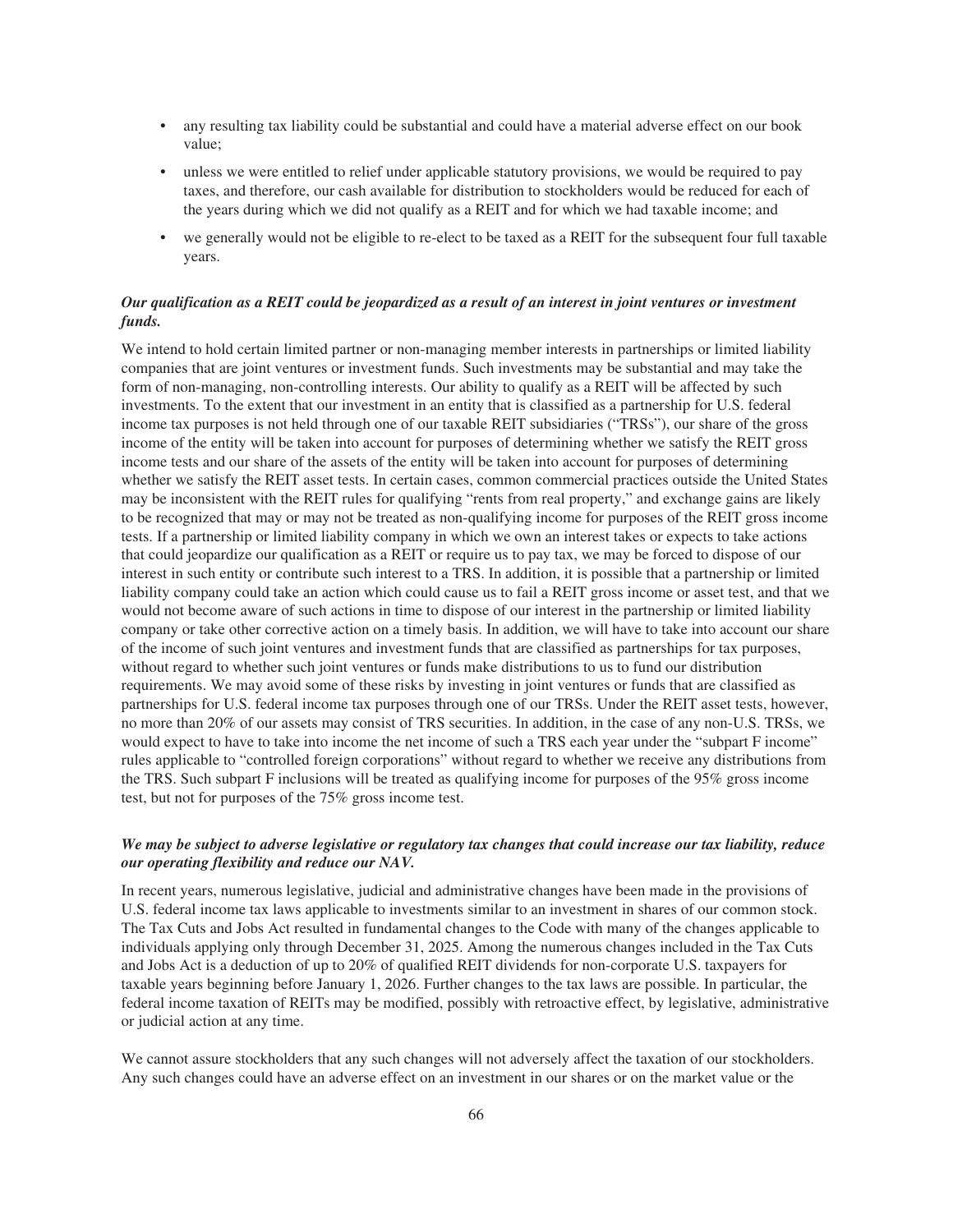resale potential of our assets. Stockholders are urged to consult with their tax advisors with respect to the impact of these legislative changes on their investment in our shares and the status of legislative, regulatory or administrative developments and proposals and their potential effect on an investment in our shares. Although REITs generally receive certain tax advantages compared to entities taxed as regular corporations, it is possible that future legislation would result in a REIT having fewer tax advantages, and it could become more advantageous for a company that invests in real estate to elect to be treated for U.S. federal income tax purposes as a corporation. As a result, our charter authorizes our board of directors to revoke or otherwise terminate our REIT election, without the approval of our stockholders, if it determines that changes to U.S. federal income tax laws and regulations or other considerations mean it is no longer in our best interests to qualify as a REIT.

### *To maintain our REIT status, we may have to borrow funds on a short-term basis during unfavorable market conditions.*

To qualify as a REIT, we generally must distribute annually to our stockholders dividends equal to at least 90% of our net taxable income, determined without regard to the dividends-paid deduction and excluding net capital gains. We will be subject to regular corporate income taxes on any undistributed REIT taxable income each year, including any undistributed net capital gains. Additionally, we will be subject to a 4% nondeductible excise tax on any amount by which distributions paid by us in any calendar year are less than the sum of 85% of our ordinary income, 95% of our capital gain net income and 100% of our undistributed income from previous years. Certain payments we make to our stockholders under our share repurchase plan may not be taken into account for purposes of these distribution requirements. If we do not have sufficient cash to make distributions necessary to preserve our REIT status for any year or to avoid taxation, we may be forced to borrow funds or sell assets even if the market conditions at that time are not favorable for these borrowings or sales. These options could increase our costs or reduce our equity.

### *Compliance with REIT requirements may cause us to forego otherwise attractive opportunities, which may hinder or delay our ability to meet our investment objectives and reduce your overall return.*

To qualify as a REIT, we are required at all times to satisfy tests relating to, among other things, the sources of our income, the nature and diversification of our assets, the ownership of our stock and the amounts we distribute to our stockholders. Compliance with the REIT requirements may impair our ability to operate solely on the basis of maximizing profits. For example, we may be required to make distributions to stockholders at disadvantageous times or when we do not have funds readily available for distribution.

#### *Compliance with REIT requirements may force us to liquidate or restructure otherwise attractive investments.*

To qualify as a REIT, at the end of each calendar quarter, at least 75% of the value of our assets must consist of cash, cash items, government securities and qualified real estate assets. The remainder of our investments in securities (other than qualified real estate assets and government securities) generally cannot include more than 10% of the voting securities of any one issuer or more than 10% of the value of the outstanding securities (other than securities that qualify for the straight debt safe harbor) of any one issuer unless we and such issuer jointly elect for such issuer to be treated as a TRS under the Code. Debt will generally meet the "straight debt" safe harbor if the debt is a written unconditional promise to pay on demand or on a specified date a certain sum of money, the debt is not convertible, directly or indirectly, into stock, and the interest rate and the interest payment dates of the debt are not contingent on profits, the borrower's discretion, or similar factors. Additionally, no more than 5% of the value of our assets (other than government securities and qualified real estate assets) can consist of the securities of any one issuer, no more than 20% of the value of our assets may be represented by securities of one or more TRSs. If we fail to comply with these requirements at the end of any calendar quarter, we must dispose of a portion of our assets within 30 days after the end of such calendar quarter (or within 6 months if certain requirements are met) or qualify for certain statutory relief provisions, in order to avoid losing our REIT qualification and suffering adverse tax consequences. In order to satisfy these requirements and maintain our qualification as a REIT, we may be forced to liquidate assets from our portfolio or not make otherwise attractive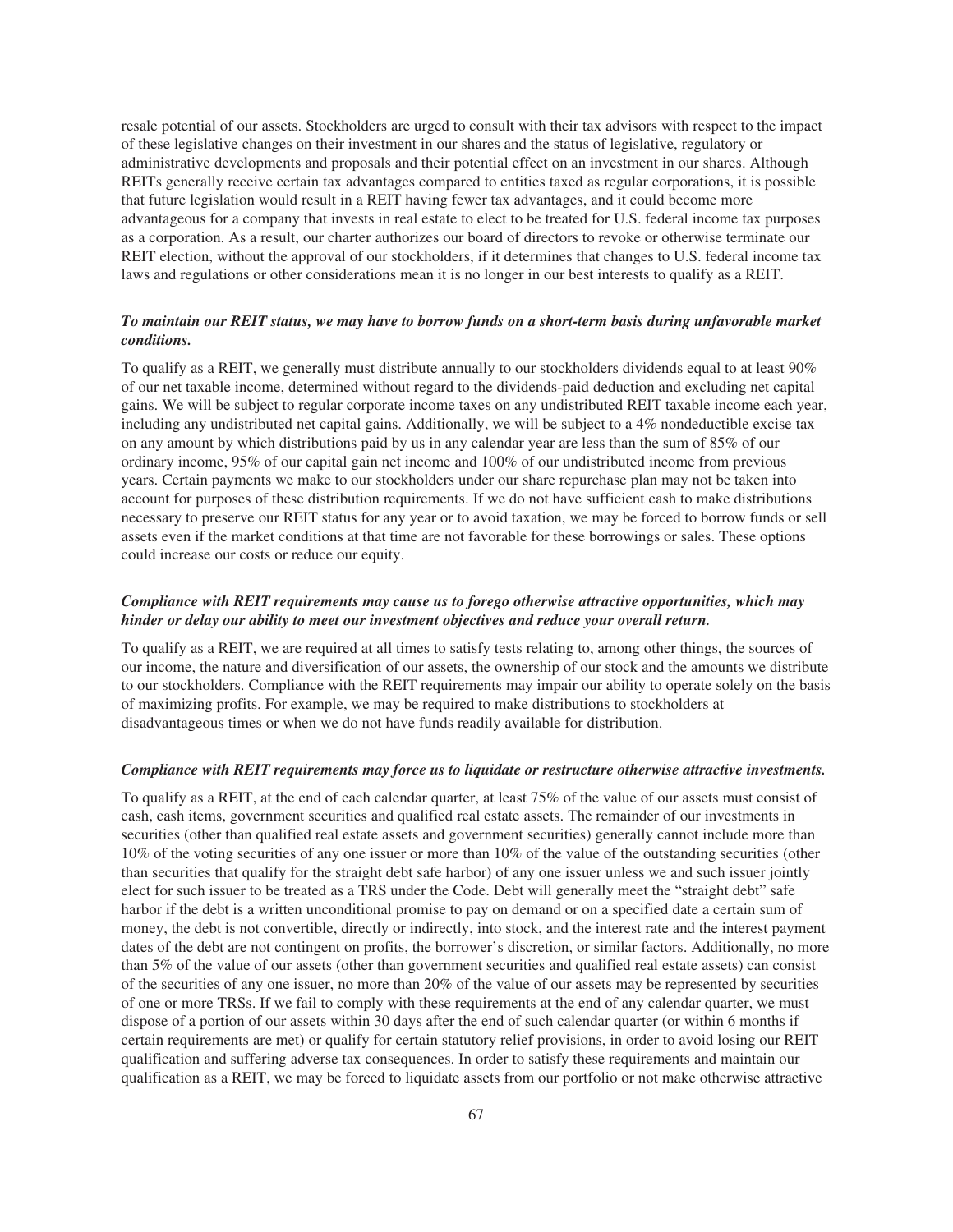investments. These actions could have the effect of reducing our income and amounts available for distribution to our stockholders.

*Our charter does not permit any person or group to own more than 9.8% in value or number of shares, whichever is more restrictive, of our outstanding common stock or of our outstanding capital stock of all classes or series, and attempts to acquire our common stock or our capital stock of all other classes or series in excess of these 9.8% limits would not be effective without an exemption (prospectively or retroactively) from these limits by our board of directors.*

For us to qualify as a REIT under the Code, not more than 50% of the value of our outstanding stock may be owned directly or indirectly, by five or fewer individuals (including certain entities treated as individuals for this purpose) during the last half of a taxable year after the first year for which we elect to qualify as a REIT. Our charter prohibits beneficial or constructive ownership by any person or group of more than 9.8%, in value or by number of shares, whichever is more restrictive, of the outstanding shares of our outstanding common stock or 9.8% in value or number of shares, whichever is more restrictive, of our outstanding capital stock of all classes or series, which we refer to as the "Ownership Limits." The constructive ownership rules under the Code and our charter are complex and may cause shares of our outstanding common stock owned by a group of related persons to be deemed to be constructively owned by one person. As a result, the acquisition of less than 9.8% of our outstanding common stock or our capital stock by a person could cause another person to be treated as owning in excess of 9.8% of the outstanding common stock or our capital stock, respectively, and thus violate the Ownership Limits. There can be no assurance that our board of directors, as permitted in the charter, will not decrease the Ownership Limits in the future. Any attempt to own or transfer shares of our common stock or capital stock in excess of the Ownership Limits without the consent of our board of directors will result either in the shares in excess of the limit being transferred by operation of our charter to a charitable trust, or in the transfer being void.

The Ownership Limits may have the effect of precluding a change in control of us by a third party, even if such change in control would be in the best interests of our stockholders or would result in receipt of a premium to the price of our common stock (and even if such change in control would not reasonably jeopardize our REIT status). The exemptions to the Ownership Limits granted to date may limit the power of our board of directors to increase the Ownership Limits or grant further exemptions in the future.

### *Non-U.S. holders may be required to file U.S. federal income tax returns and pay U.S. federal income tax upon their disposition of shares of our common stock or upon their receipt of certain distributions from us.*

In addition to any potential withholding tax on ordinary dividends, a non-U.S. holder other than a "qualified shareholder" or a "qualified foreign pension fund," as each is defined for purposes of the Code, that disposes of a "United States real property interest" ("USRPI") (which includes shares of stock of a U.S. corporation whose assets consist principally of USRPIs), is generally subject to U.S. federal income tax under the Foreign Investment in Real Property Tax Act of 1980, as amended ("FIRPTA"), on the gain from such disposition. FIRPTA gains must be reported on U.S. federal income tax returns and are taxable at regular U.S. federal income tax rates. Such tax does not apply, however, to the gain on disposition of stock in a REIT that is "domestically controlled." Generally, a REIT is domestically controlled if less than 50% of its stock, by value, has been owned directly or indirectly by non-U.S. persons during a continuous five-year period ending on the date of disposition or, if shorter, during the entire period of the REIT's existence. We cannot assure our stockholders that we will qualify as a domestically controlled REIT. If we were to fail to so qualify, amounts received by a non-U.S. holder on certain dispositions of shares of our common stock (including a redemption) would be subject to tax under FIRPTA, unless (i) our shares of common stock were regularly traded on an established securities market and (ii) the non-U.S. holder did not, at any time during a specified testing period, hold more than 10% of our common stock.

A non-U.S. holder other than a "qualified shareholder" or a "qualified foreign pension fund," that receives a distribution from a REIT that is attributable to gains from the disposition of a USRPI as described above,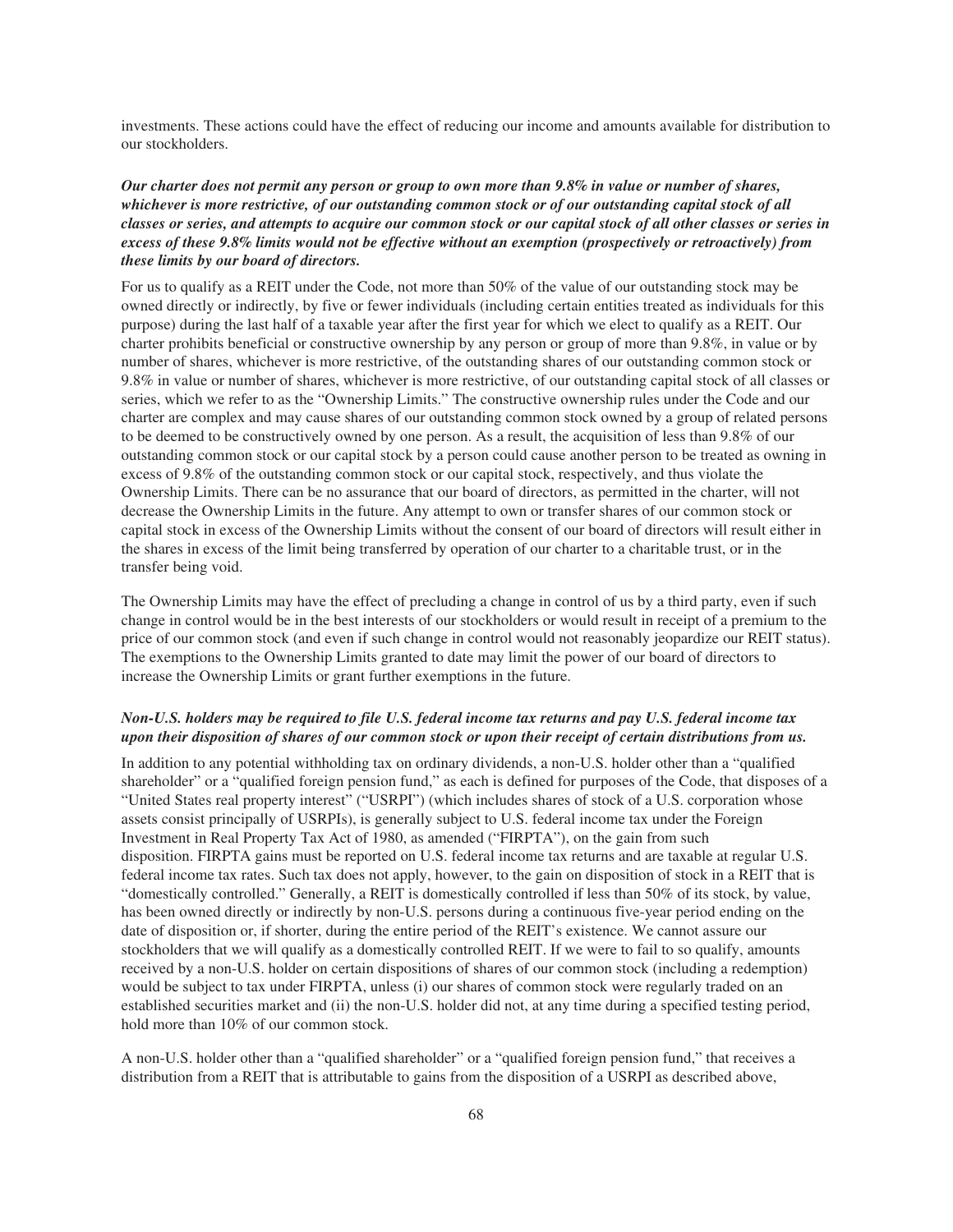including in connection with a repurchase of our common stock, is generally subject to U.S. federal income tax under FIRPTA to the extent such distribution is attributable to gains from such disposition, regardless of whether the difference between the fair market value and the tax basis of the USRPI giving rise to such gains is attributable to periods prior to or during such non-U.S. holder's ownership of our common stock unless the relevant class of stock is regularly traded on an established securities market in the United States and such non-U.S. holder did not own more than 10% of such class at any time during the one-year period ending on the date of such distribution. In addition, a repurchase of our common stock, to the extent not treated as a sale or exchange, may be subject to withholding as an ordinary dividend.

We seek to act in the best interests of our company as a whole and not in consideration of the particular tax consequences to any specific holder of our stock. Potential non-U.S. holders should inform themselves as to the U.S. tax consequences, and the tax consequences within the countries of their citizenship, residence, domicile, and place of business, with respect to the purchase, ownership and disposition of shares of our common stock.

## *Investments outside the United States may subject us to additional taxes and could present additional complications to our ability to satisfy the REIT qualification requirements.*

Non-U.S. investments may subject us to various non-U.S. tax liabilities, including withholding taxes. In addition, operating in functional currencies other than the U.S. dollar and in environments in which real estate transactions are typically structured differently than they are in the United States or are subject to different legal rules may present complications to our ability to structure non-U.S. investments in a manner that enables us to satisfy the REIT qualification requirements. Even if we maintain our status as a REIT, entities through which we hold investments in assets located outside the United States may be subject to income taxation by jurisdictions in which such assets are located or in which our subsidiaries that hold interests in such assets are located. Any such taxes could adversely affect our business, results of operations, cash flows or financial condition, and our cash available for distribution to our stockholders will be reduced by any such non-U.S. income taxes.

#### *We may incur tax liabilities that would reduce our cash available for distribution to you.*

Even if we qualify and maintain our status as a REIT, we may become subject to U.S. federal income taxes and related state and local taxes. For example, net income from the sale of properties that are "dealer" properties sold by a REIT (a "prohibited transaction" under the Code) will be subject to a 100% tax. We may not make sufficient distributions to avoid excise taxes applicable to REITs with respect to undistributed income. Similarly, if we were to fail a gross income test (and did not lose our REIT status because such failure was due to reasonable cause and not willful neglect), we would be subject to tax on the income that does not meet the income test requirements. We also may decide to retain net capital gain we earn from the sale or other disposition of our investments and pay income tax directly on such income. In that event, our stockholders would be treated as if they earned that income and paid the tax on it directly. However, stockholders that are tax-exempt, such as charities or qualified pension plans, would have no benefit from their deemed payment of such tax liability unless they file U.S. federal income tax returns and thereon seek a refund of such tax. We also may be subject to state and local taxes on our income or property, including franchise, payroll, mortgage recording and transfer taxes, either directly or at the level of the other companies through which we indirectly own our assets, such as our TRSs, which are subject to full U.S. federal, state and local corporate-level income taxes. Any taxes we pay directly or indirectly will reduce our cash available for distribution to you.

### *Restrictions on the deduction of all of our interest expense could prevent us from satisfying the REIT distribution requirements and avoiding the incurrence of income or excise taxes.*

Rules enacted as part of the Tax Cuts and Jobs Act, may limit our ability (and the ability of entities that are not treated as disregarded entities for U.S. federal income tax purposes and in which we hold an interest) to deduct interest expense. The deduction for business interest expense may be limited to the amount of the taxpayer's business interest income plus 30% of the taxpayer's "adjusted taxable income" unless the taxpayer's gross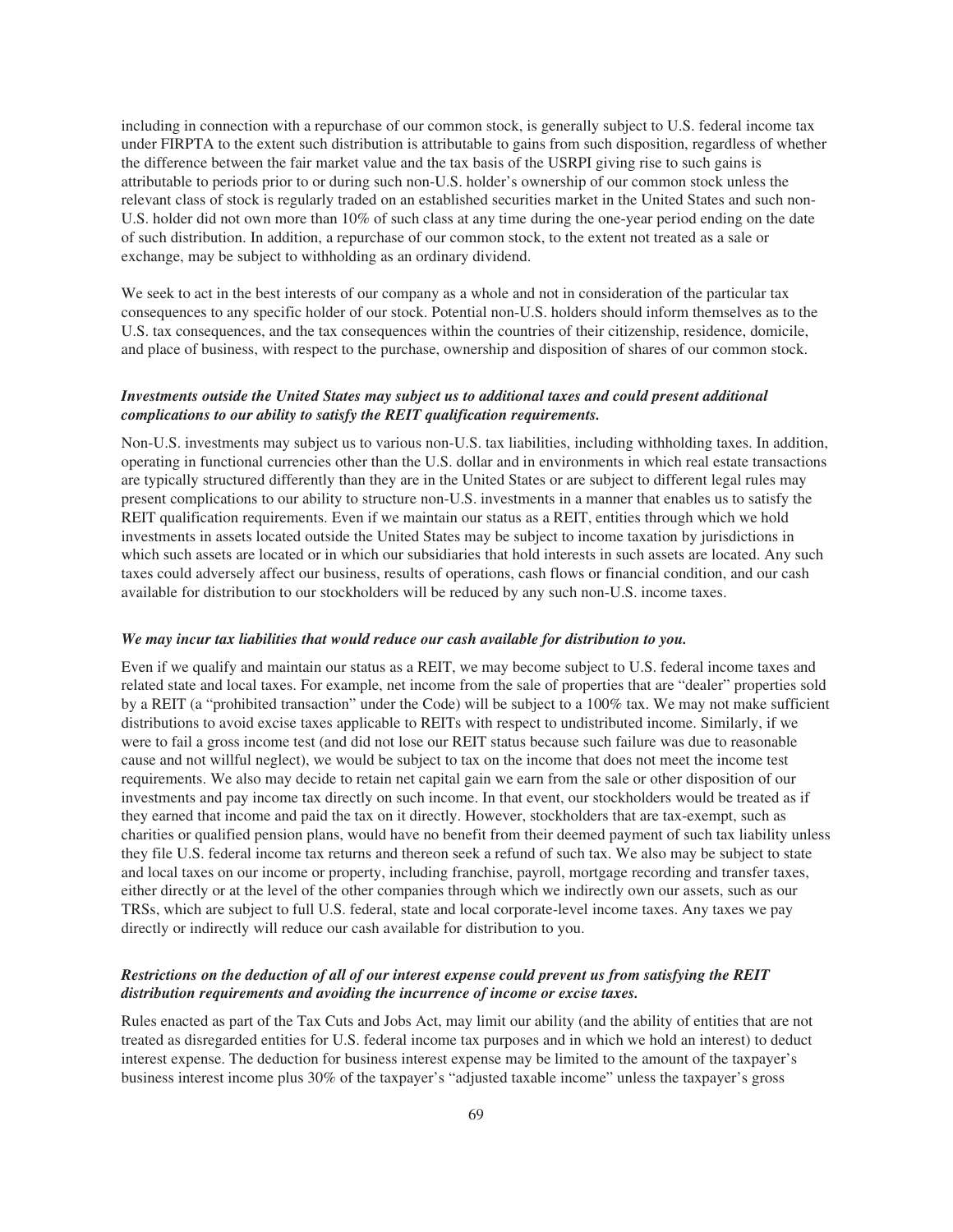receipts do not exceed \$25 million per year during the applicable testing period or the taxpayer qualifies to elect and elects to be treated as an "electing real property trade or business." A taxpayer's adjusted taxable income will start with its taxable income and add back items of non-business income and expense, business interest income and business interest expense, net operating losses, any deductions for "qualified business income," and, in taxable years that began before January 1, 2022, any deductions for depreciation, amortization or depletion. A taxpayer that is exempt from the interest expense limitations as an electing real property trade or business is ineligible for certain expensing benefits and is subject to less favorable depreciation rules for real property. The rules for business interest expense will apply to us and at the level of each entity in which or through which we invest that is not a disregarded entity for U.S. federal income tax purposes. To the extent that our interest expense is not deductible, our taxable income will be increased, as will our REIT distribution requirements and the amounts we need to distribute to avoid incurring income and excise taxes.

### *Our board of directors is authorized to revoke our REIT election without stockholder approval, which may cause adverse consequences to our stockholders.*

Our charter authorizes our board of directors to revoke or otherwise terminate our REIT election, without the approval of our stockholders, if it determines that changes to U.S. federal income tax laws and regulations or other considerations mean it is no longer in our best interests to qualify as a REIT. Our board of directors has fiduciary duties to us and our stockholders and could only cause such changes in our tax treatment if it determines in good faith that such changes are in our best interests and in the best interests of our stockholders. In this event, we would become subject to U.S. federal income tax on our taxable income, and we would no longer be required to distribute most of our net income to our stockholders, which may cause a reduction in the total return to our stockholders.

#### *You may have current tax liability on distributions that you elect to reinvest in our common stock.*

If you participate in our distribution reinvestment plan, you will be deemed to have received, and for U.S. federal income tax purposes will be taxed on, the amount reinvested in shares of our common stock to the extent the amount reinvested was not a tax-free return of capital. Therefore, unless you are a tax-exempt entity, you may be forced to use funds from other sources to pay your tax liability on the reinvested dividends.

# *We may choose to pay dividends in a combination of cash and our own common stock, in which case stockholders may be required to pay income taxes in excess of the cash dividends they receive.*

We may choose to pay dividends in a combination of cash and our own common stock. Under IRS Revenue Procedure 2017-45, as a publicly offered REIT, we may give stockholders a choice, subject to various limits and requirements, of receiving a dividend in cash or in our common stock. As long as at least 20% (modified to 10% under certain subsequent revenue procedures with respect to distributions declared on or after April 1, 2020, and on or before December 31, 2020, or on or after November 1, 2021, and on or before June 30, 2022) of the total dividend is available in cash and certain other requirements are satisfied, the IRS will treat the stock distribution as a dividend (to the extent applicable rules treat such distribution as being made out of our earnings and profits). As a result, U.S. stockholders may be required to pay income taxes with respect to such dividends in excess of the cash dividends they receive. In the case of non-U.S. stockholders, we generally will be required to withhold tax with respect to the entire dividend, which withholding tax may exceed the amount of cash such non-U.S. stockholder would otherwise receive.

### *Generally, ordinary dividends payable by REITs do not qualify for reduced U.S. federal income tax rates.*

Currently, the maximum tax rate (excluding the 3.8% net investment income tax) applicable to qualified dividend income payable to certain non-corporate U.S. stockholders, including individuals, is currently 20%. Dividends payable by REITs, however, generally are not eligible for the reduced rates. REIT dividends that are not designated as qualified dividend income or capital gain dividends are taxable as ordinary income. Although this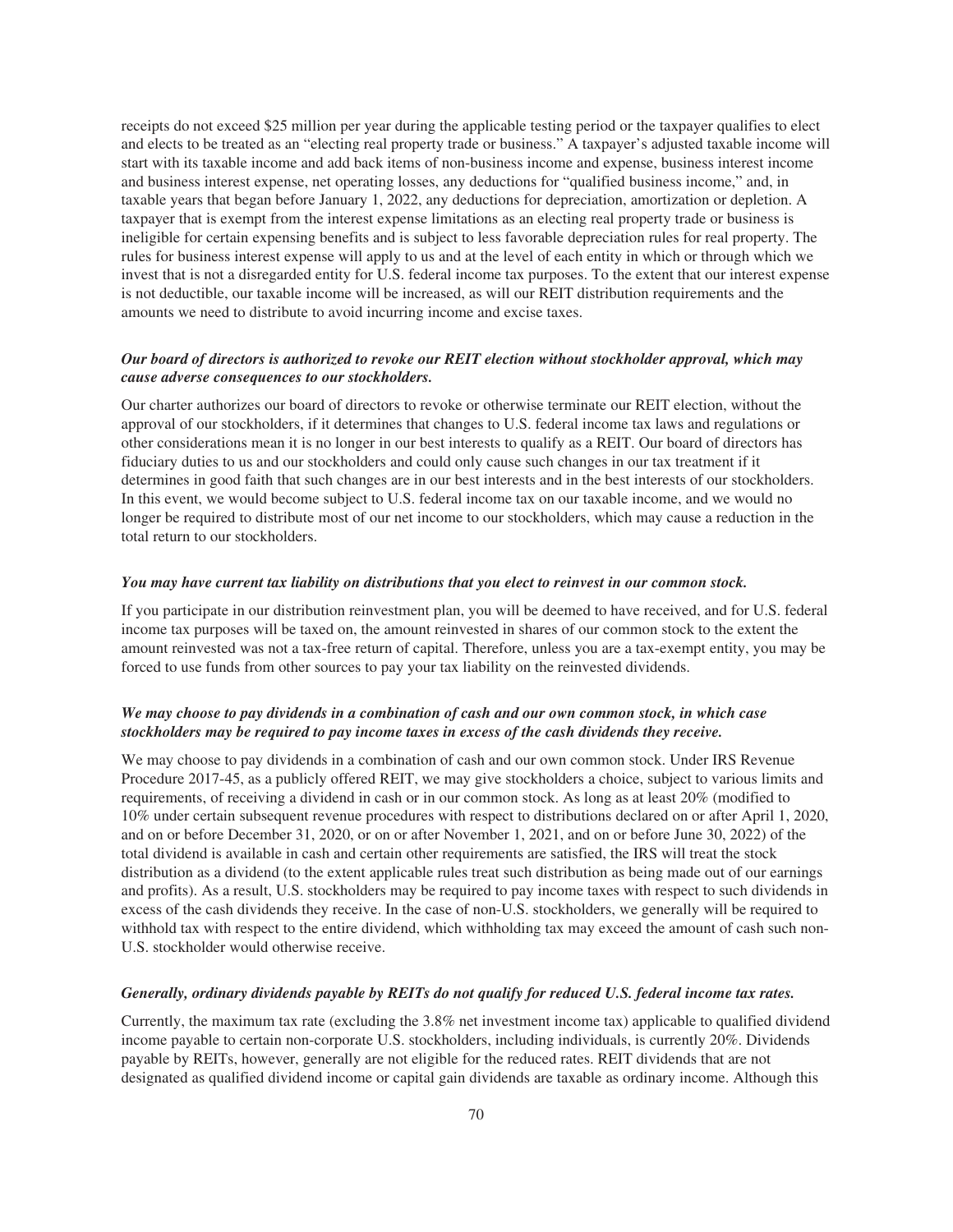does not adversely affect the taxation of REITs or dividends payable by REIT, the more favorable rates applicable to regular corporate qualified dividend income could cause certain non-corporate investors to perceive investments in REITs to be relatively less attractive than investments in the stocks of non-REIT corporations that pay dividends. However, under the Tax Cuts and Jobs Act, for taxable years beginning before January 1, 2026, non-corporate U.S. taxpayers may be entitled to claim a deduction in determining their taxable income of up to 20% of qualified REIT dividends (which are dividends other than capital gain dividends and dividends attributable to certain qualified dividend income received by us). Such non-corporate U.S. taxpayers are urged to consult with their tax advisor regarding the effect of this change on their effective tax rate with respect to REIT dividends.

# *The failure of a mezzanine loan to qualify as a real estate asset could adversely affect our ability to qualify as a REIT.*

We may acquire mezzanine loans for which the IRS has provided a safe harbor, but not rules of substantive law. Pursuant to the safe harbor, if a mezzanine loan meets certain requirements, it will be treated by the IRS as a real estate asset for purposes of the REIT asset tests, and interest derived from the mezzanine loan will be treated as qualifying mortgage interest for purposes of the REIT 75% income test. We may acquire mezzanine loans that do not meet all of the requirements of this safe harbor. In the event we own a mezzanine loan that does not meet the safe harbor, the IRS could challenge such loan's treatment as a real estate asset for purposes of the REIT asset and income tests and, if such a challenge were sustained, we could fail to qualify as a REIT.

## *If our Operating Partnership failed to qualify as a partnership or is not disregarded for U.S. federal income tax purposes, we would cease to qualify as a REIT.*

If the IRS were to successfully challenge the status of our Operating Partnership as a partnership or disregarded entity for U.S. federal income tax purposes, it would be taxable as a corporation, which would reduce the amount of distributions that our Operating Partnership could make to us. This would also result in our failing to qualify as a REIT and becoming subject to a corporate-level tax on our income, which would substantially reduce our cash available to pay distributions and the yield on a stockholder's investment.

#### *Our TRSs are subject to special rules that may result in increased taxes.*

We may conduct certain activities or invest in assets through one or more TRSs. A TRS is a corporation other than a REIT in which a REIT directly or indirectly holds stock and that has made a joint election with such REIT to be treated as a TRS. Other than some activities relating to management of hotel and health care properties, a taxable REIT subsidiary may generally engage in any business, including the provision of customary or noncustomary services to tenants of its parent REIT. A domestic taxable REIT subsidiary is subject to U.S. federal income tax as a regular C corporation.

No more than 20% of the value of a REIT's total assets may consist of stock or securities of one or more TRSs. This requirement limits the extent to which we can conduct our activities through TRSs. The values of some of our assets, including assets that we hold through TRSs, may not be subject to precise determination, and values are subject to change in the future. In addition, as a REIT, we must pay a 100% penalty tax on IRS adjustments to certain payments that we made or receive if the economic arrangements between us and any of our TRSs are not comparable to similar arrangements between unrelated parties. We intend to structure transactions with any TRS on terms that we believe are arm's length to avoid incurring the 100% excise tax described above: however, the IRS may successfully assert that the economic arrangements of any of our intercompany transactions are not comparable to similar arrangements between unrelated parties.

### *Complying with REIT requirements may limit our ability to hedge effectively and may cause us to incur tax liabilities.*

The REIT provisions of the Code may limit our ability to hedge our assets and operations. Under these provisions, any income that we generate from hedging transactions will be excluded from gross income for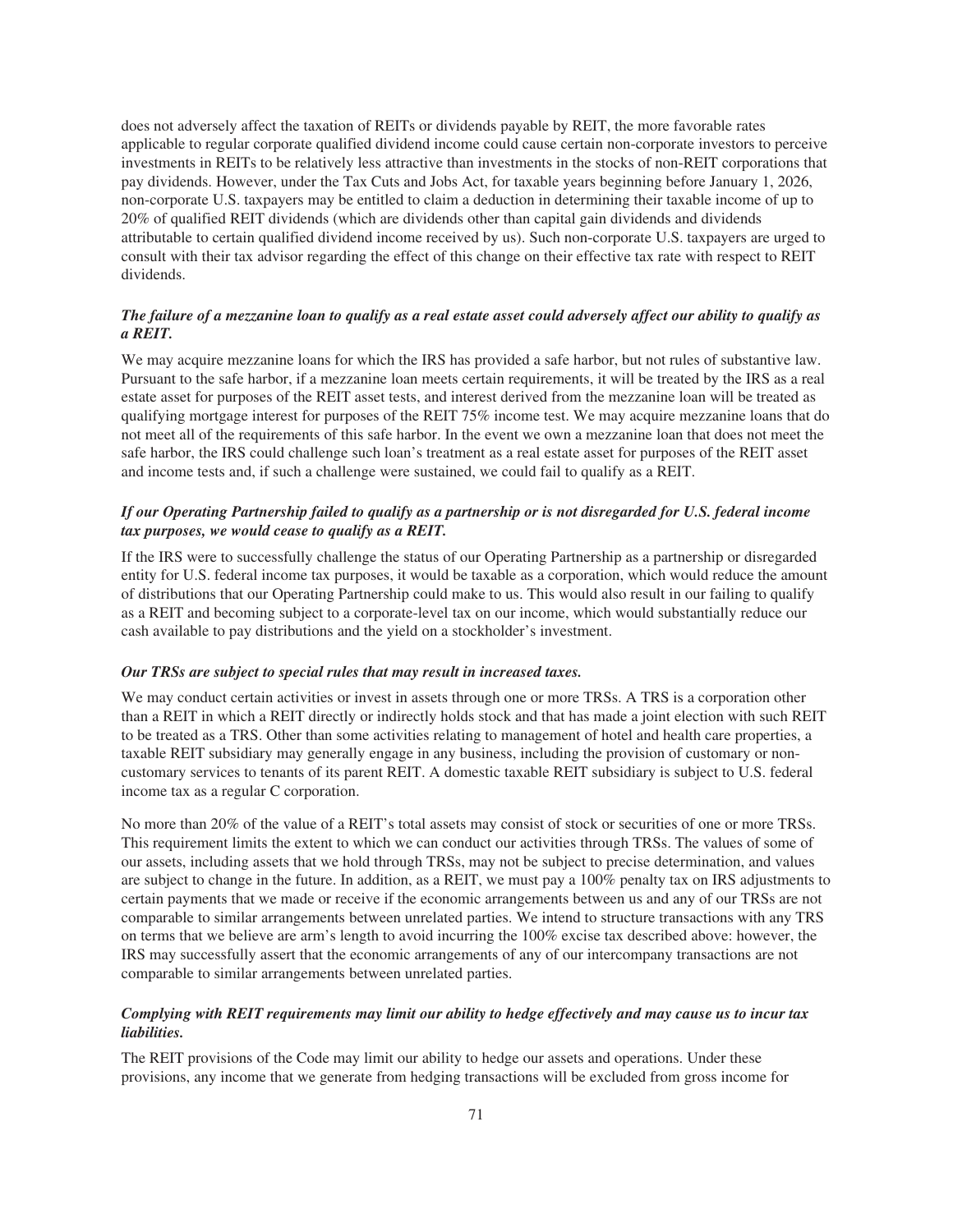purposes of the 75% and 95% REIT gross income tests if: (i) the instrument (A) hedges interest rate risk or foreign currency exposure on liabilities used to carry or acquire real estate assets, (B) hedges risk of currency fluctuations with respect to any item of income or gain that would be qualifying income under the 75% or 95% gross income tests or (C) hedges a position entered into pursuant to clause (A) or (B) after the extinguishment of such liability or disposition of the asset producing such income; and (ii) such instrument is properly identified under applicable Treasury regulations. Income from hedging transactions that do not meet these requirements will generally constitute non-qualifying income for purposes of both the 75% and 95% gross income tests. As a result of these rules, we may have to limit our use of hedging techniques that might otherwise be advantageous or implement those hedges through a TRS. This could increase the cost of our hedging activities because our TRS would be subject to tax on gains or expose us to greater risks associated with changes in interest rates than we would otherwise want to bear. In addition, losses in our TRS will generally not provide any tax benefit, except for being carried forward against future taxable income in the TRS.

### *The "taxable mortgage pool" rules may increase the taxes that we or our stockholders may incur, and may limit the manner in which we effect future securitizations.*

Securitizations could result in the creation of taxable mortgage pools for U.S. federal income tax purposes. As a REIT, so long as we own 100% of the equity interests in a taxable mortgage pool, we generally would not be adversely affected by the characterization of the securitization as a taxable mortgage pool. Certain categories of stockholders, however, such as foreign stockholders eligible for treaty or other benefits, stockholders with net operating losses, and certain tax-exempt stockholders that are subject to unrelated business income tax, could be subject to increased taxes on a portion of their dividend income from us that is attributable to the taxable mortgage pool. Because we hold substantially all of our assets through the Operating Partnership, which is treated as a partnership for U.S. federal income tax purposes, the foregoing rules would not apply if the Operating Partnership was, or owned equity interests in, a taxable mortgage pool. Any such taxable mortgage pool would be treated as a corporation for U.S. federal income tax purposes and could prevent us from qualifying as a REIT.

## *Our investments in construction loans may require us to make estimates about the fair value of land improvements that may be challenged by the IRS.*

We may invest in construction loans, the interest from which will be qualifying income for purposes of the gross income tests, provided that the loan value of the real property securing the construction loan is equal to or greater than the highest outstanding principal amount of the construction loan during any taxable year. For purposes of construction loans, the loan value of the real property is the fair value of the land plus the reasonably estimated cost of the improvements or developments (other than personal property) that secure the loan and that are to be constructed from the proceeds of the loan. There can be no assurance that the IRS would not challenge our estimate of the loan value of the real property.

# *If the leases of our properties to a TRS lessee are not respected as true leases for U.S. federal income tax purposes, we may fail to qualify as a REIT.*

To qualify as a REIT, we must annually satisfy two gross income tests, under which specified percentages of our gross income must be derived from certain sources, such as "rents from real property." In order for rents paid to us by a TRS lessee to qualify as "rents from real property" for purposes of the gross income tests, the leases must be respected as true leases for U.S. federal income tax purposes and not be treated as service contracts, financing arrangements, joint ventures or some other type of arrangement. If our leases to a TRS lessee are not respected as true leases for U.S. federal income tax purposes, we may fail to qualify as a REIT.

## *If any hospitality managers that we may engage do not qualify as "eligible independent contractors," or if our hospitality properties are not "qualified lodging facilities," we may fail to qualify as a REIT.*

Rent paid by a lessee that is a "related party tenant" of ours generally will not be qualifying income for purposes of the two gross income tests applicable to REITs, but an exception is provided, however, for leases of "qualified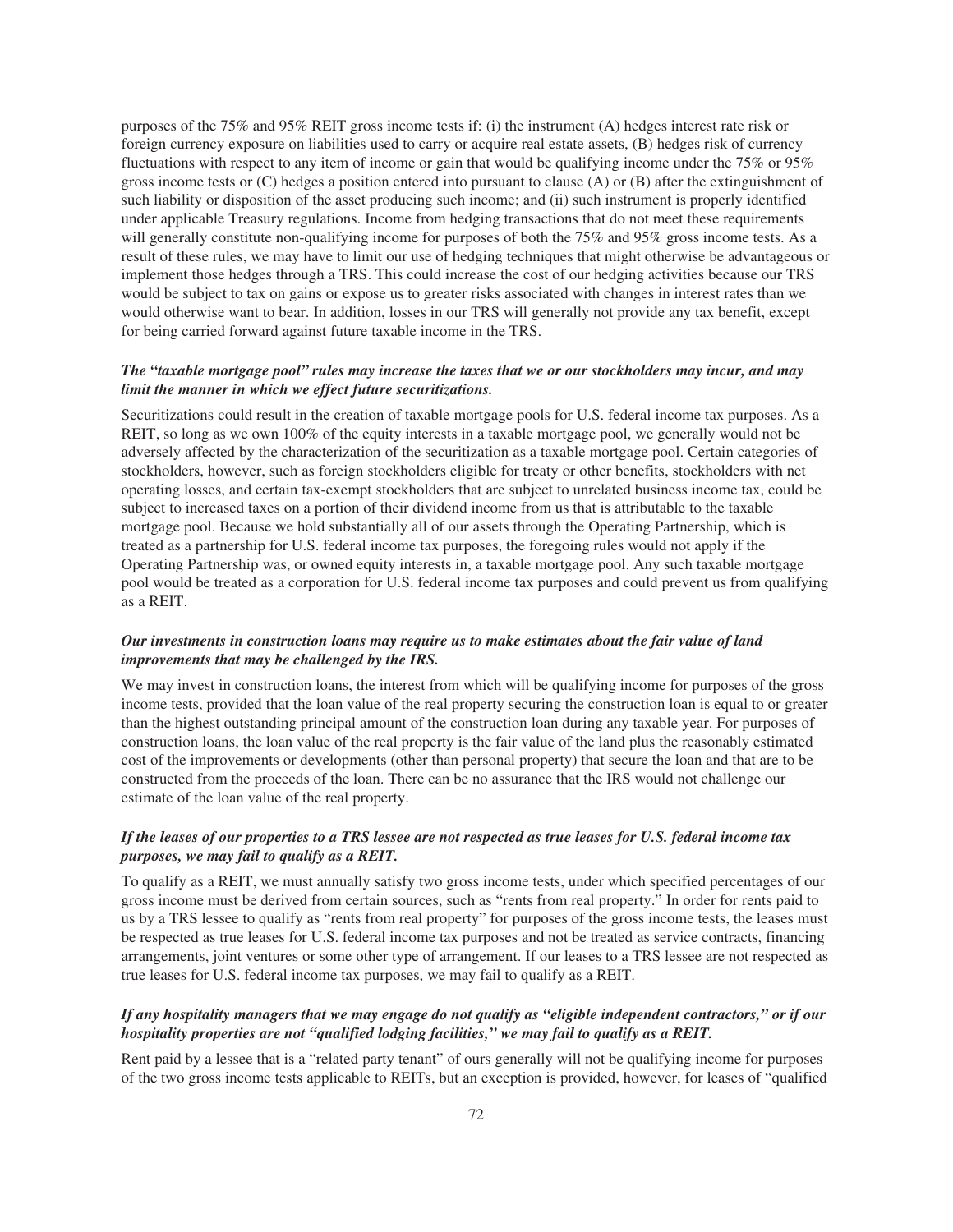lodging facilities" to a TRS so long as the hotels are managed by an "eligible independent contractor" and certain other requirements are satisfied. We expect to lease all or substantially all of our hotels to our TRS lessee, which is a disregarded subsidiary that is intended to qualify as a TRS. We expect that the TRS lessee will engage hotel managers and third-party property managers that are intended to qualify as "eligible independent contractors." Among other requirements, in order to qualify as an eligible independent contractor, the hotel manager must not own, directly or through its equity owners, more than 35% of our outstanding stock, and no person or group of persons can own more than 35% of our outstanding stock and the equity interests of the hotel manager, taking into account certain ownership attribution rules. The ownership attribution rules that apply for purposes of these 35% thresholds are complex, and monitoring actual and constructive ownership of our stock by our hotel managers and their owners may not be practical. Accordingly, there can be no assurance that these ownership levels will not be exceeded.

In addition, for a hotel management company to qualify as an eligible independent contractor, such company or a related person must be actively engaged in the trade or business of operating "qualified lodging facilities" (as defined below) for one or more persons not related to the REIT or its TRS at each time that such company enters into a hotel management contract with a TRS or its TRS lessee. No assurances can be provided that any hotel managers that we may engage will in fact comply with this requirement in the future. Failure to comply with this requirement would require us to find other managers for future contracts, and if we hired a management company without knowledge of the failure, it could jeopardize our status as a REIT.

Finally, each property that we lease to our TRS lessee must be a "qualified lodging facility." A "qualified lodging facility" is a hotel, motel, or other establishment more than one-half of the dwelling units in which are used on a transient basis, including customary amenities and facilities, provided that no wagering activities are conducted at or in connection with such facility by any person who is engaged in the business of accepting wagers and who is legally authorized to engage in such business at or in connection with such facility. The REIT provisions of the Code provide only limited guidance for making determinations under the requirements for qualified lodging facilities, and there can be no assurance that these requirements will be satisfied.

#### *Recharacterization of sale-leaseback transactions may cause us to lose our REIT status.*

We may purchase real properties and lease them back to the sellers of such properties. We cannot guarantee that the IRS will not challenge our characterization of any sale-leaseback transactions. In the event that any such saleleaseback transaction is challenged and recharacterized as a financing transaction or loan for federal income tax purposes, deductions for depreciation and cost recovery relating to such property would be disallowed. If a saleleaseback transaction were so recharacterized, we might fail to satisfy the REIT qualification "asset tests" or the "gross income tests" and, consequently, lose our REIT status. Alternatively, the amount of our REIT taxable income could be recalculated which might also cause us to fail to meet the distribution requirements for a taxable year.

## *Sales of our properties at gains are potentially subject to the prohibited transaction tax, which could reduce the return on a stockholder's investment.*

Our ability to dispose of property is restricted as a result of our REIT status. Under applicable provisions of the Code regarding prohibited transactions by REITs, we will be subject to a 100% tax on any gain realized on the sale or other disposition of any property (other than foreclosure property) we own, directly or through a subsidiary entity, including our Operating Partnership, but excluding our TRSs, that is deemed to be inventory or property held primarily for sale to customers in the ordinary course of trade or business unless a safe harbor applies under the Code. Whether property is inventory or otherwise held primarily for sale to customers in the ordinary course of a trade or business depends on the particular facts and circumstances surrounding each property. We intend to avoid the 100% prohibited transaction tax by (1) conducting activities that may otherwise be considered prohibited transactions through a TRS, (2) conducting our operations in such a manner so that no sale or other disposition of an asset we own, directly or through any subsidiary other than a TRS, will be treated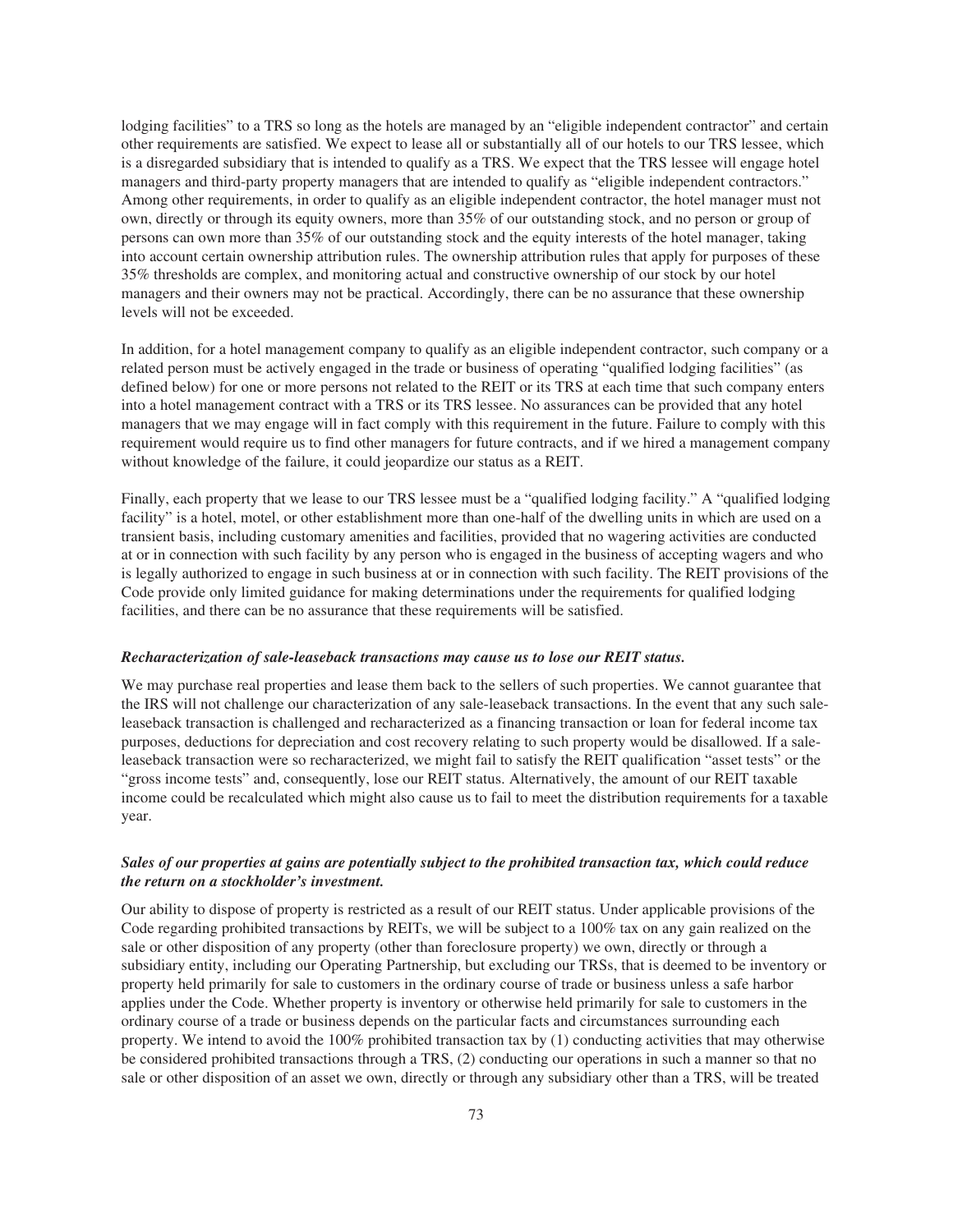as a prohibited transaction, or (3) structuring certain dispositions of our properties to comply with certain safe harbors available under the Code. However, no assurance can be given that any particular property will not be treated as inventory or property held primarily for sale to customers in the ordinary course of a trade or business or that a safe harbor will apply.

## *There may be tax consequences to any modifications to our borrowings, our hedging transactions and other contracts to replace references to LIBOR.*

We are parties to loan agreements with LIBOR-based interest rates and derivatives with LIBOR-based terms used for hedging and may hold or acquire assets with LIBOR-based terms. We may have to renegotiate such LIBOR-based instruments to replace references to LIBOR. Under current law, certain modifications of terms of LIBOR-based instruments may have tax consequences, including deemed taxable exchanges of the premodification instrument for the modified instrument. Recently finalized Treasury regulations, which will be effective March 7, 2022, will treat certain modifications that would be taxable events under current law as nontaxable events. The Treasury regulations also will permit real estate mortgage investment conduits ("REMICs") to make certain modifications without losing REMIC qualification. The Treasury regulations do not discuss REIT-specific issues of modifications to LIBOR-based instruments. The IRS has also issued Revenue Procedure 2020-44, which provides additional guidance to facilitate the market's transition from LIBOR rates. This guidance clarifies the treatment of certain debt instruments modified to replace LIBOR-based terms. We will attempt to migrate to a post-LIBOR environment without jeopardizing our REIT qualification or suffering other adverse tax consequences but can give no assurances that we will succeed.

# *Characterization of the repurchase agreements we enter into to finance our investments as sales for tax purposes rather than as secured borrowing transactions could adversely affect our ability to qualify as a REIT.*

We have entered into repurchase agreements with a variety of counterparties to finance assets in which we invest. When we enter into a repurchase agreement, we generally sell assets to our counterparty to the agreement and receive cash from the counterparty. The counterparty is obligated to resell the assets back to us at the end of the term of the transaction. We believe that, for U.S. federal income tax purposes, we will be treated as the owner of the assets that are the subject of repurchase agreements and that the repurchase agreements will be treated as secured borrowing transactions notwithstanding that such agreements may transfer record ownership of the assets to the counterparty during the term of the agreement. It is possible, however, that the IRS could successfully assert that we did not own these assets during the term of the repurchase agreements or earn the income generated by such assets for purposes of our application of the REIT asset and gross income tests.

### **Retirement Plan Risks**

# *If the fiduciary of an employee benefit plan subject to the Employee Retirement Income Security Act of 1974, as amended or "ERISA", fails to meet the fiduciary and other standards under ERISA, the Code or common law as a result of an investment in our stock, the fiduciary could be subject to civil penalties.*

There are special considerations that apply to investing in our shares on behalf of a trust, pension, profit sharing or 401(k) plans, health or welfare plans, trusts, individual retirement accounts or "IRAs" or Keogh plans. If you are investing the assets of any of the entities identified in the prior sentence in our common stock, you should satisfy yourself that:

- the investment is consistent with your fiduciary obligations under applicable law, including common law, ERISA and the Code;
- the investment is made in accordance with the documents and instruments governing the trust, plan or IRA, including a plan's investment policy;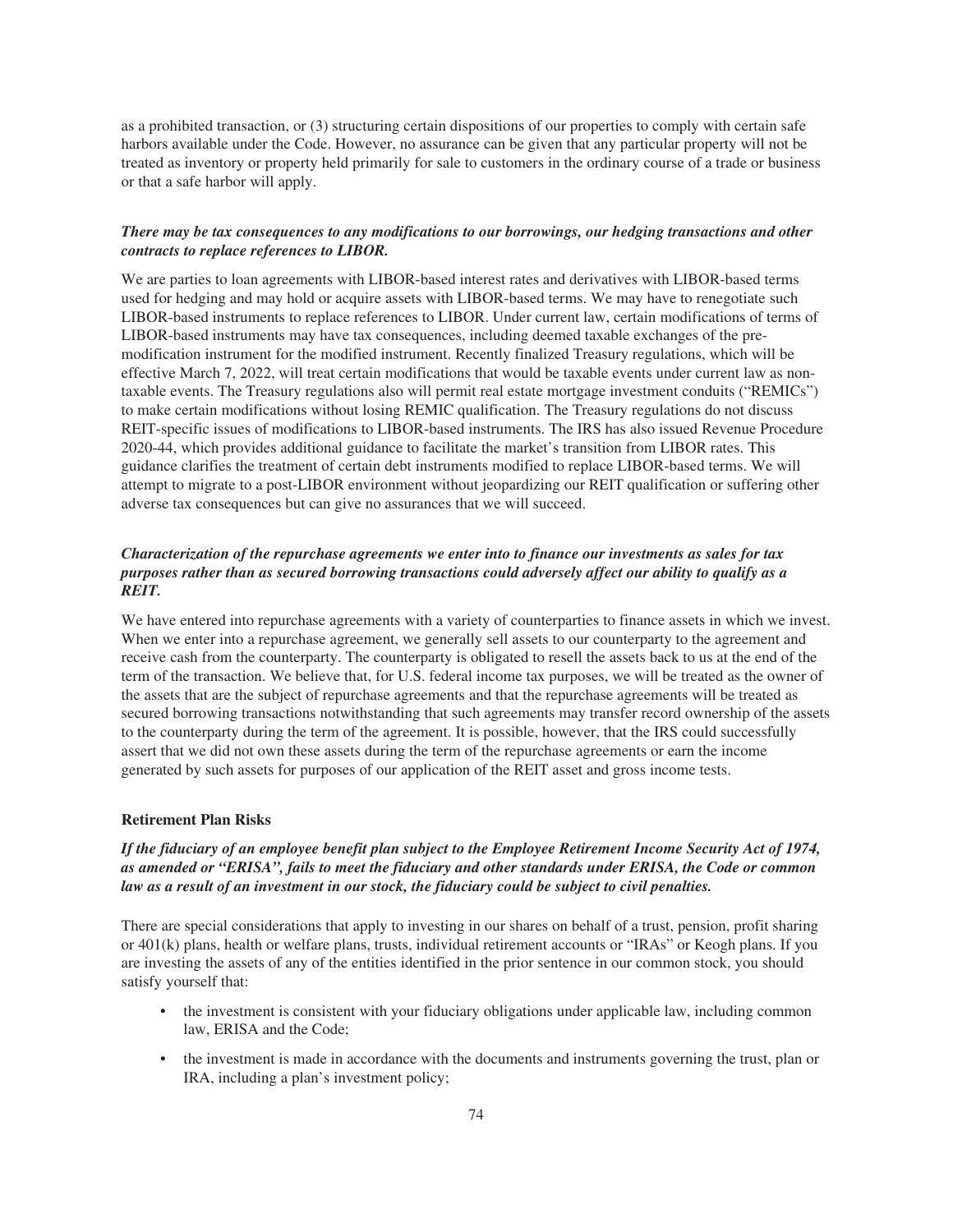- the investment satisfies the prudence and diversification requirements of Sections  $404(a)(1)(B)$  and  $404(a)(1)(C)$  of ERISA and other applicable provisions of ERISA and the Code;
- the investment will not impair the liquidity of the trust, plan or IRA;
- the investment will not produce "unrelated business taxable income" for the plan or IRA;
- our stockholders will be able to value the assets of the plan annually in accordance with ERISA requirements and applicable provisions of the plan or IRA; and
- the investment will not constitute a non-exempt prohibited transaction under Title I of ERISA or Section 4975 of the Code.

Failure to satisfy the fiduciary standards of conduct and other applicable requirements of ERISA, the Code, or other applicable statutory or common law may result in the imposition of civil penalties, and can subject the fiduciary to equitable remedies. In addition, if an investment in our shares constitutes a non-exempt prohibited transaction under Title I of ERISA or Section 4975 of the Code, the fiduciary that authorized or directed the investment may be subject to the imposition of excise taxes with respect to the amount invested.

# *If our assets at any time are deemed to constitute "plan assets" under ERISA, that may lead to the rescission of certain transactions, tax or fiduciary liability and our being held in violation of certain ERISA and Code requirements.*

Stockholders subject to ERISA should consult their own advisors as to the effect of ERISA on an investment in the shares. As discussed under "Certain ERISA Considerations," if our assets are deemed to constitute "plan assets" of stockholders that are Covered Plans (as defined below) (i) certain transactions that we might enter into in the ordinary course of our business might have to be rescinded and may give rise to certain excise taxes and fiduciary liability under Title I of ERISA or Section 4975 of the Code; (ii) our management, as well as various providers of fiduciary or other services to us (including the Advisor), and any other parties with authority or control with respect to us or our assets, may be considered fiduciaries or otherwise parties in interest or disqualified persons for purposes of the fiduciary responsibility and prohibited transaction provisions of Title I of ERISA and Section 4975 of the Code; and (iii) the fiduciaries of stockholders that are Covered Plans would not be protected from "co-fiduciary liability" resulting from our decisions and could be in violation of certain ERISA requirements.

Accordingly, prospective investors that are (i) "employee benefit plans" (within the meaning of Section 3(3) of ERISA), which are subject to Title I of ERISA; (ii) "plans" defined in Section 4975 of the Code, which are subject to Section 4975 of the Code (including "Keogh" plans and "individual retirement accounts"); or (iii) entities whose underlying assets are deemed to include plan assets within the meaning of Section 3(42) of ERISA and the regulations thereunder (e.g., an entity of which 25% or more of the total value of any class of equity interests is held by "benefit plan investors") (each such plan, account and entity described in clauses (i), (ii) and (iii) we refer to as "Covered Plans") should consult with their own legal, tax, financial and other advisors prior to investing to review these implications in light of such investor's particular circumstances. The sale of our common stock to any Covered Plan is in no respect a representation by us or any other person associated with the offering of our shares of common stock that such an investment meets all relevant legal requirements with respect to investments by plans generally or any particular plan, or that such an investment is appropriate for plans generally or any particular plan.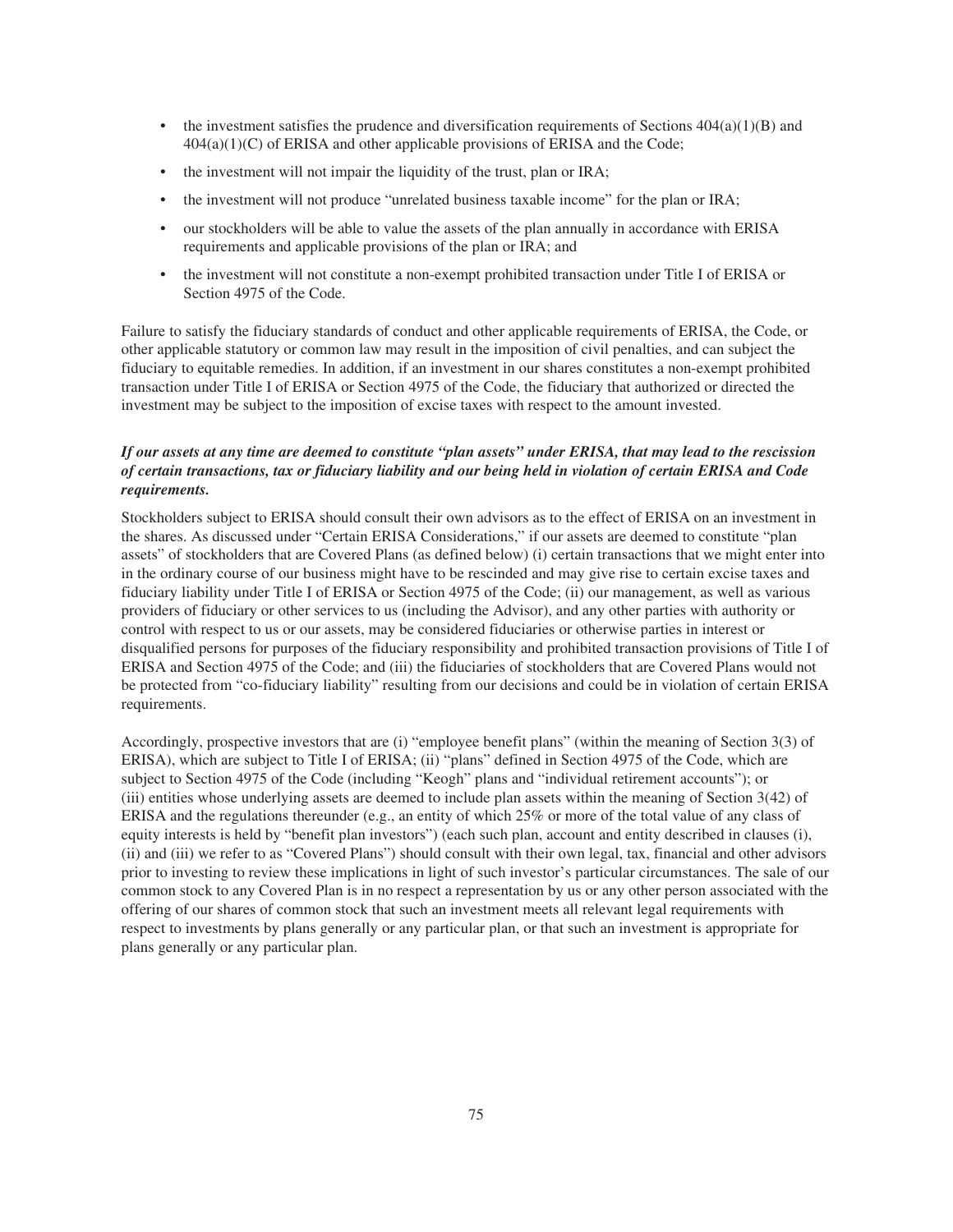# **ITEM 1B. UNRESOLVED STAFF COMMENTS**

None.

# **ITEM 2. PROPERTIES**

For an overview of our real estate investments, see Item 7—"Management's Discussion and Analysis of Financial Condition and Results of Operations—Portfolio."

Our principal executive and administrative offices are located at 2340 Collins Avenue, Miami Beach, Florida 33139 and 591 West Putnam Avenue, Greenwich, CT 06830. We consider these facilities to be suitable and adequate for the management and operations of our business.

# **ITEM 3. LEGAL PROCEEDINGS**

From time to time, we may be involved in various claims and legal actions arising in the ordinary course of business. As of December 31, 2021, we were not involved in any material legal proceedings.

# **ITEM 4. MINE SAFETY DISCLOSURES**

Not applicable.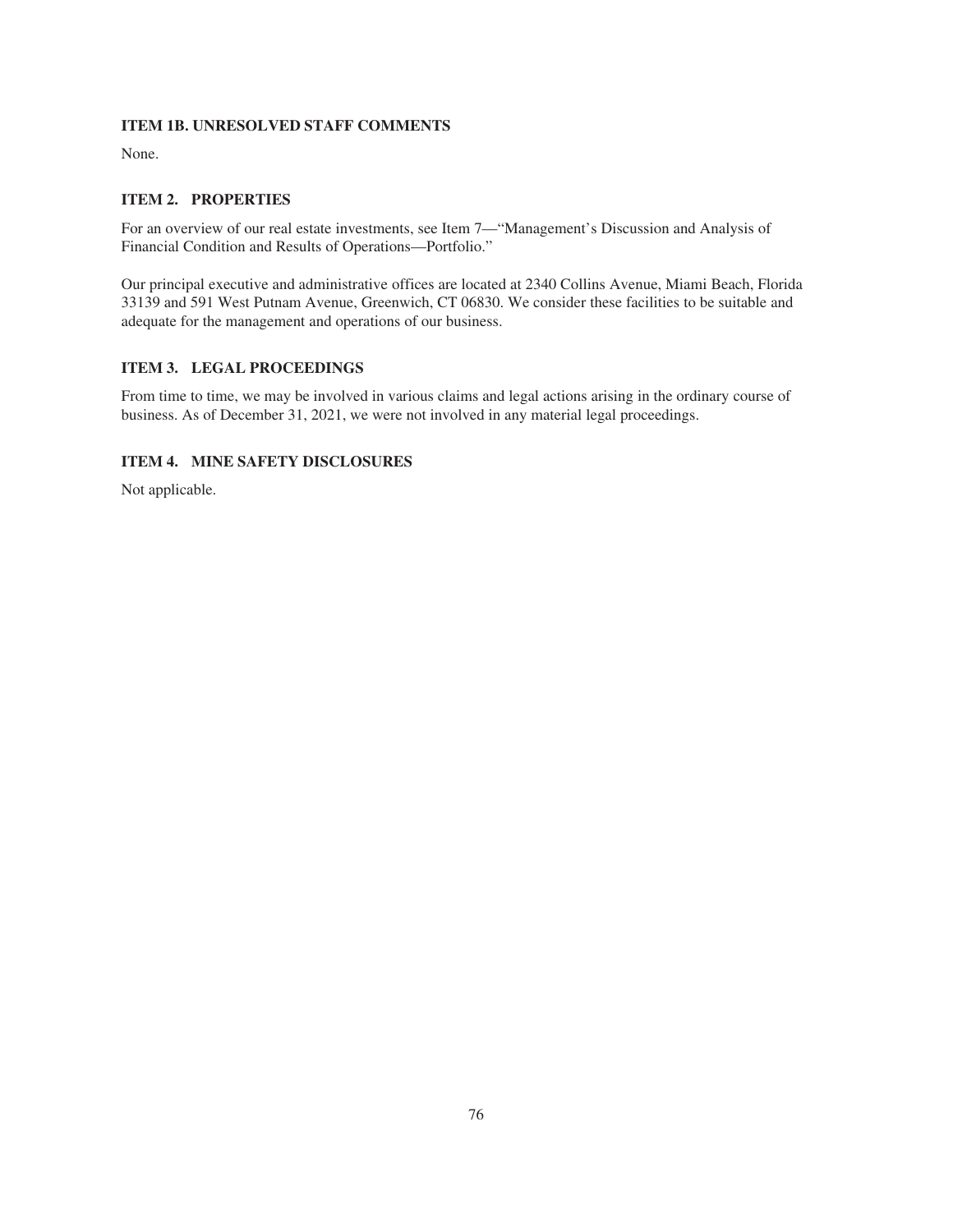### **PART II.**

# **ITEM 5. MARKET FOR REGISTRANT'S COMMON EQUITY, RELATED STOCKHOLDER MATTERS AND ISSUER PURCHASES OF EQUITY SECURITIES**

#### **Offering of Common Stock**

The Offering consists of four classes of shares of our common stock: Class T shares, Class S shares, Class D shares, and Class I shares. Our common stock is not currently traded on any exchange, and no established market exists for our common stock. The purchase price per share for each class of our common stock is the transaction price that will generally equal our prior month's NAV per share, as determined monthly, plus applicable selling commissions and dealer manager fees. As of March 28, 2022, we had 1,076 holders of Class T, 25,345 holders of Class S, 1,375 holders of Class D and 11,672 holders of Class I shares of common stock. The share classes have different upfront selling commissions and dealer manager fees, and different ongoing stockholder servicing fees. Other than the differences in upfront selling commissions, dealer manager fees, and ongoing stockholder servicing fees, each class of common stock has the same economics and voting rights. Shares of our common stock are not listed for trading on a stock exchange or other securities market. The following table details the selling commissions, dealer manager fees, and stockholder servicing fees for each applicable share class:

|                                                      | <b>Common</b><br><b>Stock</b><br><b>Class T</b> | <b>Common</b><br><b>Stock</b><br>Class S | <b>Common</b><br><b>Stock</b><br><b>Class D</b> | <b>Common</b><br><b>Stock</b><br><b>Class I</b> |
|------------------------------------------------------|-------------------------------------------------|------------------------------------------|-------------------------------------------------|-------------------------------------------------|
| Selling commissions and dealer manager fees          |                                                 |                                          |                                                 |                                                 |
| (% of transaction price) $\dots\dots\dots\dots\dots$ | up to $3.5\%$                                   | up to $3.5\%$                            | up to $1.5\%$                                   | $\overline{\phantom{a}}$                        |
| Stockholder servicing fee (% of NAV) $\dots$         | $0.85\%$                                        | $0.85\%$                                 | $0.25\%$                                        |                                                 |

For Class S shares sold in the primary offering, investors will pay upfront selling commissions of up to 3.5% of the transaction price. For Class T shares sold in the primary offering, investors will pay upfront selling commissions of up to 3.0% of the transaction price and upfront dealer manager fees of 0.5% of the transaction price, however such amounts may vary at certain participating broker-dealers, provided that the sum will not exceed 3.5% of the transaction price. For Class D shares sold in the primary offering, investors will pay upfront selling commissions of up to 1.5% of the transaction price. Prior to February 4, 2020, no upfront selling commissions were paid on Class D shares. There are no upfront selling commissions or dealer manager fees with respect to Class I shares.

The Dealer Manager, a registered broker-dealer affiliated with the Advisor, serves as the dealer manager for the Offering and is entitled to receive stockholder servicing fees of 0.85% per annum of the aggregate NAV for Class T shares and Class S shares. For Class T shares such stockholder servicing fee includes an advisor stockholder servicing fee of 0.65% per annum, and a dealer stockholder servicing fee of 0.20% per annum, of the aggregate NAV for the Class T shares, however, with respect to Class T shares sold through certain participating brokerdealers, the advisor stockholder servicing fee and the dealer stockholder servicing fee may be other amounts, provided that the sum of such fees will always equal 0.85% per annum of the NAV of such shares. For Class D shares, the Dealer Manager is entitled to a stockholder servicing fee equal to 0.25% per annum of the aggregate NAV for the Class D shares. There is no stockholder servicing fee with respect to Class I shares. For the year ended December 31, 2021, the ratio of the cost of raising equity capital to the gross amount of equity capital raised was approximately 0.7%.

The Dealer Manager anticipates that substantially all of the upfront selling commissions, dealer manager and stockholder servicing fees will be retained by, or reallowed (paid) to, participating broker-dealers. For the year ended December 31, 2021, the Dealer Manager retained approximately \$77,000 of upfront selling commissions, dealer manager or stockholder servicing fees.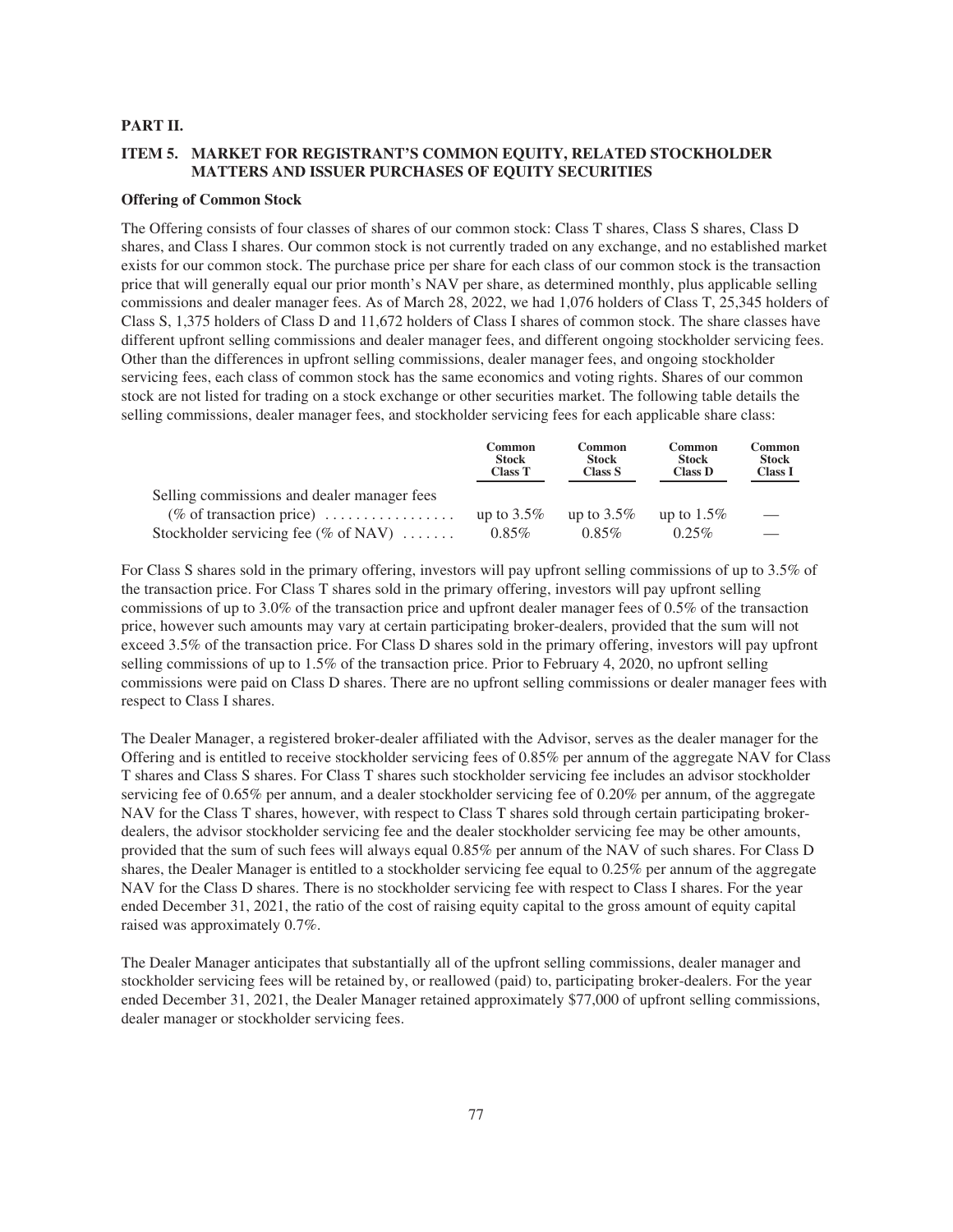The following table presents our monthly NAV per share for each of the four classes of shares for the year ended December 31, 2021:

| Common<br>Stock<br><b>Class T</b> | Common<br>Stock<br><b>Class S</b> | <b>Common</b><br>Stock<br><b>Class D</b> | <b>Common</b><br>Stock<br><b>Class I</b> |
|-----------------------------------|-----------------------------------|------------------------------------------|------------------------------------------|
| \$21.60                           | \$21.73                           | \$21.62                                  | \$21.68                                  |
| \$21.66                           | \$21.78                           | \$21.67                                  | \$21.73                                  |
| \$21.81                           | \$21.93                           | \$21.81                                  | \$21.87                                  |
| \$21.91                           | \$22.02                           | \$21.91                                  | \$21.97                                  |
| \$22.30                           | \$22.40                           | \$22.27                                  | \$22.35                                  |
| \$22.46                           | \$22.57                           | \$22.42                                  | \$22.51                                  |
| \$22.79                           | \$22.89                           | \$22.73                                  | \$22.83                                  |
| \$23.73                           | \$23.82                           | \$23.66                                  | \$23.75                                  |
| \$24.40                           | \$24.48                           | \$24.03                                  | \$24.40                                  |
| \$24.86                           | \$24.93                           | \$24.50                                  | \$24.83                                  |
| \$25.71                           | \$25.76                           | \$25.32                                  | \$25.65                                  |
| \$26.05                           | \$26.09                           | \$25.68                                  | \$25.94                                  |

#### **Net Asset Value**

We calculate NAV per share in accordance with the valuation guidelines that have been approved by our board of directors. The following table provides a breakdown of the major components of our NAV as of December 31, 2021 (\$ and shares/units in thousands):

| <b>Components of NAV</b>                                                               | December 31,<br>2021 |
|----------------------------------------------------------------------------------------|----------------------|
| Investments in real estate                                                             | \$19,649,799         |
| Investments in real estate debt                                                        | 954,077              |
|                                                                                        | 271,877              |
|                                                                                        | 665,799              |
| Other assets $\dots \dots \dots \dots \dots \dots \dots \dots \dots \dots \dots \dots$ | 486,597              |
| Debt obligations                                                                       | (11,327,804)         |
| Secured financings on investments in real estate debt                                  | (268, 181)           |
| Subscriptions received in advance                                                      | (496, 845)           |
|                                                                                        | (645, 814)           |
| Performance participation accrual                                                      | (204, 225)           |
| Management fee payable                                                                 | (9,628)              |
| Accrued stockholder servicing fees(1)                                                  | (3,192)              |
| Minority interest                                                                      | (79,666)             |
| Net asset value $\dots\dots\dots\dots\dots\dots\dots\dots\dots\dots\dots\dots$         | 8,992,794<br>S       |
| Number of outstanding shares/units                                                     | 345,972              |

<sup>(1)</sup> Stockholder servicing fees only apply to Class T, Class S, and Class D shares. Under GAAP, we accrue the full cost of the stockholder servicing fee as an offering cost at the time we sell Class T, Class S and Class D shares. As of December 31, 2021, we have accrued under GAAP \$291.5 million of stockholder servicing fees payable to the Dealer Manager related to the Class T, Class S and Class D shares sold.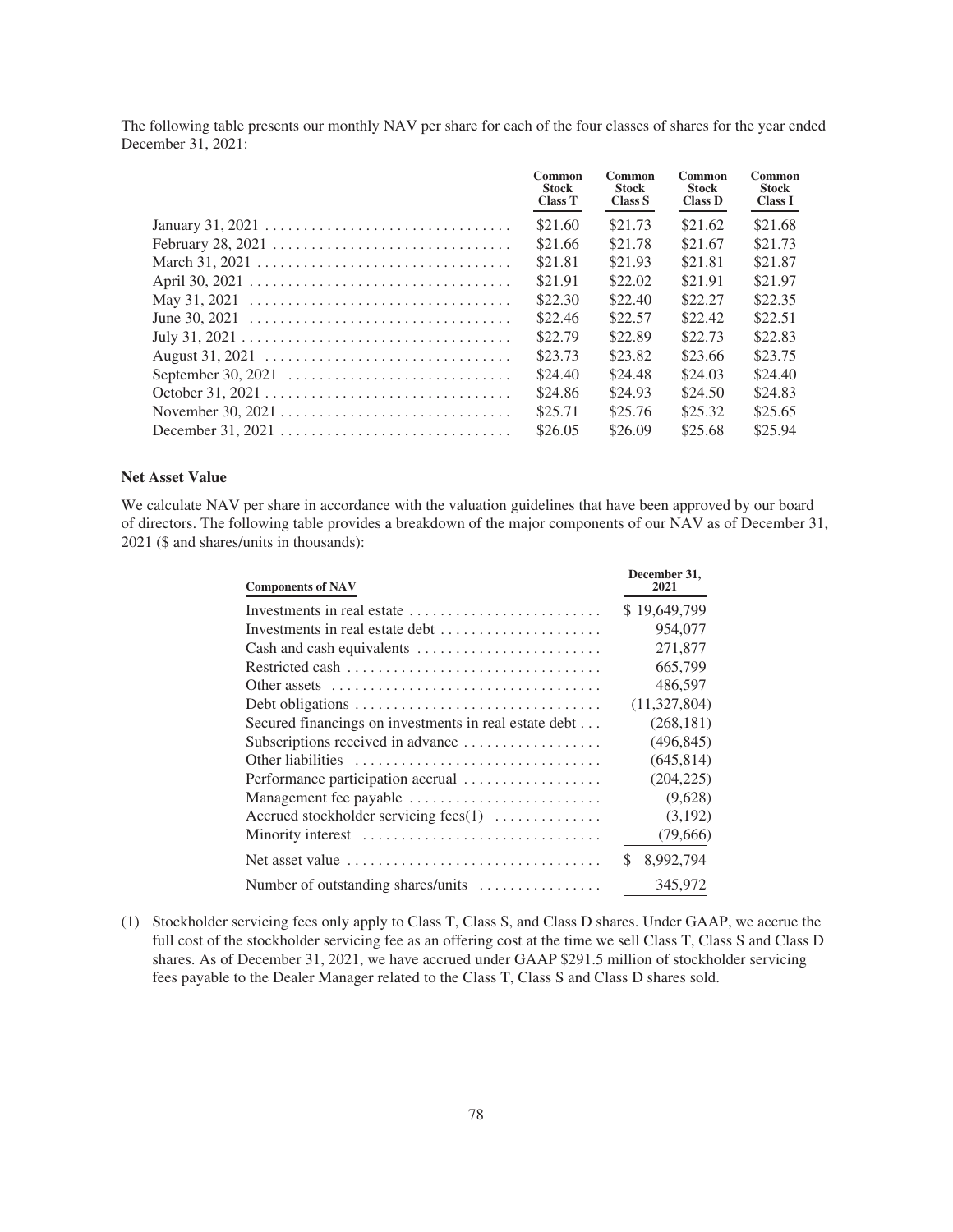The following table provides a breakdown of our total NAV and NAV per share by share class as of December 31, 2021 (\$ and shares/units in thousands, except per share/unit data):

| <b>NAV Per Share</b>                                | <b>Class T</b><br><b>Shares</b> | Class S<br><b>Shares</b> | <b>Class D</b><br><b>Shares</b> | <b>Class I</b><br><b>Shares</b> | <b>Third-party</b><br>Operating<br>Partnership<br>Units $(1)$ | <b>Total</b> |
|-----------------------------------------------------|---------------------------------|--------------------------|---------------------------------|---------------------------------|---------------------------------------------------------------|--------------|
|                                                     |                                 |                          |                                 |                                 |                                                               |              |
|                                                     |                                 |                          |                                 |                                 |                                                               |              |
| NAV Per Share/Unit as of December 31.               |                                 |                          |                                 |                                 |                                                               |              |
| $2021$ \$ 26.05 \$ 26.09 \$ 25.68 \$ 25.94 \$ 25.94 |                                 |                          |                                 |                                 |                                                               |              |

(1) Includes the units of the Operating Partnership held by the Special Limited Partner.

Set forth below are the weighted averages of the key assumptions in the discounted cash flow methodology used in the December 31, 2021 valuations, based on property types.

| <b>Property Type</b>                                          | <b>Discount Rate</b> | <b>Exit Capitalization</b><br>Rate |
|---------------------------------------------------------------|----------------------|------------------------------------|
| Multifamily                                                   | 5.9%                 | 47%                                |
|                                                               | 97%                  | 79%                                |
|                                                               | $7.5\%$              | 6.1%                               |
| Industrial $\ldots \ldots \ldots \ldots \ldots \ldots \ldots$ | 5.8%                 | $4.8\%$                            |
|                                                               | 64%                  | 5 3%                               |

For quarter-end months, these assumptions are determined by the independent valuation advisor and third party appraisers. In addition the independent valuation advisor reviews the assumptions from the third-party appraisals. The Advisor reviews the assumptions from each of the appraisals regardless of who performs the work. A change in these assumptions would impact the calculation of the value of our property investments. For example, assuming all other factors remain unchanged, the changes listed below would result in the following effects on our investment values:

| Input                                                           | <b>Hypothetical</b><br><b>Change</b> | <b>Multifamily</b><br>Investment<br><b>Values</b> | <b>Hospitality</b><br>Investment<br><b>Values</b> | <b>Office</b><br><b>Investment</b><br>Values | <b>Industrial</b><br>Investment<br><b>Values</b> | Other<br>Investment<br>Values |
|-----------------------------------------------------------------|--------------------------------------|---------------------------------------------------|---------------------------------------------------|----------------------------------------------|--------------------------------------------------|-------------------------------|
| Discount Rate $\dots \dots \dots \dots \dots$ 0.25% decrease    |                                      | $+2.0\%$                                          | $+1.9\%$                                          | $+1.9\%$                                     | $+2.1\%$                                         | $+2.0\%$                      |
| (weighted average) $\ldots \ldots \ldots \ldots$ 0.25% increase |                                      | $(2.0)\%$                                         | $(1.7)\%$                                         | $(1.9)\%$                                    | $(2.0)\%$                                        | $(2.0)\%$                     |
| Exit Capitalization Rate  0.25% decrease                        |                                      | $+3.8\%$                                          | $+1.8\%$                                          | $+2.8\%$                                     | $+3.9\%$                                         | $+3.4\%$                      |
| (weighted average) $\ldots \ldots \ldots \ldots$ 0.25% increase |                                      | $(3.4)\%$                                         | $(1.5)\%$                                         | $(2.6)\%$                                    | $(3.5)\%$                                        | $(3.1)\%$                     |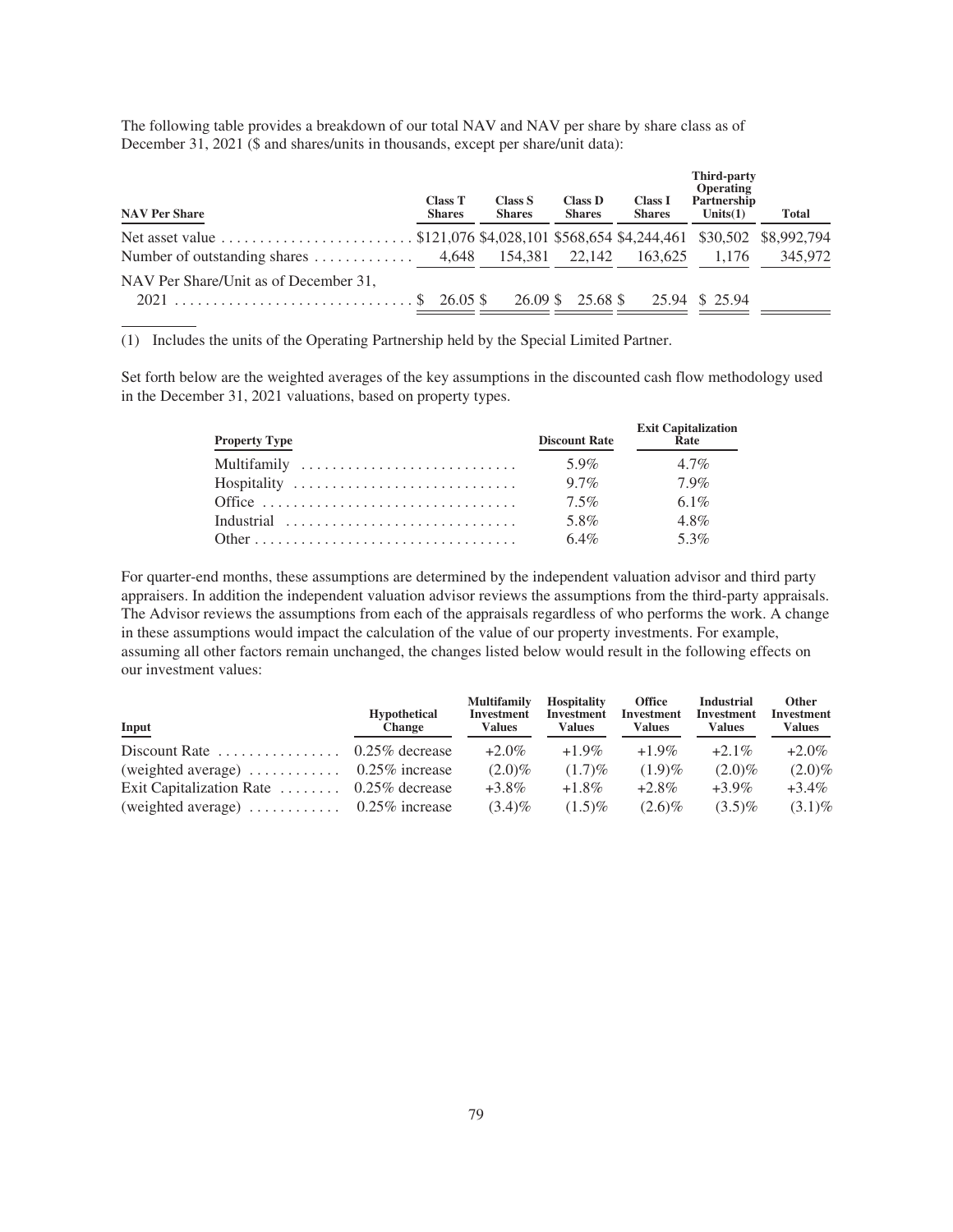The following table reconciles stockholders' equity per our Consolidated Balance Sheet to our NAV (\$ in thousands):

| <b>Reconciliation of Stockholders' Equity to NAV</b>            | December 31, 2021     |
|-----------------------------------------------------------------|-----------------------|
|                                                                 | \$6,634,227<br>30,502 |
| Adjustments:                                                    | 6,664,729             |
| Advanced organization and offering costs and Advanced operating | 288.353               |
|                                                                 | 4.582                 |
|                                                                 | 1,525,446             |
|                                                                 | 509,684               |
|                                                                 | \$8,992,794           |

The following details the adjustments to reconcile GAAP stockholders' equity to our NAV:

- Accrued stockholder servicing fee represents the accrual for the full cost of the stockholder servicing fee for Class T, Class S and Class D shares. Under GAAP, we accrued the full cost of the stockholder servicing fee payable over the life of each share (assuming such share remains outstanding the length of time required to pay the maximum stockholder servicing fee) as an offering cost at the time we sold the Class T, Class S and Class D shares. Refer to Note 2—"Summary of Significant Accounting Policies" to our consolidated financial statements for further details of the GAAP treatment regarding the stockholder servicing fee. For purposes of calculating the NAV, we recognize the stockholder servicing fee as a reduction of NAV on a monthly basis.
- The Advisor advanced organization and offering costs (other than upfront selling commissions, dealer manager fees and stockholder servicing fees) on our behalf through December 21, 2019. Such costs are reimbursed to the Advisor pro rata over 60 months following December 21, 2019. Under GAAP, organization costs are expensed as incurred and offering costs are charged to equity as such amounts are incurred. For NAV, such costs are recognized as a reduction to NAV as they are reimbursed ratably over 60 months.
- Our investments in real estate are presented under historical cost in our GAAP consolidated financial statements. Additionally, our mortgage notes and revolving credit facilities and repurchase agreements ("Debt") are presented at their carrying value in our consolidated financial statements. As such, any changes in the fair market value of our investments in real estate are not recorded in our GAAP results. For purposes of determining our NAV, our investments in real estate and our Debt are recorded at fair value.
- We depreciate our investments in real estate and amortize certain other assets and liabilities in accordance with GAAP. Such depreciation and amortization is excluded for purposes of determining our NAV.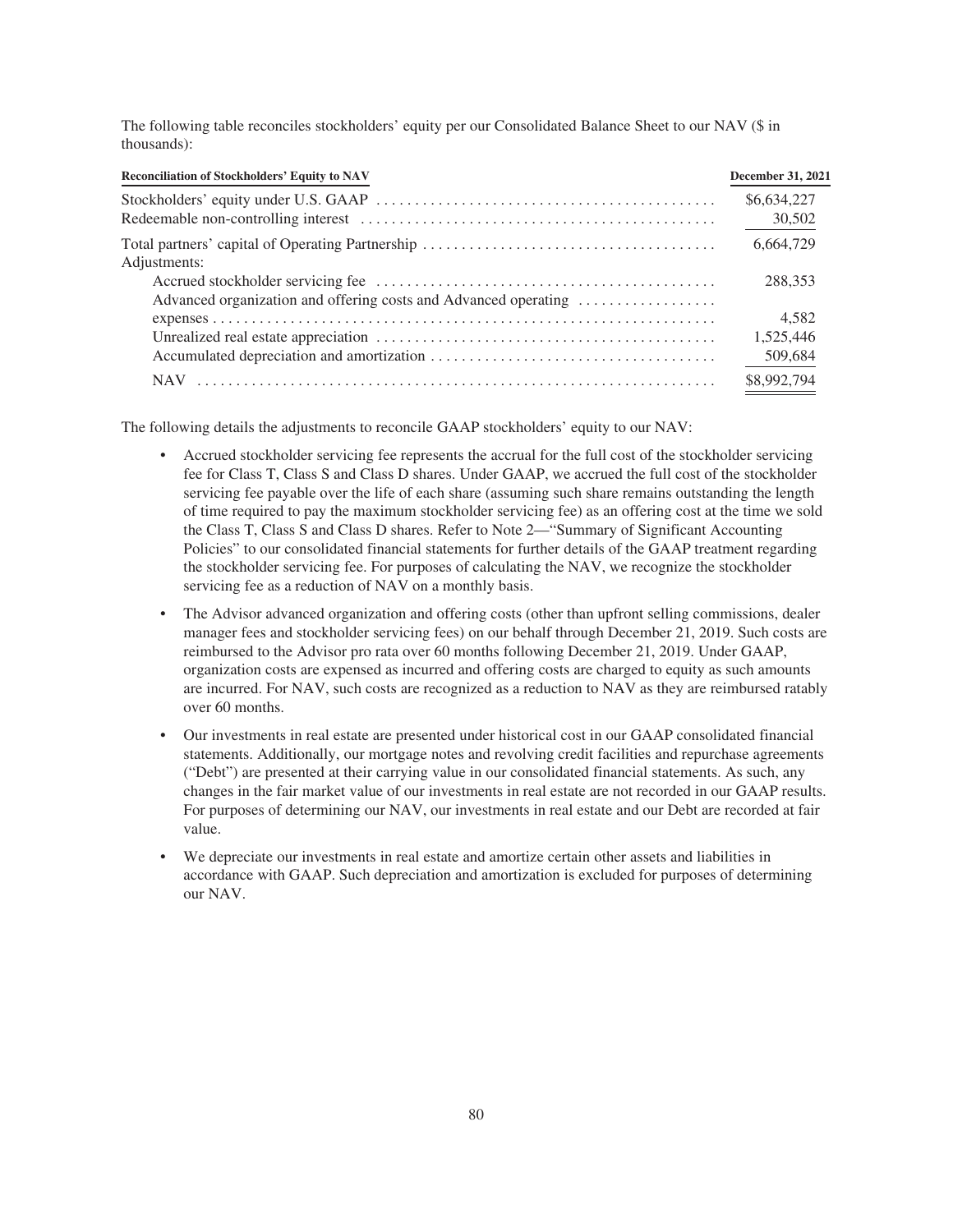### **Distributions**

The following table summarizes our distributions declared during the years ended December 31, 2021, 2020 and 2019 (\$ in thousands).

|                                                                       |           | <b>For the Year Ended</b><br><b>December 31, 2021</b> |           | <b>For the Year Ended</b><br><b>December 31, 2020</b> | <b>For the Year Ended</b><br>December 31, 2019 |                          |
|-----------------------------------------------------------------------|-----------|-------------------------------------------------------|-----------|-------------------------------------------------------|------------------------------------------------|--------------------------|
|                                                                       | Amount    | Percentage                                            |           | Amount Percentage                                     |                                                | <b>Amount</b> Percentage |
| <b>Distributions</b>                                                  |           |                                                       |           |                                                       |                                                |                          |
| Payable in cash $\ldots \ldots \ldots \ldots \ldots \ldots$ \$137,190 |           | 59%                                                   | \$ 37,830 | 47%                                                   | \$10,472                                       | 43%                      |
| Reinvested in shares                                                  | 95,420    | 41\%                                                  | 43,408    | 53%                                                   | 13,670                                         | 57%                      |
| Total distributions                                                   | \$232,610 | $100\%$                                               | \$ 81.238 | $100\%$                                               | \$24,142                                       | $100\%$                  |
| Sources of Distributions                                              |           |                                                       |           |                                                       |                                                |                          |
| Cash flows from operating activities $\dots \dots$ \$232,610          |           | $100\%$                                               | \$ 81,238 | $100\%$                                               | \$24,142                                       | $100\%$                  |
|                                                                       |           | $-$ %                                                 |           | $-$ %                                                 |                                                | $-$ %                    |
| Total sources of distributions $\dots \dots$ \$232,610                |           | $100\%$                                               | \$81,238  | $100\%$                                               | \$24,142                                       | $100\%$                  |
| Cash flows from operating activities $\dots\dots\dots$                | \$233,127 |                                                       | \$112,844 |                                                       | \$51,105                                       |                          |
| Funds from operations $\dots \dots \dots \dots \dots \dots$ \$ 26,746 |           |                                                       | \$57.131  |                                                       | \$18,674                                       |                          |

### **Funds from Operations and Adjusted Funds from Operations**

We believe funds from operations ("FFO") is a meaningful supplemental non-GAAP operating metric. Our consolidated financial statements are presented under historical cost accounting which, among other things, requires depreciation of real estate investments to be calculated on a straight-line basis. As a result, our operating results imply that the value of our real estate investments will decrease evenly over a set time period. However, we believe that the value of real estate investments will change over time based on market conditions and as such, depreciation under historical cost accounting may be less informative. FFO is a standard REIT industry metric defined by the National Association of Real Estate Investment Trusts ("NAREIT").

FFO, as defined by NAREIT and presented below, is calculated as net income or loss (computed in accordance with GAAP), excluding (i) gains or losses from sales of depreciable real property, (ii) impairment write-downs on depreciable real property, (iii) plus real estate-related depreciation and amortization, and (iv) similar adjustments for unconsolidated joint ventures.

We also believe that adjusted FFO ("AFFO") is a meaningful supplemental non-GAAP disclosure of our operating results. AFFO further adjusts FFO in order for our operating results to reflect the specific characteristics of our business by adjusting for items we believe are not related to our core operations. Our adjustments to FFO to arrive at AFFO include removing the impact of (i) straight-line rental income and expense, (ii) deferred income amortization, (iii) amortization of above- and below-market lease intangibles, (iv) amortization of mortgage premium /discount, (v) unrealized gains or losses from changes in the fair value of real estate debt and other financial instruments, (vi) gains and losses resulting from foreign currency translations, (vii) amortization of restricted stock awards, (viii) non-cash performance participation allocation, even if repurchased by us, and (ix) amortization of deferred financing costs, and (x) similar adjustments for unconsolidated joint ventures. AFFO is not defined by NAREIT and our calculation of AFFO may not be comparable to disclosures made by other REITs.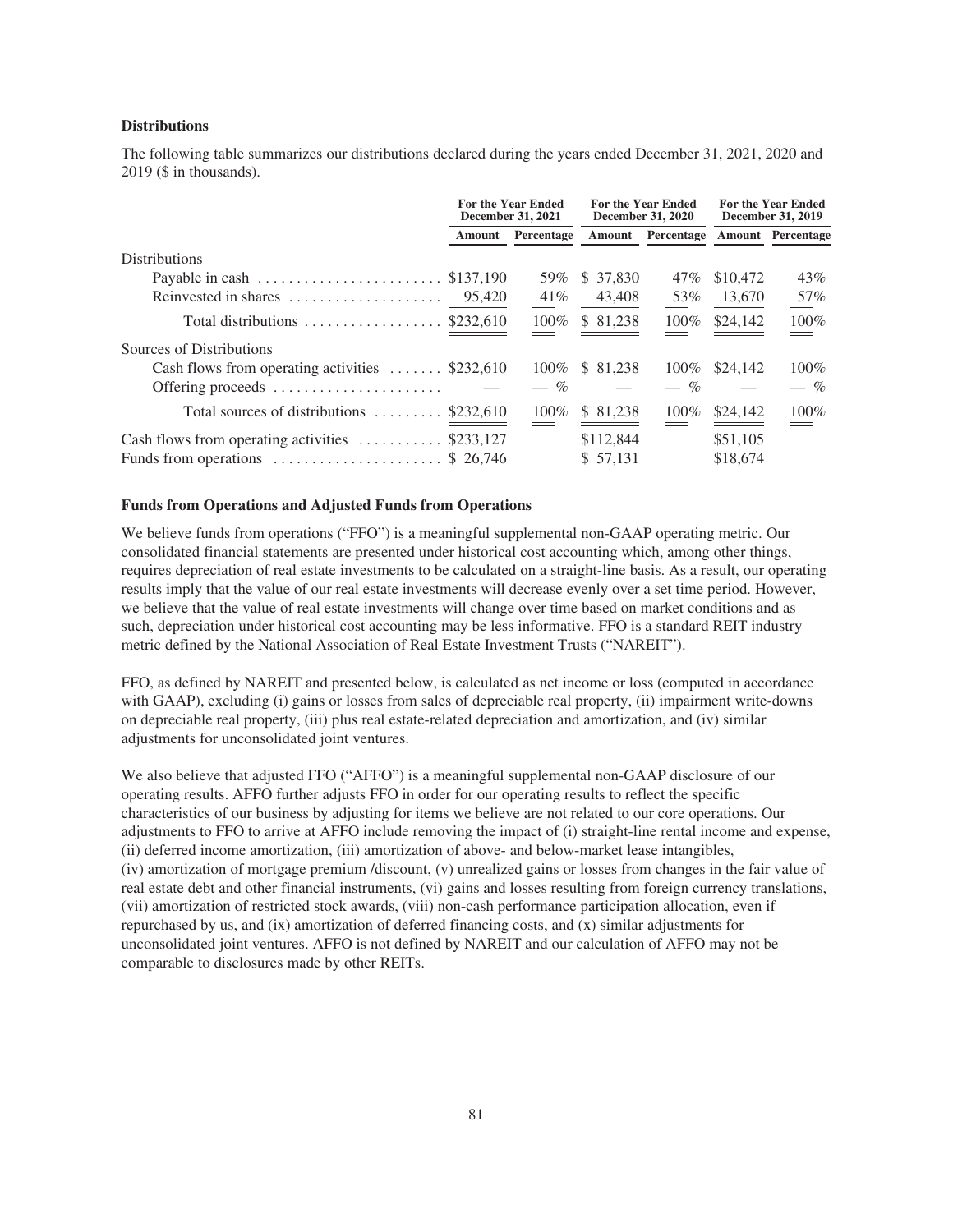The following table presents a reconciliation of FFO and AFFO to net loss attributable to stockholders (\$ in thousands):

|                                                                                                                                                 | For the Year Ended December 31, |            |            |
|-------------------------------------------------------------------------------------------------------------------------------------------------|---------------------------------|------------|------------|
|                                                                                                                                                 | 2021                            | 2020       | 2019       |
| Adjustments to arrive at FFO:                                                                                                                   | \$(302,251)                     | \$(96,258) | \$(20,826) |
| Investment in unconsolidated real estate ventures – depreciation and                                                                            | 330,455                         | 155,864    | 38,896     |
| Amount attributable to non-controlling interests for above                                                                                      | 800                             | 753        | 604        |
|                                                                                                                                                 | (2,258)                         | (3,228)    |            |
| Adjustments to arrive at AFFO:                                                                                                                  | 26,746                          | 57,131     | 18,674     |
|                                                                                                                                                 | (12, 453)                       | (8,668)    | (829)      |
|                                                                                                                                                 | (2,717)                         | (1,294)    | (1,566)    |
| Amortization of above- and below-market lease intangibles, net<br>Unrealized (gains) losses from changes in the fair value of $\dots\dots\dots$ | (1,188)                         | (15)       | (13)       |
| investments in real estate debt and other financial instruments $\dots\dots$                                                                    | (36,009)                        | 9,026      | 256        |
|                                                                                                                                                 | 15,102                          |            |            |
|                                                                                                                                                 | 204,225                         | 15,061     | 10,366     |
|                                                                                                                                                 | 8,547                           | 3,183      | 1,050      |
| Amount attributable to non-controlling interests for above                                                                                      | 537                             | 128        | 71         |
|                                                                                                                                                 | 261                             | 288        | (151)      |
|                                                                                                                                                 | \$203,051                       | \$74,840   | \$27,858   |

(1) Effective with the period ending September 30, 2021, we have updated our definition of AFFO to exclude the impact of deferred income amortization. Prior periods have been reclassified to conform to current period presentation.

FFO and AFFO should not be considered to be more relevant or accurate than the GAAP methodology in calculating net income (loss) or in evaluating our operating performance. In addition, FFO and AFFO should not be considered as alternatives to net income (loss) as indications of our performance or as alternatives to cash flows from operating activities as indications of our liquidity, but rather should be reviewed in conjunction with these and other GAAP measurements. Further, FFO and AFFO are not intended to be used as liquidity measures indicative of cash flow available to fund our cash needs, including our ability to make distributions to our stockholders.

#### **Unregistered Sales of Equity Securities**

As described in Note 11 "Related Party Transactions" to our consolidated financial statements in this Annual Report on Form 10-K, the Advisor is entitled to an annual management fee equal to 1.25% of our NAV, payable monthly as compensation for the services it provides to us. The management fee can be paid, at the Advisor's election, in cash, shares of common stock, or Operating Partnership units. The Advisor waived its management fee through March 31, 2019. During the years ended December 31, 2021, 2020 and 2019, we incurred management fees of \$62.2 million, \$19.4 million and \$5.5 million, respectively. For the years ended December 31, 2021, 2020 and 2019, the Advisor elected to receive the management fee in shares of our common stock. We issued 2,232,831, 811,757 and 210,827 unregistered Class I shares to the Advisor as payment for the management fee and also had a payable of \$9.6 million, \$2.1 million and \$1.0 million related to the management fee as of December 31, 2021, 2020 and 2019, respectively, which is included in Due to affiliates on our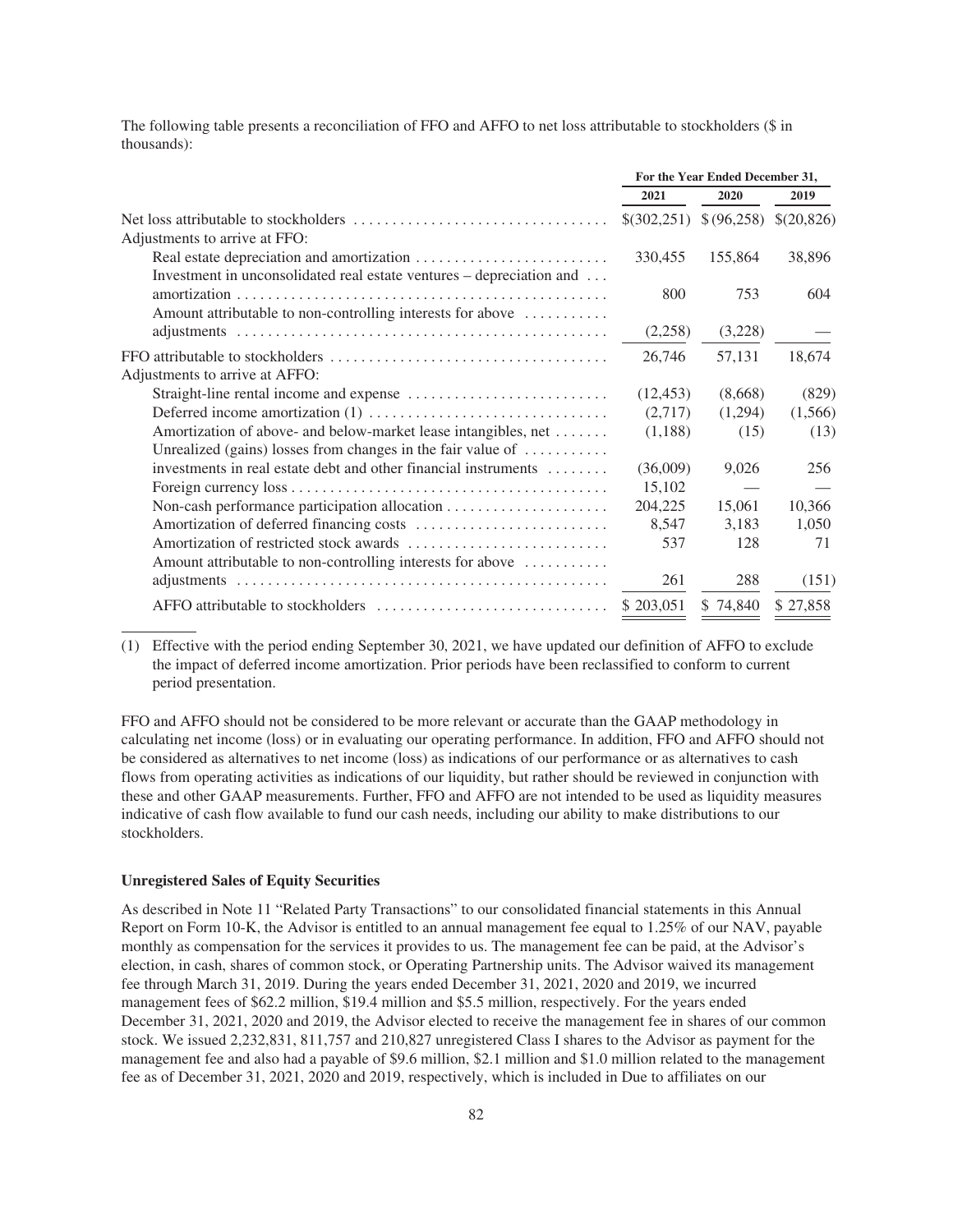consolidated financial statements. During January 2022, the Advisor was issued 371,148 unregistered Class I shares as payment for the \$9.6 million management fee accrued as of December 31, 2021. During January 2021, the Advisor was issued 97,097 unregistered Class I shares as payment for the \$2.1 million management fee accrued as of December 31, 2020. During January 2020, the Advisor was issued 48,049 unregistered Class I shares as payment for the \$1.0 million management fee accrued as of December 31, 2019. The shares issued to the Advisor for payment of the management fee were issued at the applicable NAV per share at the end of each month for which the fee was earned.

Additionally, the Special Limited Partner, an affiliate of the Advisor, holds a performance participation interest in the Operating Partnership that entitles it to receive an allocation of the Operating Partnership's total return to its capital account. As further described in Note 11 to our consolidated financial statements, total return is defined as distributions paid or accrued plus the change in NAV. Under the Operating Partnership's limited partnership agreement, the annual total return will be allocated solely to the Special Limited Partner after the other unit holders have received a total return of 5% (after recouping any loss carryforward amount) and such allocation will continue until the allocation between the Special Limited Partner and all other unit holders is equal to 12.5% and 87.5%, respectively. Thereafter, the Special Limited Partner will receive an allocation of 12.5% of the annual total return. The annual distribution of the performance participation interest will be paid in cash or Class I units of the Operating Partnership, at the election of the Special Limited Partner. During the years ended December 31, 2021, 2020 and 2019, we recognized \$204.2 million, \$15.1 million and \$10.4 million, respectively, of performance participation interest in the Company's consolidated financial statements as the performance hurdle was achieved as of December 31, 2021, 2020 and 2019, respectively. The performance participation interest for 2021 became payable on December 31, 2021 and in January 2022, we issued approximately 7.9 million Class I units of the Operating Partnership to the Special Limited Partner as payment for the performance participation interest for 2021. The performance participation interest for 2020 became payable on December 31, 2020 and in January 2021, we issued approximately 0.7 million Class I units of the Operating Partnership to the Special Limited Partner as payment for the performance participation interest for 2020. The performance participation interest for 2019 became payable on December 31, 2019 and in January 2020, we issued approximately 0.5 million Class I units of the Operating Partnership to the Special Limited Partner as payment for the performance participation interest for 2019. Each Class I unit is exchangeable into one Class I common share.

Each issuance to the Advisor and the Special Limited Partner was made pursuant to Section  $4(a)(2)$  of the Securities Act.

### **Share Repurchase Plan**

We have adopted a share repurchase plan, whereby on a monthly basis, stockholders may request that we repurchase all or any portion of their shares. We may choose to repurchase all, some or none of the shares that have been requested to be repurchased at the end of any particular month, in our discretion, subject to any limitations in the share repurchase plan.

The total amount of aggregate repurchases of Class T, Class S, Class D, and Class I shares (excluding any early repurchase deduction) is limited to 2% of the aggregate NAV per month (measured using the aggregate NAV as of the end of the immediately preceding month) and 5% of the aggregate NAV per calendar quarter (measured using the aggregate NAV as of the end of the immediately preceding quarter).

Shares are repurchased at a price equal to the transaction price on the applicable repurchase date, subject to any early repurchase deduction. Shares that have not been outstanding for at least one year are repurchased at 95% of the transaction price. Due to the illiquid nature of investments in real estate, we may not have sufficient liquid resources to fund repurchase requests and may elect not to repurchase some or all of the shares submitted for repurchase in a given period. Further, we may make exceptions to, modify or suspend the share repurchase plan. Our board of directors may also determine to terminate our share repurchase plan if required by applicable law or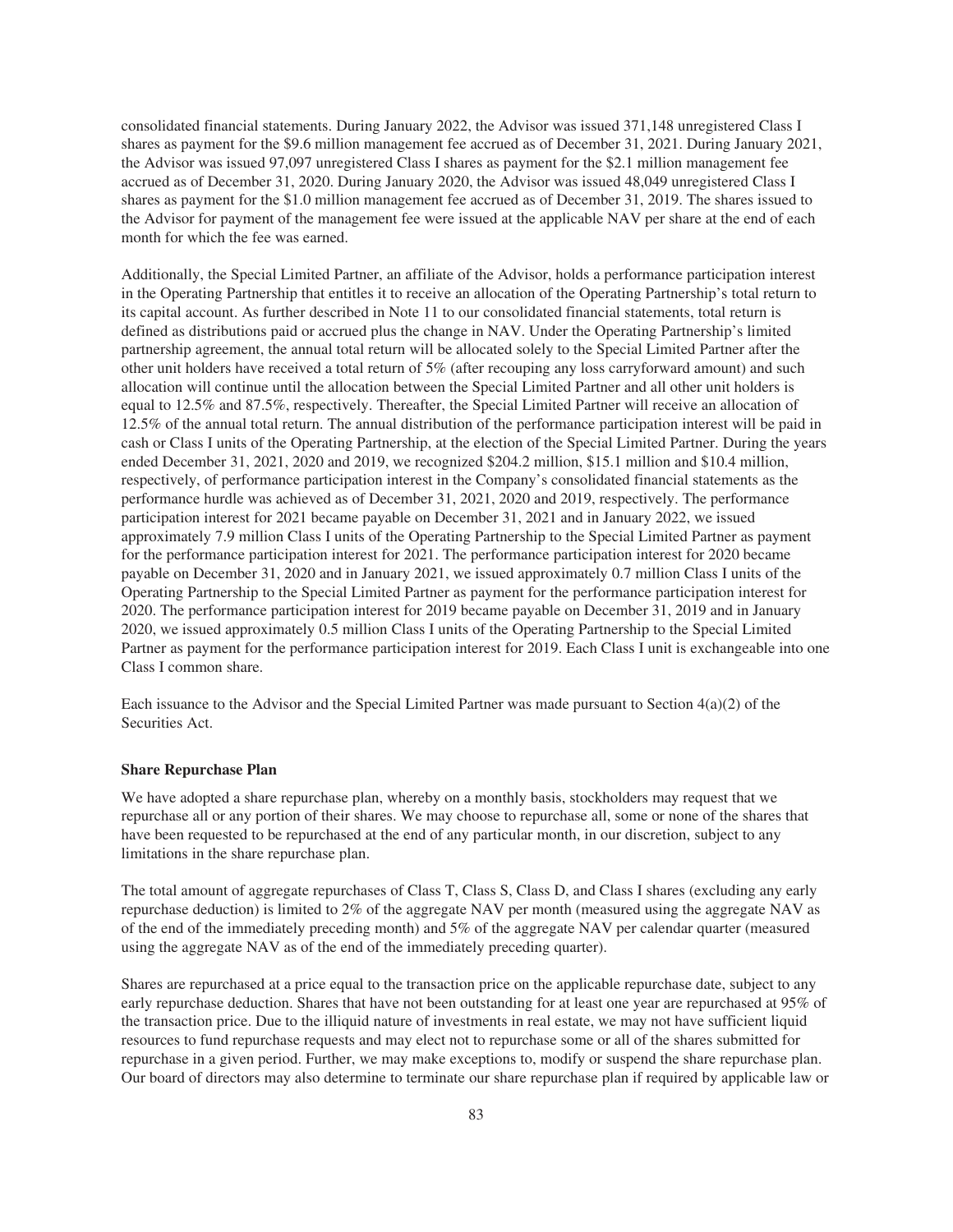in connection with a transaction in which our stockholders receive liquidity for their shares of our common stock, such as a sale or merger of our company or listing of our shares on a national securities exchange.

If the transaction price for the applicable month is not made available by the tenth business day prior to the last business day of the month (or is changed after such date), then no repurchase requests will be accepted for such month and stockholders who wish to have their shares repurchased the following month must resubmit their repurchase requests.

During the three months ended December 31, 2021, we repurchased shares of our common stock in the following amounts, which represented all of the share repurchase requests received for the same period.

|                 |                                                     |                                                                |                                           | <b>Total Number of</b><br><b>Shares Repurchased</b><br>as Part of Publicly<br><b>Announced Plans</b><br>or Programs | <b>Maximum Number of</b><br><b>Shares that May Yet</b><br><b>Be Repurchased</b><br><b>Under the Plans</b><br>or Programs $(2)$ |
|-----------------|-----------------------------------------------------|----------------------------------------------------------------|-------------------------------------------|---------------------------------------------------------------------------------------------------------------------|--------------------------------------------------------------------------------------------------------------------------------|
|                 |                                                     | Repurchases as<br>a Percentage<br>of Shares<br>Outstanding (1) |                                           |                                                                                                                     |                                                                                                                                |
|                 | <b>Total Number</b><br>of Shares<br>Repurchased (1) |                                                                | Average<br><b>Price Paid</b><br>per Share |                                                                                                                     |                                                                                                                                |
| Month of:       |                                                     |                                                                |                                           |                                                                                                                     |                                                                                                                                |
| October 2021    | 259,153                                             | $0.09\%$                                                       | \$23.80                                   | 259,153                                                                                                             |                                                                                                                                |
| November $2021$ | 288,135                                             | $0.09\%$                                                       | 24.44                                     | 288,135                                                                                                             |                                                                                                                                |
| December $2021$ | 469,271                                             | 0.14%                                                          | 24.84                                     | 469,271                                                                                                             |                                                                                                                                |
| Total<br>.      | 1,016,559                                           |                                                                | \$24.46                                   | 1,016,559                                                                                                           |                                                                                                                                |

(1) Repurchases are limited under the share repurchase plan as described above. Under the share repurchase plan, we would have been able to repurchase up to an aggregate of \$317.9 million of Class T, Class S, Class D and Class I shares based on our September 30, 2021 NAV in the fourth quarter of 2021 (if such repurchase requests were made). Pursuant to the share repurchase plan, this amount resets at the beginning of each quarter.

(2) All repurchase requests under our share repurchase plan were satisfied. ..................................

#### **ITEM 6. RESERVED**

# **ITEM 7. MANAGEMENT'S DISCUSSION AND ANALYSIS OF FINANCIAL CONDITION AND RESULTS OF OPERATIONS**

*References herein to "Starwood Real Estate Income Trust, Inc.," "Company," "we," "us," or "our" refer to Starwood Real Estate Income Trust, Inc. and its subsidiaries unless the context specifically requires otherwise.*

*The following discussion should be read in conjunction with the consolidated financial statements and notes thereto appearing elsewhere in this Annual Report on Form 10-K. In addition to historical data, this discussion contains forward-looking statements about our business, operations and financial performance based on current expectations that involve risks, uncertainties and assumptions. Our actual results may differ materially from those in this discussion as a result of various factors, including but not limited to those discussed under Item 1A. Risk Factors in this Annual Report on Form 10-K.*

#### **Overview**

We were formed on June 22, 2017 as a Maryland corporation to invest primarily in stabilized, income-oriented commercial real estate and debt secured by commercial real estate. Our portfolio is principally comprised of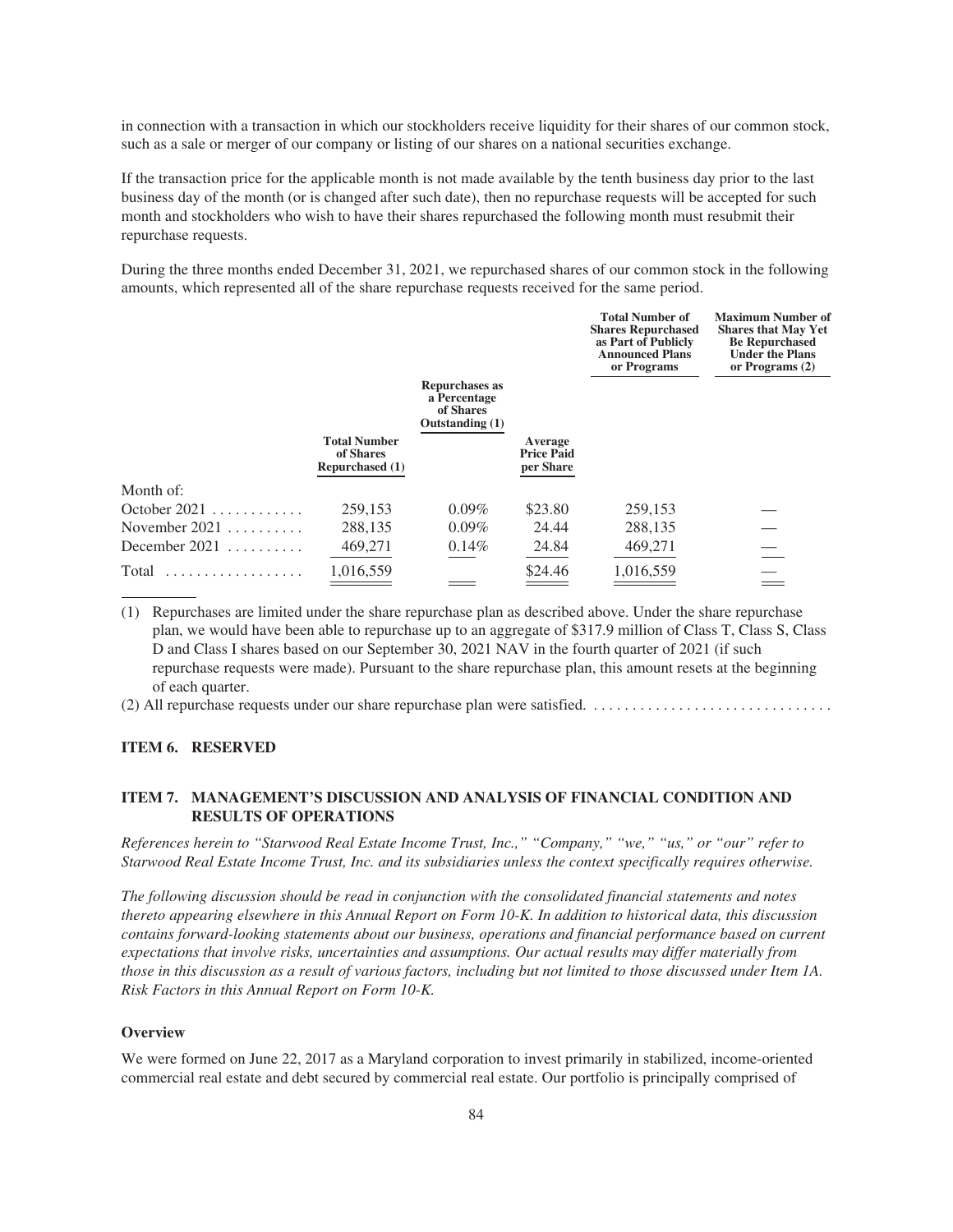properties located in the United States. We may diversify our portfolio on a global basis through investments in properties outside of the United States, with a focus on Europe. To a lesser extent, the Company invests in real estate debt, including loans secured by real estate and real estate-related securities. We are an externally advised, perpetual-life REIT. We own all or substantially all of our assets through the Operating Partnership, of which we are the sole general partner. We and the Operating Partnership are externally managed by the Advisor.

Our board of directors has at all times oversight and policy-making authority over us, including responsibility for governance, financial controls, compliance and disclosure. Pursuant to an advisory agreement among the Advisor, the Operating Partnership and us (the "Advisory Agreement"), we have delegated to the Advisor the authority to source, evaluate and monitor our investment opportunities and make decisions related to the acquisition, management, financing and disposition of our assets, in accordance with our investment objectives, guidelines, policies and limitations, subject to oversight by our board of directors.

We have elected to be taxed as a REIT under the Code for U.S. federal income tax purposes, commencing with our taxable year ended December 31, 2019. We generally will not be subject to U.S. federal income taxes on our taxable income to the extent we annually distribute all of our net taxable income to stockholders and maintain our qualification as a REIT.

On December 27, 2017, we commenced our Initial Public Offering of up to \$5.0 billion in shares of our common stock. On June 2, 2021, our Initial Public Offering terminated and we commenced our Follow-on Public Offering of up to \$10.0 billion in shares of common stock, consisting of up to \$8.0 billion in shares in our primary offering and up to \$2.0 billion in shares pursuant to our distribution reinvestment plan. On February 11, 2022, in accordance with the terms of the offering, we reallocated shares between the primary offering and distribution reinvestment plan. We reallocated \$1,700,000,000 in shares from our distribution reinvestment plan to our primary offering, and as a result, we are now offering up to \$9,700,000,000 in shares in our primary offering and up to \$300,000,000 in shares pursuant to our distribution reinvestment plan. We are selling in the Follow-on Public Offering any combination of four classes of shares of our common stock, with a dollar value up to the maximum aggregate amount. We intend to continue selling shares in the Follow-on Public Offering on a monthly basis.

On February 8, 2022, we filed a Registration Statement on Form S-11 (File No. 333-262589) for a second follow-on public offering of up to \$18.0 billion in shares of our common stock (in any combination of purchases of Class T, Class S, Class D and Class I shares of our common stock), consisting of up to \$16.0 billion in shares of common stock in our primary offering and up to \$2.0 billion in shares of common stock pursuant to our distribution reinvestment plan.

As of March 28, 2022, we had received net proceeds of \$9.8 billion from the sale of our common stock through our public offerings. We have contributed the net proceeds from our public offerings to the Operating Partnership in exchange for a corresponding number of Class T, Class S, Class D and Class I units. The Operating Partnership has primarily used the net proceeds to make investments in real estate and real estate debt as further described below under "Portfolio."

#### **Investment Objectives**

Our investment objectives are to invest in assets that will enable us to:

- provide current income in the form of regular, stable cash distributions to achieve an attractive distribution yield;
- preserve and protect invested capital;
- realize appreciation in NAV from proactive investment management and asset management; and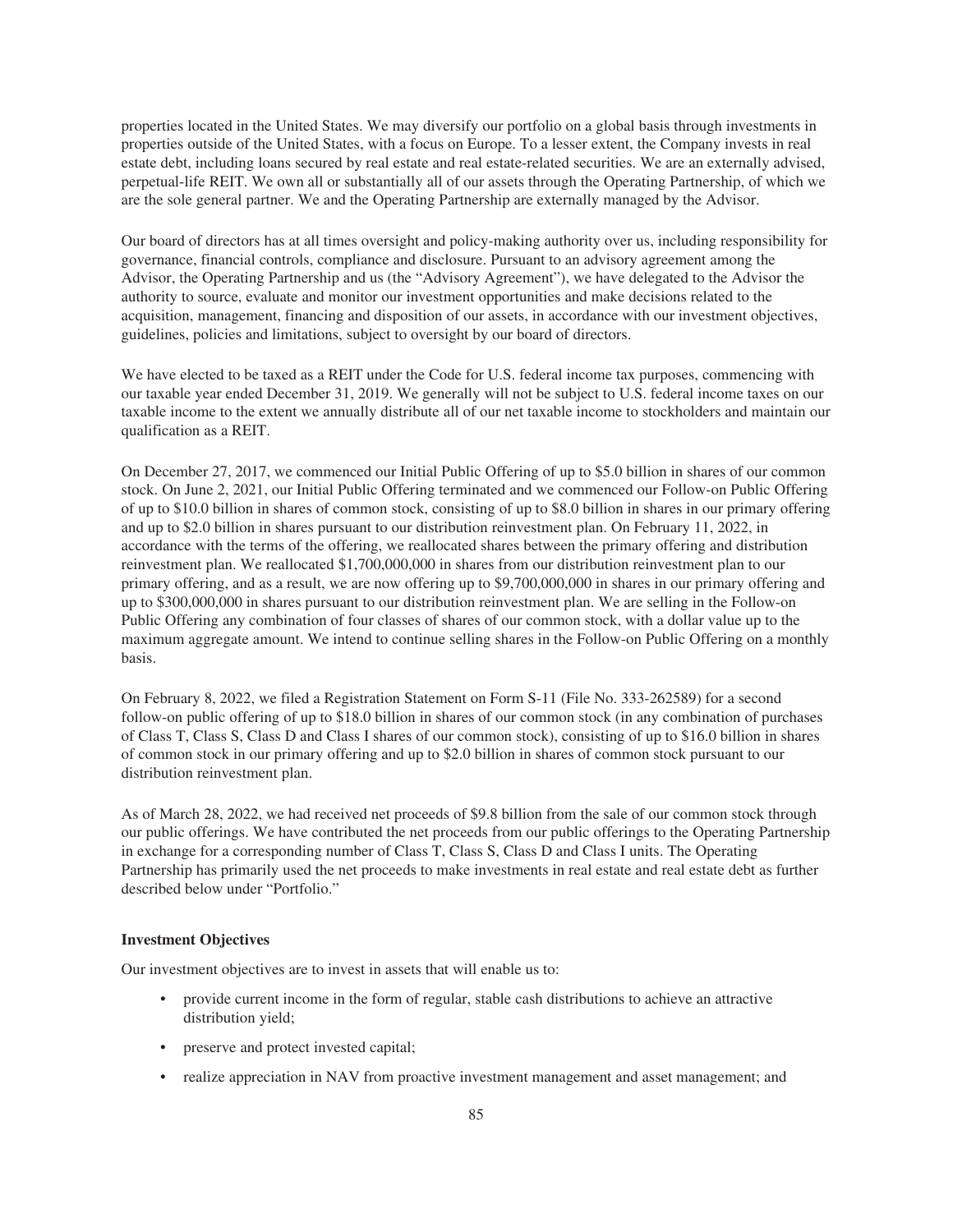• provide an investment alternative for stockholders seeking to allocate a portion of their long-term investment portfolios to commercial real estate with lower volatility than publicly traded real estate companies.

We cannot assure you that we will achieve our investment objectives. See Item  $1A$ —"Risk Factors" section of this Annual Report on Form 10-K.

#### **Recent Developments**

#### *COVID-19 Business Outlook*

The outbreak of COVID-19 was declared by the World Health Organization as a global health emergency on January 30, 2020 and then as a pandemic in March 2020. As of December 31, 2021, the COVID-19 pandemic is ongoing.

The Advisor has been following guidance from the Centers for Disease Control ("CDC") and Prevention and local health authorities to ensure it has the plans and resources in place to safeguard the health and wellbeing of its employees and the Advisor continues to operate normally across investment, asset management and corporate support functions.

Although the U.S. Food and Drug Administration has approved certain therapies and vaccines fully and for emergency use and distribution to the public, there remain uncertainties as to the public's willingness to receive the vaccine in sufficient numbers and the overall efficacy of the vaccines as new strains of COVID-19 have been discovered, and the level of resistance these new strains have to the existing vaccines remains unknown. The pandemic and public and private responses to the pandemic may lead to deterioration of economic conditions, which could materially affect our or our tenants' performance, financial condition, results of operations, and cash flows. The extent to which the coronavirus impacts our investments and operations will depend on future developments, which are highly uncertain and cannot be predicted with confidence, including the duration of the outbreak, the impact of new variants of the coronavirus, new information that may emerge concerning the severity of the coronavirus and the actions taken to contain the coronavirus or treat its impact, among others.

#### *Impact of COVID-19—Results of Operations*

COVID-19 had a minimal impact on rent collections for the year ended December 31, 2021. While it is difficult to predict the future impact of COVID-19, our rent collections to date have not changed materially. In June 2021, the CDC extended the eviction moratorium, which was scheduled to expire on June 30, 2021, through July 31, 2021 at which point it expired. On August 4, 2021, the CDC announced a new, "temporary" moratorium on evictions (which would have expired on October 3, 2021) separate from the CDC's prior eviction moratorium that expired July 31, 2021. On August 26, 2021, the U.S. Supreme Court ruled that the CDC does not have the power to halt evictions and the federal moratorium effectively ended.

Our operating results depend, in large part, on revenues derived from leasing to residential and commercial tenants and the ability of our tenants to earn sufficient income to pay their rents in a timely manner. While we have performed relatively well in this regard, the rapid development and fast-changing nature of the COVID-19 pandemic creates many unknowns that could have a future material impact on us. Its duration and severity, the extent of the adverse health impact on the general population and governmental measures implemented to prevent its spread and cushion the economic impact on consumers, are among the unknowns. These, among other items, will likely impact the economy, the unemployment rate and our operations and could materially affect our future consolidated results of operations and overall performance.

Beginning in March 2020, our hospitality segment experienced a material decrease in occupancy. The conditions caused by COVID-19 had a material impact on the performance of our hospitality assets for the year ended December 31, 2021 where occupancy was down 18%, and average daily rates were down 10% compared to the same time period during 2019. The average occupancy for the year ended December 31, 2021 was 68%.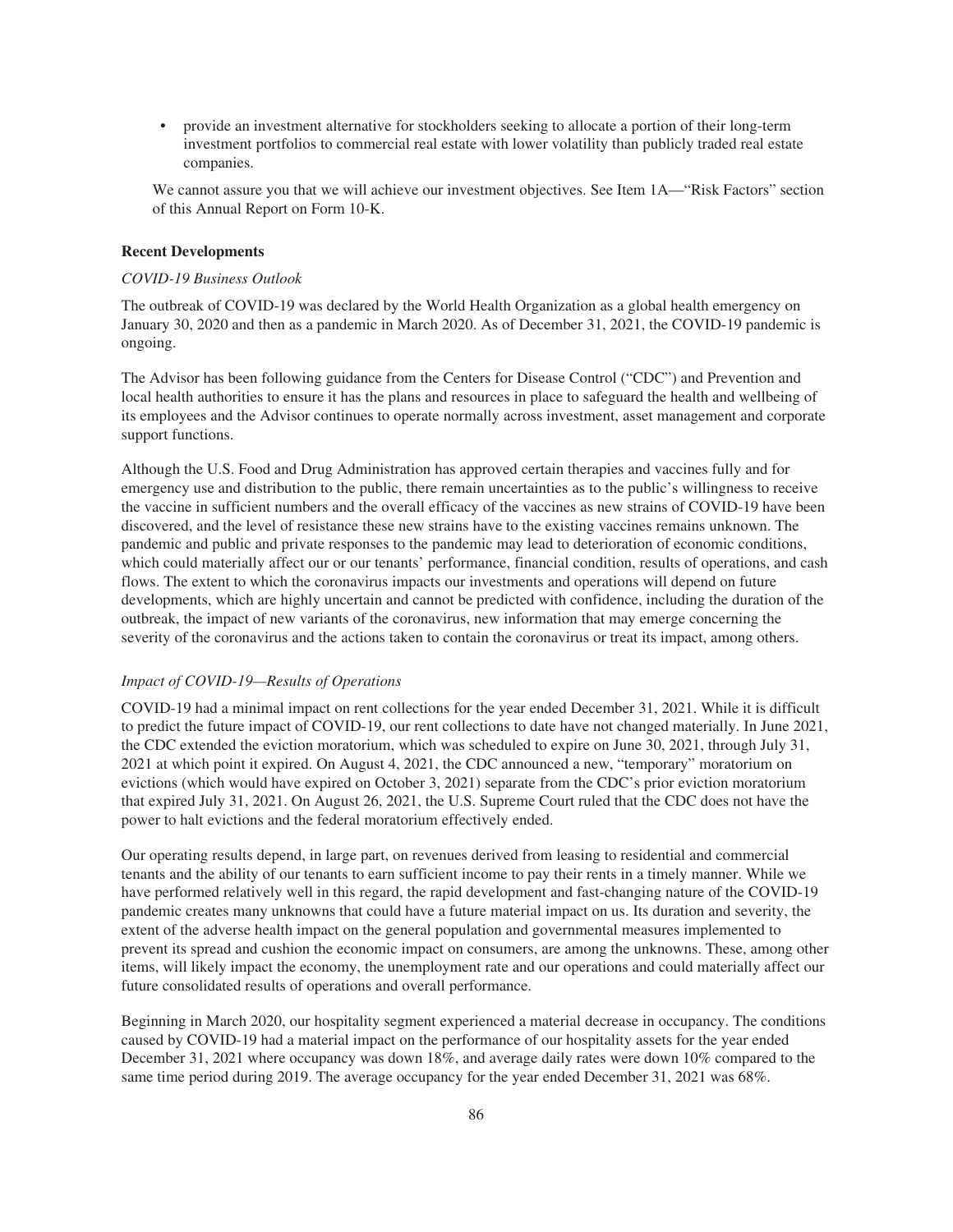The COVID-19 pandemic caused significant market pricing and liquidity dislocation in March 2020, causing a broad-based market decline across securities. This had a significant impact on our investments in real estate debt. Values have since rebounded and the markets have stabilized as a result of the Federal government's injection of liquidity into the monetary system and an easing of travel restrictions.

See "—Results of Operations—Income from Investments in Real Estate Debt."

For additional discussion with respect to the potential impact of the COVID-19 pandemic on our liquidity and capital resources see "—Liquidity and Capital Resources" below.

Please refer to "Risk Factors" in this Annual Report on Form 10-K for additional disclosure relating to material trends or uncertainties that may impact our business.

## **2021 Highlights**

Operating Results:

- Raised \$5.8 billion of gross proceeds in our public offerings during the year ended December 31, 2021.
- Declared monthly net distributions totaling \$232.6 million for the year ended December 31, 2021. As of December 31, 2021, the annualized net distribution rate was 4.0% for Class T, 4.0% for Class S, 4.6% for Class D and 4.8% for Class I shares.
- Year-to-date total returns through December 31, 2021, excluding upfront selling commissions and dealer manager fees, were 26.3% for Class T, 25.7% for Class S, 25.1% for Class D and 26.3% for Class I shares. Total return is calculated as the change in NAV per share during the respective periods, assuming any distributions are reinvested in accordance with our distribution reinvestment plan. Management believes total return is a useful measure of the overall investment performance of our shares.
- Annualized total return from inception through December 31, 2021, excluding upfront selling commissions and dealer manager fees, was 14.3% for Class T, 14.3% for Class S, 14.4% for Class D and 15.0% for Class I shares. Annualized total return from inception through December 31, 2021, assuming full upfront selling commissions and dealer manager fees was 13.0% for Class T, 13.0% for Class S and 13.8% for Class D shares.

#### Investments:

- During the year ended December 31, 2021, we:
	- Acquired 151 residential properties across seven transactions with a total purchase price of \$9.3 billion, excluding closing costs.
	- Acquired 60 industrial assets across two transactions with a total purchase price of \$1.6 billion, excluding closing costs.
	- Acquired 2,595 single-family rental homes across two investments with a total purchase price of \$1.1 billion, excluding closing costs.
	- Provided a £360 million term loan for the acquisition of a premier United Kingdom holiday company.
	- Acquired 25 self-storage assets with a total purchase price of \$320 million, excluding closing costs.
	- Acquired two triple net, sale and leasebacks of 819 hotel keys for \$188.0 million, excluding closing costs.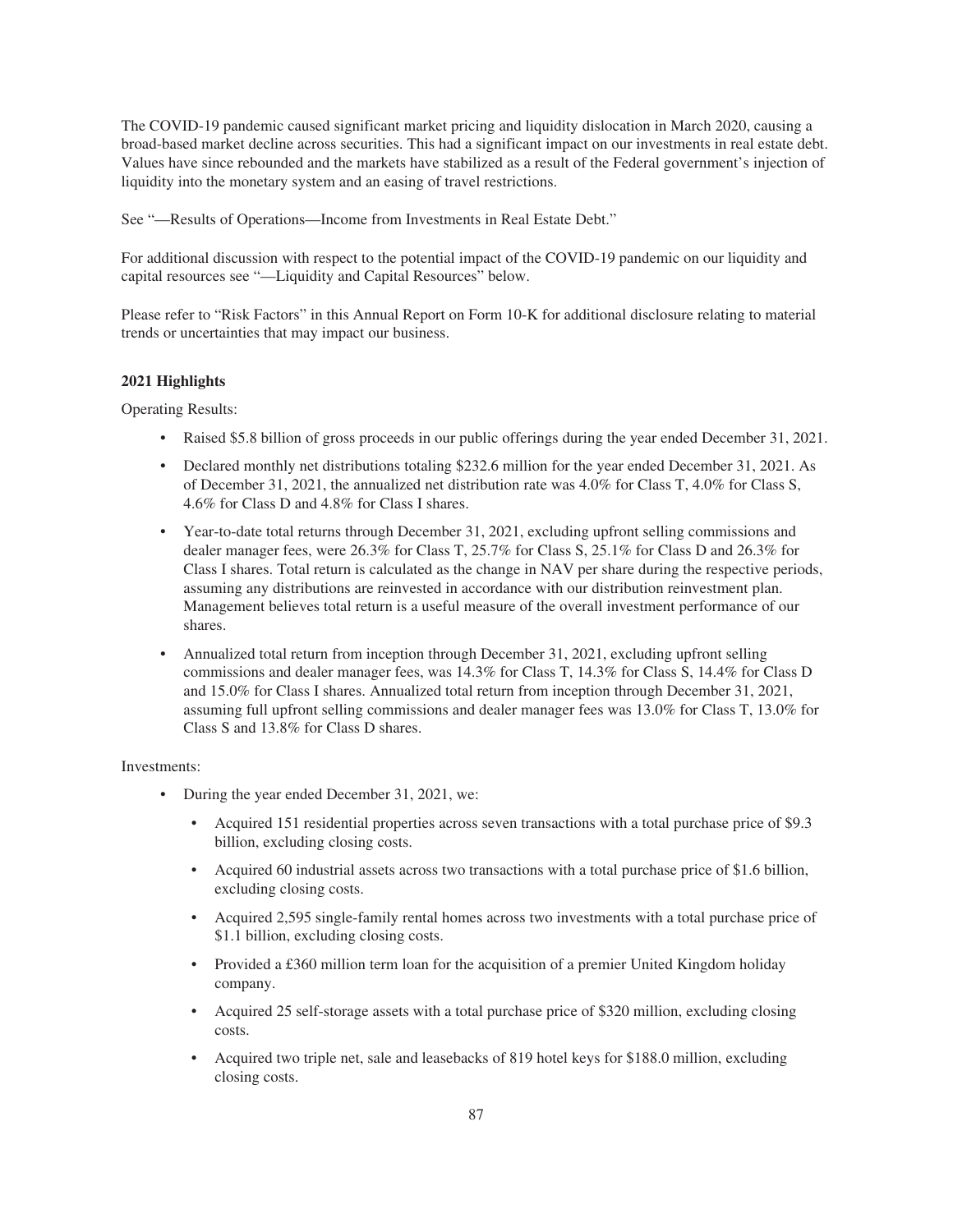- Subsequent to December 31, 2021, we acquired:
	- An aggregate of \$0.2 billion of investments in real estate across four separate transactions, exclusive of closing costs. The acquisitions were related to single-family rental homes, selfstorage and industrial properties.
	- An aggregate of \$0.2 billion of investments in real estate debt and real estate-related equity securities.

# Financings:

- During the year ended December 31, 2021, we closed an aggregate of \$8.2 billion in property-level financing.
- During the year ended December 31, 2021, we increased the capacity on our revolving credit facility by \$1.0 billion, for a total capacity of \$1.2 billion.
- During the year ended December 31, 2021, we increased the capacity on our unsecured line of credit (the "Line of Credit") by \$350.0 million, for a total capacity of \$450.0 million.

# **Portfolio**

## *Summary of Portfolio*

The following chart outlines the percentage of our assets across investments in real estate, investments in real estate securities and investment in real estate loan based on AUM as of December 31, 2021:



Asset Allocation (1)

Real Estate Real Estate Securities Real Estate Loan

The following charts further describe the composition of our investments in real estate and investment in real estate loan based on fair value as of December 31, 2021: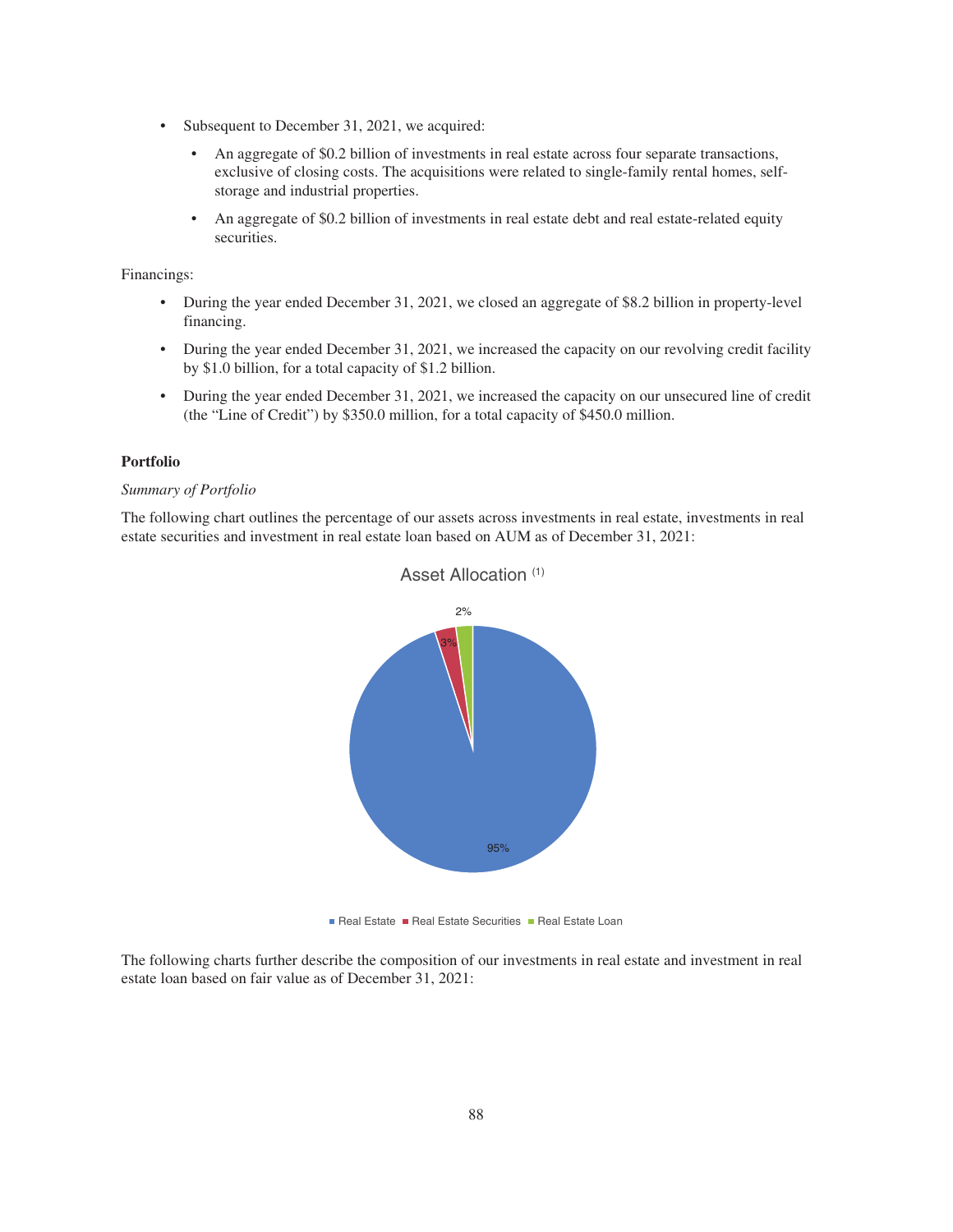

- (1) Investments in real estate includes our direct property investments and our unconsolidated investment. Investments in real estate securities includes our equity in public real estate-related companies, our RMBS investments and our CMBS investments. Investments in real estate loan includes our term loan. Geography weighting is measured as the asset value of real estate properties and unconsolidated real estate venture for each geographical category against the total value of all (i) real estate properties and (ii) unconsolidated real estate venture.
- (2) Real estate includes our direct property investments, our unconsolidated investment and our term loan.
- (3) Geography weighting includes our term loan and excludes our equity in public real estate-related companies and real estate-related securities.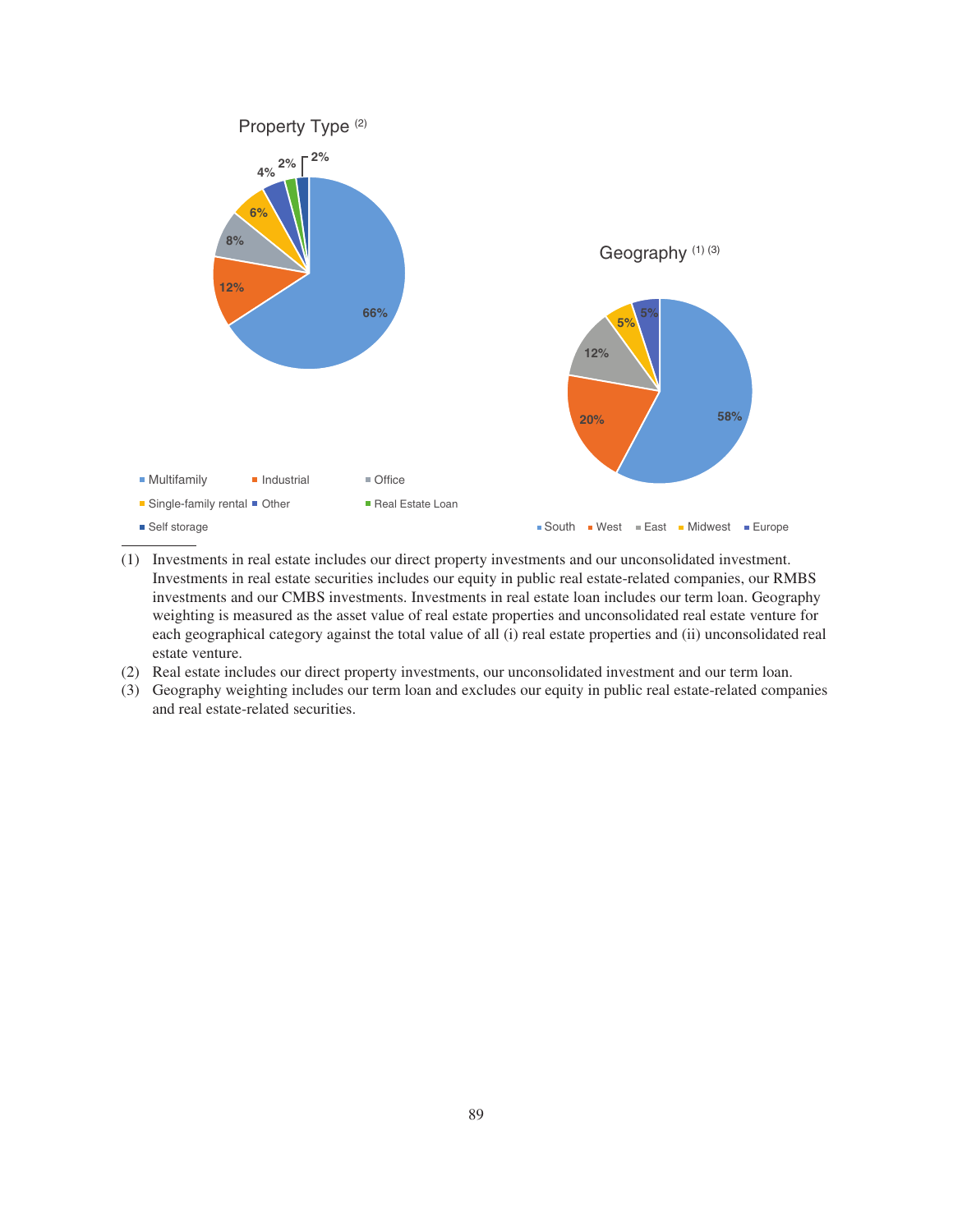### *Investments in Real Estate*

As of December 31, 2021, we owned 388 real estate properties, 2,595 single-family rental units and one investment in an unconsolidated real estate venture. The following table provides a summary of our portfolio as of December 31, 2021 (\$ in thousands):

| <b>Segment</b>                               | Number of<br><b>Properties</b> | Sq. Feet<br>(in millions)<br>/Number of<br><b>Units/Keys</b> | <b>Occupancy</b><br>Rate(1) | <b>Gross Asset</b><br>Value(2) | <b>Segment</b><br>Revenue | Percentage of<br>Segment<br>Revenue |
|----------------------------------------------|--------------------------------|--------------------------------------------------------------|-----------------------------|--------------------------------|---------------------------|-------------------------------------|
| Multifamily                                  | 227                            | 53.471 units                                                 | 96%                         | \$13,302,657                   | \$369,362                 | 58%                                 |
| Single-Family Rental $\dots\dots\dots$       | N/A(3)                         | $2,595$ units                                                | $100\%$                     | 1,130,841                      | 1,158                     | $0\%$                               |
| Hospitality $\dots\dots\dots\dots\dots\dots$ | 9                              | $1,293$ keys                                                 | 68%                         | 228,984                        | 33,649                    | $5\%$                               |
| Industrial                                   | 103                            | $16.18$ sq. ft.                                              | 99%                         | 2,506,511                      | 96,826                    | 15%                                 |
| Office                                       | 19                             | $3.56$ sq. ft.                                               | 92%                         | 1,611,472                      | 124,648                   | 20%                                 |
| Self-Storage                                 | 25                             | 13,554 units                                                 | $90\%$                      | 321,963                        | 741                       | $0\%$                               |
| Medical Office                               | 3                              | $0.39$ sq. ft.                                               | $87\%$                      | 222,900                        | 14.697                    | $2\%$                               |
| Other                                        | 3                              | $0.75$ sq. ft.                                               | $100\%$                     | 324,471                        | 1,824                     | $0\%$                               |
|                                              | 389                            |                                                              |                             | \$19,649,799                   | \$642,905                 | 100%                                |

(1) The occupancy rate for our industrial, office, self-storage and medical office investments is defined as all leased square footage divided by the total available square footage as of December 31, 2021. The occupancy rate for our multifamily and single-family rental investments is defined as the number of leased units divided by the total unit count as of December 31, 2021. The occupancy rate for our hospitality investments is based on the trailing twelve-month average occupancy for the period ended December 31, 2021.

(2) Based on fair value as of December 31, 2021.

(3) Includes a 100% interest in a subsidiary with 2,303 single-family rental units and a 95% interest in a consolidated joint venture with 292 single-family rental units.

The following table provides information regarding our portfolio of real estate properties as of December 31, 2021:

| <b>Segment and Investment</b>           | Number of<br><b>Properties</b> | Location                | <b>Acquisition</b><br>Date |         | Sq. Feet<br>(in millions)<br><b>Ownership / Number of</b> | Interest (1) Units/Keys Occupancy (2) |
|-----------------------------------------|--------------------------------|-------------------------|----------------------------|---------|-----------------------------------------------------------|---------------------------------------|
| Multifamily:                            |                                |                         |                            |         |                                                           |                                       |
| Florida Multifamily                     |                                |                         |                            |         |                                                           |                                       |
| Portfolio                               | $\overline{4}$                 | Jacksonville/Naples, FL | January 2019               | 100%    | 1,150                                                     | 98%                                   |
| Phoenix Property                        | 1                              | Mesa, AZ                | January 2019               | 100%    | 256                                                       | 95%                                   |
| Savannah Property                       | 1                              | Savannah, GA            | January 2019               | 100%    | 203                                                       | 97%                                   |
| Concord Park Apartments                 | 1                              | Fort Meade, MD          | <b>July 2019</b>           | 100%    | 335                                                       | 95%                                   |
| Columbus Multifamily                    | $\overline{4}$                 | Columbus, OH            | September/October 2019     | 96%     | 1,012                                                     | 95%                                   |
| Cascades Apartments                     | 1                              | Charlotte, NC           | October 2019               | 100%    | 570                                                       | 95%                                   |
| Thornton Apartments                     | 1                              | Alexandria, VA          | October 2019               | 100%    | 439                                                       | 95%                                   |
| Exchange on Erwin                       |                                | Durham, NC              | November 2019              | 100%    | 265                                                       | 95%                                   |
| The Griffin $\dots\dots\dots\dots\dots$ | 1                              | Scottsdale, AZ          | December 2019              | 100%    | 277                                                       | 98%                                   |
| Avida Apartments                        | 1                              | Salt Lake City, UT      | December 2019              | 100%    | 400                                                       | 92%                                   |
| Southeast Affordable Housing            |                                |                         |                            |         |                                                           |                                       |
| Portfolio                               | 22                             | Various                 | Various 2020               | 100%    | 4,384                                                     | 98%                                   |
| Highlands Portfolio                     | 3                              | Columbus, OH            | June 2020                  | 96%     | 599                                                       | 94%                                   |
| The Baxter Decatur                      | 1                              | Atlanta, GA             | August 2020                | 100%    | 290                                                       | 93%                                   |
| Florida Affordable Housing              |                                |                         |                            |         |                                                           |                                       |
| Portfolio $II$                          | 4                              | Jacksonville, FL        | October 2020               | 100%    | 958                                                       | 99%                                   |
| Mid-Atlantic Affordable                 |                                |                         |                            |         |                                                           |                                       |
| Housing Portfolio $\ldots \ldots$       | 28                             | Various                 | October 2020               | $100\%$ | 3,660                                                     | 99%                                   |
| Acadia                                  | 1                              | Ashburn, VA             | December 2020              | 100%    | 630                                                       | 94%                                   |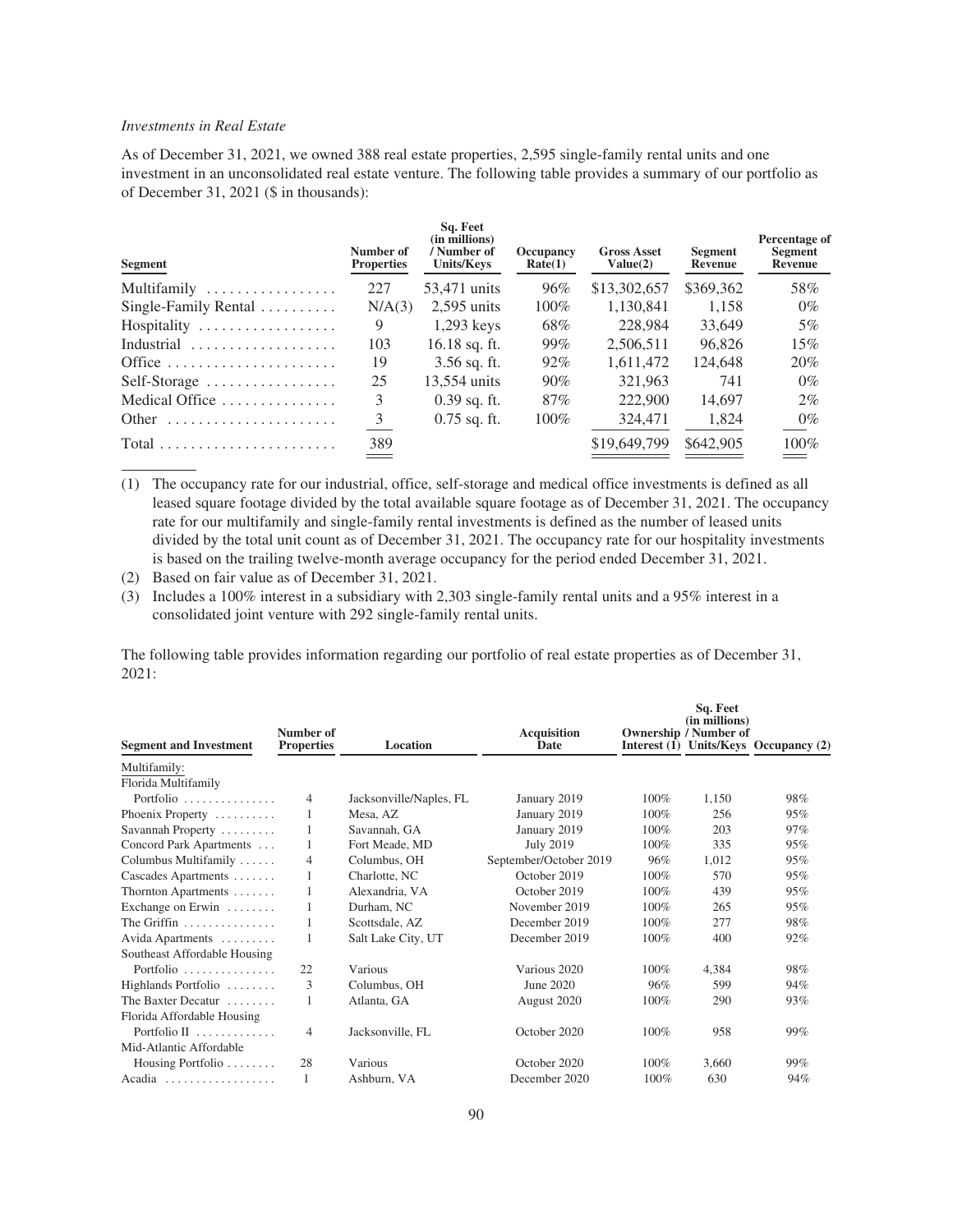| <b>Segment and Investment</b>                                          | Number of<br><b>Properties</b> | <b>Location</b>        | <b>Acquisition</b><br>Date |         | Sq. Feet<br>(in millions)<br><b>Ownership / Number of</b> | Interest $(\overline{1})$ Units/Keys Occupancy $(2)$ |
|------------------------------------------------------------------------|--------------------------------|------------------------|----------------------------|---------|-----------------------------------------------------------|------------------------------------------------------|
| Kalina Way                                                             | $\mathbf{1}$                   | Salt Lake City, UT     | December 2020              | 100%    | 264                                                       | 94%                                                  |
| Southeast Affordable Housing<br>Portfolio II<br>Azalea Multifamily     | 9                              | DC, FL, GA, MD, SC, VA | May 2021                   | $100\%$ | 1,642                                                     | 98%                                                  |
| Portfolio $\ldots \ldots \ldots \ldots$                                | 17                             | TX, FL, NC, MD, TN, GA | June/July 2021             | $100\%$ | 5,620                                                     | 95%                                                  |
| Keystone Castle Hills                                                  | 1                              | Dallas, TX             | <b>July 2021</b>           | 100%    | 690                                                       | 95%                                                  |
| Greater Boston Affordable                                              |                                |                        |                            |         |                                                           |                                                      |
| Portfolio<br>Columbus Preferred                                        | 5                              | Boston, MA             | August/September 2021      | 98%     | 842                                                       | 98%                                                  |
| Portfolio                                                              | $\mathfrak{2}$                 | Columbus, OH           | September 2021             | 96%     | 400                                                       | 98%                                                  |
| The Palmer Dadeland                                                    | $\mathbf{1}$                   | Dadeland, FL           | September 2021             | $100\%$ | 844                                                       | 97%                                                  |
| Seven Springs Apartments                                               | $\mathbf{1}$                   | Burlington, MA         | September 2021             | 100%    | 331                                                       | 97%                                                  |
| Maison's Landing                                                       | $\mathbf{1}$                   | Taylorsville, UT       | September 2021             | 100%    | 492                                                       | 96%                                                  |
| Sawyer Flats                                                           | $\mathbf{1}$                   | Gaithersburg, MD       | October 2021               | $100\%$ | 648                                                       | 96%                                                  |
| Raleigh Multifamily                                                    |                                |                        |                            |         |                                                           |                                                      |
| Portfolio                                                              | 6                              | Raleigh, NC            | November 2021              | 95%     | 2,291                                                     | 94%                                                  |
| SEG Multifamily Portfolio                                              | 62                             | Various                | November 2021              | $100\%$ | 15,460                                                    | 95%                                                  |
| South Florida Multifamily                                              |                                |                        |                            |         |                                                           |                                                      |
| Portfolio<br>Florida Affordable Housing                                | 3                              | Various                | November 2021              | 95%     | 1,150                                                     | 95%                                                  |
| Portfolio III                                                          | 16                             | Various                | November 2021              | 100%    | 2,660                                                     | 99%                                                  |
| Central Park Portfolio                                                 | 9                              | Denver, CO             | December 2021              | 100%    | 1,445                                                     | 96%                                                  |
|                                                                        |                                |                        |                            |         |                                                           |                                                      |
| National Affordable Housing<br>Portfolio $\ldots \ldots \ldots \ldots$ | 17                             | Various                | December 2021              | 100%    | 3,264                                                     | 97%                                                  |
| Total Multifamily                                                      | 227                            |                        |                            |         | 53,471                                                    |                                                      |
| Single-Family Rental:<br>Single-Family Rental Joint                    |                                |                        |                            |         |                                                           |                                                      |
| Venture<br>Sun Belt Single-Family Rental                               |                                | $N/A(3)$ Various       | November/December 2021     | 95%     | 292                                                       | 100%                                                 |
| Portfolio                                                              |                                | $N/A(4)$ Various       | December 2021              | 100%    | 2,303                                                     | 100%                                                 |
| <b>Total Single-Family</b>                                             |                                |                        |                            |         |                                                           |                                                      |
| <b>Rental</b><br>Hospitality:                                          | N/A(3)(4)                      |                        |                            |         | 2,595                                                     |                                                      |
| U.S. Select Service<br>Portfolio $\ldots \ldots \ldots \ldots$         | 8                              | FL, CO, TN, OH, AR     |                            | 100%    |                                                           | 70%                                                  |
|                                                                        |                                |                        | January 2019               |         | 1,057                                                     |                                                      |
| Fort Lauderdale Hotel                                                  | $\mathbf{1}$                   | Fort Lauderdale, FL    | March 2019                 | 43%     | 236                                                       | 57%                                                  |
| Total Hospitality<br>Industrial:                                       | 9                              |                        |                            |         | 1,293                                                     |                                                      |
| Midwest Industrial                                                     |                                |                        |                            |         |                                                           |                                                      |
| Portfolio                                                              | 33                             | IL, IN, OH, WI         | November 2019              | 95%     | 4.07                                                      | 100%                                                 |
| Airport Logistics Park<br>Marshfield Industrial                        | 6                              | Nashville, TN          | September 2020             | 100%    | 0.40                                                      | 100%                                                 |
| Portfolio<br>Denver/Boulder Industrial                                 | $\overline{4}$                 | Baltimore, MD          | October 2020               | 100%    | 1.33                                                      | $100\%$                                              |
| Portfolio<br>Independence Industrial                                   | 16                             | Denver, CO             | April 2021                 | 100%    | 1.68                                                      | 100%                                                 |
| Portfolio                                                              | 6                              | Houston, TX            | April 2021                 | 100%    | 2.33                                                      | 100%                                                 |
| Reno Logistics Portfolio                                               | 19                             | Reno, NV               | May 2021                   | 100%    | 3.14                                                      | 99%                                                  |
| Northern Italy Industrial                                              |                                |                        |                            |         |                                                           |                                                      |
| Portfolio                                                              | $\overline{4}$                 | Northern Italy         | August 2021                | 100%    | 0.75                                                      | 100%                                                 |
| Southwest Light Industrial                                             |                                |                        |                            |         |                                                           |                                                      |
| Portfolio                                                              | 15                             | AZ, NV                 | September 2021             | 100%    | 2.48                                                      | 98%                                                  |
| Total Industrial<br>Office:                                            | 103                            |                        |                            |         | 16.18                                                     |                                                      |
| Florida Office Portfolio                                               | 11                             | Jacksonville, FL       | May 2019                   | 97%     | 1.27                                                      | 89%                                                  |
| Columbus Office Portfolio                                              | $\mathbf{1}$                   | Columbus, OH           | October 2019               | 96%     | 0.32                                                      | 100%                                                 |
| Nashville Office                                                       | $\mathbf{1}$                   | Nashville, TN          | February 2020              | 100%    | 0.36                                                      | $100\%$                                              |
|                                                                        |                                |                        |                            |         |                                                           |                                                      |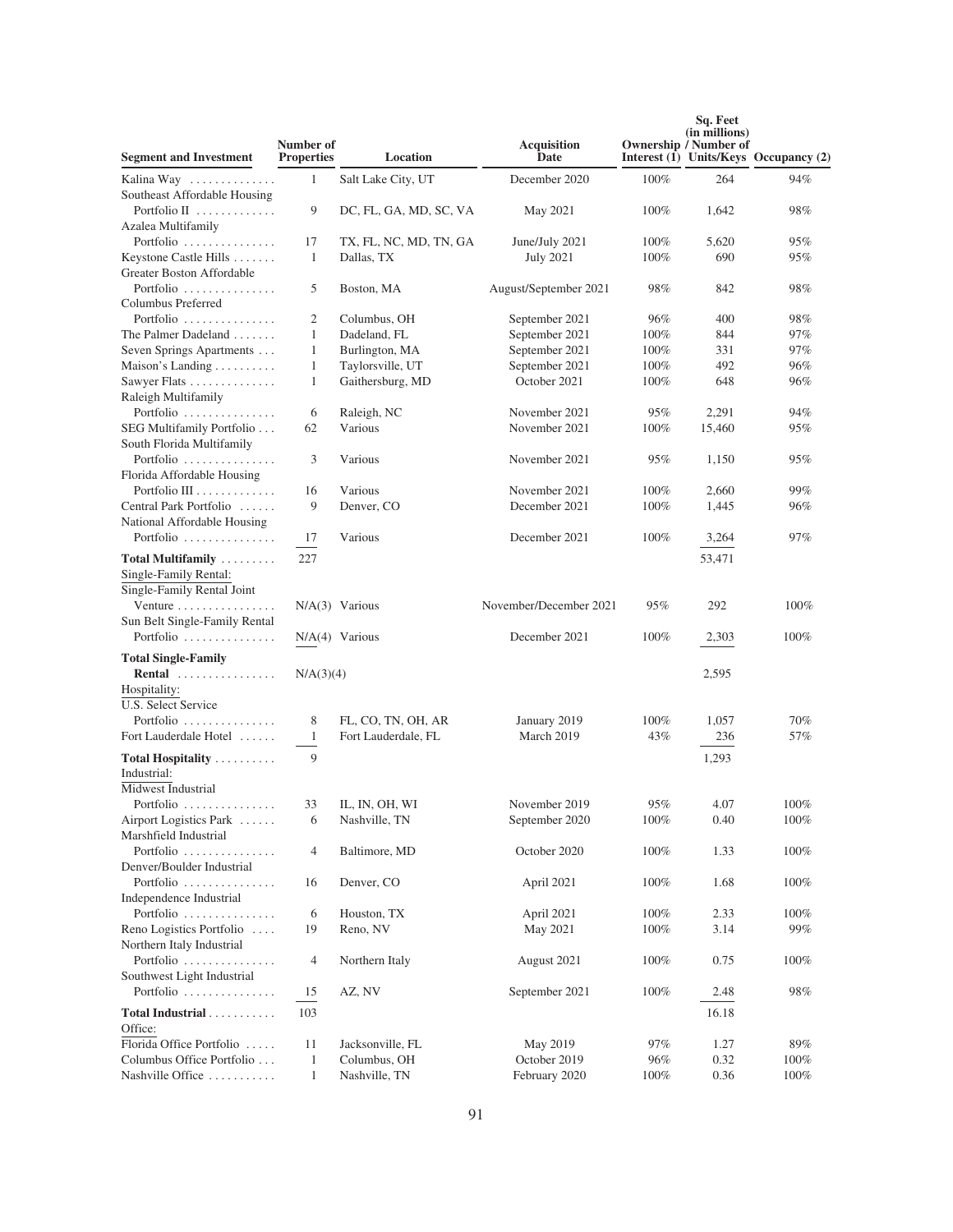| <b>Segment and Investment</b>                             | Number of<br><b>Properties</b> | Location            | <b>Acquisition</b><br><b>Date</b> |         | Sq. Feet<br>(in millions)<br><b>Ownership / Number of</b> | Interest (1) Units/Keys Occupancy (2) |
|-----------------------------------------------------------|--------------------------------|---------------------|-----------------------------------|---------|-----------------------------------------------------------|---------------------------------------|
|                                                           | 1                              | Boston, MA          | March 2020                        | 100%    | 0.91                                                      | 91%                                   |
| Stonebridge $\dots\dots\dots\dots$                        | 3                              | Atlanta, GA         | February 2021                     | 100%    | 0.46                                                      | 91%                                   |
| $M$ Campus                                                |                                | Paris, France       | December 2021                     | 100%    | 0.24                                                      | 100%                                  |
| Total Office<br>Self-Storage:<br>Morningstar Self-Storage | 19                             |                     |                                   |         | 3.56                                                      |                                       |
| Joint Venture $\dots\dots\dots$                           | 25                             | Various             | December 2021                     | 95%     | 13,554                                                    | 90%                                   |
| Total Self-Storage<br>Medical Office:                     | 25                             |                     |                                   |         | 13,554                                                    |                                       |
| Exchange on Erwin-                                        |                                |                     | November                          |         |                                                           |                                       |
| Commercial                                                | 2                              | Durham, NC          | 2019                              | 100%    | 0.10                                                      | 94%                                   |
| Barlow                                                    | -1                             | Chevy Chase, MD     | March 2020                        | 100%    | 0.29                                                      | 84%                                   |
| Total Medical Office<br>Other:                            | 3                              |                     |                                   |         | 0.39                                                      |                                       |
| Comfort Hotel Vesterbro                                   |                                |                     | September                         |         |                                                           |                                       |
|                                                           | 1                              | Copenhagen, Denmark | 2021                              | $100\%$ | 0.14                                                      | 100%                                  |
| Iberostar Las Dalias $\ldots$                             | 1                              | Tenerife, Spain     | December 2021                     | 100%    | 0.31                                                      | 100%                                  |
| Marketplace at the Outlets                                | -1                             | West Palm Beach, FL | December 2021                     | 100%    | 0.30                                                      | 100%                                  |
| Total Other                                               | 3                              |                     |                                   |         | 0.75                                                      |                                       |
| <b>Total Investment</b>                                   |                                |                     |                                   |         |                                                           |                                       |
| Properties                                                | 389                            |                     |                                   |         |                                                           |                                       |

(1) Certain of the joint venture agreements entered into by us provide the other partner a profits interest based on certain internal rate of return hurdles being achieved. Such investments are consolidated by us and any profits interest due to the other partner will be reported within non-controlling interests in consolidated joint ventures on our consolidated balance sheets. The table also includes a property owned by an unconsolidated entity.

(2) The occupancy rate for our industrial, office, self-storage and medical office investments is defined as all leased square footage divided by the total available square footage as of December 31, 2021. The occupancy rate for our multifamily and single-family rental investments is defined as the number of leased units divided by the total unit count as of December 31, 2021. The occupancy rate for our hospitality investments is based on the trailing twelve-month average occupancy for the period ended December 31, 2021.

(3) Includes a 95% interest in 292 consolidated single-family rental units.

(4) Includes a 100% interest in 2,303 single-family rental units.

Subsequent to December 31, 2021, we acquired a \$0.2 billion of investments in real estate, exclusive of closing costs.

#### *Impact of COVID-19—Impairment Analysis*

As of December 31, 2021, we had not recorded an impairment on any investments in our real estate portfolio. Despite revisions to future cash flows as a result of the impacts of COVID-19, as of December 31, 2021, the undiscounted cash flows of each of our real estate investments exceeded their carrying value. Certain investments within our portfolio, specifically our hospitality assets, are more susceptible to future impairment considerations due to uncertainty around future cash flows. This uncertainty is a result of the significant declines in occupancy and rates from reduced travel and group business, as well as the uncertainty around the length of time needed for these assets to return to stabilization. In the fourth quarter of 2021 and 2020, our hospitality assets averaged 68% occupancy and 47% occupancy, respectively. Due to the rapidly changing environment, we will continue to evaluate our cash flow assumptions. Continued negative impacts of COVID-19 could result in impairments to certain of our investments in future periods.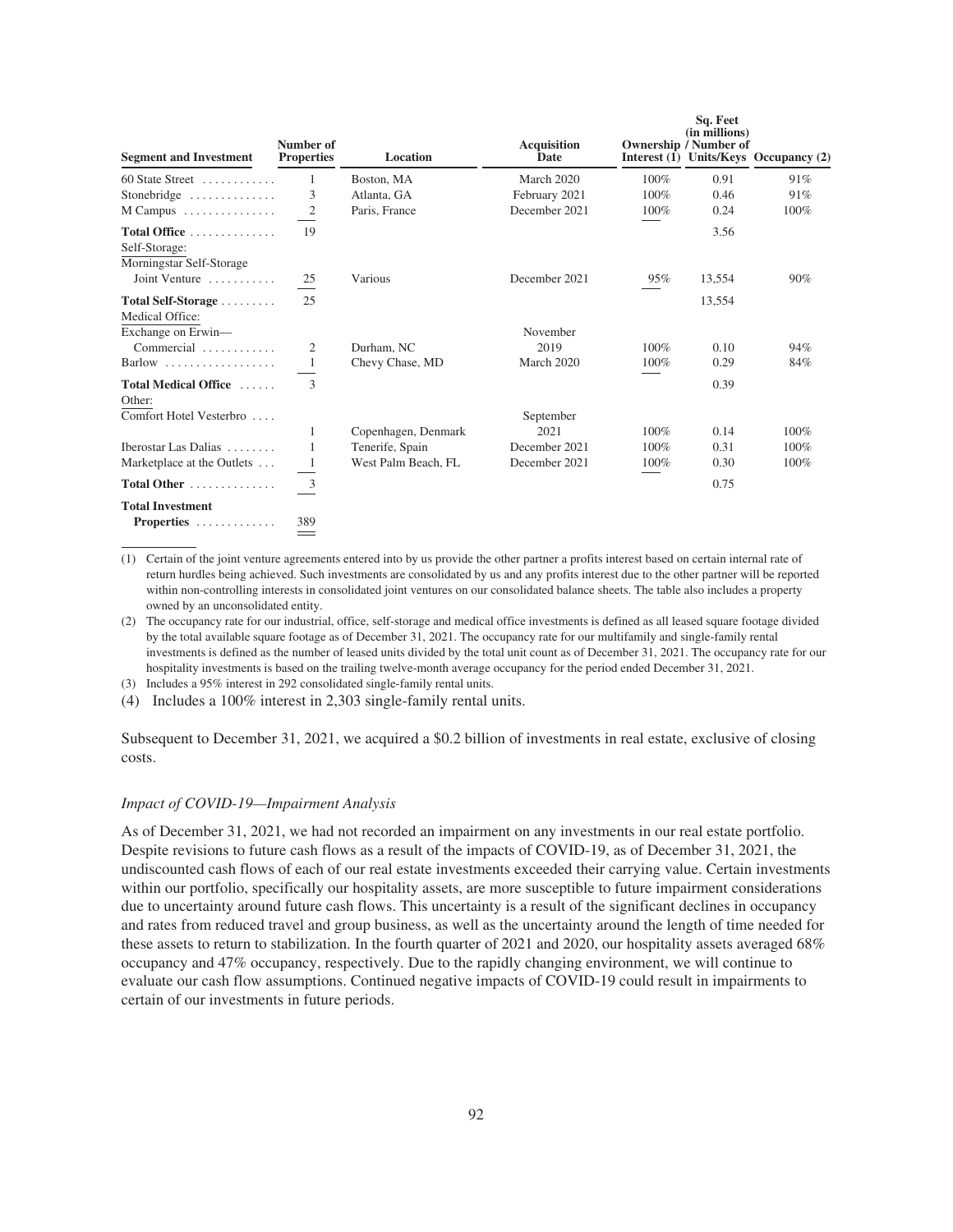### *Investments in Real Estate Debt*

The following table details our investments in real estate debt as of December 31, 2021 (\$ in thousands):

|                                       |                                         | December 31, 2021                 |                                                     |                   |                   |  |  |
|---------------------------------------|-----------------------------------------|-----------------------------------|-----------------------------------------------------|-------------------|-------------------|--|--|
| <b>Type of Security/Loan</b>          | <b>Number</b><br>оf<br><b>Positions</b> | <b>Weighted Average</b><br>Coupon | <b>Weighted Average</b><br><b>Maturity Date (1)</b> | <b>Cost Basis</b> | <b>Fair Value</b> |  |  |
|                                       | 50                                      | $3.07\%$                          | July 9, 2045                                        | \$165,600         | \$168,309         |  |  |
| $CMBS$ —floating                      | 4                                       | $L + 3.46\%$                      | July 15, 2038                                       | 296,928           | 295,465           |  |  |
| $CMBS$ —fixed                         |                                         | $6.26\%$                          | July 25, 2039                                       | 2,522             | 2,701             |  |  |
| Total real estate debt securities     | 55                                      | 3.34%                             | January 5, 2041                                     | 465,050           | 466,475           |  |  |
| Term loan $(2)$                       |                                         | $L + 5.35\%$                      | February 26, 2026                                   | 504,540           | 487,602           |  |  |
| Total investments in real estate debt | 56                                      | $4.41\%$                          | April 8, 2033                                       | \$969,590         | \$954,077         |  |  |

(1) Weighted average maturity date is based on the fully extended maturity date of the underlying collateral.

(2) On February 26, 2021, we provided financing in the form of a term loan to an unaffiliated entity in connection with its acquisition of a premier United Kingdom holiday company. The loan is in the amount of £360 million and has an initial term of five years, with a two-year extension option.

The following chart describes the diversification of our investments in real estate debt by type based on fair value as of December 31, 2021:

### Investments in Real Estate Debt



Subsequent to December 31, 2021, we purchased an aggregate of \$0.1 billion of investments in real estate debt.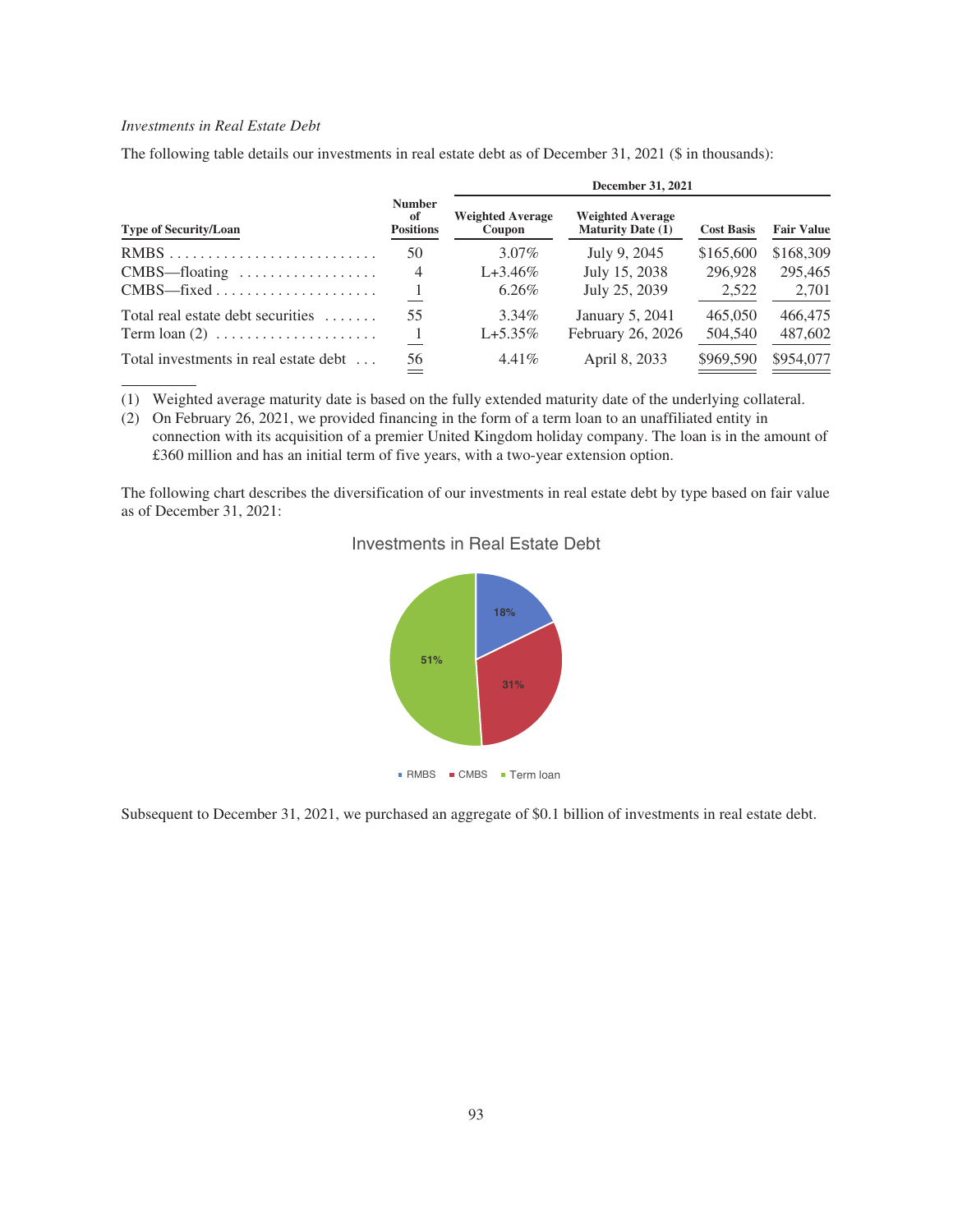### *Lease Expirations*

The following table details the expiring leases at our industrial, office, medical office and other properties by annualized base rent as of December 31, 2021 (\$ in thousands). The table below excludes our hospitality properties, self-storage properties, multifamily properties and single-family rental properties as substantially all leases at such properties expire within 12 months:

|                                 |                                                | <b>Industrial</b>                                                         |                                         | <b>Office</b>                                                             |                                         | <b>Medical Office</b>                                                     |                                                | Other                                                              |                                                | <b>Total</b>                                                       |
|---------------------------------|------------------------------------------------|---------------------------------------------------------------------------|-----------------------------------------|---------------------------------------------------------------------------|-----------------------------------------|---------------------------------------------------------------------------|------------------------------------------------|--------------------------------------------------------------------|------------------------------------------------|--------------------------------------------------------------------|
| Year                            | <b>Annualized</b><br><b>Base</b><br>Rent $(1)$ | % of Total<br><b>Annualized</b><br><b>Base</b><br>Rent<br><b>Expiring</b> | Annualized<br><b>Base</b><br>Rent $(1)$ | % of Total<br><b>Annualized</b><br><b>Base</b><br>Rent<br><b>Expiring</b> | Annualized<br><b>Base</b><br>Rent $(1)$ | % of Total<br><b>Annualized</b><br><b>Base</b><br>Rent<br><b>Expiring</b> | <b>Annualized</b><br><b>Base</b><br>Rent $(1)$ | % of Total<br>Annualized<br><b>Base</b><br>Rent<br><b>Expiring</b> | <b>Annualized</b><br><b>Base</b><br>Rent $(1)$ | % of Total<br>Annualized<br><b>Base</b><br>Rent<br><b>Expiring</b> |
| $2022$ \$ 14,514                |                                                | 5%                                                                        | <sup>\$</sup><br>8,928                  | $3\%$                                                                     | \$1,742                                 | $1\%$                                                                     | \$                                             | $0\%$                                                              | \$25,184                                       | $9\%$                                                              |
| $2023 \ldots \ldots$            | 9,625                                          | $4\%$                                                                     | 8,158                                   | $3\%$                                                                     | 2,420                                   | $1\%$                                                                     |                                                | $0\%$                                                              | 20,203                                         | 8%                                                                 |
| $2024$                          | 19.249                                         | $7\%$                                                                     | 7,678                                   | 3%                                                                        | 2,341                                   | $1\%$                                                                     | 1,371                                          | $1\%$                                                              | 30,639                                         | 12%                                                                |
| 2025                            | 14.946                                         | 6%                                                                        | 7,104                                   | $3\%$                                                                     | 787                                     | $0\%$                                                                     | 1,892                                          | $1\%$                                                              | 24,729                                         | $10\%$                                                             |
| $2026\ldots\ldots$              | 12,573                                         | $5\%$                                                                     | 13,941                                  | 5%                                                                        | 1,975                                   | $1\%$                                                                     | 1,110                                          | $0\%$                                                              | 29,599                                         | $11\%$                                                             |
| 2027                            | 9.795                                          | $4\%$                                                                     | 9,597                                   | $4\%$                                                                     | 2,080                                   | $1\%$                                                                     | 454                                            | $0\%$                                                              | 21,926                                         | $9\%$                                                              |
| 2028                            | 8,009                                          | $3\%$                                                                     | 7,722                                   | $3\%$                                                                     | 395                                     | $0\%$                                                                     | 5,575                                          | $2\%$                                                              | 21,701                                         | 8%                                                                 |
| 2029                            | 3,137                                          | $1\%$                                                                     | 4,585                                   | $2\%$                                                                     | 1,229                                   | $0\%$                                                                     | 525                                            | $0\%$                                                              | 9,476                                          | $3\%$                                                              |
| $2030\ldots\ldots$              | 6,622                                          | $2\%$                                                                     | 16,967                                  | $6\%$                                                                     | 1,717                                   | $1\%$                                                                     | 145                                            | $0\%$                                                              | 25,451                                         | $9\%$                                                              |
| $2031 \ldots \ldots$            | 3,152                                          | $1\%$                                                                     | 14,669                                  | 6%                                                                        | 141                                     | $0\%$                                                                     |                                                | $0\%$                                                              | 17,962                                         | $7\%$                                                              |
| Thereafter<br>$\ddotsc$         | 5,709                                          | $2\%$                                                                     | 25,053                                  | $9\%$                                                                     | 315                                     | $0\%$                                                                     | 7,354                                          | $3\%$                                                              | 38,431                                         | 14%                                                                |
| Total $\ldots \ldots$ \$107,331 |                                                | $40\%$                                                                    | \$124,402                               | 47%                                                                       | \$15,142                                | 6%                                                                        | \$18,426                                       | $7\%$                                                              | \$265,301                                      | 100%                                                               |

(1) Annualized base rent is determined from the annualized base rent per leased square foot of the applicable year and excludes tenant recoveries, straight-line rent and above-market and below-market lease amortization.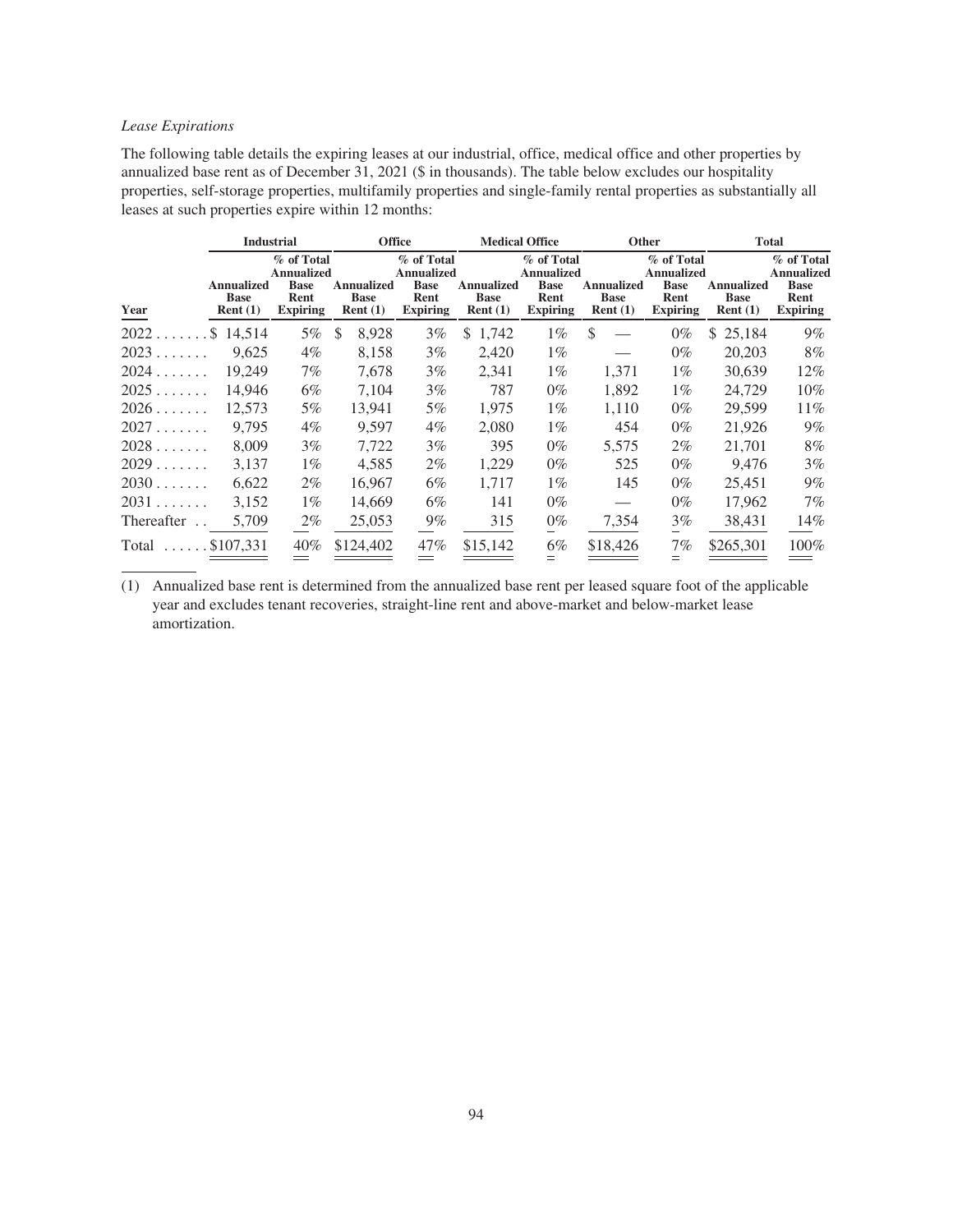### **Results of Operations**

The following table sets forth information regarding our consolidated results of operations (\$ in thousands):

|                                                                          | Year ended December 31, |            | 2021 vs. 2020 |  |
|--------------------------------------------------------------------------|-------------------------|------------|---------------|--|
|                                                                          | 2021                    | 2020       | \$            |  |
| <b>Revenues</b>                                                          |                         |            |               |  |
|                                                                          | \$604,574               | \$273,847  | \$330,727     |  |
|                                                                          | 33,301                  | 22,200     | 11,101        |  |
|                                                                          | 5,030                   | 2,376      | 2,654         |  |
|                                                                          | 642,905                 | 298,423    | 344,482       |  |
| <b>Expenses</b>                                                          |                         |            |               |  |
|                                                                          | 227,949                 | 96,942     | 131,007       |  |
|                                                                          | 20,702                  | 16,242     | 4,460         |  |
|                                                                          | 25,404                  | 8,624      | 16,780        |  |
|                                                                          | 62,237                  | 19.423     | 42.814        |  |
|                                                                          | 204,225                 | 15,061     | 189,164       |  |
|                                                                          | 330,455                 | 155,864    | 174,591       |  |
|                                                                          | 870,972                 | 312,156    | 558,816       |  |
| Other (expense) income                                                   |                         |            |               |  |
| Loss from unconsolidated real estate ventures                            | (615)                   | (1,462)    | 847           |  |
| Income from investments in real estate debt                              | 45.156                  | 7,206      | 37,950        |  |
|                                                                          | (124,091)               | (88,918)   | (35, 173)     |  |
|                                                                          | 3,174                   | (1,293)    | 4,467         |  |
|                                                                          | (76, 376)               | (84, 467)  | 8,091         |  |
| <b>Net loss</b>                                                          | (304, 443)              | (98,200)   | (206, 243)    |  |
| Net loss attributable to non-controlling interests in consolidated joint |                         |            |               |  |
|                                                                          | 434                     | 1,300      | (866)         |  |
| Net loss attributable to non-controlling interests in Operating          |                         |            |               |  |
|                                                                          | 1,758                   | 642        | 1,116         |  |
|                                                                          | \$(302,251)             | \$(96,258) | \$(205,993)   |  |

### *Revenues*

Rental revenue primarily consists of base rent arising from tenant leases at our multifamily, single family rental, industrial, office, self-storage, medical office and other properties. Rental revenue is recognized on a straight-line basis over the life of the lease, including any rent steps or abatement provisions. During the years ended December 31, 2021 and 2020, rental revenue was \$604.6 million and \$273.8 million, respectively. The increase in rental revenue was driven by the growth in our portfolio, which increased from 245 consolidated properties as of December 31, 2020 to 388 consolidated properties as of December 31, 2021.

While it is difficult to predict the future impact of COVID-19, our rent collections to date have not changed materially. To date, we have received very few requests from our tenants seeking concessions.

Hospitality revenue consists of income from our hospitality properties. Hospitality revenue consists primarily of room revenue. During the years ended December 31, 2021 and 2020, hospitality revenue was \$33.3 million and \$22.2 million, respectively. Beginning in March 2020, our hospitality segment experienced a material decrease in occupancy arising from the conditions caused by COVID-19. As a result of unprecedented travel declines and stay at home orders due to COVID-19, our hospitality occupancies declined to 45% by the end of March 2020 but have rebounded to an average of 68% for the year ended December 31, 2021.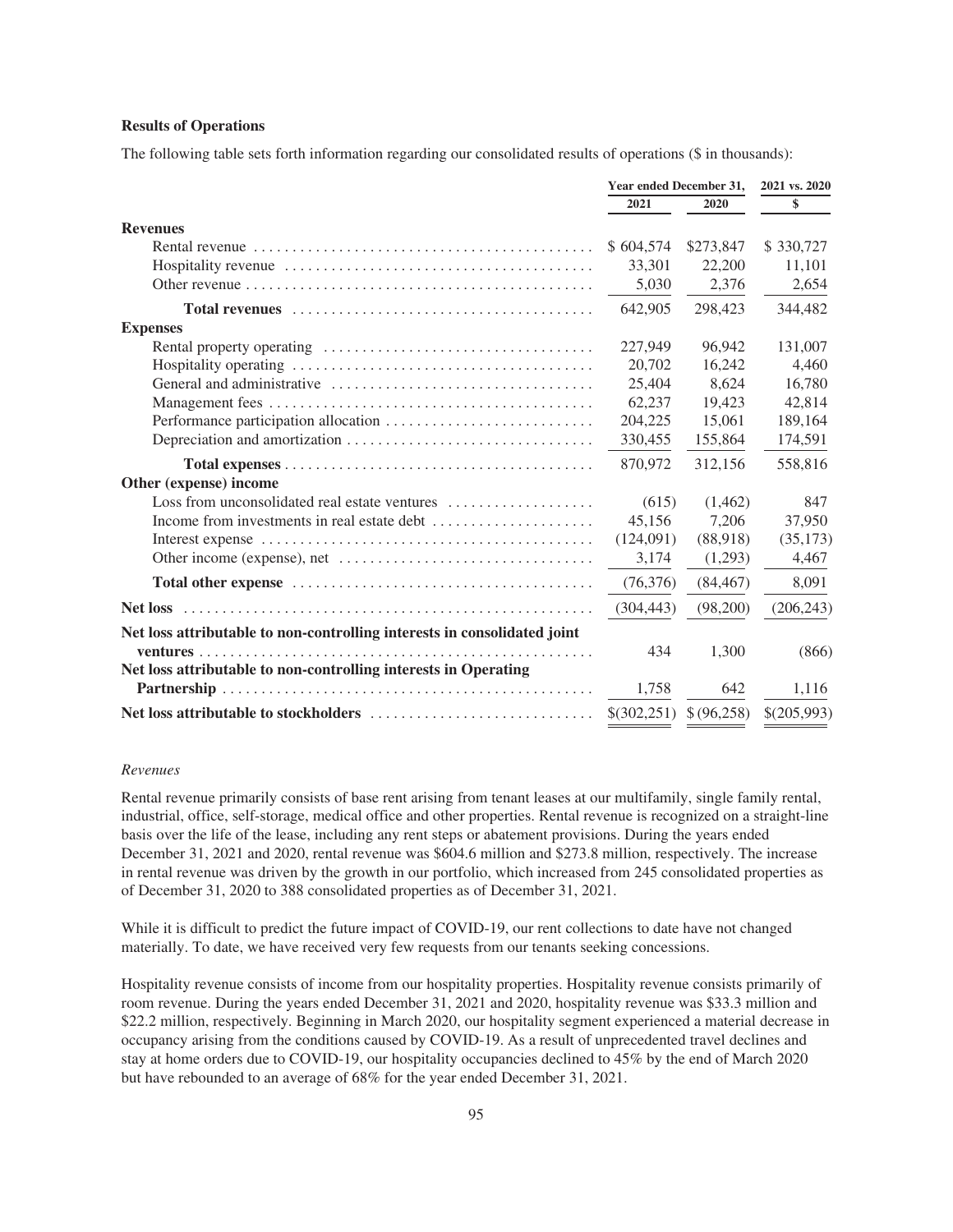#### *Expenses*

Rental property operating and hospitality operating expenses consist of the costs of ownership and operation of the real estate investments. Examples of rental property operating and hospitality operating expenses include real estate taxes, insurance, utilities and repair and maintenance expenses. Rental property operating and hospitality operating expenses also include general and administrative expenses unrelated to the operations of the properties. During the years ended December 31, 2021 and 2020, rental property operating and hospitality operating expenses were \$248.7 million and \$113.2 million, respectively. The increase was driven by the growth in our portfolio, which increased from 245 consolidated properties as of December 31, 2020 to 388 consolidated properties as of December 31, 2021.

General and administrative expenses are corporate-level expenses that relate mainly to our compliance and administration costs and consist primarily of legal fees, accounting fees, transfer agent fees and other professional fees. During the year ended December 31, 2021, general and administrative expenses increased \$16.8 million compared to the year ended December 31, 2020. The increases are driven by the growth in our portfolio.

Management fees are earned by our Advisor for providing services pursuant to the Advisory Agreement. During the years ended December 31, 2021 and 2020, management fees were \$62.2 million and \$19.4 million, respectively. The increase was primarily due to the growth in our NAV, which increased by \$7.0 billion from December 31, 2020 to December 31, 2021.

Performance participation allocation relates to allocations from the Operating Partnership to the Special Limited Partner based on the total return of the Operating Partnership. Total return is defined as distributions paid or accrued plus the change in NAV. The performance participation allocation is measured annually and any amount earned by the Special Limited Partner becomes payable as of December 31 of the applicable year. During the years ended December 31, 2021 and 2020, the performance participation allocation was \$204.2 million and \$15.1 million, respectively.

Pursuant to the advisory agreement between us, the Advisor and Starwood REIT Operating Partnership, L.P., the Advisor will reimburse us for any expenses that cause our Total Operating Expenses in any four consecutive fiscal quarters to exceed the greater of: (1) 2% of our Average Invested Assets or (2) 25% of our Net Income (each as defined in our charter) (the "2%/25% Limitation").

Notwithstanding the foregoing, to the extent that our Total Operating Expenses exceed these limits and the independent directors determine that the excess expenses were justified based on unusual and nonrecurring factors that they deem sufficient, the Advisor would not be required to reimburse us.

For the four fiscal quarters ended December 31, 2021, our Total Operating Expenses exceeded the 2%/25% Limitation. Based upon a review of unusual and non-recurring factors, including but not limited to outsized performance during this period resulting in increased performance participation allocation expense, our independent directors determined that the excess expenses were justified.

Depreciation and amortization expenses are impacted by the values assigned to buildings, personal property and in-place lease assets as part of the initial purchase price allocation. During the years ended December 31, 2021 and 2020, depreciation and amortization expenses were \$330.5 million and \$155.9 million, respectively. The increase was driven by the growth in our portfolio, which increased from 245 consolidated properties as of December 31, 2020 to 388 consolidated properties as of December 31, 2021.

#### *Other Income (Expense)*

During the years ended December 31, 2021 and 2020, income from investments in real estate debt was \$45.2 million and \$7.2 million, respectively, which consisted of loan origination fees/costs, interest income, unrealized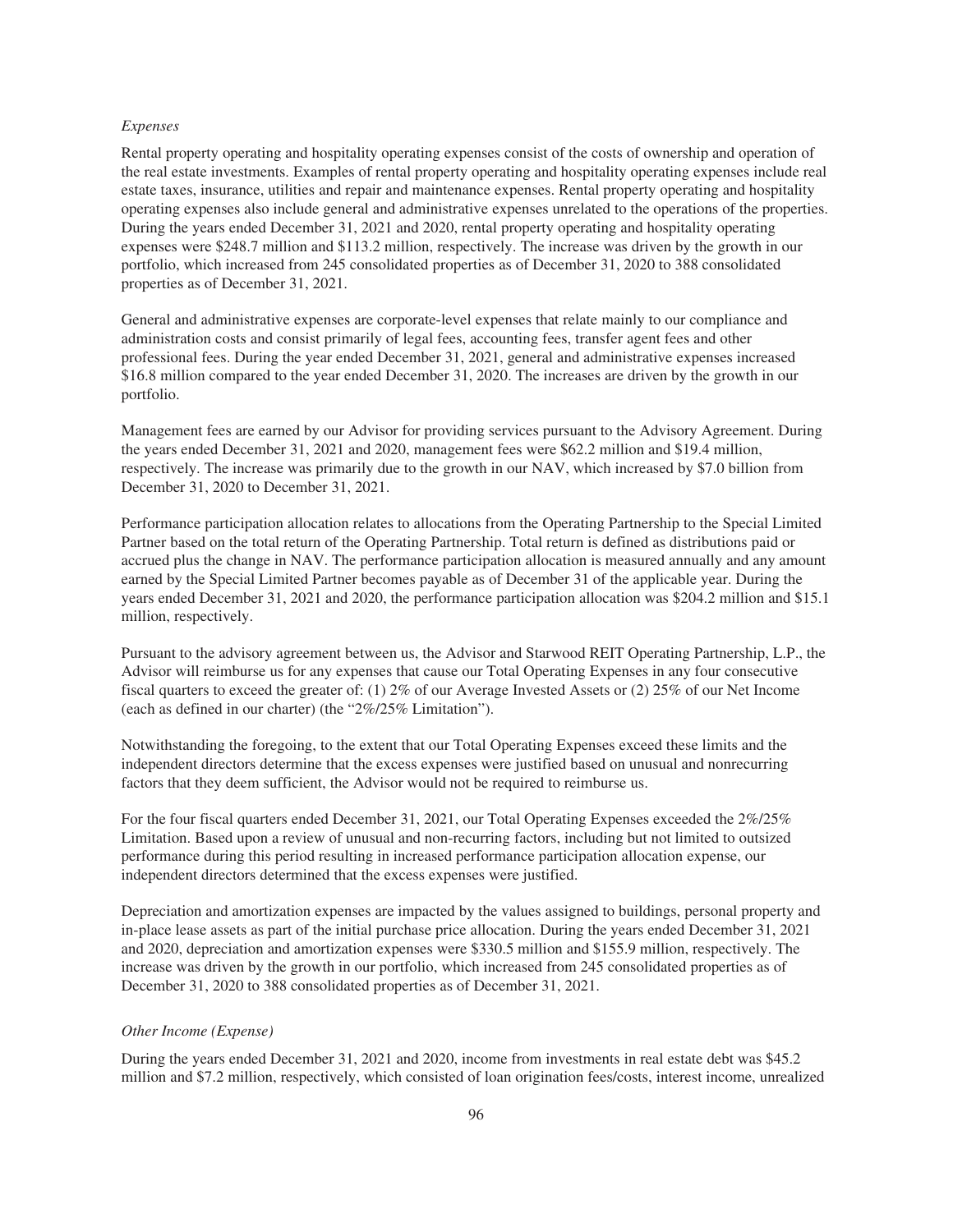gains/(losses) and realized gains/(losses) resulting from changes in the fair value of our real estate debt investments and related hedges.

During the years ended December 31, 2021 and 2020, interest expense was \$124.1 million and \$88.9 million, respectively, which primarily consisted of interest expense incurred on our mortgage notes, revolving credit facility, unsecured Line of Credit and borrowings under our secured financings on investments in real estate debt. The increase was primarily due to the growth in our portfolio of real estate and investments in real estate debt and the related indebtedness on such investments.

Interest expense for the years ended December 31, 2021 and 2020, also includes unrealized gains of \$22.8 million and unrealized losses of (\$8.3) million, respectively, relating to the change in fair value of our interest rate swaps and interest rate caps. The interest rate caps are used primarily to limit our interest rate payments on certain of our variable rate borrowings.

The interest rate swaps are used to provide more certainty around cash flows and protects the cash available for distribution after debt service.

### **Liquidity and Capital Resources**

While the long-term impact of COVID-19 to our business is not yet known, we believe we are well positioned from a liquidity perspective with \$374.8 million of immediate liquidity as of December 31, 2021, made up of \$100.0 million of an undrawn unsecured Line of Credit and \$274.8 million of cash on hand. Excluded from the cash balance is an incremental \$644.4 million associated with the December 2021 net capital raise which will be available to the Company at the start of the subsequent month. In addition, we hold approximately \$638.7 million in investments in real estate-related debt securities and preferred equity securities that could be liquidated to satisfy any potential liquidity requirements.

Our primary needs for liquidity and capital resources are to fund our investments, to make distributions to our stockholders, repurchase shares of our common stock pursuant to our share repurchase plan, to pay operating expenses and capital expenditures and to pay debt service on the outstanding indebtedness we incur. Our operating expenses include, among other things, fees and expenses related to managing our properties and other investments, the management fee we pay to the Advisor (to the extent the Advisor elects to receive the management fee in cash), the performance participation allocation that the Operating Partnership will pay to the Special Limited Partner (to the extent that the Special Limited Partner elects to receive the performance participation allocation in cash) and general corporate expenses.

Our cash needs for acquisitions and other investments will be funded primarily from the sale of shares of our common stock and through the assumption or incurrence of debt. For the year ended December 31, 2021, we raised \$5.8 billion of proceeds in our public offerings. In addition, for the year ended December 31, 2021, we have repurchased \$64.9 million in shares of our common stock under our share repurchase plan.

We continue to believe that our current liquidity position is sufficient to meet our expected investment activity. Other potential future sources of capital include secured or unsecured financings from banks or other lenders and proceeds from the sale of assets. If necessary, we may use financings or other sources of capital in the event of unforeseen significant capital expenditures. From inception through December 31, 2021 our distributions have been entirely funded from cash flow from operating activities.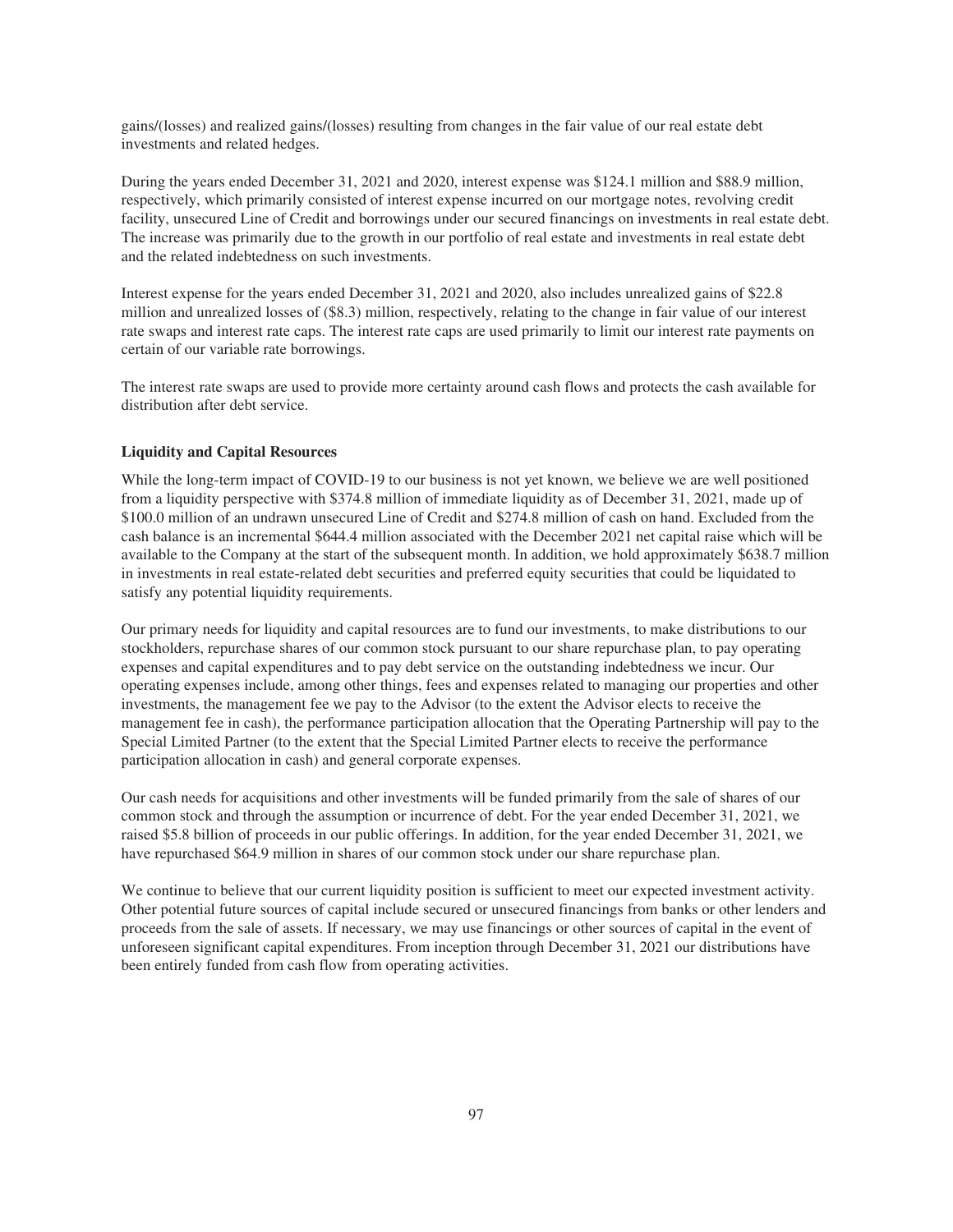The following table is a summary of our indebtedness as of December 31, 2021 and 2020 (\$ in thousands):

|                                                                                                    |                        |                                                               | <b>Maximum</b>                 | <b>Principal Balance</b><br>Outstanding (4) |             |
|----------------------------------------------------------------------------------------------------|------------------------|---------------------------------------------------------------|--------------------------------|---------------------------------------------|-------------|
| <b>Indebtedness</b>                                                                                | Interest Rate $(1)(2)$ | Weighted Average Weighted Average<br><b>Maturity Date (3)</b> | <b>Facility</b><br><b>Size</b> | December 31, December 31,<br>2021           | <b>2020</b> |
| <i>Fixed rate loans</i>                                                                            |                        |                                                               |                                |                                             |             |
| Fixed rate mortgages $\dots\dots\dots\dots$                                                        | $2.99\%$               | 9/19/2030                                                     |                                | N/A \$ 3,110,689 \$2,236,290                |             |
| Total fixed rate loans $\ldots \ldots$                                                             |                        |                                                               |                                | 3,110,689                                   | 2,236,290   |
| Variable rate loans<br>Floating rate mortgages $\dots\dots\dots$<br>Variable rate revolving credit | $L + 1.76\%$           | 2/23/2024                                                     | N/A                            | 7,052,819                                   | 886,594     |
| facility $(5)$                                                                                     | $S + 1.85\%$           | 12/1/2023                                                     | \$1,200,000                    | 1,190,683                                   | 172,800     |
| Total variable rate loans                                                                          |                        |                                                               |                                | 8,243,502                                   | 1,059,394   |
| Total loans secured by the Company's                                                               |                        |                                                               |                                | 11,354,191                                  | 3,295,684   |
| Secured financings on investments in<br>Unsecured Line of Credit $(6)$                             | $L + 3.00\%$           | 12/16/2023                                                    | 450,000<br><sup>\$</sup>       | 268,181<br>375,000                          | 108,254     |
| Total Indebtedness                                                                                 |                        |                                                               |                                | \$11,997,372 \$3,403,938                    |             |

- (1) The term "L" refers to the one-month LIBOR. As of December 31, 2021, one-month LIBOR was equal to 0.10%.
- (2) The term "S" refers to the one-month SOFR. As of December 31, 2021, one-month SOFR was equal to 0.05%.
- (3) For loans where the Company, at its own discretion, has extension options, the maximum maturity date has been assumed.
- (4) The majority of our mortgages contain yield or spread maintenance provisions.
- (5) Our revolving credit facility is used as bridge financing and can be drawn upon to fund the acquisition of future real estate investments. During December 2021, the Company extended this facility to December 1, 2023. The repayment of the revolving credit facility is guaranteed by the Operating Partnership.
- (6) The repayment of the Line of Credit facility is guaranteed by the Company.

Subsequent to December 31, 2021, we raised \$2.0 billion in the Follow-on Public Offering and had approximately \$47.2 million of investor redemptions, which totaled approximately 0.52% of our December 31, 2021 NAV. All repurchase requests were met from cash on hand.

### **Cash Flows**

The following table provides a breakdown of the net change in our cash and cash equivalents and restricted cash (\$ in thousands):

|                                                                | <b>For the Year Ended</b><br>December 31, 2021 | <b>For the Year Ended</b><br>December 31, 2020 | <b>For the Year Ended</b><br>December 31, 2019 |  |
|----------------------------------------------------------------|------------------------------------------------|------------------------------------------------|------------------------------------------------|--|
| Cash flows provided by operating activities $\dots \dots$      | 233,127                                        | \$112.844                                      | 51.105                                         |  |
| Cash flows used in investing activities $\dots\dots\dots\dots$ | (13,904,655)                                   | (2,944,426)                                    | (1,890,434)                                    |  |
| Cash flows provided by financing activities $\dots \dots$      | 14,318,672                                     | 2,936,032                                      | 1,863,369                                      |  |
| Net increase in cash and cash equivalents and                  |                                                |                                                |                                                |  |
|                                                                | 647.144                                        | \$104,450                                      | 24,040                                         |  |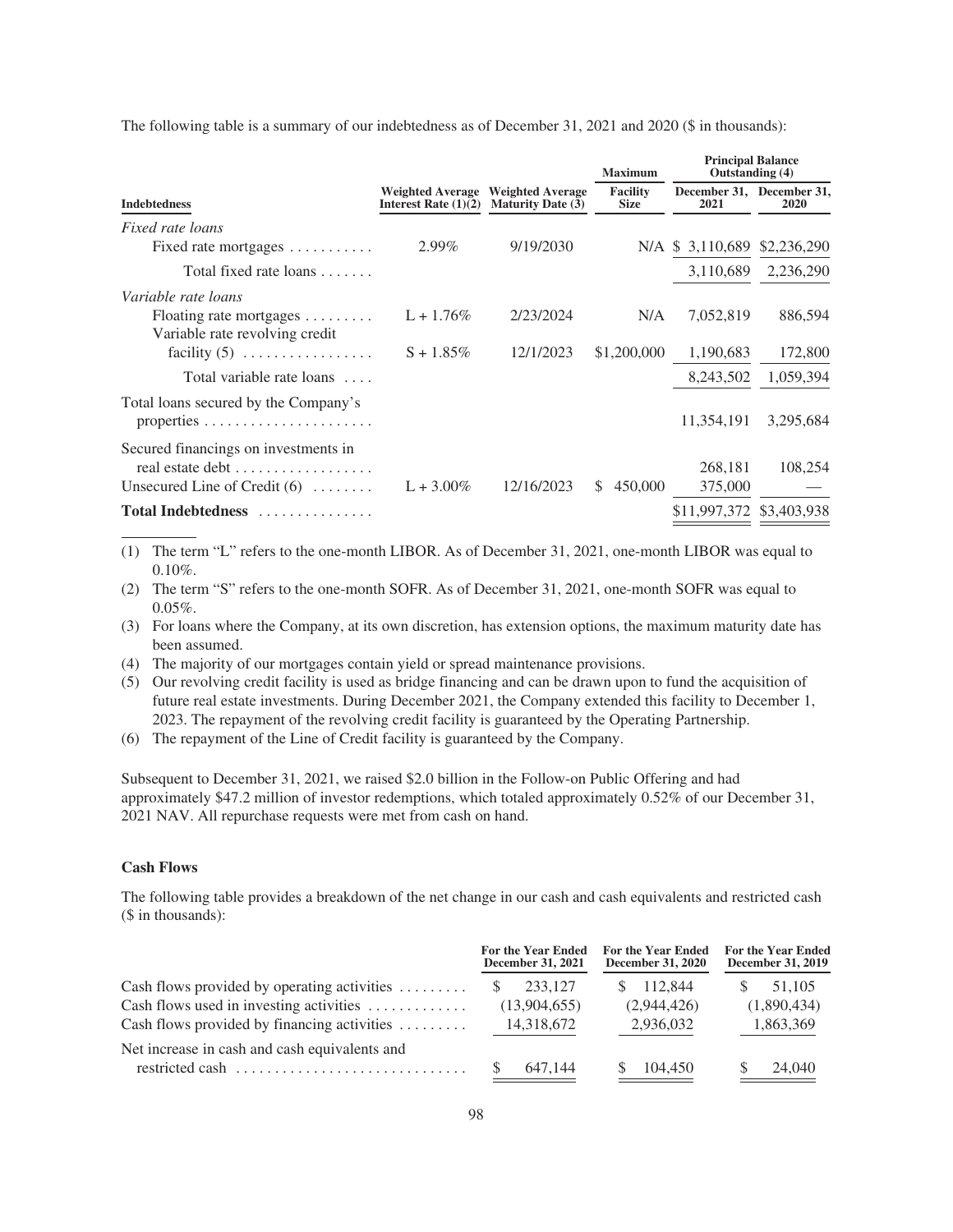Cash flows provided by operating activities increased \$120.3 million during the year ended December 31, 2021 primarily due to an increase in the number of real estate investments and real estate debt. Cash flows provided by operating activities increased \$61.7 million during the year ended December 31, 2020, compared to the corresponding period in 2019 due to increased cash flows from operations of investments in real estate and income from our investments in real estate debt.

Cash flows used in investing activities increased \$11.0 billion during the year ended December 31, 2021 primarily due to an increase of \$10.0 billion in real estate acquisitions, an increase of \$0.8 billion in the origination/purchase of real estate debt and an increase of \$0.1 billion in real estate-related equity securities. Cash flows used in investing activities increased \$1.1 billion during the year ended December 31, 2020 primarily due to a net of \$1.4 billion of real estate investments offset by \$0.3 billion of lower purchases of real estate debt.

Cash flows provided by financing activities increased \$11.4 billion during the year ended December 31, 2021 compared to the prior period in 2020 due to a \$6.2 billion increase in net borrowings and a year-over-year increase of \$4.8 billion in proceeds from the issuance of our common stock. Cash flows provided by financing activities increased \$1.1 billion during the year ended December 31, 2020 primarily due to a net increase of \$1.1 billion in borrowings.

#### **Critical Accounting Policies**

The preparation of the financial statements in accordance with GAAP involve significant judgment and assumptions and require estimates about matters that are inherently uncertain. These judgments will affect our reported amounts of assets and liabilities and our disclosure of contingent assets and liabilities at the dates of the financial statements and the reported amounts of revenue and expenses during the reporting periods. With different estimates or assumptions, materially different amounts could be reported in our financial statements. We consider our accounting policies over investments in real estate and lease intangibles, investments in securities, and revenue recognition to be our critical accounting policies. Refer to Note 2—"Summary of Significant Accounting Policies" to our consolidated financial statements for further descriptions of such accounting policies.

### **Recent Accounting Pronouncements**

See Note 2—"Summary of Significant Accounting Policies" to our consolidated financial statements for a discussion concerning recent accounting pronouncements.

#### **ITEM 7A. QUANTITATIVE AND QUALITATIVE DISCLOSURES ABOUT MARKET RISK**

#### *Capital Market Risk*

We are exposed to risks related to the equity capital markets and our related ability to raise capital through the issuance of our common stock. We are also exposed to risks related to the debt capital markets, and our related ability to finance our business through borrowings under mortgages, repurchase obligations or other debt instruments. As a REIT, we are required to distribute a significant portion of our taxable income annually, which constrains our ability to accumulate operating cash flow and therefore requires us to utilize debt or equity capital to finance our business.

The COVID-19 pandemic has also resulted in extreme volatility in a variety of global markets, including the real estate related debt markets. We have received and may in the future receive margin calls from our lenders as a result of the decline in the market value of assets pledged by us to our lenders under our repurchase agreements, and if we fail to resolve such margin calls when due by payment of cash or delivery of additional collateral, the lenders may exercise remedies including taking ownership of the assets securing the applicable obligations.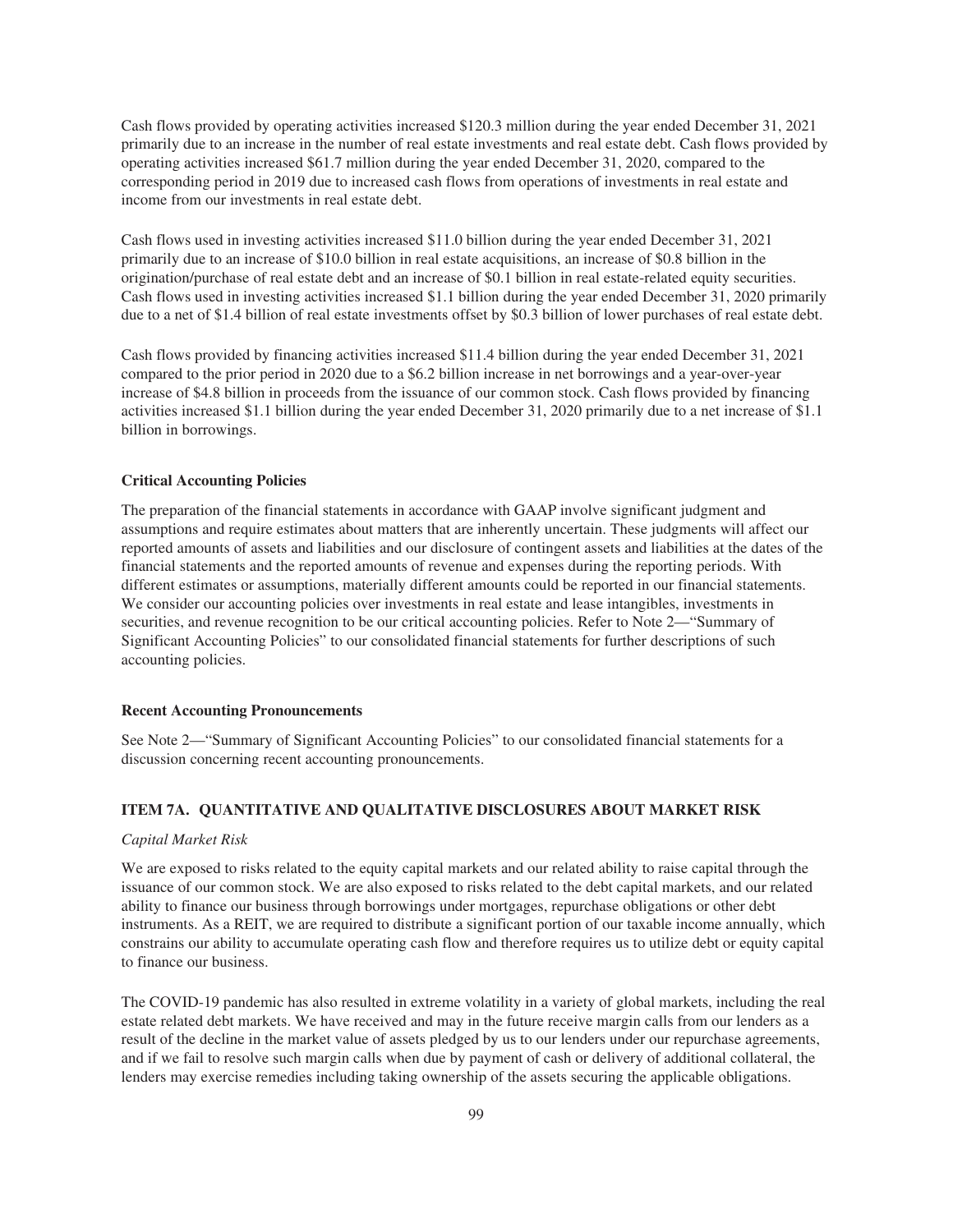#### *Credit Risk*

The performance and value of our investments depend upon our Advisor's ability to operate the properties so that they produce sufficient cash flows. The COVID-19 pandemic has significantly impacted the commercial real estate markets, causing requests from tenants for rent deferral or abatement. These negative conditions may persist into the future and impair our tenants' ability to pay rent under various lease arrangements. We maintain a robust asset management relationship with our tenants, and have utilized these relationships to address the potential impacts of the COVID-19 pandemic on our properties.

Limited discussions we have had with our tenants have addressed potential near-term defensive lease modifications, which included repurposing of deposits and temporary deferrals of rent.

#### *Interest Rate Risk*

We are exposed to interest rate risk with respect to our variable-rate mortgage indebtedness, variable-rate revolving credit facility and the Company's unsecured line of credit, where an increase in interest rates would directly result in higher interest expense costs. We seek to manage our exposure to interest rate risk by utilizing a mix of fixed and floating rate financings with staggered maturities and through interest rate protection agreements to fix or cap a portion of our variable rate debt. As of December 31, 2021, the total outstanding principal balance of our variable rate mortgage indebtedness was \$8.6 billion.

Certain of our mortgage loans and repurchase agreements are variable rate and are indexed to the one-month U.S. dollar denominated LIBOR. For the year ended December 31, 2021, a 10% increase in the one-month U.S. dollar denominated LIBOR would have resulted in an increase in interest expense of \$0.2 million.

#### *Foreign Currency Risk*

We intend to hedge our currency exposures in a prudent manner to the extent it is cost effective to do so. However, our currency hedging strategies may not eliminate all of our currency risk due to, among other things, uncertainties in the timing and/or amount of payments received on the related investments, and/or unequal, inaccurate, or unavailable hedges to perfectly offset changes in future exchange rates. Additionally, we may be required under certain circumstances to collateralize our currency hedges for the benefit of the hedge counterparty, which could adversely affect our liquidity.

Consistent with our strategy of hedging foreign currency exposure on certain investments, we typically enter into a series of foreign currency swaps to fix the U.S. dollar amount of foreign currency denominated cash flows (interest income, rental income, principal payments and net sales proceeds after the repayment of debt) we expect to receive from our foreign currency denominated investments.

#### *Investments in Real Estate Debt*

As of December 31, 2021, we held \$954.1 million of real estate debt. Certain of our investments in real estate debt are floating rate and indexed to one-month or three-month U.S. dollar denominated LIBOR and as such, are exposed to interest rate risk. Our net income will increase or decrease depending on interest rate movements. While we cannot predict factors that may or may not affect interest rates, for the year ended December 31, 2021, a 10% increase or decrease in the one-month U.S. dollar denominated LIBOR rate would have resulted in an increase or decrease to income from real estate-related securities and loans of \$0.1 million.

We may also be exposed to market risk with respect to our investments in real estate debt due to changes in the fair value of our investments. We seek to manage our exposure to market risk with respect to our investments in real estate debt by making investments in securities backed by different types of collateral and varying credit ratings. The fair value of our investments may fluctuate, thus the amount we will realize upon any sale of our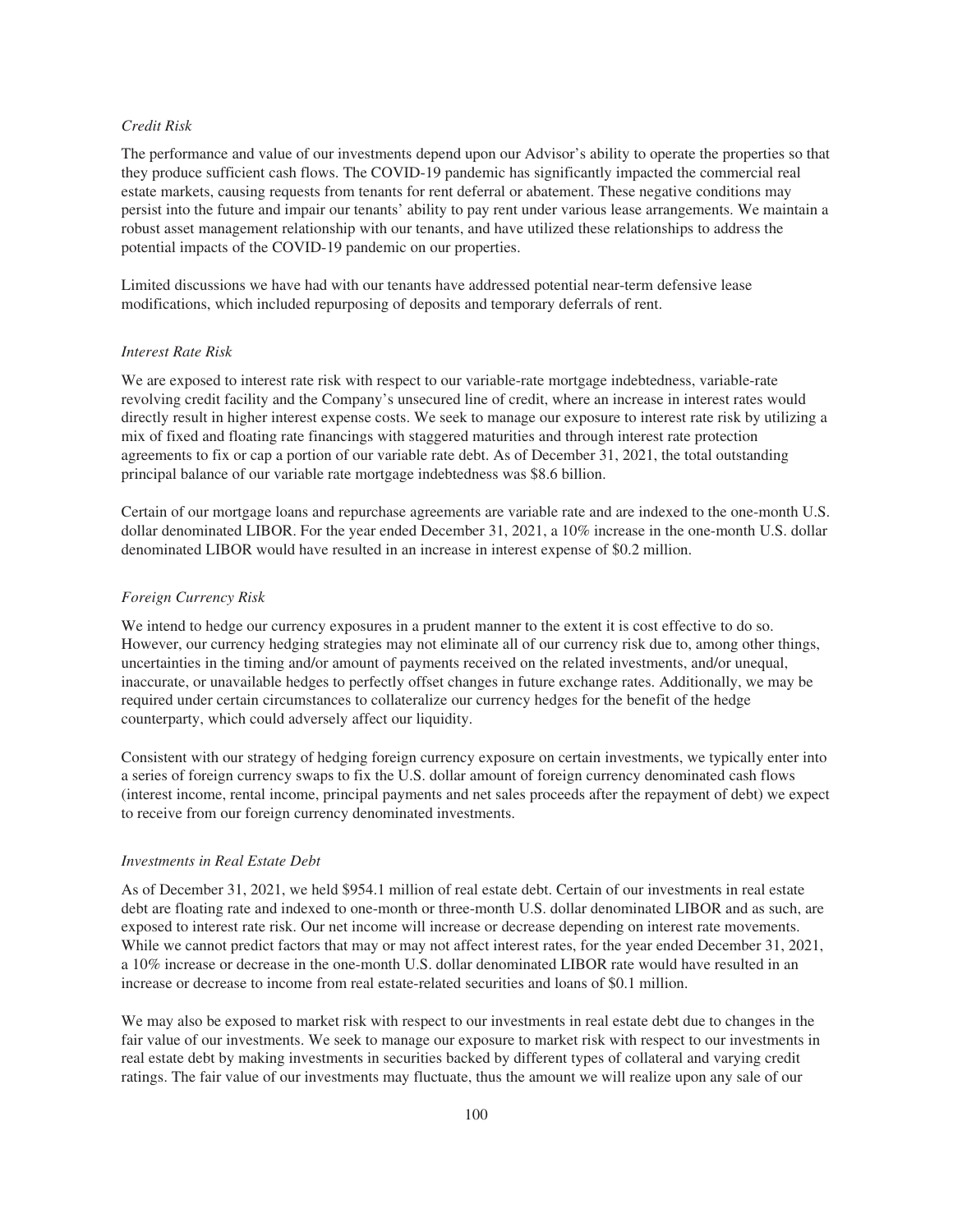investments is unknown. As of December 31, 2021, the fair value at which we may sell our investments in real estate debt is not known, but a 10% change in the fair value of our investments in real estate debt securities may result in an unrealized gain or loss of \$95.4 million.

### *LIBOR Transition Risk*

In July 2017, the FCA (the authority that regulates LIBOR) announced it intends to stop compelling banks to submit rates for the calculation of LIBOR after 2021. The FCA subsequently announced on March 5, 2021 that the publication of LIBOR will cease for the one-week and two-month USD LIBOR settings immediately after December 31, 2021, and the remaining USD LIBOR settings immediately after June 30, 2023. There is currently no certainty regarding the future utilization of LIBOR or of any particular replacement rate (although the secured overnight financing rate has been proposed as an alternative to U.S.-dollar LIBOR). As indicated in the "Interest Rate Risk" section above, a substantial portion of our loans, investment securities, borrowings and interest rate derivatives are indexed to LIBOR or similar reference rates. Market participants anticipate that financial instruments tied to LIBOR will require transition to an alternative reference rate if LIBOR is no longer available. Our LIBOR-based loan agreements and borrowing arrangements generally specify alternative reference rates such as the prime rate and federal funds rate, respectively. The potential effect of the discontinuation of LIBOR on our interest income and expense cannot yet be determined and any changes to benchmark interest rates could increase our financing costs and/or result in mismatches between the interest rates of our investments and the corresponding financings.

## **ITEM 8. FINANCIAL STATEMENTS AND SUPPLEMENTARY DATA**

For the financial statements required by this item and the reports of the independent accountants thereon required by Item 14(a)(2), see the accompanying Consolidated Financial Statements beginning on page 96.

# **ITEM 9. CHANGES IN AND DISAGREEMENTS WITH ACCOUNTANTS ON ACCOUNTING AND FINANCIAL DISCLOSURE**

None.

## **ITEM 9A. CONTROLS AND PROCEDURES**

#### **Evaluation of Disclosure Controls and Procedures**

The Company maintains disclosure controls and procedures (as that term is defined in Rules 13a-15(e) and 15d-15(e) under the Exchange Act) that are designed to ensure that information required to be disclosed in the Company's reports under the Exchange Act is recorded, processed, and summarized and reported within the time periods specified in the SEC's rules and forms, and that such information is accumulated and communicated to the Company's management, including its Chief Executive Officer and Chief Financial Officer, as appropriate, to allow timely decisions regarding required disclosures. Any controls and procedures, no matter how well designed and operated, can provide only reasonable assurance of achieving the desired control objectives. An evaluation of the effectiveness of the design and operation of our disclosure controls and procedures as of the end of the period covered by this Annual Report on Form 10-K was made under the supervision and with the participation of our management, including our Chief Executive Officer and Chief Financial Officer. Based upon this evaluation, our Chief Executive Officer and Chief Financial Officer have concluded that our disclosure controls and procedures (a) are effective to ensure that information required to be disclosed by us in reports filed or submitted under the Exchange Act is timely recorded, processed, summarized and reported and (b) include, without limitation, controls and procedures designed to ensure that information required to be disclosed by us in reports filed or submitted under the Exchange Act is accumulated and communicated to our management, including our Chief Executive Officer and Chief Financial Officer, as appropriate to allow timely decisions regarding required disclosure.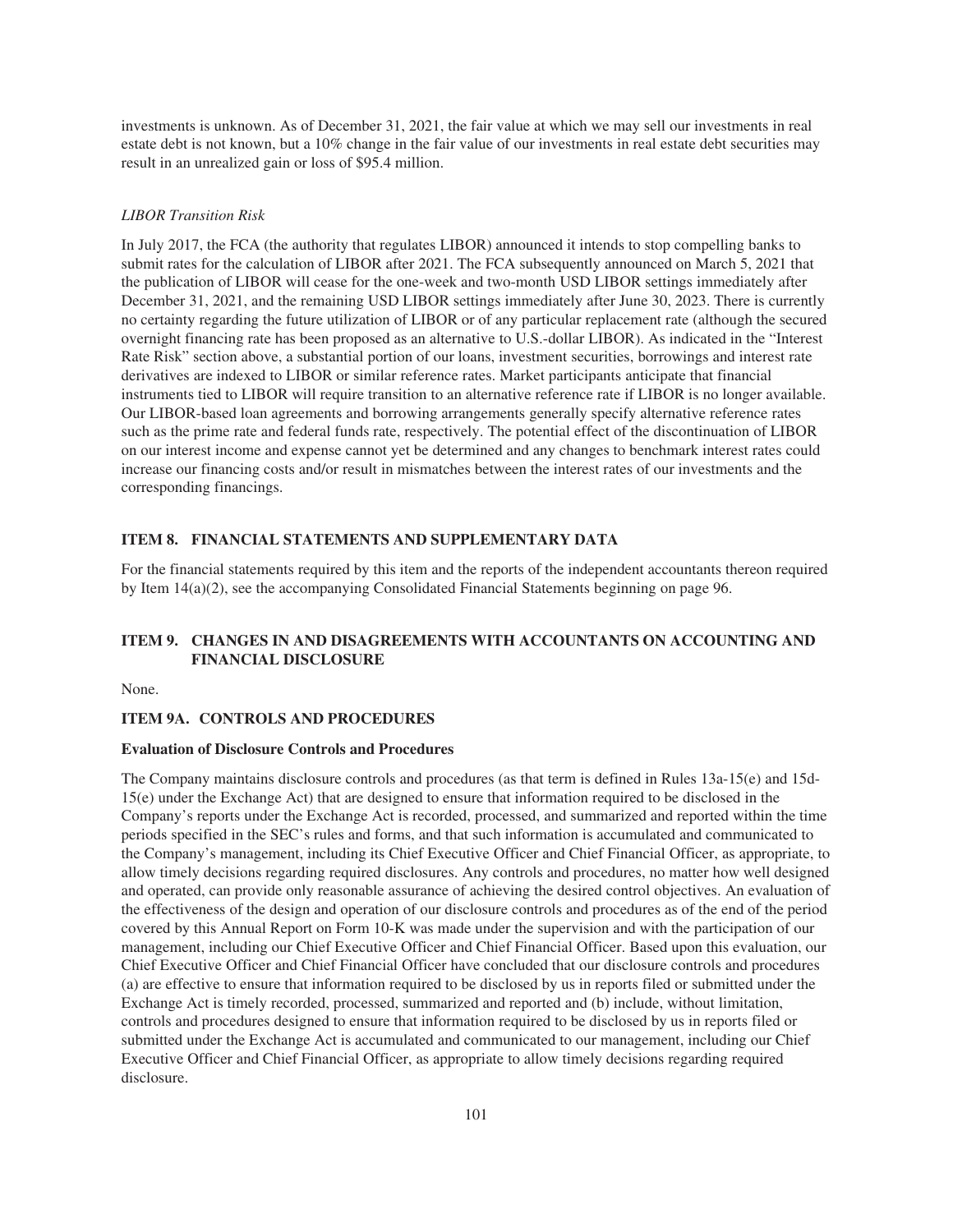#### **Changes in Internal Controls over Financial Reporting**

There have been no changes in our "internal control over financial reporting" (as defined in Rule 13a-15(f) of the Exchange Act) that occurred during our most recent quarter that have materially affected, or are reasonably likely to materially affect, our internal control over financial reporting. We have not experienced any material impact to our internal control over financial reporting to date as a result of employees working remotely due to the COVID-19 pandemic. We are continually monitoring and assessing the COVID-19 pandemic's effect on our internal controls to minimize the impact to their design and operating effectiveness.

### **Management's Report on Internal Control over Financial Reporting**

The Company's management is responsible for establishing and maintaining adequate internal control over financial reporting. The Company's internal control over financial reporting is a process designed under the supervision of its Chief Executive Officer and Chief Financial Officer to provide reasonable assurance regarding the reliability of financial reporting and the preparation of its consolidated financial statements for external reporting purposes in accordance with GAAP.

The Company's internal control over financial reporting includes policies and procedures that pertain to the maintenance of records that, in reasonable detail, accurately and fairly reflect transactions and dispositions of assets of the Company; provide reasonable assurances that transactions are recorded as necessary to permit preparation of financial statements in accordance with generally accepted accounting principles, and that receipts and expenditures are being made only in accordance with authorizations of the Company's management and directors; and provide reasonable assurance regarding prevention or timely detection of unauthorized acquisition, use or disposition of assets that could have a material effect on its consolidated financial statements.

Because of its inherent limitations, internal control over financial reporting may not prevent or detect misstatements. In addition, projections of any evaluation of effectiveness to future periods are subject to the risk that controls may become inadequate because of changes in conditions or that the degree of compliance with the policies or procedures may deteriorate.

Management conducted an assessment of the effectiveness of the Company's internal control over financial reporting as of December 31, 2021, based on the framework established in Internal Control—Integrated Framework (2013) issued by the Committee of Sponsoring Organizations of the Treadway Commission in 2013. Based on this assessment, management has determined that the Company's internal control over financial reporting as of December 31, 2021, was effective.

### **ITEM 9B. OTHER INFORMATION**

None.

# **ITEM 9C. DISCLOSURE REGARDING FOREIGN JURISDICTIONS THAT PREVENT INSPECTIONS**

Not applicable.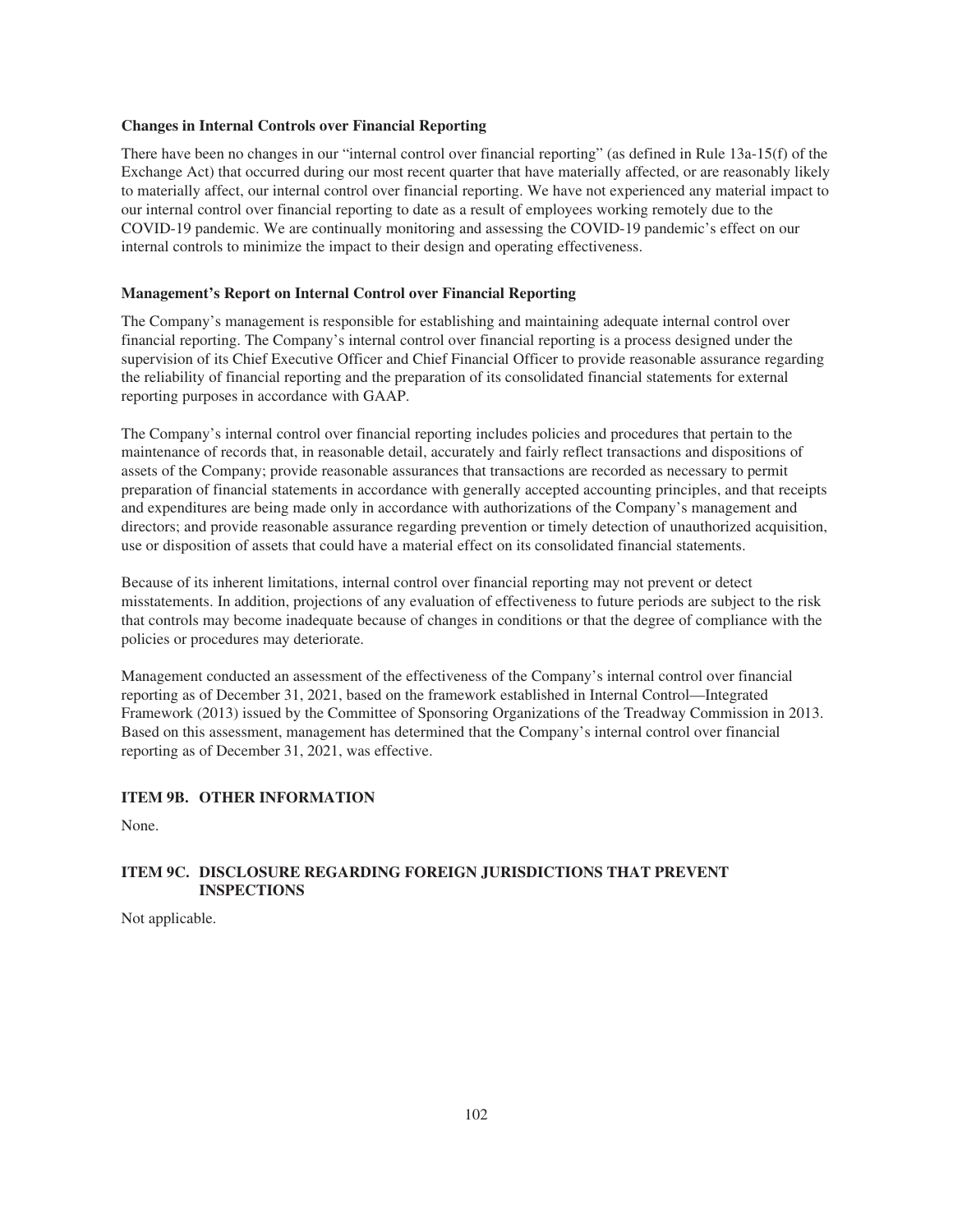# **PART III.**

# **ITEM 10. DIRECTORS, EXECUTIVE OFFICERS AND CORPORATE GOVERNANCE**

Our directors and executive officers are set forth below.

| Name                                               | Age | <b>Position</b>                        |
|----------------------------------------------------|-----|----------------------------------------|
|                                                    | 61  | Chairman of the Board                  |
| John P. McCarthy, Jr. $\dots \dots \dots$          | 60  | Chief Executive Officer and Director   |
| Sean Harris                                        | 38  | President                              |
| Christopher D. Graham                              | 47  | Chief Investment Officer and Director  |
| Chris Lowthert $\dots\dots\dots\dots\dots\dots$    | 49  | Chief Financial Officer and Treasurer  |
| Matthew S. Guttin                                  | 43  | Chief Compliance Officer and Secretary |
| Mark Deason                                        | 44  | Director                               |
| Austin Nowlin                                      | 41  | Director                               |
| Richard D. Bronson                                 | 77  | Independent Director                   |
| David B. Henry $\dots \dots \dots \dots \dots$     | 73  | Independent Director                   |
| Robin Josephs $\dots \dots \dots \dots \dots$      | 62  | Independent Director                   |
| $Peggy$ Lamb $\dots\dots\dots\dots\dots\dots\dots$ | 57  | <b>Independent Director</b>            |
| Dale Anne Reiss                                    | 74  | Independent Director                   |
| James E. Walker $\dots\dots\dots\dots\dots\dots$   | 59  | <b>Independent Director</b>            |

*Barry S. Sternlicht* has served as the Chairman of our board of directors since our formation in June 2017. He founded Starwood Capital, a private alternative investment firm focused on global real estate, hotel management, oil and gas and energy infrastructure with over \$110 billion in assets under management as of December 31, 2021, and has served as Chairman of the Board of Directors and Chief Executive Officer since its formation in 1991. Through the Starwood Capital platform, Mr. Sternlicht has created several multi-billion public market companies, ranging from traditional real estate to branded hospitality. He serves as the Chairman of the board of directors and the Chief Executive Officer of Starwood Property Trust, Inc. (NYSE: STWD) ("Starwood Property Trust") and the Chairman and Chief Executive Officer of Starwood Capital Group Management, LLC, a registered investment advisor and an affiliate of the Advisor. Throughout Mr. Sternlicht's career, he has focused on capitalizing on emerging consumer trends, either directly via core operating assets or indirectly through Starwood Capital's real estate portfolio. He has also executed several notable public market transactions to enhance the scale of the Starwood Capital platform, including the creation and expansion of Starwood Property Trust, the consolidation of Starwood Hotels & Resorts Worldwide, Inc. (formerly NYSE: HOT) ("HOT"), the spin-off and growth of Invitation Homes (NYSE: INVH) and the formation of Equity Residential (NYSE: EQR). Similarly, he has been involved in numerous private market consumer businesses as an early investor. Mr. Sternlicht also has deep operating expertise, serving as the Chairman, from January 1995 through May 2005, and as the Chief Executive Officer, from January 1995 through September 2004, of HOT. During his tenure as Chief Executive Officer, HOT's market capitalization grew to approximately \$10 billion. As Chief Executive Officer, Mr. Sternlicht executed several key acquisitions, including Westin Hotels, Patriot American and ITT Corp., and led the development of the W Hotel concept. Outside of his public market experience, Mr. Sternlicht has made a variety of investments in the consumer sector. Most notably, he has acquired or founded a number of independent hotel chains, including Baccarat Hotels, 1 Hotels and Treehouse Hotels, which are operated by SH Hotels & Resorts, a hotel brand management company and an affiliate of Starwood Capital. In addition to these investments, Mr. Sternlicht has invested in various consumer facing companies, including ThirdLove, a women's clothing brand, Lytro, a developer of light-field cameras, and Lyric, a hospitality platform for business travelers. Mr. Sternlicht serves as a senior advisor to Invitation Homes (NYSE: INVH), where he served as a director from 2014 to 2020, and on the Board of Directors of The Estée Lauder Companies (NYSE: EL), Cano Health Inc. (NYSE: CANO) and LOG Commercial Properties e Participacoes SA. Mr. Sternlicht is a founder of Jaws Wildcat Acquisition Corporation (NYSE: SPFR), Jaws Mustang Acquisition Corporation (NYSE: JWSM.UN), and Jaws Hurricane Acquisition Corp. (NASDAQ: HCNE). Mr. Sternlicht is the former Chairman of the Board of TRI Pointe Group (NYSE: TPH), iStar (NYSE: STAR) and Baccarat S.A., a crystal maker headquartered in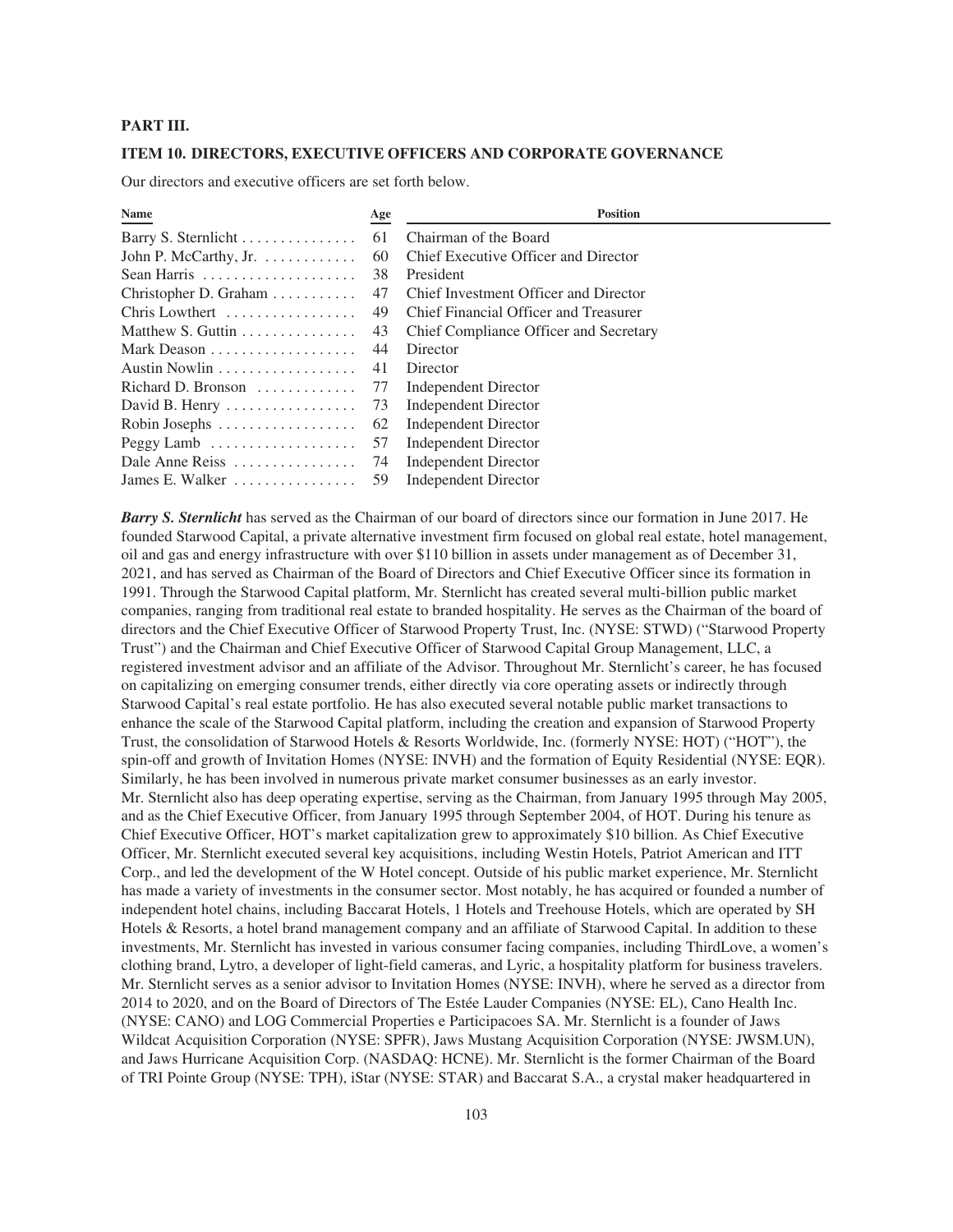Baccarat, France. He also previously served on the Board of Directors of Restoration Hardware (NYSE: RH), Vesper Healthcare Acquisition Corp. (NASDAQ: VSPR), A.S. Roma and Equity Residential. Mr. Sternlicht received a B.A., magna cum laude, with honors from Brown University and earned an M.B.A. with distinction from Harvard Business School.

Mr. Sternlicht provides our board of directors with a wealth of investment management experience along with extensive experience in real estate finance and development, and our board of directors believes Mr. Sternlicht provides a valuable perspective as its Chairman.

*John P. McCarthy, Jr.* has served as our Chief Executive Officer since our formation in June 2017 and as a member of our board of directors and the Advisor's Investment Committee since November 2017. Mr. McCarthy also served as our President since our formation in June 2017 until January 2021. Mr. McCarthy has also served as Managing Director of Starwood Capital since July 2015, where he was responsible for managing and expanding relationships with Starwood Capital's investors around the world. Mr. McCarthy previously served as Global Head of Asset Management for Starwood Capital from March 2009 to May 2012, during which time he also served on Starwood Capital's Investment Committee. Prior to rejoining Starwood Capital, Mr. McCarthy served as Deputy Head of Europe for the Abu Dhabi Investment Authority ("ADIA") from June 2012 to May 2015. During this time, Mr. McCarthy served on ADIA's Executive and Global Strategy committees. Prior to this, Mr. McCarthy served as Global Co-Head of Asset Management for Lehman Brothers Real Estate Private Equity from June 2005 to February 2009 and was a Partner at O'Connor Capital Partners ("O'Connor") and the Co-Head of the Europe Business. Prior to joining O'Connor, Mr. McCarthy worked for GE Capital where he held a variety of positions, including managing the firm's real estate investing activities across Central Europe. Mr. McCarthy has previously served on several boards throughout his career, including ERE, a Paris, France based developer of European Shopping Malls, Deutsche Annington, a listed German based residential rental platform encompassing more than 180,000 units and McCarthy & Stone, formerly the UK's largest developer of homes for seniors. Mr. McCarthy received a B.S. in Finance from the University of Connecticut, and an M.B.A. from Fordham University.

Mr. McCarthy provides our board with extensive investment management experience, particularly related to international markets and operating platforms.

*Sean Harris* has served as our President since January 2021. Previously, Mr. Harris served as our Senior Vice President of Acquisitions from October 2017 to January 2021. Mr. Harris served as an Acquisitions Associate and Assistant to Mr. Sternlicht, the Chairman and CEO of Starwood Capital, from August 2016 to September 2017. Prior to joining Starwood Capital in 2016, Mr. Harris served as a Director of Acquisitions and Investment Management at Monday Properties since December 2012, where he co-led acquisitions, investment management, and capital markets. Before joining Monday Properties as an Associate in July 2010, Mr. Harris was employed by Ernst & Young in the Transaction Real Estate group. Mr. Harris received B.S. degrees in finance and accounting from East Carolina University and a MAcc from the Max M. Fisher College of Business at The Ohio State University.

*Christopher D. Graham* has served as our Chief Investment Officer since our formation in June 2017, as a member of our board of directors since January 2018 and as a member of the Advisor's Investment Committee since November 2017. Mr. Graham has served as Senior Managing Director and Head of Real Estate Acquisitions for the Americas at Starwood Capital since January 2013, supervising its investments in North, South and Central America. Mr. Graham is responsible for originating, structuring, underwriting and closing investments in all property types and is a member of the investment committee of Starwood Capital. Prior to joining Starwood Capital in 2002, Mr. Graham served as Director of the Financial Consulting Group for the Eastern Region of CB Richard Ellis ("CBRE") in Washington, D.C. from May 1999 to September 2000, as Associate Director, Eastern Region of Investment Properties Group of CBRE from March 1998 to May 1999 and as an analyst and a consultant in the Financial Consulting Group of CBRE from July 1996 to March 1998. Mr. Graham received a B.B.A. in finance from James Madison University and an M.B.A. from Harvard Business School.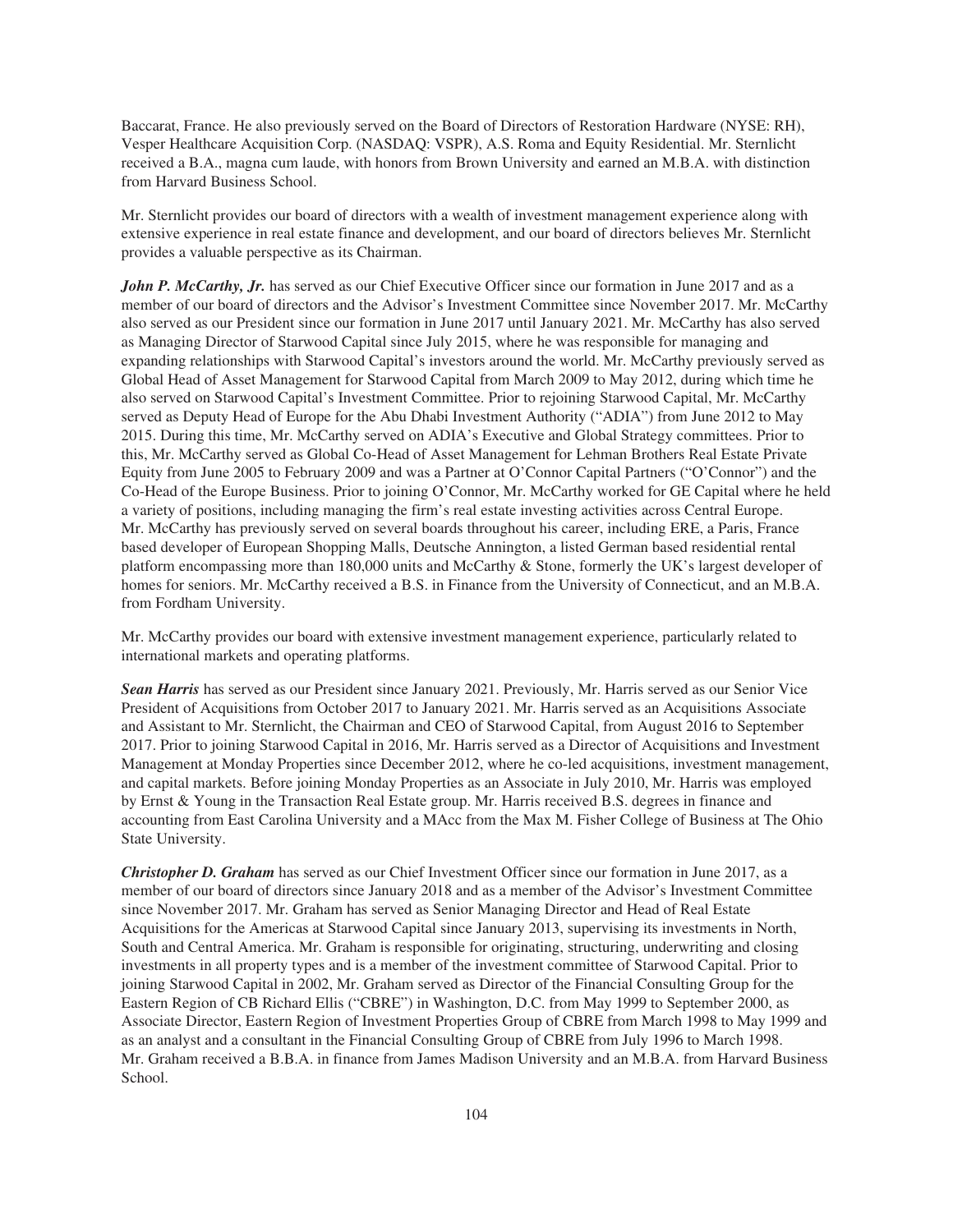Mr. Graham provides our Board of Directors with extensive investment experience.

*Chris Lowthert* has served as our Chief Financial Officer and Treasurer since November 2020, roles he previously held from October 2017 to April 2019. Mr. Lowthert serves on the Investment Committee of the Advisor. He has also served as Senior Vice President and Chief Accounting Officer of Funds at Starwood Capital since January 2016. In this role, he is responsible for all fund-level financial accounting and reporting. Prior to joining Starwood Capital in 2016, Mr. Lowthert held various senior risk and financial roles with GE Capital Real Estate ("GE Capital") including Asset Quality & Portfolio Monitoring Leader from October 2014 to December 2015, Controller of North America from August 2012 to October 2014, Chief Financial Officer of Global Investment Management from October 2010 to August 2012 and Chief Financial Officer of U.S. Equity from April 2009 to September 2010. Before joining GE Capital, Mr. Lowthert served as Director of Corporate Audit at MassMutual Financial Group. Mr. Lowthert began his career at PricewaterhouseCoopers, LLP where he was an audit manager in the firm's financial services group in its New York office, focusing on public and private real estate clients. Mr. Lowthert received a B.S. in accounting from Saint Michael's College. He is also a certified public accountant (inactive).

*Matthew S. Guttin* has served as our Secretary since October 2017 and as our Chief Compliance Officer since our formation in June 2017. Mr. Guttin has also served as Chief Compliance Officer for Starwood Capital since August 2010. As the Chief Compliance Officer, Mr. Guttin is responsible for overseeing the firm's regulatory and compliance program. Before joining Starwood Capital, Mr. Guttin practiced corporate finance and real estate law at Cahill Gordon & Reindel, LLP, Fried, Frank, Harris Shriver & Jacobson, LLP and DiSanto LLP. Mr. Guttin is an employee of Rinaldi, Finkelstein & Franklin, L.L.C., Starwood Capital's lead outside counsel. Mr. Guttin received a B.S. in Political Science from the University of Rochester and a J.D. from Georgetown University Law Center. He is licensed to practice law in New York and Connecticut and holds the Series 7 and Series 24 licenses.

*Mark Deason* has served as our Head of Asset & Portfolio Management since April 2019 and as a member of our board of directors and the Advisor's Investment Committee since November 2017. Mr. Deason has served as Managing Director and Head of U.S. Asset Management at Starwood Capital since September 2016. In this role, Mr. Deason is responsible for overseeing the asset management of all non-hotel assets, as well as Starwood Capital's development function in the United States. While at Starwood Capital, Mr. Deason has participated in investments throughout the capital structure, including commercial, hospitality and residential acquisitions and developments. Prior to becoming a Managing Director, Mr. Deason served as a Senior Vice President at Starwood Capital since January 2011. Prior to joining Starwood Capital in 2003, Mr. Deason worked for Merrill Lynch & Co., Inc. in the firm's real estate investment banking group, assisting west coast real estate, hospitality and gaming companies with a range of capital origination and mergers and acquisitions activities. He is a policy board member at the Fisher Center for Real Estate and Urban Economics and a member of the Milken Institute and the Urban Land Institute. Mr. Deason received a B.A. in business economics with a minor in accounting from the University of California, Los Angeles.

Mr. Deason's experience in asset management and acquisitions, particularly in the commercial sector, brings significant value to our board of directors in evaluating our portfolio and investment strategy.

*Austin Nowlin* has served as a member of our board of directors since January 2021. He serves as a member of the Advisor's Investment Committee and has served as a Managing Director and Head of Capital Markets for the Americas at Starwood Capital Group. In this role, he is responsible for all debt capital market activities for the Firm's investments in the Americas, including, the origination, structuring, and execution of asset-level and fund/ corporate-level financing activity. Since joining Starwood Capital in 2011, Mr. Nowlin has completed financings across all asset and product types, including revolving credit facilities, domestic and foreign balance sheet loans, construction financing, fixed and floating rate commercial mortgage-backed securities, preferred and mezzanine financing. He is a member of the Investment Committees at Starwood Capital and Starwood Property Trust. Prior to joining Starwood Capital, Mr. Nowlin worked at Wells Fargo and its predecessor, Wachovia Securities, in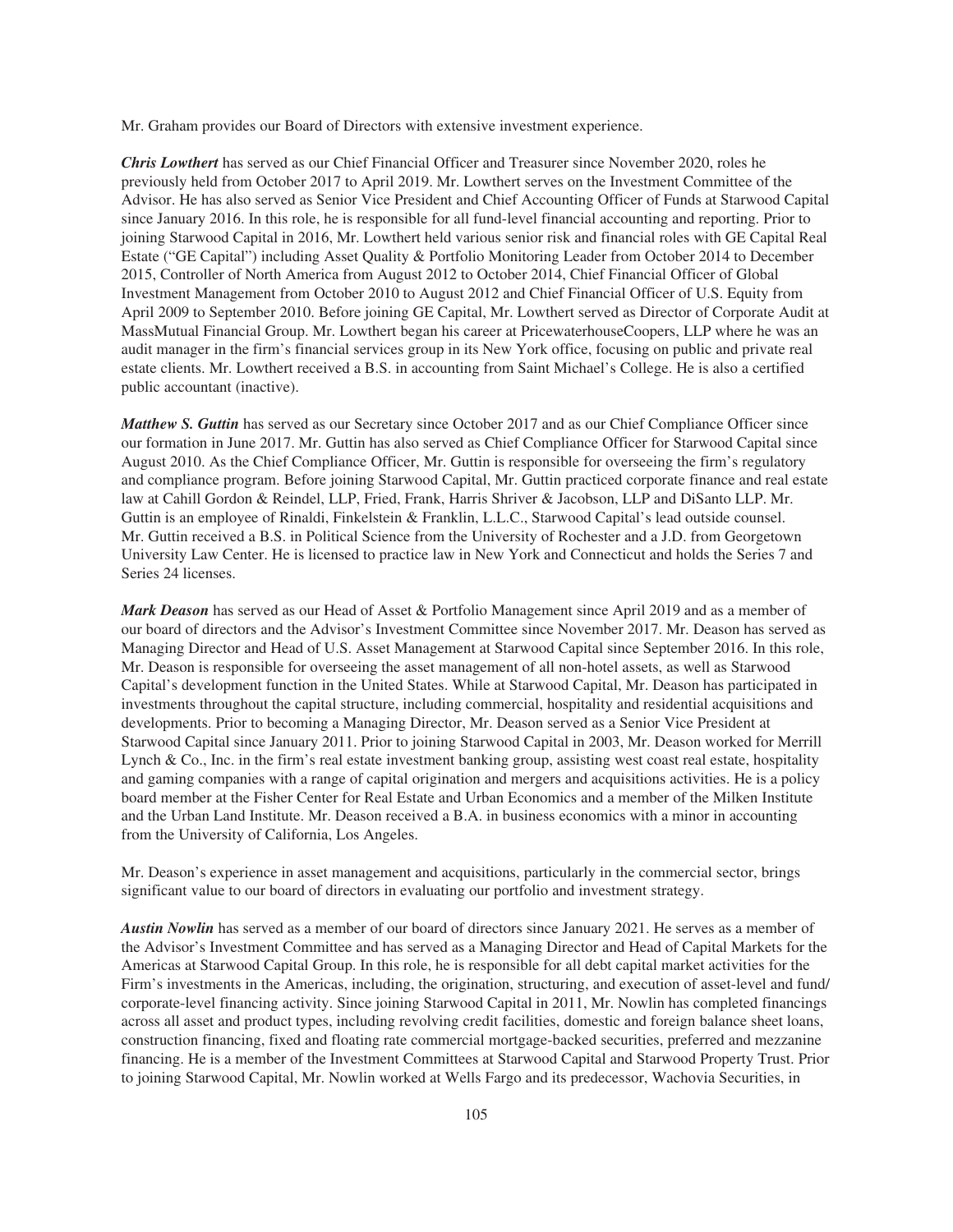leveraged finance. He began his career at Raymond James, where he focused on making equity investments in multifamily assets. Mr. Nowlin received a B.A. in economics from Florida State University.

Mr. Nowlin's experience in the debt capital markets brings significant value to our board of directors in executing our investment strategy.

*Richard D. Bronson* has served as a member of our board of directors since November 2017. Mr. Bronson has served as the Chairman of The Bronson Companies, LLC, a real estate development, investment and advisory company based in Beverly Hills, California since 2000. Mr. Bronson has been involved in the development of commercial properties throughout the United States for more than thirty years. Mr. Bronson has served as a director of Starwood Property Trust (NYSE: STWD) since 2009 and as a director of Invitation Homes (NYSE: INVH). Mr. Bronson previously served as a director of Mirage Resorts, Inc. and as a director of Tri Pointe Homes, Inc. (NYSE: TPH). Mr. Bronson served as President of New City Development, an affiliate of Mirage Resorts, Inc., where he oversaw many of the company's new business initiatives and activities outside Nevada. Mr. Bronson has also served as a Trustee and Vice President of the International Council of Shopping Centers, an association representing 70,000 industry professionals in more than 100 countries. Mr. Bronson is a past Trustee of The Forman School and is a past Chairman of the Board of the Archer School for Girls. Mr. Bronson serves on the Advisory Board for the Neurosurgery Division at UCLA Medical Center.

Mr. Bronson's experience and knowledge in the real estate industry provides our board of directors with valuable insight into potential investments and the current state of the real estate markets.

*David B. Henry* has served as a member of our board of directors since January 2018. Mr. Henry served as Chief Executive Officer of Kimco Realty Corporation (NYSE: KIM) ("Kimco") from December 2009 to January 2016, as Vice Chairman of Kimco from May 2001 to January 2016 and in other capacities at Kimco. Before joining Kimco in April 2001, Mr. Henry served in various capacities at GE Capital Real Estate ("GE Capital") since 1978, including as GE Capital's Senior Vice President and Chief Investment Officer from 1998 to 2001. Mr. Henry also served as Chairman of GE Capital's Investment Committee and as a member of its Credit Committee. Before joining GE Capital, Mr. Henry served as Vice President for Republic Mortgage Investors from 1973 to 1978. Mr. Henry serves on the Board of Directors of Healthpeak Properties, Inc. (NYSE: PEAK) since January 2004; Tanger Outlet Centers (NYSE: SKT), a publicly traded shopping center REIT, since January 2016; and Fairfield County Bank, a private Connecticut mutual savings bank, since July 2010. Mr. Henry previously served on the boards of VEREIT, Inc. (NYSE: VER), a publicly traded net lease REIT from September 2015 until its acquisition by Realty Income Corporation (NYSE: O) in November 2021, and Columbia Property Trust (NYSE: CXP), a REIT, from January 2016 until its acquisition by affiliates of PIMCO in December 2021. Mr. Henry is a past trustee and served as 2011-2012 Chairman of the International Council of Shopping Centers, and was a former Vice Chairman of the Board of Governors of the National Association of Real Estate Investment Trusts. Mr. Henry serves on the real estate advisory boards of New York University, Baruch College, Bucknell University, ALTO Real Estate Funds and Pine Tree LLC, and is a past member of the Columbia University Real Estate Forum. Mr. Henry is also the co-founder of Peaceable Street Capital, an equity lender for income producing commercial real estate properties. Mr. Henry received a B.S. in Business Administration from Bucknell University and an M.B.A. from the University of Miami in Miami, Florida.

Mr. Henry's extensive involvement with REITs which target a broad spectrum of assets helps provide our board of directors with an understanding of the market in which it competes for capital and investments.

*Robin Josephs* has served as a member of our board of directors since November 2017. Ms. Josephs has served on the board of directors of iStar Inc. (NYSE: STAR) ("iStar"), a real estate investment and development firm, since March 1998 and served as lead director since May 2007, with duties that include presiding at all executive sessions of the independent directors and serving as principal liaison between the chairman and the independent directors. Ms. Josephs is also chair of iStar's nominating and corporate governance committee and a member of iStar's compensation committee. Ms. Josephs also serves on the board of directors of Safehold, Inc. (NYSE: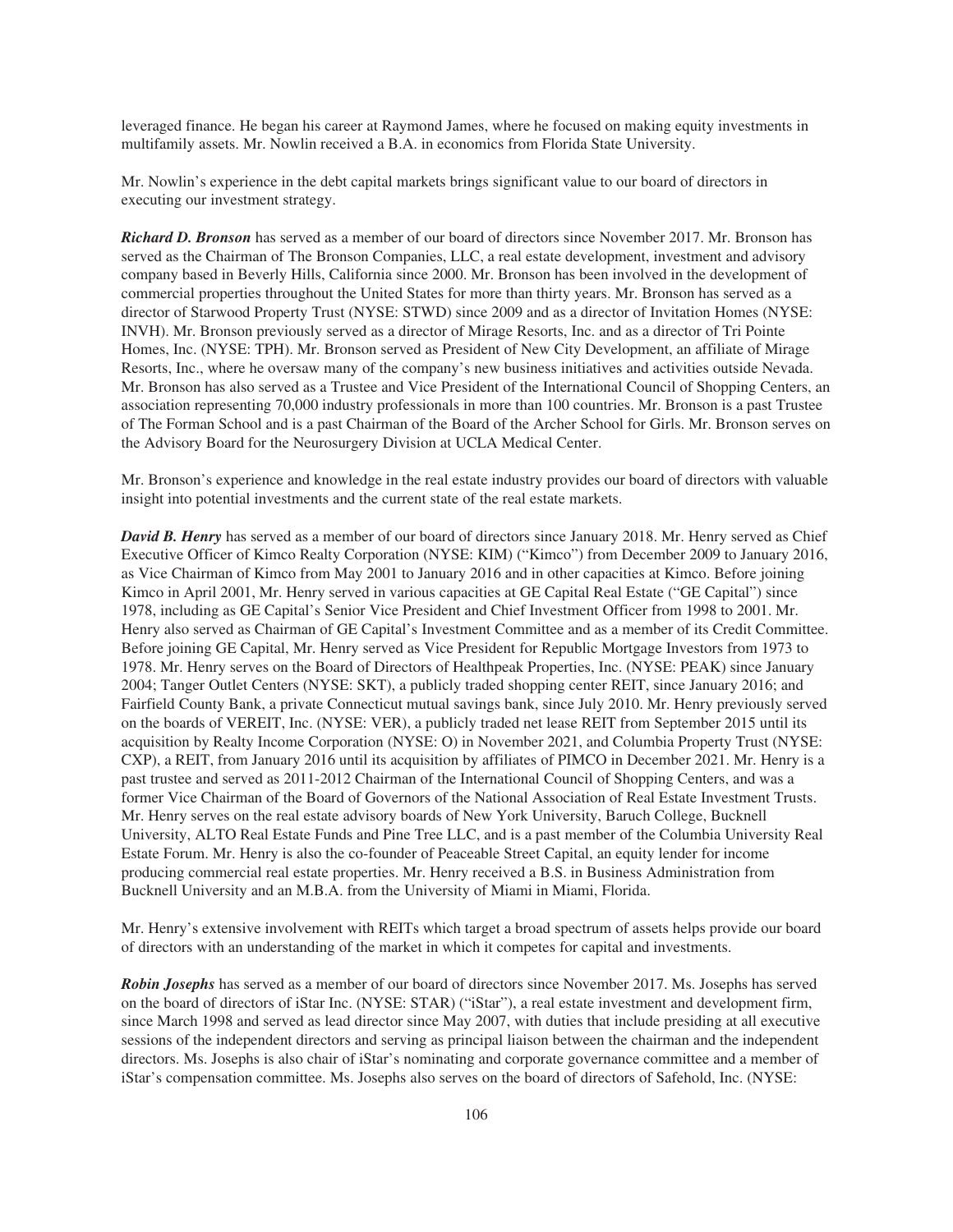SAFE) which had its IPO in June 2017 and invests in ground leases. She currently serves as a director, chair of the compensation committee and a member of the audit committee of MFA Financial, Inc. (NYSE: MFA), which is primarily engaged in investing in residential mortgage-backed securities. Ms. Josephs previously served as a director, member of the nominating and corporate governance committee and chair of the compensation committee of QuinStreet, Inc. (NASDAQ: QNST), a vertical marketing and online media company. Ms. Josephs previously served as a director and member of the audit and compensation committees of Plum Creek Timber Company, Inc. (NYSE: PCL) from 2003 until its sale to Weyerhaeuser Company in 2016. From 2005 to 2007, Ms. Josephs served as a managing director of Starwood Capital. Previously, Ms. Josephs was a senior executive with Goldman Sachs & Co. in various capacities. Ms. Josephs is a trustee of the University of Chicago Cancer Research Foundation. Ms. Josephs received a B.S. degree in economics from the Wharton School of the University of Pennsylvania and an M.B.A. from Columbia University.

Ms. Josephs' previous employment as an investment banking professional and her extensive experience as a director of public companies brings valuable knowledge of finance, capital markets and corporate governance to our board of directors.

*Peggy Lamb* has served as a member of our board of directors since January 2021. Since 2017, she has served as a Managing Director of Halstatt, LLC where she is responsible for the legacy investment portfolio and real estate investment activities. She is also a principal in the Halstatt Real Estate Investment Funds' upcoming Fund IV. In her role, Ms. Lamb is responsible for originating, structuring, underwriting, and closing real estate investments as well as managing an existing diverse investment portfolio across multiple asset types. Ms. Lamb worked at Goldman Sachs from 1990 to 2005 and served in a number of management roles, including as COO for Investment Banking Real Estate Department and Chief of Staff for the Financing Group. Ms. Lamb retired from Goldman Sachs in 2005 but continued to consult for real estate companies, specializing in entry into the Chinese and Indian markets. Ms. Lamb received an M.B.A. from Harvard Business School and a B.S. from the University of Illinois.

Ms. Lamb's investment banking and real estate experience brings valuable knowledge to our board of directors.

*Dale Anne Reiss* has served as a member of our board of directors since November 2017. Ms. Reiss served as the Global and the Americas Director of Real Estate Hospitality and Construction at Ernst & Young LLC from 1995 until her retirement in 2011. Ms. Reiss serves as Managing Director of Artemis Advisors LLC, a real estate restructuring and consulting firm and as Senior Managing Director of Brock Capital Group LLC, a boutique investment bank, and as chairman of its affiliate, Brock Real Estate LLC. Ms. Reiss also serves as a director and chair of the audit committee of Tutor Perini Corporation (NYSE: TPC) and as a director of DigitalBridge Group, Inc. (NYSE: DBRG), where she is a member of its audit committee and the chair of its nominating and corporate governance committee. Ms. Reiss served as a director, chair of the audit committee and member of the nominating and governance committee of iStar (NYSE: STAR), as a director of CYS Investments, Inc. (NYSE: CYS) until its merger with Two Harbors Investment Corp. (NYSE: TWO) in 2018, and as a director and chair of the compensation committee of Care Capital Properties, Inc. (NYSE: CCP) until its merger with Sabra Health Care REIT, Inc. (NASDAQ: SBRA) in 2017. She is a governor of the Urban Land Institute Foundation where she has also served as a past treasurer and board member. Ms. Reiss received an M.B.A. from the University of Chicago, a B.S. degree from the Illinois Institute of Technology and is a certified public accountant.

Ms. Reiss's extensive experience as a director of public companies and in advising public and private real estate and hospitality companies, corporations and financial institutions in all aspects of development, investment and finance, provides our board with valuable knowledge of real estate markets and corporate governance. Ms. Reiss is a financial expert.

*James E. Walker* has served as a member of our board of directors since November 2017 and serves as our lead independent director. Since 2021, Mr. Walker has served as Managing Partner and Founder of Vinson Ventures, LLC, a boutique investment firm focused on building and growing early-stage companies. Since 2018,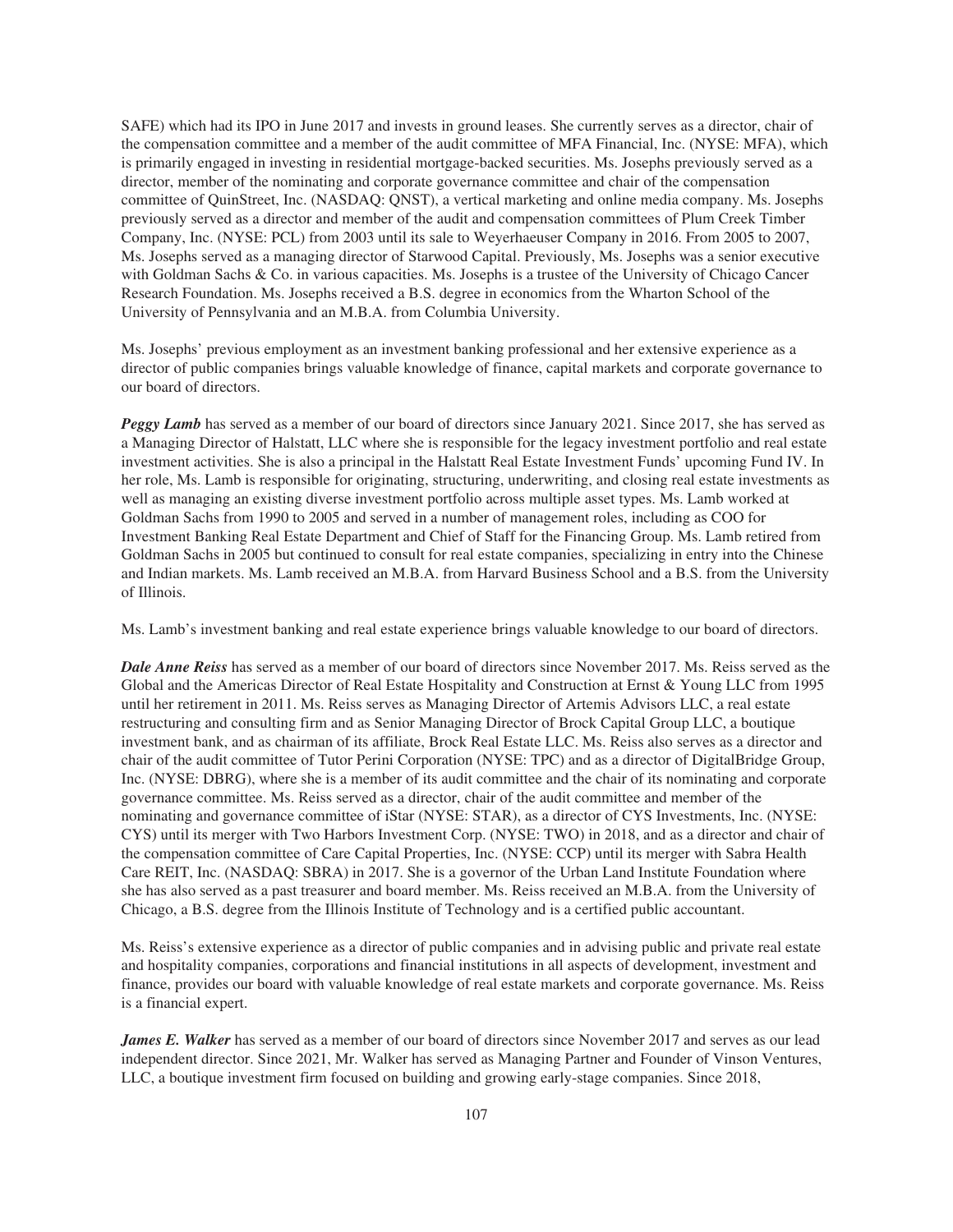Mr. Walker also has served as a Strategic Partner of Jadian Capital, a real estate private equity investment firm. From 2020 to 2021, Mr. Walker served as Chief Executive Officer and Partner at Palm Ventures, LLC ("Palm"), a private investment firm in Greenwich, Connecticut. At Palm, Mr. Walker led an investment in the health and wellness industry. From April 2008 until December 2016, Mr. Walker served as a Managing Partner of Fir Tree Partners ("Fir Tree"), a top 50 global alternative asset investment firm. Mr. Walker co-founded Fir Tree's real estate opportunity funds and co-led the development of Fir Tree's real estate effort. At Fir Tree, Mr. Walker was jointly responsible for overall firm management, identified new areas of investment opportunity and led numerous activist opportunities. He was also a member of Fir Tree's real estate investment committee and Chairman of its risk committee. Prior to joining Fir Tree in 2008, Mr. Walker was a co-founder and Managing Partner of Black Diamond Capital Management, LLC ("Black Diamond"), a privately held investment management firm specializing in both performing and non-performing debt. Prior to joining Black Diamond, he was a senior member of Kidder, Peabody & Co.'s structured finance group where he managed a proprietary investment vehicle. Mr. Walker began his career in structured finance at Bear Stearns & Co. in the asset-backed securities group. Mr. Walker also serves as a board member for Clarus Corporation (NASDAQ: CLAR), a global company focused on the outdoor and consumer enthusiast markets, and as a board member of Team USA, the foundation for the US Olympic Committee. He holds a B.S. in economics from Boston College's Carroll School of Management.

Mr. Walker's extensive experience in real estate-related investing and the management of alternative investment vehicles provides our board of directors with valuable insight into potential investments and capital markets transactions.

Although most of the services provided to us by the individuals who are executive officers are in their respective roles as executive officers of the Advisor, they have certain duties as executive officers of our company arising from Maryland law, our charter and our bylaws. These duties include executing contracts and other instruments in our name and on our behalf and such other duties as may be prescribed by our board of directors from time to time.

Our executive officers will act as our agents, execute contracts and other instruments in our name and on our behalf, and in general perform all duties incident to their offices and such other duties as may be prescribed by our board of directors from time to time. Our officers will devote such portion of their time to our affairs as is required for the performance of their duties, but they are not required to devote all of their time to us.

#### **Code of Ethics**

We have adopted a Code of Ethics that applies to all of our directors, officers and employees (if any), and to all of the officers and employees of the Advisor, including our principal executive officer, principal financial officer, principal accounting officer or controller, or persons performing similar functions. Our Code of Ethics, as it relates to those also covered by Starwood Capital's code of conduct, operates in conjunction with, and in addition to, Starwood Capital's code of conduct. Our Code of Ethics is designed to comply with SEC regulations relating to codes of conduct and ethics. Our Code of Ethics is available on our website, *www.starwoodnav.reit.* If, in the future, we amend, modify or waive a provision of our Code of Ethics, we may, rather than filing a Current Report on Form 8-K, satisfy the disclosure requirement by posting such information on our website, as necessary.

#### **Audit Committee Financial Expert**

The Audit Committee is currently comprised of Dale Anne Reiss, David B. Henry, James E. Walker, and Peggy Lamb, with Ms. Reiss serving as the committee's chairperson. All Audit Committee members are "independent," consistent with the qualifications set forth in the listing standards of the New York Stock Exchange ("NYSE"), our Charter and Rule 10A-3 under the Exchange Act, applicable to boards of directors in general and audit committees in particular. Ms. Reiss is qualified as an audit committee financial expert within the meaning of Item 407(d)(5) of Regulation S-K under the Exchange Act.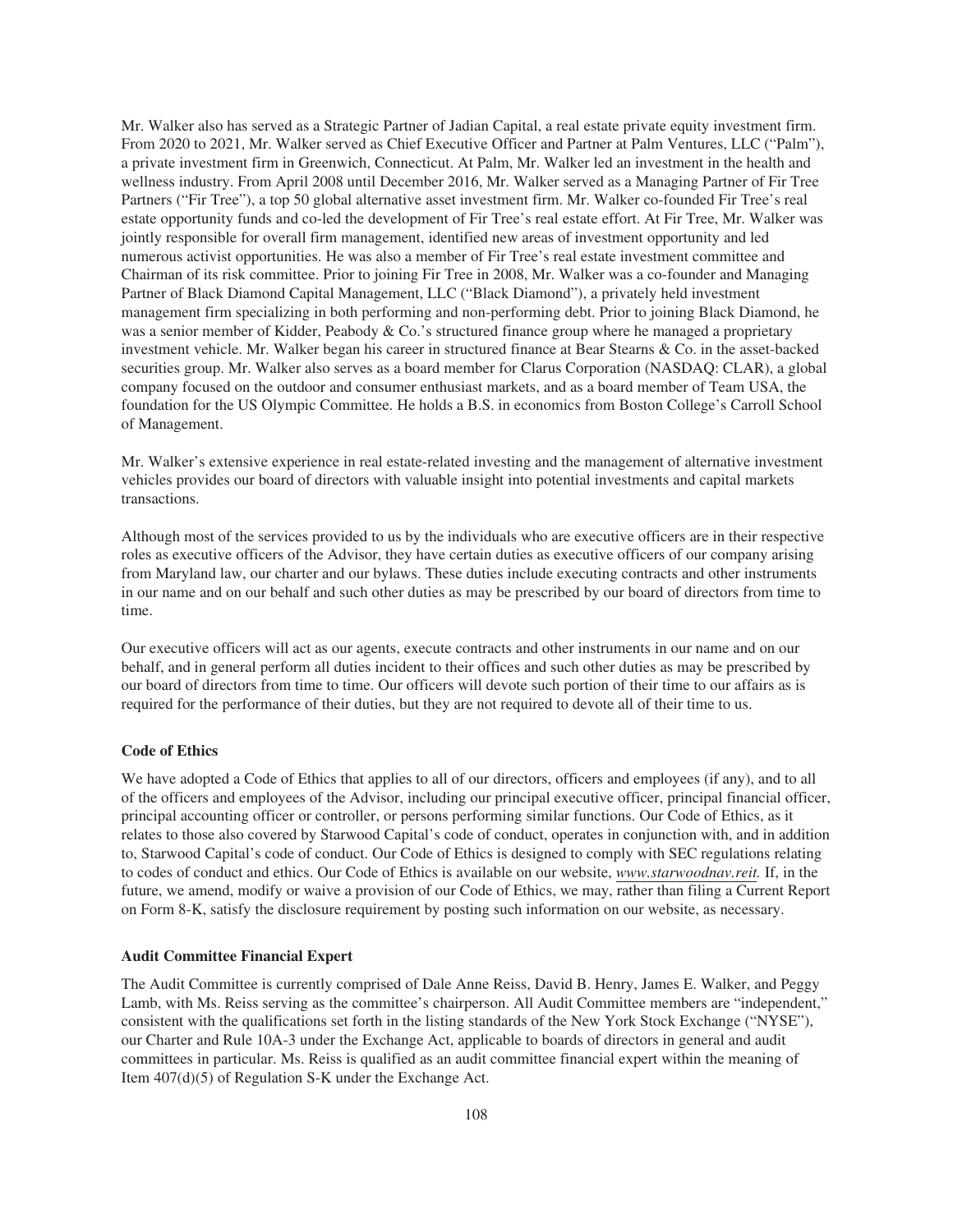#### **ITEM 11. EXECUTIVE COMPENSATION**

We are externally managed and have no employees. Our executive officers serve as officers of the Advisor and are employees of the Advisor or one or more of its affiliates. The Advisory Agreement provides that the Advisor is responsible for managing our investment activities, as such our executive officers do not receive any cash compensation from us or any of our subsidiaries for serving as our executive officers but, instead, receive compensation from the Advisor. In addition, we do not reimburse the Advisor for compensation it pays to our executive officers. The Advisory Agreement does not require our executive officers to dedicate a specific amount of time to fulfilling the Advisor's obligations to us under the Advisory Agreement. Accordingly, the Advisor has informed us that it cannot identify the portion of the compensation it awards to our executive officers that relates solely to such executives' services to us, as the Advisor does not compensate its employees specifically for such services. Furthermore, we do not have employment agreements with our executive officers, we do not provide pension or retirement benefits, perquisites or other personal benefits to our executive officers, our executive officers have not received any nonqualified deferred compensation and we do not have arrangements to make payments to our executive officers upon their termination or in the event of a change in control of us.

Although we do not pay our executive officers any cash compensation, we pay the Advisor the fees described in Part III, Item 13 "-The Advisory Agreement."

#### **Compensation Committee Interlocks and Insider Participation**

On May 7, 2021, our board of directors established the Compensation Committee, which is composed of Mr. Bronson and Mses. Josephs and Lamb, none of whom were officers or employees of the Company during the fiscal year ended December 31, 2021, and none of whom had any relationship requiring disclosure by the Company under Item 404 of Regulation S-K under the Exchange Act. None of our executive officers has served on the board of directors or compensation committee of any other entity that has or has had one or more executive officers who served as a member of our board of directors or our Compensation Committee during the fiscal year ended December 31, 2021.

#### **Independent Director Compensation**

Beginning on November 12, 2019, our independent directors received an annual retainer of \$85,000, plus an additional retainer of \$15,000 to the chairperson of our audit committee, of which 57% of this compensation was paid in cash and the remaining 43% was paid in an annual grant of Class I restricted stock based on the most recent prior month's NAV. In May 2021, our board of directors amended our independent director compensation plan, such that, effective April 1, 2021, our independent directors received an annual retainer of \$175,000, plus an additional retainer of \$15,000 to the chairperson of our audit committee and an additional retainer of \$10,000 to the chairperson of the compensation committee, of which 40% of this compensation was paid in cash and the remaining 60% was paid in an annual grant of Class I restricted stock based on the most recent prior month's NAV.

On December 28, 2021, our board of directors further amended our independent director compensation plan, such that, effective January 1, 2022, our independent directors will receive an annual retainer of \$225,000, plus an additional retainer of \$15,000 to the chairperson of our audit committee and an additional retainer of \$10,000 to the chairperson of the compensation committee. We pay in quarterly installments 40% of this compensation in cash and the remaining 60% in an annual grant of Class I restricted stock based on the most recent prior month's NAV.

The restricted stock granted shall vest and become non-forfeitable on the one-year anniversary of the grant date, provided, in each case, that the independent director is providing services to us as a director on each such vesting date.

We do not pay our directors additional fees for attending board meetings, but reimburse each of our directors for reasonable out-of-pocket expenses incurred in attending board and committee meetings (including, but not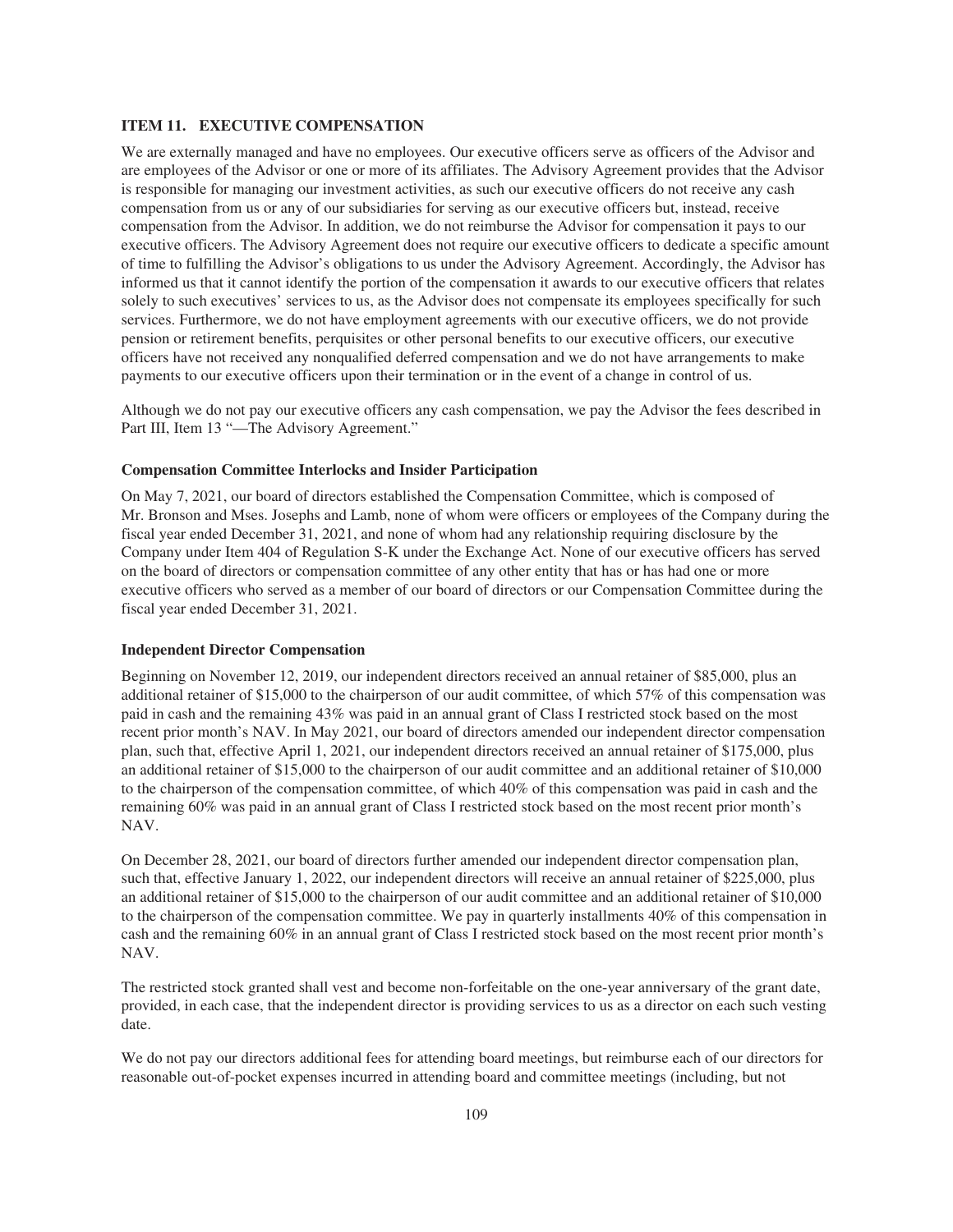limited to, airfare, hotel and meals). Our directors who are affiliated with Starwood Capital, including the Advisor, will not receive additional compensation for serving on the board of directors or committees thereof.

The following table sets forth the compensation to our directors for the fiscal year ended December 31, 2021:

| Name | <b>Fees Earned or</b><br>Paid in Cash | <b>Stock</b><br>Awards $(1)$ | <b>Total</b> |
|------|---------------------------------------|------------------------------|--------------|
|      | <sup>S</sup>                          |                              |              |
|      |                                       |                              |              |
|      |                                       |                              |              |
|      |                                       |                              |              |
|      |                                       |                              |              |
|      | 64.623                                | 127,807                      | 192,430      |
|      | 64.623                                | 127.807                      | 192,430      |
|      | 67.628                                | 135,801                      | 203,429      |
|      | 60.583                                | 146,083                      | 206,666      |
|      | 71.239                                | 137.678                      | 208.917      |
|      | 64.623                                | 127.807                      | 192.430      |

(1) Includes the total value in restricted stock granted to each of the independent directors during 2021. The grants of Class I restricted shares were made in August 2021 and vest in August 2022. The grants were valued based on a NAV per share of \$22.83, the then-current NAV per share of our Class I shares.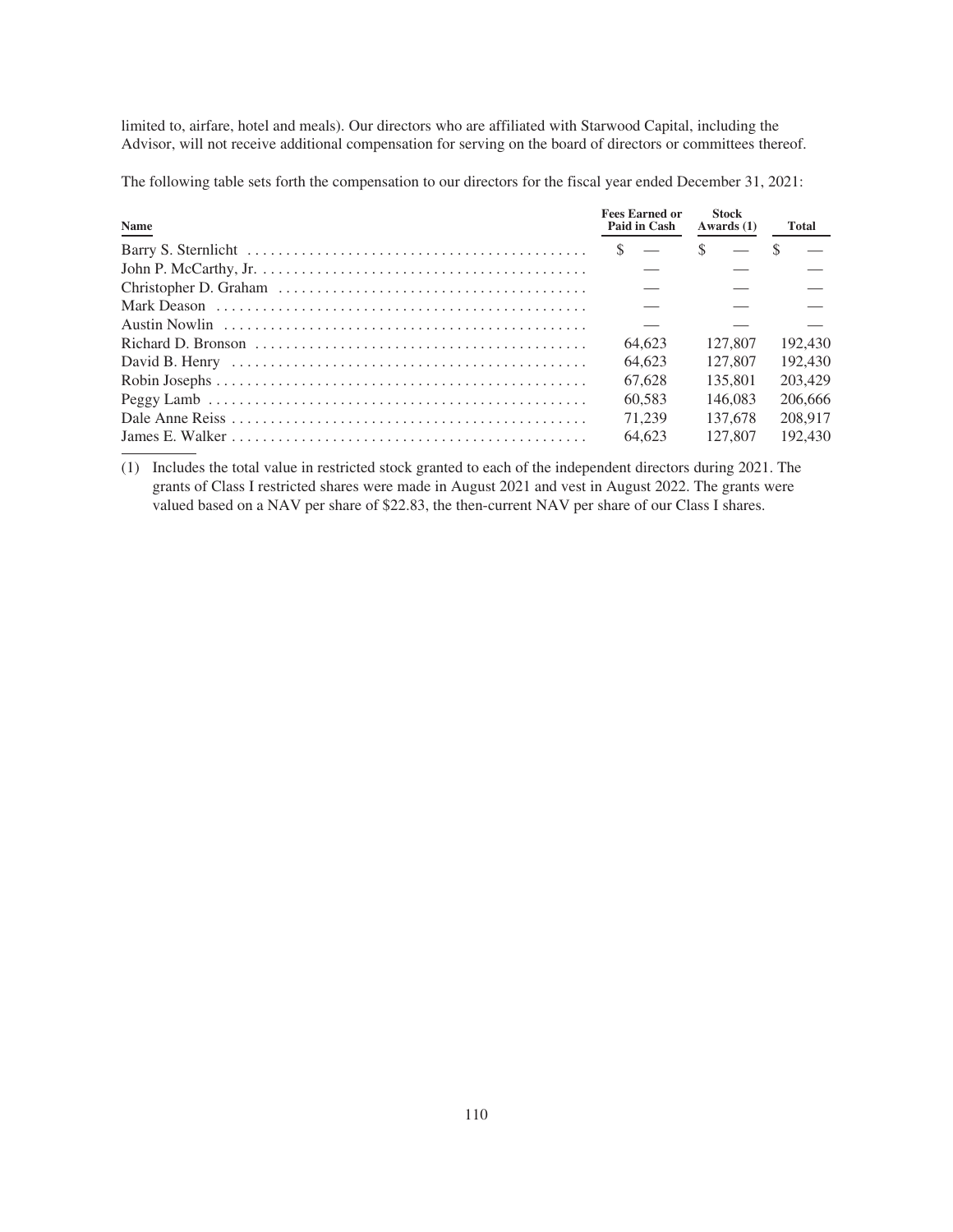# **ITEM 12. SECURITY OWNERSHIP OF CERTAIN BENEFICIAL OWNERS AND MANAGEMENT AND RELATED STOCKHOLDER MATTERS**

### **Equity Compensation Plan Information**

The following table summarizes information, as of December 31, 2021, relating to our equity compensation plans pursuant to which shares of our common stock or other equity securities may be granted from time to time:

| <b>Plan category</b>                           | (a)<br><b>Number of securities</b><br>to be issued upon<br>exercise of<br>outstanding options,<br>warranties, and rights | (b)<br>Weighted<br>average exercise<br>price of outstanding<br>options, warrants,<br>and rights | Number of securities<br>remaining available for<br>future issuance<br>under equity<br>compensation plans<br>(excluding securities)<br>reflected in column (a)) |
|------------------------------------------------|--------------------------------------------------------------------------------------------------------------------------|-------------------------------------------------------------------------------------------------|----------------------------------------------------------------------------------------------------------------------------------------------------------------|
| Equity compensation plans approved by security |                                                                                                                          |                                                                                                 | 145,130                                                                                                                                                        |
| Equity compensation plans not approved by      |                                                                                                                          |                                                                                                 |                                                                                                                                                                |
| security holders                               | N/A                                                                                                                      | N/A                                                                                             | N/A                                                                                                                                                            |
|                                                |                                                                                                                          |                                                                                                 | 145,130                                                                                                                                                        |

# **Security Ownership of Certain Beneficial Owners and Management**

The following table sets forth, as of March 28, 2022, information regarding the number and percentage of shares owned by each director, our chief executive officer, each executive officer, all directors and executive officers as a group, and any person known to us to be the beneficial owner of more than 5% of outstanding shares of our common stock. Beneficial ownership is determined in accordance with the rules of the SEC and includes securities that a person has the right to acquire within 60 days. The address for each of the persons named below is in care of our principal executive offices at 2340 Collins Avenue, Miami Beach, Florida 33139.

| <b>Name of Beneficial Owner</b>                 | <b>Number of Shares</b><br><b>Beneficially</b><br>Owned $(1)$ | <b>Percent of All</b><br><b>Shares</b> |
|-------------------------------------------------|---------------------------------------------------------------|----------------------------------------|
| <b>Directors and Executive Officers</b>         |                                                               |                                        |
|                                                 | 3,495,077                                                     |                                        |
|                                                 | 50.441                                                        |                                        |
|                                                 | 18.631                                                        |                                        |
|                                                 | 159,097                                                       |                                        |
|                                                 |                                                               |                                        |
|                                                 | 1,377                                                         |                                        |
|                                                 | 95,013                                                        |                                        |
|                                                 | 4.333                                                         |                                        |
|                                                 | 9,939                                                         |                                        |
|                                                 | 9,804                                                         |                                        |
|                                                 | 10,332                                                        |                                        |
|                                                 | 6,589                                                         |                                        |
|                                                 | 11,092                                                        |                                        |
|                                                 | 7,616                                                         |                                        |
| All directors and executive officers as a group | 3.879.341                                                     | $\ast$                                 |

Represents less than 1%.

<sup>(1)</sup> All shares listed in the table above are Class I shares.

<sup>(2)</sup> As of March 28, 2022 Starwood Real Estate Income Holdings, L.P. owned 252,224 Class I shares, which are deemed to be beneficially owned by Mr. Sternlicht. As of March 28, 2022, Starwood REIT Advisors, L.L.C. owned 824,692 class I shares, which are deemed to be beneficially owned by Mr. Sternlicht.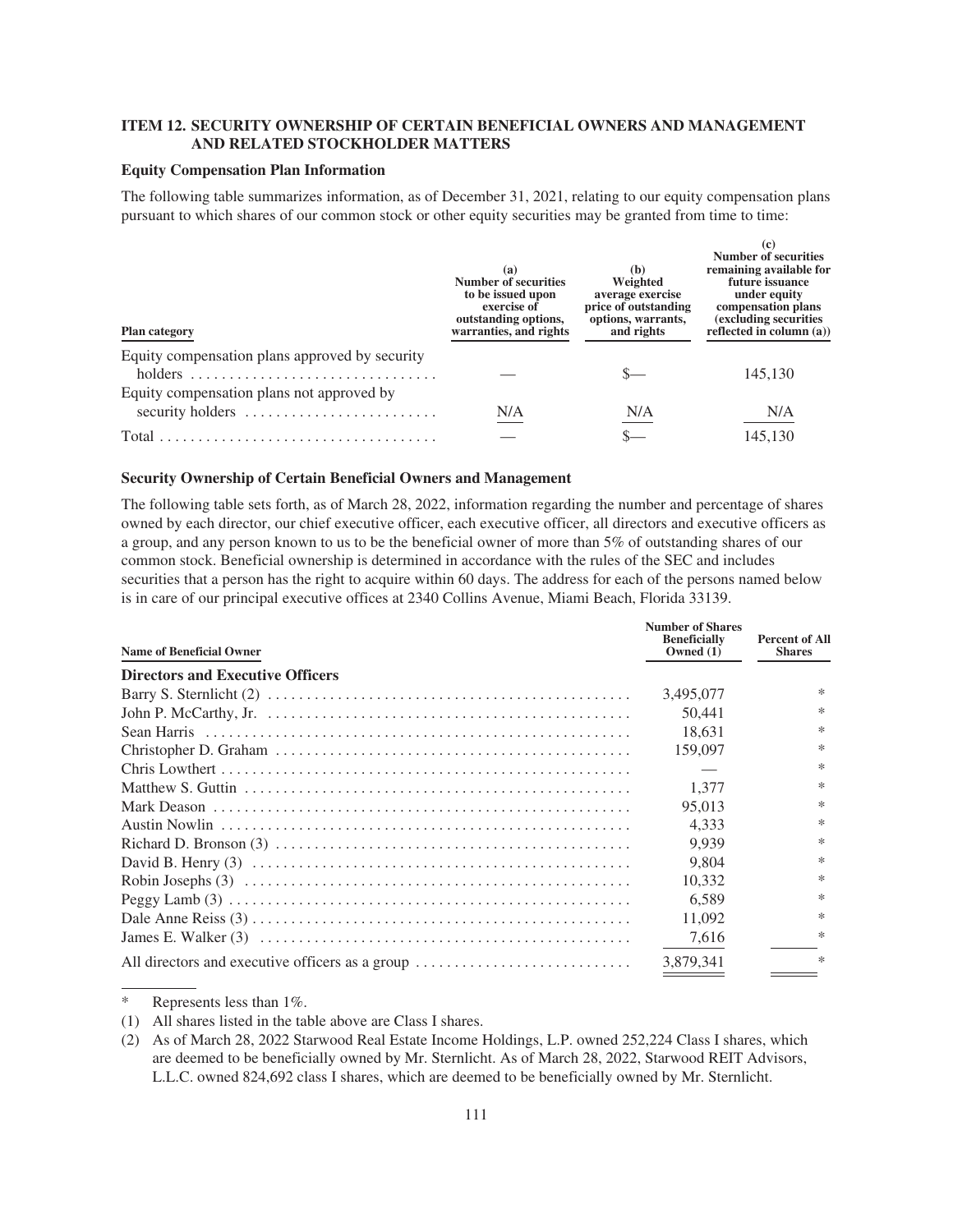(3) Each of our Independent directors received a grant of restricted Class I shares, as part of their annual compensation, on August 1, 2021, which will vest on August 1, 2022. See "Independent Director Compensation."

# **ITEM 13. CERTAIN RELATIONSHIPS AND RELATED TRANSACTIONS, AND DIRECTOR INDEPENDENCE**

#### **Director Independence**

Our Charter and Corporate Governance Guidelines require a majority of the members of our Board of Directors to be "independent" directors in accordance with the criteria in our Charter. Our audit committee charter also requires that all members of the audit committee be independent. Based upon its review, our board of directors has affirmatively determined that each of Richard D. Bronson, David B. Henry, Robin Josephs, Peggy Lamb, Dale Anne Reiss and James E. Walker are "independent" members of our board of directors under all applicable standards for independence, including with respect to committee service on our audit committee by Ms. Reiss, Mr. Henry and Mr. Walker.

Under our Charter, a majority of our directors must be independent directors, except for a period of up to 60 days after the death, removal or resignation of an independent director pending the election of a successor independent director. Consistent with the NASAA REIT Guidelines, our Charter defines an independent director as a director who is not and has not for the last two years been associated, directly or indirectly, with Starwood Capital. A director is deemed to be associated with Starwood Capital if he or she owns any interest (other than an interest in us or an immaterial interest in an affiliate of us) in, is employed by, is an officer or director of, or has any material business or professional relationship with Starwood Capital, the Advisor or any of their affiliates, performs services (other than as a director) for us, or serves as a director or trustee for more than three REITs sponsored by Starwood Capital or advised by the Advisor. A business or professional relationship will be deemed material per se if the gross revenue derived by the director from Starwood Capital exceeds 5% of (1) the director's annual gross revenue derived from all sources during either of the last two years or (2) the director's net worth on a fair market value basis. An indirect relationship is defined to include circumstances in which the director's spouse, parents, children, siblings, mothers- or fathers-in-law, sons- or daughters-in-law or brothers- or sisters-in-law is or has been associated with Starwood Capital. Our charter requires that a director have at least three years of relevant experience and demonstrate the knowledge required to successfully acquire and manage the type of assets that we intend to acquire to serve as a director. Our charter also requires that at all times at least one of our independent directors must have at least three years of relevant real estate experience.

#### **Certain Transactions with Related Persons**

The following describes all transactions during the fiscal year ended December 31, 2021 and currently proposed transactions involving us, our directors, our Advisor, Starwood Capital and any affiliate thereof.

#### **Our Relationship with Our Advisor and Starwood Capital**

We are externally managed by our Advisor, Starwood REIT Advisors, L.L.C., a Delaware limited liability company, which is responsible for sourcing, evaluating and monitoring our investment opportunities and making decisions related to the acquisition, management, financing and disposition of our assets, in accordance with our investment objectives, guidelines, policies and limitations, subject to oversight by our board of directors. The Advisor is an affiliate of Starwood Capital. All of our officers and directors, other than the independent directors, are employees of our Advisor. We have and will continue to have certain relationships with the Advisor and its affiliates.

#### *Advisory Agreement*

Our board of directors has delegated to the Advisor the authority to source, evaluate and monitor our investment opportunities and make decisions related to the acquisition, management, financing and disposition of our assets,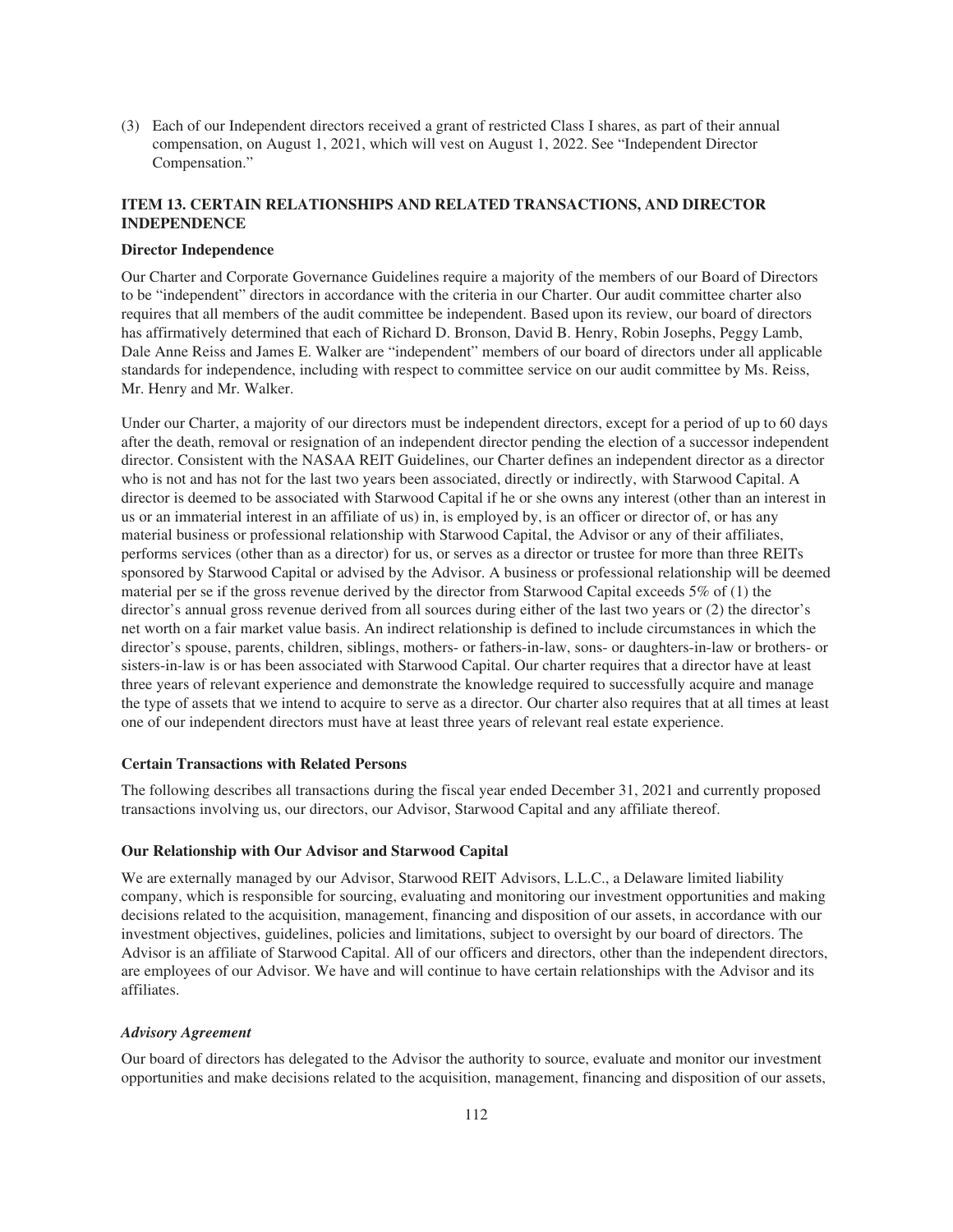in accordance with our investment objectives, guidelines, policies and limitations, subject to oversight by our board of directors.

Pursuant to the Advisory Agreement and subject to the supervision of our board of directors, the Advisor is responsible for, among other things:

- serving as an advisor to us and the Operating Partnership with respect to the establishment and periodic review of our investment guidelines and the Operating Partnership's investments, financing activities and operations;
- sourcing, evaluating and monitoring our and the Operating Partnership's investment opportunities and executing the acquisition, management, financing and disposition of our and the Operating Partnership's assets, in accordance with our investment guidelines, policies and objectives and limitations, subject to oversight by our board of directors;
- with respect to prospective acquisitions, purchases, sales, exchanges or other dispositions of investments, conducting negotiations on our and the Operating Partnership's behalf with sellers, purchasers, and other counterparties and, if applicable, their respective agents, advisors and representatives, and determining the structure and terms of such transactions; providing us with portfolio management and other related services;
- serving as our advisor with respect to decisions regarding any of our financings, hedging activities or borrowings; and
- engaging and supervising, on our and the Operating Partnership's behalf and at our and the Operating Partnership's expense, various service providers.

The above summary is provided to illustrate the material functions that the Advisor performs for us and it is not intended to include all of the services which may be provided to us by the Advisor or third parties.

#### **Management Fee**

As compensation for its services provided pursuant to the Advisory Agreement, we pay the Advisor a management fee of 1.25% of NAV per annum payable monthly. In calculating our management fee, we will use our NAV before giving effect to accruals for the management fee, performance participation interest described below, stockholder servicing fees or distributions payable on our shares. The management fee may be paid, at the Advisor's election, in cash, Class I shares or Class I units of our Operating Partnership. During the year ended December 31, 2021, the Company incurred management fees of \$62.2 million.

#### **Performance Participation Interest**

So long as the Advisory Agreement has not been terminated (including by means of non-renewal), the Special Limited Partner, a wholly owned subsidiary of Starwood Capital, will hold a performance participation interest in the Operating Partnership that entitles it to receive cash allocations (or Operating Partnership units at its election) from our Operating Partnership equal to 12.5% of the Total Return, subject to a 5% Hurdle Amount and a High Water Mark, with a Catch-Up (each term as defined in the prospectus related to the Offering). Such allocations will be paid annually and accrues monthly. During the fiscal year ended December 31, 2021, the Special Limited Partner earned a performance participation interest of \$204.2 million, which amount was paid to the Special Limited Partner in the form of approximately 7.9 million Class I units of our Operating Partnership, effective January 1, 2022.

#### **Expense Reimbursements**

Under the Advisory Agreement, and subject to the limitations described below under "—Reimbursement by the Advisor," the Advisor is entitled to reimbursement of all costs and expenses incurred by it or its affiliates on our behalf, provided that the Advisor is responsible for the expenses related to any and all personnel of the Advisor who provide investment advisory services to us pursuant to the Advisory Agreement (including, without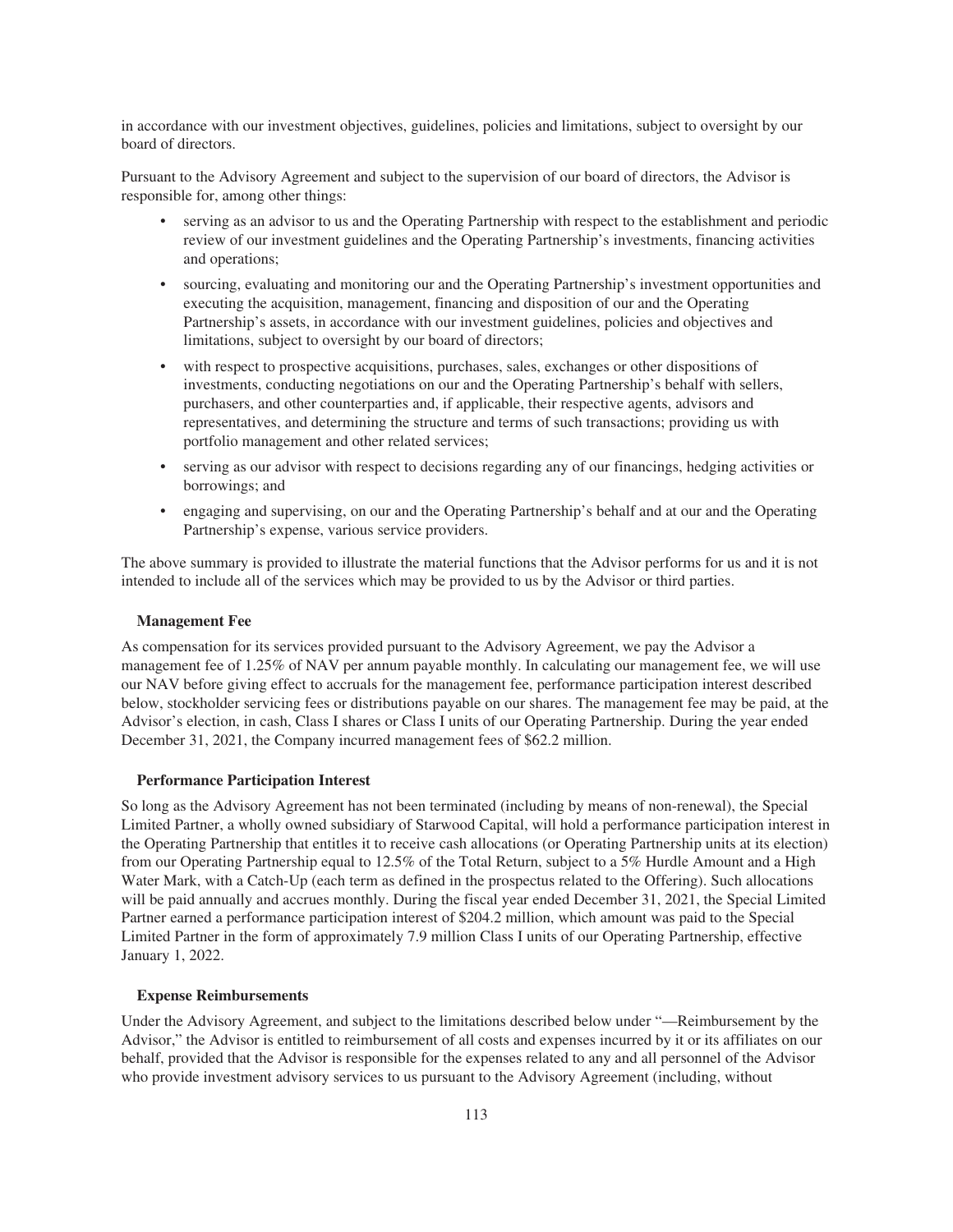limitation, each of our executive officers and any directors who are also directors, officers or employees of the Advisor or any of its affiliates), including, without limitation, salaries, bonus and other wages, payroll taxes and the cost of employee benefit plans of such personnel, and costs of insurance with respect to such personnel.

Without limiting the generality of the foregoing, costs eligible for reimbursement include out-of-pocket costs and expenses the Advisor incurs in connection with the services it provides to us (including personnel expenses other than those of investment advisory personnel described above) related to (1) legal, accounting and printing fees and other expenses attributable to our organization, preparation of the registration statement for the Offering, registration and qualification of our common stock for sale with the SEC and in the various states and filing fees incurred by the Advisor in connection with the Offering, (2) the actual cost of goods and services used by us and obtained from third parties, including fees paid to administrators, consultants, attorneys, technology providers and other service providers, and brokerage fees paid in connection with the purchase and sale of investments and securities, (3) expenses of managing and operating our properties, whether payable to an affiliate or a nonaffiliated person, and (4) out-of-pocket expenses in connection with the selection, evaluation, structuring, acquisition, origination, financing and development of properties and real estate-related assets, whether or not such investments are acquired. Such out-of-pocket costs and expenses will include expenses relating to compliance-related matters and regulatory filings relating to our activities.

The Advisor may retain, for and on our behalf, and at our sole cost and expense, such services as the Advisor deems necessary or advisable in connection with our management and operations, which may include affiliates of the Advisor; provided, that any such services may only be provided by affiliates to the extent such services are approved by a majority of the directors (including a majority of the independent directors) not otherwise interested in such transactions as being fair and reasonable to us and on terms and conditions not less favorable to us than those available from non-affiliated third parties.

During the fiscal year ended December 31, 2021, we reimbursed the Advisor \$4.2 million for such expenses incurred on our behalf.

# **Organization and Offering Costs**

The Advisor advanced all of our organization and offering expenses on our behalf (including legal, accounting, printing, mailing and filing fees and expenses, due diligence expenses of participating broker-dealers supported by detailed and itemized invoices, costs in connection with preparing sales materials, design and website expenses, fees and expenses of our escrow agent and transfer agent, fees to attend retail seminars sponsored by participating broker-dealers and reimbursements for customary travel, lodging, and meals, but excluding upfront selling commissions, dealer manager fees and the stockholder servicing fee) through December 21, 2020, which was the first anniversary of the date on which we broke escrow in our initial public offering. We will reimburse the Advisor for all such advanced expenses ratably in 60 equal monthly installments following December 21, 2020. Through December 31, 2021, we have reimbursed the Advisor \$1.5 million for advanced organization and offering costs.

#### **Term and Termination Rights under the Advisory Agreement**

On November 11, 2021, the Company renewed the Advisory Agreement among the Company, Operating Partnership and the Advisor for an additional one-year period ending December 15, 2022. The term of the Advisory Agreement is subject to renewals by our board of directors for an unlimited number of successive oneyear periods. Our independent directors will evaluate the performance of the Advisor before renewing the Advisory Agreement. The Advisory Agreement may be terminated:

• immediately by us (1) for "cause," (2) upon the bankruptcy of the Advisor or (3) upon a material breach of the Advisory Agreement by the Advisor;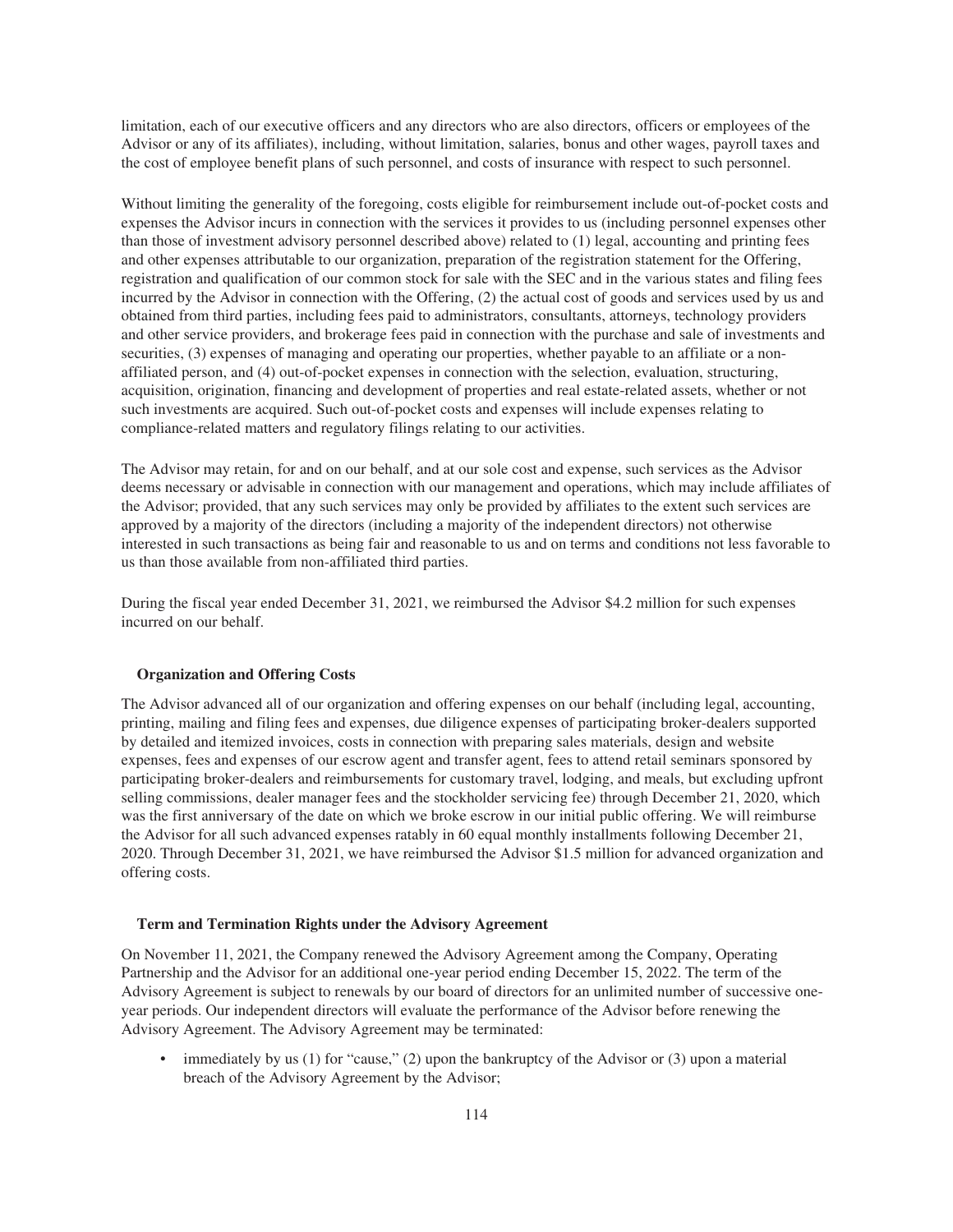- upon 60 days' written notice by us without cause or penalty upon the vote of a majority of our independent directors; or
- upon 60 days' written notice by the Advisor.

"Cause" is defined in the Advisory Agreement to mean fraud, criminal conduct, willful misconduct or willful or negligent breach of fiduciary duty by the Advisor under the Advisory Agreement.

In the event the Advisory Agreement is terminated, the Advisor will be entitled to receive its prorated management fee through the date of termination, and the Special Limited Partner will receive a distribution of any accrued performance participation from the Operating Partnership as of the date of such termination. In addition, upon the termination or expiration of the Advisory Agreement, the Advisor will cooperate with us and take all reasonable steps requested to assist our board of directors in making an orderly transition of the advisory function.

#### **Reimbursement by the Advisor**

Commencing four fiscal quarters after we make our first investment, the Advisor will reimburse us for any expenses that cause our Total Operating Expenses, including any distributions made to the Special Limited Partner with respect to its performance participation interest in the Operating Partnership, in any four consecutive fiscal quarters to exceed the greater of: (1) 2% of our Average Invested Assets and (2) 25% of our Net Income.

To the extent that our Total Operating Expenses exceed these limits and the independent directors determine that the excess expenses were justified based on unusual and nonrecurring factors that they deem sufficient, the Advisor would not be required to reimburse us. Within 60 days after the end of any fiscal quarter for which our Total Operating Expenses for the four consecutive fiscal quarters then ended exceed these limits and our independent directors approve such excess amount, we will send our stockholders a written disclosure of such fact, or will include such information in our next quarterly report on Form 10-Q or in a current report on Form 8- K filed with the SEC, together with an explanation of the factors our independent directors considered in arriving at the conclusion that such excess expenses were justified. In addition, our independent directors will review at least annually the total fees and expense reimbursements for operating expenses paid to the Advisor and the Special Limited Partner to determine if they are reasonable in light of our performance, our net assets and our net income and the fees and expenses of other comparable unaffiliated REITs.

For purposes of these limits:

- "Total Operating Expenses" are all costs and expenses paid or incurred by us, as determined under generally accepted accounting principles, including the management fee and the performance participation, but excluding: (i) the expenses of raising capital such as organization and offering expenses, legal, audit, accounting, underwriting, brokerage, listing, registration and other fees, printing and other such expenses and taxes incurred in connection with the issuance, distribution, transfer, registration and listing of our capital stock, (ii) property-level expenses incurred at each property, (iii) interest payments, (iv) taxes, (v) non-cash expenditures such as depreciation, amortization and bad debt reserves, (vi) incentive fees paid in compliance with our charter, (vii) acquisition fees and acquisition expenses related to the selection and acquisition of assets, whether or not a property is actually acquired, (viii) real estate commissions on the sale of property and (ix) other fees and expenses connected with the acquisition, disposition, management and ownership of real estate interests, mortgage loans or other property (including the costs of foreclosure, insurance premiums, legal services, maintenance, repair and improvement of property).
- "Average Invested Assets" means, for any period, the average of the aggregate book value of our assets, invested, directly or indirectly, in equity interests in and loans secured by real estate, including all properties, real estate debt and real estate-related securities and consolidated and unconsolidated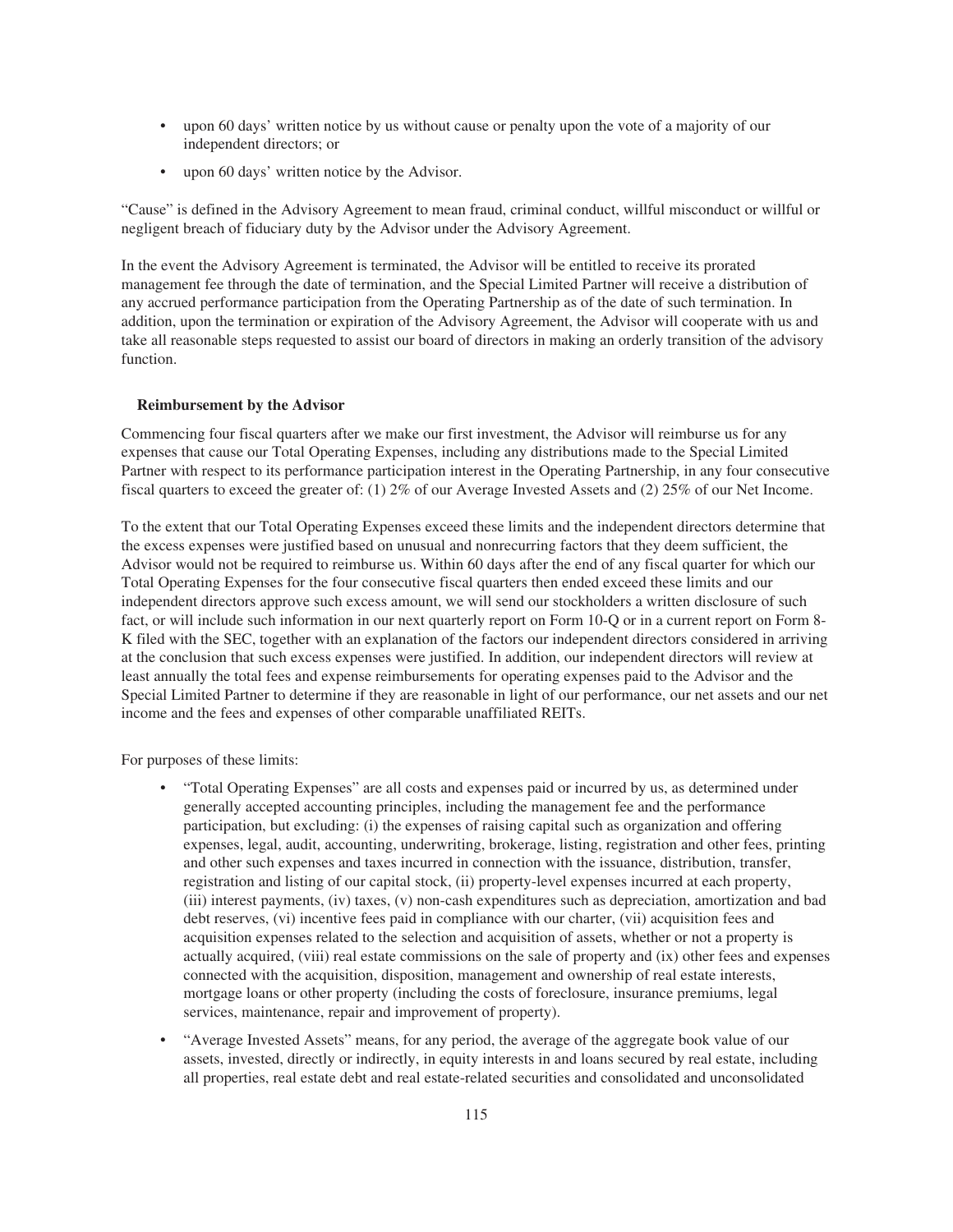joint ventures or other partnerships, before deducting depreciation, amortization, impairments, bad debt reserves or other non-cash reserves, computed by taking the average of such values at the end of each month during such period.

• "Net Income" means, for any period, total revenues applicable to such period, less the total expenses applicable to such period other than additions to, or allowances for, non-cash charges such as depreciation, amortization, impairments and reserves for bad debt or other similar non-cash reserves.

For the year ended December 31, 2021, our total operating expenses were 3.0% and 1043.6% of each of our Average Invested Assets and our Net Income, respectively.

#### *Independent Directors' Review of Compensation*

Our independent directors will evaluate at least annually whether the compensation that we contract to pay to the Advisor is reasonable in relation to the nature and quality of services performed and that such compensation is within the limits prescribed by our Charter. Our independent directors will supervise the performance of the Advisor and the compensation we pay to it to determine that the provisions of the Advisory Agreement are being carried out. This evaluation is based on the factors set forth below, as well as any other factors deemed relevant by the independent directors:

- the amount of fees paid to the Advisor in relation to the size, composition and performance of our investments;
- the success of the Advisor in generating investments that meet our investment objectives;
- rates charged to other externally advised REITs and other similar investment entities by advisors performing similar services;
- additional revenues realized by the Advisor and its affiliates through their advisory relationship with us (including the performance participation allocation paid to the Special Limited Partner);
- the quality and extent of the services and advice furnished by the Advisor;
- the performance of the assets, including income, conservation or appreciation of capital, frequency of problem investments and competence in dealing with distress situations; and
- the quality of our portfolio in relationship to the investments generated by the Advisor for its own account.

#### *Dealer Manager Agreement*

We entered into a Dealer Manager Agreement with the Dealer Manager in connection with the Offering, pursuant to which the Dealer Manager agreed to, among other things, manage our relationships with third-party brokerdealers engaged by the Dealer Manager to participate in the distribution of shares of our common stock, which we refer to as "participating broker-dealers," and financial advisors. The Dealer Manager serves as the dealer manager for the Offering. The Dealer Manager also coordinates our marketing and distribution efforts with participating broker-dealers and their registered representatives with respect to communications related to the terms of the offering, our investment strategies, material aspects of our operations and subscription procedures. We will not pay referral or similar fees to any accountants, attorneys or other persons in connection with the distribution of our shares. The Dealer Manager is a registered broker-dealer affiliated with the Advisor.

#### **Upfront Selling Commissions and Dealer Manager Fees**

The Dealer Manager is entitled to receive upfront selling commissions of up to 3.0%, and dealer manager fees of 0.5%, of the transaction price of each Class T share sold in our primary offering; however such amounts may vary at certain participating broker-dealers, provided that the sum will not exceed 3.5% of the transaction price.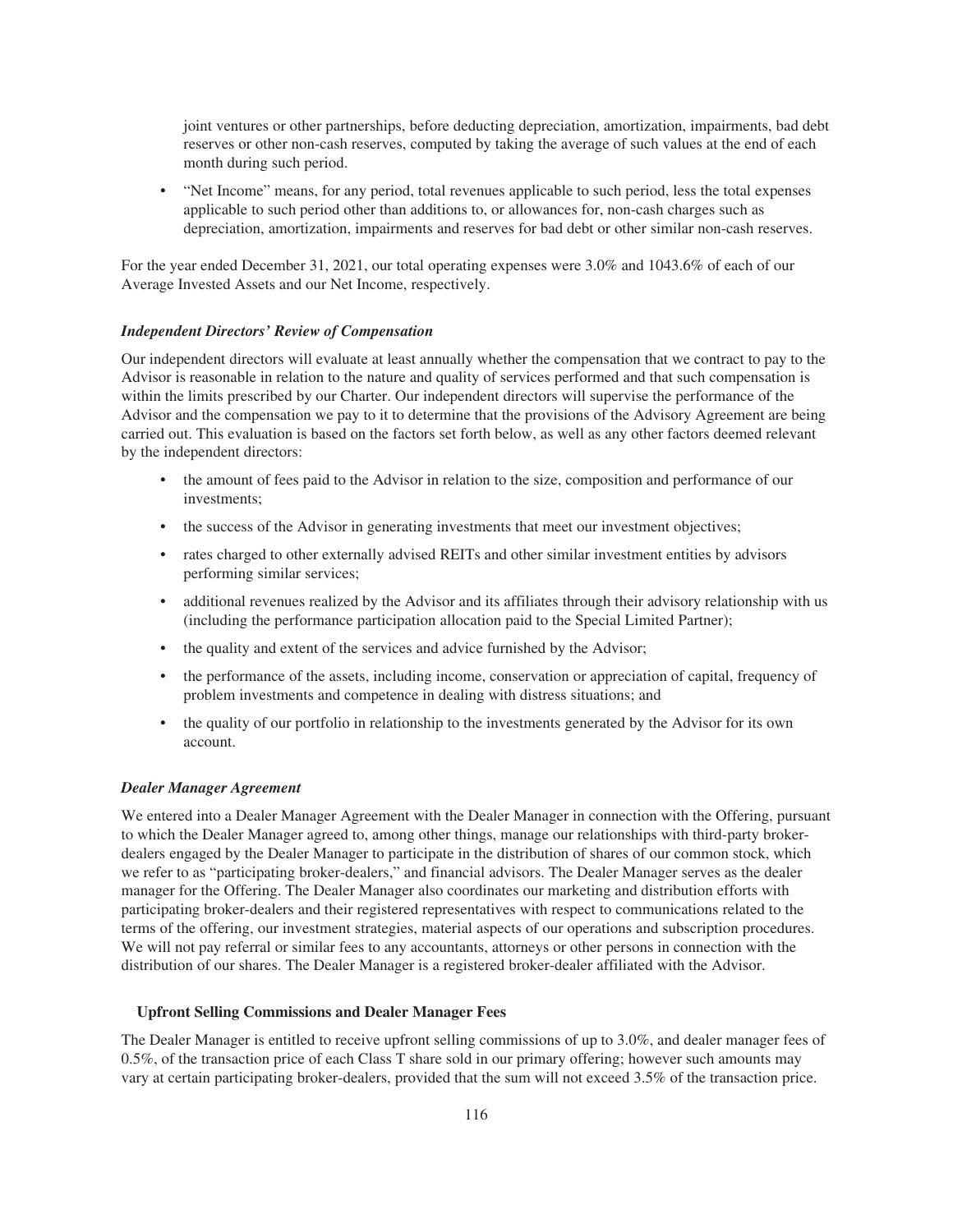The Dealer Manager is entitled to receive upfront selling commissions of up to 3.5% of the transaction price of each Class S share sold in the primary offering. The Dealer Manager is entitled to receive upfront selling commissions of up to 1.5% of the transaction price of each Class D share sold in the primary offering. No upfront selling commissions or dealer manager fees are paid with respect to purchases of Class I shares or shares of any class sold pursuant to our distribution reinvestment plan. The Dealer Manager anticipates that substantially all of the upfront selling commissions and dealer manager fees will be retained by, or reallowed (paid) to, participating broker-dealers.

During the year ended December 31, 2021, we paid \$19.2 million in upfront selling commissions and upfront dealer manager fees to the Dealer Manager. The Dealer Manager has entered into agreements with participating broker-dealers distributing our shares in our primary offering, and all of the upfront selling commissions and dealer manager fees were reallowed (paid) to, such participating broker-dealers. For the fiscal year ended December 31, 2021, the costs of raising capital in our primary offering and our distribution reinvestment plan, which represent all upfront selling commissions, upfront dealer manager fees, stockholder servicing fees and organization and offering costs accrued by us during the year ended December 31, 2021, represented 0.7% of capital raised.

## **Stockholder Servicing Fees**

Subject to FINRA limitations on underwriting compensation, we will pay the Dealer Manager selling commissions over time as stockholder servicing fees for ongoing services rendered to stockholders by participating broker-dealers or broker-dealers servicing investors' accounts, referred to as servicing brokerdealers.

The stockholder servicing fees equal to 0.85%, 0.85% and 0.25% per annum of the aggregate NAV of our outstanding Class T shares, Class S shares and Class D shares, respectively. The stockholder servicing fee for Class T shares consists of an advisor stockholder servicing fee of 0.65% per annum, and a dealer stockholder servicing fee of 0.20% per annum, of the aggregate NAV of our outstanding Class T shares. However, with respect to Class T shares sold through certain participating broker-dealers, the advisor stockholder servicing fee and the dealer stockholder servicing fee may be other amounts, provided that the sum of such fees will always equal 0.85% per annum of the NAV of such shares. We do not pay a stockholder servicing fee with respect to our outstanding Class I shares.

The stockholder servicing fees are paid monthly in arrears. The Dealer Manager reallows (pays) all or a portion of the stockholder servicing fees to participating broker-dealers and servicing broker-dealers for ongoing stockholder services performed by such broker-dealers, and will waive stockholder servicing fees to the extent a broker-dealer is not eligible to receive it for failure to provide such services. Because the stockholder servicing fees are calculated based on our NAV for our Class T, Class S and Class D shares, they will reduce the NAV or, alternatively, the distributions payable, with respect to the shares of each such class, including shares issued under our distribution reinvestment plan.

We will cease paying the stockholder servicing fee with respect to any Class T shares, Class S shares or Class D shares held in a stockholder's account at the end of the month in which the Dealer Manager in conjunction with the transfer agent determines that total upfront selling commissions, dealer manager fees and stockholder servicing fees paid with respect to such shares would exceed 8.75% (or, in the case of Class T shares sold through certain participating broker-dealers, a lower limit as set forth in any applicable agreement between the Dealer Manager and a participating broker dealer at the time such Class T shares were issued) of the gross proceeds from the sale of such shares (including the gross proceeds of any shares issued under our distribution reinvestment plan with respect thereto). At the end of such month, such Class T shares, Class S shares or Class D shares (and any shares issued under our distribution reinvestment plan with respect thereto) will convert into a number of Class I shares (including any fractional shares) with an equivalent aggregate NAV per such share. We cannot predict the length of time over which the stockholder servicing fee will be paid due to potential changes in the NAV of our shares.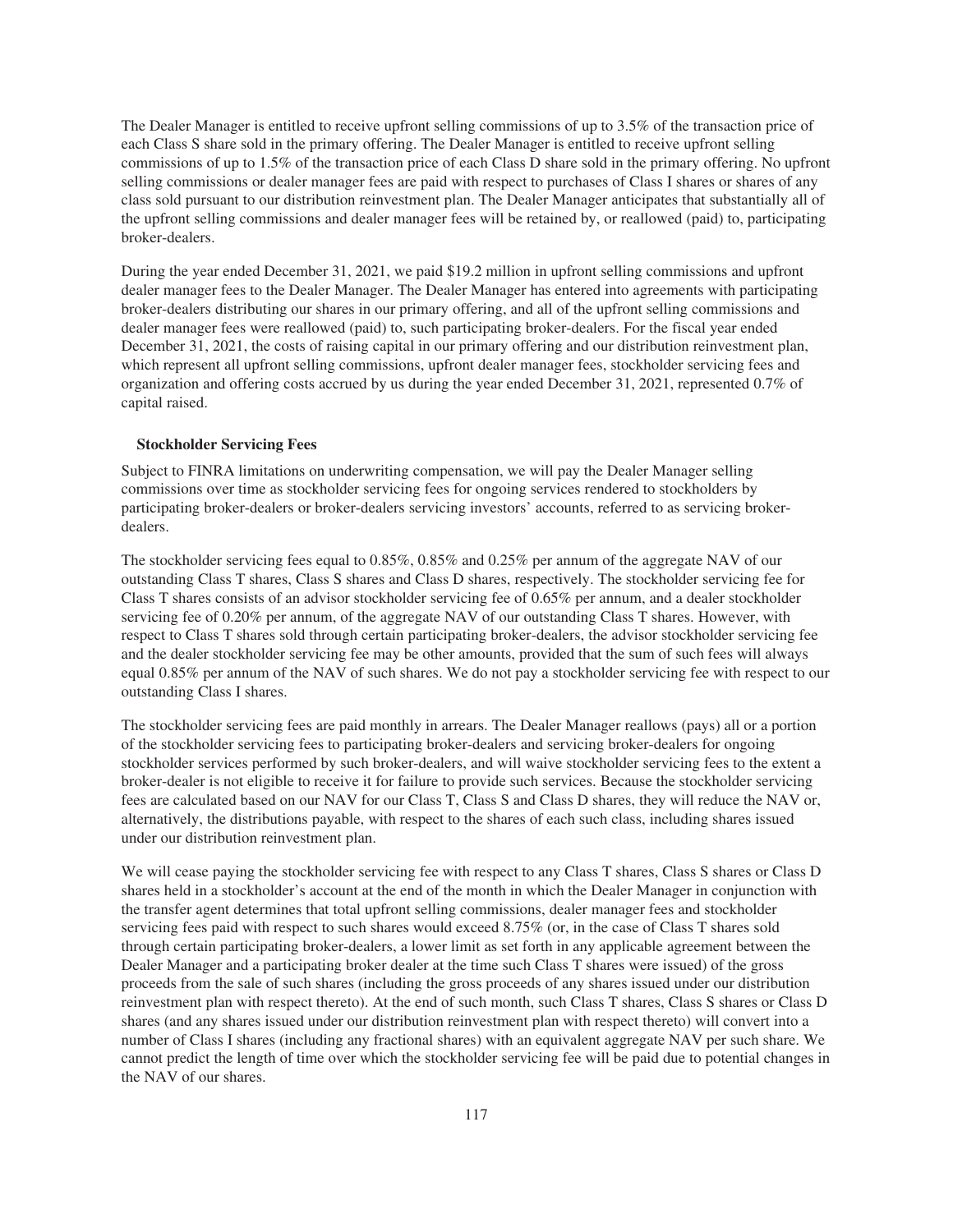In addition, we will cease paying the stockholder servicing fee on the Class T shares, Class S shares and Class D shares on the earlier to occur of the following: (i) a listing of Class I shares, (ii) our merger or consolidation with or into another entity or the sale or other disposition of all or substantially all of our assets, in each case in a transaction in which our stockholders receive cash or securities listed on a national securities exchange or (iii) the date on which, in the aggregate, underwriting compensation from all sources in connection with the Offering, including upfront selling commissions, the stockholder servicing fee and other underwriting compensation, is equal to 10% of the gross proceeds from our primary offering.

During the fiscal year ended December 31, 2021, we paid \$18.4 million in stockholder servicing fees to the Dealer Manager. As described above, the Dealer Manager reallowed (paid) primarily all of the stockholder servicing fees to participating broker-dealers for ongoing stockholder servicing performed by such brokerdealers.

#### **Fees Paid to Our Dealer Manager**

The Dealer Manager anticipates that substantially all of the upfront selling commissions, dealer manager and stockholder servicing fees will be retained by, or reallowed (paid) to, participating broker-dealers. During the fiscal year ended December 31, 2021, the Dealer Manager retained approximately \$77,000 of upfront selling commissions, dealer manager or stockholder servicing fees.

#### *Affiliate Service Agreements*

We may, with the approval of a majority of our Directors (including a majority of Independent Directors), retain the Advisor's affiliates, for necessary services relating to our investments or our operations, property management services, leasing services, corporate services, statutory services, transaction support services (including but not limited to coordinating with brokers, lawyers, accountants and other advisors, assembling relevant information, conducting financial and market analyses, and coordinating closing procedures), construction and development management, and loan management and servicing, and within one or more such categories, providing services in respect of asset or investment administration, accounting, technology, tax preparation, finance (including but not limited to budget preparation and preparation and maintenance of corporate models), treasury, operational coordination, risk management, insurance placement, human resources, legal and compliance, valuation and reporting-related services, as well as services related to mortgage servicing, group purchasing, healthcare, consulting/brokerage, capital markets/credit origination, property, title or other types of insurance, management consulting and other similar operational matters. Any fees paid to the Advisor's affiliates for any such services will not reduce the management fee. Any such arrangements will be at market rates.

We have engaged and expect to continue to engage Highmark Residential (formerly Milestone Management), a portfolio company owned by an affiliate of Starwood Capital, to provide day-to-day operational and management services (including leasing, construction management, revenue management, accounting, legal and contract management, expense management, and capital expenditure projects and transaction support services) for a portion of our multifamily properties. The cost for such services is a percentage of the gross receipts and project costs respectively (which will be reviewed periodically and adjusted if appropriate), plus actual costs allocated for transaction support services. During the fiscal year ended December 31, 2021, we incurred \$6.7 million in services.

We have engaged and expect to continue to engage Essex Title, a joint venture between Starwood and other strategic partners. Essex acts as an agent for one or more underwriters in issuing title policies and/or providing support services in connection with investments made by us. A portion of the work performed by Essex focuses on transactions in rate-regulated states where the cost of title insurance is non-negotiable. Essex earns fees, which would have otherwise been paid to third parties, by providing title agency services and facilitating placement of title insurance with underwriters. Starwood Capital receives distributions from Essex in connection with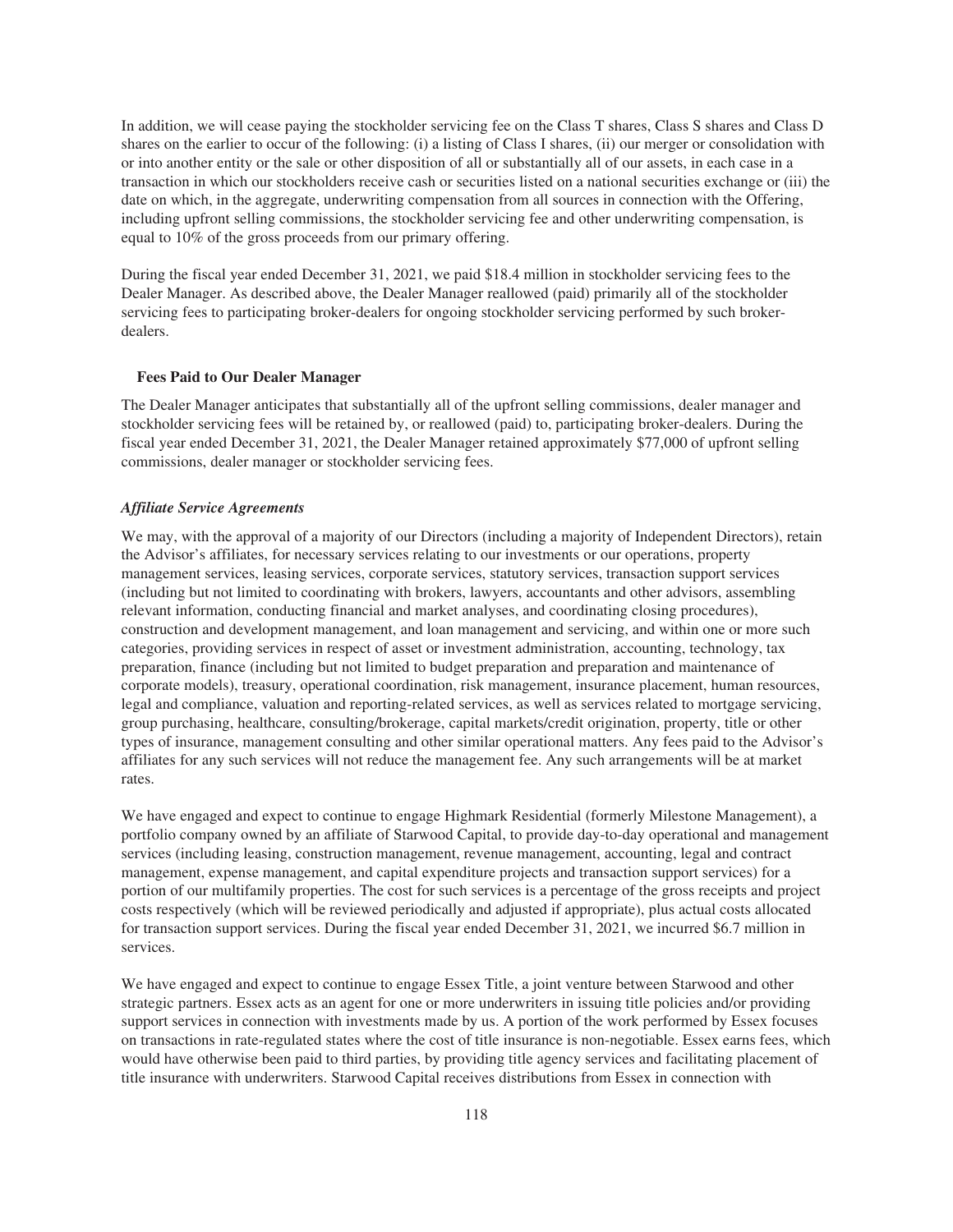investments by us based on its equity interest in Essex. During the fiscal year ended December 31, 2021, we incurred \$1.9 million in services.

We have engaged Rinaldi, Finkelstein & Franklin, L.L.C., which is counsel to our Sponsor and its affiliates and is owned and controlled by Ellis F. Rinaldi, Co-General Counsel and Senior Managing Director of Starwood Capital and certain of its affiliates, to provide legal services to us on market terms. One of our officers, Matthew S. Guttin, is an employee of Rinaldi, Finkelstein & Franklin, L.L.C. During the fiscal year ended December 31, 2021, we incurred \$0.6 million in services.

We have engaged Starwood Retail Partners to provide leasing and legal services for any retail properties we acquire. During the year ended December 31, 2021, the Company did not incur any expenses from Starwood Retail Partners.

We have engaged Starwood's affiliated Luxembourg office for accounting and administrative matters relating to certain European investments. During the year ended December 31, 2021, the amounts incurred for services provided were \$0.2 million.

We have incurred legal expenses from third party law firms whose lawyers have been seconded to affiliates of Starwood Capital for the purpose of providing legal services in Europe to investment vehicles sponsored by Starwood Capital. During the year ended December 31, 2021, the amounts incurred for services provided were \$0.1 million.

For more information regarding our relationship with these entities and other related party transactions, including the fees paid to our Advisor and its affiliates, see Note 11 – "Related Party Transactions" to our consolidated financial statements in this Annual Report on Form 10-K.

#### **Fees and Expenses for Other Services**

During the fiscal year ended December 31, 2021, except as set forth above, there were no fees paid to affiliates of the Advisor for other services.

#### **Indemnification Agreements with Directors and Officers**

We have entered into indemnification agreements with each of our directors and officers. We refer to such indemnification agreements as "Indemnification Agreements" and our directors and officers are a party thereto as "Indemnitees." The Indemnification Agreements provide that we will, subject to certain limitations and exceptions, indemnify, to the fullest extent permitted under Maryland law, and advance expenses to, each Indemnitee, in connection with (among other things) the Indemnitee's capacity as a director, officer, employee or agent of the Company. This obligation includes, subject to certain terms and conditions, indemnification for any expenses (including reasonable attorneys' fees), judgments, fines, penalties and settlement amounts actually and reasonably incurred by the Indemnitee in connection with any threatened or pending action, suit or proceeding. In certain instances, we may be required to advance such expenses, in which case the Indemnitee will be obligated to reimburse us for the amounts advanced if it is later determined that the Indemnitee is not entitled to indemnification for such expenses.

# **Related Party Transaction Policies**

In order to reduce or eliminate certain potential conflicts of interest, our charter and the Advisory Agreement contain restrictions and conflict resolution procedures relating to transactions we enter into with our Sponsor, the Advisor, our directors or their respective affiliates. The types of transactions covered thereby include the compensation paid to our Advisor, decisions to renew our Advisory Agreement, acquisitions or leases of assets, mortgages and other types of loans and any other transaction in which our Sponsor, our Advisor or any of our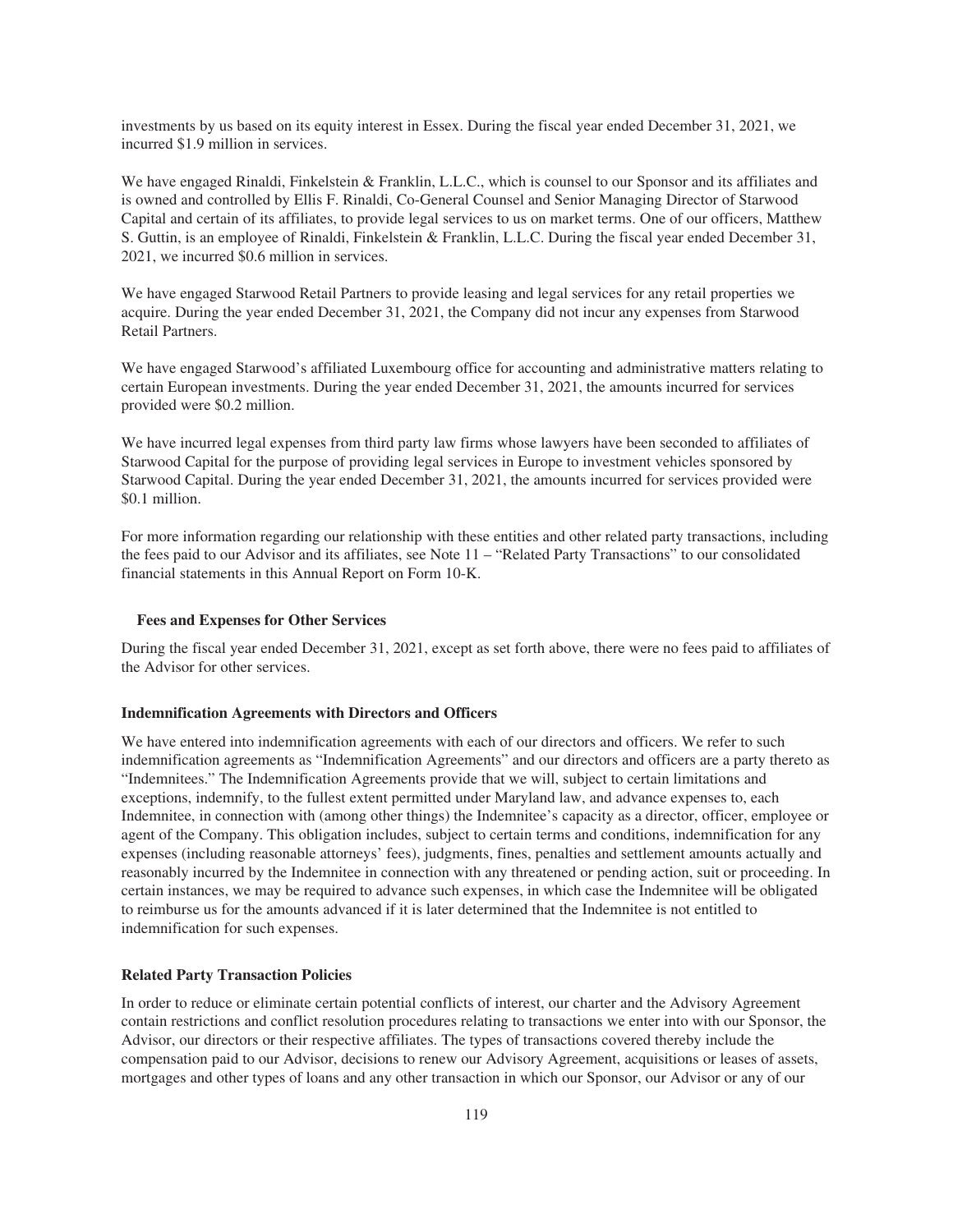directors have an interest, reimbursement of operating expenses in excess of the 2%/25% Guidelines, issuances of options and warrants and repurchases of shares. Under the restrictions, these transactions, if permitted, must be approved by a majority of our directors, including a majority of our independent directors, not otherwise interested in such transaction. In determining whether to approve or authorize a particular related party transaction, these persons will consider whether the transaction between us and the related party is fair and reasonable to us and has terms and conditions no less favorable to us than those available from unaffiliated third parties.

We have also adopted a Code of Ethics that applies to each of our officers and directors, which we refer to as "covered persons." The Code of Ethics sets forth certain conflicts of interest policies that limit and govern certain matters among us, the covered persons, our Sponsor, the Advisor and their respective affiliates.

# **ITEM 14. PRINCIPAL ACCOUNTING FEES AND SERVICES**

#### **Independent Auditors**

During the period from July 13, 2017 (the date of our initial capitalization) to December 31, 2021, Deloitte & Touche LLP ("Deloitte") served as our independent auditor.

# **Audit and Non-Audit Fees**

Aggregate fees that we were billed for the fiscal years ended December 31, 2021 and 2020 by our independent registered public accounting firm, Deloitte, were as follows:

|                | <b>Fiscal Year Ended</b><br>December 31, 2021 | <b>Fiscal Year Ended</b><br><b>December 31, 2020</b> |
|----------------|-----------------------------------------------|------------------------------------------------------|
|                | \$2,055,000                                   | \$831,705                                            |
|                | 891,630                                       | 155,900                                              |
|                |                                               |                                                      |
| All other fees |                                               |                                                      |
|                | \$2,946,630                                   | \$987,605                                            |

- (1) Audit fees include amounts billed to us related to annual financial statement audit work, quarterly financial statement reviews and reviews of SEC registration statements.
- (2) Audit-related fees include amounts billed to us for assurance and related services that traditionally are performed by independent auditors that are reasonably related to the performance of the audit, our standalone subsidiary audits or review of the financial statements, such as due diligence related to acquisition, attestation services that are not required by statute or regulation, internal control reviews, and consultation concerning financial accounting and reporting standards.

The Audit Committee of our board of directors was advised that there were no services provided by Deloitte that were unrelated to the audit of the annual fiscal year-end financial statements and the review of interim financial statements that could impair Deloitte from maintaining its independence as our independent auditor and concluded that it was independent.

### **Audit Committee Pre-Approval Policies and Procedures**

In accordance with our Audit Committee pre-approval policy, all audit services performed for us by our independent registered public accounting firm were pre-approved by the Audit Committee of our board of directors.

The pre-approval policy provides for categorical pre-approval of specified audit and permissible non-audit services. Services to be provided by the independent registered public accounting firm that are not within the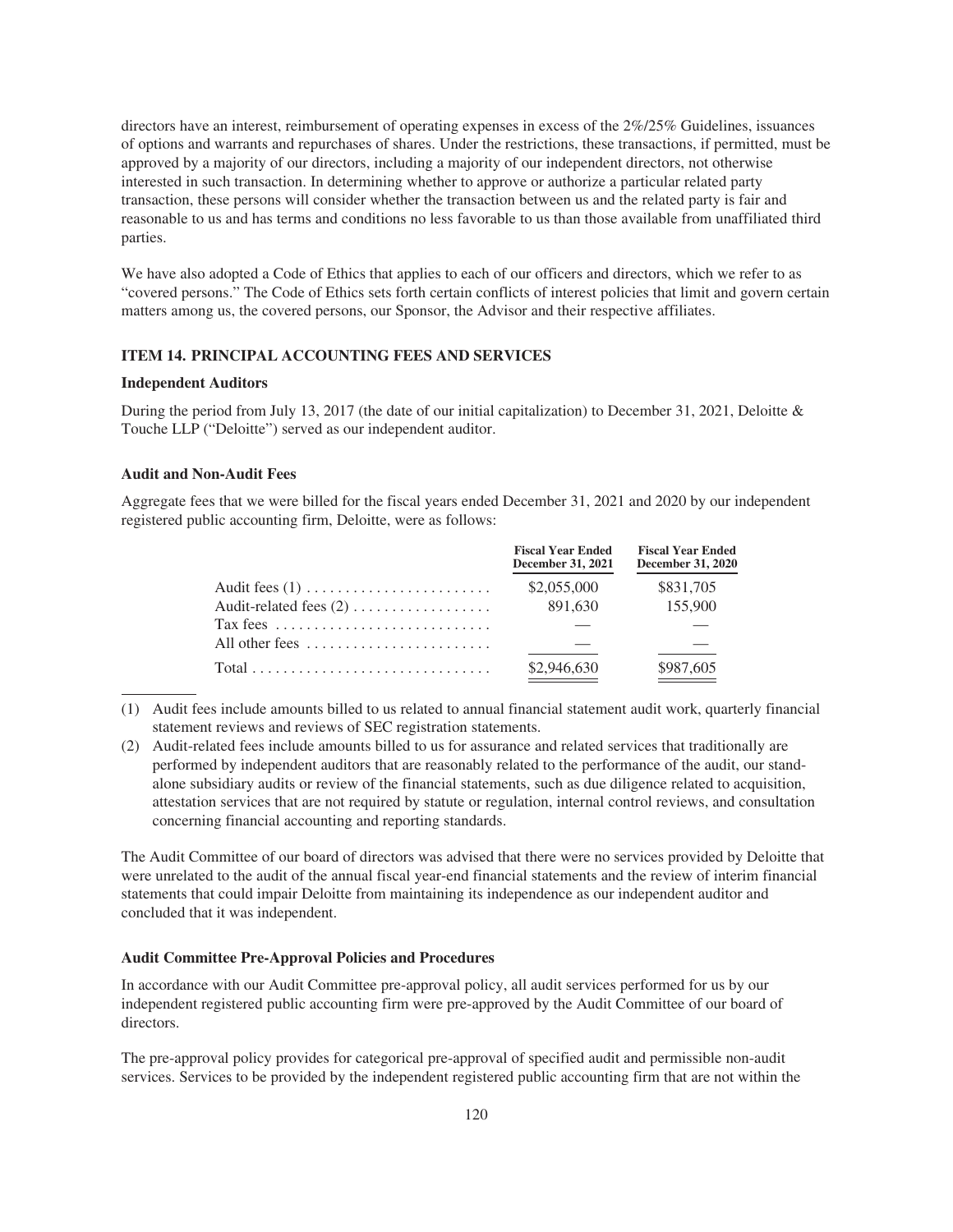category of pre-approved services must be approved by the Audit Committee prior to engagement, regardless of the service being requested or the dollar amount involved.

Requests or applications for services that require specific separate approval by the Audit Committee are required to be submitted to the Audit Committee, and must include a description of the services to be provided and a statement by the independent registered public accounting firm and our principal accounting officer confirming that the provision of the proposed services does not impair the independence of the independent registered public accounting firm.

The Audit Committee may delegate pre-approval authority to one or more of its members. The member or members to whom such authority is delegated shall report any pre-approval decisions to the Audit Committee at its next scheduled meeting. The Audit Committee does not delegate to management its responsibilities to preapprove services to be performed by the independent registered public accounting firm.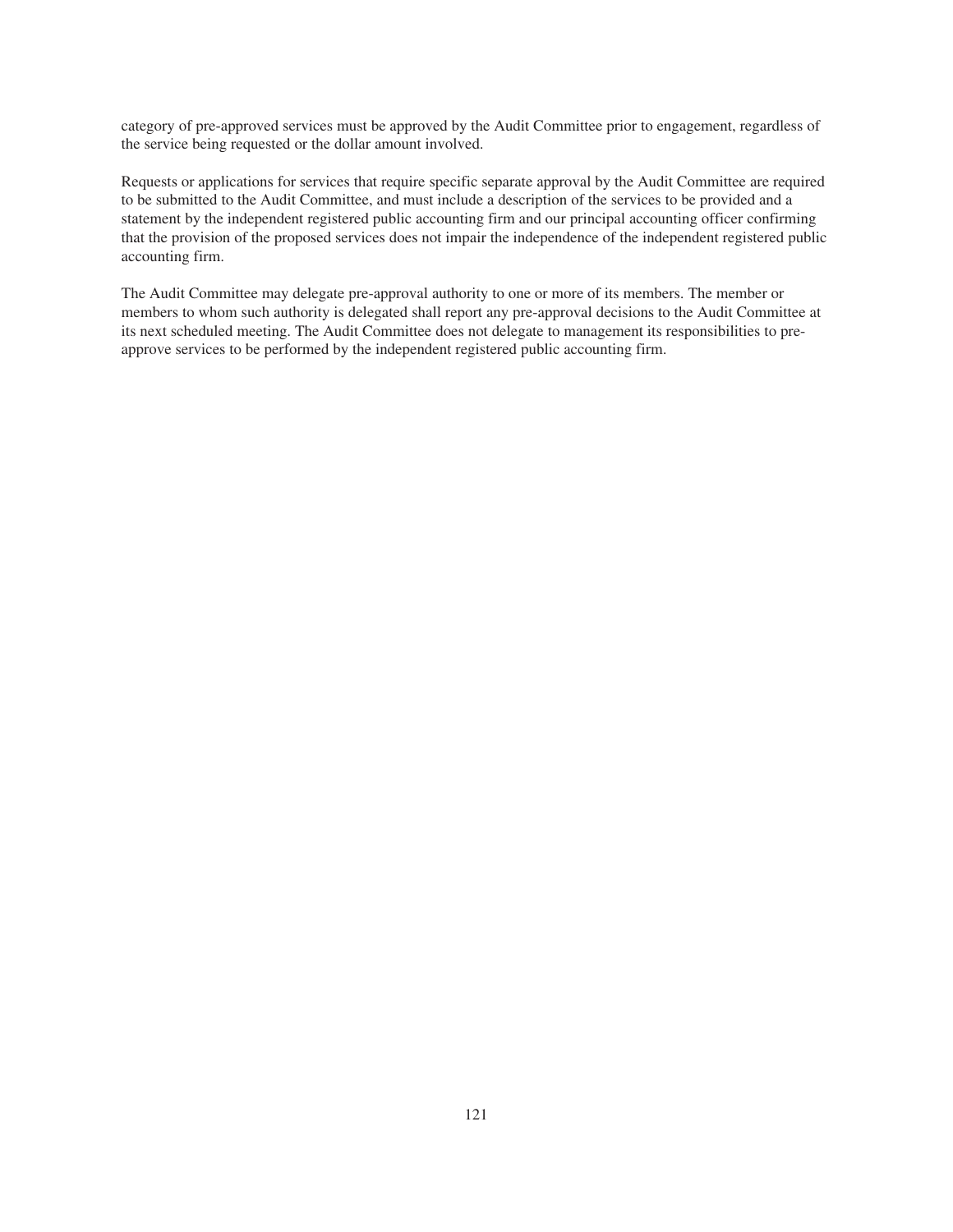# **PART IV.**

# **ITEM 15. EXHIBITS, FINANCIAL STATEMENT SCHEDULES**

(a) List of documents filed:

- (1) The consolidated financial statements of the Company.
- (2) Financial Statement Schedules:

December 20, 2017)

The following financial statement schedule for the year ended December 31, 2021 is submitted herewith:

|                                                         |                            | <u>Page</u> |
|---------------------------------------------------------|----------------------------|-------------|
| Real Estate and Accumulated Depreciation (Schedule III) |                            | 126         |
| Exhibit<br><b>Number</b>                                | <b>Exhibit Description</b> |             |
|                                                         |                            |             |

| 3.1     | Articles of Amendment and Restatement of Starwood Real Estate Income Trust, Inc. (the<br>"Company") (incorporated by reference to Exhibit 3.1 to the Company's Annual Report on Form 10-<br>K filed with the SEC on March 30, 2018)                                                                                                 |
|---------|-------------------------------------------------------------------------------------------------------------------------------------------------------------------------------------------------------------------------------------------------------------------------------------------------------------------------------------|
| 3.2     | Articles of Amendment (incorporated by reference to Exhibit 3.2 to the Registrant's Quarterly Report<br>on Form 10-Q filed with the SEC on August 12, 2019)                                                                                                                                                                         |
| 3.3     | Amended & Restated Bylaws of the Company (incorporated by reference to Exhibit 3.2 to the<br>Registration Statement on Form S-11 filed with the SEC on October 18, 2017)                                                                                                                                                            |
| 4.1     | Distribution Reinvestment Plan (incorporated by reference to Exhibit 4.1 to the Company's<br>Registration Statement on Form S-11 filed on October 29, 2020)                                                                                                                                                                         |
| 4.2     | Description of Registrant's Securities (incorporated by reference to Exhibit 4.2 to the Company's<br>Annual Report on Form 10-K filed on March 20, 2020)                                                                                                                                                                            |
| 10.1    | Amended and Restated Dealer Manager Agreement between Starwood Real Estate Income Trust,<br>Inc. and Starwood Capital, L.L.C. (incorporated by reference to Exhibit 10.1 to the Company's<br>Current Report on Form 8-K filed on February 4, 2020)                                                                                  |
| 10.2    | Form of Selected Dealer Agreement (included as Exhibit A to the Amended and Restated Dealer<br>Manager Agreement filed as Exhibit 10.1 hereof)                                                                                                                                                                                      |
| 10.3    | Advisory Agreement, dated December 15, 2017, among the Company, Starwood REIT Operating<br>Partnership, L.P. and Starwood REIT Advisors, LLC (incorporated by reference to Exhibit 10.1 to<br>Pre-Effective Amendment No. 1 to the Company's Registration Statement on Form S-11 filed on<br>December 20, 2017)                     |
| $10.4*$ | Amendment No.1 to Advisory Agreement, dated March 23, 2022, among the Company, Starwood<br>REIT Operating Partnership, L.P. and Starwood REIT Advisors, LLC                                                                                                                                                                         |
| 10.5    | Limited Partnership Agreement of the Operating Partnership, dated December 15, 2017, between the<br>Company and Starwood REIT Special Limited Partner L.L.C. (incorporated by reference to Exhibit<br>10.2 to the Pre-Effective Amendment No. 1 to the Company's Registration Statement on Form S-11<br>filed on December 20, 2017) |
| 10.6    | Registration Rights Agreement, dated December 15, 2017, among the Company, the Special Limited<br>Partner and the Advisor (incorporated by reference to Exhibit 10.3 to the Pre-Effective Amendment<br>No. 1 to the Company's Registration Statement on Form S-11 filed on December 20, 2017)                                       |
| 10.7    | Trademark License Agreement, dated December 15, 2017, the Company, the Operating Partnership,<br>the Advisor and Starwood Capital Group, L.L.C. (incorporated by reference to Exhibit 10.4 to the<br>Pre-Effective Amendment No. 1 to the Company's Registration Statement on Form S-11 filed on                                    |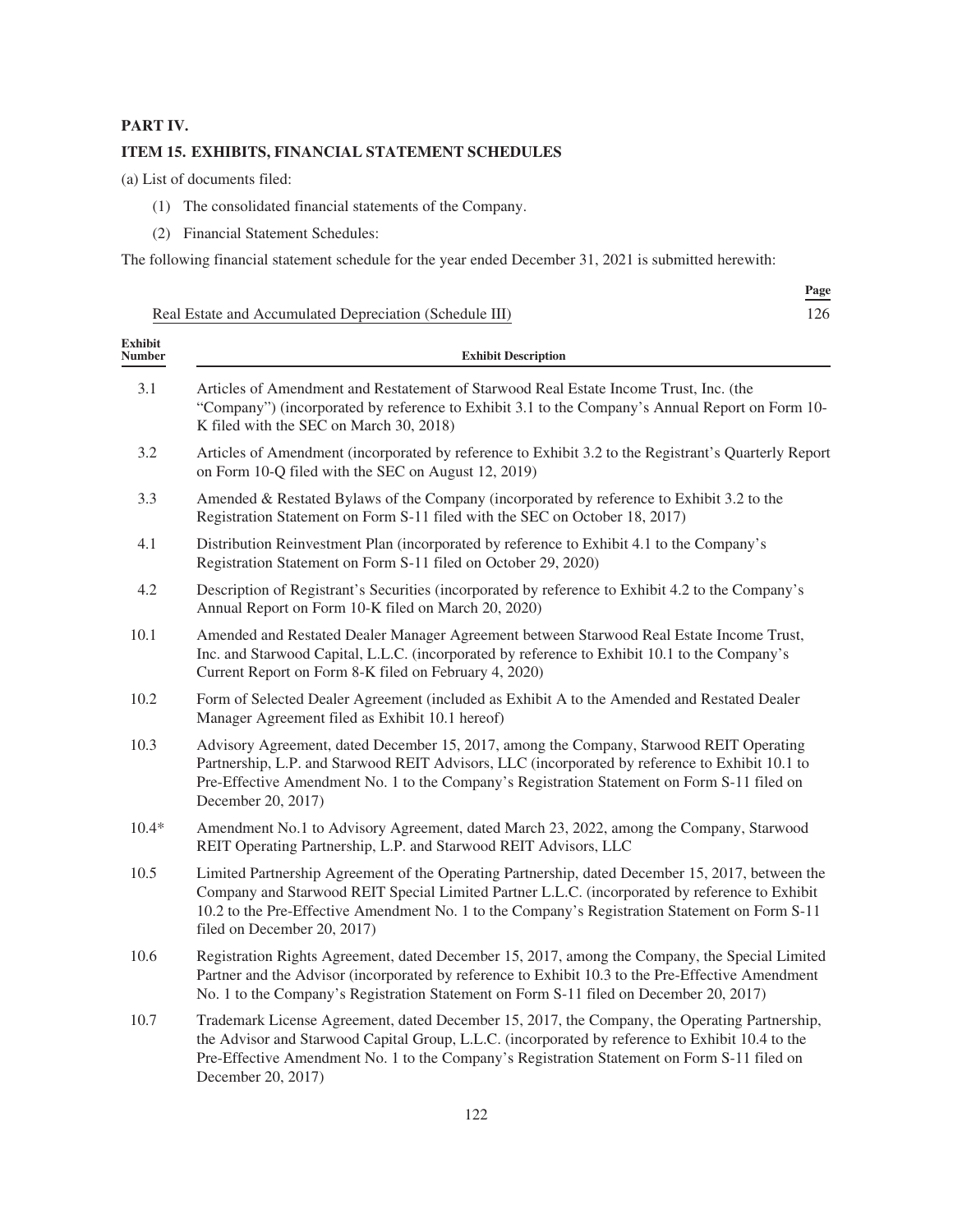| Exhibit<br><b>Number</b> | <b>Exhibit Description</b>                                                                                                                                                                                                                                                                                                                                               |
|--------------------------|--------------------------------------------------------------------------------------------------------------------------------------------------------------------------------------------------------------------------------------------------------------------------------------------------------------------------------------------------------------------------|
| 10.8                     | Form of Indemnification Agreement of the Company (incorporated by reference to Exhibit 10.5 to<br>the Pre-Effective Amendment No. 1 to the Company's Registration Statement on Forms S-11 filed<br>on December 20, 2017)                                                                                                                                                 |
| 10.9                     | Independent Director Restricted Share Plan (incorporated by reference to Exhibit 10.6 to the Pre-<br>Effective Amendment No. 1 to the Company's Registration Statement on Form S-11 filed on<br>December 20, 2017)                                                                                                                                                       |
| 10.10                    | Form of Independent Director Restricted Stock Award Certificate (incorporated by reference to<br>Exhibit 10.7 to the Pre-Effective Amendment No. 1 to the Company's Registration Statement on<br>Form S-11 filed on December 20, 2017)                                                                                                                                   |
| 10.11                    | Independent Directors Compensation Policy (incorporated by reference to Exhibit 10.8 to the<br>Company's Registration Statement on Form S-11 filed on February 8, 2022)                                                                                                                                                                                                  |
| $21.1*$                  | Subsidiaries of the Company                                                                                                                                                                                                                                                                                                                                              |
| 24.1                     | Power of Attorney (included on signature page to this Annual Report on Form 10-K)                                                                                                                                                                                                                                                                                        |
| $31.1*$                  | Certification of Chief Executive Officer pursuant to Section 302 of the Sarbanes-Oxley Act of 2002                                                                                                                                                                                                                                                                       |
| $31.2*$                  | Certification of Chief Financial Officer pursuant to Section 302 of the Sarbanes-Oxley Act of 2002                                                                                                                                                                                                                                                                       |
| $32.1*$                  | Certification of Chief Executive Officer pursuant to 18 U.S.C. Section 1350, as adopted pursuant to<br>Section 906 of the Sarbanes-Oxley Act of 2002                                                                                                                                                                                                                     |
| $32.2*$                  | Certification of Chief Financial Officer pursuant to 18 U.S.C. Section 1350, as adopted pursuant to<br>Section 906 of the Sarbanes-Oxley Act of 2002                                                                                                                                                                                                                     |
| 101                      | The following information from the Company's Annual Report on Form 10-K for the year ended<br>December 31, 2021, formatted in inline XBRL (eXtensible Business Reporting Language): (i)<br>Consolidated Balance Sheets; (ii) Consolidated Statements of Operations (iii) Consolidated<br>Statements of Changes in Equity; and (iv) Consolidated Statements of Cash Flows |
| 104                      | Cover Page Interactive Data File (embedded within the Inline XBRL document)                                                                                                                                                                                                                                                                                              |
| * Filed herewith         |                                                                                                                                                                                                                                                                                                                                                                          |

The agreements and other documents filed as exhibits to this report are not intended to provide factual information or other disclosure other than with respect to the terms of the agreements or other documents themselves, and you should not rely on them for that purpose. In particular, any representations and warranties made by us in these agreements or other documents were made solely within the specific context of the relevant agreement or document and may not describe the actual state of affairs as of the date they were made or at any other time.

# **ITEM 16. FORM 10-K SUMMARY**

We have elected not to provide summary information.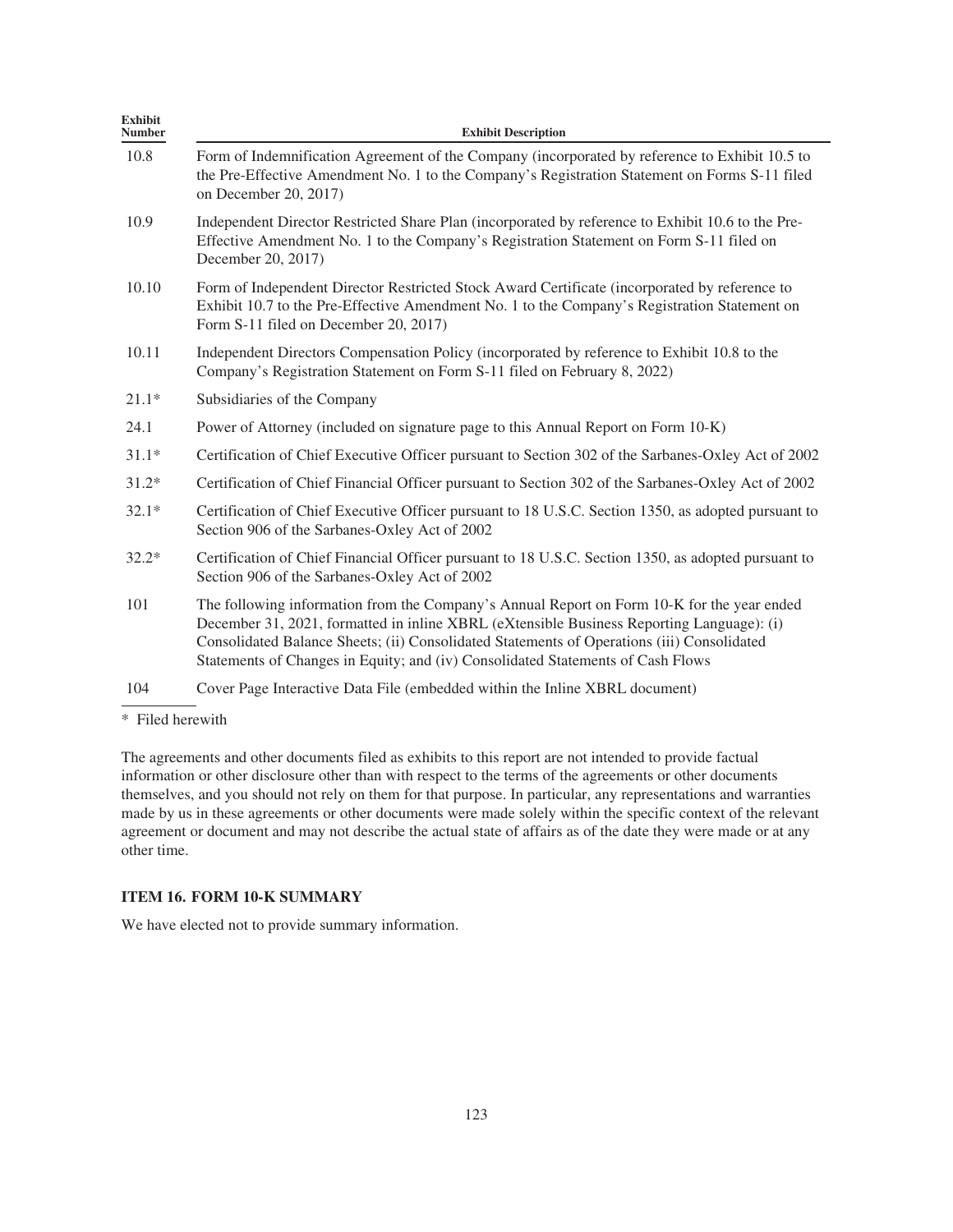# **SIGNATURES**

Pursuant to the requirements of Section 13 or Section 15(d) of the Securities Exchange Act of 1934, the Registrant has duly caused this report to be signed on its behalf by the undersigned, thereunto duly authorized.

STARWOOD REAL ESTATE INCOME TRUST, INC.

March 28, 2022 /s/ John P. McCarthy, Jr.

Date John P. McCarthy, Jr. Chief Executive Officer and Director (Principal Executive Officer)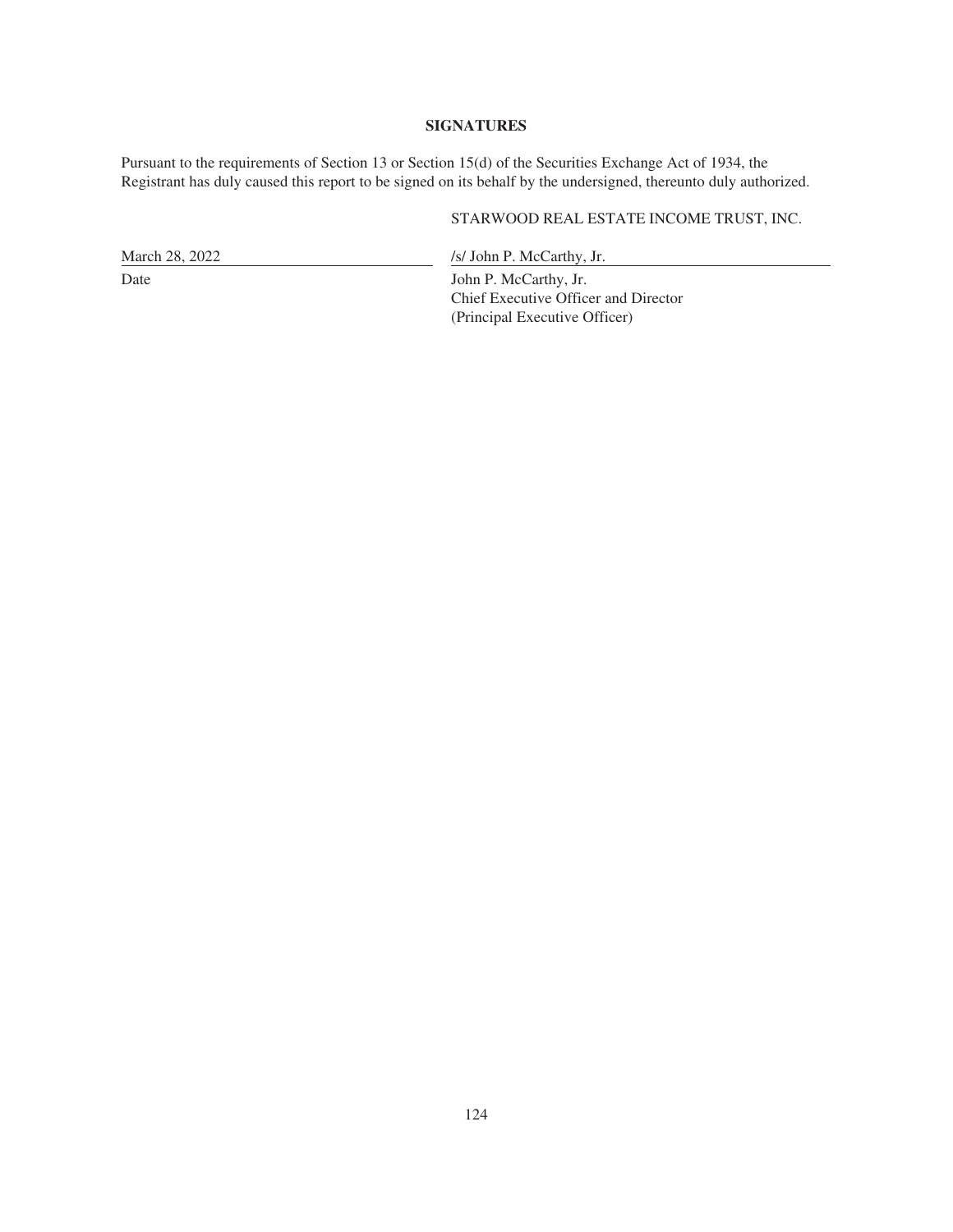### **POWER OF ATTORNEY**

Each individual whose signature appears below hereby severally constitutes John P. McCarthy, Jr., Chris Lowthert and Matthew S. Guttin, and each of them singly, his or her true and lawful attorney-in-fact and agent with full power of substitution, for him or her and in his or her name, place and stead, in any and all capacities, to sign any and all amendments to this report on Form 10-K, and to file the same, with all exhibits thereto and all documents in connection therewith, with the Securities and Exchange Commission, granting unto said attorneyin-fact and agent, and each of them, full power and authority to do and perform each and every act and thing requisite and necessary to be done in and about the premises, as fully to all intents and purposes as he or she might or could do in person, hereby ratifying and confirming all that said attorney-in-fact and agent or his substitute, may lawfully do or cause to be done or by virtue hereof.

Pursuant to the requirements of the Securities Exchange Act of 1934, this report has been signed below by the following persons on behalf of the Registrant and in the capacities and on the dates indicated.

| March 28, 2022 | /s/ John P. McCarthy, Jr.                  |
|----------------|--------------------------------------------|
| Date           | John P. McCarthy, Jr.                      |
|                | Chief Executive Officer and Director       |
|                | (Principal Executive Officer)              |
| March 28, 2022 | /s/ Chris Lowthert                         |
| Date           | <b>Chris Lowthert</b>                      |
|                | Chief Financial Officer and Treasurer      |
|                | (Principal Financial Officer and Principal |
|                | Accounting Officer)                        |
| March 28, 2022 | /s/ Barry S. Sternlicht                    |
| Date           | Barry S. Sternlicht                        |
|                | Chairman of the Board                      |
| March 28, 2022 | /s/ Mark Deason                            |
| Date           | Mark Deason                                |
|                | Director                                   |
| March 28, 2022 | /s/ Austin Nowlin                          |
| Date           | <b>Austin Nowlin</b>                       |
|                | Director                                   |
| March 28, 2022 | /s/ Christopher D. Graham                  |
| Date           | Christopher D. Graham                      |
|                | Director                                   |
| March 28, 2022 | /s/ Richard D. Bronson                     |
| Date           | Richard D. Bronson                         |
|                | <b>Independent Director</b>                |
| March 28, 2022 | /s/ David B. Henry                         |
| Date           | David B. Henry                             |
|                | <b>Independent Director</b>                |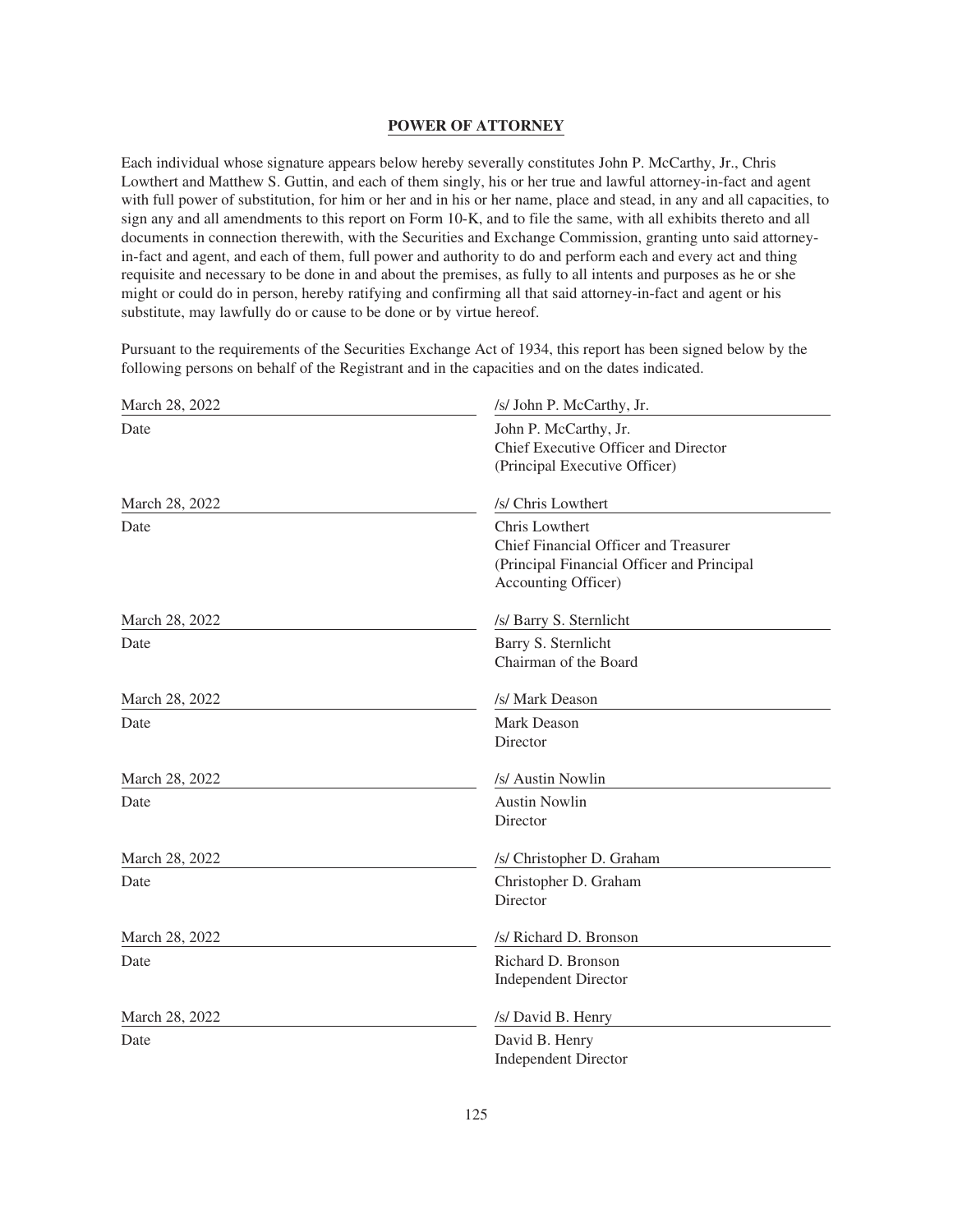| March 28, 2022 | /s/ Robin Josephs           |
|----------------|-----------------------------|
| Date           | Robin Josephs               |
|                | <b>Independent Director</b> |
| March 28, 2022 | /s/ Peggy Lamb              |
| Date           | Peggy Lamb                  |
|                | <b>Independent Director</b> |
| March 28, 2022 | /s/ Dale Anne Reiss         |
| Date           | Dale Anne Reiss             |
|                | <b>Independent Director</b> |
| March 28, 2022 | /s/ James E. Walker         |
| Date           | James E. Walker             |
|                | Independent Director        |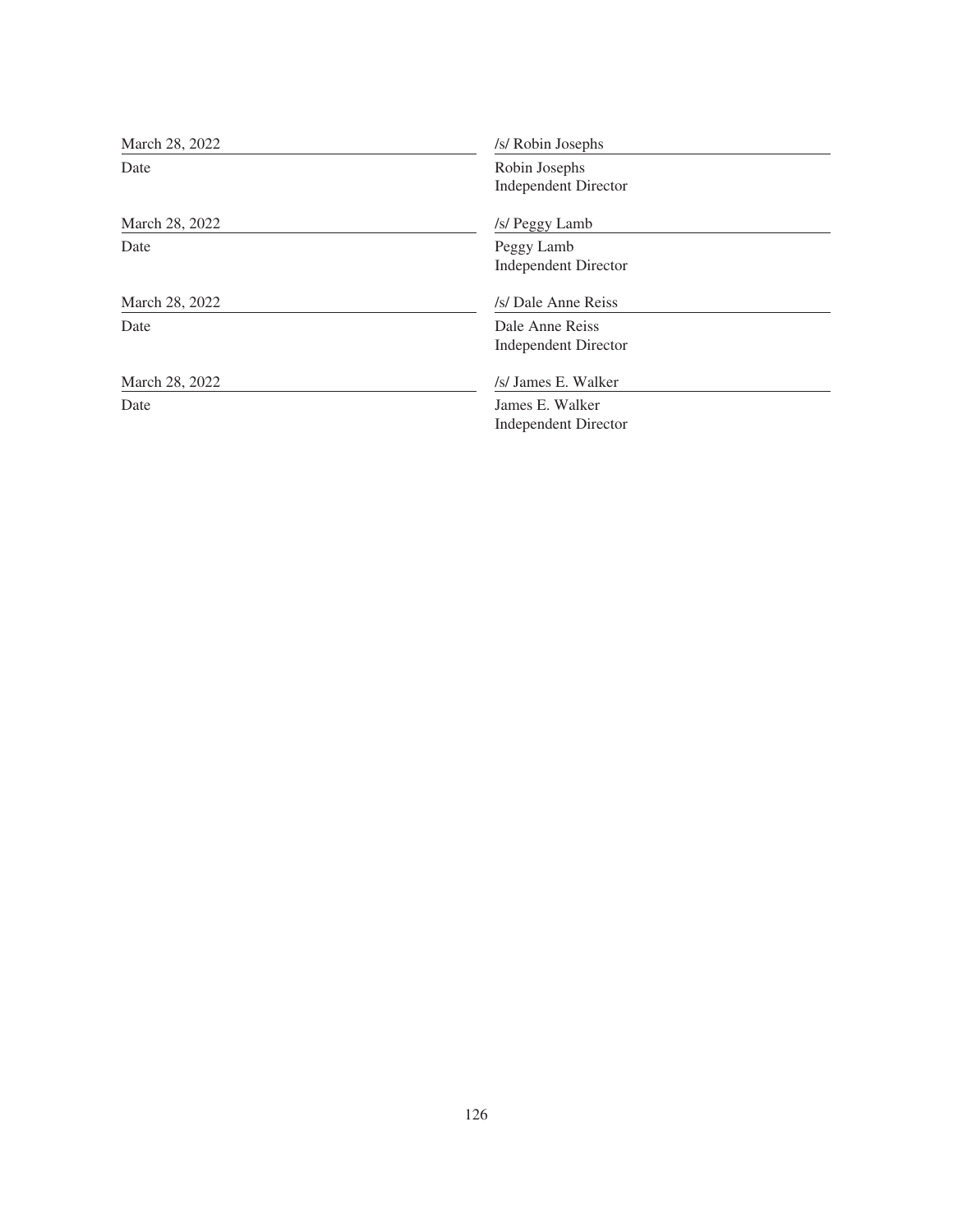# **INDEX TO CONSOLIDATED FINANCIAL STATEMENTS**

| Consolidated Statements of Operations and Comprehensive Loss for the Years Ended December 31, 2021,    |  |
|--------------------------------------------------------------------------------------------------------|--|
|                                                                                                        |  |
| Consolidated Statements of Changes in Equity for the Years Ended December 31, 2021, 2020 and 2019 131  |  |
| Consolidated Statements of Cash Flows for the Years Ended December 31, 2021, 2020 and 2019 $\dots$ 133 |  |
|                                                                                                        |  |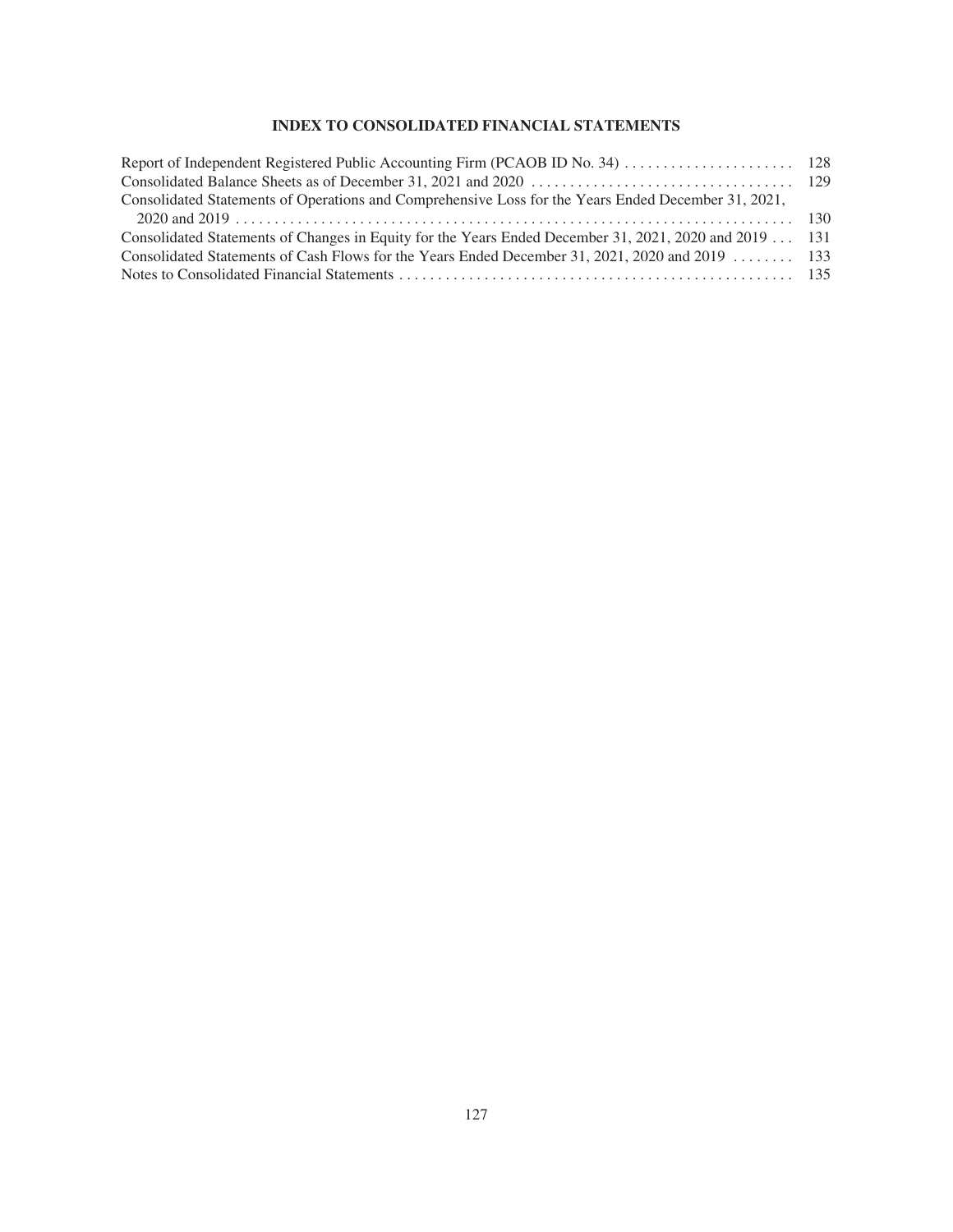## **REPORT OF INDEPENDENT REGISTERED PUBLIC ACCOUNTING FIRM**

<span id="page-133-0"></span>To the Stockholders and Board of Directors of Starwood Real Estate Income Trust, Inc.

#### **Opinion on the Financial Statements**

We have audited the accompanying consolidated balance sheets of Starwood Real Estate Income Trust, Inc. and subsidiaries (the "Company") as of December 31, 2021 and 2020, the related consolidated statements of operations, shareholders' equity, and cash flows for each of the three years in the period ended December 31, 2021, and the related notes and the schedule listed in the Index at Item 15 (collectively referred to as the "financial statements"). In our opinion, the financial statements present fairly, in all material respects, the financial position of the Company as of December 31, 2021 and 2020, and the results of its operations and its cash flows for each of the three years in the period ended December 31, 2021, in conformity with accounting principles generally accepted in the United States of America.

#### **Basis for Opinion**

These financial statements are the responsibility of the Company's management. Our responsibility is to express an opinion on the Company's financial statements based on our audits. We are a public accounting firm registered with the Public Company Accounting Oversight Board (United States) (PCAOB) and are required to be independent with respect to the Company in accordance with the U.S. federal securities laws and the applicable rules and regulations of the Securities and Exchange Commission and the PCAOB.

We conducted our audits in accordance with the standards of the PCAOB. Those standards require that we plan and perform the audit to obtain reasonable assurance about whether the financial statements are free of material misstatement, whether due to error or fraud. The Company is not required to have, nor were we engaged to perform, an audit of its internal control over financial reporting. As part of our audits, we are required to obtain an understanding of internal control over financial reporting but not for the purpose of expressing an opinion on the effectiveness of the Company's internal control over financial reporting. Accordingly, we express no such opinion.

Our audits included performing procedures to assess the risks of material misstatement of the financial statements, whether due to error or fraud, and performing procedures that respond to those risks. Such procedures included examining, on a test basis, evidence regarding the amounts and disclosures in the financial statements. Our audits also included evaluating the accounting principles used and significant estimates made by management, as well as evaluating the overall presentation of the financial statements. We believe that our audits provide a reasonable basis for our opinion.

/s/ Deloitte & Touche LLP

New York, New York March 28, 2022

We have served as the Company's auditor since 2017.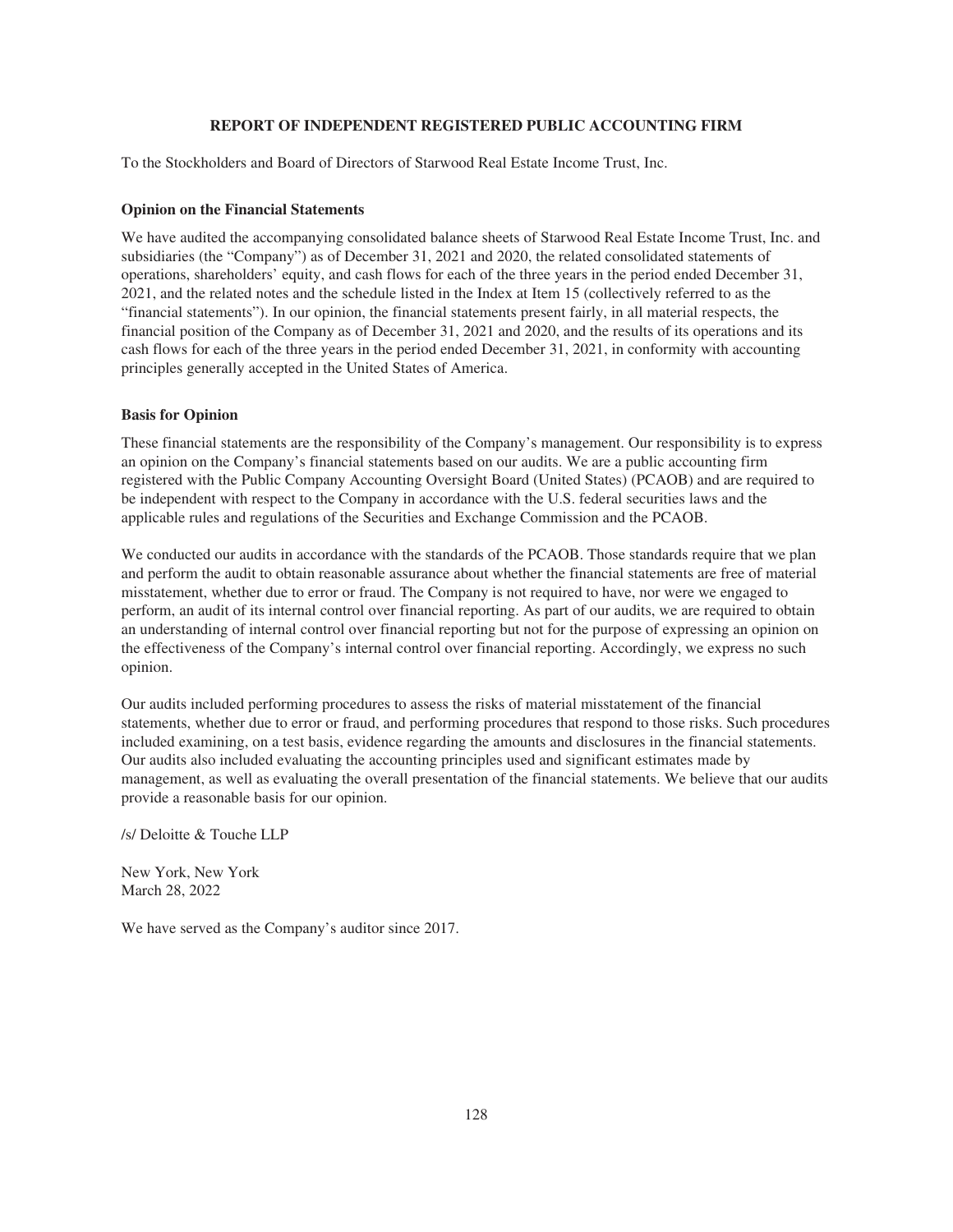# **Starwood Real Estate Income Trust, Inc. Consolidated Balance Sheets (in thousands, except share and per share data)**

<span id="page-134-0"></span>

|                                                                                  | December 31,<br>2021 | December 31,<br>2020 |
|----------------------------------------------------------------------------------|----------------------|----------------------|
| <b>Assets</b>                                                                    |                      |                      |
|                                                                                  | \$17,185,079         | \$4,597,054          |
|                                                                                  | 954,077              | 218,225              |
| Investments in unconsolidated real estate ventures                               | 10,422               | 10,991               |
|                                                                                  | 274,756              | 128,650              |
|                                                                                  | 665,799              | 164,761              |
|                                                                                  | 881,298              | 211,135              |
|                                                                                  | \$19,971,431         | \$5,330,816          |
| <b>Liabilities and Equity</b>                                                    |                      |                      |
| Mortgage notes and revolving credit facility, net                                | \$11,274,411         | \$3,278,762          |
| Secured financings on investments in real estate debt                            | 268,181              | 108,254              |
|                                                                                  | 375,000              |                      |
|                                                                                  | 339,506              | 117,072              |
|                                                                                  | 496,845              | 113,532              |
|                                                                                  | 513,268              | 96,371               |
|                                                                                  | 13,267,211           | 3,713,991            |
|                                                                                  |                      |                      |
|                                                                                  | 30,502               | 10,409               |
| <b>Equity</b>                                                                    |                      |                      |
| Preferred stock, \$0.01 par value per share, 100,000,000 shares authorized; none |                      |                      |
|                                                                                  |                      |                      |
| Common stock — Class T shares, \$0.01 par value per share, 500,000,000 shares    |                      |                      |
| authorized; 4,648,436 and 2,463,182 shares issued and outstanding as of          |                      |                      |
|                                                                                  | 46                   | 25                   |
| Common stock — Class S shares, \$0.01 par value per share, 1,000,000,000 shares  |                      |                      |
| authorized; 154,381,036 and 46,431,661 shares issued and outstanding as of       |                      |                      |
|                                                                                  | 1,544                | 464                  |
| Common stock - Class D shares, \$0.01 par value per share, 500,000,000 shares    |                      |                      |
| authorized; 22,142,299 and 2,847,097 shares issued and outstanding as of         |                      |                      |
|                                                                                  | 221                  | 28                   |
| Common stock — Class I shares, \$0.01 par value per share, 1,000,000,000 shares  |                      |                      |
| authorized; 163,624,500 and 39,152,913 shares issued and outstanding as of       |                      |                      |
|                                                                                  | 1,636                | 392                  |
|                                                                                  | 7,388,885            | 1,819,526            |
|                                                                                  | (530)                |                      |
| Accumulated deficit and cumulative distributions                                 | (757, 575)           | (224, 198)           |
|                                                                                  | 6,634,227            | 1,596,237            |
| Non-controlling interests in consolidated joint ventures                         | 39,491               | 10,179               |
|                                                                                  | 6,673,718            | 1,606,416            |
|                                                                                  | \$19,971,431         | \$5,330,816          |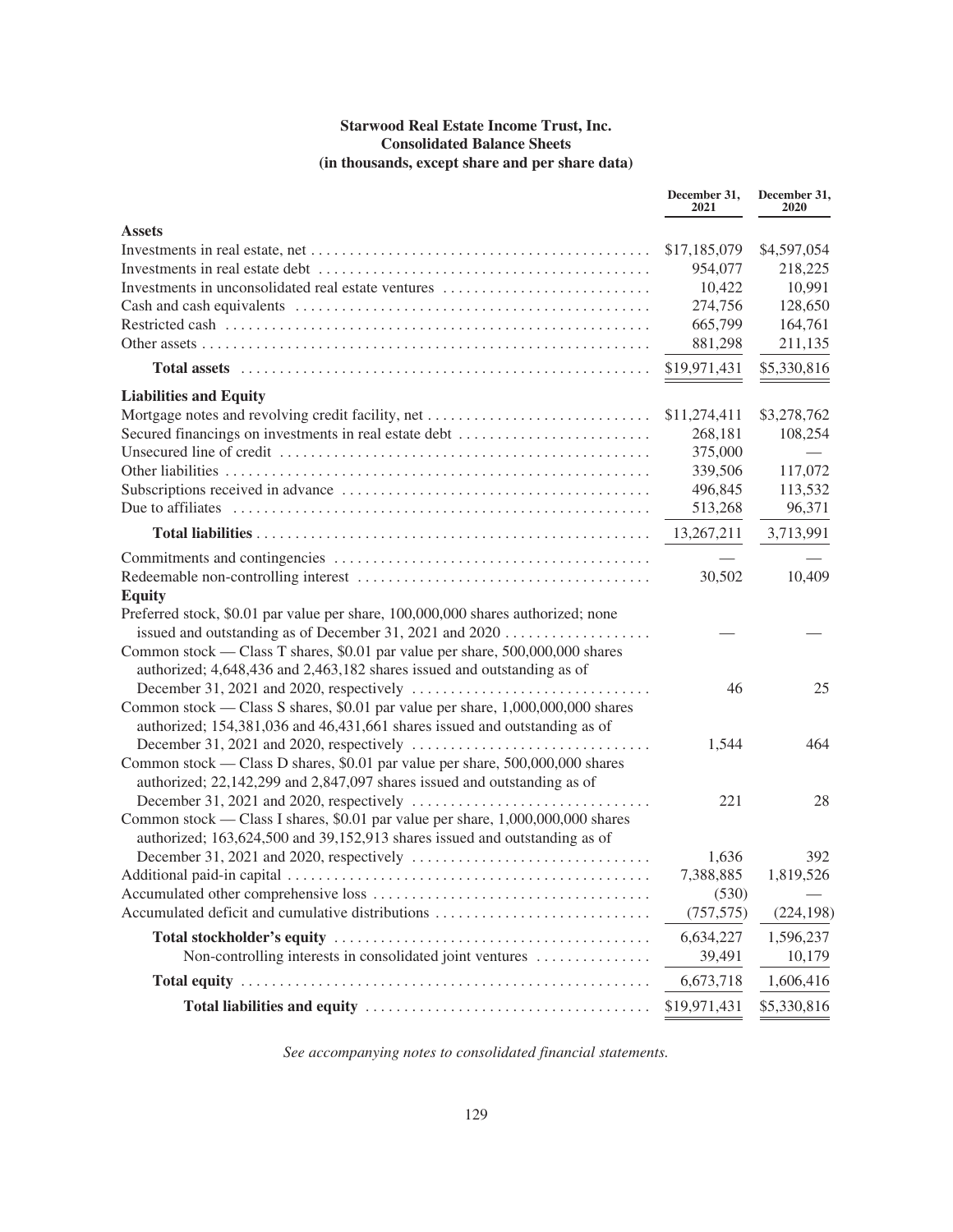| <b>Starwood Real Estate Income Trust, Inc.</b>                      |
|---------------------------------------------------------------------|
| <b>Consolidated Statements of Operations and Comprehensive Loss</b> |
| (in thousands, except share and per share data)                     |

<span id="page-135-0"></span>

|                                                                    | For the Year Ended December 31, |                 |               |               |               |            |
|--------------------------------------------------------------------|---------------------------------|-----------------|---------------|---------------|---------------|------------|
|                                                                    |                                 | 2021            |               | 2020          |               | 2019       |
| <b>Revenues</b>                                                    |                                 |                 |               |               |               |            |
|                                                                    | \$                              | 604,574         | \$            | 273,847       | \$            | 51,790     |
|                                                                    |                                 | 33,301          |               | 22,200        |               | 40,559     |
|                                                                    |                                 | 5,030           |               | 2,376         |               | 1,959      |
| Total revenues                                                     |                                 | 642,905         |               | 298,423       |               | 94,308     |
| <b>Expenses</b>                                                    |                                 |                 |               |               |               |            |
|                                                                    |                                 | 227,949         |               | 96,942        |               | 18,463     |
|                                                                    |                                 | 20,702          |               | 16,242        |               | 23,507     |
| General and administrative                                         |                                 | 25,404          |               | 8,624         |               | 4,523      |
|                                                                    |                                 | 62,237          |               | 19,423        |               | 5,469      |
| Performance participation allocation                               |                                 | 204,225         |               | 15,061        |               | 10,366     |
|                                                                    |                                 | 330,455         |               | 155,864       |               | 38,896     |
|                                                                    |                                 | 870,972         |               | 312,156       |               | 101,224    |
| Other income (expense)                                             |                                 |                 |               |               |               |            |
| (Loss) income from unconsolidated real estate ventures             |                                 | (615)           |               | (1,462)       |               | 175        |
| Income from investments in real estate debt                        |                                 | 45,156          |               | 7,206         |               | 10,158     |
|                                                                    |                                 | (124,091)       |               | (88,918)      |               | (25,311)   |
|                                                                    |                                 | 3,174           |               | (1,293)       |               | 916        |
| Total other expense                                                |                                 | (76,376)        |               | (84, 467)     |               | (14,062)   |
| Net loss                                                           | \$                              | (304, 443)      | \$            | (98,200)      | \$            | (20,978)   |
| Net loss attributable to non-controlling interests in consolidated |                                 |                 |               |               |               |            |
|                                                                    | \$                              | 434             | \$            | 1,300         | <b>S</b>      | 152        |
| Net loss attributable to non-controlling interests in Operating    |                                 |                 |               |               |               |            |
|                                                                    |                                 | 1,758           |               | 642           |               |            |
|                                                                    | \$                              | (302, 251)      | \$            | (96, 258)     | $\mathcal{S}$ | (20, 826)  |
| Net loss per share of common stock, basic and diluted              | \$                              | (1.49)          | S             | (1.35)        | \$            | (0.91)     |
| Weighted-average shares of common stock outstanding, basic         |                                 |                 |               |               |               |            |
|                                                                    |                                 | 203,300,648     |               | 71,502,374    |               | 23,032,351 |
| <b>Comprehensive loss:</b>                                         |                                 |                 |               |               |               |            |
|                                                                    | \$                              | $(304, 443)$ \$ |               | $(98,200)$ \$ |               | (20,978)   |
| Other comprehensive loss item:                                     |                                 |                 |               |               |               |            |
| Foreign currency translation adjustments                           |                                 | (530)           |               |               |               |            |
|                                                                    | \$                              | (530)           | \$            |               | \$            |            |
|                                                                    | \$                              | (304, 973)      | $\mathcal{S}$ | (98,200)      | $\mathcal{S}$ | (20, 978)  |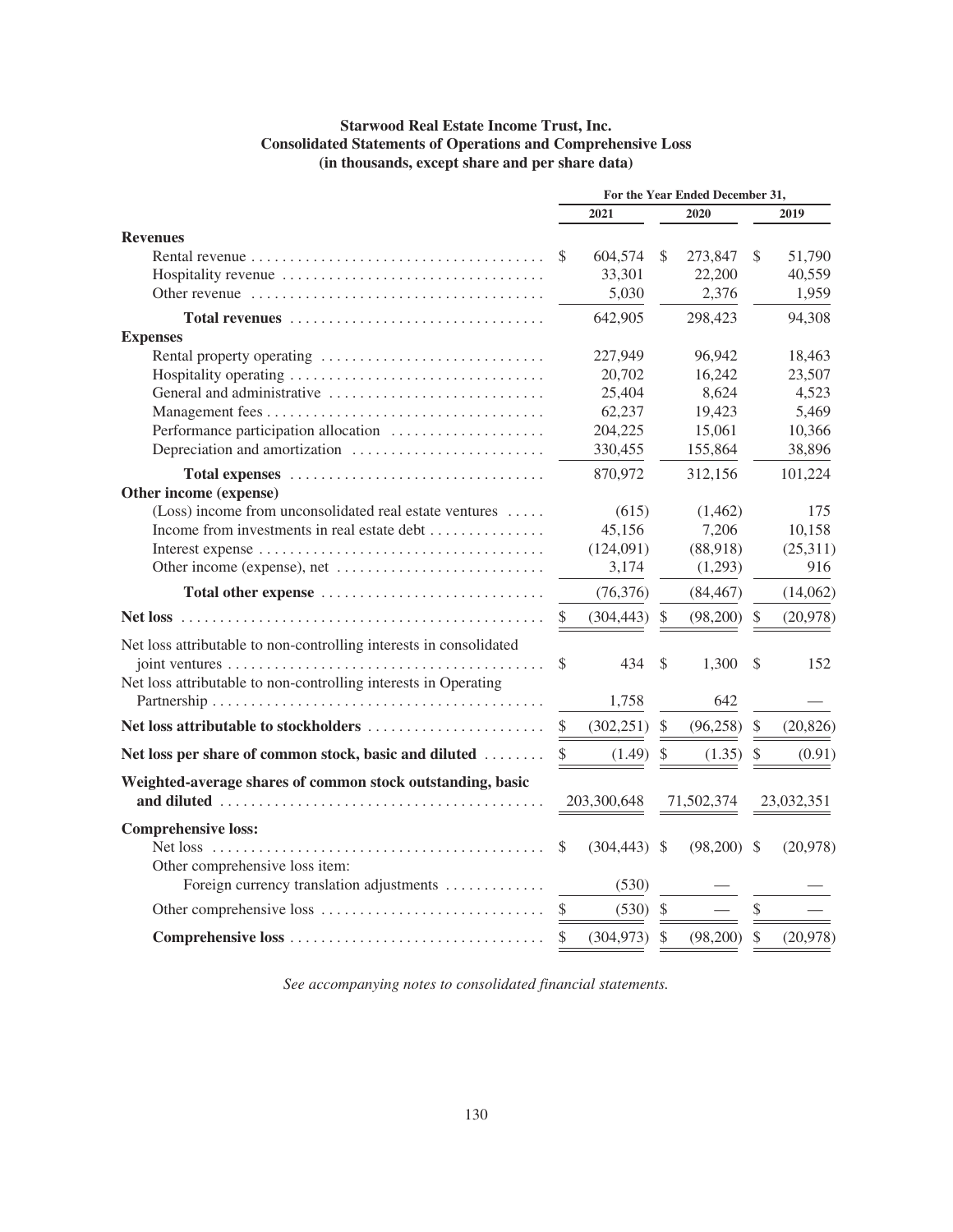# **Starwood Real Estate Income Trust, Inc. Consolidated Statements of Changes in Equity (in thousands)**

<span id="page-136-0"></span>

|                                                                                         |                                |                                  | <b>Par Value</b>               |                                |                        |                                                                                           |                                                                                    |                               |                          |                        |
|-----------------------------------------------------------------------------------------|--------------------------------|----------------------------------|--------------------------------|--------------------------------|------------------------|-------------------------------------------------------------------------------------------|------------------------------------------------------------------------------------|-------------------------------|--------------------------|------------------------|
|                                                                                         | <b>Stock</b><br><b>Class T</b> | <b>Stock</b><br><b>Class S</b>   | <b>Stock</b><br><b>Class D</b> | <b>Stock</b><br><b>Class I</b> | Paid-in<br>Capital     | Accumulated<br>Common Common Common Common Additional Deficit and<br><b>Distributions</b> | Accumulated<br>Other<br>Cumulative Comprehensive Stockholders' controlling<br>Loss | <b>Total</b><br><b>Equity</b> | Non-<br><b>Interests</b> | <b>Total</b><br>Equity |
| <b>Balance at December 31,</b>                                                          |                                |                                  |                                |                                |                        |                                                                                           |                                                                                    |                               |                          |                        |
| $2018$                                                                                  | $s-$                           | \$66<br>$\overline{\phantom{a}}$ | \$-                            | \$15                           | \$148,770              | \$(1,729)                                                                                 | \$—                                                                                | \$147,122                     | \$                       | \$147,122              |
| Common stock                                                                            |                                |                                  |                                |                                |                        |                                                                                           |                                                                                    |                               |                          |                        |
| $is sued \dots \dots \dots$<br>Offering costs $\dots$ .<br>Distribution                 | \$14                           | \$192                            | \$17                           | \$145                          | \$765,805<br>(42, 156) | \$                                                                                        | $S-$                                                                               | \$766,173<br>(42, 156)        | \$                       | \$766,173<br>(42, 156) |
| reinvestments<br>Amortization of<br>restricted stock                                    |                                | $\overline{4}$                   |                                | $\mathbf{1}$                   | 11,222                 |                                                                                           |                                                                                    | 11,227                        |                          | 11,227                 |
| grants $\dots\dots\dots\dots$<br>Common stock                                           |                                |                                  |                                |                                | 71                     |                                                                                           |                                                                                    | 71                            |                          | 71                     |
| repurchased                                                                             |                                |                                  |                                |                                | (206)                  |                                                                                           |                                                                                    | (206)                         |                          | (206)                  |
| Net $loss$<br>Contributions from<br>non-controlling                                     |                                |                                  |                                |                                |                        | (20, 826)                                                                                 |                                                                                    | (20, 826)                     | (152)                    | (20, 978)              |
| interests<br>Distributions to non-<br>controlling                                       |                                |                                  |                                |                                |                        |                                                                                           |                                                                                    |                               | 12,520                   | 12,520                 |
| interests<br>Distributions declared<br>on common stock                                  |                                |                                  |                                |                                |                        |                                                                                           |                                                                                    |                               | (384)                    | (384)                  |
| (see Note $10$ )                                                                        |                                |                                  |                                |                                |                        | (24, 142)                                                                                 |                                                                                    | (24, 142)                     |                          | (24, 142)              |
| <b>Balance at December 31,</b>                                                          |                                |                                  |                                |                                |                        |                                                                                           |                                                                                    |                               |                          |                        |
| 2019                                                                                    | \$14                           | \$262                            | \$17                           | \$161                          | \$883,506              | \$(46,697)                                                                                |                                                                                    | \$837,263                     | \$11,984                 | \$849,247              |
| Common stock<br>$is sued \dots \dots \dots$<br>Offering costs $\dots$ .<br>Distribution | \$12                           | \$201                            | \$11                           | \$233                          | \$981,722<br>(42,390)  | \$                                                                                        | S—                                                                                 | \$982,179<br>(42,390)         | \$                       | \$982,179<br>(42,390)  |
| reinvestments<br>Amortization of<br>restricted stock                                    |                                | 11                               |                                | 6                              | 41,534                 |                                                                                           |                                                                                    | 41,551                        |                          | 41,551                 |
| grants $\ldots \ldots \ldots$<br>Common stock                                           |                                |                                  |                                |                                | 128                    |                                                                                           |                                                                                    | 128                           |                          | 128                    |
| repurchased<br>Net loss (\$642)<br>allocated to<br>redeemable                           | (1)                            | (10)                             |                                | (8)                            | (43,692)               |                                                                                           |                                                                                    | (43,711)                      |                          | (43,711)               |
| non-controlling<br>$interest)$<br>Contributions from<br>non-controlling                 |                                |                                  |                                |                                |                        | (96, 258)                                                                                 |                                                                                    | (96, 258)                     | (1,300)                  | (97, 558)              |
| interests<br>Distributions to non-<br>controlling                                       |                                |                                  |                                |                                |                        |                                                                                           |                                                                                    |                               | 60,192                   | 60,192                 |
| interests                                                                               |                                |                                  |                                |                                |                        |                                                                                           |                                                                                    |                               | (1,860)                  | (1,860)                |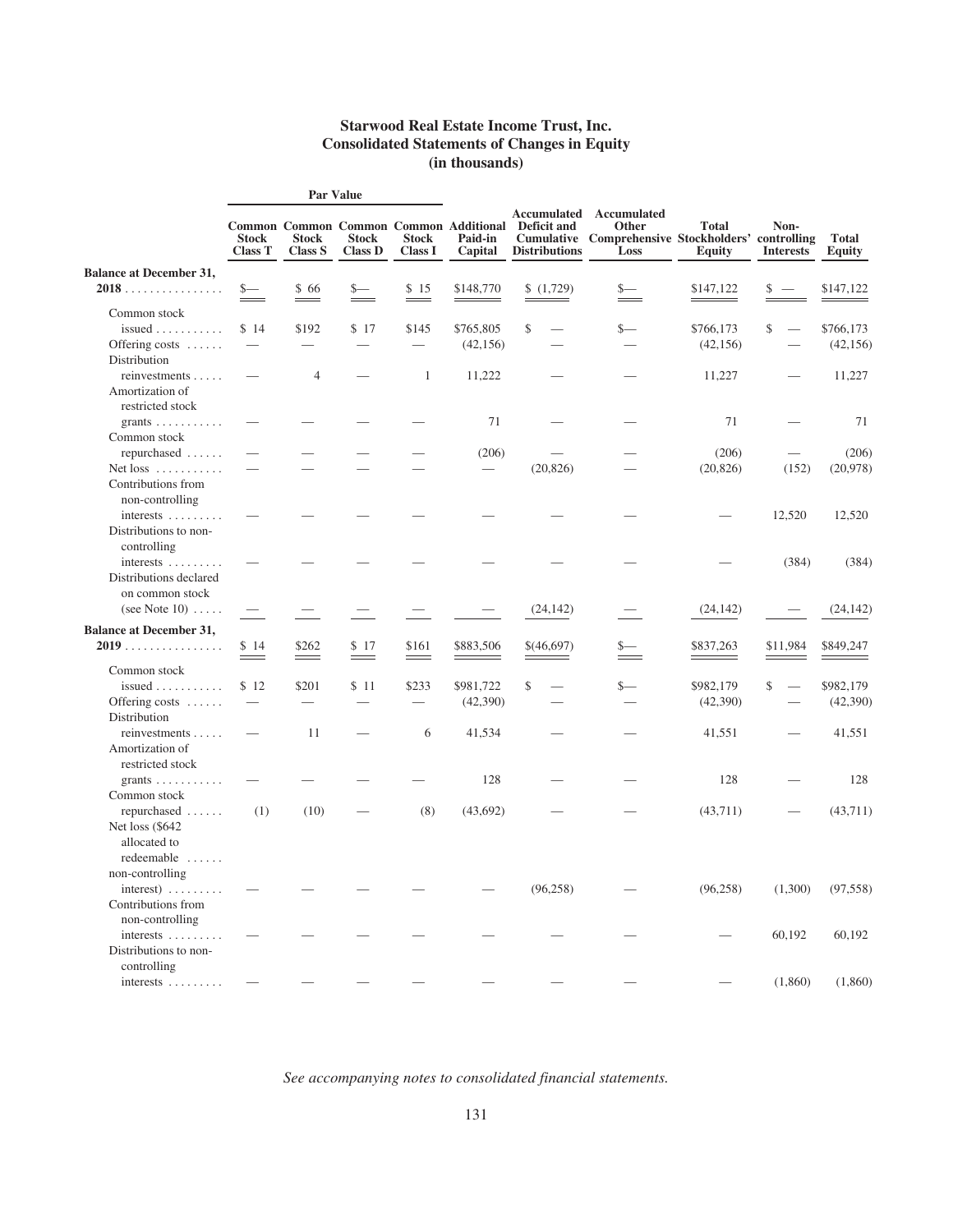|                                                                                             |                                |                                | <b>Par Value</b>               |                                |                    |                                                                                           |                                                                                    |                               |                                 |                        |
|---------------------------------------------------------------------------------------------|--------------------------------|--------------------------------|--------------------------------|--------------------------------|--------------------|-------------------------------------------------------------------------------------------|------------------------------------------------------------------------------------|-------------------------------|---------------------------------|------------------------|
|                                                                                             | <b>Stock</b><br><b>Class T</b> | <b>Stock</b><br><b>Class S</b> | <b>Stock</b><br><b>Class D</b> | <b>Stock</b><br><b>Class I</b> | Paid-in<br>Capital | Accumulated<br>Common Common Common Common Additional Deficit and<br><b>Distributions</b> | Accumulated<br>Other<br>Cumulative Comprehensive Stockholders' controlling<br>Loss | <b>Total</b><br><b>Equity</b> | Non-<br><b>Interests</b>        | <b>Total</b><br>Equity |
| Repurchase of non-<br>controlling                                                           |                                |                                |                                |                                |                    |                                                                                           |                                                                                    |                               |                                 |                        |
| interests $\dots\dots$<br><b>Distributions</b><br>declared on                               |                                |                                |                                |                                |                    |                                                                                           |                                                                                    |                               | (58, 837)                       | (58, 837)              |
| common stock<br>(see Note 10) $\ldots$ .<br>Allocation to<br>redeemable non-<br>controlling |                                |                                |                                |                                |                    | (81,243)                                                                                  |                                                                                    | (81,243)                      |                                 | (81,243)               |
| $interest \dots \dots$                                                                      |                                |                                |                                |                                | (1,282)            |                                                                                           |                                                                                    | (1,282)                       |                                 | (1,282)                |
| <b>Balance</b> at                                                                           |                                |                                |                                |                                |                    |                                                                                           |                                                                                    |                               |                                 |                        |
| December 31,                                                                                |                                |                                |                                |                                |                    |                                                                                           |                                                                                    |                               |                                 |                        |
| $2020$                                                                                      | \$25<br>$=$                    | \$ 464                         | \$28<br>$=$                    | 392<br>\$                      | \$1,819,526        | \$(224,198)                                                                               |                                                                                    | \$1,596,237                   | \$10,179                        | \$1,606,416            |
| Common stock                                                                                |                                |                                |                                |                                |                    |                                                                                           |                                                                                    |                               |                                 |                        |
| $is sued$                                                                                   | \$21                           | \$1,072                        | \$192                          | \$1,243                        | \$5,809,209        | \$                                                                                        | $s-$                                                                               | \$5,811,737                   | \$                              | \$5,811,737            |
| Offering costs<br>Distribution                                                              |                                |                                |                                |                                | (258, 769)         |                                                                                           |                                                                                    | (258,769)                     |                                 | (258, 769)             |
| reinvestments<br>Amortization of                                                            |                                | 21                             | 1                              | 15                             | 91,155             |                                                                                           |                                                                                    | 91,192                        |                                 | 91,192                 |
| restricted stock<br>grants $\dots\dots\dots$                                                |                                |                                |                                |                                | 537                |                                                                                           |                                                                                    | 537                           |                                 | 537                    |
| Common stock                                                                                |                                |                                |                                |                                |                    |                                                                                           |                                                                                    |                               |                                 |                        |
| repurchased<br>Net loss (\$1,758)<br>allocated to<br>redeemable                             |                                | (13)                           |                                | (14)                           | (64, 523)          |                                                                                           |                                                                                    | (64, 550)                     |                                 | (64, 550)              |
| non-controlling                                                                             |                                |                                |                                |                                |                    |                                                                                           |                                                                                    |                               |                                 |                        |
| $interest) \ldots \ldots$                                                                   |                                |                                |                                |                                |                    | (302, 251)                                                                                |                                                                                    | (302, 251)                    | (434)                           | (302, 685)             |
| Contributions from<br>non-controlling                                                       |                                |                                |                                |                                |                    |                                                                                           |                                                                                    |                               |                                 |                        |
| interests<br>Distributions to non-<br>controlling                                           |                                |                                |                                |                                |                    |                                                                                           |                                                                                    |                               | 30,879                          | 30,879                 |
| interests<br>Distributions<br>declared on                                                   |                                |                                |                                |                                |                    |                                                                                           |                                                                                    |                               | (1,133)                         | (1,133)                |
| common stock<br>(see Note $10$ )                                                            |                                |                                |                                |                                |                    | (231, 126)                                                                                |                                                                                    | (231, 126)                    | $\hspace{0.1mm}-\hspace{0.1mm}$ | (231, 126)             |
| Other<br>comprehensive                                                                      |                                |                                |                                |                                |                    |                                                                                           |                                                                                    |                               |                                 |                        |
| $loss, net \ldots \ldots$<br>Allocation to<br>redeemable non-                               |                                |                                |                                |                                |                    |                                                                                           | (530)                                                                              | (530)                         |                                 | (530)                  |
| controlling<br>interest                                                                     |                                |                                |                                |                                | (8,250)            |                                                                                           |                                                                                    | (8,250)                       |                                 | (8,250)                |
| <b>Balance</b> at                                                                           |                                |                                |                                |                                |                    |                                                                                           |                                                                                    |                               |                                 |                        |
| December 31,                                                                                |                                |                                |                                |                                |                    |                                                                                           |                                                                                    |                               |                                 |                        |
| $2021$                                                                                      | \$46                           | \$1,544                        | \$221                          | \$1,636                        | \$7,388,885        | \$(757,575)                                                                               | \$(530)                                                                            | \$6,634,227                   | \$39,491                        | \$6,673,718            |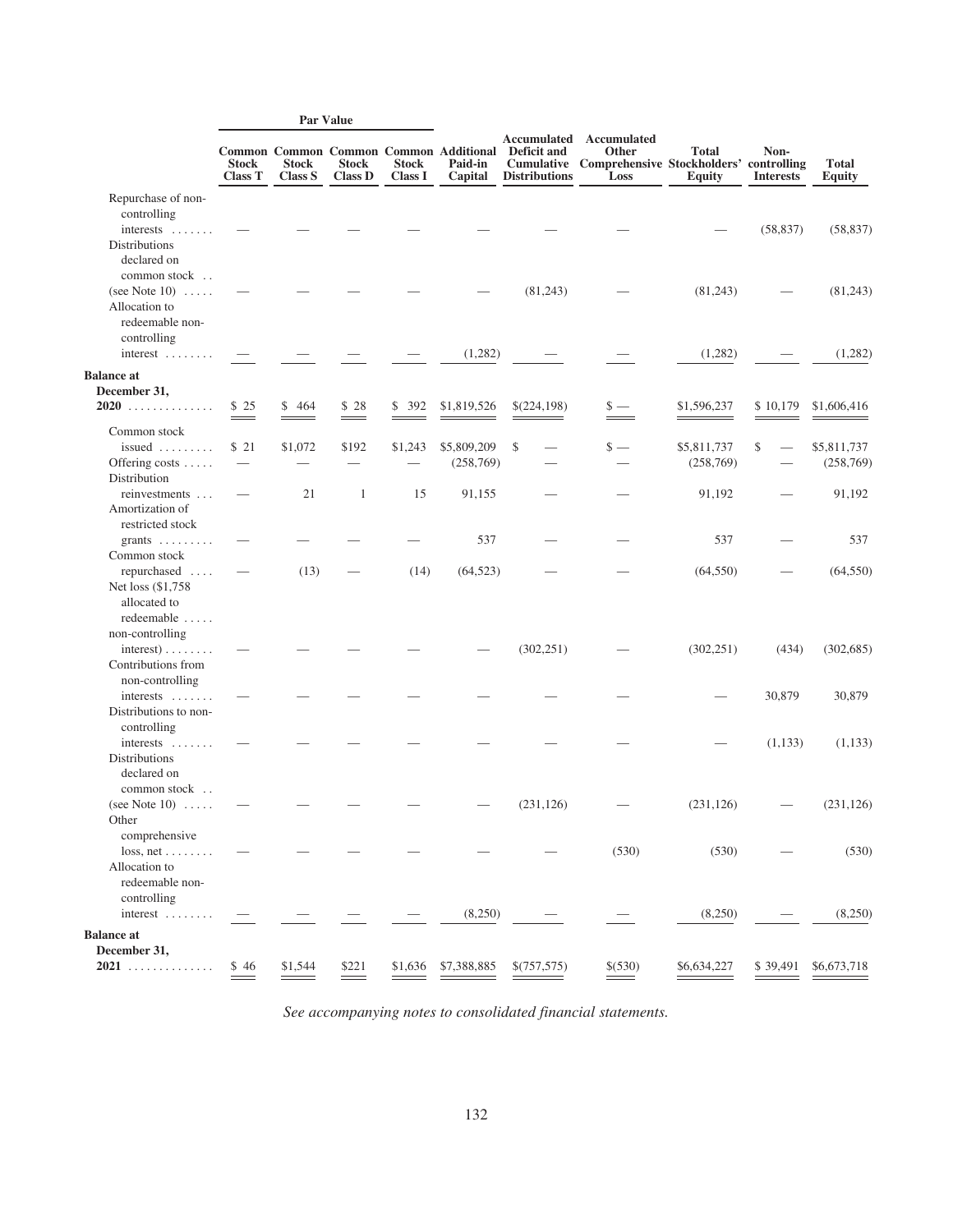# **Starwood Real Estate Income Trust, Inc. Consolidated Statements of Cash Flows (in thousands)**

<span id="page-138-0"></span>

|                                                                     | For the Year Ended December 31, |               |             |
|---------------------------------------------------------------------|---------------------------------|---------------|-------------|
|                                                                     | 2021                            | 2020          | 2019        |
| <b>Cash flows from operating activities</b>                         |                                 |               |             |
|                                                                     | \$<br>$(304, 443)$ \$           | $(98,200)$ \$ | (20,978)    |
| Adjustments to reconcile net loss to net cash provided by           |                                 |               |             |
| operating activities                                                |                                 |               |             |
|                                                                     | 62,237                          | 19,423        | 5,469       |
|                                                                     | 204,225                         | 15,061        | 10,366      |
|                                                                     | 330,455                         | 155,864       | 38,896      |
| Amortization of deferred financing costs                            | 8,547                           | 3,183         | 1,050       |
|                                                                     | (12, 453)                       | (8,668)       | (829)       |
| Deferred income amortization                                        | (3,905)                         | (1,309)       | (1,566)     |
| Unrealized (gain) loss on changes in fair value of financial        |                                 |               |             |
|                                                                     | (36,009)                        | 9,026         | 256         |
|                                                                     | 11,078                          |               |             |
| Loss (gain) on sales of investments in real estate debt             |                                 | 5,789         | (600)       |
|                                                                     | 537                             | 128           | 71          |
| Contributions to investments in unconsolidated real estate          |                                 |               |             |
|                                                                     |                                 | (560)         |             |
| Distributions from investments in unconsolidated real estate        |                                 |               |             |
|                                                                     | 189                             | 276           | 551         |
| Loss (earnings) from unconsolidated real estate ventures            | 615                             | 1,462         | (175)       |
|                                                                     | 429                             | 8             | 20          |
| Change in assets and liabilities                                    |                                 |               |             |
|                                                                     | (7,265)                         | (16,806)      | (7,950)     |
|                                                                     | 3,291                           | (355)         | 460         |
| (Decrease) increase in other liabilities                            | (24, 401)                       | 28,522        | 26,064      |
|                                                                     | 233,127                         | 112,844       | 51,105      |
| <b>Cash flows from investing activities</b>                         |                                 |               |             |
|                                                                     | (12, 936, 421)                  | (2,977,499)   | (1,607,245) |
|                                                                     | (40, 385)                       | (20, 385)     | (7,610)     |
| Investment in unconsolidated real estate ventures                   | (235)                           |               |             |
| Origination and purchase of investments in real estate debt         | (802, 866)                      |               |             |
| Purchase of real estate-related equity securities                   | (175,000)                       | (73,271)      | (454, 275)  |
| Proceeds from paydown of principal and settlement of investments in |                                 |               |             |
|                                                                     | 50,252                          | 126,729       | 178,696     |
|                                                                     | (13,904,655)                    | (2,944,426)   | (1,890,434) |
| <b>Cash flows from financing activities</b>                         |                                 |               |             |
|                                                                     | 5,643,318                       | 853,205       | 761,712     |
|                                                                     | (41,682)                        | (14,768)      | (7, 434)    |
|                                                                     | 496,845                         | 113,532       | 109,718     |
|                                                                     | (64, 550)                       | (43,711)      | (206)       |
| Borrowings from mortgage notes and revolving credit facility        | 8,750,402                       | 2,053,047     | 996,065     |
| Repayments of mortgage notes and revolving credit facility          | (473, 025)                      | (2,385)       | (72,906)    |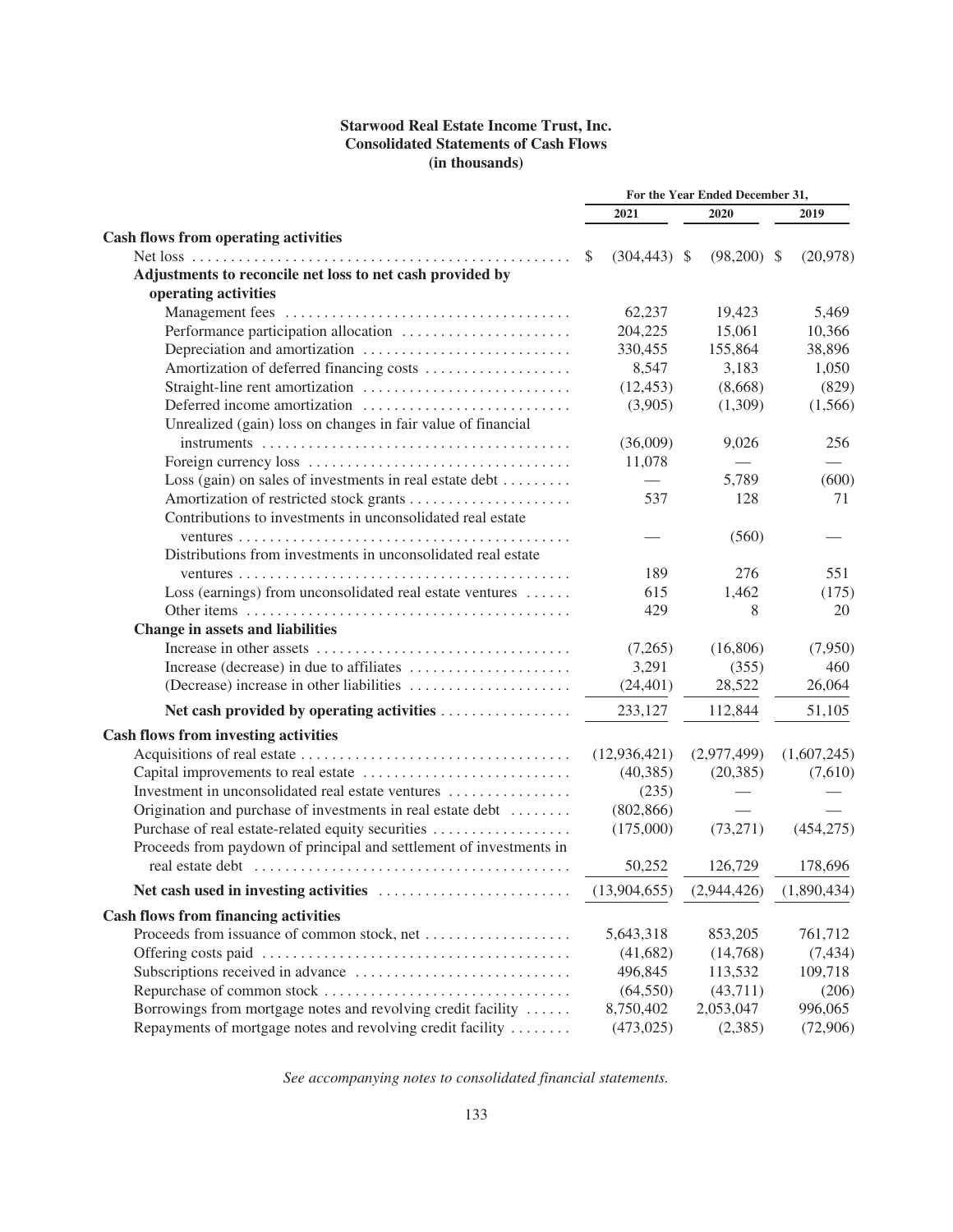|                                                                                                        | For the Year Ended December 31, |                          |                         |
|--------------------------------------------------------------------------------------------------------|---------------------------------|--------------------------|-------------------------|
|                                                                                                        | 2021                            | 2020                     | 2019                    |
| (Repayments) borrowings under secured financings on investments                                        |                                 |                          |                         |
|                                                                                                        | (42, 557)                       | (38, 478)                | 81,035                  |
| Borrowings under secured financings on investments in real estate                                      | 274,028                         | 115,796                  |                         |
| Repayments under secured financings on investments in real                                             |                                 |                          |                         |
|                                                                                                        | (65, 697)                       | (50,099)                 |                         |
|                                                                                                        | (70, 776)                       | (13,779)                 | (8,052)                 |
| Contributions from non-controlling interests                                                           | 30,879                          | 60,192                   | 12,520                  |
|                                                                                                        |                                 | (58, 837)                |                         |
|                                                                                                        | (1, 133)                        | (1,860)                  | (384)                   |
|                                                                                                        | (117,380)                       | (35, 823)                | (8,699)                 |
|                                                                                                        | 14,318,672                      | 2,936,032                | 1,863,369               |
| Net change in cash and cash equivalents and restricted cash                                            | 647,144                         | 104,450                  | 24,040                  |
| Cash and cash equivalents and restricted cash, beginning of year                                       | 293,411                         | 188,961                  | 164,921                 |
| Cash and cash equivalents and restricted cash, end of year                                             | 940,555<br><sup>S</sup>         | $\mathcal{S}$<br>293,411 | \$<br>188,961           |
| Reconciliation of cash and cash equivalents and restricted cash to the<br>consolidated balance sheets: |                                 |                          |                         |
|                                                                                                        | \$<br>274,756                   | 128,650<br>\$            | 48,479<br>\$            |
|                                                                                                        | 665,799                         | 164,761                  | 140,482                 |
| Total cash and cash equivalents and restricted cash                                                    | \$<br>940,555                   | \$<br>293,411            | 188,961<br>S            |
| Supplemental disclosure of cash flow information:                                                      |                                 |                          |                         |
|                                                                                                        | \$<br>122,275                   | 68,904<br>\$             | 20,693                  |
| Non-cash investing and financing activities:                                                           |                                 |                          |                         |
| Assumption of mortgage notes in conjunction with acquisitions                                          |                                 |                          |                         |
|                                                                                                        | \$<br>156,515                   | \$                       | 328,664<br>\$           |
| Accrued stockholder servicing fee due to affiliate                                                     | \$<br>236,971                   | \$<br>36,260             | \$<br>35,640            |
|                                                                                                        | \$                              | \$                       | \$<br>1,468             |
|                                                                                                        | 6,146<br>\$                     | \$<br>6,408              | \$                      |
| Redeemable non-controlling interest issued as settlement for                                           |                                 |                          |                         |
| performance participation allocation                                                                   | \$<br>15,061                    | \$<br>10,366             | \$                      |
|                                                                                                        | 32,696<br>\$                    | \$<br>8,682              | $\mathcal{S}$<br>4,216  |
|                                                                                                        | 91,192<br>\$                    | \$<br>41,551             | $\mathcal{S}$<br>11,227 |
| Allocation to redeemable non-controlling interest                                                      | 8,250<br>\$                     | \$<br>1,282              | \$                      |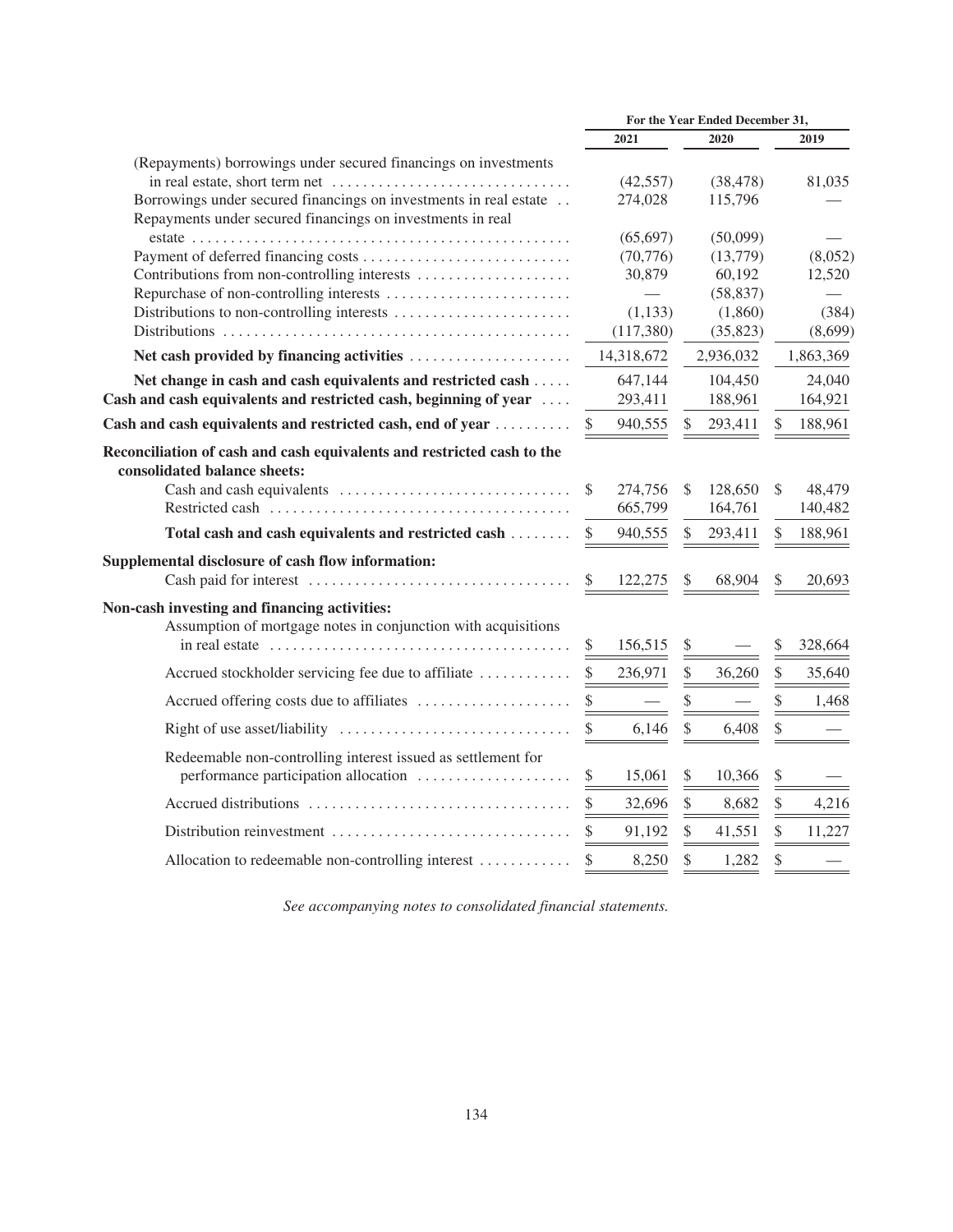### <span id="page-140-0"></span>**1. Organization and Business Purpose**

Starwood Real Estate Income Trust, Inc. (the "Company") was formed on June 22, 2017 as a Maryland corporation and has elected to be taxed as a real estate investment trust ("REIT") for U.S. federal income tax purposes commencing with the taxable year ended December 31, 2019. The Company was organized to invest primarily in stabilized, income-oriented commercial real estate and debt secured by commercial real estate. The Company's portfolio is principally comprised of properties located in the United States. The Company may diversify its portfolio on a global basis through the acquisition of properties outside of the United States, with a focus on Europe. To a lesser extent, the Company invests in debt secured by commercial real estate and real estate-related securities. The Company is the sole general partner of Starwood REIT Operating Partnership, L.P., a Delaware limited partnership (the "Operating Partnership"). Starwood REIT Special Limited Partner, L.L.C. (the "Special Limited Partner"), a wholly owned subsidiary of Starwood Capital Group Holdings, L.P. (the "Sponsor"), owns a special limited partner interest in the Operating Partnership. Substantially all of the Company's business is conducted through the Operating Partnership. The Company and the Operating Partnership are externally managed by Starwood REIT Advisors, L.L.C. (the "Advisor"), an affiliate of the Sponsor.

As of December 31, 2021, the Company owned 388 real estate properties, 2,595 single-family rental homes, one investment in an unconsolidated real estate venture and 56 positions in real estate debt investments. The Company currently operates in nine reportable segments: Multifamily, Single-Family Rental, Hospitality, Industrial, Office, Self-Storage, Medical Office, Other and Investments in Real Estate Debt. Financial results by segment are reported in Note 14.

On December 27, 2017, the Company commenced its initial public offering of up to \$5.0 billion in shares of common stock (the "Initial Public Offering"). On June 2, 2021, the Initial Public Offering terminated and the Company commenced a follow-on public offering of up to \$10.0 billion in shares of common stock, consisting of up to \$8.0 billion in shares in its primary offering and up to \$2.0 billion in shares pursuant to its distribution reinvestment plan (the "Follow-on Public Offering"). The Company reallocated \$1,700,000,000 in shares from its distribution reinvestment plan to its primary offering, and as a result, are now offering up to \$9,700,000,000 in shares in its primary offering and up to \$300,000,000 in shares pursuant to their distribution reinvestment plan. On February 8, 2022, the Company filed a registration statement on Form S-11 with the U.S. Securities and Exchange Commission (the "SEC") for its second follow-on public offering, which the Company anticipates will become effective in 2022. As of December 31, 2021, the Company had received aggregate net proceeds of \$7.6 billion from the sale of shares of the Company's common stock through the Company's public offerings.

## **2. Summary of Significant Accounting Policies**

#### **Principles of Consolidation and Basis of Presentation**

The accompanying audited consolidated financial statements have been prepared in accordance with accounting principles generally accepted in the United States of America ("GAAP"). All significant intercompany balances and transactions have been eliminated in consolidation.

Certain amounts in the Company's prior period consolidated financial statements have been reclassified to conform to the current period presentation. The Company has chosen to break out a financial statement line item in the Company's Consolidated Statements of Cash Flows. On the Consolidated Statements of Cash Flows, "Straight-line rent amortization" has been reclassified from "Change in assets and liabilities—increase in other assets" for the year ended December 31, 2021. Such reclassification had no effect on the previously reported totals or subtotals included in the Consolidated Statements of Cash Flows.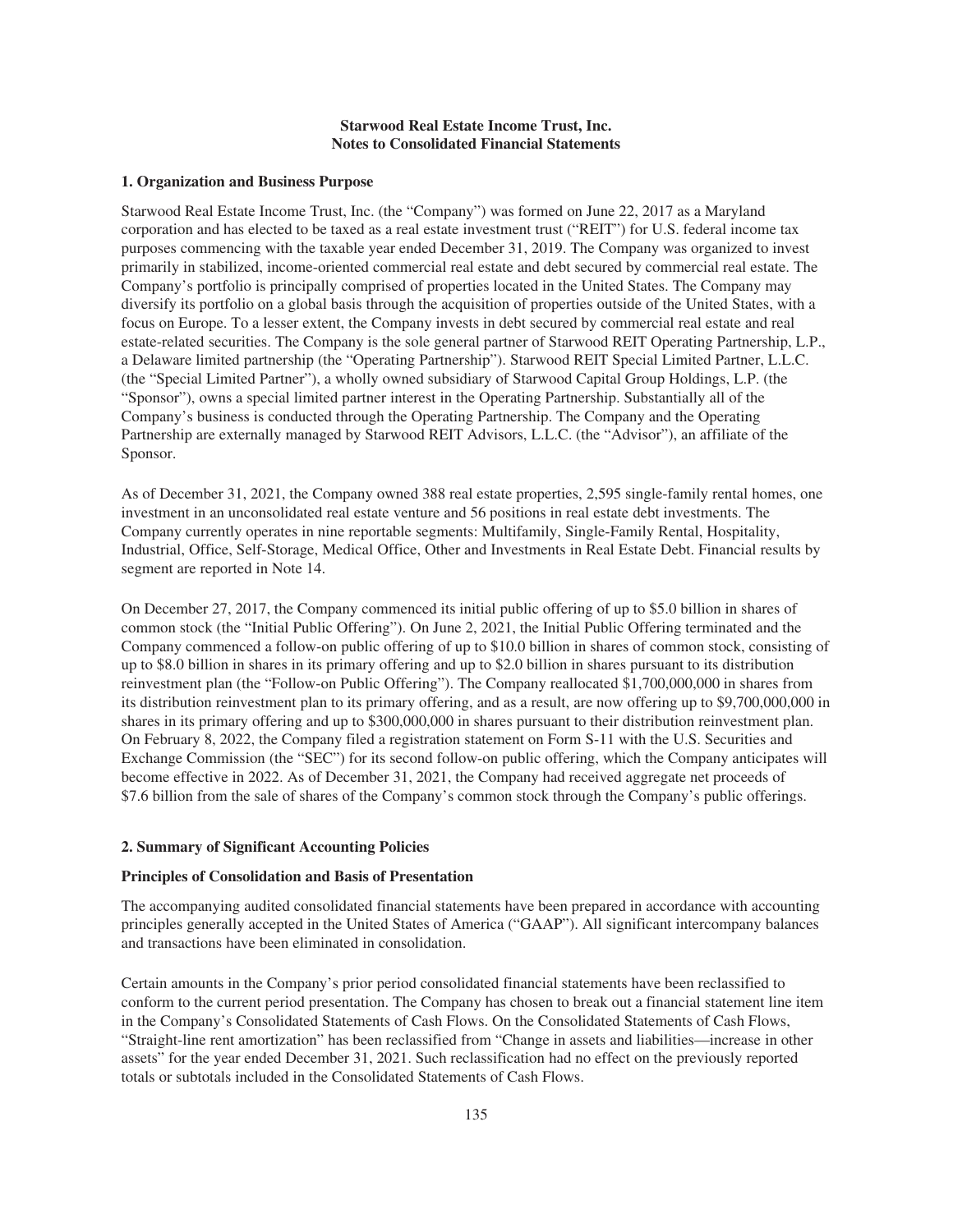The accompanying consolidated financial statements include the accounts of the Company, the Company's subsidiaries and joint ventures in which the Company has a controlling interest. For consolidated joint ventures, the non-controlling partner's share of the assets, liabilities and operations of the joint ventures is included in non-controlling interests as equity of the Company. The non-controlling partner's interest is generally computed as the joint venture partner's ownership percentage.

In determining whether the Company has a controlling financial interest in a partially owned entity and the requirement to consolidate the accounts of that entity, the Company considers whether the entity is a variable interest entity ("VIE") and whether it is the primary beneficiary. The Company is the primary beneficiary of a VIE when it has (i) the power to direct the most significant activities impacting the economic performance of the VIE and (ii) the obligation to absorb losses or receive benefits significant to the VIE. The Operating Partnership is considered to be a VIE. The Company consolidates the Operating Partnership because it has the ability to direct the most significant activities of the entities such as purchases, dispositions, financings, budgets, and overall operating plans. Where the Company does not have the power to direct the activities of the VIE that most significantly impact its economic performance, the Company's interest for those partially owned entities are accounted for using the equity method of accounting. The Company meets the VIE disclosure exemption criteria, as the Company's interest in the Operating Partnership is considered a majority voting interest.

The preparation of the consolidated financial statements in conformity with GAAP requires management to make estimates and assumptions that affect the reported amounts of assets and liabilities and disclosures of contingent assets and liabilities at the date of the balance sheet. Actual results could differ from those estimates.

### **Cash and Cash Equivalents**

Cash and cash equivalents represent cash held in banks, cash on hand, and liquid investments with original maturities of three months or less. The Company may have bank balances in excess of federally insured amounts; however, the Company deposits its cash and cash equivalents with high credit-quality institutions to minimize credit risk exposure.

# **Restricted Cash**

Restricted cash primarily consists of cash received for subscriptions prior to the date in which the subscriptions are effective. The Company's restricted cash is held primarily in a bank account controlled by the Company's transfer agent but in the name of the Company. The remaining balance of restricted cash primarily consists of amounts in escrow related to real estate taxes and insurance in connection with mortgages at certain of the Company's properties and tenant security deposits.

#### **Investments in Real Estate**

In accordance with the guidance for business combinations, the Company determines whether the acquisition of a property qualifies as a business combination, which requires that the assets acquired and liabilities assumed constitute a business. If the property acquired is not a business, the Company accounts for the transaction as an asset acquisition. All property acquisitions to date have been accounted for as asset acquisitions.

Upon the acquisition of a property, the Company assesses the fair value of acquired tangible and intangible assets (including land, buildings, tenant improvements, "above-market" and "below-market" leases, acquired in-place leases, other identified intangible assets and assumed liabilities) and allocates the purchase price to the acquired assets and assumed liabilities. The Company assesses and considers fair value based on estimated cash flow projections that utilize discount and/or capitalization rates that it deems appropriate, as well as other available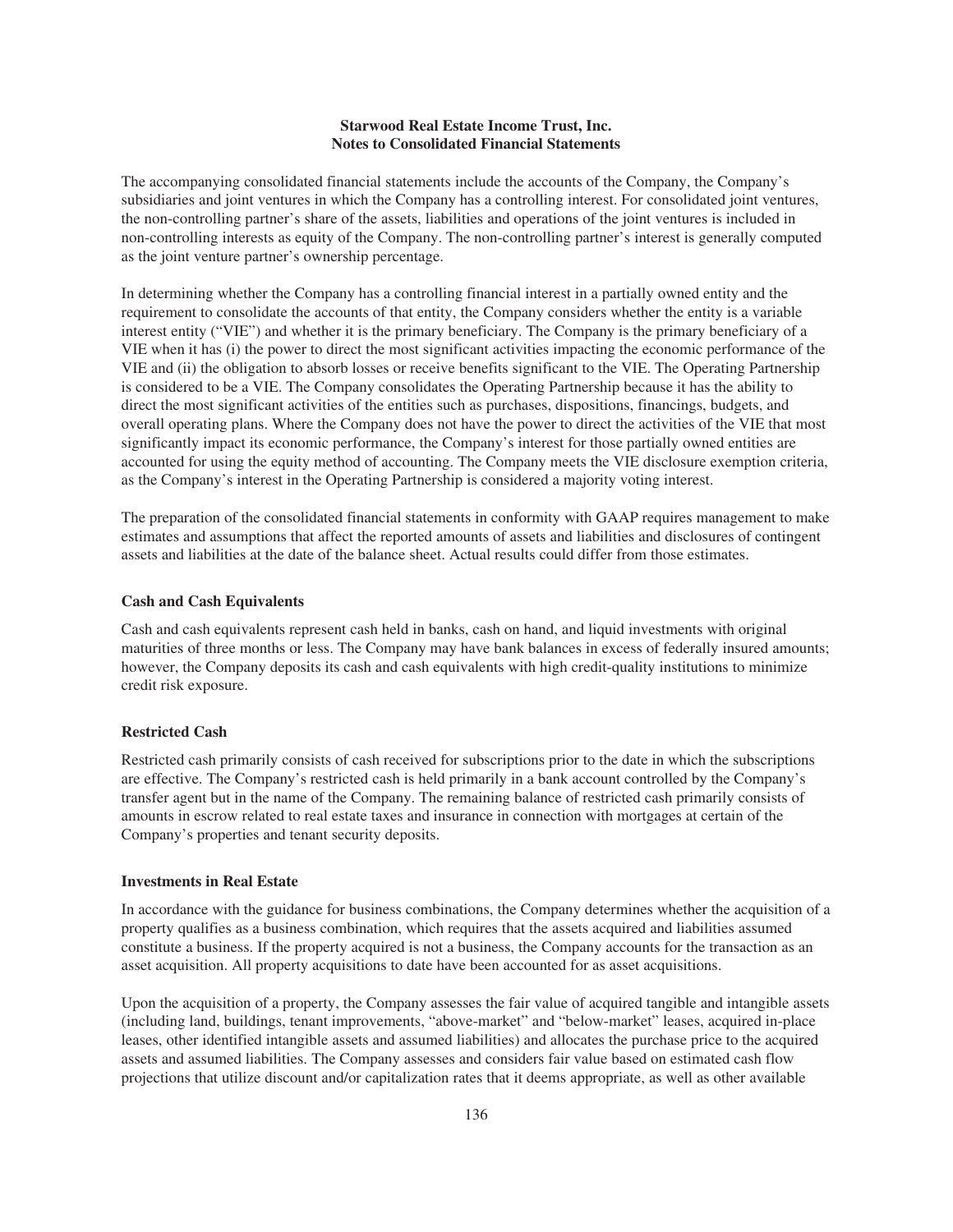market information. Estimates of future cash flows are based on a number of factors including the historical operating results, known and anticipated trends and market and economic conditions. The Company capitalizes acquisition-related costs associated with asset acquisitions.

The fair value of the tangible assets of an acquired property considers the value of the property as if it were vacant. The Company also considers an allocation of purchase price of other acquired intangibles, including acquired in-place leases that may have a customer relationship intangible value, including (but not limited to) the nature and extent of the existing relationship with the tenants, the tenants' credit quality and expectations of lease renewals. Based on its acquisitions to date, the Company's allocation to customer relationship intangible assets has not been material.

The cost of buildings and improvements includes the purchase price of the Company's properties and any acquisition-related costs, along with any subsequent improvements to such properties.

The Company's investments in real estate are stated at cost and are generally depreciated on a straight-line basis over the estimated useful lives of the assets as follows:

| <b>Description</b>                           | Depreciable Life                     |
|----------------------------------------------|--------------------------------------|
|                                              | $30 - 42$ years                      |
| Building and land improvements               | $5 - 30$ years                       |
| Furniture, fixtures and equipment            | $1 - 10$ years                       |
| Lease intangibles and leasehold improvements | Shorter of useful life or lease term |

Repairs and maintenance are expensed to operations as incurred and are included in Rental property operating and Hospitality operating expenses on the Company's Consolidated Statements of Operations and Comprehensive Loss. Significant improvements to properties are capitalized. When assets are sold or retired, their costs and related accumulated depreciation are removed from the accounts with the resulting gains or losses reflected in net income or loss for the period.

The Company records acquired above-market and below-market leases at their fair values (using a discount rate which reflects the risks associated with the leases acquired) equal to the difference between (1) the contractual amounts to be received pursuant to each in-place lease and (2) management's estimate of fair market lease rates for each corresponding in-place lease, measured over a period equal to the remaining term of the lease for abovemarket leases and the initial term plus the term of any below-market fixed rate renewal options for below-market leases. Other intangible assets acquired include amounts for in-place lease values that are based on the Company's evaluation of the specific characteristics of each tenant's lease. Factors to be considered include estimates of carrying costs during hypothetical expected lease-up periods considering current market conditions, and costs to execute similar leases. In estimating carrying costs, the Company includes real estate taxes, insurance and other operating expenses and estimates of lost rentals at market rates during the expected lease-up periods, depending on local market conditions. In estimating costs to execute similar leases, the Company considers leasing commissions, legal and other related expenses.

The amortization of acquired above-market and below-market leases is recorded as an adjustment to Rental revenue on the Company's Consolidated Statements of Operations and Comprehensive Loss. The amortization of in-place leases is recorded as an adjustment to Depreciation and amortization expense on the Company's Consolidated Statements of Operations and Comprehensive Loss.

Certain of the Company's investments in real estate are subject to a ground lease, for which a lease liability and corresponding right-of-use ("ROU") asset were recognized. The Company calculates the amount of the lease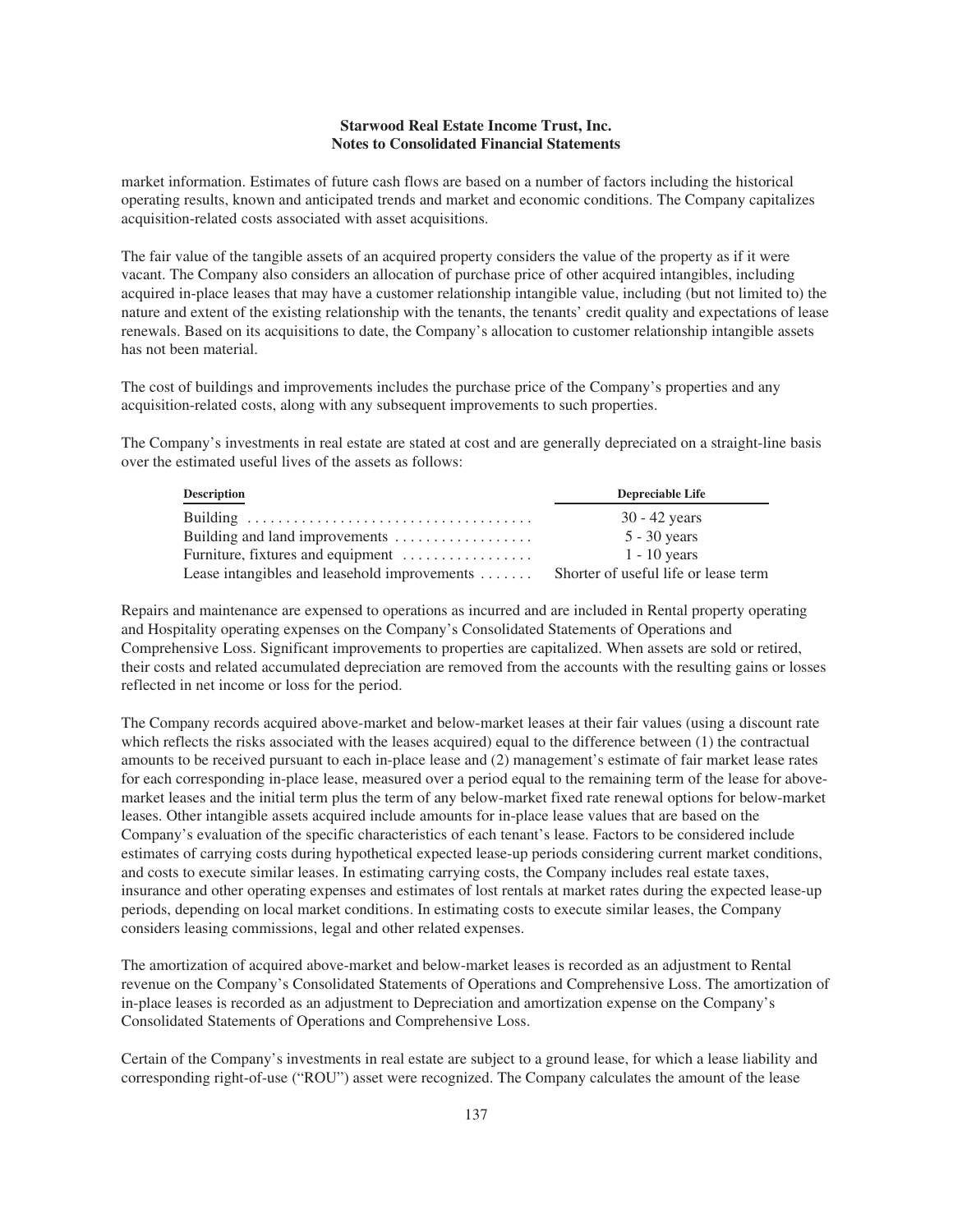liability and ROU asset by taking the present value of the remaining lease payments, and adjusting the ROU asset for any existing straight-line ground rent liability and acquired ground lease intangibles. The Company's estimated incremental borrowing rate of a loan with a similar term as the ground lease was used as the discount rate. The lease liability is included as a component of Other liabilities and the related ROU asset is recorded as a component of Investments in real estate, net on the Company's Consolidated Balance Sheets. The amortization of the above-market and below-market ground leases are recorded as an adjustment to Depreciation and amortization expense on the Company's Consolidated Statements of Operations and Comprehensive Loss.

The Company's management reviews its real estate properties for impairment when there is an event or change in circumstances that indicates an impaired value. Since cash flows on real estate properties considered to be "long-lived assets to be held and used" are considered on an undiscounted basis to determine whether an asset has been impaired, the Company's strategy of holding properties over the long term decreases the likelihood of recording an impairment loss. If the Company's strategy changes or market conditions otherwise dictate an earlier sale date, an impairment loss may be recognized and such loss could be material to the Company's results. If the Company determines that an impairment has occurred, the affected assets must be reduced to their fair value. During the periods presented, no such impairment occurred.

#### **Investments in Unconsolidated Real Estate Ventures**

Investments in unconsolidated joint ventures are initially recorded at cost, and subsequently adjusted for equity in earnings and cash contributions and distributions. Under the equity method of accounting, the net equity investment of the Company is reflected within the Consolidated Balance Sheets, and the Company's share of net income or loss from the joint ventures is included within the Company's Consolidated Statements of Operations and Comprehensive Loss. The joint venture agreements may designate different percentage allocations among investors for profits and losses; however, the Company's recognition of joint venture income or loss generally follows the joint venture's distribution priorities, which may change upon the achievement of certain investment return thresholds. The Company's investments in unconsolidated joint ventures are reviewed for impairment periodically and the Company records impairment charges when events or circumstances change indicating that a decline in the fair values below the carrying values has occurred and such decline is other-than-temporary. The ultimate realization of the investment in unconsolidated joint ventures is dependent on a number of factors, including the performance of each investment and market conditions. During the periods presented, no such impairment occurred.

#### **Investments in Real Estate Debt**

The Company's investments in real estate debt consists of loans secured by real estate and real estate-related securities. The Company has elected to classify its real estate-related securities as trading securities and record such investments at fair value. As such, the resulting unrealized gains and losses of such securities are recorded as a component of Income (loss) from investments in real estate debt on the Company's Consolidated Statements of Operations and Comprehensive Loss.

The Company elected the fair value option ("FVO") for its loan secured by real estate. As such, the resulting unrealized gains and losses of such loan is recorded as a component of Income (loss) from investments in real estate debt on the Company's Consolidated Statements of Operations and Comprehensive Loss.

Interest income from the Company's investments in real estate-related debt securities is recognized over the life of each investment using the effective interest method and is recorded on the accrual basis. Recognition of premiums and discounts associated with these investments is deferred and recorded over the term of the investment as an adjustment to yield. Upfront costs and fees related to items for which the FVO is elected shall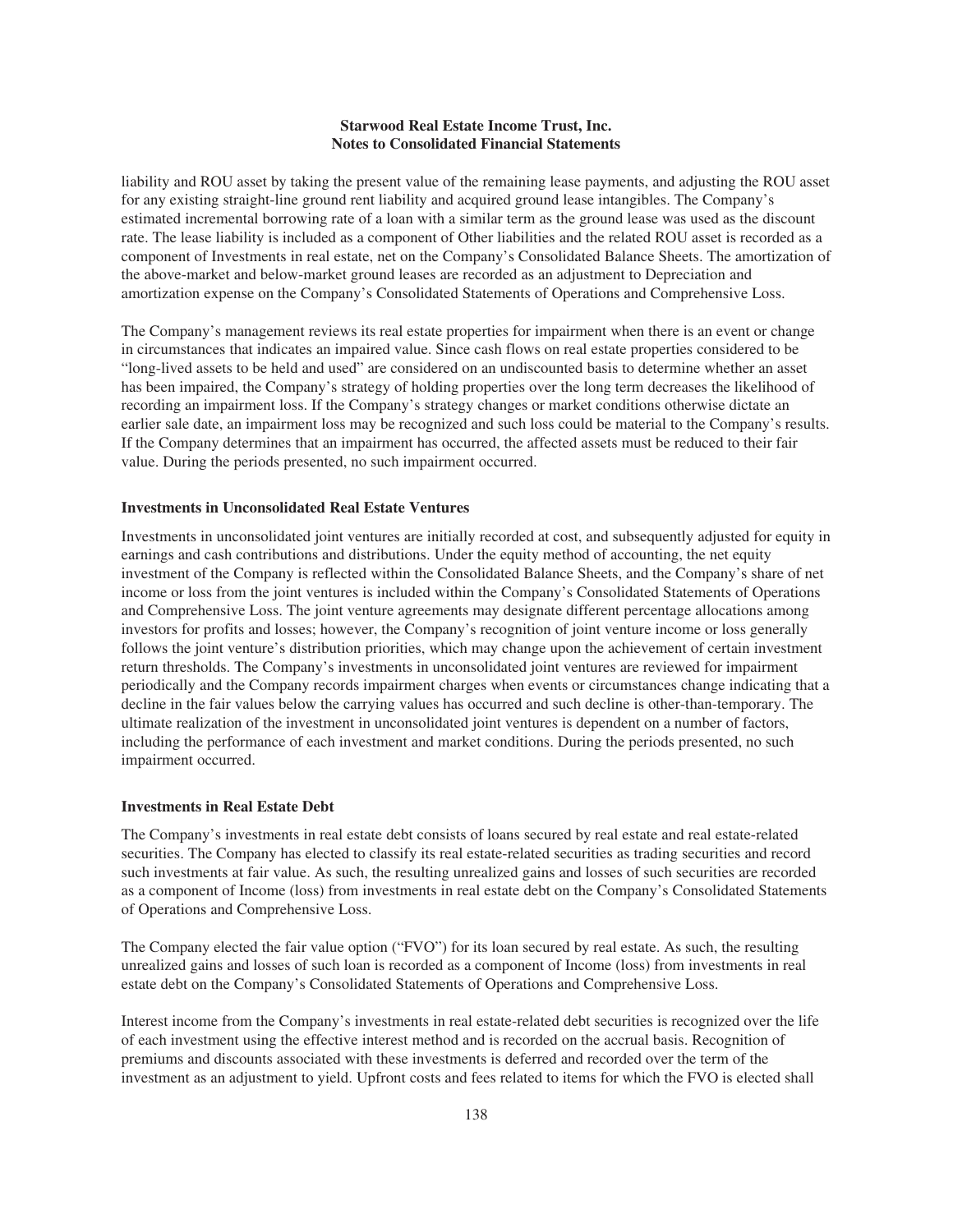be recognized in earnings as incurred and not deferred. Such items are recorded as components of Income (loss) from investments in real estate debt on the Company's Consolidated Statements of Operations and Comprehensive Loss.

#### **Derivative Instruments**

The Company uses derivative financial instruments such as foreign currency swaps, interest rate swaps and interest rate caps to manage risks from fluctuations in exchange rates and interest rates.

The Company records its derivatives on its Consolidated Balance Sheets at fair value and such amounts are included in Other assets or Other liabilities. Any changes in the fair value of these derivatives are recorded in earnings.

#### **Foreign Currency**

The Company's functional currency is the U.S. dollar. Nonmonetary assets and liabilities are translated at historical rates and monetary assets and liabilities are translated at exchange rates in effect at the end of the reporting period. Income statement accounts are translated at average rates for the reporting period. Gains and losses from translation of foreign denominated transactions into U.S. dollars are included in current results of operations. Gains and losses resulting from foreign currency transactions are also included in current results of operations. The effects of translating the assets, liabilities and income of our foreign investments held by entities with functional currencies other than the U.S. dollar are included in OCI. Aggregate foreign currency translation and transaction gains or (losses) included in operations totaled (\$15.1) million for the year ended December 31, 2021. There were no foreign currency transactions in 2020 and 2019. These amounts are recorded as a component of Other income (expense), net on the Company's Consolidated Statements of Operations and Comprehensive Loss.

### **Fair Value Measurements**

Under normal market conditions, the fair value of an investment is the amount that would be received to sell an asset or transfer a liability in an orderly transaction between market participants at the measurement date (i.e., the exit price). Additionally, there is a hierarchical framework that prioritizes and ranks the level of market price observability used in measuring investments at fair value. Market price observability is impacted by a number of factors, including the type of investment and the characteristics specific to the investment and the state of the market place, including the existence and transparency of transactions between market participants. Investments with readily available active quoted prices or for which fair value can be measured from actively quoted prices generally will have a higher degree of market price observability and a lesser degree of judgment used in measuring fair value.

Investments measured and reported at fair value are classified and disclosed in one of the following levels within the fair value hierarchy:

Level 1 — quoted prices are available in active markets for identical investments as of the measurement date. The Company does not adjust the quoted price for these investments.

Level 2 — quoted prices are available in markets that are not active or model inputs are based on inputs that are either directly or indirectly observable as of the measurement date.

Level 3 — pricing inputs are unobservable and include instances where there is minimal, if any, market activity for the investment. These inputs require significant judgment or estimation by management or third parties when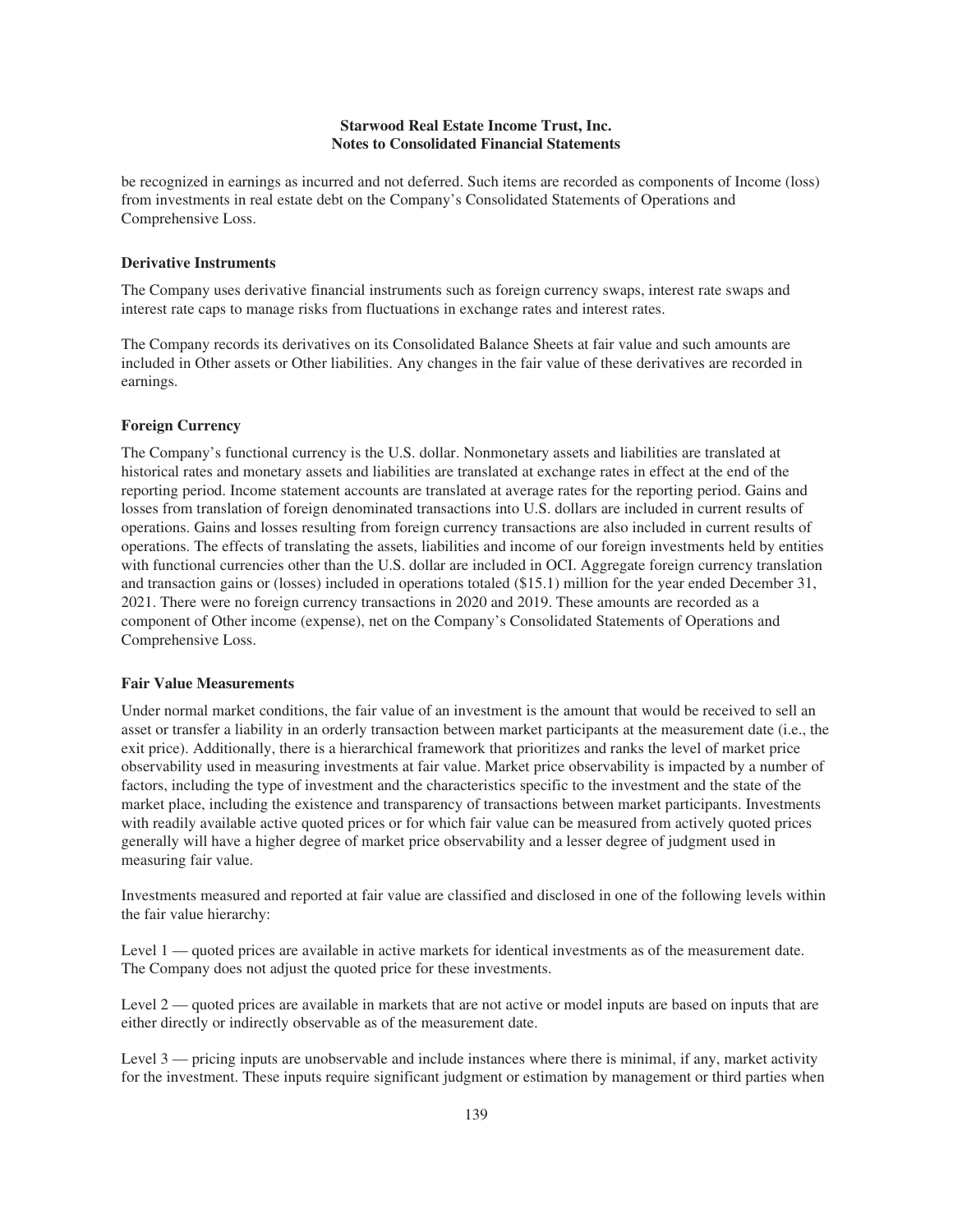determining fair value and generally represent anything that does not meet the criteria of Levels 1 and 2. Due to the inherent uncertainty of these estimates, these values may differ materially from the values that would have been used had a ready market for these investments existed.

#### *Valuation of assets and liabilities measured at fair value*

The Company's investments in real estate debt are reported at fair value. The Company's investments in real estate debt include commercial mortgage-backed securities ("CMBS") and residential mortgage-backed securities ("RMBS"). The Company generally determines the fair value of its investments by utilizing third-party pricing service providers. In determining the value of a particular investment, the pricing service providers may use broker-dealer quotations, reported trades or valuation estimates from their internal pricing models to determine the reported price. The pricing service providers' internal models for real estate-related securities usually consider the attributes applicable to a particular class of security (e.g., credit rating, seniority), current market data, and estimated cash flows for each class and incorporate deal collateral performance such as prepayment speeds and default rates, as available.

Certain of the Company's investments in real estate debt include loans secured by real estate, such as its term loan, which may not have readily available market quotations. In such cases, the Company will generally determine the initial value based on the origination amount or acquisition price of such investment if acquired by the Company or the par value of such investment if originated by the Company. Following the initial measurement, the Company will determine fair value by utilizing or reviewing certain of the following inputs (i) market yield data, (ii) discounted cash flow modeling, (iii) collateral asset performance, (iv) local or macro real estate performance, (v) capital market conditions, (vi) debt yield or loan-to-value ratios and (vii) borrower financial condition and performance.

The Company's investments in equity securities of public real estate-related companies are reported at fair value and were recorded as a component of Other assets on the Company's Consolidated Balance Sheets. As such, the resulting unrealized gains and losses are recorded as a component of Other income (expense) on the Company's Consolidated Statements of Operations and Comprehensive Loss. During the year ended December 31, 2021, the Company recognized \$2.8 million of unrealized losses on its investments in equity securities. In determining the fair value of public equity securities, the Company utilizes the closing price of such securities in the principal market in which the security trades.

The Company's derivative financial instruments are reported at fair value and were recorded as a component of Other assets on the Company's Consolidated Balance Sheets. The Company's interest rate swap agreements are valued using a discounted cash flow analysis based on the terms of the contract and the forward interest rate curve adjusted for the Company's nonperformance risk. The Company's interest rate cap positions are valued using models developed by the respective counterparty as well as third party pricing service providers that use as their basis readily observable market parameters (such as forward yield curves and credit default swap data). As of December 31, 2021, the Company held 19 interest rate caps with an aggregate notional value of \$6.3 billion, two interest rate caps with an aggregate notional value of €88.0 million, one interest rate cap with an aggregate notional value of kr301.5 million associated with its Danish investment and two interest rate swaps with an aggregate notional value of \$256.8 million. The resulting unrealized gains and losses associated with the Company's interest rate swaps and interest rate caps are recorded as a component of interest expense in the Company's Consolidated Statements of Operations and Comprehensive Loss. During the year ended December 31, 2021, the Company recognized \$22.8 million of net unrealized gains on its interest rate derivatives.

The fair values of the Company's foreign currency swaps are determined by comparing the contracted forward exchange rate to the current market exchange rate. The current market exchange rates are determined by using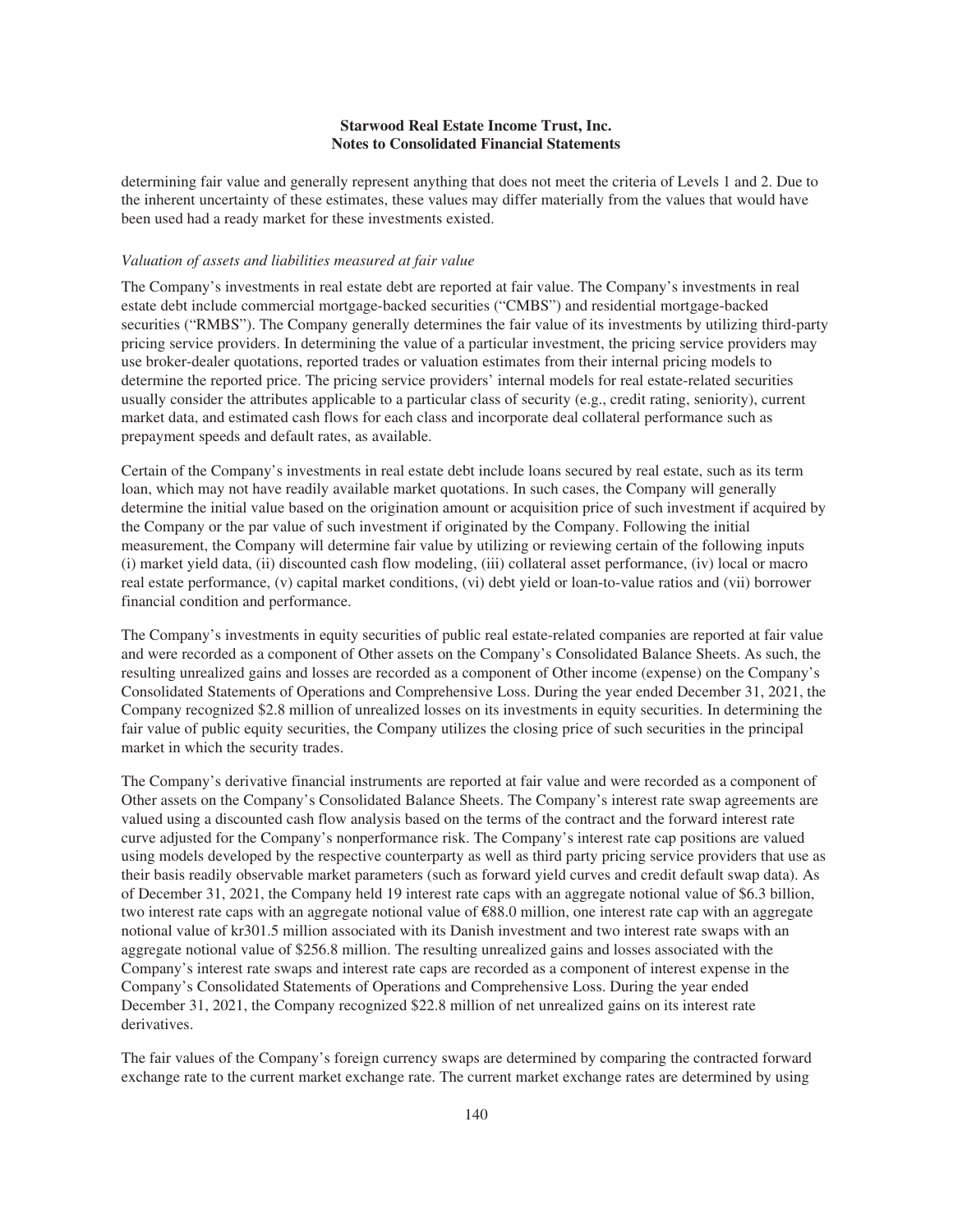market spot rates, forward rates and interest rate curves for the underlying instruments. As of December 31, 2021, the Company held two GBP, five EUR and six DKK foreign currency swaps, with an aggregate notional value of £166 million, €232 million and kr290 million, respectively.

The fair values of the Company's financial instruments (other than investments in real estate debt, mortgage notes, revolving credit facility and derivative instruments), including cash, cash equivalents and restricted cash and other financial instruments, approximate their carrying or contract value. Investment in real estate debt is measured using transacted value, which is the par value, adjusted for foreign exchange effect.

The following table details the Company's assets and liabilities measured at fair value on a recurring basis (\$ in thousands):

|                                                                      |         |                 | <b>December 31, 2021</b> |                 |                | <b>December 31, 2020</b> |         |                         |
|----------------------------------------------------------------------|---------|-----------------|--------------------------|-----------------|----------------|--------------------------|---------|-------------------------|
|                                                                      | Level 1 | <b>Level 2</b>  | Level 3                  | <b>Total</b>    | <b>Level 1</b> | <b>Level 2</b>           | Level 3 | <b>Total</b>            |
| <b>Assets:</b>                                                       |         |                 |                          |                 |                |                          |         |                         |
| Investments in real estate                                           |         |                 |                          |                 |                |                          |         |                         |
| debt \$ - \$466,475 \$487,602 \$ 954,077 \$- \$218,225 \$-           |         |                 |                          |                 |                |                          |         | \$218.225               |
| Equity securities $\dots \dots$                                      | 172,236 | $\sim$ 100 $-$  |                          | 172.236         |                |                          |         |                         |
| Derivatives                                                          |         | $- 194,053$     |                          | $194,053$ —     |                | 1,410                    |         | 1,410                   |
|                                                                      |         |                 |                          |                 |                |                          |         |                         |
| <b>Liabilities:</b>                                                  |         |                 |                          |                 |                |                          |         |                         |
| Derivatives  \$ - \$ 1,398 \$ - \$ 1,398 \$ - \$ 5,167 \$ - \$ 5,167 |         |                 |                          |                 |                |                          |         |                         |
| Total $\mathbb{S}$                                                   |         | $-$ \$ 1,398 \$ |                          | $-$ \$ 1,398 \$ |                | $$5,167$ \$              |         | 5.167<br>$\mathbb{S}^-$ |

The following table details the Company's assets measured at fair value on a recurring basis using Level 3 inputs (\$ in thousands):

|                                 | <b>Investments</b> in<br><b>Real Estate</b><br>Debt |
|---------------------------------|-----------------------------------------------------|
|                                 |                                                     |
|                                 | 504,540                                             |
| Included in net loss            |                                                     |
|                                 | (16,938)                                            |
|                                 |                                                     |
| Balance as of December 31, 2021 | \$487,602                                           |

The following table contains the quantitative inputs and assumptions used for items categorized in Level 3 of the fair value hierarchy (\$ in thousands):

|                                                                  | December 31, 2021 |                               |                        |                     |                                                                                |  |
|------------------------------------------------------------------|-------------------|-------------------------------|------------------------|---------------------|--------------------------------------------------------------------------------|--|
|                                                                  | <b>Fair Value</b> | Valuation<br><b>Technique</b> | Unobservable<br>Inputs | Weighted<br>Average | <b>Impact to</b><br><b>Valuation</b><br>from an<br><b>Increase</b><br>in Input |  |
| Investments in Real Estate Debt $\ldots \ldots \ldots$ \$487.602 |                   | Transacted value              | Cost                   | N/A                 | N/A                                                                            |  |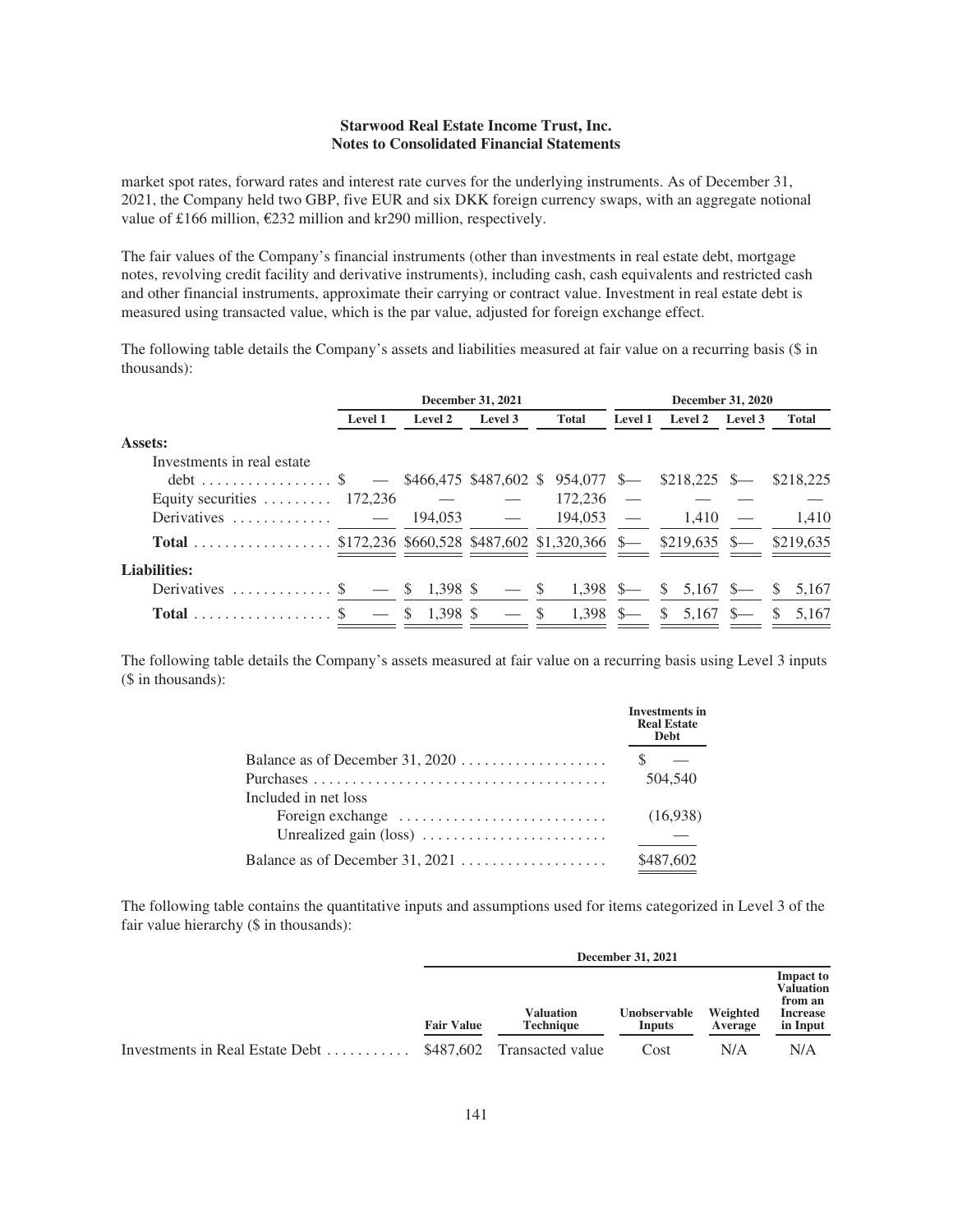#### *Valuation of liabilities not measured at fair value*

Fair value of the Company's indebtedness is estimated by modeling the cash flows required by the Company's debt agreements and discounting them back to the present value using an appropriate discount rate. Additionally, the Company considers current market rate and conditions by evaluating similar borrowing agreements with comparable loan-to-value ratios and credit profiles. The inputs used in determining the fair value of the Company's indebtedness are considered Level 3. As of December 31, 2021, the fair value of the Company's mortgage notes, revolving credit facility, unsecured line of credit and secured financings on investments in real estate debt was approximately \$26.4 million below the outstanding principal balance.

#### **Deferred Charges**

The Company's deferred charges include financing and leasing costs. Deferred financing costs include legal, structuring and other loan costs incurred by the Company for its financing agreements. Deferred financing costs related to the Company's mortgage notes are recorded as an offset to the related liability and amortized over the term of the applicable financing instruments as interest expense. Deferred financing costs related to the Company's revolving credit facility and its unsecured Line of Credit (as defined below) are recorded as a component of Other assets on the Company's Consolidated Balance Sheets and amortized over the term of the applicable financing agreement. Deferred leasing costs incurred in connection with new leases, which consist primarily of brokerage commissions, are recorded as a component of Other assets on the Company's Consolidated Balance Sheets and amortized over the life of the related lease.

#### **Revenue Recognition**

The Company commences revenue recognition on its leases based on a number of factors, including the initial determination that the contract is or contains a lease. Generally, all of the Company's contracts are, or contain leases, and therefore revenue is recognized when the lessee takes possession of or controls the physical use of the leased assets. In most instances this occurs on the lease commencement date. At the inception or acquisition of a lease, including new leases that arise from amendments, the Company assesses the terms and conditions of the lease to determine the proper lease classification.

The Company adopted the provisions of Accounting Standards Update ("ASU") 2016-02, Leases (Topic 842) and related ASUs subsequently issued (collectively, "ASC 842") as of January 1, 2019. A lease is classified as an operating lease if none of the following criteria are met: (i) ownership transfers to the lessee at the end of the lease term, (ii) the lessee has a purchase option that is reasonably expected to be exercised, (iii) the lease term is for a major part of the economic life of the leased property, (iv) the present value of the future lease payments and any residual value guaranteed by the lessee that is not already reflected in the lease payments equals or exceeds substantially all of the fair value of the leased property, and (v) the leased property is of such a specialized nature that it is expected to have no future alternative use to the Company at the end of the lease term. If one or more of these criteria are met, the lease will generally be classified as a sales-type lease, unless the lease contains a residual value guarantee from a third party other than the lessee, in which case it would be classified as a direct financing lease under certain circumstances in accordance with ASC 842.

The Company's rental revenue primarily consists of fixed contractual base rent arising from tenant leases at the Company's properties under operating leases. Revenue under operating leases that are deemed probable of collection, is recognized as revenue on a straight-line basis over the non-cancelable terms of the related leases. For leases that have fixed and measurable rent escalations, the difference between such rental income earned and the cash rent due under the provisions of the lease is recorded in the Company's Consolidated Balance Sheets. The Company's Hospitality revenue consists of room revenue and food and beverage revenue. Room revenue is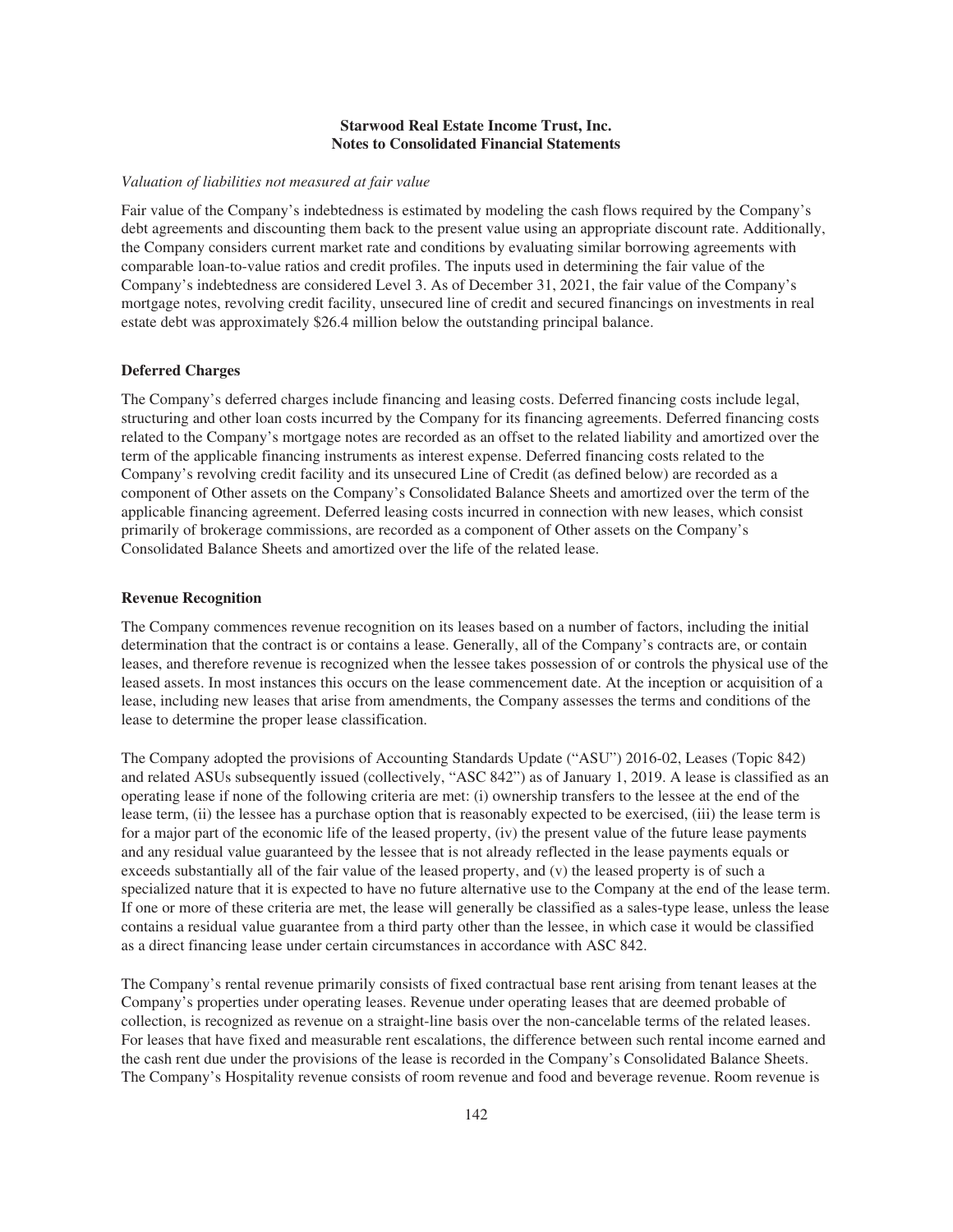recognized when the related room is occupied and other hospitality revenue is recognized when the service is rendered. For leases that are deemed not probable of collection, revenue is recorded as the lesser of (i) the amount which would be recognized on a straight-line basis or (ii) cash that has been received from the tenant, with any tenant and deferred rent receivable balances charged as a direct write-off against rental income in the period of the change in the collectability determination.

Certain of the Company's contracts contain nonlease components (e.g., charges for management fees, common area maintenance, and reimbursement of third-party maintenance expenses) in addition to lease components (i.e., monthly rental charges). Services related to nonlease components are provided over the same period of time as, and billed in the same manner as, monthly rental charges. The Company elected to apply the practical expedient available under ASC 842, for all classes of assets, not to segregate the lease components from the nonlease components when accounting for operating leases. Since the lease component is the predominant component under each of these leases, combined revenues from both the lease and nonlease components are accounted for in accordance with ASC 842 and reported as Rental revenues in the Company's Consolidated Statements of Operations and Comprehensive Loss.

In connection with its investments, the Company has utilized loan programs designed to encourage housing development. The proceeds from these loans are governed by restrictive covenants. For certain housing development loans, so long as the Company remains in compliance with the covenants and program requirements, the loans will be forgiven in equal annual installments until the loans are discharged in full. The Company treats these loans as deferred income and records them as a component of Other liabilities on the Company's Consolidated Balance Sheets. As of December 31, 2021 and 2020, deferred income related to these loans amounted to \$5.0 million and \$5.8 million, respectively. As the loan balances are reduced during the compliance period, the Company will record income associated with the discharge of the loans as a component of Other revenue on the Company's Consolidated Statements of Operations and Comprehensive Loss. For the year ended December 31, 2021 and 2020, Other revenue related to these loans amounted to \$0.8 million and \$0.8 million, respectively.

Other revenues and interest income are recorded on an accrual basis.

#### **Organization and Offering Expenses**

Organization costs are expensed as incurred and recorded as a component of General and administrative expenses on the Company's Consolidated Statements of Operations and Comprehensive Loss and offering costs are charged to equity as such amounts are incurred.

The Advisor advanced \$7.3 million of organization and offering expenses on behalf of the Company (including legal, accounting, and other expenses attributable to the organization, but excluding upfront selling commissions, dealer manager fees and stockholder servicing fees) through December 21, 2019, the first anniversary of the date on which the proceeds from escrow were released. The Company reimburses the Advisor for all such advanced expenses ratably over a 60 month period, which commenced in January 2020. These organization and offering costs are recorded as a component of Due to affiliates on the Company's Consolidated Balance Sheets as of December 31, 2021 and 2020.

Starwood Capital, L.L.C. (the "Dealer Manager"), a registered broker-dealer affiliated with the Advisor, serves as the dealer manager for the Offering. The Dealer Manager is entitled to receive selling commissions and dealer manager fees based on the transaction price of each applicable class of shares sold in the primary offering. The Dealer Manager is also entitled to receive a stockholder servicing fee based on the aggregate net asset value ("NAV") of the Company's outstanding Class T shares, Class S shares and Class D shares.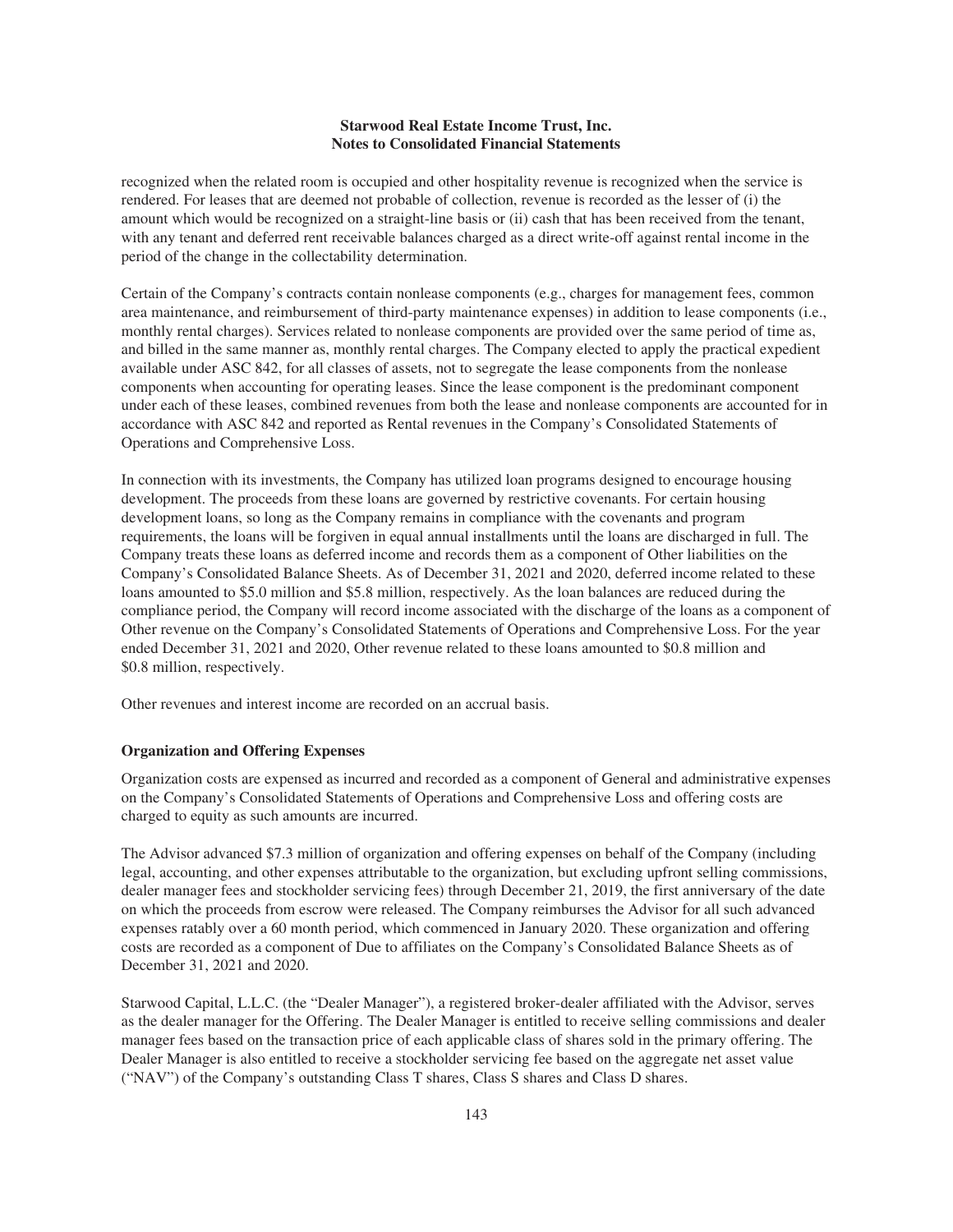The following table details the selling commissions, dealer manager fees, and stockholder servicing fees for each applicable share class as of December 31, 2021:

|                                                                            | Common<br><b>Stock</b><br><b>Class T</b> | Common<br>Stock<br>Class S | <b>Common</b><br>Stock<br><b>Class D</b> | <b>Common</b><br>Stock<br><b>Class I</b> |
|----------------------------------------------------------------------------|------------------------------------------|----------------------------|------------------------------------------|------------------------------------------|
| Selling commissions and dealer manager fees (% of                          |                                          |                            |                                          |                                          |
| transaction price) $\dots \dots \dots \dots \dots \dots \dots \dots \dots$ |                                          |                            | up to 3.5% up to 3.5% up to 1.5%         |                                          |
| Stockholder servicing fee (% of NAV) $\dots\dots\dots$                     | $0.85\%$                                 | $0.85\%$                   | $0.25\%$                                 |                                          |

For Class T shares sold in the primary offering, investors will pay upfront selling commissions of up to 3.0% of the transaction price and upfront dealer manager fees of 0.5% of the transaction price, however such amounts may vary at certain participating broker-dealers, provided that the sum will not exceed 3.5% of the transaction price. For Class S shares sold in the primary offering, investors will pay upfront selling commissions of up to 3.5% of the transaction price. For Class D shares sold in the primary offering, investors will pay upfront selling commissions of up to 1.5% of the transaction price. Prior to February 4, 2020, no upfront selling commissions were paid on Class D shares.

The Dealer Manager is entitled to receive stockholder servicing fees of 0.85% per annum of the aggregate NAV for Class S shares and Class T shares. For Class T shares such stockholder servicing fee includes, an advisor stockholder servicing fee of 0.65% per annum, and a dealer stockholder servicing fee of 0.20% per annum, of the aggregate NAV for the Class T shares, however, with respect to Class T shares sold through certain participating broker-dealers, the advisor stockholder servicing fee and the dealer stockholder servicing fee may be other amounts, provided that the sum of such fees will always equal 0.85% per annum of the NAV of such shares. For Class D shares the Dealer Manager is entitled to a stockholder servicing fee equal to 0.25% per annum of the aggregate NAV for the Class D shares. There is no stockholder servicing fee with respect to Class I shares.

The Dealer Manager has entered into agreements with the selected dealers distributing the Company's shares in the Offering, which provide, among other things, for the re-allowance of the full amount of the selling commissions and dealer manager fees received and all or a portion of the stockholder servicing fees to such selected dealers. The Company will cease paying the stockholder servicing fee with respect to any Class T share, Class S share or Class D share sold in the primary offering at the end of the month in which the total selling commissions, dealer manager fees and stockholder servicing fees paid with respect to the shares held by such stockholder within such account would exceed 8.75% (or, in the case of Class T shares sold through certain participating broker-dealers, a lower limit as set forth in any applicable agreement between the Dealer Manager and a participating broker-dealer) of the gross proceeds from the sale of such share (including the gross proceeds of any shares issued under the Company's distribution reinvestment plan with respect thereto). The Company will accrue the full cost of the stockholder servicing fee as an offering cost at the time each Class T, Class S and Class D share is sold during the primary offering. As of December 31, 2021 and 2020, the Company had accrued \$291.5 million and \$73.2 million, respectively, of stockholder servicing fees related to shares sold and recorded such amount as a component of Due to affiliates on the Company's Consolidated Balance Sheets.

#### **Income Taxes**

The Company elected to be taxed as a REIT under the Internal Revenue Code (the "Code"), for federal income tax purposes, beginning with its taxable year ended December 31, 2019. As long as the Company qualifies for taxation as a REIT, it generally will not be subject to U.S. federal corporate income tax on its net taxable income that is currently distributed to its stockholders. A REIT is subject to a number of organizational and operational requirements, including a requirement that it currently distributes at least 90% of its REIT taxable income (subject to certain adjustments) to its stockholders. If the Company fails to qualify as a REIT in a taxable year,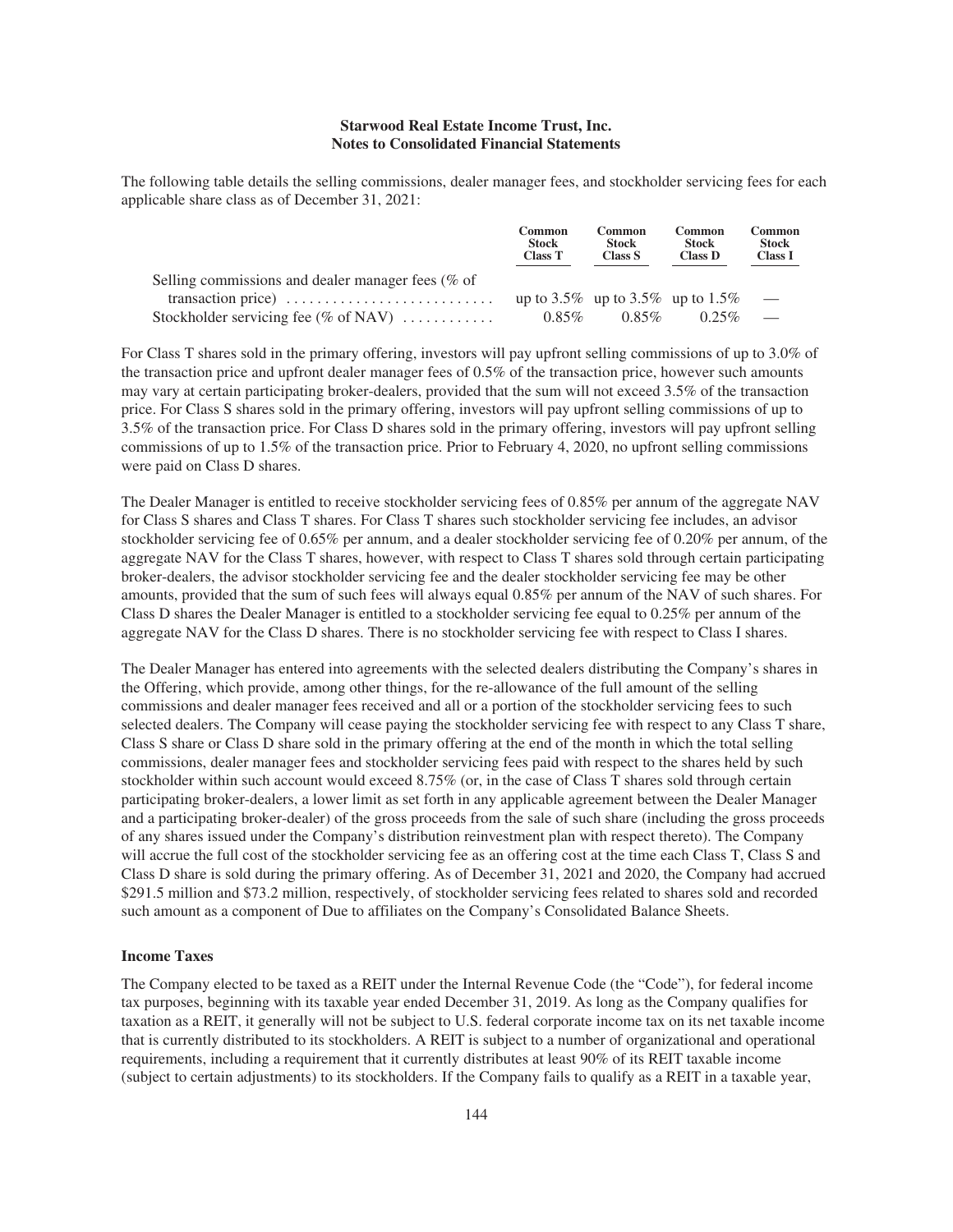without the benefit of certain relief provisions, it will be subject to federal and state income tax on its taxable income at regular corporate tax rates. Even if the Company qualifies for taxation as a REIT, it may also be subject to certain federal, state, local and foreign taxes on its income and assets, including (1) taxes on any undistributed income, (2) taxes related to its TRSs and (3) certain state or local income taxes.

The Company has formed wholly-owned subsidiaries to function as TRSs and filed TRS elections, together with such subsidiaries, with the Internal Revenue Service. In general, a TRS may perform additional services for the Company's tenants and generally may engage in any real estate or non-real estate-related business other than management or operation of a lodging facility or a health care facility. The TRSs are subject to taxation at the federal, state, local and foreign levels, as applicable, at the regular corporate tax rates. The Company accounts for applicable income taxes by utilizing the asset and liability method. As such, the Company records deferred tax assets and liabilities for the future tax consequences resulting from the difference between the carrying value of existing assets and liabilities and their respective tax basis. A valuation allowance for deferred tax assets is provided if the Company believes all or some portion of the deferred tax asset may not be realized.

For the years ended December 31, 2021 and 2020, the Company recognized an income tax benefit (expense) of \$0.7 million and (\$1.2) million, respectively, within Other income (expense), net on the Company's Consolidated Statements of Operations and Comprehensive Loss. As of December 31, 2021 and 2020, the Company recorded a net deferred tax liability of \$8.6 million primarily due to assumed capital gains from a triple net lease acquisition and \$1.2 million driven by its hospitality investments, respectively, within Other liabilities on the Company's Consolidated Balance Sheets.

#### **Net Loss per Share**

Basic net loss per share is computed by dividing net loss attributable to stockholders for the period by the weighted average number of common shares outstanding during the period. All classes of common stock are allocated net loss at the same rate per share and receive the same gross distribution per share. Diluted loss per share is computed by dividing net loss attributable to stockholders for the period by the weighted average number of common shares and common share equivalents outstanding (unless their effect is antidilutive) for the period. There are no common share equivalents outstanding that would have a dilutive effect as a result of the net loss, and accordingly, the weighted average number of common shares outstanding is identical for both basic and diluted shares for the years ended December 31, 2021 and 2020.

The restricted stock grants of Class I shares held by the Company's independent directors are not considered to be participating securities because they do not contain non-forfeitable rights to distributions. As a result, there is no impact of these restricted stock grants on basic and diluted net loss per common share until the restricted stock grants have fully vested.

#### **Recent Accounting Pronouncements**

In December 2019, the Financial Accounting Standards Board (the "FASB") issued ASU 2019-12, *Income Taxes (Topic 740): Simplifying the Accounting for Income Taxes*. The amendments simplify the accounting for income taxes by removing certain exceptions to the general principles of *Topic 740, Income Taxes* and also improve consistent application by clarifying and amending existing guidance. The new standard became effective for fiscal years, and interim periods within those fiscal years, beginning after December 15, 2020. Early adoption was permitted, with the amendments to be applied on a retrospective, modified retrospective or prospective basis, depending on the specific amendment. The Company adopted this pronouncement as of January 1, 2021. The adoption of ASU 2019-12 did not have a material impact on the consolidated financial statements.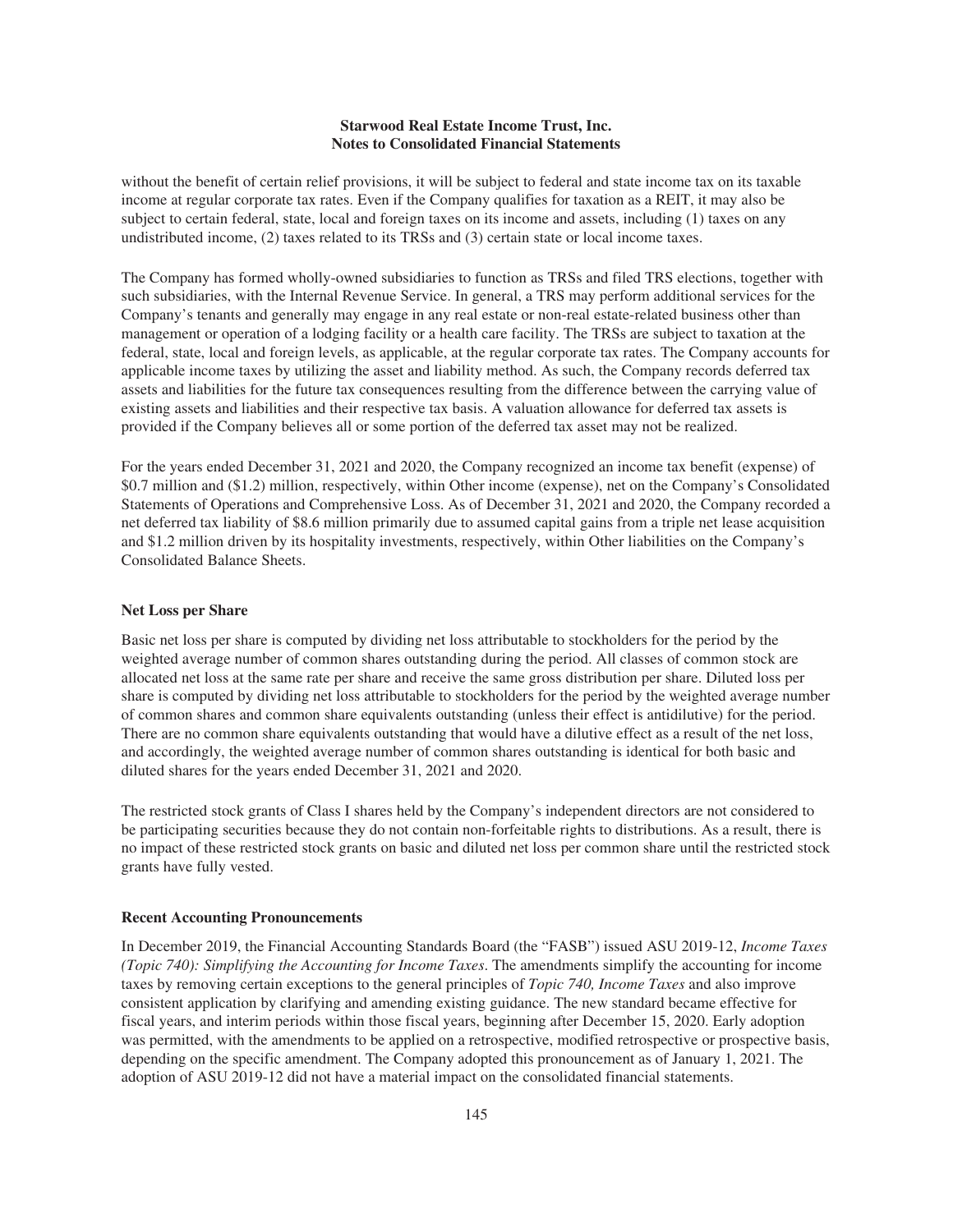In March 2020, the FASB issued ASU 2020-04, *Reference Rate Reform (Topic 848): Facilitation of the Effects of Reference Rate Reform on Financial Reporting* ("ASU 2020-04"). ASU 2020-04 provides optional expedients and exceptions to GAAP requirements for modifications on debt instruments, leases, derivatives, and other contracts, related to the expected market transition from LIBOR, and certain other floating rate benchmark indices to alternative reference rates. ASU 2020-04 generally considers contract modifications related to reference rate reform to be an event that does not require contract remeasurement at the modification date nor a reassessment of a previous accounting determination. The guidance in ASU 2020-04 is optional and may be elected over time, through December 31, 2022, as reference rate reform activities occur. Once ASU 2020-04 is elected, the guidance must be applied prospectively for all eligible contract modifications. In January 2021, the FASB issued ASU 2021-01, *Reference Rate Reform* (Topic 848): Scope ("ASU 2021-01"), which clarifies that certain optional expedients and exceptions in Topic 848 for contract modifications and hedge accounting apply to derivatives that are affected by the discounting transition. ASU 2021-01 permits entities to elect certain optional expedients and exceptions when accounting for derivative contracts and certain hedging relationships affected by changes in the interest rates used for discounting cash flows, for computing variation margin settlements, and for calculating price alignment interest in connection with reference rate reform activities under way in global financial markets. The Company has not adopted any of the optional expedients or exceptions as of December 31, 2021, but will continue to evaluate the impact of the adoption of any such expedients or exceptions during the effective period as circumstances evolve.

#### **3. Investments**

#### *Investments in Real Estate*

Investments in real estate, net consisted of the following (\$ in thousands):

|                                                           | December 31,<br>2021 | December 31,<br>2020 |
|-----------------------------------------------------------|----------------------|----------------------|
| Building and building improvements $\dots\dots\dots\dots$ | \$14,450,074         | \$3,860,297          |
| Land and land improvements                                | 2,733,505            | 689,107              |
| Furniture, fixtures and equipment                         | 264,557              | 76,808               |
| Right of use asset - operating lease $(1)$                | 105,236              | 101,382              |
|                                                           | 17,553,372           | 4,727,594            |
| Accumulated depreciation and amortization                 | (368, 293)           | (130, 540)           |
|                                                           | \$17,185,079         | \$4,597,054          |

(1) Refer to Note 13 for additional details on the Company's leases.

During the year ended December 31, 2021, the Company acquired interests in 244 properties, which were comprised of 151 multifamily properties, 60 industrial properties, 25 self-storage properties, five office buildings and three other properties. Additionally, the Company acquired 2,595 single-family rental units. During the year ended December 31, 2020, the Company acquired interests in 73 properties, which were comprised of 60 multifamily properties, 10 industrial properties, two office buildings, and one medical office building.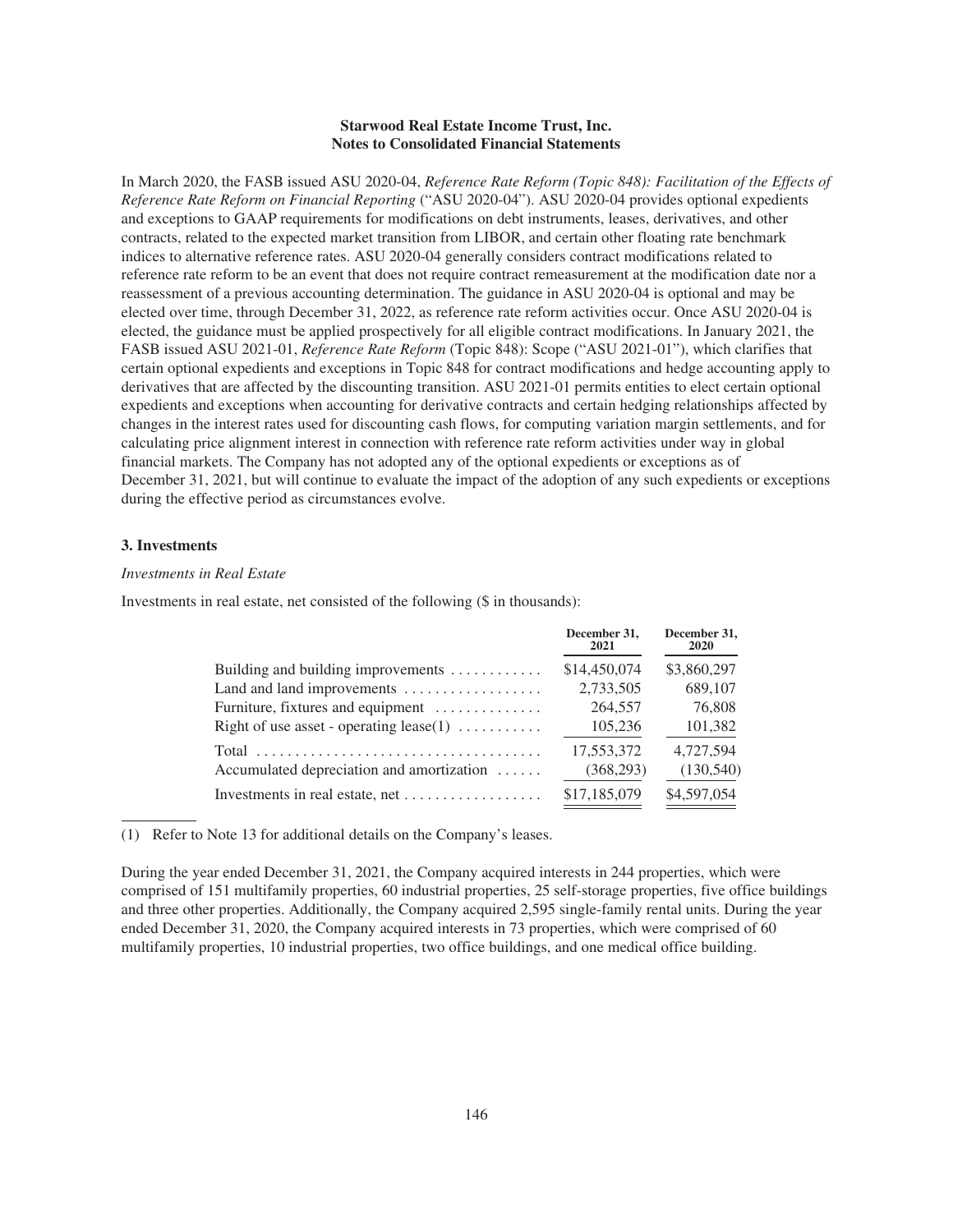The following table provides details of the properties acquired during the year ended December 31, 2021 (\$ in thousands):

| <b>Segments</b>                 | Number of<br><b>Transactions</b> | Number of<br><b>Properties</b> | Sq. Ft.<br>$(in$ millions $)/$<br><b>Units</b> | <b>Purchase</b><br>Price $(1)$ |
|---------------------------------|----------------------------------|--------------------------------|------------------------------------------------|--------------------------------|
| Multifamily properties          | 15                               | 151                            | 37,779 units                                   | \$9,342,279                    |
| Single-Family Rental properties | 2                                | N/A(2)                         | $2,595$ units                                  | 1,128,276                      |
| Industrial properties           |                                  | 60                             | $10.38$ sq. ft.                                | 1,560,968                      |
| Office properties               | 2                                | 5                              | $0.70$ sq. ft.                                 | 370,846                        |
| Self-Storage properties         |                                  | 25                             | 13,554 units                                   | 322,228                        |
| Other properties                | 3                                |                                | $0.75$ sq. ft.                                 | 315,368                        |
|                                 | 28                               | 244                            |                                                | \$13,039,965                   |
|                                 |                                  | $\sim$                         |                                                |                                |

(1) Purchase price is inclusive of acquisition-related costs.

(2) Includes a 100% interest in 2,303 single-family rental units and a 95% interest in 292 consolidated singlefamily rental units.

The following table provides details of the properties acquired during the year ended December 31, 2020 (\$ in thousands):

| <b>Segments</b>           | Number of<br><b>Transactions</b> | Number of<br><b>Properties</b> | Sq. Ft.<br>$(in$ millions $)/$<br><b>Units</b> | <b>Purchase</b><br>Price $(1)$ |
|---------------------------|----------------------------------|--------------------------------|------------------------------------------------|--------------------------------|
| Multifamily properties    |                                  | 60                             | 10,785 units                                   | \$1,710,631                    |
| Industrial properties     |                                  | 10                             | $1.73$ sq. ft.                                 | 229,606                        |
| Office properties         |                                  | 2                              | $1.27$ sq. ft.                                 | 878,456                        |
| Medical Office properties |                                  |                                | $0.29$ sq. ft.                                 | 162,212                        |
|                           | 12                               | 73                             |                                                | \$2,980,905                    |
|                           |                                  |                                |                                                |                                |

(1) Purchase price is inclusive of acquisition-related costs.

The following table summarizes the purchase price allocation for the properties acquired during the year ended December 31, 2021 (\$ in thousands):

|                                       | <b>Amount</b> |
|---------------------------------------|---------------|
| Building and building improvements    | \$10,463,106  |
| Land and land improvements            | 2.039,052     |
| Furniture, fixtures and equipment     | 186,882       |
|                                       | 256,466       |
| Above-market lease intangibles        | 15,007        |
| Below-market lease intangibles        | (28, 898)     |
| Above-market ground lease intangibles | (2,292)       |
|                                       | 12,376        |
|                                       | \$12,941,699  |
|                                       | (156, 515)    |
|                                       | (28, 158)     |
|                                       | \$12,757,026  |

<sup>(1)</sup> Purchase price does not include acquisition-related costs of \$98.3 million.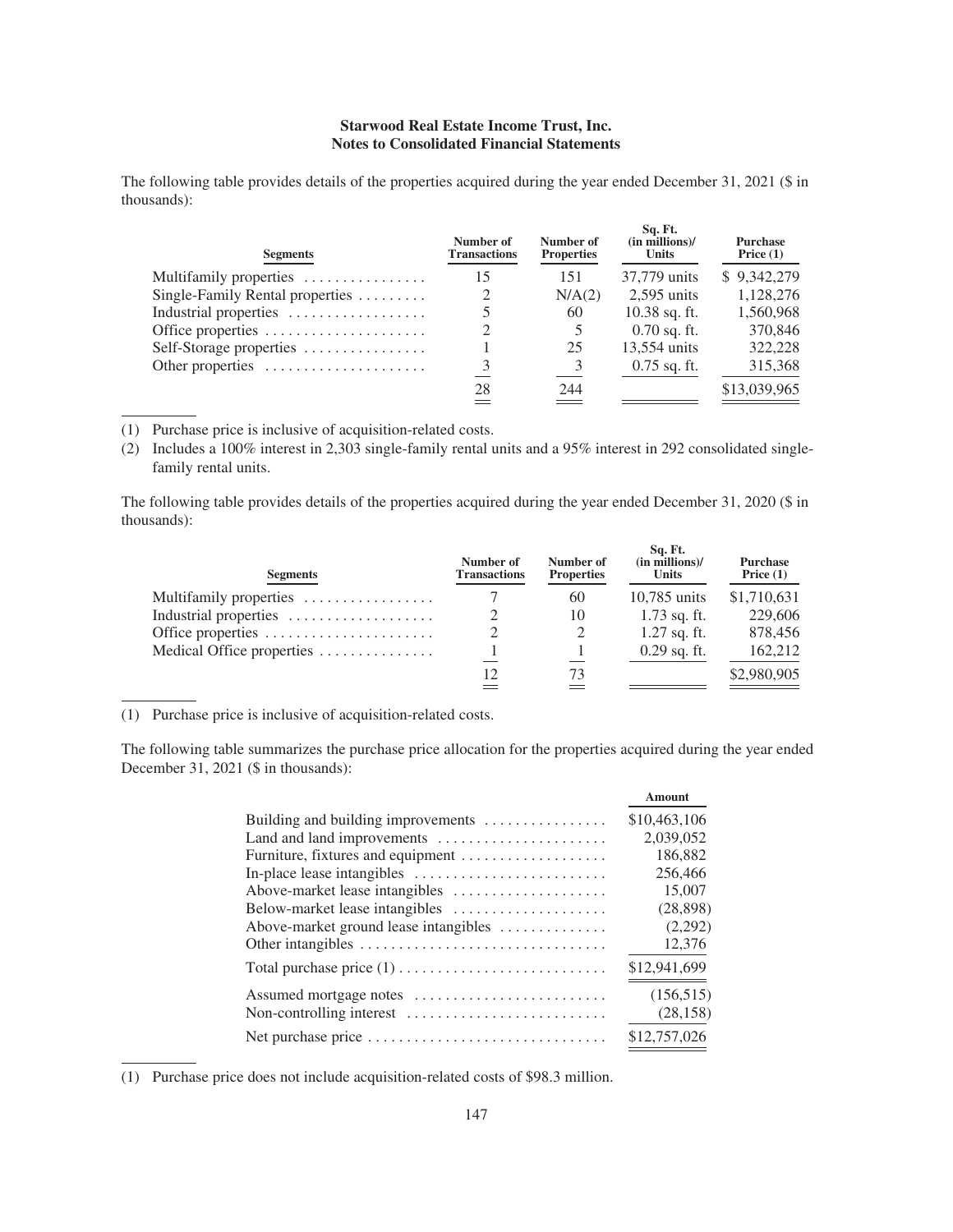The weighted-average amortization periods for the acquired in-place lease intangibles, above-market lease intangibles, below-market lease intangibles and above-market ground lease for the properties acquired during the year ended December 31, 2021 were four years, eight years, nine years and 32 years, respectively.

The following table summarizes the purchase price allocation for the properties acquired during the year ended December 31, 2020 (\$ in thousands):

|                                    | Amount      |
|------------------------------------|-------------|
| Building and building improvements | \$2,391,061 |
| Land and land improvements         | 342,256     |
| Furniture, fixtures and equipment  | 28,030      |
| Below-market ground lease (1)      | 95,201      |
|                                    | 114,399     |
| Above-market lease intangibles     | 16,689      |
| Below-market lease intangibles     | (29, 197)   |
|                                    | \$2,958,439 |
|                                    | (1,178)     |
|                                    | \$2,957,261 |

- (1) The below-market ground lease value was recorded as a component of the Right of use asset operating leases on the Company's Consolidated Balance Sheet.
- (2) Purchase price does not include acquisition related costs of \$22.5 million.

The weighted-average amortization periods for the acquired in-place lease intangibles, above-market lease intangibles, below-market lease intangibles and below-market ground lease for the properties acquired during the year ended December 31, 2020 were six years, seven years, eight years and 47 years, respectively.

### *Investments in unconsolidated real estate ventures*

On March 13, 2019, the Company entered into a joint venture (the "Joint Venture") to acquire a Fort Lauderdale hotel. The Company owns a 43% interest in the Joint Venture. The Joint Venture is accounted for using the equity method of accounting and is included in Investments in unconsolidated real estate ventures in the Company's Consolidated Balance Sheets. The Company's investment in the Joint Venture totaled \$10.4 million and \$11.0 million as of December 31, 2021 and 2020, respectively. The Company's income from its investment in the Joint Venture is presented in (Loss) income from unconsolidated real estate ventures on the Company's Consolidated Statements of Operations and totaled (\$0.6) million and (\$1.5) million for the years ended December 31, 2021 and 2020, respectively.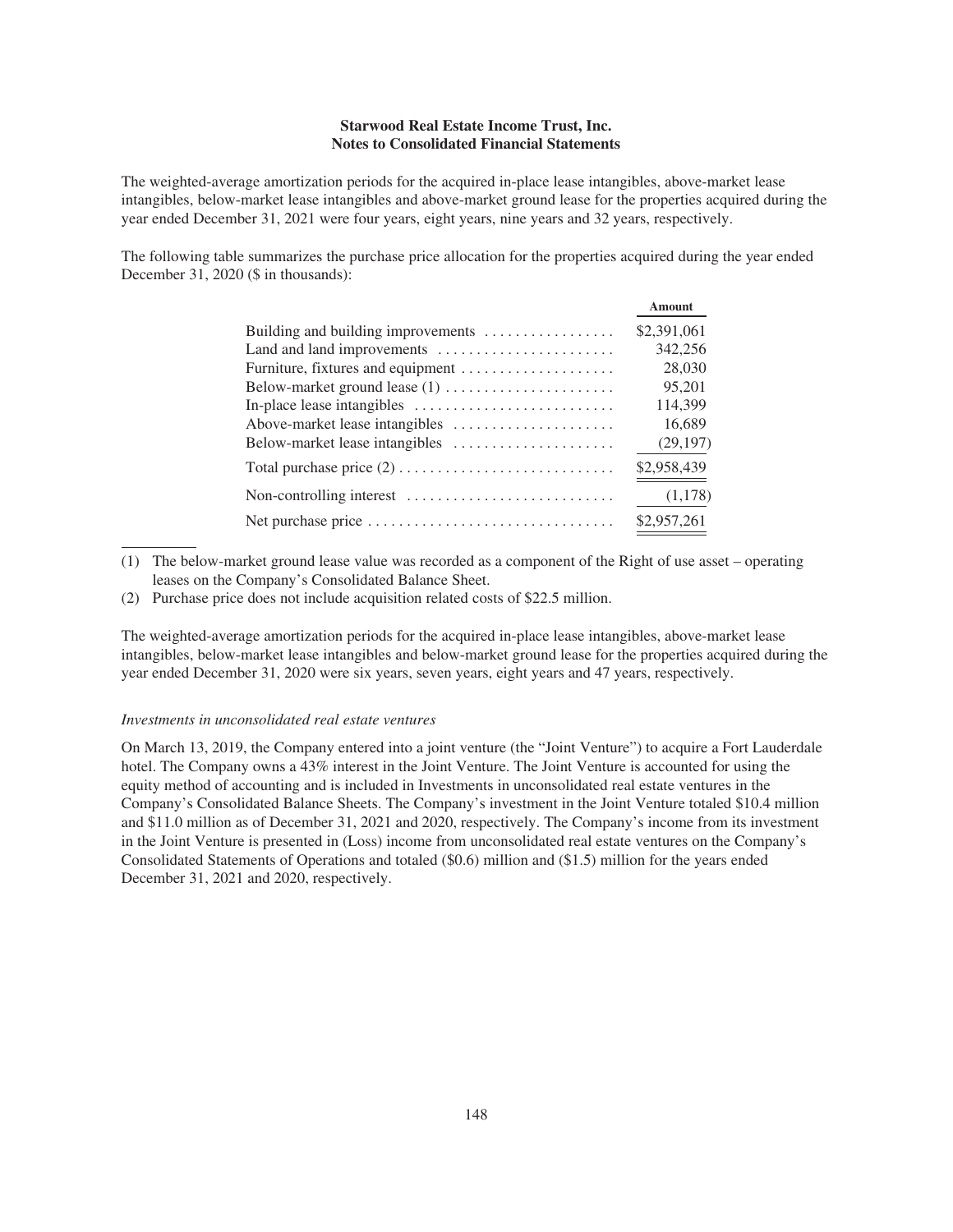### **4. Intangibles**

The gross carrying amount and accumulated amortization of the Company's intangible assets and liabilities consisted of the following (\$ in thousands):

|                                                           | <b>December 31, 2021</b> | <b>December 31, 2020</b> |
|-----------------------------------------------------------|--------------------------|--------------------------|
| Intangible assets: $(1)$                                  |                          |                          |
| In-place lease intangibles                                | \$448,447                | \$194,003                |
| Above-market lease intangibles                            | 36,696                   | 22,132                   |
|                                                           | 43,653                   | 31,019                   |
| Total intangible assets                                   | 528,796                  | 247,154                  |
| Accumulated amortization:                                 |                          |                          |
| In-place lease amortization                               | (144, 663)               | (60, 142)                |
| Above-market lease amortization                           | (7,718)                  | (3,506)                  |
|                                                           | (7,300)                  | (3,650)                  |
| Total accumulated amortization $\dots\dots\dots\dots$     | (159,681)                | (67, 298)                |
| Intangible assets, net                                    | \$369,115                | \$179,856                |
| Intangible liabilities: (2)                               |                          |                          |
| Below-market lease intangibles                            | 65,143<br>\$.            | \$ 36,190                |
| Total intangible liabilities<br>Accumulated amortization: | 65,143                   | 36,190                   |
| Below-market lease amortization                           | (9,523)                  | (3,534)                  |
| Total accumulated amortization $\dots\dots\dots\dots$     | (9,523)                  | (3,534)                  |
| Intangible liabilities, net                               | \$<br>55,620             | \$ 32,656                |

(1) Included in Other assets on the Company's Consolidated Balance Sheets.

(2) Included in Other liabilities on the Company's Consolidated Balance Sheets.

The estimated future amortization on the Company's intangibles for each of the next five years and thereafter as of December 31, 2021 is as follows (\$ in thousands):

|            | <b>In-place Lease</b><br><b>Intangibles</b> | Above-market<br><b>Lease Intangibles</b> | <b>Other</b> | <b>Below-market</b><br><b>Lease Intangibles</b> |
|------------|---------------------------------------------|------------------------------------------|--------------|-------------------------------------------------|
|            | \$130,518                                   | \$5,496                                  | \$5,698      | \$ (8,445)                                      |
|            | 42.503                                      | 4.996                                    | 5.613        | (7,873)                                         |
|            | 29.420                                      | 3.832                                    | 5.599        | (6,180)                                         |
|            | 22.511                                      | 3.191                                    | 5.192        | (4,816)                                         |
|            | 15,405                                      | 2.661                                    | 2.507        | (4,645)                                         |
| Thereafter | 63.427                                      | 8,802                                    | 11.744       | (23,661)                                        |
|            | \$303.784                                   | \$28,978                                 | \$36,353     | \$(55,620)                                      |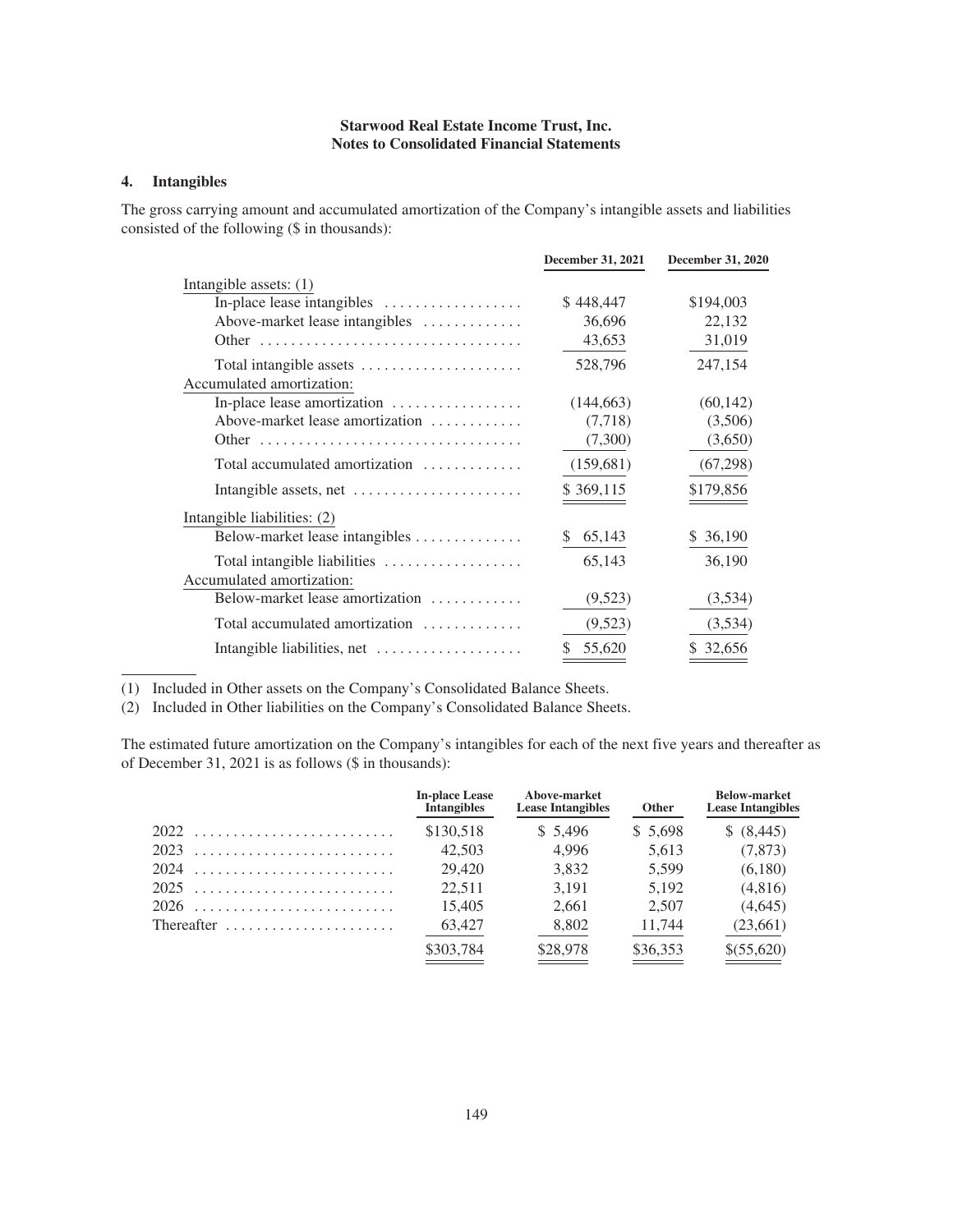# **5. Investments in Real Estate Debt**

The following tables detail the Company's investments in real estate debt as of December 31, 2021 and 2020 (\$ in thousands):

|                                   |                            | December 31, 2021                 |                                                        |                   |                   |  |  |  |
|-----------------------------------|----------------------------|-----------------------------------|--------------------------------------------------------|-------------------|-------------------|--|--|--|
| <b>Type of Security/Loan</b>      | <b>Number of Positions</b> | <b>Weighted Average</b><br>Coupon | <b>Weighted Average</b><br>Maturity Date $(\tilde{1})$ | <b>Cost Basis</b> | <b>Fair Value</b> |  |  |  |
|                                   | 50                         | $3.07\%$                          | July 9, 2045                                           | \$165,600         | \$168,309         |  |  |  |
| $CMBS$ —floating                  | 4                          | $L + 3.46\%$                      | July 15, 2038                                          | 296,928           | 295,465           |  |  |  |
| $CMBS$ —fixed                     |                            | 6.26%                             | July 25, 2039                                          | 2,522             | 2,701             |  |  |  |
| Total real estate debt securities | 55                         | 3.34%                             | January 5, 2041                                        | 465,050           | 466,475           |  |  |  |
| Term loan $(2)$                   | -1                         | $L + 5.35\%$                      | February 26, 2026                                      | 504,540           | 487,602           |  |  |  |
| Total investments in real estate  |                            |                                   |                                                        |                   |                   |  |  |  |
| $debt$                            | 56                         | $4.41\%$                          | April 8, 2033                                          | \$969,590         | \$954,077         |  |  |  |

|                                       |                               | <b>December 31, 2020</b>                 |                                                     |                   |                     |  |
|---------------------------------------|-------------------------------|------------------------------------------|-----------------------------------------------------|-------------------|---------------------|--|
| <b>Type of Security</b>               | Number of<br><b>Positions</b> | <b>Weighted Average</b><br><b>Coupon</b> | <b>Weighted Average</b><br><b>Maturity Date (1)</b> | <b>Cost Basis</b> | <b>Fair Value</b>   |  |
|                                       | 55.                           | $3.22\%$                                 | March 22, 2047 \$213,863 \$215,358                  |                   |                     |  |
|                                       |                               | $6.26\%$                                 | July 25, 2039                                       | 3.066             | 2.867               |  |
| Total investments in real estate debt | 56                            |                                          |                                                     |                   | \$216,929 \$218,225 |  |

(1) Weighted average maturity date is based on the fully extended maturity date of the underlying collateral.

(2) On February 26, 2021, the Company provided financing in the form of a term loan to an unaffiliated entity in connection with its acquisition of a premier United Kingdom holiday company. The loan is in the amount of £360 million and has an initial term of five years, with a two-year extension option.

The majority of the Company's investments in real estate debt securities consist of non-agency RMBS and CMBS.

The Company's investments in real estate debt include CBMS collateralized by properties owned by Starwoodadvised investment vehicles. The following table details the Company's affiliate investments in real estate debt (\$ in thousands):

|                                                                           | <b>Fair Value</b>                   |  |  |
|---------------------------------------------------------------------------|-------------------------------------|--|--|
|                                                                           | December 31, 2021 December 31, 2020 |  |  |
|                                                                           | \$295.465                           |  |  |
| $Total \dots \dots \dots \dots \dots \dots \dots \dots \dots \dots \dots$ | \$295.465                           |  |  |

Such CMBS were purchased in fully or over-subscribed offerings. Each investment in such CMBS by the Company represented a minority participation in any individual tranche. The Company acquired its minority participation interest from third-party investment banks on market terms negotiated by the majority third-party investors.

During the year ended December 31, 2021, the Company recorded net unrealized gains on its investments in real estate debt of \$1.7 million. During the year ended December 31, 2020 the Company recorded net unrealized losses and realized losses on its real estate-related securities portfolio of \$0.2 million and \$5.8 million,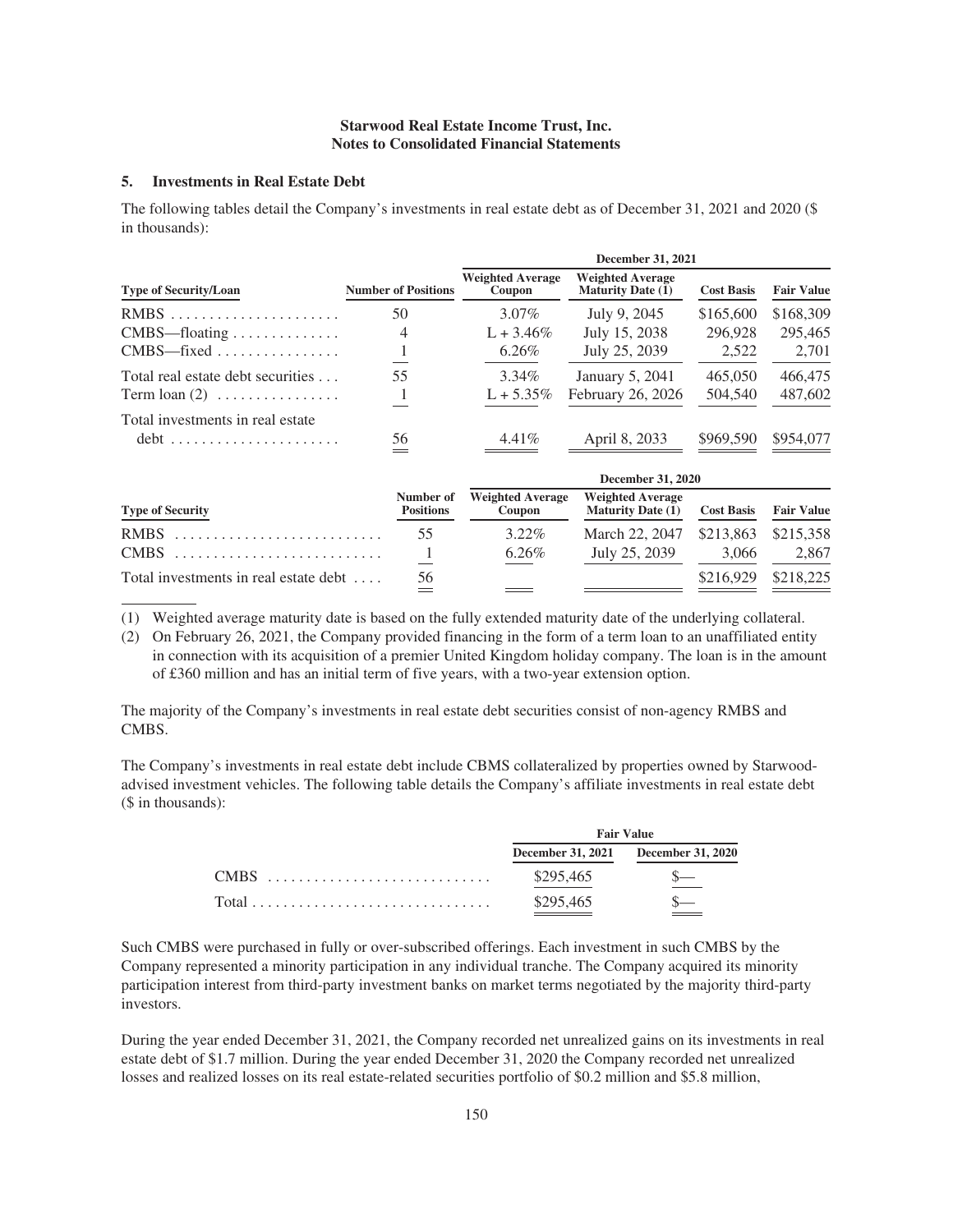respectively. Such amounts are recorded as a component of Income from real estate debt on the Company's Consolidated Statements of Operations.

### **6. Mortgage Notes and Revolving Credit Facility**

The following table is a summary of the mortgage notes and revolving credit facility secured by the Company's properties as of December 31, 2021 and 2020 (\$ in thousands):

|                                                                                                                                                          |                                                      |                                                |                                                  | <b>Principal Balance</b><br>Outstanding (4) |                              |  |
|----------------------------------------------------------------------------------------------------------------------------------------------------------|------------------------------------------------------|------------------------------------------------|--------------------------------------------------|---------------------------------------------|------------------------------|--|
| <b>Indebtedness</b>                                                                                                                                      | <b>Weighted Average</b><br>Interest Rate $(1)$ $(2)$ | <b>Weighted Average</b><br>Maturity Date $(3)$ | <b>Maximum</b><br><b>Facility</b><br><b>Size</b> | December 31,<br>2021                        | December 31,<br>2020         |  |
| Fixed rate loans                                                                                                                                         |                                                      |                                                |                                                  |                                             |                              |  |
| Fixed rate mortgages                                                                                                                                     | 2.99%                                                | 9/19/2030                                      |                                                  | N/A \$ 3,110,689                            | \$2,236,290                  |  |
| Total fixed rate loans $\dots$                                                                                                                           |                                                      |                                                |                                                  | 3,110,689                                   | 2,236,290                    |  |
| Variable rate loans<br>Floating rate mortgages $\dots\dots$<br>Variable rate revolving credit                                                            | $L + 1.76\%$                                         | 2/23/2024                                      | N/A                                              | 7,052,819                                   | 886,594                      |  |
| facility $(5)$                                                                                                                                           | $S + 1.85\%$                                         | 12/1/2023                                      | \$1,200,000                                      | 1,190,683                                   | 172,800                      |  |
| Total variable rate loans                                                                                                                                |                                                      |                                                |                                                  | 8,243,502                                   | 1,059,394                    |  |
| Total loans secured by the Company's<br>properties $\ldots \ldots \ldots \ldots \ldots$<br>Deferred financing costs, net<br>Premium on assumed debt, net |                                                      |                                                |                                                  | 11,354,191<br>(80, 410)<br>630              | 3,295,684<br>(17,208)<br>286 |  |
| Mortgage notes and revolving credit<br>facility, net $\dots \dots \dots \dots \dots \dots$                                                               |                                                      |                                                |                                                  | \$11,274,411                                | \$3,278,762                  |  |

(1) The term "L" refers to the one-month LIBOR. As of December 31, 2021, one-month LIBOR was equal to 0.10%.

- (2) The term "S" refers to the one-month SOFR. As of December 31, 2021, one-month SOFR was equal to  $0.05\%$ .
- (3) For loans where the Company, at its own discretion, has extension options, the maximum maturity date has been assumed.
- (4) The majority of the Company's mortgages contain yield or spread maintenance provisions.
- (5) The Company's revolving credit facility can be drawn upon to fund the acquisition of future real estate investments. During December 2021, the Company extended this facility to December 1, 2023. The repayment of the revolving credit facility is guaranteed by the Operating Partnership.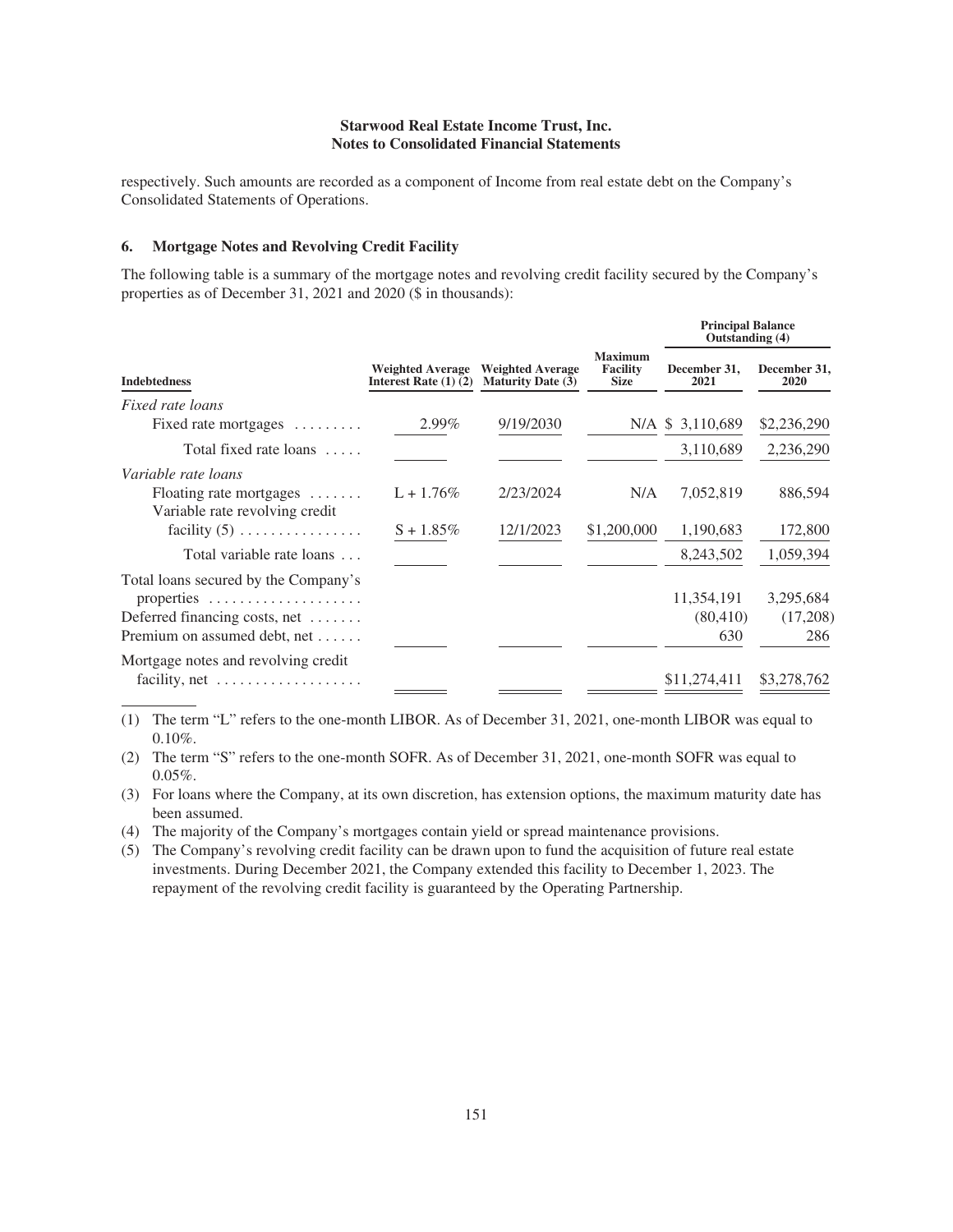The following table presents the future principal payments under the Company's mortgage notes and revolving credit facility as of December 31, 2021 (\$ in thousands):

| Year                                                                                | <b>Amount</b> |
|-------------------------------------------------------------------------------------|---------------|
|                                                                                     |               |
|                                                                                     | 6,018,446     |
|                                                                                     | 529,254       |
|                                                                                     | 718,822       |
|                                                                                     | 212,048       |
| Thereafter $\dots\dots\dots\dots\dots\dots\dots\dots\dots\dots\dots\dots\dots\dots$ | 3,164,300     |
|                                                                                     | \$11,354,191  |

Pursuant to lender agreements for certain of the Company's mortgages, the Company has the ability to draw \$87.2 million for leasing commissions, tenant and building improvements.

The Company's mortgage notes and revolving credit facility may contain customary events of default and covenants, including limitations on liens and indebtedness and maintenance of certain financial ratios. The Company is not aware of any instance of noncompliance with financial covenants as of December 31, 2021.

### **7. Secured Financings on Investments in Real Estate Debt**

Secured financings on investments in real estate debt are treated as collateralized financing transactions and are carried at their contractual amounts, including accrued interest, as specified in the respective agreements. Although structured as a sale and repurchase obligation, a secured financing on investments in real estate debt operates as a financing under which securities are pledged as collateral to secure a short-term loan equal in value to a specified percentage of the market value of the pledged collateral. While used as collateral, the Company retains beneficial ownership of the pledged collateral, including the right to distributions. At the maturity of a secured financing on investments in real estate debt, the Company is required to repay the loan and concurrently receive the pledged collateral from the lender or, with the consent of the lender, renew such agreement at the then-prevailing financing rate.

Interest rates on these borrowings are determined based on prevailing rates corresponding to the terms of the borrowings, and interest is paid at the termination of the borrowing at which time the Company may enter into a new borrowing arrangement at prevailing market rates with the same counterparty or repay that counterparty and negotiate financing with a different counterparty.

The fair value of financial instruments pledged as collateral on the Company's secured financings on investments in real estate debt disclosed in the tables below represents the Company's fair value of such instruments, which may differ from the fair value assigned to the collateral by its counterparties.

During February 2021, the Company entered into a repurchase agreement with Barclays Bank PLC in order to finance its term loan investment (the "Barclays RA"). The Barclays RA interest rate is equal to the three-month U.S. dollar-denominated LIBOR plus a spread.

For financial statement purposes, the Company does not offset its secured financings on investments in real estate debt and securities lending transactions because the conditions for netting as specified by GAAP are not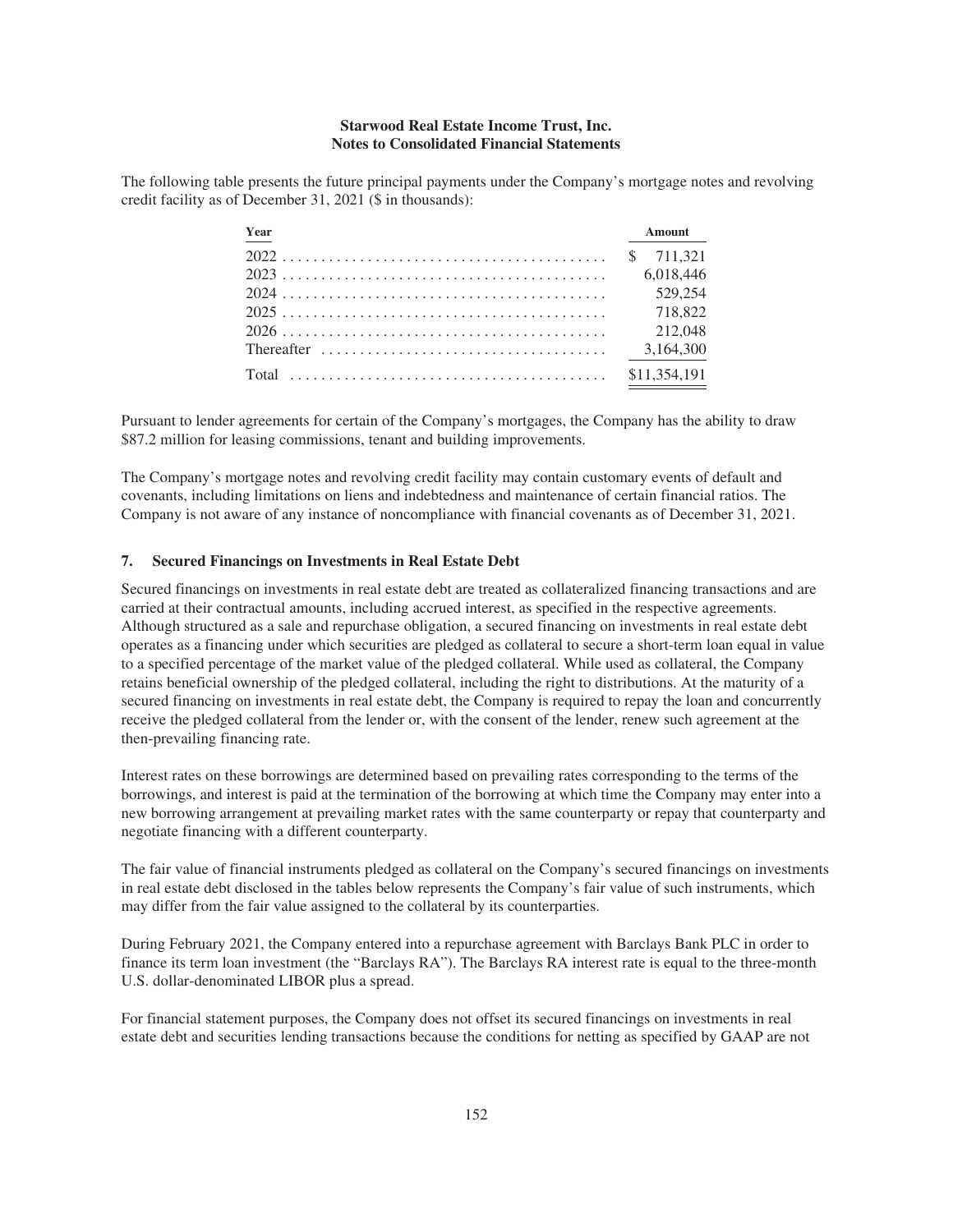met. Although not offset on the Company's Consolidated Balance Sheets, these transactions are summarized in the following tables (\$ in thousands):

|                     |                                                 |                               |                                | <b>December 31, 2021</b>      |
|---------------------|-------------------------------------------------|-------------------------------|--------------------------------|-------------------------------|
| <b>Indebtedness</b> | <b>Maturity Date</b>                            | Coupon                        | <b>Collateral</b><br>Assets(1) | Outstanding<br><b>Balance</b> |
|                     | 2/26/2026                                       | $L + 2.50\%$                  | \$487,602                      | \$268,181                     |
|                     |                                                 |                               | \$487,602                      | \$268,181                     |
|                     |                                                 |                               |                                |                               |
|                     |                                                 |                               |                                | <b>December 31, 2020</b>      |
| <b>Indebtedness</b> | <b>Weighted Average</b><br><b>Maturity Date</b> | Weighted<br>Average<br>Coupon | <b>Collateral</b><br>Assets(1) | Outstanding<br><b>Balance</b> |
| <b>RMBS</b>         | 3/17/2021                                       | $1.93\%$                      | \$155,538                      | \$105,804                     |
| <b>CMBS</b>         | 1/6/2021                                        | $2.10\%$                      | 2,867                          | 2,450                         |
|                     |                                                 |                               | \$158,405                      | \$108,254                     |

(1) Represents the fair value of the Company's investments in real estate-related debt securities.

### **8. Unsecured Line of Credit**

On December 16, 2020, the Company entered into an unsecured line of credit (the "Line of Credit") for \$100 million with multiple banks. During July 2021 additional banks were added under the Line of Credit, and the total borrowing capacity was increased to \$450 million. The Line of Credit expires on December 16, 2023, at which time the Company may request additional one-year extensions thereafter. Interest under the Line of Credit is determined based on one-month U.S. dollar-denominated LIBOR plus 3.0%. The repayment of the Line of Credit is guaranteed by the Company. As of December 31, 2020, the capacity of the unsecured Line of Credit was \$100 million. There was \$375 million and no outstanding borrowings on the line of credit as of December 31, 2021 and 2020, respectively.

### **9. Other Assets and Other Liabilities**

The following table summarizes the components of Other assets (\$ in thousands):

|                                                                     | December 31, 2021 | December 31, 2020 |
|---------------------------------------------------------------------|-------------------|-------------------|
| Intangible assets, net                                              | \$369,115         | \$179,856         |
| Derivative instruments                                              | 194,053           | 1.410             |
| Equity securities                                                   | 172,236           |                   |
| Receivables                                                         | 103,049           | 23,692            |
| Prepaid expenses                                                    | 15.871            | 4.047             |
| Acquisition deposits                                                | 13.422            |                   |
| Deferred financing costs, net                                       | 6.723             | 1,268             |
| Interest receivable $\dots\dots\dots\dots\dots\dots\dots$           | 5,337             | 548               |
| Other                                                               | 1,492             | 307               |
| $Total \dots \dots \dots \dots \dots \dots \dots \dots \dots \dots$ | \$881.298         | \$211,135         |
|                                                                     |                   |                   |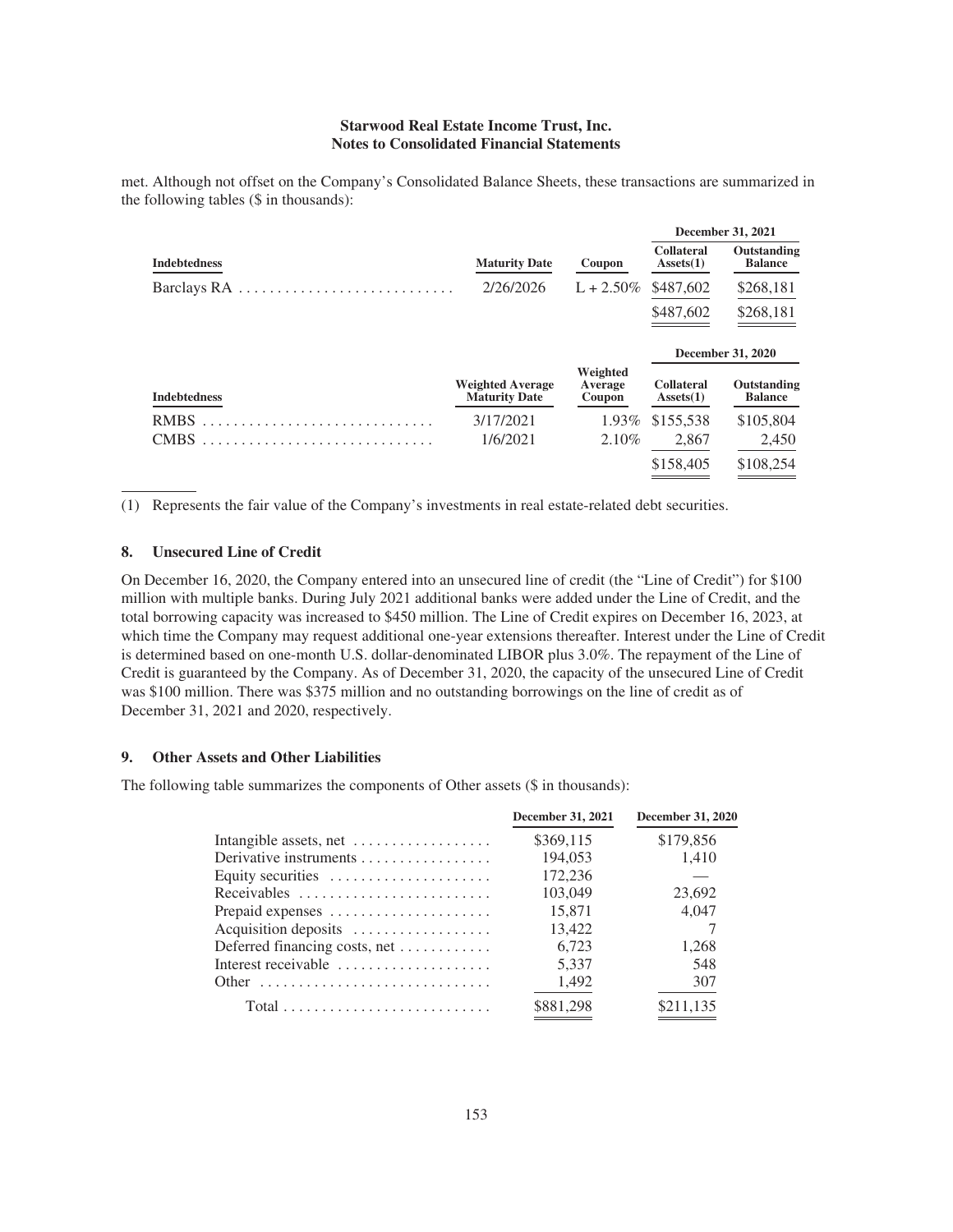**December 31, 2021 December 31, 2020** Accounts payable and accrued expenses ... \$ 89,625 \$ 19,651 Intangible liabilities, net ............... 55,620 32,656 Real estate taxes payable ............... 53,423 14,842 Tenant security deposits ............... 36,509 9,842 Distributions payable .................. 32,696 8,682 Accrued interest expense . . . . . . . . . . . . . . . . 16,399 7,309 Right of use liability—operating leases ... 12,499 6,390 Deferred tax liability .................. 8,599 1,229 Deferred income ..................... 7,467 11,111 Derivative instruments ................. 1,398 5,167 Other .............................. 25,271 193 Total ........................... \$339,506 \$117,072

The following table summarizes the components of Other liabilities (\$ in thousands):

#### **10. Equity and Redeemable Non-controlling Interest**

#### *Authorized Capital*

The Company is authorized to issue preferred stock and four classes of common stock consisting of Class T shares, Class S shares, Class D shares, and Class I shares. The Company's board of directors has the ability to establish the preferences and rights of each class or series of preferred stock, without stockholder approval, and as such, it may afford the holders of any series or class of preferred stock preferences, powers and rights senior to the rights of holders of common stock. The differences among the common share classes relate to upfront selling commissions, dealer manager fees and ongoing stockholder servicing fees. See Note 2 for a further description of such items. Other than the differences in upfront selling commissions, dealer manager fees and ongoing stockholder servicing fees, each class of common stock is subject to the same economic and voting rights.

#### *Charter Amendment*

On May 10, 2021, the Company amended its charter to increase the number of shares of stock that the Company has authority to issue to 3,100,000,000 shares, consisting of 3,000,000,000 shares of common stock, \$0.01 par value per share, 500,000,000 of which are classified as Class T common stock, 1,000,000,000 of which are classified as Class S common stock, 500,000,000 of which are classified as Class D common stock and 1,000,000,000 of which are classified as Class I common stock, and 100,000,000 shares of preferred stock, \$0.01 par value per share. Prior to the amendment, the Company had authority to issue 1,100,000,000 shares, consisting of 1,000,000,000 shares of common stock, \$0.01 par value per share, 250,000,000 of which were classified as Class T common stock, 250,000,000 of which were classified as Class S common stock, 250,000,000 of which were classified as Class D common stock and 250,000,000 of which were classified as Class I common stock, and 100,000,000 shares of preferred stock, \$0.01 par value per share.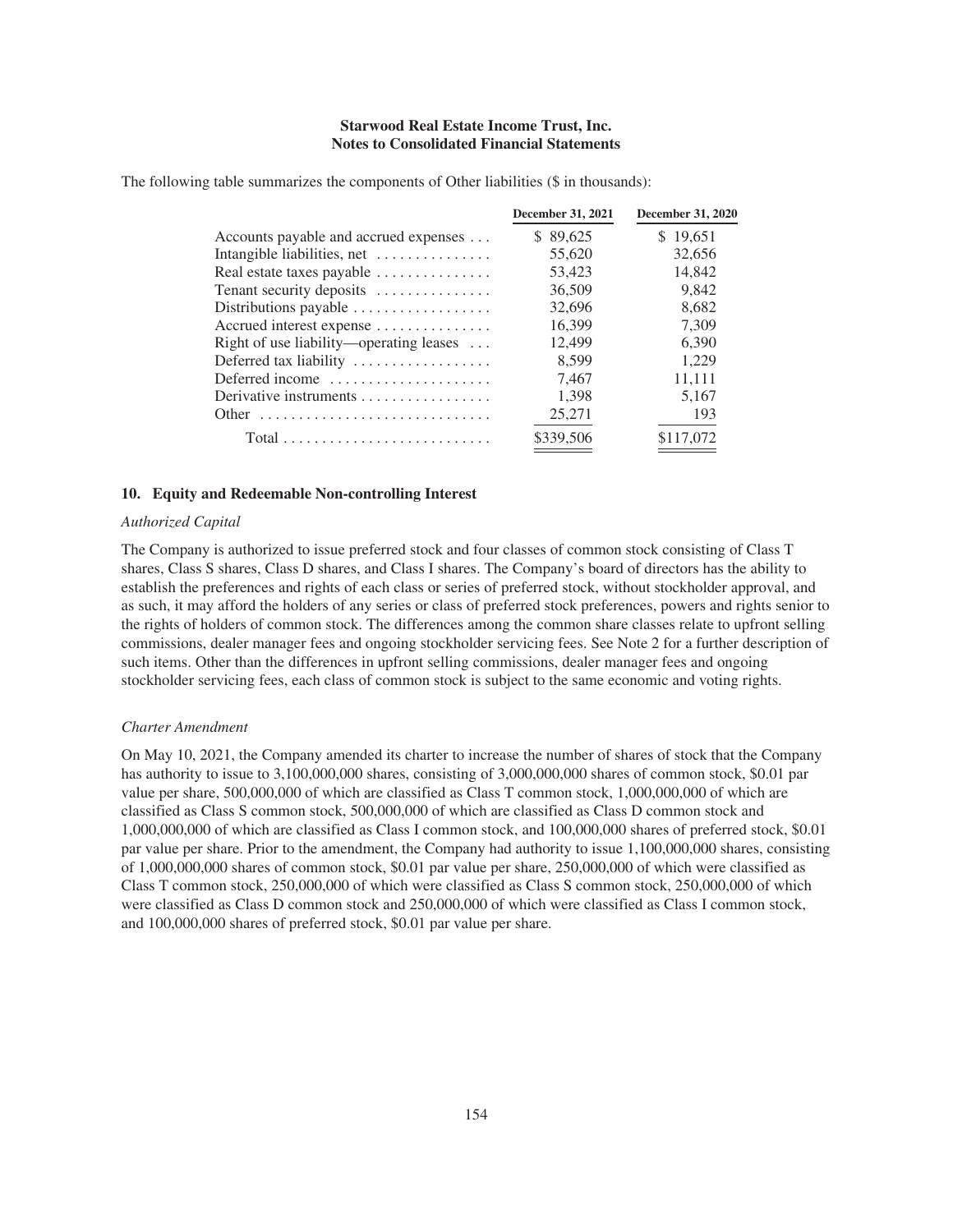As of December 31, 2021, the Company had the authority to issue 3,100,000,000 shares of capital stock, consisting of the following:

| <b>Classification</b>                                                    | <b>Number of Shares</b> | <b>Par Value</b> |
|--------------------------------------------------------------------------|-------------------------|------------------|
| Preferred Stock $\ldots, \ldots, \ldots, \ldots, \ldots, \ldots, \ldots$ | 100,000,000             | \$0.01           |
| Class T Shares                                                           | 500,000,000             | \$0.01           |
| Class S Shares $\ldots$ , $\ldots$ , $\ldots$ , $\ldots$ , $\ldots$      | 1.000.000.000           | \$0.01           |
|                                                                          | 500,000,000             | \$0.01           |
| Class I Shares                                                           | 1,000,000,000           | \$0.01           |
|                                                                          | 3,100,000,000           |                  |

# *Common Stock*

The following table details the movement in the Company's outstanding shares of common stock:

|                                                                                                               | <b>Class T</b> | <b>Class S</b> | <b>Class D</b> | <b>Class I</b> | <b>Total</b> |
|---------------------------------------------------------------------------------------------------------------|----------------|----------------|----------------|----------------|--------------|
|                                                                                                               | 483            | 6,610,280      | 46,075         | 1,542,000      | 8,198,838    |
| Common stock shares issued                                                                                    | 1,401,818      | 19,176,803     | 1,584,566      | 14,448,819     | 36,612,006   |
| Distribution reinvestment plan shares                                                                         | 10,262         | 383,218        | 22,453         | 122,455        | 538,388      |
| Common stock shares repurchased                                                                               |                | (5,507)        |                | (4,843)        | (10,350)     |
| Independent directors' restricted stock<br>$\text{grant (1)} \dots \dots \dots \dots \dots \dots \dots \dots$ |                |                |                | 5,853          | 5,853        |
| December 31, 2019 $\dots\dots\dots\dots\dots\dots\dots$                                                       | 1,412,563      | 26, 164, 794   | 1,653,094      | 16,114,284     | 45, 344, 735 |
| Common stock shares issued                                                                                    | 1,137,269      | 20,138,235     | 1,190,809      | 23, 197, 333   | 45,663,646   |
| Distribution reinvestment plan shares                                                                         | 56,484         | 1,188,342      | 87,505         | 611,538        | 1,943,869    |
| Common stock shares repurchased                                                                               | (143, 134)     | (1,059,710)    | (84,311)       | (774, 476)     | (2,061,631)  |
| Independent directors' restricted stock                                                                       |                |                |                |                |              |
| grant $(1)$                                                                                                   |                |                |                | 4,234          | 4,234        |
| December 31, 2020 $\dots$                                                                                     | 2,463,182      | 46,431,661     | 2,847,097      | 39,152,913     | 90,894,853   |
| Common stock shares issued                                                                                    | 2,157,634      | 107,086,220    | 19,108,491     | 124,387,317    | 252,739,662  |
| Distribution reinvestment plan shares                                                                         |                |                |                |                |              |
|                                                                                                               | 86,892         | 2,130,886      | 244,060        | 1,520,206      | 3,982,044    |
| Common stock shares repurchased                                                                               | (59,272)       | (1,267,731)    | (57, 349)      | (1,450,765)    | (2,835,117)  |
| Independent directors' restricted stock<br>grant $(1)$                                                        |                |                |                | 14,829         | 14,829       |
| December 31, 2021 $\dots$                                                                                     | 4,648,436      | 154,381,036    | 22,142,299     | 163,624,500    | 344,796,271  |

(1) The independent directors' restricted stock grant represents an aggregate \$0.3 million, \$0.1 million and \$0.1 million of the annual compensation paid to the independent directors for the years ended December 31, 2021 and 2020 and 2019, respectively. Each grant is amortized over the one-year service period of such grant.

#### *Share Repurchases*

The Company has adopted a share repurchase plan whereby, subject to certain limitations, stockholders may request on a monthly basis that the Company repurchases all or any portion of their shares. Should repurchase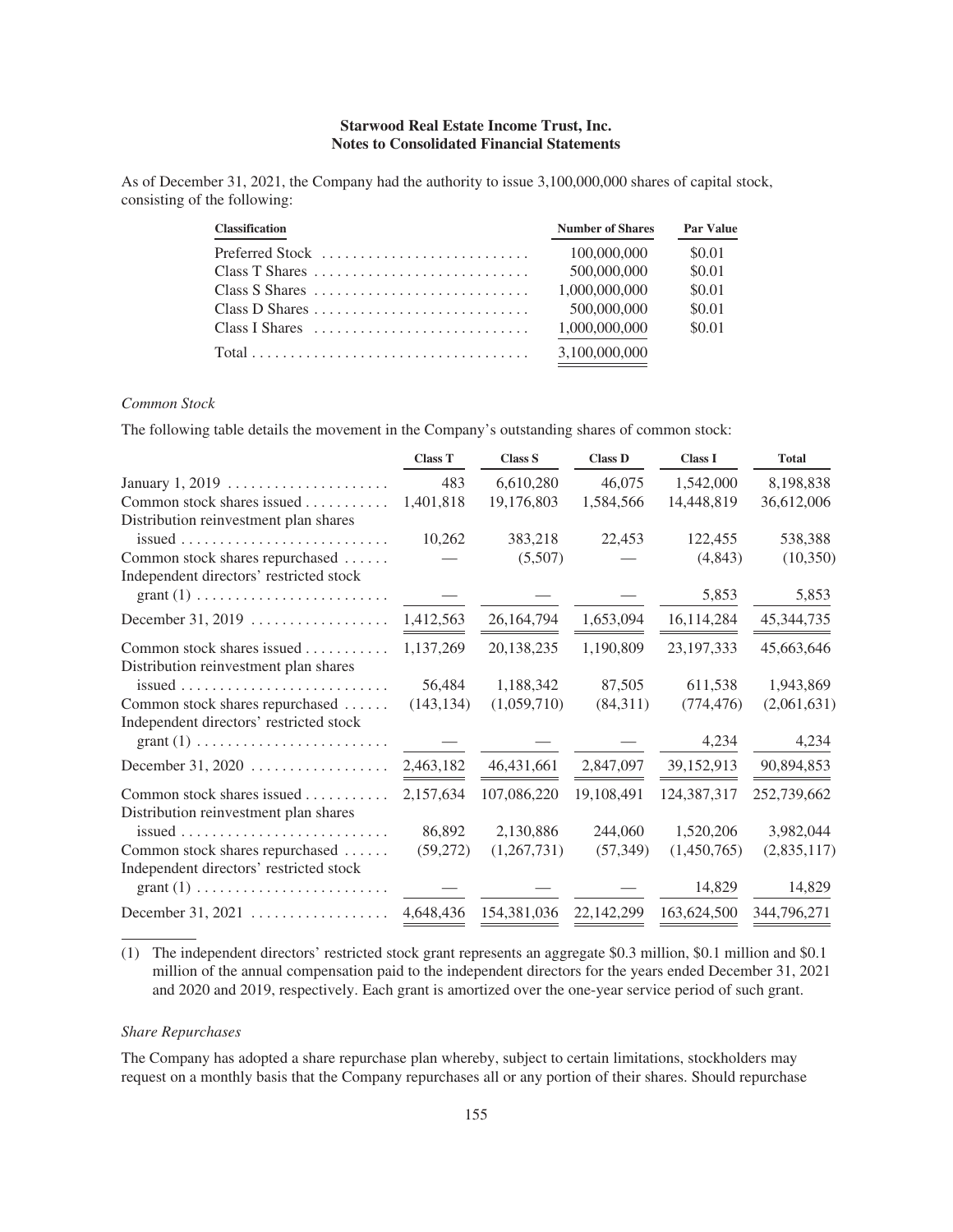requests, in the Company's judgment, place an undue burden on its liquidity, adversely affect its operations or risk having an adverse impact on the Company as a whole, or should the Company otherwise determine that investing its liquid assets in real properties or other illiquid investments rather than repurchasing its shares is in the best interests of the Company as a whole, then the Company may choose to repurchase fewer shares than have been requested to be repurchased, or none at all. Further, the Company's board of directors may modify and suspend the Company's share repurchase plan if it deems such action to be in the Company's best interest and the best interest of its stockholders. In addition, the total amount of shares that the Company will repurchase is limited, in any calendar month, to shares whose aggregate value (based on the repurchase price per share on the date of the repurchase) is no more than 2% of its aggregate NAV as of the last day of the previous calendar month and, in any calendar quarter, to shares whose aggregate value is no more than 5% of its aggregate NAV as of the last day of the previous calendar quarter. In the event that the Company determines to repurchase some but not all of the shares submitted for repurchase during any month, shares repurchased at the end of the month will be repurchased on a pro rata basis.

For the years ended December 31, 2021, 2020 and 2019, the Company repurchased 2,835,117, 2,061,631 and 10,350 shares of common stock representing a total of \$64.6 million, \$43.7 million and \$0.2 million, respectively. The Company had no unfulfilled repurchase requests during the years ended December 31, 2021, 2020 and 2019.

#### *Distributions*

The Company generally intends to distribute substantially all of its taxable income, which does not necessarily equal net income as calculated in accordance with GAAP, to its stockholders each year to comply with the REIT provisions of the Code.

Each class of common stock receives the same gross distribution per share. The net distribution varies for each class based on the applicable stockholder servicing fee, which is deducted from the monthly distribution per share and paid directly to the applicable distributor.

The following table details the aggregate distributions declared for each applicable class of common stock:

|                                                                                                                                                                                           | Year Ended December 31, 2021 |                              |                |                |
|-------------------------------------------------------------------------------------------------------------------------------------------------------------------------------------------|------------------------------|------------------------------|----------------|----------------|
|                                                                                                                                                                                           | <b>Class T</b>               | Class S                      | <b>Class D</b> | <b>Class I</b> |
| Aggregate gross distributions declared per share of common                                                                                                                                |                              |                              |                |                |
|                                                                                                                                                                                           | \$1.2420                     | \$1.2420                     | \$1.2420       | \$1.2420       |
| Stockholder servicing fee per share of common stock                                                                                                                                       | (0.1949)                     | (0.1955)                     | (0.0571)       |                |
|                                                                                                                                                                                           |                              | $$1.0465$ $$1.1849$          |                | \$1,2420       |
|                                                                                                                                                                                           |                              | Year Ended December 31, 2020 |                |                |
|                                                                                                                                                                                           | <b>Class T</b>               | <b>Class S</b>               | <b>Class D</b> | <b>Class I</b> |
| Aggregate gross distributions declared per share of common<br>stock (1.1.2420 \$1.2420 \$1.2420 \$1.2420 \$1.2420 \$1.2420 \$1.2420 \$1.2420 \$1.2420 \$1.2420 \$1.2420 \$1.2420 \$1.2420 |                              |                              |                |                |
|                                                                                                                                                                                           |                              |                              |                |                |

Stockholder servicing fee per share of common stock ............ (0.1808) (0.1821) (0.0533) —

Net distributions declared per share of common stock ...............\$ 1.0612 \$ 1.0599 \$ 1.1887 \$1.2420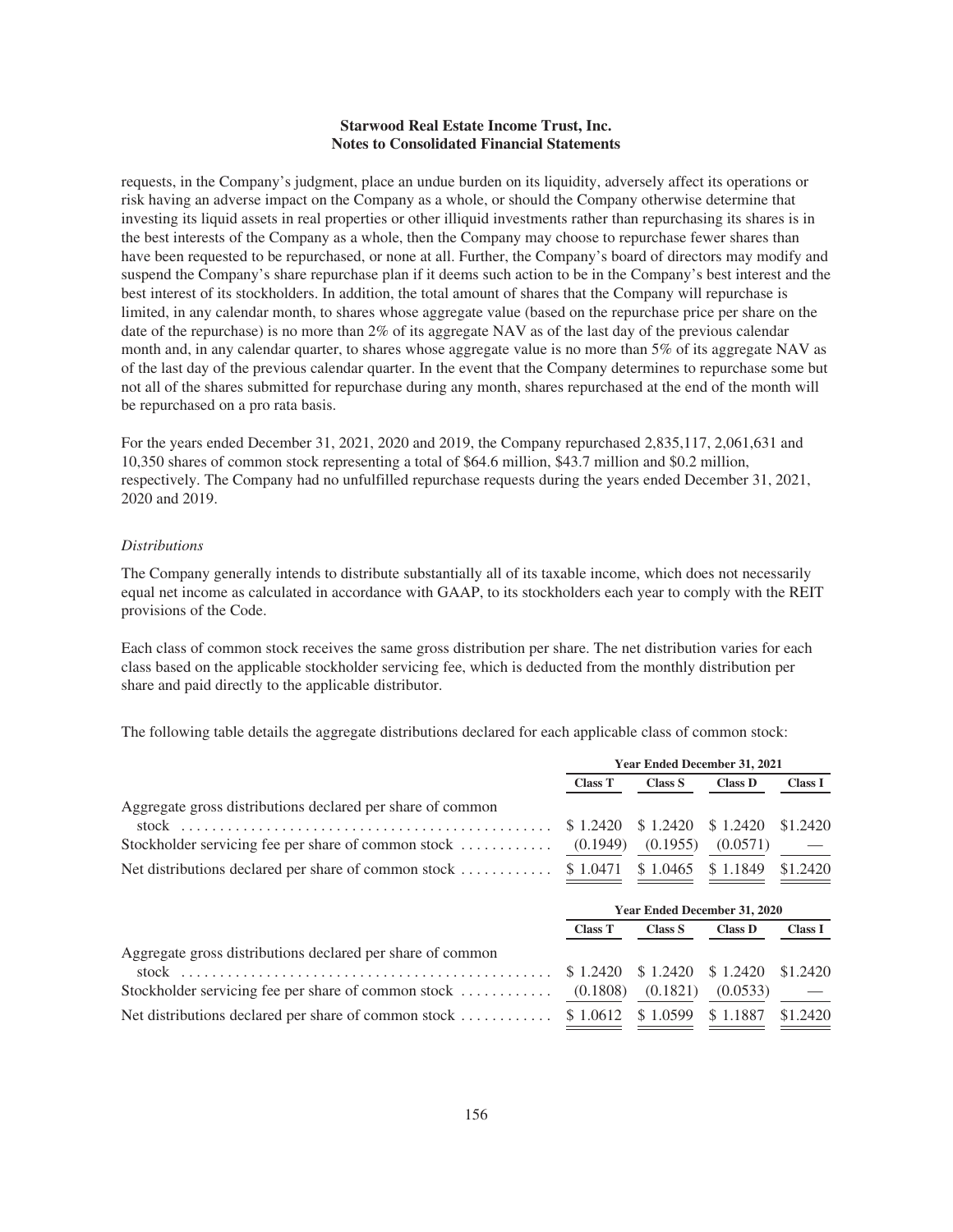|                                                                                        | Year Ended December 31, 2019 |         |                |                |
|----------------------------------------------------------------------------------------|------------------------------|---------|----------------|----------------|
|                                                                                        | <b>Class T</b>               | Class S | <b>Class D</b> | <b>Class I</b> |
| Aggregate gross distributions declared per share of common                             |                              |         |                |                |
|                                                                                        |                              |         |                |                |
| Stockholder servicing fee per share of common stock $\dots$ (0.1608) (0.1787) (0.0503) |                              |         |                |                |
|                                                                                        |                              |         |                |                |

#### *Redeemable Non-controlling Interest*

In connection with its performance participation interest, the Special Limited Partner holds Class I units in the Operating Partnership. See Note 11 for further details of the Special Limited Partner's performance participation interest. Because the Special Limited Partner has the ability to redeem its Class I units for cash, at its election, the Company has classified these Class I units as Redeemable non-controlling interest in mezzanine equity on the Company's Consolidated Balance Sheets. The Redeemable non-controlling interest is recorded at the greater of the carrying amount, adjusted for its share of the allocation of income or loss and dividends, or the redemption value, which is equivalent to fair value, of such units at the end of each measurement period. As the redemption value was greater than the adjusted carrying value at December 31, 2021 and 2020, the Company recorded an allocation adjustment of \$8.3 and \$1.3 million, respectively, between Additional paid-in capital and Redeemable non-controlling interest.

The following table summarizes the Redeemable non-controlling interest activity for the year ended December 31, 2021 and 2020 (\$ in thousands):

|                                                                    | <b>December 31, 2021</b> | <b>December 31, 2020</b> |
|--------------------------------------------------------------------|--------------------------|--------------------------|
| Balance at the beginning of the year                               | \$10,409                 |                          |
| Settlement of performance participation allocation                 | 15,061                   | 10,366                   |
| GAAP income allocation $\dots \dots \dots \dots \dots \dots \dots$ | (1,758)                  | (642)                    |
|                                                                    | (1,460)                  | (597)                    |
| Fair value allocation                                              | 8,250                    | 1,282                    |
|                                                                    | \$30,502                 | \$10,409                 |

#### **11. Related Party Transactions**

#### **Acquisition of Investments**

On March 20, 2020, the Company acquired a 75% interest in 60 State Street, a 911,000-square-foot office building in Boston, Massachusetts through a joint venture, between the Company and the Sponsor. The Sponsor purchased a 25% interest (the "60 State Street Membership Interests") alongside the Company with the intent of subsequently selling it to an unaffiliated buyer. The Sponsor subsequently exercised its right to put the 60 State Street Membership Interests to the Company. During the second quarter of 2020, the Company acquired the 60 State Street Membership Interests in three transactions at a cost of \$59.0 million plus interest equal to one-month LIBOR + 2.40% or \$0.3 million. As a result of these transactions, the Company wholly owns 60 State Street. Square foot and per square foot amounts are unaudited.

On October 29, 2020, the Company borrowed \$22.0 million from the Sponsor to fund an acquisition. The borrowing was repaid on November 3, 2020 plus interest equal to one-month LIBOR plus 3.00%.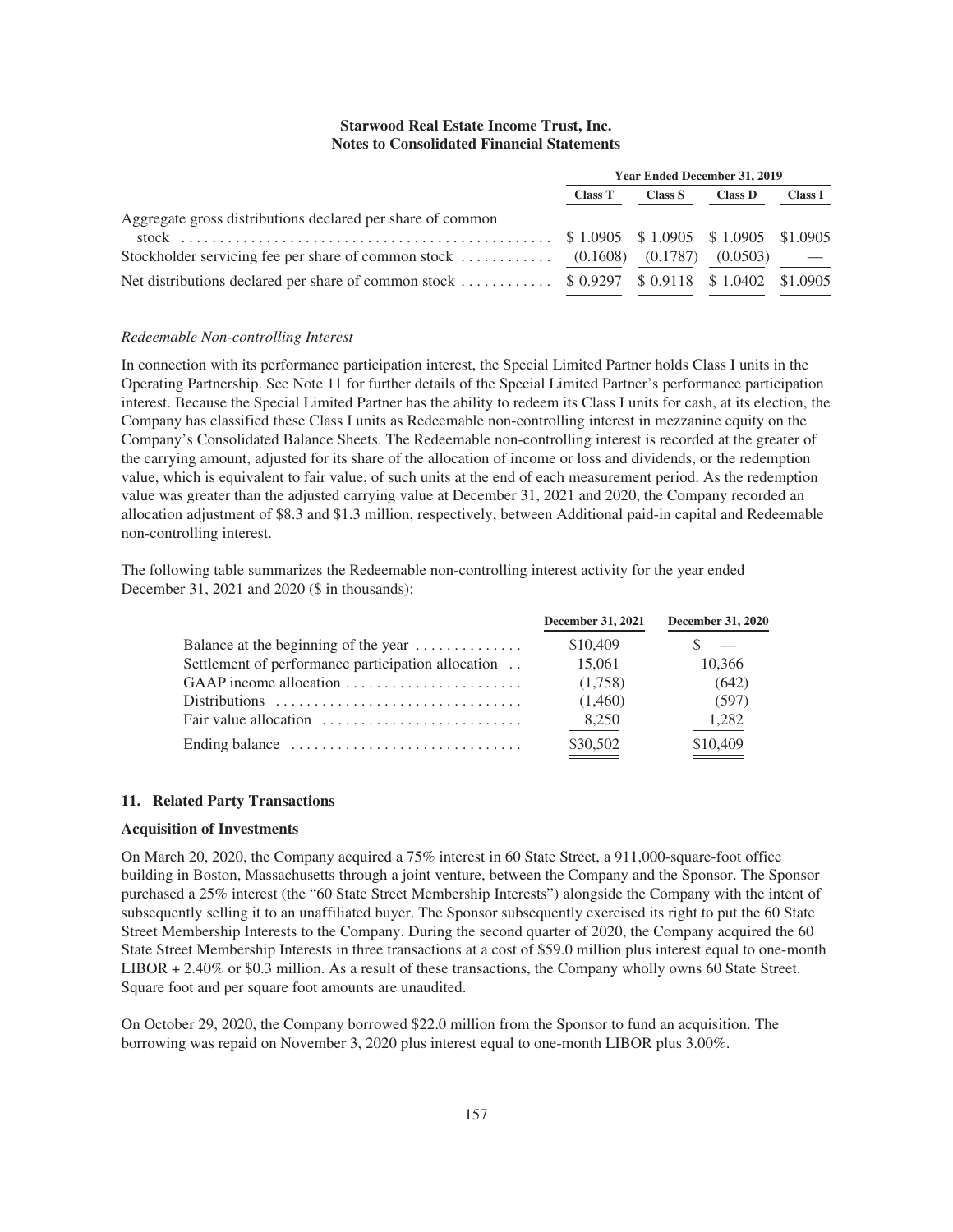#### **Management Fee and Performance Participation Allocation**

The Advisor is entitled to an annual management fee equal to 1.25% of the Company's NAV, payable monthly as compensation for the services it provides to the Company. The management fee can be paid, at the Advisor's election, in cash, shares of common stock, or Operating Partnership units. The Advisor waived its management fee through March 31, 2019. During the years ended December 31, 2021 and 2020, the Company incurred management fees of \$62.2 million and \$19.4 million, respectively.

To date, the Advisor has elected to receive the management fee in shares of the Company's common stock. The Company issued 2,232,831 and 210,827 unregistered Class I shares to the Advisor as payment for the 2021 and 2020 management fees, respectively, and also had a payable of \$9.6 million and \$2.1 million related to the management fees as of December 31, 2021 and 2020, respectively, which are included in Due to affiliates on the Company's Consolidated Balance Sheets. During January 2022, the Advisor was issued 371,148 unregistered Class I shares as payment for the \$9.6 million management fee accrued as of December 31, 2021. During January 2021, the Advisor was issued 97,097 unregistered Class I shares as payment for the \$2.1 million management fee accrued as of December 31, 2020. The shares issued to the Advisor for payment of the management fee were issued at the applicable NAV per share at the end of each month for which the fee was earned. During 2021 the Advisor submitted 27,850 Class I shares for repurchase resulting in a total repurchase of \$0.6 million. During 2020, the Advisor submitted 8,787 Class I shares for repurchase resulting in a total repurchase of \$0.2 million.

Additionally, the Special Limited Partner, an affiliate of the Advisor, holds a performance participation interest in the Operating Partnership that entitles it to receive an allocation of the Operating Partnership's total return to its capital account. Total return is defined as distributions paid or accrued plus the change in NAV. Under the Operating Partnership's limited partnership agreement, the annual total return will be allocated solely to the Special Limited Partner after the other unit holders have received a total return of 5% (after recouping any loss carryforward amount) and such allocation will continue until the allocation between the Special Limited Partner and all other unit holders is equal to 12.5% and 87.5%, respectively. Thereafter, the Special Limited Partner will receive an allocation of 12.5% of the annual total return. The annual distribution of the performance participation interest will be paid in cash or Class I units of the Operating Partnership, at the election of the Special Limited Partner. During the years ended December 31, 2021 and 2020, the Company recognized \$204.2 million and \$15.1 million, respectively, of performance participation interest in the Company's consolidated financial statements.

The performance participation interest for 2021 became payable on December 31, 2021 and, in January 2022, the Company caused the Operating Partnership to issue 7,872,930 Class I units in the Operating Partnership to the Special Limited Partner as payment for the performance participation interest for 2021. Such Class I units were issued at the NAV per unit as of December 31, 2021.

The performance participation interest for 2020 became payable on December 31, 2020 and, in January 2021, the Company caused the Operating Partnership to issue 695,320 Class I units in the Operating Partnership to the Special Limited Partner as payment for the performance participation interest for 2020. Such Class I units were issued at the NAV per unit as of December 31, 2020.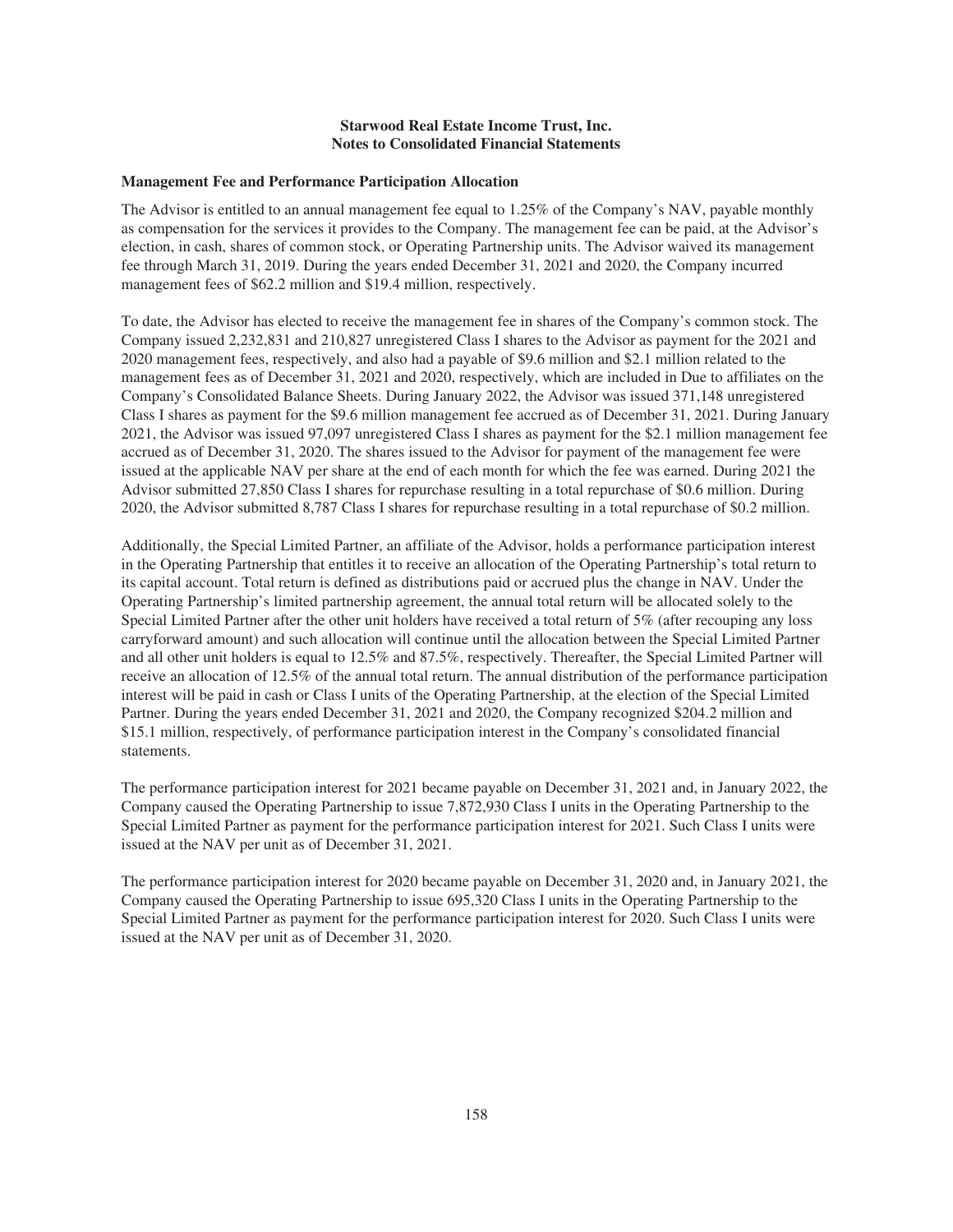### **Due to Affiliates**

The following table details the components of Due to affiliates (\$ in thousands):

|                                                                                       | <b>December 31, 2021</b> | <b>December 31, 2020</b> |
|---------------------------------------------------------------------------------------|--------------------------|--------------------------|
| Accrued stockholder servicing fee                                                     | \$291,544                | \$73,170                 |
| Performance participation allocation                                                  | 204,225                  | 15,061                   |
| Advanced organization and offering costs                                              | 4.373                    | 5,830                    |
| Accrued management fee                                                                | 9.628                    | 2.103                    |
| Accrued affiliate service provider expenses                                           | 843                      |                          |
| Advanced operating expenses                                                           | 2,655                    | 207                      |
| $Total \dots \dots \dots \dots \dots \dots \dots \dots \dots \dots \dots \dots \dots$ | \$513,268                | \$96,371                 |

### *Accrued stockholder servicing fee*

As described in Note 2, the Company accrues the full amount of the future stockholder servicing fees payable to the Dealer Manager for Class T, Class S, and Class D shares up to the 8.75% limit at the time such shares are sold. As of December 31, 2021 and 2020, the Company has accrued \$291.5 million and \$73.2 million, respectively, of stockholder servicing fees payable to the Dealer Manager related to the Class T shares, Class S shares and Class D shares sold. The Dealer Manager has entered into agreements with the selected dealers distributing the Company's shares in the Offering, which provide, among other things, for the re-allowance of the full amount of the selling commissions and dealer manager fee and all or a portion of the stockholder servicing fees received by the Dealer Manager to such selected dealers.

### *Advanced organization and offering costs*

The Advisor and its affiliates incurred \$7.3 million, of organization and offering costs (excluding upfront selling commissions, dealer manager fees and stockholder servicing fees) on behalf of the Company through December 21, 2019. Such amount is being reimbursed to the Advisor ratably over 60 months, which commenced in January 2020.

#### *Advanced operating expenses*

As of December 31, 2021 and 2020, the Advisor had advanced approximately \$0.1 million and \$0.1 million, respectively, of expenses on the Company's behalf for general corporate expenses provided by unaffiliated third parties. Such amounts (incurred prior to 2019) are being reimbursed to the Advisor ratably over a 60 month period, which commenced in January 2020.

As of December 31, 2021 and 2020, the Advisor had incurred approximately \$6.7 million and \$2.7 million, respectively, of expenses on the Company's behalf for general corporate expenses. Such amounts are being reimbursed to the Advisor one month in arrears.

#### *Accrued affiliate service provider expenses*

The Company has engaged and expects to continue to engage Highmark Residential (formerly Milestone Management), a portfolio company owned by an affiliate of the Sponsor, to provide day-to-day operational and management services (including leasing, construction management, revenue management, accounting, legal and contract management, expense management, and capital expenditure projects and transaction support services) for a portion of the Company's multifamily properties. The cost for such services is a percentage of the gross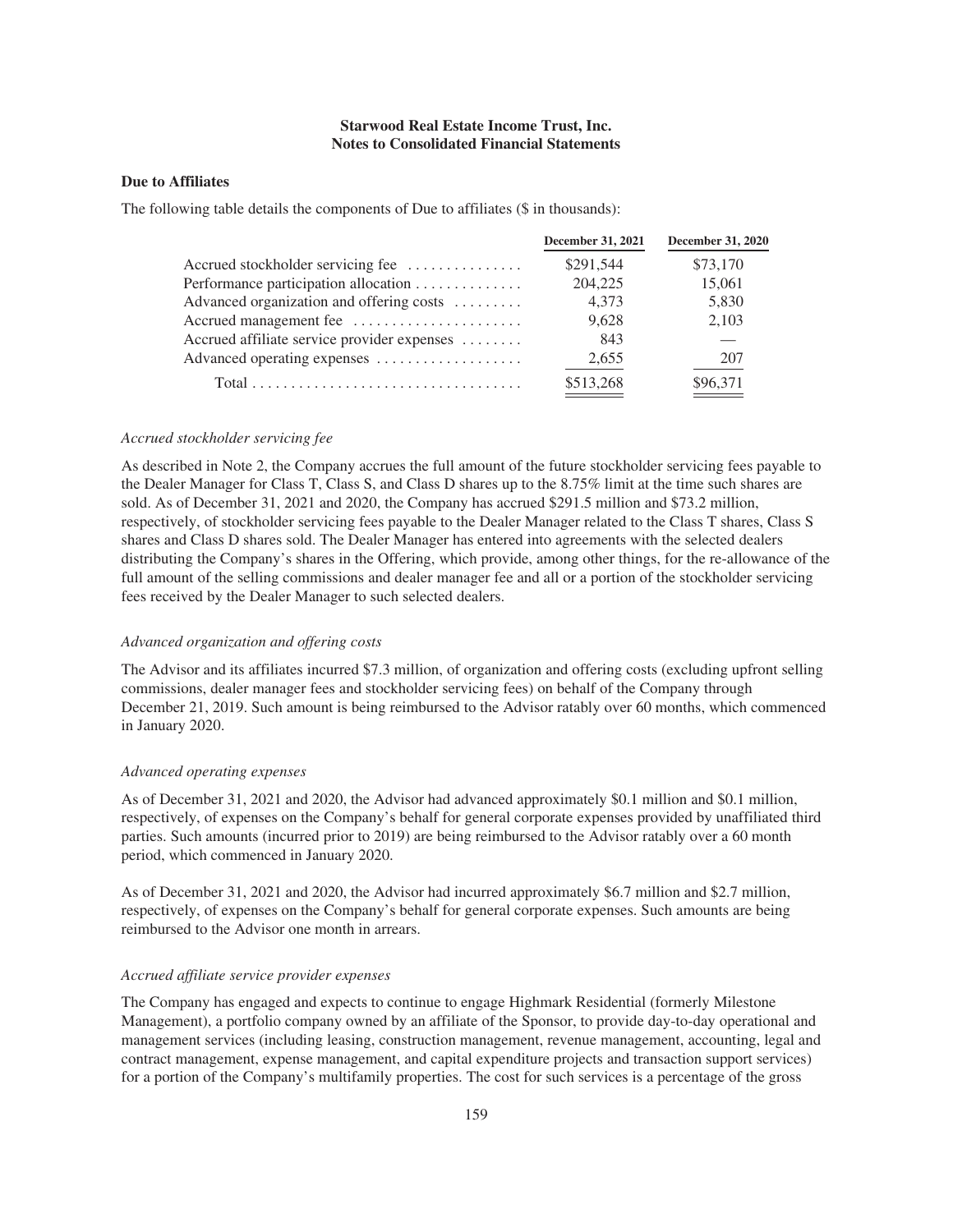receipts and project costs, respectively, (which will be reviewed periodically and adjusted if appropriate), plus actual costs allocated for transaction support services. During the years ended December 31, 2021, 2020 and 2019, the Company has incurred approximately \$6.7 million, \$2.8 million and \$0.7 million, respectively, of expenses due to Highmark Residential services in connection with its investments and such amounts are included in Rental property operating expenses on the Company's Consolidated Statements of Operations.

The Company has engaged Rinaldi, Finkelstein & Franklin L.L.C. ("RFF"), a law firm owned and controlled by Ellis F. Rinaldi, Co-General Counsel and Senior Managing Director of the Sponsor and certain of its affiliates, to provide corporate legal support services to the Company. For the years ended December 31, 2021, 2020 and 2019, the amounts incurred for services provided by RFF were \$0.6 million, \$0.3 million and \$0.2 million, respectively.

The Company has engaged Essex Title, LLC ("Essex"), a title agent company majority owned by the Sponsor. Essex acts as an agent for one or more underwriters in issuing title policies and/or providing support services in connection with investments by the Company, Starwood and their affiliates and related parties and third parties. Essex focuses on transactions in rate-regulated states where the cost of title insurance is non-negotiable. Essex will not perform services in non-regulated states for the Company, unless (i) in the context of a portfolio transaction that includes properties in rate-regulated states, (ii) as part of a syndicate of title insurance companies where the rate is negotiated by other insurers or their agents, (iii) when a third party is paying all or a material portion of the premium or (iv) when providing only support services to the underwriter. Essex earns fees, which would have otherwise been paid to third parties, by providing title agency services and facilitating placement of title insurance with underwriters. Starwood receives distributions from Essex in connection with investments by the Company based on its equity interest in Essex. In each case, there will be no related offset to the Company.

During the year ended December 31, 2021, the Company paid Essex \$1.9 million, for title services related to 11 investments and such costs were capitalized to Investments in real estate, net, on the Company's Consolidated Balance Sheets. During the year ended December 31, 2020, the Company paid Essex \$0.2 million, for title services related to two investments and such costs were capitalized to Investments in real estate, net, on the Company's Consolidated Balance Sheets. The Company did not engage Essex during the year ended December 31, 2019.

The Company engaged Starwood Retail Partners to provide leasing and legal services for any retail properties we acquire. During the year ended December 31, 2021, the Company did not incur any expenses from Starwood Retail Partners.

The Company has engaged Starwood's affiliated Luxembourg office for accounting and administrative matters relating to certain European investments. During the year ended December 31, 2021, the amounts incurred for services provided were \$0.2 million. The Company did not engage Starwood's affiliated Luxembourg office for accounting and administrative matters during the years ended December 31, 2020 and 2019.

The Company has incurred legal expenses from third party law firms whose lawyers have been seconded to affiliates of Starwood Capital for the purpose of providing legal services in Europe to investment vehicles sponsored by Starwood Capital. During the year ended December 31, 2021, the amounts incurred for services provided were \$0.1 million. The Company did not incur legal expenses from third party law firms whose lawyers have been seconded to affiliates of Starwood Capital for the purpose of providing legal services during the years ended December 31, 2020 and 2019.

### **12. Commitments and Contingencies**

As of December 31, 2021 and 2020, the Company is not subject to any material litigation nor is the Company aware of any material litigation threatened against it.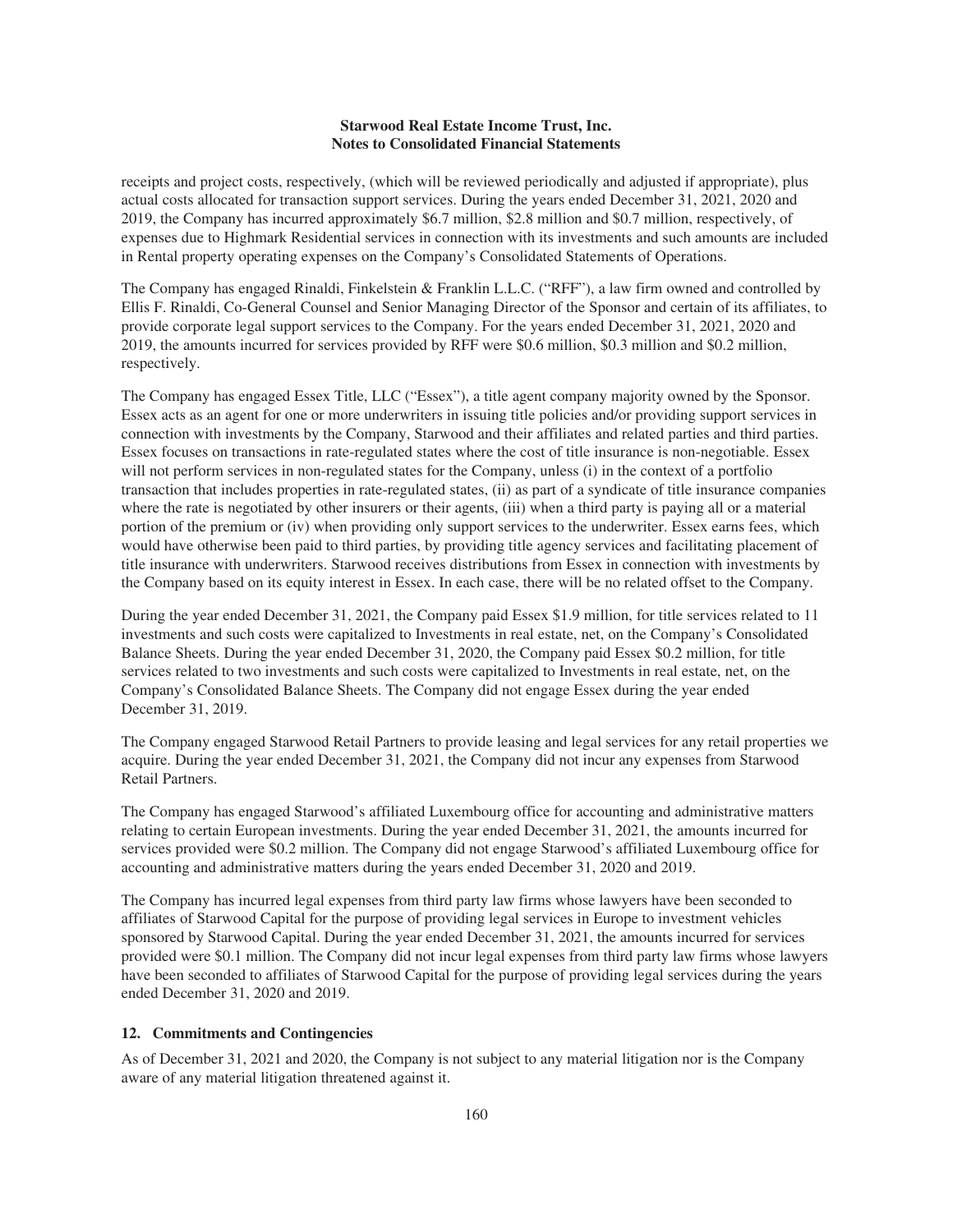As of March 28, 2022 the company had a remaining funding commitment to one of its consolidated joint ventures of approximately \$202 million.

#### **13. Leases**

#### *Lessee*

Certain of the Company's investments in real estate are subject to a ground lease. The Company's ground leases are classified as operating leases based on the characteristics of the respective lease. The ground leases were acquired as part of the acquisition of real estate and no incremental costs were incurred for such ground leases. The Company's ground leases are non-cancelable and do not contain any additional renewal options.

The following table presents the future lease payments due under the Company's ground leases as of December 31, 2021 (\$ in thousands):

| Year                                                                                  | Operating<br>Lease |
|---------------------------------------------------------------------------------------|--------------------|
|                                                                                       | 686                |
|                                                                                       | 686                |
|                                                                                       | 686                |
|                                                                                       | 712                |
|                                                                                       | 713                |
|                                                                                       |                    |
|                                                                                       | 29,980             |
| Difference between undiscounted cash flows and discounted cash flows $\dots$ (17,481) |                    |
|                                                                                       |                    |

The Company utilized its incremental borrowing rate, which was between 4.5% and 6% to determine its lease liabilities. As of December 31, 2021, the weighted average remaining lease term of the Company's operating leases were 38 years.

Payments under the Company's ground leases contain fixed payment components. The Company's ground leases contained escalations prior to the Company's hold period.

#### *Lessor*

The Company's rental revenue primarily consists of rent earned from operating leases at the Company's multifamily, single-family rental, industrial, office, self-storage, medical office and other properties. Leases at the Company's industrial, office, medical office and other properties generally include a fixed base rent and certain leases also contain a variable component. The variable component of the Company's operating leases at its industrial, office, medical office and other properties primarily consist of the reimbursement of operating expenses such as real estate taxes, insurance, and common area maintenance costs.

Leases at the Company's industrial, office, medical office and other properties are generally longer term and may contain extension and termination options at the lessee's election. The Company's rental revenue earned from leases at the Company's multifamily, single-family rental and self-storage properties primarily consists of a fixed base rent and certain leases contain a variable component that allows for the pass-through of certain operating expenses such as utilities. Leases at the Company's multifamily, single-family rental and self-storage properties are short term in nature, generally not greater than 12 months in length.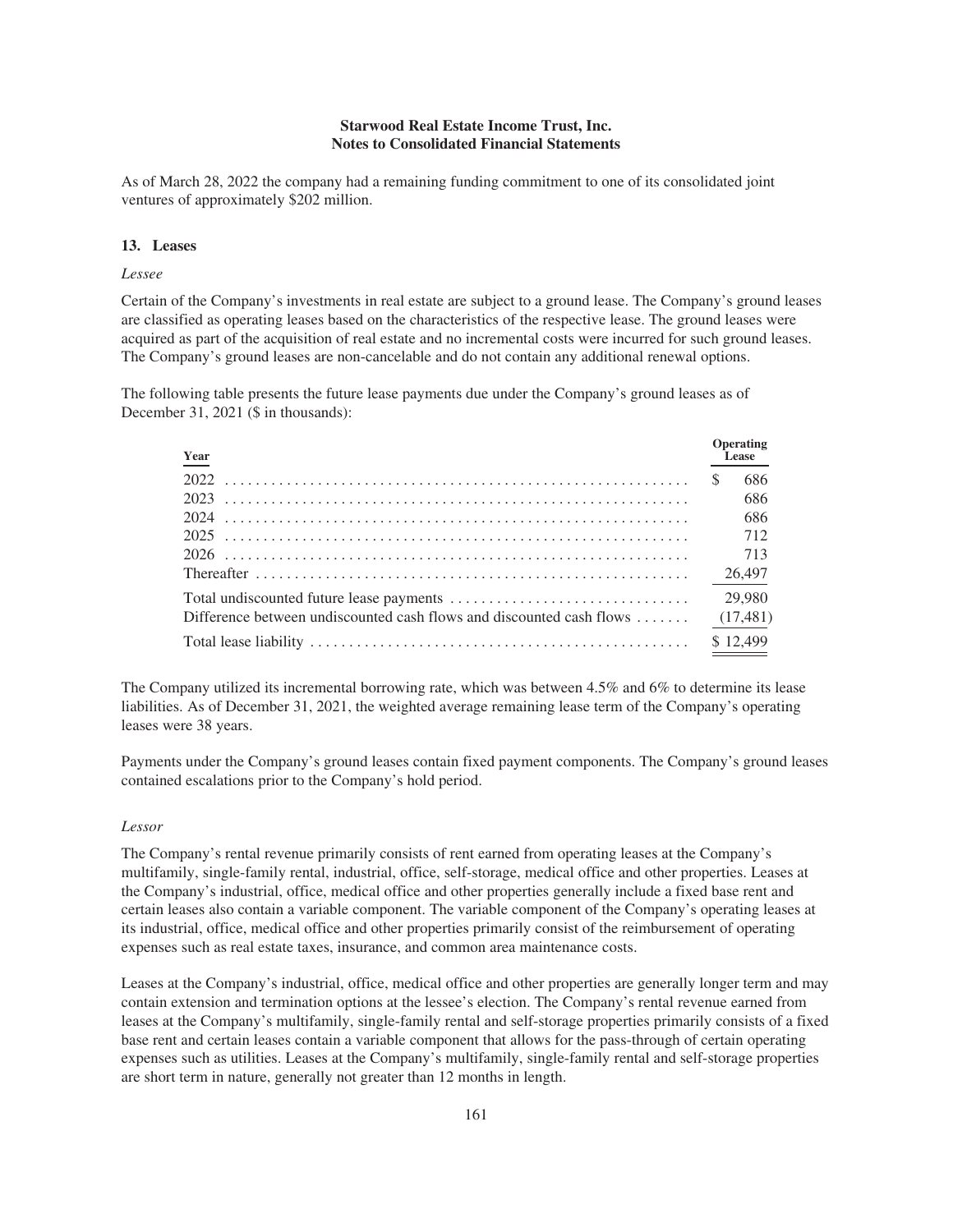The following table summarizes the fixed and variable components of the Company's operating leases (\$ in thousands):

|                      |           | For the Year Ended December 31, |          |
|----------------------|-----------|---------------------------------|----------|
|                      | 2021      | 2020                            | 2019     |
| Fixed lease payments | \$530,093 | \$238.897                       | \$46.908 |
|                      | 74.481    | 34.950                          | 4,882    |
| Rental revenue       |           | \$604,574 \$273,847 \$51,790    |          |

The following table presents the undiscounted future minimum rents the Company expects to receive for its industrial, office, medical office and other properties as of December 31, 2021 (\$ in thousands). Leases at the Company's multifamily, single-family and self-storage properties are short term, generally 12 months or less, and are therefore not included.

| Year                                                                        | <b>Future Minimum</b><br>Rents |
|-----------------------------------------------------------------------------|--------------------------------|
|                                                                             | \$229,976                      |
|                                                                             | 218,831                        |
|                                                                             | 195.541                        |
|                                                                             | 169,574                        |
|                                                                             | 147,597                        |
| Thereafter $\ldots \ldots \ldots \ldots \ldots \ldots \ldots \ldots \ldots$ | 525,167                        |
|                                                                             | \$1,486,686                    |

### **14. Segment Reporting**

The Company operates in nine reportable segments: Multifamily properties, Single-Family Rental properties, Hospitality properties, Industrial properties, Office properties, Self-Storage properties, Medical office properties, Other properties and Investments in real estate debt. The Company allocates resources and evaluates results based on the performance of each segment individually. The Company believes that segment net operating income is the key performance metric that captures the unique operating characteristics of each segment.

The following table sets forth the total assets by segment (\$ in thousands):

|                                                    | December 31, 2021 | <b>December 31, 2020</b> |
|----------------------------------------------------|-------------------|--------------------------|
| Multifamily properties                             | \$12,225,256      | \$2,738,210              |
| Single-Family Rental properties                    | 1,150,987         |                          |
| Hospitality properties                             | 240,326           | 244,065                  |
|                                                    | 2,145,163         | 551,898                  |
| Office properties                                  | 1,599,774         | 1,186,328                |
| Self-Storage properties                            | 331,024           |                          |
| Medical office properties                          | 191,881           | 196,559                  |
| Other properties                                   | 332,507           |                          |
| Investments in real estate debt                    | 954,077           | 218,225                  |
| Other (Corporate) $\dots\dots\dots\dots\dots\dots$ | 800,436           | 195,531                  |
| Total assets                                       | \$19,971,431      | \$5,330,816              |
|                                                    |                   |                          |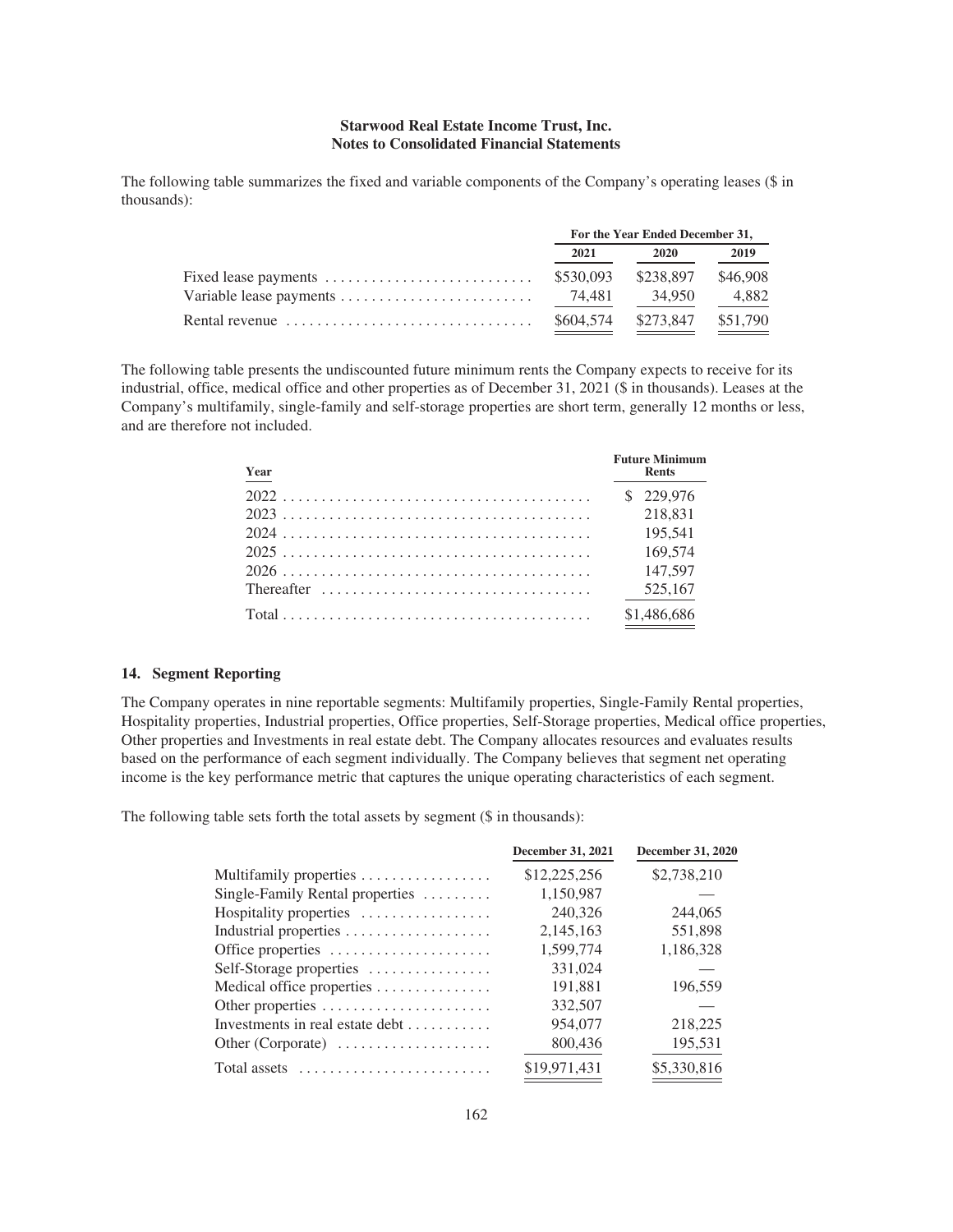The following table sets forth the financial results by segment for the year ended December 31, 2021 (\$ in thousands):

|                                                                                                                                                                                                                                               |                                           | Single-<br><b>Family</b>        |           |          |                                                | Self-                    | <b>Medical</b>    |       | <b>Investments</b><br>in Real |                                                                                            |
|-----------------------------------------------------------------------------------------------------------------------------------------------------------------------------------------------------------------------------------------------|-------------------------------------------|---------------------------------|-----------|----------|------------------------------------------------|--------------------------|-------------------|-------|-------------------------------|--------------------------------------------------------------------------------------------|
|                                                                                                                                                                                                                                               | Multifamily Rental Hospitality Industrial |                                 |           |          | <b>Office</b>                                  | Storage Office           |                   |       | <b>Other</b> Estate Debt      | <b>Total</b>                                                                               |
| <b>Revenues:</b>                                                                                                                                                                                                                              |                                           |                                 |           |          |                                                |                          |                   |       |                               |                                                                                            |
| Rental revenue                                                                                                                                                                                                                                | \$365,052                                 | \$1,158                         | S         | \$96,826 | \$124,317                                      | \$741                    | \$14,656 \$1,824  |       | S                             | \$604,574                                                                                  |
| Hospitality revenue                                                                                                                                                                                                                           |                                           |                                 | 33,301    |          |                                                |                          |                   |       |                               | 33,301                                                                                     |
| Other revenue                                                                                                                                                                                                                                 | 4,310                                     |                                 | 348       |          | 331                                            |                          | 41                |       |                               | 5,030                                                                                      |
| Total revenues                                                                                                                                                                                                                                | 369,362                                   | 1,158                           | 33,649    | 96,826   | 124,648                                        | 741                      | 14,697            | 1,824 |                               | 642,905                                                                                    |
| <b>Expenses:</b>                                                                                                                                                                                                                              |                                           |                                 |           |          |                                                |                          |                   |       |                               |                                                                                            |
| Rental property                                                                                                                                                                                                                               |                                           |                                 |           |          |                                                |                          |                   |       |                               |                                                                                            |
| operating $\dots\dots\dots$                                                                                                                                                                                                                   | 151,923                                   | 274                             |           | 25,258   | 43,741                                         | 287                      | 6,225             | 241   |                               | 227,949                                                                                    |
| Hospitality operating                                                                                                                                                                                                                         |                                           | $\overbrace{\qquad \qquad }^{}$ | 20,702    |          |                                                | $\overline{\phantom{0}}$ |                   |       |                               | 20,702                                                                                     |
| Total segment expenses                                                                                                                                                                                                                        | 151,923                                   | 274                             | 20,702    | 25,258   | 43,741                                         | 287                      | 6,225             | 241   |                               | 248,651                                                                                    |
| Income from investments in                                                                                                                                                                                                                    |                                           |                                 |           |          |                                                |                          |                   |       |                               |                                                                                            |
| real estate debt                                                                                                                                                                                                                              |                                           |                                 |           |          |                                                |                          |                   |       | 45,156                        | 45,156                                                                                     |
| Loss from unconsolidated                                                                                                                                                                                                                      |                                           |                                 |           |          |                                                |                          |                   |       |                               |                                                                                            |
| real estate ventures                                                                                                                                                                                                                          |                                           |                                 | (615)     |          |                                                |                          |                   |       |                               | (615)                                                                                      |
| <b>Segment net operating</b>                                                                                                                                                                                                                  |                                           |                                 |           |          |                                                |                          |                   |       |                               |                                                                                            |
| income                                                                                                                                                                                                                                        | \$217,439                                 | 884<br>\$                       | \$12,332  | \$71,568 | \$80,907                                       | \$454                    | \$ 8,472 \$ 1,583 |       | \$45,156                      | \$438,795                                                                                  |
| Depreciation and<br>amortization<br>General and administrative<br>Management fees<br>Performance participation<br>allocation $\ldots \ldots \ldots \ldots$<br>Interest expense<br>Other income, net<br>Net $loss$<br>Net loss attributable to | \$(189,084) \$(2,311)                     |                                 | \$(8,543) |          | $$(58,002) $(61,953) $(429) $(8,437) $(1,696)$ |                          |                   |       | \$                            | $$$ (330,455)<br>(25, 404)<br>(62, 237)<br>(204, 225)<br>(124,091)<br>3,174<br>\$(304,443) |
| non-controlling<br>interests in<br>consolidated joint<br>ventures $\ldots$ ,<br>Net loss attributable to<br>non-controlling<br>interests in Operating<br>Partnership                                                                          |                                           |                                 |           |          |                                                |                          |                   |       |                               | 434<br>1,758                                                                               |
| Net loss attributable to                                                                                                                                                                                                                      |                                           |                                 |           |          |                                                |                          |                   |       |                               |                                                                                            |
| stockholders                                                                                                                                                                                                                                  |                                           |                                 |           |          |                                                |                          |                   |       |                               | \$(302,251)                                                                                |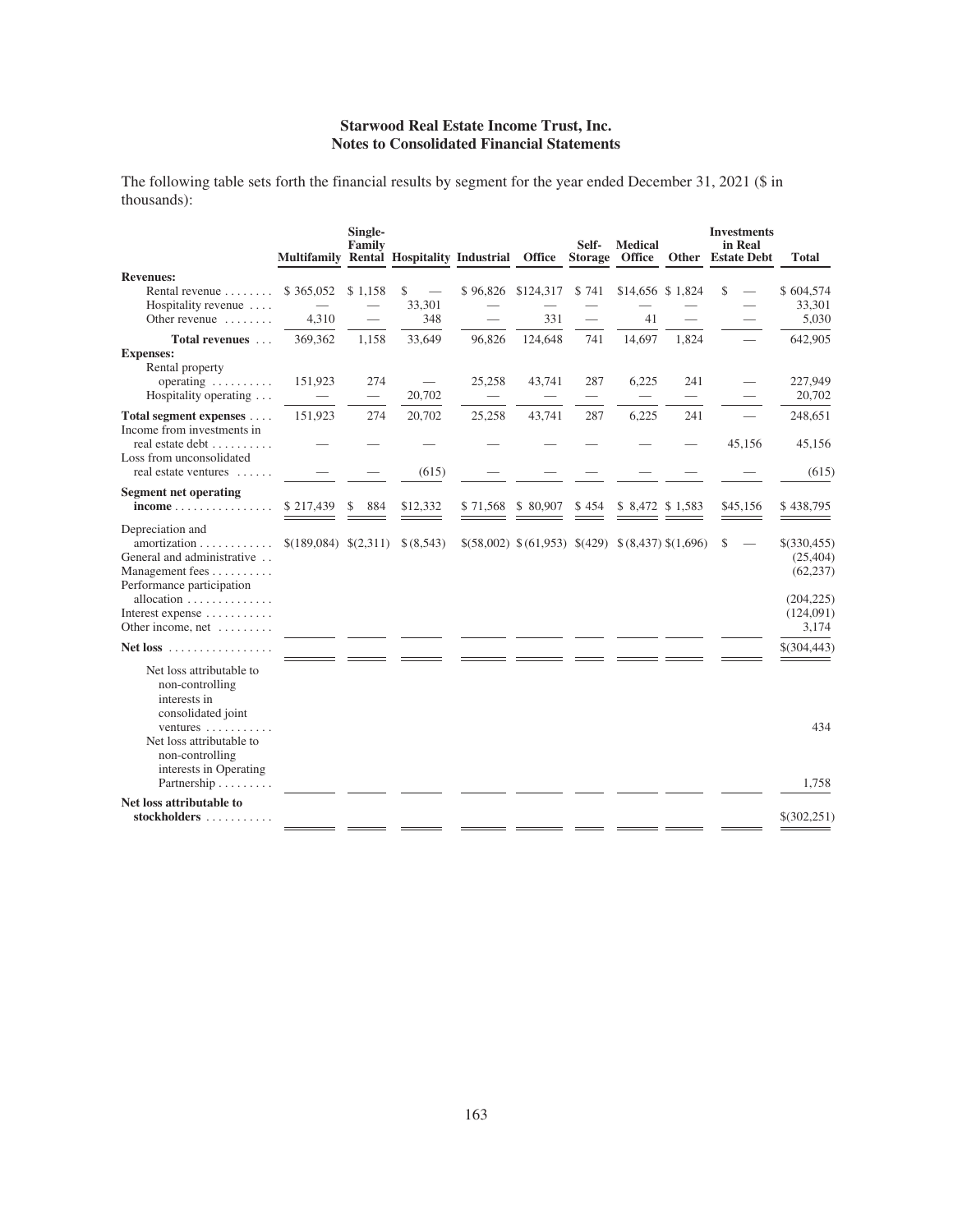The following table sets forth the financial results by segment for the year ended December 31, 2020 (\$ in thousands):

|                                                                                                                                                                                                        | <b>Multifamily</b> | <b>Hospitality</b>  | <b>Industrial</b> | <b>Office</b>         | <b>Medical</b><br><b>Office</b> | <b>Investments</b><br>in Real<br><b>Estate Debt</b> | <b>Total</b>                                                           |
|--------------------------------------------------------------------------------------------------------------------------------------------------------------------------------------------------------|--------------------|---------------------|-------------------|-----------------------|---------------------------------|-----------------------------------------------------|------------------------------------------------------------------------|
| <b>Revenues:</b>                                                                                                                                                                                       |                    |                     |                   |                       |                                 |                                                     |                                                                        |
| Rental revenue                                                                                                                                                                                         | \$132,835          | \$<br>$\frac{1}{2}$ | \$30,203          | \$97,078              | \$13,731                        | \$                                                  | \$273,847                                                              |
| Hospitality revenue $\dots\dots\dots\dots$                                                                                                                                                             |                    | 22,200              |                   |                       |                                 |                                                     | 22,200                                                                 |
| Other revenue                                                                                                                                                                                          | 2,045              | 146                 |                   | 145                   | 40                              |                                                     | 2,376                                                                  |
| Total revenues                                                                                                                                                                                         | 134,880            | 22,346              | 30,203            | 97,223                | 13,771                          |                                                     | 298,423                                                                |
| <b>Expenses:</b>                                                                                                                                                                                       |                    |                     |                   |                       |                                 |                                                     |                                                                        |
| Rental property operating<br>Hospitality operating                                                                                                                                                     | 51,878             | 16,242              | 7,261             | 32,895                | 4,908                           |                                                     | 96,942<br>16,242                                                       |
| Total segment expenses<br>Income from investments in real estate                                                                                                                                       | 51,878             | 16,242              | 7,261             | 32,895                | 4,908                           |                                                     | 113,184                                                                |
|                                                                                                                                                                                                        |                    |                     |                   |                       |                                 | 7,206                                               | 7,206                                                                  |
| Loss from unconsolidated real estate                                                                                                                                                                   |                    | (1,462)             |                   |                       |                                 |                                                     | (1,462)                                                                |
| Segment net operating income                                                                                                                                                                           | \$83,002           | \$4,642             | \$22,942          | \$64,328              | \$8,863                         | \$7,206                                             | \$190,983                                                              |
| Depreciation and amortization<br>General and administrative<br>Management fees<br>Performance participation allocation<br>Interest expense $\dots\dots\dots\dots\dots\dots\dots$<br>Other expense, net | \$(73,365)         | \$ (8,403)          | \$(18,323)        | $$(48,477) \$(7,296)$ |                                 | $s =$                                               | \$(155,864)<br>(8,624)<br>(19, 423)<br>(15,061)<br>(88,918)<br>(1,293) |
|                                                                                                                                                                                                        |                    |                     |                   |                       |                                 |                                                     | \$ (98,200)                                                            |
| Net loss attributable to non-<br>controlling interests in<br>consolidated joint ventures<br>Net loss attributable to non-<br>controlling interests in Operating<br>Partnership                         |                    |                     |                   |                       |                                 |                                                     | 1,300<br>642                                                           |
| Net loss attributable to                                                                                                                                                                               |                    |                     |                   |                       |                                 |                                                     |                                                                        |
|                                                                                                                                                                                                        |                    |                     |                   |                       |                                 |                                                     | (96, 258)<br>\$                                                        |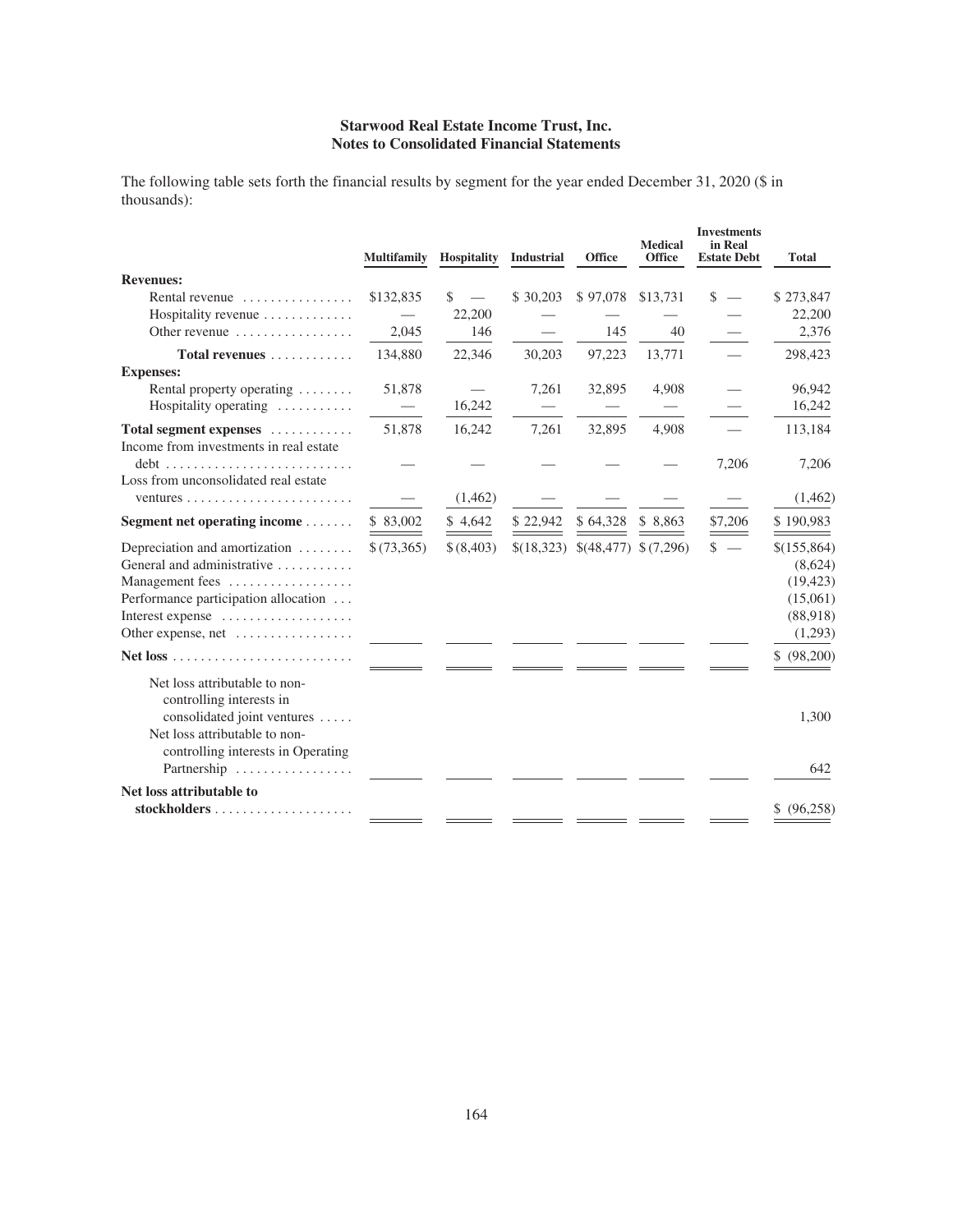The following table sets forth the financial results by segment for the year ended December 31, 2019 (\$ in thousands):

|                                                                             | <b>Multifamily</b> | Hotel      | <b>Industrial</b> | <b>Office</b> | <b>Medical</b><br><b>Office</b> | <b>Investments</b><br>in Real<br><b>Estate Debt</b> | <b>Total</b> |
|-----------------------------------------------------------------------------|--------------------|------------|-------------------|---------------|---------------------------------|-----------------------------------------------------|--------------|
| <b>Revenues:</b>                                                            |                    |            |                   |               |                                 |                                                     |              |
| Rental revenue                                                              | \$29,768           | \$         | \$2,489           | \$19,022      | \$511                           | \$                                                  | \$51,790     |
| Hospitality revenue                                                         |                    | 40,559     |                   |               |                                 |                                                     | 40,559       |
| Other revenue                                                               | 1,669              | 259        |                   | 31            |                                 |                                                     | 1,959        |
| Total revenues                                                              | 31,437             | 40,818     | 2,489             | 19,053        | 511                             |                                                     | 94,308       |
| <b>Expenses:</b>                                                            |                    |            |                   |               |                                 |                                                     |              |
| Rental property operating                                                   | 11,396             |            | 583               | 6,388         | 96                              |                                                     | 18,463       |
| Hospitality operating                                                       |                    | 23,507     |                   |               |                                 |                                                     | 23,507       |
| Total segment expenses                                                      | 11,396             | 23,507     | 583               | 6,388         | 96                              |                                                     | 41,970       |
| Income from investments in real estate debt                                 |                    |            |                   |               |                                 | 10,158                                              | 10,158       |
| Earnings from unconsolidated real estate                                    |                    |            |                   |               |                                 |                                                     |              |
|                                                                             |                    | 175        |                   |               |                                 |                                                     | 175          |
| Segment net operating income                                                | \$ 20,041          | \$17,486   | \$1,906           | \$12,665      | \$415                           | \$10,158                                            | \$62,671     |
| Depreciation and amortization                                               | \$(17,520)         | \$ (8,239) | \$(1,570)         | \$(11,312)    | \$(255)                         | \$<br>$\overline{\phantom{m}}$                      | $$$ (38,896) |
| General and administrative                                                  |                    |            |                   |               |                                 |                                                     | (4,523)      |
|                                                                             |                    |            |                   |               |                                 |                                                     | (5,469)      |
| Performance participation allocation                                        |                    |            |                   |               |                                 |                                                     | (10, 366)    |
| Interest expense                                                            |                    |            |                   |               |                                 |                                                     | (25,311)     |
| Other expense net                                                           |                    |            |                   |               |                                 |                                                     | 916          |
|                                                                             |                    |            |                   |               |                                 |                                                     | \$(20,978)   |
| Net loss attributable to non-controlling<br>interests in consolidated joint |                    |            |                   |               |                                 |                                                     |              |
|                                                                             |                    |            |                   |               |                                 |                                                     | 152          |
| Net loss attributable to stockholders                                       |                    |            |                   |               |                                 |                                                     | \$(20, 826)  |

### **15. Subsequent Events**

# *Acquisitions / New Investments*

Subsequent to December 31, 2021, the Company acquired an aggregate of \$0.2 billion of investments in real estate across four separate transactions, exclusive of closing costs. The acquisitions were related to single-family rental homes, self-storage and industrial properties.

Subsequent to December 31, 2021, the Company purchased an aggregate of \$0.2 billion of investments in real estate debt and real estate-related equity securities.

### *Commitments*

Subsequent to December 31, 2021, the Company has committed approximately \$1.0 billion to the financing of an acquisition by a third party.

#### *Proceeds from the Issuance of Common Stock*

Subsequent to December 31, 2021, the Company received net proceeds of approximately \$2.0 billion from the issuance of its common stock in its public offerings.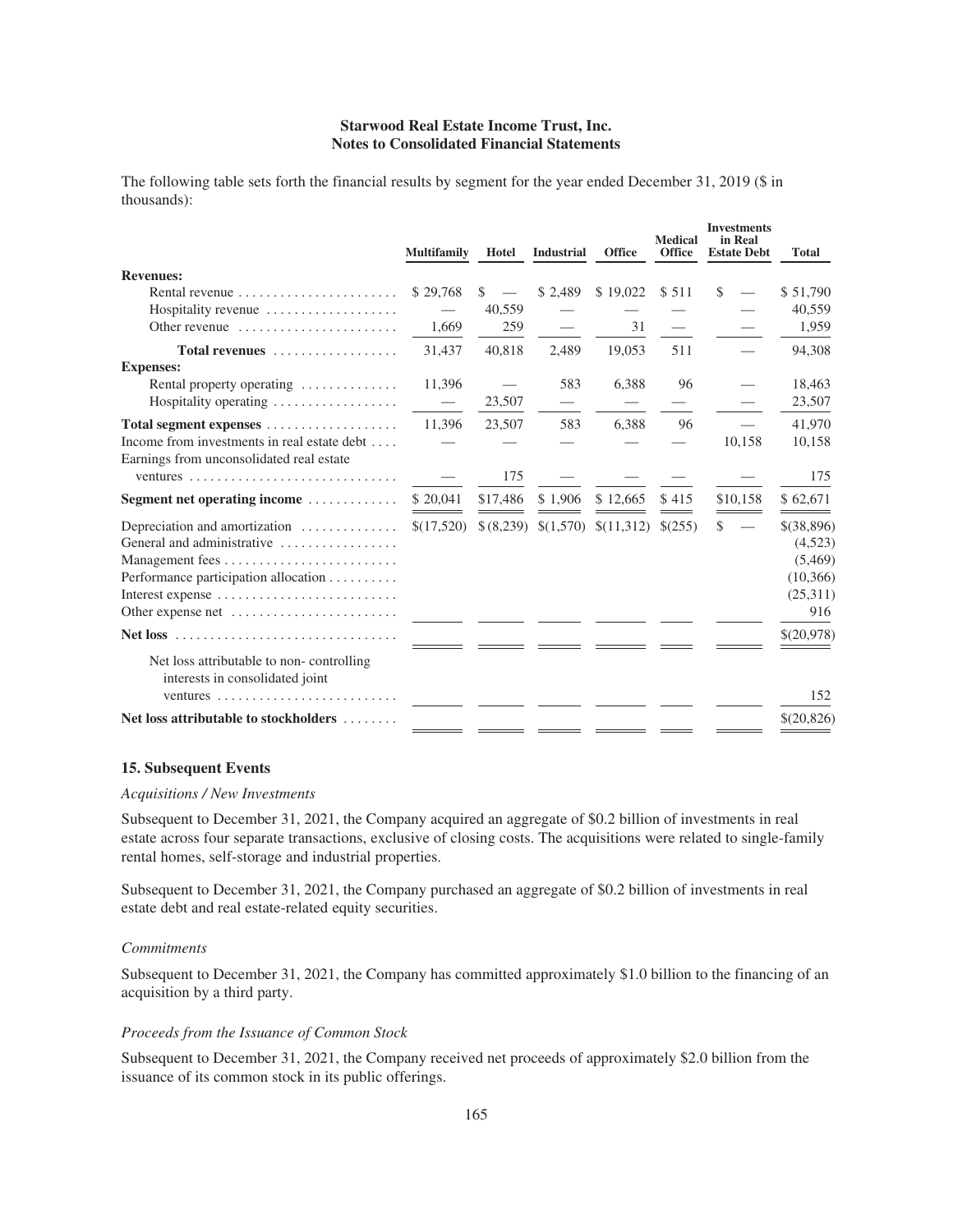Schedule III-Real Estate and Accumulated Depreciation as of December 31, 2021 (\$ in thousands) Schedule III—Real Estate and Accumulated Depreciation as of December 31, 2021 (\$ in thousands)

|                                                                     |                          |                                                                                            |                                     | <b>Initial Cost</b>                    |                  | Costs Capitalized<br>to Acquisition<br>Subsequent |                             | Gross Amounts at which<br>Carried at the Close of<br>Period (2) |                        |                             |           |                  |                            |
|---------------------------------------------------------------------|--------------------------|--------------------------------------------------------------------------------------------|-------------------------------------|----------------------------------------|------------------|---------------------------------------------------|-----------------------------|-----------------------------------------------------------------|------------------------|-----------------------------|-----------|------------------|----------------------------|
|                                                                     |                          |                                                                                            | Land and<br>Land                    | <b>Building and</b><br><b>Building</b> | Land and<br>Land | <b>Building and</b><br>Building                   | Land and<br>Land            | <b>Building and</b><br>Building                                 |                        | Accumulated<br>Depreciation | Year      | Year<br>Acquired | Depreciable<br>d Lives (1) |
| Description                                                         | Location                 | Encumbrances Improvements Improvements Improvements Improvements Improvements Improvements |                                     |                                        |                  |                                                   |                             |                                                                 | Total                  |                             | Built     |                  |                            |
| Phoenix Property<br>Multifamily properties:                         | Mesa, AZ                 | 32,239<br>25,412<br>S                                                                      | 9,472<br>3,671<br>$\leftrightarrow$ | 35,909<br>31,351<br>$\Theta$           | \$155<br>180     | 640<br>$\Theta$                                   | 9,627<br>3,851<br>$\Theta$  | 36,549<br>31,525<br>÷,                                          | 46,176<br>35,376<br>S, | $$ (5,106)$<br>$(3,832)$    | 1997      | 2019             | $\widehat{\epsilon}$       |
| Savannah Property  Savannah, GA<br>Florida Multifamily<br>Portfolio |                          |                                                                                            |                                     |                                        |                  | 174                                               |                             |                                                                 |                        |                             | 2017      | 2019             |                            |
| Lindsey Terrance  Jacksonville, FL                                  |                          | 20,948                                                                                     | 6,828                               | 20,356                                 | 198              | 812                                               | 7,026                       | 21,168                                                          | 28,194                 | (3,125)                     | 2002      | 2019             | $\ominus$                  |
| Grande Court  Jacksonville,                                         |                          |                                                                                            |                                     |                                        |                  |                                                   |                             |                                                                 |                        |                             |           |                  |                            |
|                                                                     |                          | 15,474                                                                                     | 4,746                               | 17,564<br>17,121                       |                  | 408                                               | 4,933                       | 17,972                                                          | 22,905                 | (2, 284)                    | 2002      | 2019             |                            |
| Noah's Landing                                                      | Naples FL                | 16,889                                                                                     | 6,517                               |                                        | $\frac{57}{21}$  | 482                                               | 6,638                       | 17,603                                                          | 24,241                 | (2,270)                     | 2002      | 2019             | eee                        |
| Tuscan Isle $\ldots \ldots$<br>Concord Park                         | Fort Meade,<br>Naples FL | 19,157                                                                                     | 7,528                               | 19,904                                 |                  | 676                                               | 7,665                       | 20,580                                                          | 28,245                 | (2,737)                     | 2001      | 2019             |                            |
| Apartments                                                          | $\overline{M}$           | 61,810                                                                                     | 20,082                              | 67,141                                 | 172              | 858                                               | 20,254                      | 67,999                                                          | 88,253                 | (5,435)                     | 2005      | 2019             | $\ominus$                  |
| Columbus Multifamily<br>Portfolio                                   |                          |                                                                                            |                                     |                                        |                  |                                                   |                             |                                                                 |                        |                             |           |                  |                            |
| 80 on the                                                           |                          |                                                                                            |                                     |                                        |                  |                                                   |                             |                                                                 |                        |                             |           |                  |                            |
| $Commons \ldots$                                                    | Columbus, OH             | 17,991                                                                                     | 1,723                               | 29,200                                 | $30\,$           |                                                   | 1,753                       | 29,200                                                          | 30,953                 | (1,646)                     | 2018      | 2019             |                            |
| Gramercy                                                            | Columbus, OH             | 35,903<br>19,836                                                                           | 2,065                               | 35,270                                 | $69$             |                                                   | 12,134                      | 35,270                                                          | 47,404                 | (2,865)                     | 2013      | 2019             | eeeee                      |
| 250 High                                                            | Columbus, OH             |                                                                                            | 1,440                               | 27,818                                 |                  |                                                   | 1,440                       | 27,818                                                          | 29,258                 | (1,508)                     | 2015      | 2019             |                            |
| 600 Goodale  Columbus, OH                                           |                          | 26,270                                                                                     | 2,537                               | 29,176                                 | 159              |                                                   | 2,696                       | 29,176                                                          | 31,872                 | (1,679)                     | 2013      | 2019             |                            |
| 801 Polaris Columbus, OH                                            |                          | 33,109                                                                                     | 2,930                               | 39,135                                 | 844              | (834)                                             | 3,774                       | 38,301                                                          | 42,075                 | $(2,193)$<br>$(5,683)$      | 2015      | 2019             |                            |
| Cascades Apartments Charlotte, NC                                   |                          | 72,195                                                                                     | 12,711                              | 92,689                                 | 267              | 244                                               | 12,978                      | 92,933                                                          | 105,911                |                             | 2009/2012 | 2019             |                            |
| Thornton Apartments  Alexandria,                                    |                          |                                                                                            |                                     |                                        |                  |                                                   |                             |                                                                 |                        |                             |           |                  |                            |
|                                                                     | $\vee$                   | 118,151                                                                                    | 30,472                              | 145,504                                | 86               | 28                                                | 30,558                      | 45,532                                                          | 176,090                | (8, 139)                    | 2018      | 2019             | $\widehat{\Xi}$            |
| Exchange on Erwin                                                   | Durham, NC               | 50,542                                                                                     | 18,313                              | 54,839                                 | $^{19}$<br>80    |                                                   | 18,332                      | 54,918                                                          | 73,250                 | (3,777)                     | 2018      | 2019             | $\widehat{\Xi}$            |
| Avida Apartments  Salt Lake City,                                   |                          | 64,686                                                                                     | 17,614                              | 74,940                                 |                  | 152                                               | 17,694                      | 75,092                                                          | 92,786                 | (4,601)                     | 2018      | 2019             |                            |
|                                                                     | UT                       | 56,355                                                                                     | 8,018                               | 73,763                                 | 393              | $\frac{11}{4}$                                    | $\frac{411}{5}$<br>$\infty$ | 74,174                                                          | 82,585                 | (4, 676)                    | 2012      | 2019             | $\ominus$                  |
| Highlands Portfolio                                                 |                          |                                                                                            |                                     |                                        |                  |                                                   |                             |                                                                 |                        |                             |           |                  |                            |
| Graham Park                                                         | Columbus, OH             | 23,124                                                                                     | 3,440                               | 27,150                                 | $\circ$          |                                                   | ,449<br>$\sim$              | 27,150                                                          | 30,599                 | (1,190)                     | 2019      | 2020             |                            |
| Luxe Columbus, OH                                                   |                          | 23,972                                                                                     | 2,170                               | 30,051                                 |                  |                                                   | 2,175                       | 30,052                                                          |                        | (1, 165)                    | 2019      | 2020             | eeee                       |
| Harper House Columbus, OH                                           |                          | 25,465<br>53,462                                                                           | 3,285                               | 30,573                                 | $\sim$ $-$       |                                                   | 3,286                       | 30,573                                                          | 32,227<br>33,859       | (1, 237)                    | 2019      | 2020             |                            |
| The Baxter Decatur                                                  | Atlanta, GA              |                                                                                            | 8,603                               | 69,963                                 | 82               | $78$                                              | 8,685                       | 70,041                                                          | 78,726                 | (2,951)                     | 2019      | 2020             |                            |
| Kalina Way  Salt Lake City,                                         |                          |                                                                                            |                                     |                                        |                  |                                                   |                             |                                                                 |                        |                             |           |                  |                            |
|                                                                     | 5                        | 57,928                                                                                     | 7,101                               | 74,739                                 | $\overline{10}$  | 55                                                | 7,111                       | 74,794                                                          | 81,905                 | $(2,764)$<br>$(5,634)$      | 2017      | 2020             | $\widehat{\epsilon}$       |
| Acadia Apartments                                                   | . Ashburn, VA            | 134,338                                                                                    | 18,337                              | 168,734                                | 169              | 1,235                                             | 18,506                      | 169,969                                                         | 188,475                |                             | 1999      | 2020             |                            |
| Southeast Affordable<br>Housing Portfolio                           |                          |                                                                                            |                                     |                                        |                  |                                                   |                             |                                                                 |                        |                             |           |                  |                            |
| Arboretum Place.                                                    | Newport                  |                                                                                            |                                     |                                        |                  |                                                   |                             |                                                                 |                        |                             |           |                  |                            |
|                                                                     | News, VA                 | 14,663                                                                                     | 4,339                               | 15,528                                 |                  | 310                                               | 4,352                       | 15,838                                                          | 20,190                 | (1,095)                     | 1995      | 2020             |                            |
| Courtney Manor Jacksonville, FL                                     |                          | 26,163                                                                                     | 9,049                               | 25,981                                 | 13               | 432                                               | 9,125                       | 26,413                                                          | 35,538                 | (1,717)                     | 2000      | 2020             | $\widehat{\Xi}$            |
| Creekside at                                                        |                          |                                                                                            |                                     |                                        |                  |                                                   |                             |                                                                 |                        |                             |           |                  |                            |
| Bellemeade  High Point, NC                                          |                          | 4,640                                                                                      | 2,031                               | 4,415                                  | 5800             | 62                                                | 2,083                       | 4,477                                                           | 6,560                  | (571)                       | 1999      | 2020             | eee                        |
| Falcon Trace                                                        | Orlando, FL              | 38,926                                                                                     | 9,022                               | 41,818<br>27,465                       |                  | 404                                               | 9,150                       | 42,222                                                          | 51,372                 | (2,735)                     | 1999      | 2020             |                            |
| Hatteras Sound                                                      | Sanford, FL              | 24,859                                                                                     | 5,354                               |                                        |                  | 125                                               | 5,424                       | 27,590                                                          | 33,014                 | (1,482)                     | 2001      | 2020             |                            |
| Kino I<br>Las Villas de                                             | Tucson, AZ               | 18,108                                                                                     | 6,561                               | 16,745                                 | 50               | 42                                                | 6,611                       | 17,187                                                          | 23,798                 | (1, 286)                    | 1999      | 2020             | $\ominus$                  |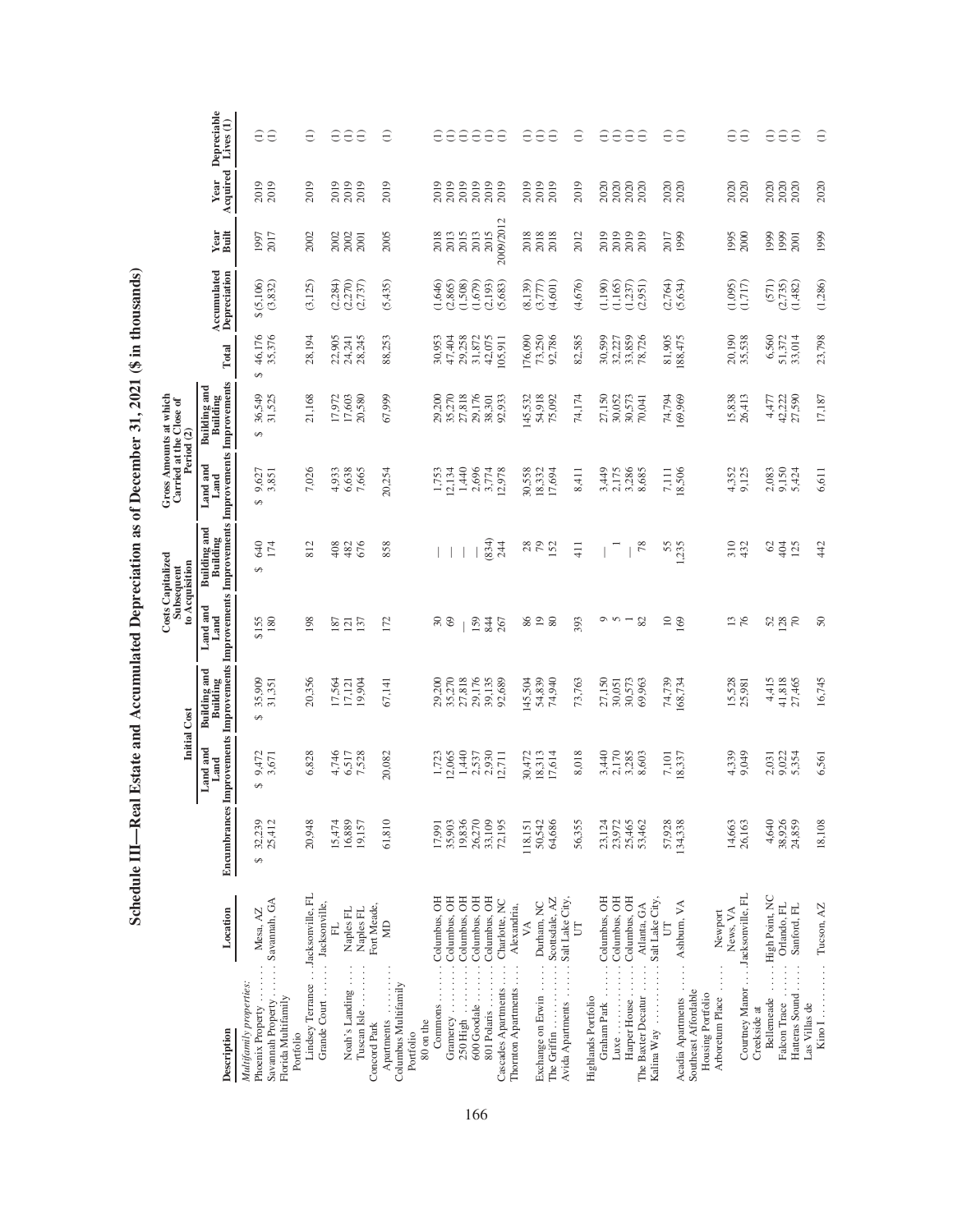Schedule III-Real Estate and Accumulated Depreciation as of December 31, 2021 (\$ in thousands)-(Continued) Schedule III—Real Estate and Accumulated Depreciation as of December 31, 2021 (\$ in thousands)—(Continued)

|                                                                 |                            |                 |          | <b>Initial Cost</b> |                   | Costs Capitalized<br>to Acquisition<br>Subsequent                                                                                                  |                | Gross Amounts at which<br>Carried at the Close of<br>Period (2) |                 |                             |               |              |                              |
|-----------------------------------------------------------------|----------------------------|-----------------|----------|---------------------|-------------------|----------------------------------------------------------------------------------------------------------------------------------------------------|----------------|-----------------------------------------------------------------|-----------------|-----------------------------|---------------|--------------|------------------------------|
|                                                                 |                            |                 | Land and | <b>Building and</b> | Land and          | Land Building Land Building Land Building Land Building<br>Improvements Improvements Improvements Improvements Improvements<br><b>Building and</b> | Land and       | <b>Building and</b>                                             |                 | Accumulated<br>Depreciation | Year<br>Built | Year         | Depreciable<br>1 Lives (1)   |
| Las Villas de<br>Description                                    | Location                   | Encumbrances    |          |                     |                   |                                                                                                                                                    |                |                                                                 | Total           |                             |               | Acquired     |                              |
| Kino II                                                         | Tucson, AZ                 | 8,147           | 2,952    | 7,533               | 29                | 423                                                                                                                                                | 2,981          | 7,956                                                           | 10,937          | (586)                       | 1999          | 2020         | $\ominus$                    |
| Lexington Club                                                  | Vero Beach,                | 14,738          | 2,972    | 19,583              | 93                | 193                                                                                                                                                | 3,065          | 19,776                                                          | 22,841          | (1, 412)                    | 1999          | 2020         | $\ominus$                    |
| Madelyn Oaks                                                    | Jacksonville,<br>己         | 27,394          | 8,881    | 28,528              | 27                | 362                                                                                                                                                | 8,908          | 28,890                                                          | 37,798          | (1, 876)                    | 2002          | 2020         | $\ominus$                    |
| Oak Crest                                                       | Kannapolis,                |                 |          |                     |                   |                                                                                                                                                    |                |                                                                 |                 |                             |               |              |                              |
| Overlook at Simms                                               | $\gtrsim$                  | 9,373           | 2,137    | 10,411              | 188               | 258                                                                                                                                                | ,325<br>$\sim$ | 10,669                                                          | 12,994          | (841)                       | 1999          | 2020         | $\ominus$                    |
| Creek $\dots\dots$                                              | Raleigh, NC                | 25,691          | 7,189    | 23,030              | 73                | 313                                                                                                                                                | 7,262          | 23,343                                                          | 30,605          | (1, 847)                    | 2002          | 2020         | Ξ                            |
| Poinciana<br>Parkside Royal                                     | West Palm<br>Beach, FL     | 10,045          | 4,624    | 8,889               | 20                | 301                                                                                                                                                | ,744           | 9,190                                                           | 13,934          | (813)                       | 1996          | 2020         | Э                            |
| Patriots Pointe                                                 | Concord, NC                | 7,760           | 1,564    | 7,904               | 135               | 65                                                                                                                                                 | 1,699          | 7,969                                                           | 9,668           | (603)                       | 2000          | 2020         | $\ominus$                    |
| Ponce Harbor                                                    | St. Augustine,<br>E        | 15,601          | 3,294    | 18,870              | 2                 | $\frac{13}{2}$                                                                                                                                     | 3,356          | 18,983                                                          | 22,339          | (951)                       | 2002          | 2020         | $\ominus$                    |
| Reserves at                                                     | Newport                    |                 |          |                     |                   |                                                                                                                                                    |                |                                                                 |                 |                             |               |              |                              |
| Arboretum                                                       | News, VA                   | 18,750          | 3,449    | 25,920              | $\overline{13}$   | 197                                                                                                                                                | 3,462          | 26,117                                                          | 29,579          | (1,623)                     | 2009          | 2020         | $\ominus$                    |
| River Reach                                                     | Orlando, FL                | 33,525          | 10,491   | 33,546              | 139               | 393                                                                                                                                                | 10,630         | 33,939                                                          | 44,569          | (2,434)                     | 1996          | 2020         | $\ominus$                    |
| Riverwalk                                                       | Brighton, CO               | 19,015          | 3,280    | 20,932              | 123               | 184                                                                                                                                                | 3,403          | 21,116                                                          | 24,519          | (1,373)                     | 1998          | 2020         | $\ominus$                    |
| Silver Hill $\ldots$                                            | Newport                    |                 |          |                     |                   | 202                                                                                                                                                |                |                                                                 |                 |                             | 1995          |              |                              |
| Spinnaker Reach                                                 | Jacksonville,<br>News, VA  | 9,920           | 3,381    | 9,549               |                   |                                                                                                                                                    | 3,381          | 9,751                                                           | 13,132          | (640)                       |               | 2020         | $\ominus$                    |
|                                                                 |                            | 28,485          | 6,248    | 35,599              | 67                | 608                                                                                                                                                | 6,315          | 36,207                                                          | 42,522          | (2,336)                     | 1999          | 2020         | $\ominus$                    |
| Stone Creek                                                     | Mooresville,               |                 |          |                     |                   |                                                                                                                                                    |                |                                                                 |                 |                             |               |              |                              |
|                                                                 | ž                          | 8,364           | 1,844    | 7,492               | 57                | 220                                                                                                                                                | 1,911          | 7,712                                                           | 9,623           | (633)                       | 1997          | 2020         | $\ominus$                    |
| Villa Biscayne  Homestead, FL                                   |                            | 20,339          | 4,575    | 23,600              |                   | 187                                                                                                                                                | 4,626          | 23,787                                                          | 28,413          | (1, 614)                    | 1995          | 2020         | $\ominus$                    |
| Vista Haven $\dots\dots$<br>Willow Ridge                        | Greensboro,<br>Sanford, FL | 40,994          | 9,562    | 47,788              | 118               | 314                                                                                                                                                | ,680<br>Ö      | 48,102                                                          | 57,782          | (3,248)                     | 2001          | 2020         | $\ominus$                    |
|                                                                 | $\frac{C}{Z}$              | 5,200           | 2,157    | 4,656               | 34                | 8                                                                                                                                                  | 2,191          | 4,724                                                           | 6,915           | (458)                       | 1999          | 2020         | $\ominus$                    |
| Mid-Atlantic Affordable<br>Housing Portfolio                    |                            |                 |          |                     |                   |                                                                                                                                                    |                |                                                                 |                 |                             |               |              |                              |
| Autumn Ridge.                                                   | Memphis, TN                |                 | 2,591    | 7,180               |                   | 118                                                                                                                                                | ,633           | 7,298                                                           | 9,931           | (368)                       | 997           | 2020         |                              |
| Autumn Wind                                                     | Winchester, VA             | 7,547<br>9,840  | 2,724    | 10,005              | 437               | $\mathcal{L}$                                                                                                                                      | 2,756          | 10,077                                                          | 12,833          | (543)                       | 1999          | 2020         | $\widehat{\Xi}\widehat{\Xi}$ |
| Bridgeport  Hampton, VA                                         |                            | 17,130          | 4,285    | 18,075              |                   | 169                                                                                                                                                | 4,292          | 18,244                                                          | 22,536          | (799)                       | 1998          | 2020         | $\widehat{\epsilon}$         |
| Chestnut Ridge I  Harrisonburg,<br>Cascade Village  Holland, MI |                            | 13,680          | 3,389    | 14,530              | 57                | <b>159</b>                                                                                                                                         | ,426<br>$\sim$ | 14,689                                                          | 18,115          | (704)                       | 2000          | 2020         |                              |
|                                                                 | $\vee$                     | 7,920           | 2,694    | 7,540               | 54                | 65                                                                                                                                                 | 2,748          | 7,605                                                           | 10,353          | (425)                       | 1998          | 2020         | $\ominus$                    |
| Chestnut Ridge II Harrisonburg,                                 |                            |                 |          |                     |                   |                                                                                                                                                    |                |                                                                 |                 |                             |               |              |                              |
|                                                                 | $V\rightarrow$             | 3,840           | 1,328    | 9,816<br>3,682      | $\supseteq$<br>51 | $\frac{4}{3}$<br>321                                                                                                                               | 1,338<br>2,962 | 3,723<br>10,137                                                 | 13,099<br>5,061 | (213)                       | 1999<br>1997  | 2020<br>2020 | $\ominus$                    |
| Crestview Fredericksburg,<br>Columbia Hills Columbia, TN        |                            | 9,740           | 2,871    |                     |                   |                                                                                                                                                    |                |                                                                 |                 | (527)                       |               |              | $\ominus$                    |
|                                                                 | $\heartsuit$               | 26,720          | 4,358    | 30,470              | 47                | 156                                                                                                                                                | ,405<br>4      | 30,626                                                          | 35,031          | (1,313)                     | 1999          | 2020         | $\ominus$                    |
| Dominion Pines  Chesapeake,                                     | $\vee$                     |                 | 2,896    | 12,516              |                   |                                                                                                                                                    |                | 12,676                                                          | 15,572          |                             |               |              |                              |
| Falcon Pointe  Rosenberg, TX                                    |                            | 11,755<br>9,440 | 1,876    | 10,461              | 13                | 160<br>123                                                                                                                                         | 2,896<br>1,889 | 10,584                                                          | 12,473          | $(565)$<br>$(536)$          | 1994<br>1998  | 2020         | $\widehat{\Xi}$              |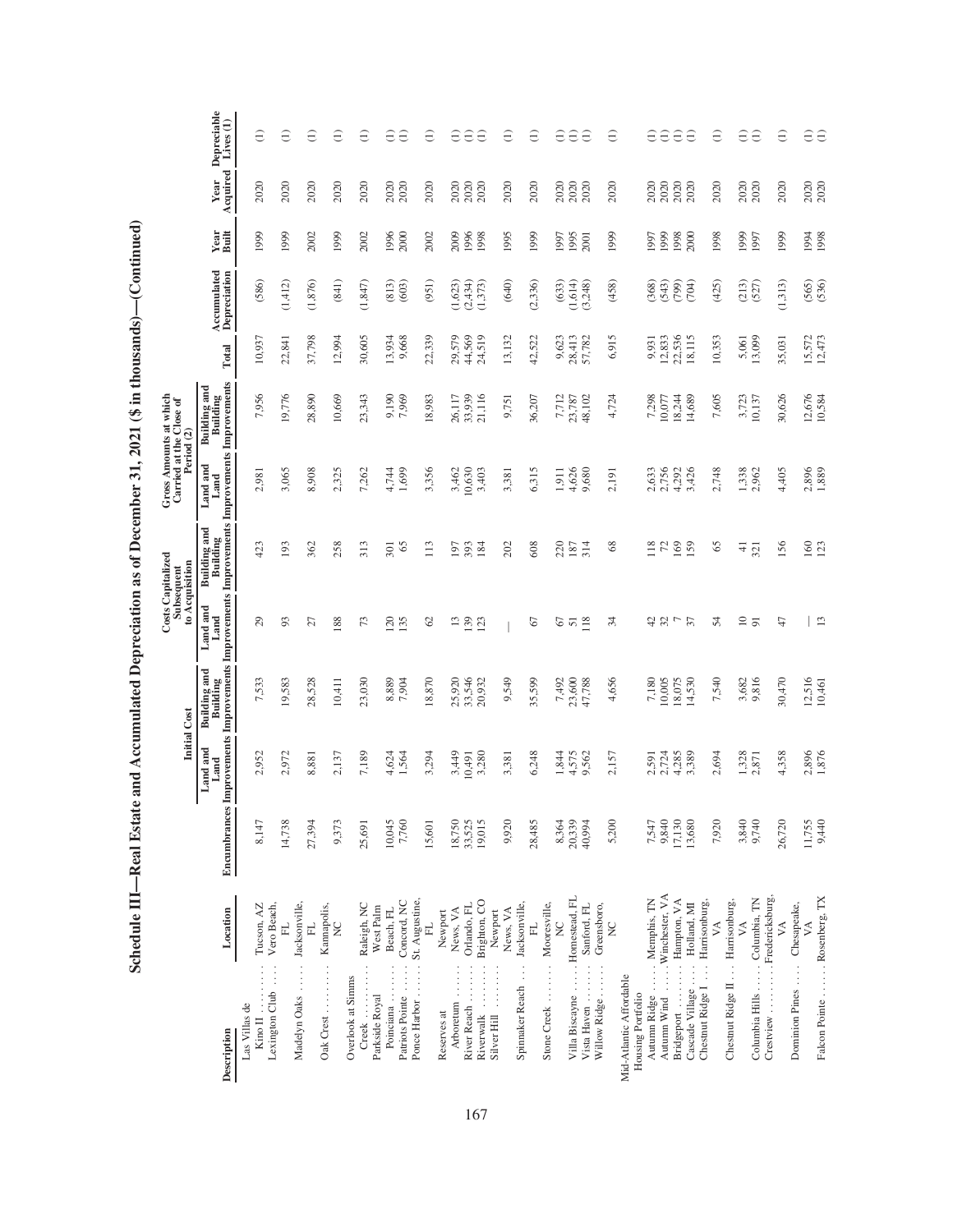| i<br>j<br>ļ                                                                      |
|----------------------------------------------------------------------------------|
|                                                                                  |
| ֚֚֚<br>֕<br>I                                                                    |
| i                                                                                |
| i<br>C                                                                           |
| Í<br>֠                                                                           |
| $\overline{\phantom{a}}$<br>I                                                    |
|                                                                                  |
|                                                                                  |
| ļ<br>$\overline{a}$                                                              |
| $\vdots$<br>$\overline{\phantom{a}}$                                             |
| ֖֖֧ׅ֧ׅׅ֧֧ׅ֧֖֧֧ׅ֧֧֧֧֧֚֚֚֚֚֚֚֚֚֚֚֚֚֚֚֚֚֚֚֚֚֚֚֚֚֚֚֚֚֚֚֡֝֝֬֓֝֬֓֝֬֝֬֓֝֬֝֬֝֬֝֬֝֬֝֬֝֬֝֬ |
| ľ<br>ľ<br>١                                                                      |

|                                                                       |                              |                     |                                     | <b>Initial Cost</b>                                    |                         | Costs Capitalized<br>to Acquisition<br>Subsequent                                      |                  | Gross Amounts at which<br>Carried at the Close of<br>Period (2) |                  |                             |               |                  |                            |
|-----------------------------------------------------------------------|------------------------------|---------------------|-------------------------------------|--------------------------------------------------------|-------------------------|----------------------------------------------------------------------------------------|------------------|-----------------------------------------------------------------|------------------|-----------------------------|---------------|------------------|----------------------------|
| Description                                                           | Location                     | Encumbrances        | Improvements<br>Land and<br>$L$ and | Improvements<br><b>Building and</b><br><b>Building</b> | Land and<br>Land        | Improvements Improvements Improvements Improvements<br><b>Building</b> and<br>Building | Land and<br>Land | <b>Building</b> and<br>Building                                 | Total            | Accumulated<br>Depreciation | Built<br>Year | Acquired<br>Year | Depreciable<br>d Lives (1) |
| Foxridge                                                              | Durham, NC                   | 10,333              | 2,524                               | 10,986                                                 | $\epsilon$              | $\overline{6}$                                                                         | 2,527            | 11,076                                                          | 13,603           | (539)                       | 1998          | 2020             | $\widehat{\Xi}$            |
| Genito Glen                                                           | Midlothian,<br>$\vee$        | 10,960              | 2,703                               | 11,559                                                 | 52                      | 43                                                                                     | 2,755            | 11,602                                                          | 14,357           | (555)                       | 1998          | 2020             | $\ominus$                  |
| Kings Ridge                                                           | News, VA<br>Newport          | 15,572              | 4,729                               | 15,539                                                 | 122                     | 191                                                                                    | 4,851            | 15,730                                                          | 20,581           | (789)                       | 1996          | 2020             | $\ominus$                  |
| Las Villas de                                                         | San Antonio,                 |                     |                                     |                                                        |                         |                                                                                        |                  |                                                                 |                  |                             |               |                  |                            |
| Leon.                                                                 | TX                           | 7,560               | 2,347                               | 7,458                                                  | 59                      | 175                                                                                    | 2,406            | 7,633                                                           | 10,039           | (408)                       | 2000          | 2020             | $\ominus$                  |
| Markhams<br>Grant I.<br>Landing at                                    | Woodbridge,<br>$\vee$        | 12,556              | 1,827                               | 14,664                                                 | $^{24}$                 | 59                                                                                     | 1,851            | 14,723                                                          | 16,574           | (626)                       | 1998          | 2020             | $\ominus$                  |
| Markhams<br>Grant $\Pi$<br>Landing at                                 | Woodbridge,<br>$\vee$        | 18,107              | 3,198                               | 20,424                                                 | 38                      | 82                                                                                     | 3,236            | 20,506                                                          | 23,742           | (897)                       | 2000          | 2020             | $\ominus$                  |
| Markhams<br>Landing at                                                | Woodbridge,                  |                     |                                     |                                                        |                         |                                                                                        |                  |                                                                 |                  |                             |               |                  |                            |
| Grant $\amalg$ .<br>Ocean Gate                                        | Virginia<br>$\aleph$         | 24,580              | 3,592                               | 28,539                                                 | 24                      | 131                                                                                    | 3,616            | 28,670                                                          | 32,286           | (1, 149)                    | 2002          | 2020             | $\ominus$                  |
|                                                                       | Beach, VA                    | 20,080              | 4,347                               | 21,957                                                 | $\overline{31}$         | 148                                                                                    | 4,378            | 22,105                                                          | 26,483           | (966)                       | 1997          | 2020             | $\ominus$                  |
| Parkview                                                              | Hunters ville,<br>ž          | 11,191              | 1,876                               | 12,739                                                 |                         | $\overline{\circ}$                                                                     | 1,888            | 12,760                                                          | 14,648           | (551)                       | 1996          | 2020             | $\ominus$                  |
| River Birch                                                           | Raleigh, NC                  | 19,411              | 4,168                               | 21,150                                                 | $\frac{2}{1}$           | 137                                                                                    | 4,187            | 21,287                                                          | 25,474           | (891)                       | 1996          | 2020             | $\ominus$                  |
| River Park Place                                                      | Vero Beach,                  |                     |                                     |                                                        |                         |                                                                                        |                  |                                                                 |                  |                             |               |                  |                            |
| Soldiers Ridge  Manassas, VA                                          | 리                            | 8,538<br>20,092     | 2,746<br>2,661                      | 8,425<br>23,544                                        | $\boldsymbol{50}$<br>13 | 112<br>109                                                                             | 2,759<br>2,691   | 8,534<br>23,656                                                 | 26,415<br>11,225 | (442)<br>(940)              | 996<br>998    | 2020<br>2020     | $\ominus$<br>$\oplus$      |
| South Main  Manassas, VA                                              |                              | 11,241              | 2,001                               | 12,687                                                 |                         | $49$                                                                                   | 2,039            | 12,736                                                          | 14,775           | (560)                       | 1999          | 2020             |                            |
| Sterling Crest                                                        | Saginaw, MI                  | $8,800$<br>$28,880$ | 4,176                               | 7,229                                                  | 3854                    | 93                                                                                     | 4,231            | 7,322                                                           | 11,553           | (458)                       | 999           | 2020             | $\theta$                   |
| Stonegate<br>Woodbridge                                               | Stafford, VA                 |                     | 3,963                               | 33,721                                                 |                         |                                                                                        | 4,006            | 33,809                                                          | 37,815           | (1,342)                     | 1998          | 2020             |                            |
|                                                                       | Chesapeake,<br>$\frac{1}{2}$ | 15,125              | 3,571                               | 16,250                                                 | Ξ                       | 124                                                                                    | 3,582            | 16,374                                                          | 19,956           | (695)                       | 994           | 2020             | $\widehat{\Xi}$            |
| Woodburn I  Manassas, VA                                              |                              | 24,112              | 3,365                               | 28,215                                                 | $\frac{13}{56}$         | 105<br>55                                                                              | 3,378            | 28,320                                                          | 31,698           | (1, 159)                    | 1998<br>8661  | 2020             | $\widehat{\Xi}$            |
| $\vdots$<br>Housing Portfolio II<br>Florida Affordable<br>Woodburn II | Manassas, VA                 | 15,250              | 2,525                               | 17,409                                                 |                         |                                                                                        | 2,561            | 17,464                                                          | 20,025           | (739)                       |               | 2020             |                            |
| Leigh Meadows                                                         | Jacksonville,                |                     |                                     |                                                        |                         |                                                                                        |                  |                                                                 |                  |                             |               |                  |                            |
|                                                                       |                              | 24,172              | 4,743                               | 26,758                                                 | 87                      | 2,890                                                                                  | 4,830            | 29,648                                                          | 34,478           | (1,189)                     | 1997          | 2020             | $\ominus$                  |
| Holly Cove  Jacksonville,                                             |                              | 20,619              | 3,854                               | 23,149                                                 | $\overline{15}$         | 2,100                                                                                  | 3,869            | 25,249                                                          | 29,118           | (1,073)                     | 1996          | 2020             | $\ominus$                  |
| Thomas Chase                                                          | Jacksonville,                | 24,203              | 4,307                               | 27,346                                                 | $80\,$                  | 2,399                                                                                  | 4,387            | 29,745                                                          | 34,132           | (1,171)                     | 2004          | 2020             | $\ominus$                  |
| Camri Green                                                           | Jacksonville,                |                     |                                     |                                                        |                         |                                                                                        |                  |                                                                 |                  |                             |               |                  |                            |
| Southeast Affordable                                                  | 로                            | 16,846              | 3,695                               | 18,200                                                 | 52                      | 1,641                                                                                  | 3,747            | 19,841                                                          | 23,588           | (895)                       | 2004          | 2020             | $\ominus$                  |
| Housing Portfolio II                                                  |                              |                     |                                     |                                                        |                         |                                                                                        |                  |                                                                 |                  |                             |               |                  |                            |
| Commons  Culpeper, VA<br>Culpeper                                     |                              | 12,483              | 4,058                               | 13,749                                                 |                         | 48                                                                                     | 4,058            | 13,797                                                          | 17,855           | (436)                       | 1998          | 2021             | $\ominus$                  |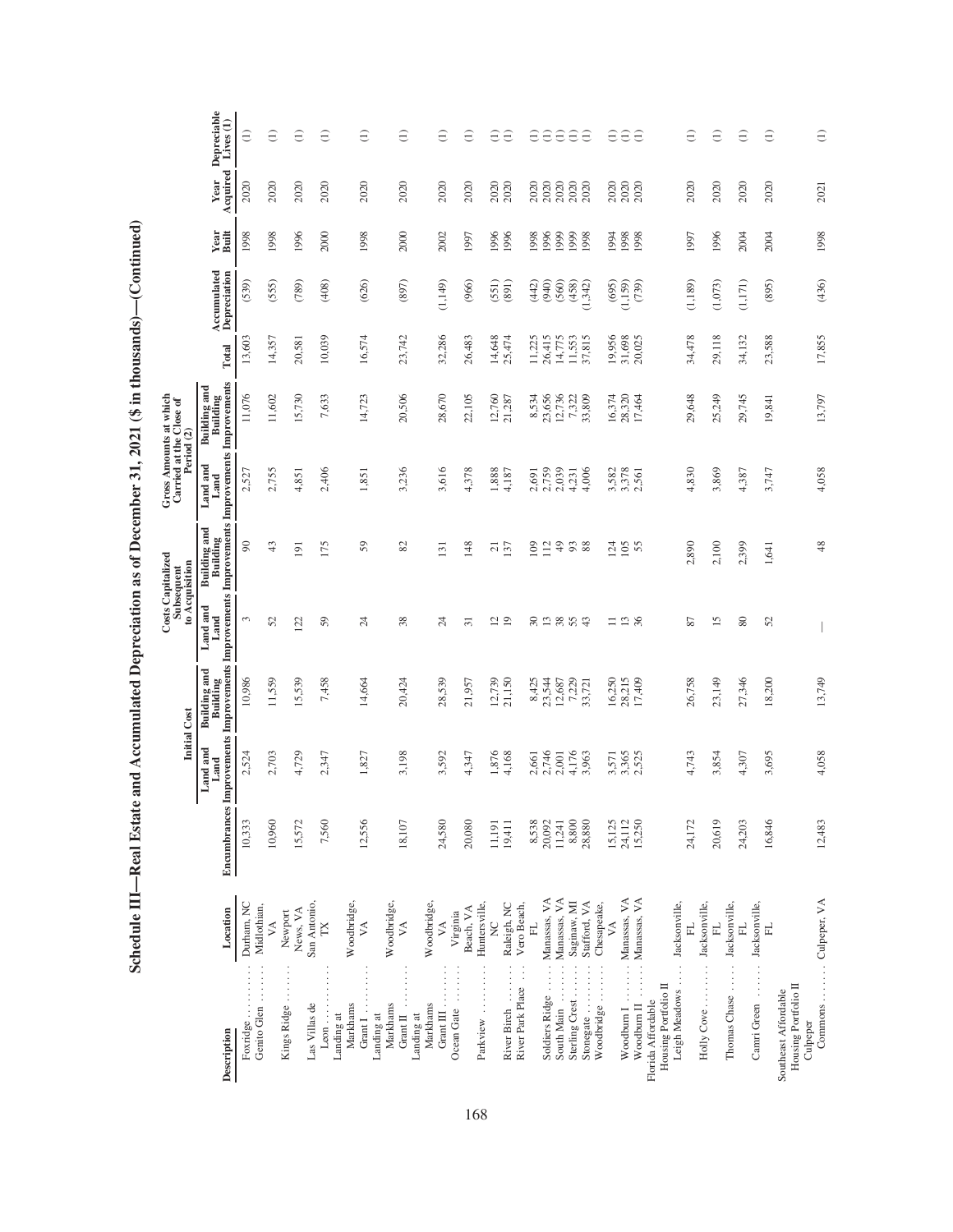Schedule III-Real Estate and Accumulated Depreciation as of December 31, 2021 (\$ in thousands)-(Continued) Schedule III—Real Estate and Accumulated Depreciation as of December 31, 2021 (\$ in thousands)—(Continued)

|                                     |                                 |                  | <b>Initial Cost</b> |                                                                                                                         |                  | Costs Capitalized<br>to Acquisition<br>Subsequent | Period (2)       | Gross Amounts at which<br>Carried at the Close of |                  |                             |               |                  |                            |
|-------------------------------------|---------------------------------|------------------|---------------------|-------------------------------------------------------------------------------------------------------------------------|------------------|---------------------------------------------------|------------------|---------------------------------------------------|------------------|-----------------------------|---------------|------------------|----------------------------|
| Description                         | Location                        | Encumbrances     | Land and<br>Land    | Improvements Improvements Improvements Improvements Improvements Improvements<br><b>Building</b> and<br><b>Building</b> | Land and<br>Land | <b>Building</b> and<br>Building                   | Land and<br>Land | <b>Building and</b><br>Building                   | Total            | Accumulated<br>Depreciation | Year<br>Built | Acquired<br>Year | Depreciable<br>d Lives (1) |
|                                     |                                 |                  |                     |                                                                                                                         |                  |                                                   |                  |                                                   |                  |                             |               |                  |                            |
| England Run                         | Fredericksburg<br>$\vee$        | 18,812           | 3,857               | 23,614                                                                                                                  |                  |                                                   | 3,862            | 23,692                                            | 27,554           | (579)                       | 2001          | 2021             | Э                          |
| Glen Creek                          | Elkton, MD                      | 15,263           | 5,985               | 16,353                                                                                                                  | $rac{47}{5}$     | $\frac{8}{27}$                                    | 6,032            | 16,380                                            | 22,412           | (545)                       | 2002          | 2021             | $\ominus$                  |
| Glen Ridge                          | Woodbridge,<br>$\vee$           | 21,667           | 4,159               | 27,218                                                                                                                  | 16               | $\equiv$                                          | 4,175            | 27,329                                            | 31,504           | (603)                       | 1996          | 2021             | $\ominus$                  |
| Grande Court                        |                                 |                  |                     |                                                                                                                         |                  |                                                   |                  |                                                   |                  |                             |               |                  |                            |
| Boggy                               | Kissimmee, FL                   | 34,904           | 9,361               | 41,265                                                                                                                  | $\overline{z}$   |                                                   | 9,382            | 41,349                                            | 50,731           | (983)                       | 2003          | 2021             | Ξ                          |
| Magnolia Creste                     | Dallas, GA                      | 16,438           | 2,650               | 21,475                                                                                                                  | $\overline{ }$   | 84<br>26                                          | 2,657            | 21,501                                            | 24,158           | (537)                       | 2001          | 2021             | $\ominus$                  |
| Magnolia Village  Lawrenceville,    |                                 |                  |                     |                                                                                                                         |                  |                                                   |                  |                                                   |                  |                             |               |                  |                            |
|                                     | Stafford, VA<br>GA              | 20,255<br>15,783 | 2,950<br>5,107      | 16,645<br>20,536                                                                                                        | $\frac{8}{18}$   | 35                                                | 2,950<br>5,125   | 20,578<br>16,680                                  | 21,805<br>23,528 | (531)<br>(462)              | 1998<br>2002  | 2021<br>2021     | $\ominus$<br>Э             |
| Park Ridge I<br>Park Ridge II       | Stafford, VA                    |                  | 828                 | 5,153                                                                                                                   |                  | $\frac{8}{2}$                                     | 828              | 5,171                                             | 5,999            | (125)                       | 1999          | 2021             | $\ominus$                  |
| Rocky Creek                         | Greenville, SC                  | 14,395           | 3,030               | 17,079                                                                                                                  | Q                | $\mathcal{S}^{\circ}$                             | 3,039            | 17,118                                            | 20,157           | (449)                       | 2006          | 2021             | $\widehat{\epsilon}$       |
| Azalea Multifamily<br>Portfolio     |                                 |                  |                     |                                                                                                                         |                  |                                                   |                  |                                                   |                  |                             |               |                  |                            |
| 6162                                | Dallas, TX                      | 35,630           | 5,422               | 56,079                                                                                                                  |                  |                                                   | 5,422            | 56,079                                            | 61,501           | (793)                       | 2014          | 2021             | Э                          |
| Afton Ridge                         | Concord, NC                     |                  | 9,516               | 62,919                                                                                                                  |                  |                                                   | 9,516            | 62,919                                            | 72,435           | (996)                       | 2015          | 2021             | $\ominus$                  |
| Ariva $\ldots$                      | Lakeland, FL                    | 46,500<br>51,899 | 9,846               | 57,063                                                                                                                  | $\circ$          | 242                                               | 9,852            | 57,305                                            | 67,157           | (1,028)                     | 2017          | 2021             | $\ominus$                  |
| Autumn Wood                         | Murfreesboro,                   |                  |                     |                                                                                                                         |                  |                                                   |                  |                                                   |                  |                             |               |                  |                            |
|                                     | E                               | 42,490           | 6,114               | 54,974                                                                                                                  |                  |                                                   | 6,114            | 54,974                                            | 61,088           | (895)                       | 2016          | 2021             | Э                          |
| Clearbrook                          | Frederick, MD                   | 62,090           | 12,564              | 51,451                                                                                                                  | $\overline{13}$  | 6                                                 | 12,577           | 51,457                                            | 64,034           | (789)                       | 2006          | 2021             | $\ominus$                  |
| Crosstown                           | Tampa, FL                       | 58,695           | 8,066               | 65,753                                                                                                                  |                  | $\circ$                                           | 8,066            | 65,762                                            | 73,828           | (1,041)                     | 2013          | 2021             | $\ominus$                  |
| Gwinnett                            | Lawrenceville,                  |                  |                     |                                                                                                                         |                  |                                                   |                  |                                                   |                  |                             |               |                  |                            |
| Stadium                             | $\mathfrak{S}$                  | 41,090           | 5,199               | 48,131                                                                                                                  | $\frac{1}{4}$    |                                                   | 5,240            | 48,131                                            | 53,371           | (599)                       | 2013          | 2021             | $\ominus$                  |
| Lake Highlands                      | Dallas, TX                      | 48,510           | 7,609               | 69,591                                                                                                                  |                  |                                                   | 7,609            | 69,591                                            | 77,200           | (1,021)                     | 2014          | 2021             | $\ominus$                  |
| Lakehouse                           | Plant City, FL                  | 16,940           | 3,334               | 23,339                                                                                                                  |                  | 32                                                | 3,334            | 23,371                                            | 26,705           | (390)                       | 2015          | 2021             | $\ominus$                  |
|                                     | Aubrey, TX                      | 52,290           | 10,084              | 78,835                                                                                                                  | 5                |                                                   | 0,089            | 78,835                                            | 88,924           | (1,221)                     | 2017          | 2021             | $\widehat{\Xi}$            |
| Millenia                            | Orlando, FL                     | 36,890           | 6,305               | 47,647                                                                                                                  | 23               |                                                   | 6,328            | 47,647                                            | 53,975           | (737)                       | 2016          | 2021             | $\ominus$                  |
| Park Place                          | Morrisville,                    |                  |                     |                                                                                                                         |                  |                                                   |                  |                                                   |                  |                             |               |                  |                            |
|                                     | ğ                               | 52,920           | 9,295               | 57,281                                                                                                                  |                  |                                                   | 9,295            | 57,281                                            | 66,576           | (944)                       | 2016          | 2021             | $\ominus$                  |
| Stone Hill                          | Pflugerville,<br>$\overline{r}$ | 48,790           | 11,186              | 67,934                                                                                                                  |                  | 36                                                | 11,186           | 67,970                                            | 79,156           | (1,019)                     | 2017          | 2021             | $\ominus$                  |
| Stone Hill Two                      | Pflugerville,                   |                  |                     |                                                                                                                         |                  |                                                   |                  |                                                   |                  |                             |               |                  |                            |
|                                     | IX                              | 58,800           | 13,420              | 74,941                                                                                                                  |                  |                                                   | 13,420           | 74,941                                            | 88,361           | (1, 169)                    | 2013          | 2021             | $\ominus$                  |
| Thorton Park                        | Jacksonville,                   |                  |                     |                                                                                                                         |                  |                                                   |                  |                                                   |                  |                             |               |                  |                            |
|                                     | E                               | 66,616           | 9,950               | 91,924                                                                                                                  | 5                | 101                                               | 9,955            | 92,025                                            | 101,980          | (1,375)                     | 2007          | 2021             | $\ominus$                  |
| Travesia $\ldots$<br>Victoria Grand | Tallahassee,<br>Austin, TX      | 75,460           | 13,787              | 79,703                                                                                                                  |                  |                                                   | 13,787           | 79,703                                            | 93,490           | (1, 224)                    | 2017          | 2021             | $\ominus$                  |
|                                     |                                 | 47,390           | $7,002$             | 61,768                                                                                                                  |                  |                                                   | 7,002            | 61,768                                            | 68,770           | (967)                       | 2008          | 2021             | $\ominus$                  |
| Keystone Castle Hills               | Dallas, TX                      | 76,513           | 23,122              | 99,118                                                                                                                  | 72               | 370                                               | 23,194           | 99,488                                            | 122,682          | (2,071)                     | 1992          | 2021             | $\oplus$                   |
| Greater Boston                      |                                 |                  |                     |                                                                                                                         |                  |                                                   |                  |                                                   |                  |                             |               |                  |                            |
| Affordable Portfolio                |                                 |                  |                     |                                                                                                                         |                  |                                                   |                  |                                                   |                  |                             |               |                  |                            |
| Chestnut Farms                      | Boston, MA                      | 48,748           | 17,400              | 50,444                                                                                                                  |                  |                                                   | 17,400           | 50,444                                            | 67,844           | (432)                       | 2004          | 2021             | $\ominus$                  |
| $Commons$<br>Franklin               | Boston, MA                      | 18,302           | 7,326               | 17,134                                                                                                                  |                  |                                                   | 7,326            | 17,134                                            | 24,460           | (213)                       | 2003          | 2021             | $\ominus$                  |
|                                     |                                 |                  |                     |                                                                                                                         |                  |                                                   |                  |                                                   |                  |                             |               |                  |                            |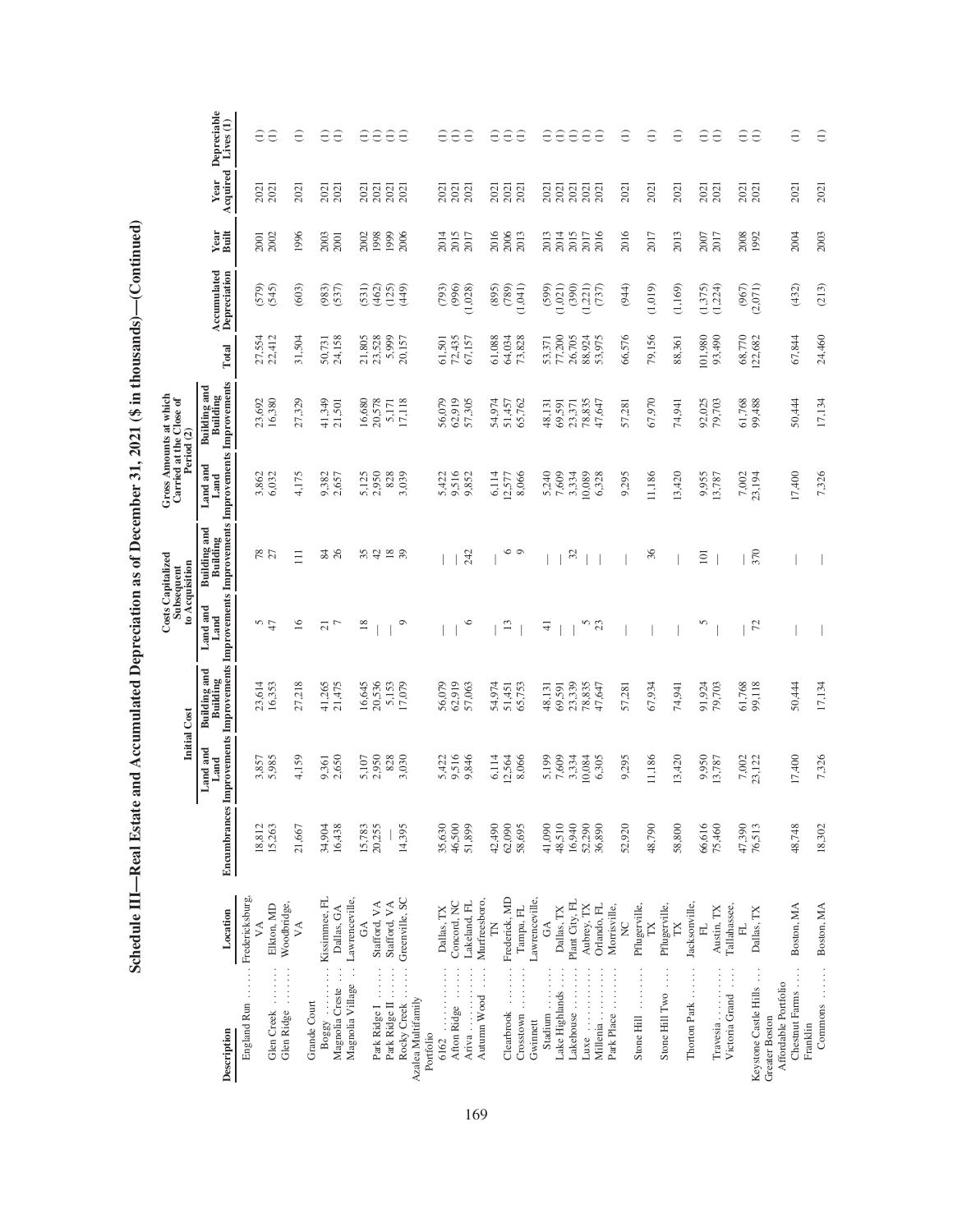| i                        |  |
|--------------------------|--|
|                          |  |
|                          |  |
|                          |  |
| ļ                        |  |
|                          |  |
|                          |  |
| ì                        |  |
| į<br>ĺ                   |  |
| ļ                        |  |
|                          |  |
|                          |  |
|                          |  |
|                          |  |
|                          |  |
| ֠                        |  |
| ׇׇ֚֚֕                    |  |
| ׇ֚                       |  |
|                          |  |
| ֕<br>ׇ֚֓֡                |  |
|                          |  |
|                          |  |
|                          |  |
|                          |  |
|                          |  |
| ļ<br>I                   |  |
|                          |  |
|                          |  |
|                          |  |
|                          |  |
|                          |  |
|                          |  |
|                          |  |
|                          |  |
|                          |  |
| ׇ֚֕֡<br>l                |  |
|                          |  |
|                          |  |
|                          |  |
|                          |  |
|                          |  |
|                          |  |
|                          |  |
|                          |  |
|                          |  |
|                          |  |
|                          |  |
|                          |  |
| ļ                        |  |
| $\overline{1}$           |  |
| l                        |  |
| $\vdots$<br>l            |  |
|                          |  |
| ļ                        |  |
| ׇ֚֕֡                     |  |
|                          |  |
|                          |  |
|                          |  |
| $\overline{\phantom{a}}$ |  |
| į<br>Į                   |  |

|                                                 |                                 |                   | <b>Initial Cost</b> |                                 |                  | Costs Capitalized<br>to Acquisition<br>Subsequent                                                                       |                  | Gross Amounts at which<br>Carried at the Close of<br>Period (2) |                   |                             |               |                  |                              |
|-------------------------------------------------|---------------------------------|-------------------|---------------------|---------------------------------|------------------|-------------------------------------------------------------------------------------------------------------------------|------------------|-----------------------------------------------------------------|-------------------|-----------------------------|---------------|------------------|------------------------------|
| Description                                     | Location                        | Encumbrances      | Land and<br>Land    | <b>Building and</b><br>Building | Land and<br>Land | Improvements Improvements Improvements Improvements Improvements Improvements<br><b>Building and</b><br><b>Building</b> | Land and<br>Land | <b>Building and</b><br><b>Building</b>                          | Total             | Accumulated<br>Depreciation | Built<br>Year | Acquired<br>Year | Depreciable<br>Lives (1)     |
| Parkway Heights                                 | Boston, MA                      | 16,627            | 5,185               | 16,959                          |                  | 13                                                                                                                      | 5,185            | 16,972                                                          | 22,157            | (162)                       | 2006          | 2021             |                              |
| Quail Run                                       | Boston, MA                      | 26,579            | 9,229               | 27,923                          |                  | $\overline{4}$                                                                                                          | 9,229            | 27,927                                                          | 37,156            | (302)                       | 2006          | 2021             | $\widehat{\Xi}$              |
| Walpole<br>The Preserve at                      | Boston, MA                      | 33,378            | 21,173              | 64,389                          |                  |                                                                                                                         | 21,173           | 64,389                                                          | 85,562            | (523)                       | 2005          | 2021             | $\widehat{\Xi}$              |
| Columbus Preferred                              |                                 |                   |                     |                                 |                  |                                                                                                                         |                  |                                                                 |                   |                             |               |                  |                              |
| 5188 Baxter Park<br>Portfolio                   | Westerville,                    |                   |                     |                                 |                  |                                                                                                                         |                  |                                                                 |                   |                             |               |                  |                              |
|                                                 | <b>BO</b>                       | 21,700            | 6,795               | 23,058                          |                  |                                                                                                                         | 6,795            | 23,058                                                          | 29,853            | (203)                       | 2021          | 2021             | $\ominus$                    |
| 1025 Luxe                                       |                                 |                   |                     |                                 |                  |                                                                                                                         |                  |                                                                 |                   |                             |               |                  |                              |
| Avenue  Columbus, OH<br>The Palmer Dadeland     | Miami, FL                       | 45,500<br>259,800 | 7,955<br>56,854     | 43,178<br>304,585               |                  | $\circ$                                                                                                                 | 7,955<br>56,854  | 43,178<br>304,591                                               | 51,133<br>361,445 | (340)<br>(2, 913)           | 2020<br>2021  | 2021<br>2021     | $\ominus$<br>Э               |
| Seven Springs                                   | Burlington,                     |                   |                     |                                 |                  |                                                                                                                         |                  |                                                                 |                   |                             |               |                  |                              |
| Maison's Landing  Salt Lake City,<br>Apartments | MA                              | 117,110           | 27,104              | 164,679                         |                  | 7                                                                                                                       | 27,104           | 164,691                                                         | 191,795           | (1,445)                     | 2020          | 2021             | $\ominus$                    |
|                                                 | $\overline{\phantom{a}}$        | 102,120           | 14,890              | 152,592                         | 3                | $\overline{16}$                                                                                                         | 14,893           | 152,608                                                         | 167,501           | (1,454)                     | 1997          | 2021             | $\ominus$                    |
| Sawyer Flats                                    | Gaithersburg,<br>Ê              | 144,060           | 32,701              | 168,846                         |                  | 57                                                                                                                      | 32,701           | 168,883                                                         | 201,584           | (1,145)                     | 1990          | 2021             | $\ominus$                    |
| Housing Portfolio III<br>Florida Affordable     |                                 |                   |                     |                                 |                  |                                                                                                                         |                  |                                                                 |                   |                             |               |                  |                              |
| Cedar Forest                                    | Tampa, FL                       |                   | 7,652               | 36,361                          |                  |                                                                                                                         | 7,652            | 36,366                                                          | 44,018            | (179)                       | 1997          | 2021             | $\ominus$                    |
| Charleston Place                                | Holly Hill, FL                  | 24,810<br>17,520  | 5,930               | 21,309                          |                  | n a                                                                                                                     | 5,930            | 21,311                                                          | 27,241            | (115)                       | 2002          | 2021             | $\ominus$                    |
| <b>Mill</b><br>Club at Sugar                    | Port Orange,<br>료               | 14,260            | 4,449               | 15,946                          |                  |                                                                                                                         | 4,449            | 15,947                                                          | 20,396            | (86)                        | 2000          | 2021             | $\ominus$                    |
| Gardens at Rose                                 |                                 |                   |                     |                                 |                  |                                                                                                                         |                  |                                                                 |                   |                             |               |                  |                              |
| $Harbor \ldots \ldots$                          | Tampa, FL                       | 16,680            | 5,659               | 21,524                          |                  |                                                                                                                         | 5,659            | 21,524                                                          | 27,183            | (105)                       | 2003          | 2021             | $\widehat{\Xi}$              |
| Nantucket Bay                                   | Terrace, FL<br>Temple           | 15,150            | 6,364               | 18,782                          |                  |                                                                                                                         | 6,364            | 18,783                                                          | 25,147            | (98)                        | 1999          | 2021             | $\widehat{\Xi}$              |
| Savannah Bay $\ldots$                           | Tarpon                          |                   |                     |                                 |                  |                                                                                                                         |                  |                                                                 |                   |                             |               |                  |                              |
| Villas at Newport                               | Springs, FL                     | 12,610            | 5,374               | 9,640                           |                  |                                                                                                                         | 5,374            | 9,641                                                           | 15,015            | (65)                        | 2004          | 2021             | $\ominus$                    |
| Landing $\ldots \ldots$<br>Williams             | Tampa, FL                       | 14,260            | 4,737               | 17,754                          |                  |                                                                                                                         | 4,737            | 17,754                                                          | 22,491            | (92)                        | 2001          | 2021             | $\ominus$                    |
| Landing $\dots\dots$                            | Tampa, FL                       | 12,110            | 5,232               | 14,576                          |                  | 3                                                                                                                       | 5,232            | 14,579                                                          | 19,811            | (78)                        | 2000          | 2021             | $\ominus$                    |
| Williams Villas                                 | Tampa, FL                       | 5,750             | 2,996               | 6,417                           |                  |                                                                                                                         | 2,996            | 6,417                                                           | 9,413             | (39)                        | 2002          | 2021             | $\ominus$                    |
| Brookwood                                       | Jacksonville,                   |                   | 4,250               | 35,025                          |                  |                                                                                                                         | 4,250            | 35,028                                                          | 39,278            | (154)                       | 2006          | 2021             |                              |
| Cambridge Cove<br>Forest $\ldots \ldots$        | Lakeland, FL                    | 23,560<br>29,180  | 4,688               | 42,497                          |                  | $\omega$ $\omega$                                                                                                       | 4,688            | 42,500                                                          | 47,188            | (188)                       | 2002          | 2021             | $\ominus$<br>$\ominus$       |
| Enclave on                                      | Fernandina                      |                   |                     |                                 |                  |                                                                                                                         |                  |                                                                 |                   |                             |               |                  |                              |
| Woodbridge                                      | Beach, FL                       | 25,690            | 6,407               | 36,228                          |                  |                                                                                                                         | 6,407            | 36,228                                                          | 42,635            | (178)                       | 2005          | 2021             | $\ominus$                    |
| Kathleen Pointe<br>Nantucket Cove               | Lakeland, FL                    | 7,900             | 2,424<br>4,592      | 15,304<br>20,167                |                  |                                                                                                                         | 2,424<br>4,592   | 15,304<br>20,167                                                | 17,728            | (74)<br>(106)               | 2006<br>2007  | 2021<br>2021     | $\widehat{\Xi}$<br>$\ominus$ |
| $\vdots$<br>Preserve on 51st                    | Springhill, FL<br>Bradenton, FL | 15,800<br>35,240  | 9,401               | 46,158                          |                  | $\mathcal{L}$                                                                                                           | 9,401            | 46,160                                                          | 24,759<br>55,561  | (230)                       | 2005          | 2021             | $\ominus$                    |
| Venue at                                        |                                 |                   |                     |                                 |                  |                                                                                                                         |                  |                                                                 |                   |                             |               |                  |                              |
| Lockwood  Bradenton, FL                         |                                 | 40,050            | 11,559              | 54,891                          |                  |                                                                                                                         | 11,559           | 54,891                                                          | 66,450            | (273)                       | 2002          | 2021             | $\ominus$                    |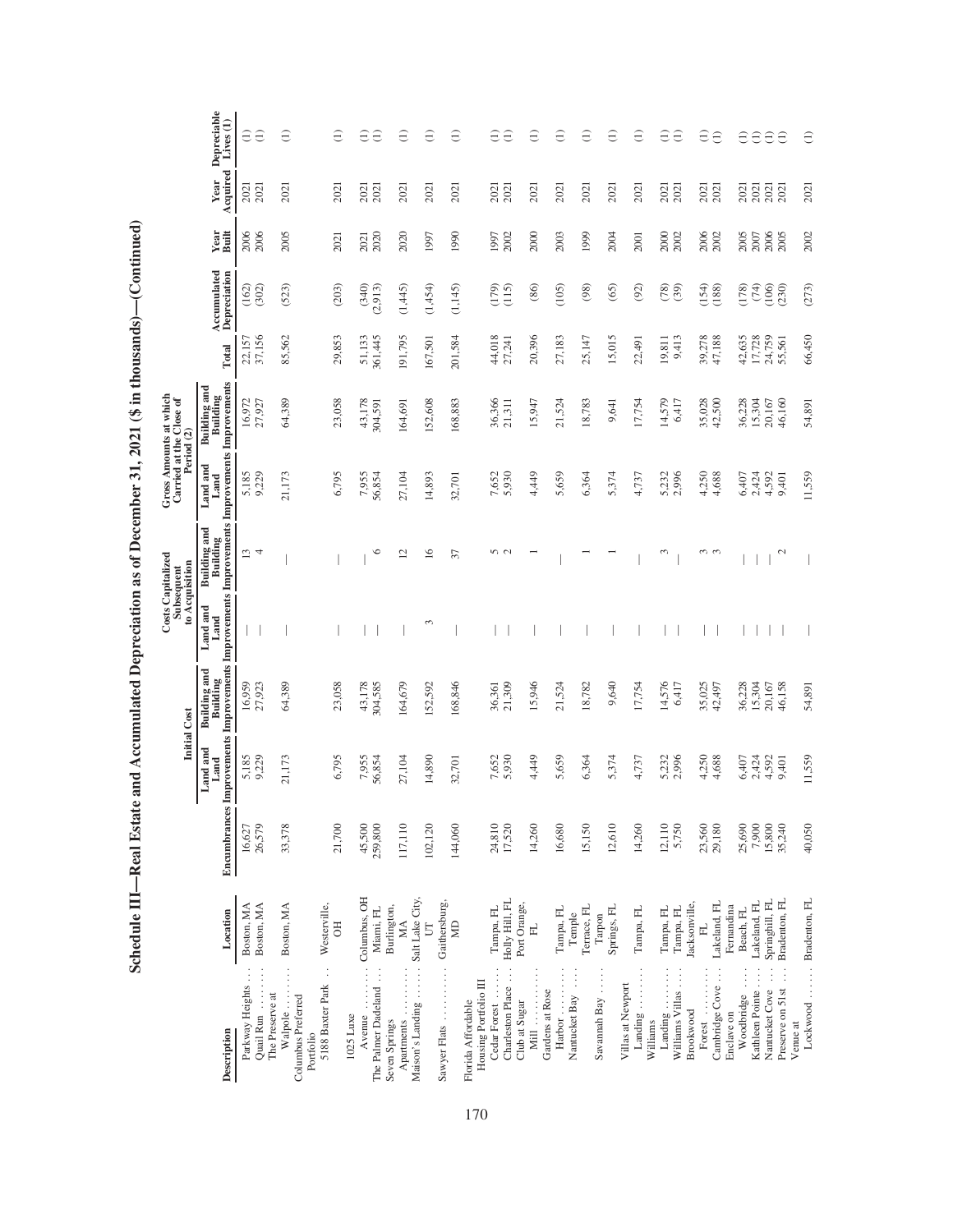| ı<br>i<br>$\overline{ }$<br>ì<br>ì<br>ĺ |
|-----------------------------------------|
| I                                       |
| I<br>١                                  |
|                                         |
| ;                                       |
| $\mathfrak{c}$<br>I                     |
| í<br>ļ                                  |
| I                                       |
|                                         |
| ļ                                       |
| I                                       |
| l                                       |
| ś<br>ľ<br>١                             |

|                                                        |                            |                   |                  | <b>Initial Cost</b> |          | Costs Capitalized<br>to Acquisition<br>Subsequent                                                                                                        | Gross Amounts at which | Carried at the Close of<br>Period (2) |                    |                             |               |                  |                              |
|--------------------------------------------------------|----------------------------|-------------------|------------------|---------------------|----------|----------------------------------------------------------------------------------------------------------------------------------------------------------|------------------------|---------------------------------------|--------------------|-----------------------------|---------------|------------------|------------------------------|
| Description                                            | Location                   | Encumbrances      | Land and         | <b>Building</b> and | Land and | Land Building Land Building Electron Development of the Building Inprovements Improvements Improvements Improvements Improvements<br><b>Building</b> and | Land and               | <b>Building</b> and                   | Total              | Accumulated<br>Depreciation | Year<br>Built | Acquired<br>Year | Depreciable<br>1 Lives (1)   |
| Raleigh Multifamily<br>Portfolio                       |                            |                   |                  |                     |          |                                                                                                                                                          |                        |                                       |                    |                             |               |                  |                              |
| 3201 Walnut Creek<br>2600 Harvest Creek<br>Parkway     | Raleigh, NC                | 84,534            | 16,288           | 109,108             |          | $\overline{15}$                                                                                                                                          | 16,288                 | 109,123                               | 125,411            | (407)                       | 1985          | 202              | Ξ                            |
| Place $\dots$<br>1000 Henrico                          | Morrisville,<br>Cary, NC   | 62,425            | 16,094           | 77,575              |          | $\overline{c}$                                                                                                                                           | 16,094                 | 77,599                                | 93,693             | (305)                       | 2000          | 2021             | Ξ                            |
| Lane $\dots\dots$<br>5140 Copper Ridge                 | $\geq$                     | 65,677            | 12,383           | 86,037              |          | $\mathfrak{a}$                                                                                                                                           | 12,383                 | 86,059                                | 98,442             | (344)                       | 2000          | 2021             | $\ominus$                    |
| Drive<br>100-1700 Lake                                 | Durham, NC                 | 41,617            | 8,733            | 53,561              |          | 5                                                                                                                                                        | 8,733                  | 53,566                                | 62,299             | (220)                       | 1996          | 2021             | $\ominus$                    |
| Front Drive<br>3004 Domer                              | Raleigh, NC                | 65,027            | 14,875           | 81,696              |          | $\Omega$                                                                                                                                                 | 14,875                 | 81,716                                | 96,591             | (335)                       | 1986          | 2021             | $\ominus$                    |
| Circle $\ldots \ldots \ldots$<br>Carroll South Florida | Raleigh, NC                | 48,120            | 9,328            | 62,187              |          | O                                                                                                                                                        | 9,328                  | 62,196                                | 71,524             | (227)                       | 1982          | 2021             | $\ominus$                    |
| Bella Vista                                            | Boca Raton,                |                   |                  |                     |          |                                                                                                                                                          |                        |                                       |                    |                             |               |                  |                              |
| Centro Sunforest                                       | Davie, FL                  | 90,836<br>114,422 | 25,015<br>13,144 | 125,094<br>152,738  |          | 297                                                                                                                                                      | 13,144<br>25,015       | 153,035<br>125,094                    | 138,238<br>178,050 | (393)<br>(493)              | 1986<br>1989  | 2021<br>2021     | $\widehat{\Xi}$<br>$\ominus$ |
| Stonybrook                                             | Beach, FL<br>Boynton       | 61,142            | 12,346           | 81,036              |          |                                                                                                                                                          | 12,346                 | 81,036                                | 93,382             | (227)                       | 2001          | 2021             | $\widehat{E}$                |
| SEG Multifamily<br>Alta Mill<br>Portfolio              |                            |                   |                  |                     |          |                                                                                                                                                          |                        |                                       |                    |                             |               |                  |                              |
| Apartments<br>Arnada Pointe                            | Austell, GA<br>Vancouver,  | 63,100            | 13,213           | 82,343              |          |                                                                                                                                                          | 13,213                 | 82,343                                | 95,556             | (298)                       | 2000          | 2021             | $\ominus$                    |
| Ashmore Bridge<br>Estates                              | $W\Lambda$                 | 30,600            | 7,127            | 45,385              |          |                                                                                                                                                          | 7,127                  | 45,385                                | 52,512             | (164)                       | 1995          | 2021             | $\ominus$                    |
| Apartments<br>Audubon Park                             | Mauldin, SC                | 27,400            | 5,548            | 42,280              |          |                                                                                                                                                          | 5,548                  | 42,280                                | 47,828             | (149)                       | 1997          | 2021             | $\ominus$                    |
| <b>Bradford Place</b><br>Apartments                    | Hanahan, SC<br>Warner      | 26,200            | 5,397            | 33,706              |          |                                                                                                                                                          | 5,397                  | 33,706                                | 39,103             | (123)                       | 1991          | 2021             | $\ominus$                    |
| Apartments                                             | Robins, GA                 | 22,300            | 4,687            | 29,271              |          |                                                                                                                                                          | 4,687                  | 29,271                                | 33,958<br>38,241   | (106)                       | 1997          | 2021             | $\ominus$                    |
| Brandemere<br><b>Brook Valley</b>                      | Douglasville,<br>Salem, NC | 24,600            | 5,274            | 32,967              |          |                                                                                                                                                          | 5,274                  | 32,967                                |                    | (119)                       | 1983          | 2021             | $\widehat{\Xi}$              |
| Apartments                                             | GA                         | 23,000            | 4,837            | 30,158              |          |                                                                                                                                                          | 4,837                  | 30,158                                | 34,995             | (110)                       | 1990          | 2021             | $\ominus$                    |
| Cascadia Pointe<br>Brookmont                           | Waldorf, MD<br>Everett, WA | 12,800<br>18,900  | 3,102<br>4,584   | 19,366<br>28,975    |          |                                                                                                                                                          | 3,102<br>4,584         | 19,366<br>28,975                      | 22,468<br>33,559   | (70)<br>(105)               | 0661<br>1977  | 2021<br>2021     | $\ominus$<br>$\ominus$       |
| Village<br>Cherrywood<br>Coachman's                    | Parker, CO                 | 72,400            | 16,807           | 125,363             |          |                                                                                                                                                          | 16,807                 | 125,363                               | 142,170            | (444)                       | 2001          | 2021             | $\widehat{E}$                |
| Landing $\ldots \ldots \ldots$<br>Crossland            | Waldorf, MD<br>Waldorf, MD | 15,900<br>12,000  | 2,815<br>3,594   | 22,471<br>17,592    |          |                                                                                                                                                          | 2,815<br>3,594         | 17,592<br>22,471                      | 26,065<br>20,407   | (64)<br>(82)                | 1989<br>1978  | 2021<br>2021     | $\ominus$<br>$\ominus$       |
| Apartments<br>Cypress Pointe                           | Wilmington,<br>ğ           | 19,400            | 4,045            | 25,280              |          |                                                                                                                                                          | 4,045                  | 25,280                                | 29,325             | (91)                        | 1985          | 2021             | $\ominus$                    |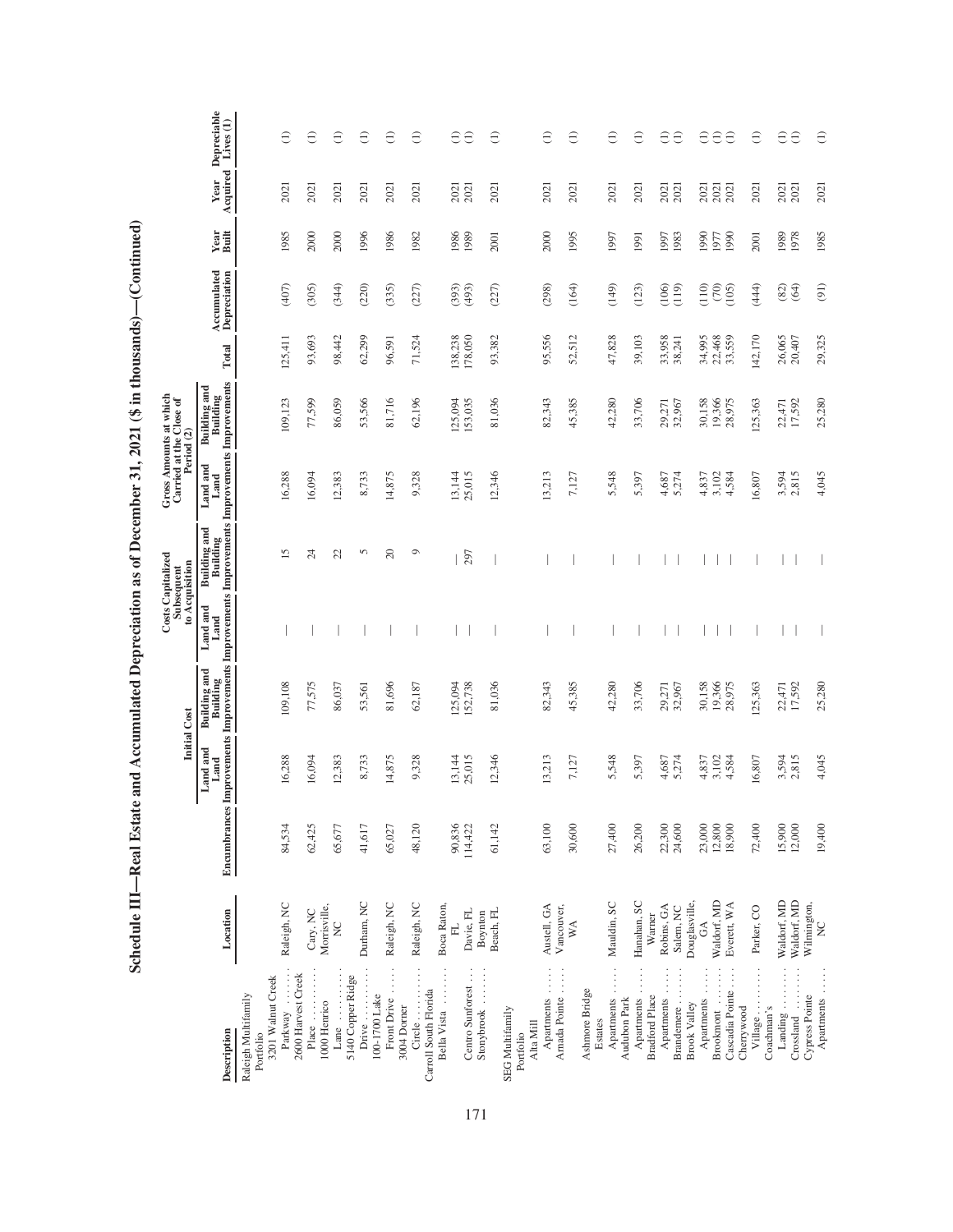Schedule III—Real Estate and Accumulated Depreciation as of December 31, 2021 (\$ in thousands)—(Continued) Schedule III—Real Estate and Accumulated Depreciation as of December 31, 2021 (\$ in thousands)—(Continued)

|                                              |                                  |                  |                     | <b>Initial Cost</b>                    |                     | Costs Capitalized<br>to Acquisition<br>Subsequent                                                                |                  | Gross Amounts at which<br>Carried at the Close of<br>Period (2) |                   |                             |               |                  |                            |
|----------------------------------------------|----------------------------------|------------------|---------------------|----------------------------------------|---------------------|------------------------------------------------------------------------------------------------------------------|------------------|-----------------------------------------------------------------|-------------------|-----------------------------|---------------|------------------|----------------------------|
| Description                                  | Location                         | Encumbrances     | Land and<br>$L$ and | <b>Building</b> and<br><b>Building</b> | Land and<br>$L$ and | Improvements Improvements Improvements Improvements Improvements Improvements<br><b>Building</b> and<br>Building | Land and<br>Land | <b>Building</b> and<br>Building                                 | Total             | Accumulated<br>Depreciation | Year<br>Built | Acquired<br>Year | Depreciable<br>1 Lives (1) |
| Durant at Sugarloaf<br>Apartments            | Lawrenceville,<br>$\mathfrak{S}$ | 40,000           | 8,390               | 52,333                                 |                     | $\mathbf{\sim}$                                                                                                  | 8,390            | 52,335                                                          | 60,725            | (190)                       | 2000          | 2021             | $\ominus$                  |
| $\frac{1}{2}$<br>Apartments<br>Eagle Point   | Knoxville,                       | 62,000           | 13,076              | 151,382                                |                     |                                                                                                                  | 13,076           | 151,382                                                         | 164,458           | (513)                       | 1985          | 2021             | $\ominus$                  |
| Eastchester Ridge                            | High Point,<br>X                 | 12,900           | 2,746               | 17,149                                 |                     |                                                                                                                  | 2,746            | 17,149                                                          | 19,895            | (62)                        | 1980          | 2021             | $\ominus$                  |
| Estate on Quarry Lake<br>Apartments          | Austin, TX                       | 45,500           | 9,565               | 59,725                                 |                     |                                                                                                                  | 9,565            | 59,725                                                          | 69,290            | (216)                       | 1995          | 2021             | Ξ                          |
| Apartments<br>Estates at Bellwood            | Greenville,<br>SC                | 15,300           | 3,266               | 20,401                                 |                     |                                                                                                                  | 3,266            | 20,401                                                          | 23,667            | (74)                        | 1992          | 2021             | Э                          |
| Falls at Sope Creek                          | Marietta,<br>E                   | 60,300           | 12,667              | 78,943                                 |                     |                                                                                                                  | 12,667           | 78,943                                                          | 91,610            | (287)                       | 1982          | 2021             | Ξ                          |
| Apartments<br>Forest Ridge                   | Knoxville,                       | 76,800           | 16,055              | 185,975                                |                     |                                                                                                                  | 16,055           | 185,975                                                         | 202,030           | (630)                       | 1996          | 2021             | $\ominus$                  |
| Fox Chase $\dots\dots$                       | Waldorf,<br>MD                   | 21,700           | 5,630               | 35,037                                 |                     |                                                                                                                  | 5,630            | 35,037                                                          | 40,667            | (128)                       | 1986          | 2021             | $\ominus$                  |
| Fox Hollow  High Point,<br>Fulton's Crossing | Everett, WA<br>ž                 | 14,100<br>80,800 | 3,102<br>17,927     | 19,366<br>112,945                      |                     |                                                                                                                  | 3,102<br>17,927  | 19,366<br>112,945                                               | 22,468<br>130,872 | (70)<br>(409)               | 1986<br>1986  | 2021<br>2021     | $\ominus$<br>$\ominus$     |
| Galleria Park                                | Warner                           |                  |                     |                                        |                     |                                                                                                                  |                  |                                                                 |                   |                             |               |                  |                            |
| Gio Apartments<br>Apartments                 | Robins, GA<br>Plano, TX          | 16,700<br>86,900 | 22,546<br>3,484     | 21,732<br>140,590                      |                     |                                                                                                                  | 22,546<br>3,484  | 21,732<br>140,590                                               | 25,216<br>163,136 | (510)<br>(78)               | 1996<br>1995  | 2021<br>2021     | $\ominus$<br>Э             |
| Gleneagles                                   | Waldorf,<br>$\overline{\rm M}$   | 35,800           | 7,665               | 47,750                                 |                     |                                                                                                                  | 7,665            | 47,750                                                          | 55,415            | (173)                       | 2009          | 2021             | $\ominus$                  |
| Apartments<br>Grande Club                    | Duluth, GA                       | 36,200           | 7,884               | 49,229                                 |                     | 834                                                                                                              | 7,884            | 50,063                                                          | 57,947            | (179)                       | 1998          | 2021             | $\ominus$                  |
| Grande Oaks                                  | Roswell,<br>$\Im$                | 44,600           | 9,373               | 58,394                                 |                     |                                                                                                                  | 9,373            | 58,394                                                          | 67,767            | (212)                       | 1996          | 2021             | Э                          |
| Grove Veridian  Spartanburg,                 | $\frac{C}{C}$                    | 12,100           | 2,555               | 15,966                                 |                     | 464                                                                                                              | 2,555            | 16,430                                                          | 18,985            | (58)                        | 1998          | 2021             | $\ominus$                  |
| Hunter's Run                                 | Waldorf,<br>$\overline{M}$       | 13,600           | 3,238               | 20,253                                 |                     |                                                                                                                  | 3,238            | 20,253                                                          | 23,491            | (74)                        | 1985          | 2021             | $\ominus$                  |
| Icon on the                                  | Gastonia,                        |                  |                     |                                        |                     |                                                                                                                  |                  |                                                                 |                   |                             |               |                  |                            |
| Lee's Crossing<br>Greenway                   | La Grange,<br>$\sum_{i=1}^{n}$   | 24,800           | 5,110               | 31,932                                 |                     |                                                                                                                  | 5,110            | 31,932                                                          | 37,042            | (116)                       | 1998          | 2021             | $\ominus$                  |
|                                              | $\mathfrak{S}$                   | 28,800           | 6,053               | 37,698                                 |                     |                                                                                                                  | 6,053            | 37,698                                                          | 43,751            | (137)                       | 1991          | 2021             | $\ominus$                  |
| Links at Gleneagles                          | Waldorf,<br><b>NID</b>           | 38,500           | 8,308               | 51,742                                 |                     |                                                                                                                  | 8,308            | 51,742                                                          | 60,050            | (188)                       | 2015          | 2021             | $\ominus$                  |
| Lodge at Mallard<br>Creek                    | Charlotte,<br>$\sum_{i=1}^{n}$   | 35,600           | 7,816               | 48,785                                 |                     |                                                                                                                  | 7,816            | 48,785                                                          |                   | (177)                       | 1999          | 2021             | $\ominus$                  |
| Mirabella  Everett, WA                       |                                  | 20,400           | 4,826               | 30,454                                 |                     |                                                                                                                  | 4,826            | 30,454                                                          | 56,601<br>35,280  | (110)                       | 1989          | 2021             | $\ominus$                  |
| New Forest                                   | Waldorf,<br>$\mathbb{R}$         | 34,800           | 7,324               | 45,681                                 |                     |                                                                                                                  | 7,324            | 45,681                                                          | 53,005            | (166)                       | 1988          | 2021             | $\ominus$                  |
| Nickel Creek  Lynnwood,                      | $W\!A$                           | 33,300           | 8,062               | 50,855                                 |                     |                                                                                                                  | 8,062            | 50,855                                                          | 58,917            | (184)                       | 1986          | 2021             | $\ominus$                  |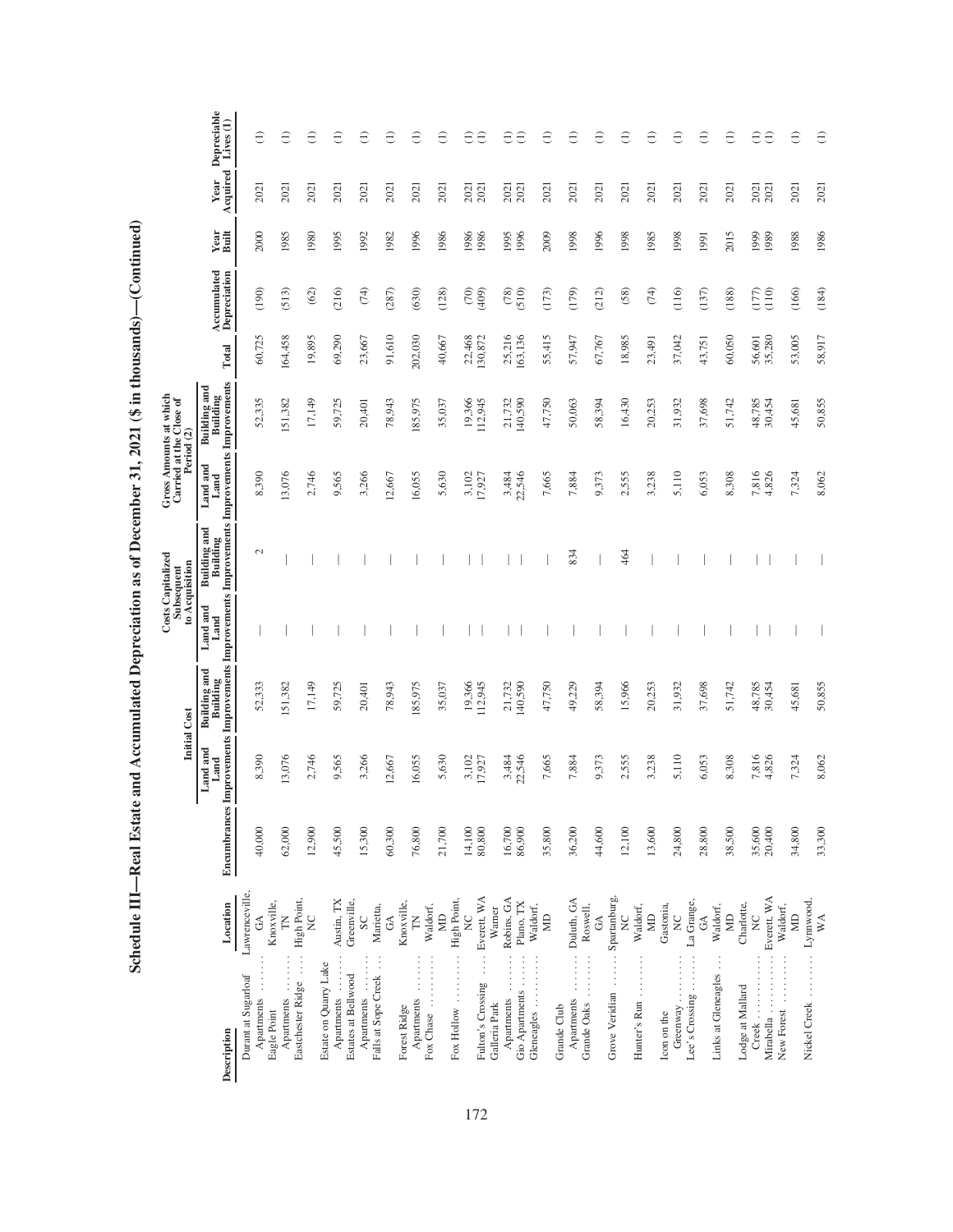Schedule III-Real Estate and Accumulated Depreciation as of December 31, 2021 (\$ in thousands)-(Continued) Schedule III—Real Estate and Accumulated Depreciation as of December 31, 2021 (\$ in thousands)—(Continued)

|                                              |                                 |                                                     | <b>Initial Cost</b>          |                                 |                              | Costs Capitalized<br>to Acquisition<br>Subsequent |                     | Gross Amounts at which<br>Carried at the Close of<br>Period (2) |         |                             |               |                  |                            |
|----------------------------------------------|---------------------------------|-----------------------------------------------------|------------------------------|---------------------------------|------------------------------|---------------------------------------------------|---------------------|-----------------------------------------------------------------|---------|-----------------------------|---------------|------------------|----------------------------|
| Description                                  | Location                        | Encumbrances Improvements Improvements Improvements | Land and<br>$_{\text{Land}}$ | <b>Building</b> and<br>Building | Land and<br>$_{\text{Land}}$ | Improvements<br><b>Building</b> and<br>Building   | Land and<br>$L$ and | Improvements Improvements<br><b>Building</b> and<br>Building    | Total   | Accumulated<br>Depreciation | Year<br>Built | Acquired<br>Year | Depreciable<br>1 Lives (1) |
| Nines Gleneagles                             | Waldorf,                        |                                                     |                              |                                 |                              |                                                   |                     |                                                                 |         |                             |               |                  |                            |
| Northtown Village                            | $\mathbf{\Xi}$                  | 20,200                                              | 4,154                        | 25,871                          |                              |                                                   | 4,154               | 25,871                                                          | 30,025  | (94)                        | 2011          | 2021             | $\ominus$                  |
| Apartments<br>Northwood                      | Hixson, TN                      | 17,500                                              | 3,621                        | 41,985                          |                              |                                                   | 3,621               | 41,985                                                          | 45,606  | (142)                       | 1986          | 2021             | Ξ                          |
| Apartments                                   | $\ldots$ Macon, GA              | 21,000                                              | 4,400                        | 27,497                          |                              |                                                   | 4,400               | 27,497                                                          | 31,897  | (99)                        | 1996          | 2021             | Ξ                          |
| One Midtown Wilmington,                      | ž                               | 34,500                                              | 7,174                        | 44,794                          |                              |                                                   | 7,174               | 44,794                                                          | 51,968  | (163)                       | 2015          | 2021             | Ξ                          |
| Palm Club                                    | Brunswick,<br>$\mathfrak{S}$    | 13,800                                              | 2,883                        | 18,036                          |                              |                                                   | 2,883               | 18,036                                                          | 20,919  | (65)                        | 1999          | 2021             | Ξ                          |
| Parkside at the                              | Savannah,                       |                                                     |                              |                                 |                              |                                                   |                     |                                                                 |         |                             |               |                  |                            |
| Patriot Point  Spring Lake,<br>Highlands     | $\mathbb{G}\mathbb{A}$          | 36,100                                              | 7,461                        | 46,568                          |                              |                                                   | 7,461               | 46,568                                                          | 54,029  | (169)                       | 2015          | 2021             | Ξ                          |
|                                              | $\overline{z}$                  | 16,100                                              | 3,238                        | 20,253                          |                              |                                                   | 3,238               | 20,253                                                          | 23,491  | (74)                        | 1993          | 2021             | Ξ                          |
| Quad  Wilmington,                            | ž                               | 15,600                                              | 3,266                        | 20,401                          |                              |                                                   | 3,266               | 20,401                                                          | 23,667  | (74)                        | 1997          | 2021             | Ξ                          |
| Racquet Club  Lexington,                     | $\mathbf{K}\mathbf{Y}$          |                                                     | 8,663                        | 53,959                          |                              |                                                   | 8,663               | 53,959                                                          | 62,622  | (195)                       | 2000          | 2021             |                            |
| Ranchstone                                   | Parker, CO                      | 34,100<br>74,700                                    | 17,012                       | 126,989                         |                              |                                                   | 17,012              | 126,989                                                         | 144,001 | (450)                       | 2001          | 2021             | Ξ<br>Ξ                     |
| Retreat at Grande                            | Brunswick,                      |                                                     |                              |                                 |                              |                                                   |                     |                                                                 |         |                             |               |                  |                            |
| Lake $\dots\dots$<br>Retreat at Hidden       | St. Marys,<br>GA                | 22,100                                              | 4,646                        | 28,975                          |                              |                                                   | 4,646               | 28,975                                                          | 33,621  | (105)                       | 2001          | 2021             | Ξ                          |
| Bay                                          | $G\Lambda$                      | 15,200                                              | 3,170                        | 19,810                          |                              |                                                   | 3,170               | 19,810                                                          | 22,980  | (71)                        | 1991          | 2021             | Ξ                          |
| Revival on Main                              | Kennesaw,<br>$G\Delta$          | 48,000                                              | 9,920                        | 61,794                          |                              |                                                   | 9,920               | 61,794                                                          | 71,714  | (225)                       | 2016          | 2021             | Ξ                          |
| Royal Oaks                                   | Savannah,                       |                                                     |                              |                                 |                              |                                                   |                     |                                                                 |         |                             |               |                  |                            |
| Apartments                                   | $\mathbb{G}^{\mathbb{A}}$       | 21,900<br>17,600                                    | 4,482                        | 36,219                          |                              |                                                   | .482<br>4           | 36,219                                                          | 40,701  | (127)                       | 1977          | 2021             | Ξ                          |
| Saratoga  Everett, WA<br>Sheffield Greens    | Waldorf,                        |                                                     | 4,239                        | 26,610                          |                              |                                                   | 4,239               | 26,610                                                          | 30,849  | (97)                        | 1990          | 2021             | $\ominus$                  |
|                                              | $\bigoplus$                     | 41,600                                              | 8,581                        | 53,516                          |                              |                                                   | 8,581               | 53,516                                                          | 62,097  | (194)                       | 2006          | 2021             | Ξ                          |
| Apartments<br>Smoky Crossing                 | Seymour,<br>$\overline{\Gamma}$ | 50,700                                              | 10,371                       | 120,337                         |                              |                                                   | 10,371              | 120,337                                                         | 130,708 | (407)                       | 1997          | 2021             | Ξ                          |
| Town Park Crossing                           | Kennesaw,                       |                                                     |                              |                                 |                              |                                                   |                     |                                                                 |         |                             |               |                  |                            |
| Apartments                                   | $\mathfrak{S}$                  | 43,500                                              | 9,100                        | 56,768                          |                              |                                                   | 9,100               | 56,768                                                          | 65,868  | (206)                       | 1996          | 2021             | $\ominus$                  |
| Towne Creek                                  | Gainesville,                    | 15,800                                              | 3,307                        | 20,549                          |                              |                                                   | 3,307               | 20,549                                                          | 23,856  | (75)                        | 1989          | 2021             | Ξ                          |
| Village Lakes                                | Waldorf,<br>$\mathbb{R}$        | 13,600                                              | 3,170                        | 19,810                          |                              |                                                   | 3,170               | 19,810                                                          | 22,980  | (71)                        | 1994          | 2021             | $\ominus$                  |
| Waterford Landing                            | Hermitage,                      |                                                     |                              |                                 |                              |                                                   |                     |                                                                 |         |                             |               |                  |                            |
| Apartments<br>Waterstone at                  | E                               | 25,800                                              | 5,616                        | 64,899                          |                              |                                                   | 5,616               | 64,899                                                          | 70,515  | (219)                       | 1998          | 2021             | $\ominus$                  |
| Murietta                                     |                                 |                                                     |                              |                                 |                              |                                                   |                     |                                                                 |         |                             |               |                  |                            |
| Apartments  Murieta, CA<br>Woodland Crossing | New Bern,                       | 83,300                                              | 18,884                       | 117,823                         |                              |                                                   | 18,884              | 117,823                                                         | 136,707 | (428)                       | 1990          | 2021             | $\ominus$                  |
| Apartments                                   | $\frac{C}{C}$                   | 23,900                                              | 5,261                        | 32,819                          |                              |                                                   | 5,261               | 32,819                                                          | 38,080  | (119)                       | 1998          | 2021             | $\ominus$                  |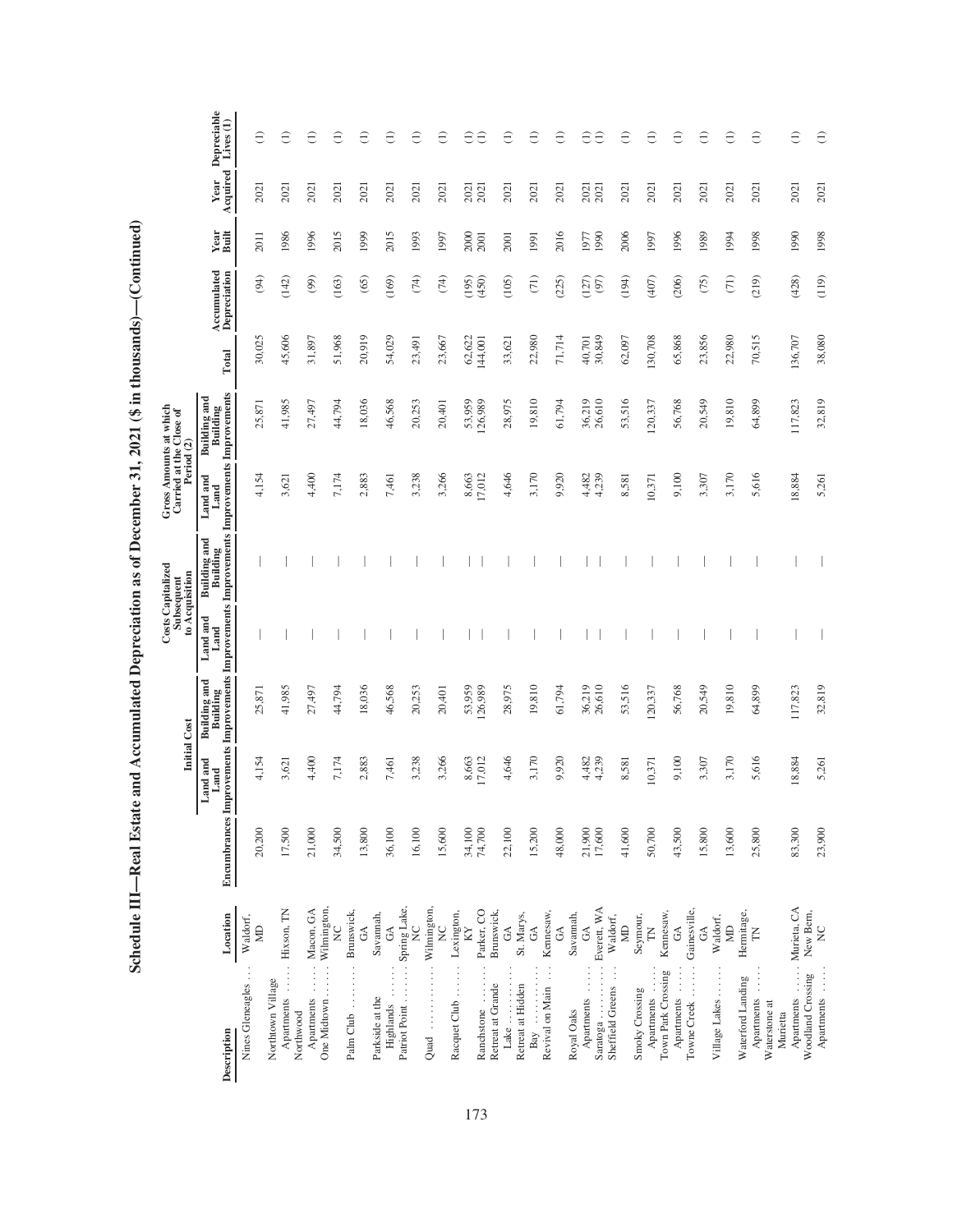Schedule III—Real Estate and Accumulated Depreciation as of December 31, 2021 (\$ in thousands)—(Continued) Schedule III—Real Estate and Accumulated Depreciation as of December 31, 2021 (\$ in thousands)—(Continued)

|                                          |                  |                                                                                            | <b>Initial Cost</b> |                                 |                  | Costs Capitalized<br>to Acquisition<br>Subsequent |                  | Gross Amounts at which<br>Carried at the Close of<br>Period (2) |         |                             |               |                  |                            |
|------------------------------------------|------------------|--------------------------------------------------------------------------------------------|---------------------|---------------------------------|------------------|---------------------------------------------------|------------------|-----------------------------------------------------------------|---------|-----------------------------|---------------|------------------|----------------------------|
| Description                              | Location         | Encumbrances Improvements Improvements Improvements Improvements Improvements Improvements | Land and<br>Land    | <b>Building and</b><br>Building | Land and<br>Land | <b>Building and</b><br>Building                   | Land and<br>Land | <b>Building and</b><br>Building                                 | Total   | Accumulated<br>Depreciation | Year<br>Built | Acquired<br>Year | Depreciable<br>d Lives (1) |
| Woodland Park                            | Greensboro,      |                                                                                            |                     |                                 |                  |                                                   |                  |                                                                 |         |                             |               |                  |                            |
| Apartments                               | ž                | 15,000                                                                                     | 3,484               | 27,201                          |                  |                                                   | 3,484            | 27,201                                                          | 30,685  | (95)                        | 1984          | 2021             | $\ominus$                  |
| Wyndchase Bellevue<br>Apartments         | Nashville,<br>E  | 31,300                                                                                     | 6,531               | 75,691                          |                  |                                                   | 6,531            | 75,691                                                          | 82,222  | (256)                       | 1998          | 2021             | $\widehat{E}$              |
| Housing Portfolio<br>National Affordable |                  |                                                                                            |                     |                                 |                  |                                                   |                  |                                                                 |         |                             |               |                  |                            |
| Centre Court                             | Bradenton,       |                                                                                            |                     |                                 |                  |                                                   |                  |                                                                 |         |                             |               |                  |                            |
|                                          | E                | 19,912                                                                                     | 5,335               | 29,299                          |                  |                                                   | 5,335            | 29,299                                                          | 34,634  | (36)                        | 2000          | 2021             | $\widehat{E}$              |
| Place  Orlando, FL<br>Commander          |                  | 26,215                                                                                     | 5,713               | 31,374                          |                  |                                                   | 5,713            | 31,374                                                          | 37,087  | (38)                        | 1996          | 2021             | $\ominus$                  |
| Pasco Woods                              | Wesley           |                                                                                            |                     |                                 |                  |                                                   |                  |                                                                 |         |                             |               |                  |                            |
|                                          | Chapel, FL       | 21,522                                                                                     | 4,511               | 24,772                          |                  |                                                   | 4,511            | 24,772                                                          | 29,283  | (31)                        | 2000          | 2021             | Э                          |
| Pemberly Palms  Vero Beach,              |                  |                                                                                            |                     |                                 |                  |                                                   |                  |                                                                 |         |                             |               |                  |                            |
|                                          | E                | 19,711                                                                                     | 4,645               | 25,507                          |                  |                                                   | 4,645            | 25,507                                                          | 30,152  | (31)                        | 1996          | 2021             | Э                          |
| Harris Branch                            | Austin, TX       | 37,444<br>37,884<br>28,036                                                                 | 7,048               | 51,379                          |                  |                                                   | 7,048            | 51,379                                                          | 58,427  | (60)                        | 2007          | 2021             | $\ominus$                  |
| Park Place Loyola Austin, TX             |                  |                                                                                            | 6,468               | 47,157                          |                  |                                                   | 6,468            | 47,157                                                          | 53,625  | (56)                        | 2008          | 2021             | $\ominus$                  |
| Santoras Villas                          | Austin, TX       |                                                                                            | 5,111               | 37,263                          |                  |                                                   | 5,111            | 37,263                                                          | 42,374  | (44)                        | 2008          | 2021             | $\ominus$                  |
| Villas Shaver                            | Pasadena,<br>TX  | 17,211                                                                                     | 3,182               | 23,197                          |                  |                                                   | 3,182            | 23,197                                                          | 26,379  | (27)                        | 2008          | 2021             | $\ominus$                  |
|                                          |                  |                                                                                            |                     |                                 |                  |                                                   |                  |                                                                 |         |                             |               |                  |                            |
| Chelsea                                  | Greenacres,      |                                                                                            |                     |                                 |                  |                                                   |                  |                                                                 |         |                             |               |                  |                            |
| $Commons \ldots$                         | West Palm<br>E   | 34,145                                                                                     | 12,348              | 44,910                          |                  |                                                   | 12,348           | 44,910                                                          | 57,258  | (59)                        | 1999          | 2021             | $\ominus$                  |
| Colony Park                              | Beach, FL        | 19,407                                                                                     | 6,626               | 24,101                          |                  |                                                   | 6,626            | 24,101                                                          | 30,727  | (32)                        | 2002          | 2021             | Ξ                          |
| Forest Glen                              | Durham, NC       | 13,862                                                                                     | 2,975               | 10,821                          |                  |                                                   | 2,975            | 10,821                                                          | 13,796  | (14)                        | 2001          | 2021             | $\ominus$                  |
| <b>Grande Court</b>                      | North            |                                                                                            |                     |                                 |                  |                                                   |                  |                                                                 |         |                             |               |                  |                            |
| Sarasota                                 | Port, FL         | 14,811                                                                                     | 5,010               | 18,221                          |                  |                                                   | 5,010            | 18,221                                                          | 23,231  | (24)                        | 2005          | 2021             | $\ominus$                  |
| Hampton Ridge                            | Jacksonville,    |                                                                                            |                     |                                 |                  |                                                   |                  |                                                                 |         |                             |               |                  |                            |
| $Jax \ldots a$                           | E                | 8,536                                                                                      | 2,476               | 9,005                           |                  |                                                   | 2,476            | 9,005                                                           | 11,481  | (12)                        | 1990          | 2021             | $\widehat{\Xi}$            |
| Mayflower                                |                  |                                                                                            |                     |                                 |                  |                                                   |                  |                                                                 |         |                             |               |                  |                            |
| Harbor  Lehi, UT                         |                  | 31,810                                                                                     | 9,050               | 32,915                          |                  |                                                   | 9,050            | 32,915                                                          | 41,965  | (44)                        | 1999          | 2021             | $\ominus$                  |
| Rose Cove SLC  Farmington,               |                  |                                                                                            |                     |                                 |                  |                                                   |                  |                                                                 |         |                             |               |                  |                            |
|                                          | $\Box$           | 16,051                                                                                     | 4,649               | 16,909                          |                  |                                                   | 4,649            | 16,909                                                          | 21,558  | (23)                        | 2002          | 2021             | $\ominus$                  |
| San Marcos                               | Lake Park,       |                                                                                            |                     |                                 |                  |                                                   |                  |                                                                 |         |                             |               |                  |                            |
| Villas $\dots\dots$                      | E                | 51,145                                                                                     | 18,054              | 65,663                          |                  |                                                   | 8,054            | 65,663                                                          | 83,717  | (87)                        | 2003          | 2021             | $\ominus$                  |
| Venice Cove FLL.                         | $\mathbb{E}$     |                                                                                            |                     |                                 |                  |                                                   |                  |                                                                 |         |                             |               |                  |                            |
|                                          | Lauderdale,<br>닌 | 17,583                                                                                     | 5,878               | 21,379                          |                  |                                                   | 5,878            | 21,379                                                          | 27,257  | (28)                        | 2003          | 2021             | $\widehat{c}$              |
|                                          |                  |                                                                                            |                     |                                 |                  |                                                   |                  |                                                                 |         |                             |               |                  |                            |
| Central Park Portfolio<br>7575 Town      |                  |                                                                                            |                     |                                 |                  |                                                   |                  |                                                                 |         |                             |               |                  |                            |
| Center  Denver, CO                       |                  | 115,332                                                                                    | 21,500              | 153,357                         |                  |                                                   | 21,500           | 153,357                                                         | 174,857 | (169)                       | 2017          | 2021             | $\ominus$                  |
| Aster East  Denver, CO                   |                  | 91,059                                                                                     | 16,988              | 121,172                         |                  |                                                   | 16,988           | 121,172                                                         | 138,160 | (134)                       | 2019          | 2021             |                            |
| Aster West  Denver, CO                   |                  | 68,180                                                                                     | 12,727              | 90,780                          |                  |                                                   | 12,727           | 90,780                                                          | 103,507 | (101)                       | 2014          | 2021             |                            |
| Aster North  Denver, CO                  |                  | 31,227                                                                                     | 5,845               | 41,693                          |                  |                                                   | 5,845            | 41,693                                                          | 47,538  | (46)                        | 2016          | 2021             |                            |
| Aster South                              | Denver, CO       | 20,952                                                                                     | 3.931               | 28,036                          |                  |                                                   | 3.931            | 28,036                                                          | 31,967  | (31)                        | 2014          | 2021             | eeee                       |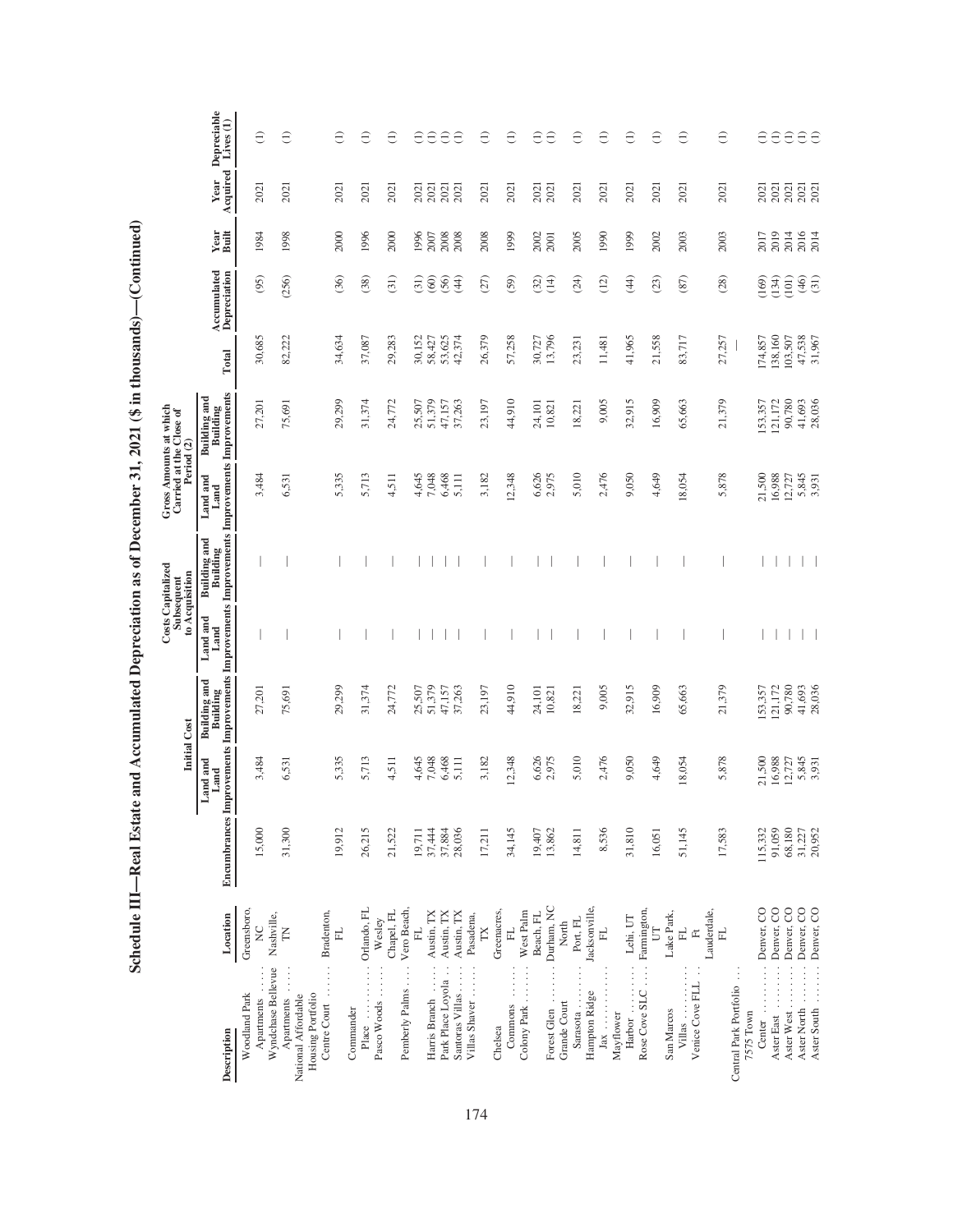|                                                                            |              |                                                                                            | <b>Initial Cost</b> |                                        |                  | <b>Costs Capitalized</b><br>to Acquisition<br>Subsequent | Gross Amounts at which<br>Carried at the Close of<br>Period (2) |                                 |                        |                             |               |                  |                          |
|----------------------------------------------------------------------------|--------------|--------------------------------------------------------------------------------------------|---------------------|----------------------------------------|------------------|----------------------------------------------------------|-----------------------------------------------------------------|---------------------------------|------------------------|-----------------------------|---------------|------------------|--------------------------|
| Description                                                                | Location     | Encumbrances Improvements Improvements Improvements Improvements Improvements Improvements | Land and<br>Land    | <b>Building and</b><br><b>Building</b> | Land and<br>Land | <b>Building</b> and<br>Building                          | Land and<br>Land                                                | <b>Building</b> and<br>Building | Total                  | Accumulated<br>Depreciation | Built<br>Year | Acquired<br>Year | Depreciable<br>Lives (1) |
| Crescent Flats  Denver, CO<br>Botanica Town<br>Center                      | . Denver, CO | 35,575<br>40,350                                                                           | 7,234<br>6,497      | 51,600<br>46,344                       |                  |                                                          | 7,234<br>6,497                                                  | 51,600<br>46,344                | 58,834<br>52,841       | (57)<br>(51)                | 2004<br>2004  | 2021<br>2021     |                          |
| <b>Total Multifamily</b>                                                   |              | \$7,620,563                                                                                | \$1,690,961         | \$9,993,333                            | \$6,582          | \$27,006                                                 | \$1,697,543                                                     | \$10,020,339 \$11,717,882       |                        | \$(182,691)                 |               |                  |                          |
| Single-Family Rental                                                       |              |                                                                                            |                     |                                        |                  |                                                          |                                                                 |                                 |                        |                             |               |                  |                          |
| Properties<br>Single-Family Rental<br>Joint Venture                        | Various      | \$69,840                                                                                   | 39,012              | 61,403                                 |                  |                                                          | 39,012                                                          |                                 | $61,403$ \$ 100,415 \$ | (363)                       | Various       | 2021             |                          |
| Sunbelt Single-Family<br>Rental Portfolio                                  | Various      | 613,840                                                                                    | 265,138             | 751,169                                | I                |                                                          | 265,138                                                         | 751,169                         | 1,016,307              | (874)                       | Various       | 2021             | Э                        |
| Rental Properties.<br><b>Total Single-Family</b>                           |              | \$ 683,680                                                                                 | 304,150             | \$812,572                              |                  |                                                          | \$304,150                                                       | 812,572                         | \$1,116,722            | \$(1,237)                   |               |                  |                          |
| Hospitality properties:<br>J.S. Select Service<br>Hyatt Place<br>Portfolio |              |                                                                                            |                     |                                        |                  |                                                          |                                                                 |                                 |                        |                             |               |                  |                          |

| ì<br>I<br>j<br>ׇׇ֠֕֡                                |
|-----------------------------------------------------|
|                                                     |
| l<br>֕<br>ׇ֚֘<br>I<br>֕<br>$\overline{\phantom{a}}$ |
|                                                     |
| Į<br>ļ<br>֕                                         |
|                                                     |
| I                                                   |
| $\vdots$<br>֠<br>ׇ֚֕֡                               |
| I<br>l<br>١                                         |

| Description                                                                                     | Location                             | Encumbrances     |                | $\frac{1}{2}$ $\frac{1}{2}$ $\frac{1}{2}$ $\frac{1}{2}$ $\frac{1}{2}$ $\frac{1}{2}$ $\frac{1}{2}$ $\frac{1}{2}$ $\frac{1}{2}$ $\frac{1}{2}$ $\frac{1}{2}$ $\frac{1}{2}$ $\frac{1}{2}$ $\frac{1}{2}$ $\frac{1}{2}$ $\frac{1}{2}$ $\frac{1}{2}$ $\frac{1}{2}$ $\frac{1}{2}$ $\frac{1}{2}$ $\frac{1}{2}$ $\frac{1}{2}$ |                      |                     |                     |                     | Total               | Accumuated<br>Depreciation | xear<br>Built | rear<br>Acquired | Deprecian<br>  Lives (1) |
|-------------------------------------------------------------------------------------------------|--------------------------------------|------------------|----------------|---------------------------------------------------------------------------------------------------------------------------------------------------------------------------------------------------------------------------------------------------------------------------------------------------------------------|----------------------|---------------------|---------------------|---------------------|---------------------|----------------------------|---------------|------------------|--------------------------|
| Crescent Flats  Denver, CO<br>Botanica Town<br>Center                                           | Denver, CO                           | 35,575<br>40,350 | 7,234<br>6,497 | 51,600<br>46,344                                                                                                                                                                                                                                                                                                    |                      | T                   | 6,497<br>7,234      | 46,344<br>51,600    | 58,834<br>52,841    | (57)                       | 2004          | 2021             | $\ominus$ $\ominus$      |
| Single-Family Rental<br><b>Total Multifamily</b><br>Properties<br>Properties                    |                                      | \$7,620,563      | \$1,690,961    | \$9,993,333                                                                                                                                                                                                                                                                                                         | \$6,582              | \$27,006            | \$1,697,543         | \$10,020,339        | \$11,717,882        | \$(182,691)                |               |                  |                          |
| Sunbelt Single-Family<br>Single-Family Rental<br>Joint Venture                                  | Various                              | 69,840<br>↔      | 39,012<br>↔    | 61,403<br>S                                                                                                                                                                                                                                                                                                         | $\Theta$             | ÷,                  | 39,012<br>↔         | 61,403<br>↔         | 100,415<br>$\Theta$ | (363)<br>↔                 | Various       | 2021             | $\ominus$                |
| Rental Portfolio<br>Total Single-Family                                                         | Various                              | 613,840          | 265,138        | 751,169                                                                                                                                                                                                                                                                                                             |                      |                     | 265,138             | 751,169             | 1,016,307           | (874)                      | Various       | 2021             | $\ominus$                |
| Rental Properties<br>Hospitality properties:<br>U.S. Select Service<br>Portfolio                |                                      | \$683,680        | 304,150<br>÷   | 812,572<br>÷                                                                                                                                                                                                                                                                                                        | $\mathsf{I}$<br>÷    | $\mathsf{I}$<br>÷   | 304,150<br>÷,       | 812,572<br>₩        | \$1,116,722         | (1,237)<br>÷               |               |                  |                          |
| Boulder<br>Residence Inn<br>Hyatt Place                                                         | Boulder, CO (3)                      | 47,948<br>↔      | 13,890<br>↔    | 33,673<br>↮                                                                                                                                                                                                                                                                                                         | $\overline{ }$<br>₩, | 165<br>↔            | 13,897<br>↮         | 33,838<br>↔         | 47,735<br>↔         | (2,780)<br>÷,              | 2015          | 2019             | $\ominus$                |
| Татра $\ldots$<br>Courty ard by                                                                 | Tampa, FL                            | 21,963           | 7,826          | 33,325                                                                                                                                                                                                                                                                                                              | 644                  | 128                 | 8,470               | 33,453              | 41,923              | (2,632)                    | 2001          | 2019             | $\ominus$                |
| TownePlace Suites<br>Marriott Fort<br>Myers                                                     | Fort Myers,<br>닌                     | 14,703           | 5,522          | 21,035                                                                                                                                                                                                                                                                                                              | 567                  | $86\,$              | 6,089               | 21,121              | 27,210              | (1,687)                    | 2007          | 2019             | $\ominus$                |
| Residence Inn<br>Tampa                                                                          | Tampa, FL<br>Cleveland,              | 11,708           | 5,064          | 16,712                                                                                                                                                                                                                                                                                                              | 407                  | 68                  | 5,471               | 16,780              | 22,251              | (1,329)                    | 2008          | 2019             | $\ominus$                |
| Residence Inn Little<br>Cleveland                                                               | $\odot$<br>Little Rock,<br><b>ED</b> |                  | 2,867          | 19,944                                                                                                                                                                                                                                                                                                              | 181                  | 457                 | 3,048               | 20,401              | 23,449              | (1,650)                    | 1997          | 2019             | $\ominus$                |
| Rock $\dots\dots$                                                                               | AR.                                  | 13,463           | 2,410          | 16,472                                                                                                                                                                                                                                                                                                              | 185                  | $\circ$             | 2,595               | 16,541              | 19,136              | (1,271)                    | 2013          | 2019             | $\ominus$                |
| Springhill Suites<br>Knoxville<br>Hampton Inn                                                   | Fort Myers,<br>Knoxville,<br>E       | 9,211            | 1,343          | 12,868                                                                                                                                                                                                                                                                                                              | 570                  | 5                   | 1,913               | 12,919              | 14,832              | (1,071)                    | 2011          | 2019             | $\ominus$                |
| Fort Myers                                                                                      | 닌                                    | 8,510            | 4,658          | 7,484                                                                                                                                                                                                                                                                                                               | 519                  | 45                  | 5,177               | 7,529               | 12,706              | (657)                      | 2006          | 2019             | $\ominus$                |
| Industrial properties:<br>Properties<br>Midwest Industrial<br><b>Total Hospitality</b>          |                                      | \$127,506        | 43,580<br>÷    | \$161,513                                                                                                                                                                                                                                                                                                           | \$3,080              | \$1,069             | 46,660<br>↮         | 162,582<br>↮        | 209,242<br>÷        | \$(13,077)                 |               |                  |                          |
| 201 Swift Road  Addison, IL (4)<br>221 Swift Road  Addison, IL (4)<br>13005 Hamlin<br>Portfolio |                                      | \$ 210,027       | 2,134<br>÷     | 5,578<br>7,553<br>S                                                                                                                                                                                                                                                                                                 | $\frac{3}{4}$<br>↔   | (106)<br>(12)<br>s, | 2,147<br>2,244<br>↔ | 5,472<br>7,541<br>↔ | 7,619<br>9,785<br>s | (611)<br>(440)<br>S        | 1995          | 2019<br>2019     | $\ominus$<br>Э           |
| Court $\ldots \ldots \ldots$                                                                    | Alsip, IL (4)                        |                  | 1,813          | 4,623                                                                                                                                                                                                                                                                                                               | $\equiv$             | (10)                | 1,824               | 4,613               | 6,437               | (447)                      | 2014          | 2019             | $\ominus$                |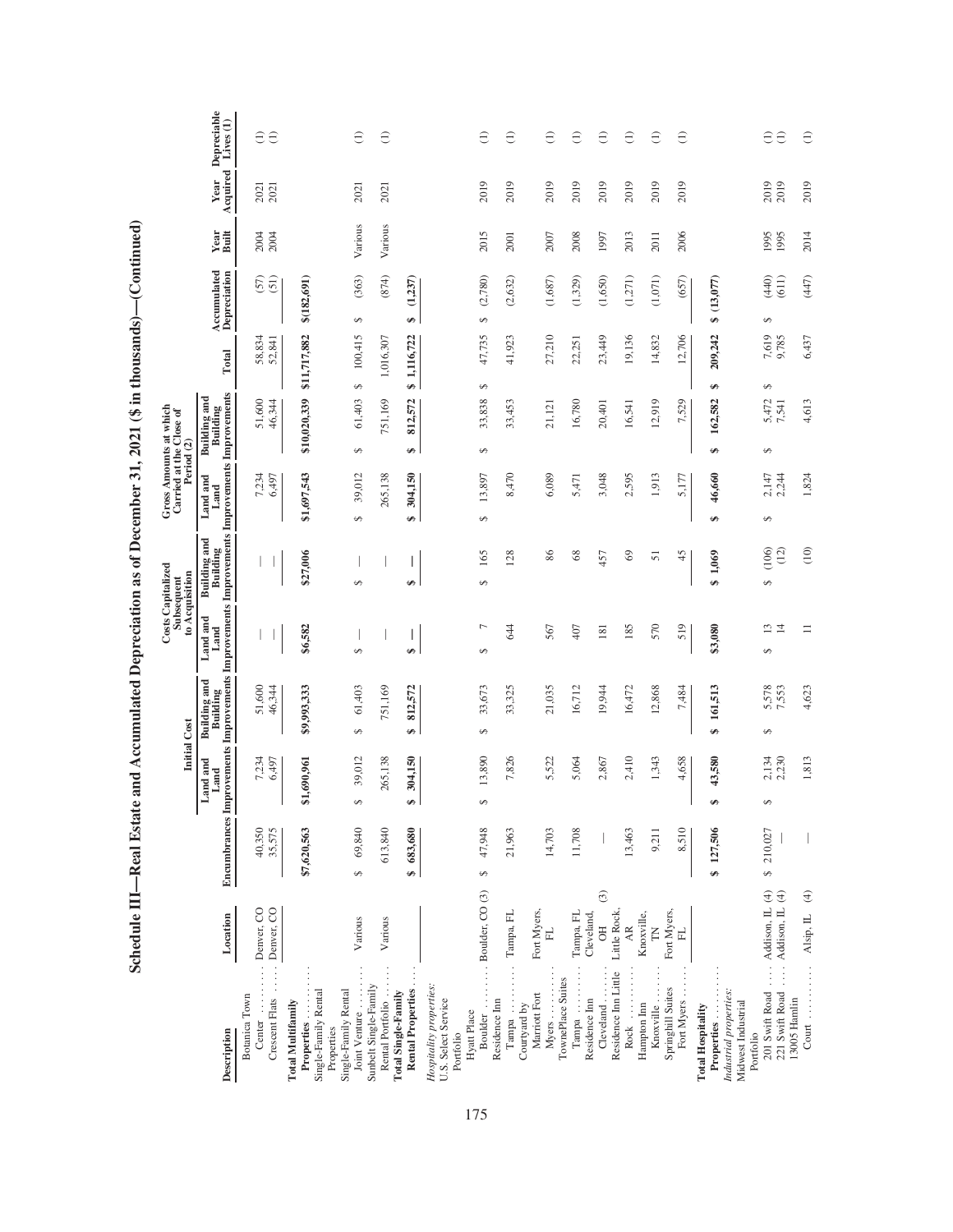|                                              |                                |                          | <b>Initial Cost</b> |                                                                                     | to Acquisition  | Costs Capitalized<br>Subsequent                                           | Gross Amounts at which<br>Carried at the Close of<br>Period (2) |                     |                  |                             |               |              |                           |
|----------------------------------------------|--------------------------------|--------------------------|---------------------|-------------------------------------------------------------------------------------|-----------------|---------------------------------------------------------------------------|-----------------------------------------------------------------|---------------------|------------------|-----------------------------|---------------|--------------|---------------------------|
|                                              |                                |                          | Land and            | Land Building Land<br>Improvements Improvements Improvements<br><b>Building</b> and | Land and        | Building<br>Improvements Improvements Improvements<br><b>Building</b> and | Land and                                                        | <b>Building and</b> |                  | Accumulated<br>Depreciation | Year<br>Built | Year         | Depreciable<br>[Lives (1) |
| 1695 Glen Ellyn<br>Description               | Location<br>Glendale           | Encumbrances I           |                     |                                                                                     |                 |                                                                           |                                                                 |                     | Total            |                             |               | Acquired     |                           |
| Drive                                        | Heights, IL                    | $\bigoplus$              | 2,206               | 4,769                                                                               | 4               | (12)                                                                      | 2,220                                                           | 4,757               | 6,977            | (416)                       | 2006          | 2019         | $\ominus$                 |
| 845 Telser Road                              | Lake Zurich,<br>$\exists$      | $\widehat{\mathfrak{t}}$ | 1,370               | 2,325                                                                               | $\infty$        | $\circledR$                                                               | 1,378                                                           | 2,317               | 3,695            | (226)                       | 2016          | 2019         | $\ominus$                 |
| 1245-1247 Lakeside Romeoville,               |                                |                          |                     |                                                                                     |                 |                                                                           |                                                                 |                     |                  |                             |               |              |                           |
| Drive<br>775 Commerce                        | $\exists$                      | $\bigoplus$              | 1,461               | 4,059                                                                               | Ô               | ම                                                                         | 1,470                                                           | 4,050               | 5,520            | (402)                       | 1998          | 2019         | $\ominus$                 |
| Parkway West                                 | Greenwood,                     |                          |                     |                                                                                     |                 |                                                                           |                                                                 |                     |                  |                             |               |              |                           |
| Drive                                        | Z                              | $\widehat{E}$            | 1,314               | 10,189                                                                              | $\infty$        | $\circledcirc$                                                            | 1,322                                                           | 10,183              | 11,505           | (650)                       | 2014          | 2019         | $\ominus$                 |
| 999 Gerdt Court  Greenwood,                  | $\overline{a}$                 | $\widehat{f}$            | 1,268               | 6,364                                                                               | $\infty$        | ම                                                                         | 1,276                                                           | 6,358               | 7,634            | (546)                       | 2001          | 2019         | $\ominus$                 |
| Northwind<br>1600-1640                       |                                |                          |                     |                                                                                     |                 |                                                                           |                                                                 |                     |                  |                             |               |              |                           |
| $P$ kwy $\ldots$<br>1650 Northwind           | Hobart, IN (4)                 |                          | 879                 | 3,010                                                                               | n               | 6                                                                         | 884                                                             | 3,005               | 3,889            | (288)                       | 2007          | 2019         | $\ominus$                 |
| 1701-21 Northwind<br>Pkwy                    | Hobart, IN (4)                 |                          | 860                 | 2,954                                                                               | S               | ⊙                                                                         | 865                                                             | 2,949               | 3,814            | (307)                       | 2007          | 2019         | $\ominus$                 |
| Pkwy                                         | Hobart, IN (4)                 |                          | 1,264               | 5,974                                                                               | $\infty$        | ⊚                                                                         | 1,272                                                           | 5,968               | 7,240            | (491)                       | 2005          | 2019         | $\ominus$                 |
| Parkway<br>1851 Northwind                    | Hobart, IN (4)                 |                          | $1,477$             | 2,077                                                                               | ᢦ               | ⊛                                                                         | 1,486                                                           | 2,069               | 3,555            | (264)                       | 2015          | 2019         | $\ominus$                 |
| 1901-51 Northwind<br>Pkwy                    | Hobart, IN (4)                 |                          | 1,800               | 9,550                                                                               | $\equiv$        | ම                                                                         | 1,811                                                           | 9,541               | 11,352           | (815)                       | 2006          | 2019         | $\ominus$                 |
| 6241 Northwind                               |                                |                          |                     |                                                                                     |                 |                                                                           |                                                                 |                     |                  |                             |               |              |                           |
| Pkwy $\dots$<br>6451 Northwind               | Hobart, IN (4)                 |                          | 1,946               | 8,402                                                                               | 126             | $\frac{10}{2}$                                                            | 2,072                                                           | 8,392               | 10,464           | (759)                       | 2008          | 2019         | $\ominus$                 |
| Parkway                                      | Hobart, IN (4)                 |                          | 2,782               | 8,375                                                                               | $\overline{17}$ | (15)                                                                      | 2,799                                                           | 8,360               | 11,159           | (722)                       | 2016          | 2019         | $\ominus$                 |
| Drive<br>8401 Bearing                        | Indianapolis,<br>Z             | $\widehat{f}$            | 3,159               | 13,189                                                                              | $\Omega$        | (17)                                                                      | 3,179                                                           | 13,172              | 16,351           | (987)                       | 2015          | 2019         | $\ominus$                 |
| 8411 Bearing                                 | Indianapolis,                  |                          |                     |                                                                                     |                 |                                                                           |                                                                 |                     |                  |                             |               |              |                           |
| Drive                                        | $\mathsf{K}$                   | $\widehat{f}$            | 1,448               | 6,515                                                                               | $\circ$         | ⊛                                                                         | 1,457                                                           | 6,507               | 7,964            | (465)                       | 2015          | 2019         | $\ominus$                 |
| 8461 Bearing                                 | Indianapolis,                  |                          |                     |                                                                                     |                 |                                                                           |                                                                 |                     |                  |                             |               |              |                           |
| $\vdots$<br>101 45th Street<br>Drive         | Munster, IN (4)<br>Z           | $\widehat{t}$            | 3,968<br>1,337      | 20,213<br>10,188                                                                    | 86<br>$\infty$  | $\circledcirc$<br>898                                                     | ,345<br>4,154                                                   | 10,182<br>21,111    | 25,265<br>11,527 | (1,930)<br>(657)            | 2015<br>1991  | 2019<br>2019 | $\ominus$<br>Э            |
| $\vdots$<br>215 45th Street                  | Munster, IN (4)                |                          | 1,209               | 3,473                                                                               |                 | $\epsilon$                                                                | 1,216                                                           | 3,466               | 4,682            | (352)                       | 1999          | 2019         | $\ominus$                 |
| $\vdots$<br>225 45th Street<br>235 West 45th | Munster, IN (4)                |                          | 112                 | 2,741                                                                               | ファ              | $\mathcal{F}$                                                             | 119                                                             | 2,820               | 3,939            | (273)                       | 2000          | 2019         | $\oplus$                  |
| Street                                       | Munster, IN (4)                |                          | 1,163               | 1,847                                                                               | Γ               | E                                                                         | $1,170$                                                         | 1,840               | 3,010            | (236)                       | 2000          | 2019         | $\ominus$                 |
| $\vdots$<br>333 45th Street                  | Munster, IN (4)                |                          | 3,378               | 7,839                                                                               | $\overline{c}$  | (18)                                                                      | 3,399                                                           | 7,821               | 11,220           | (847)                       | 1999          | 2019         | $\ominus$                 |
| 480 West 45th                                |                                |                          |                     |                                                                                     |                 |                                                                           |                                                                 |                     |                  |                             |               |              |                           |
| Street $\ldots \ldots$<br>3890 Perry         | Munster, IN (4)<br>Whitestown, |                          | 1,542               | 6,356                                                                               | $\approx$       | $\circledcirc$                                                            | 1,552                                                           | 6,347               | 7,899            | (545)                       | 2003          | 2019         | $\ominus$                 |
| Boulevard                                    | Z                              | $\widehat{f}$            | 698                 | 4,491                                                                               | 4               | (32)                                                                      | 202                                                             | 4,459               | 5,161            | (316)                       | 2008          | 2019         | $\ominus$                 |
| 4750 S Indianapolis Whitestown,<br>Rd        | $\leq$                         | $\circledagger$          | 3,167               | 14,293                                                                              | $20\,$          | (16)                                                                      | 3,187                                                           | 14,277              | 17,464           | (1, 169)                    | 2016          | 2019         | $\ominus$                 |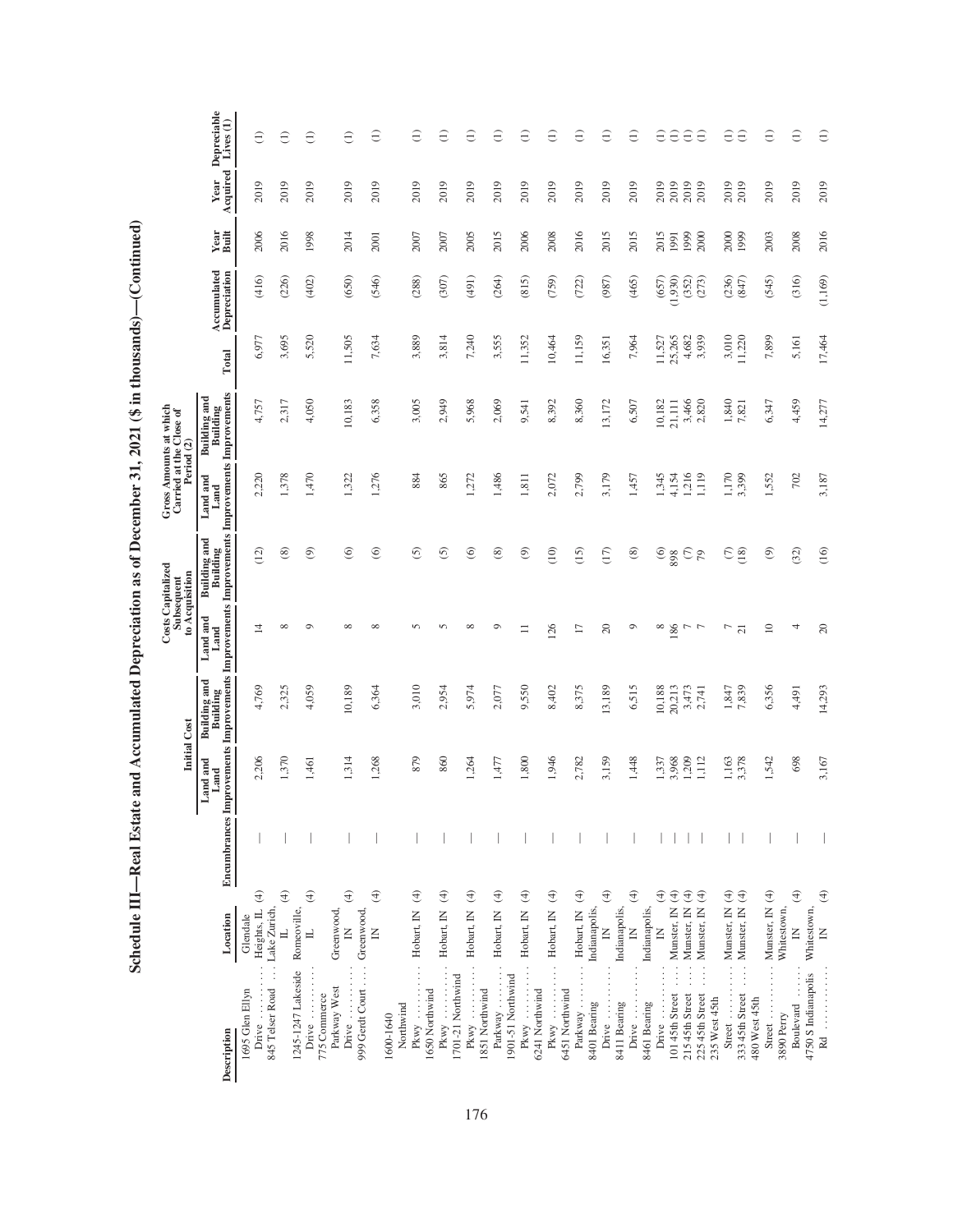|                                                |                              |               | <b>Initial Cost</b>                                        |                                 |                 | Costs Capitalized<br>to Acquisition<br>Subsequent                                                         |          | Gross Amounts at which<br>Carried at the Close of<br>Period (2) |         |                             |               |                  |                                                                       |
|------------------------------------------------|------------------------------|---------------|------------------------------------------------------------|---------------------------------|-----------------|-----------------------------------------------------------------------------------------------------------|----------|-----------------------------------------------------------------|---------|-----------------------------|---------------|------------------|-----------------------------------------------------------------------|
| Description                                    | Location                     |               | Encumbrances Improvements Improvements<br>Land and<br>Land | <b>Building</b> and<br>Building | Land and        | Land Building Land Building<br>Improvements Improvements Improvements Improvements<br><b>Building and</b> | Land and | <b>Building and</b><br>Building                                 | Total   | Accumulated<br>Depreciation | Year<br>Built | Acquired<br>Year | $\begin{array}{c} \text{Depreciable} \\ \text{Lives (1)} \end{array}$ |
| 4990 Indianapolis                              | Whitestown,                  |               |                                                            |                                 |                 |                                                                                                           |          |                                                                 |         |                             |               |                  |                                                                       |
| Road                                           | $\leq$                       | $\widehat{f}$ | 1,668                                                      | 8,319                           | $\approx$       | ම                                                                                                         | 1,678    | 8,310                                                           | 9,988   | (620)                       | 2016          | 2019             | $\ominus$                                                             |
| 5701 Meadows                                   | Grove City,<br>ЭH            |               |                                                            |                                 |                 |                                                                                                           |          |                                                                 | 12,710  |                             | 1997          | 2019             |                                                                       |
| 5900 Meadows<br>Drive                          | Grove City,                  | $\widehat{f}$ | 2,166                                                      | 10,542                          | $\mathbf{r}$    | $\widehat{\Xi}$                                                                                           | 2,179    | 10,531                                                          |         | (947)                       |               |                  | $\ominus$                                                             |
| Drive                                          | ŌН                           | $\widehat{E}$ | 2,369                                                      | 11,916                          | $\overline{15}$ | (12)                                                                                                      | 2,384    | 11,904                                                          | 14,288  | (1,067)                     | 1997          | 2019             | $\ominus$                                                             |
| 2240 Creekside                                 | Lockbourne,                  |               |                                                            |                                 |                 |                                                                                                           |          |                                                                 |         |                             |               |                  |                                                                       |
| 4410 North 132nd<br>Parkway                    | <b>OH</b>                    | $\widehat{f}$ | 2,300                                                      | 7,010                           | $\overline{4}$  | (12)                                                                                                      | 2,314    | 6,998                                                           | 9,312   | (599)                       | 2012          | 2019             | $\ominus$                                                             |
| Street                                         | Butler, WI (4)               |               | 1,248                                                      | 6,383                           | ${}^{\circ}$    | 251                                                                                                       | 1,256    | 6,634                                                           | 7,890   | (547)                       | 1998          | 2019             | $\ominus$                                                             |
| 4700 North                                     |                              |               |                                                            |                                 |                 |                                                                                                           |          |                                                                 |         |                             |               |                  |                                                                       |
| W234 N2091<br>Drive<br>Ironwood                | Butler, WI (4)               |               | 1,510                                                      | 7,222                           | $\circ$         | 287                                                                                                       | 1,519    | 7,509                                                           | 9,028   | (601)                       | 2000          | 2019             | $\widehat{\Xi}$                                                       |
| Ridgeview                                      |                              |               |                                                            |                                 |                 |                                                                                                           |          |                                                                 |         |                             |               |                  |                                                                       |
| Parkway Court<br>Marshfield Industrial         | Butler, WI (4)<br>Baltimore, |               | 1,965                                                      | 7,508                           | $\overline{c}$  | $\widehat{\Xi}$                                                                                           | 1,977    | 7,497                                                           | 9,474   | (622)                       | 2002          | 2019             | $\ominus$                                                             |
| Airport Logistics Park<br>Portfolio $\ldots$ . | Nashville,<br>$\mathbf{E}$   | 106,698       | 21,720                                                     | 139,433                         | 187             | 4                                                                                                         | 21,907   | 139,437                                                         | 161,344 | (5,210)                     | Various       | 2020             | $\ominus$                                                             |
|                                                | E                            | 35,000        | 7,031                                                      | 53,728                          |                 |                                                                                                           | 7,031    | 53,728                                                          | 60,759  | (2, 233)                    | Various       | 2020             | $\ominus$                                                             |
| Denver/Boulder Industrial                      |                              |               |                                                            |                                 |                 |                                                                                                           |          |                                                                 |         |                             |               |                  |                                                                       |
| Portfolio                                      |                              |               |                                                            |                                 |                 |                                                                                                           |          |                                                                 |         |                             |               |                  |                                                                       |
| 321 Taylor                                     | Louisville,                  |               |                                                            |                                 |                 |                                                                                                           |          |                                                                 |         |                             |               |                  |                                                                       |
| Avenue                                         | 8                            | 12,514        | 3,006                                                      | 15,435                          |                 | L                                                                                                         | 3,006    | 15,442                                                          | 18,448  | (415)                       | 1998          | 2021             | $\ominus$                                                             |
| $1900\,{\rm Taylor}$                           | Louisville,                  |               |                                                            |                                 |                 |                                                                                                           |          |                                                                 |         |                             |               |                  |                                                                       |
| Avenue                                         | 8                            | 20,138        | 5,746                                                      | 25,386                          |                 |                                                                                                           | 5,746    | 25,386                                                          | 31,132  | (556)                       | 2015          | 2021             | $\ominus$                                                             |
| $2000\,{\rm Taylor}$<br>Avenue                 | Louisville,<br>$\infty$      | 21,382        | 5,999                                                      | 30,674                          |                 | 253                                                                                                       | 5,999    | 30,927                                                          | 36,926  | (675)                       | 2016          | 2021             | $\ominus$                                                             |
| 2035 Taylor                                    | Louisville,                  |               |                                                            |                                 |                 |                                                                                                           |          |                                                                 |         |                             |               |                  |                                                                       |
| Avenue                                         | $\beta$                      | 18,328        | 4,122                                                      | 20,497                          |                 |                                                                                                           | 4,122    | 20,497                                                          | 24,619  | (410)                       | 2018          | 2021             | $\ominus$                                                             |
| 1775 Cherry                                    | Louisville,                  |               |                                                            |                                 |                 |                                                                                                           |          |                                                                 |         |                             |               |                  |                                                                       |
| Street                                         | 8                            | 19,377        | 4,726                                                      | 25,499                          |                 |                                                                                                           | 4,726    | 25,499                                                          | 30,225  | (549)                       | 2008          | 2021             | $\ominus$                                                             |
| 1900 Cherry                                    | Louisville,                  |               |                                                            |                                 |                 |                                                                                                           |          |                                                                 |         |                             |               |                  |                                                                       |
| Street $\dots$                                 | $\infty$                     | 15,935        | 2,581                                                      | 18,089                          |                 |                                                                                                           | 2,581    | 18,089                                                          | 20,670  | (359)                       | 2014          | 2021             | $\ominus$                                                             |
| 1960 Cherry                                    | Louisville,                  |               |                                                            |                                 |                 |                                                                                                           |          |                                                                 |         |                             |               |                  |                                                                       |
| Street $\dots$                                 | 8                            | 9,014         | 2,265                                                      | 9,133                           |                 |                                                                                                           | 2,265    | 9,133                                                           | 11,398  | (199)                       | 2015          | 2021             | $\ominus$                                                             |
| 1795 Dogwood                                   | Louisville                   |               |                                                            |                                 |                 |                                                                                                           |          |                                                                 |         |                             |               |                  |                                                                       |
| 1886 Prairie Way<br>Street                     | Louisville<br>8              | 18,027        | 4,035                                                      | 23,343                          |                 |                                                                                                           | 4,035    | 23,343                                                          | 27,378  | (518)                       | 2006          | 2021             | $\ominus$                                                             |
|                                                | 8                            | 14,173        | 3,060                                                      | 13,277                          |                 |                                                                                                           | 3,060    | 13,277                                                          | 16,337  | (333)                       | 2000          | 2021             | $\ominus$                                                             |
| 195 CTC                                        | Louisville,                  |               |                                                            |                                 |                 |                                                                                                           |          |                                                                 |         |                             |               |                  |                                                                       |
| Boulevard                                      | 8                            | 9,282         | 2,652                                                      | 10,195                          |                 | 3                                                                                                         | 2,652    | 10,198                                                          | 12,850  | (237)                       | 2008          | 2021             | $\ominus$                                                             |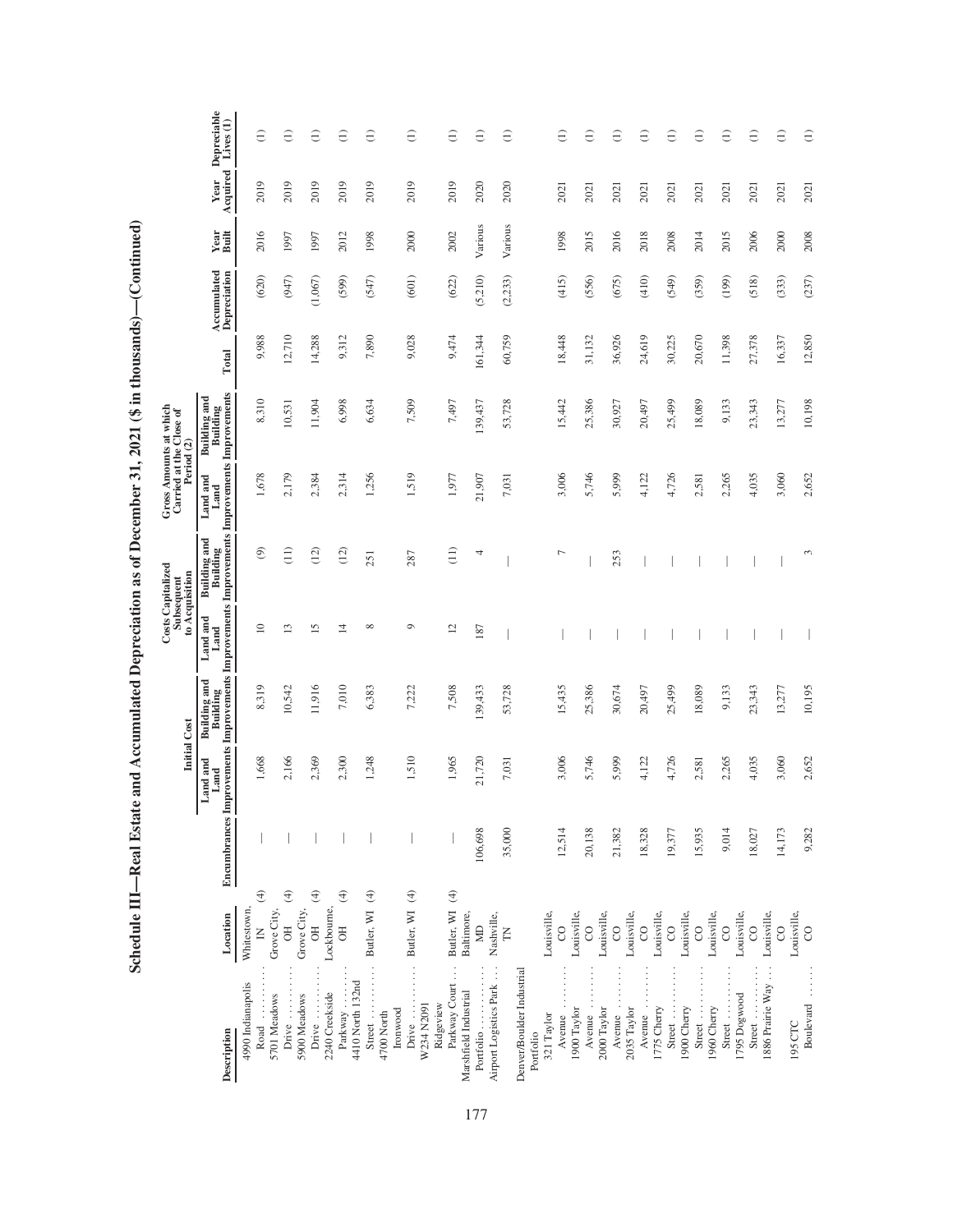|                                                                             |                |                                                          | <b>Initial Cost</b> |                                 |                  | Costs Capitalized<br>to Acquisition<br>Subsequent                         |                  | Gross Amounts at which<br>Carried at the Close of<br>Period (2) |        |                             |               |                  |                            |
|-----------------------------------------------------------------------------|----------------|----------------------------------------------------------|---------------------|---------------------------------|------------------|---------------------------------------------------------------------------|------------------|-----------------------------------------------------------------|--------|-----------------------------|---------------|------------------|----------------------------|
| Description                                                                 | Location       | Encumbrances Improvements Improvements Improvements<br>I | Land and<br>Land    | <b>Building</b> and<br>Building | Land and<br>Land | Improvements Improvements Improvements<br><b>Building and</b><br>Building | Land and<br>Land | <b>Building and</b><br>Building                                 | Total  | Accumulated<br>Depreciation | Built<br>Year | Acquired<br>Year | Depreciable<br>1 Lives (1) |
| 633 CTC                                                                     | Louisville,    |                                                          |                     |                                 |                  |                                                                           |                  |                                                                 |        |                             |               |                  |                            |
| Boulevard                                                                   | $\circ$        | 24,663                                                   | 6,351               | 33,818                          |                  |                                                                           | 6,351            | 33,818                                                          | 40,169 | (687)                       | 2017          | 2021             | $\ominus$                  |
| 346 Arthur                                                                  | Louisville,    |                                                          |                     |                                 |                  |                                                                           |                  |                                                                 |        |                             |               |                  |                            |
| Avenue                                                                      | 8              | 8,613                                                    | 3,201               | 11,109                          |                  |                                                                           | 3,201            | 11,109                                                          | 14,310 | (300)                       | 2000          | 2021             | $\widehat{\Xi}$            |
| 1480 Arthur                                                                 | Louisville,    |                                                          |                     |                                 |                  |                                                                           |                  |                                                                 |        |                             |               |                  |                            |
| Avenue                                                                      | $\infty$       | 13,590                                                   | 4,303               | 16,770                          |                  |                                                                           | 4,303            | 16,770                                                          | 21,073 | (435)                       | 2000          | 2021             | $\ominus$                  |
| 600 Tech Court                                                              | Louisville,    | 18,191                                                   | 4,905               | 24,778                          |                  |                                                                           | 4,905            | 24,778                                                          | 29,683 | (507)                       | 2020          | 2021             | $\ominus$                  |
| 700 Tech Court                                                              | Louisville,    |                                                          |                     |                                 |                  |                                                                           |                  |                                                                 |        |                             |               |                  |                            |
|                                                                             |                | 14,000                                                   | 5,219               | 18,522                          |                  |                                                                           | 5,219            | 18,522                                                          | 23,741 | (363)                       | 2018          | 2021             | $\ominus$                  |
| 725 Tech Court                                                              | Louisville,    |                                                          |                     |                                 |                  |                                                                           |                  |                                                                 |        |                             |               |                  |                            |
| Independence Logistics                                                      | 8              | 25,867                                                   | 5,780               | 15,126                          |                  | 1,690                                                                     | 5,780            | 16,816                                                          | 22,596 | (327)                       | 2021          | 2021             | $\ominus$                  |
| Park                                                                        |                |                                                          |                     |                                 |                  |                                                                           |                  |                                                                 |        |                             |               |                  |                            |
| 359 Old Underwood                                                           | La Porte,      |                                                          |                     |                                 |                  |                                                                           |                  |                                                                 |        |                             |               |                  |                            |
| Road                                                                        | TX             | 117,000<br>$\odot$                                       | 9,786               | 53,113                          |                  |                                                                           | 9,786            | 53,113                                                          | 62,899 | (1,345)                     | 2007          | 2021             | $\ominus$                  |
| 359 Pike Court                                                              | La Porte,      |                                                          |                     |                                 |                  |                                                                           |                  |                                                                 |        |                             |               |                  |                            |
|                                                                             | TX             | $\widehat{\circ}$                                        | 9,007               | 45,772                          |                  |                                                                           | 9,007            | 45,772                                                          | 54,779 | (1, 288)                    | 2008          | 2021             | $\ominus$                  |
| 10025 Porter                                                                | La Porte,      |                                                          |                     |                                 |                  |                                                                           |                  |                                                                 |        |                             |               |                  |                            |
| Road                                                                        | TX             | $\odot$                                                  | 2,836               | 11,629                          |                  |                                                                           | 2,836            | 11,629                                                          | 14,465 | (318)                       | 2018          | 2021             | $\ominus$                  |
| 10051 Porter                                                                | La Porte,      |                                                          |                     |                                 |                  |                                                                           |                  |                                                                 |        |                             |               |                  |                            |
| $\begin{array}{c} \vdots \\ \vdots \\ \vdots \\ \vdots \end{array}$<br>Road | TX             | $\odot$                                                  | 3,171               | 15,890                          |                  |                                                                           | 3,171            | 15,890                                                          | 19,061 | (395)                       | 2007          | 2021             | $\ominus$                  |
| 10052 PorterRoad                                                            | La Porte,      |                                                          |                     |                                 |                  |                                                                           |                  |                                                                 |        |                             |               |                  |                            |
|                                                                             | TX             | $\widehat{c}$                                            | 2,820               | 14,759                          |                  |                                                                           | 2,820            | 14,759                                                          | 17,579 | (331)                       | 2009          | 2021             | $\ominus$                  |
| 10100 Porter                                                                | La Porte,      |                                                          |                     |                                 |                  |                                                                           |                  |                                                                 |        |                             |               |                  |                            |
| Road $\ldots$                                                               | TX             | $\odot$                                                  | 3,046               | 8,154                           |                  |                                                                           | 3,046            | 8,154                                                           | 11,200 | (215)                       | 2005          | 2021             | $\ominus$                  |
| Reno Logistics Portfolio                                                    |                |                                                          |                     |                                 |                  |                                                                           |                  |                                                                 |        |                             |               |                  |                            |
| 475 Lillard Drive                                                           | Sparks, NV (6) | 266,000                                                  | 2,671               | 36,429                          |                  |                                                                           | 2,671            | 36,429                                                          | 39,100 | (702)                       | 1994          | 2021             | $\ominus$                  |
| 775 Lillard Drive                                                           | Sparks, NV (6) |                                                          | 10,861              | 15,573                          |                  |                                                                           | 10,861           | 15,573                                                          | 26,434 | (396)                       | 1996          | 2021             | $\ominus$                  |
| 850 Spice Islands                                                           | Sparks, NV (6) |                                                          | 2,104               | 7,331                           |                  |                                                                           | 2,104            | 7,331                                                           | 9,435  | (168)                       | 1986          | 2021             | $\ominus$                  |
| 1800 Deming                                                                 |                |                                                          |                     |                                 |                  |                                                                           |                  |                                                                 |        |                             |               |                  |                            |
|                                                                             | Sparks, NV (6) |                                                          | 1,669               | 7,368                           |                  |                                                                           | 1,669            | 7,368                                                           | 9,037  | (152)                       | 1979          | 2021             | $\ominus$                  |
| 10855 Lear                                                                  | Sparks, NV (6) |                                                          | 2,692               | 24,603                          |                  |                                                                           | 2,692            | 24,603                                                          | 27,295 | (498)                       | 2007          | 2021             | $\ominus$                  |
| Sparks Business                                                             |                |                                                          |                     |                                 |                  |                                                                           |                  |                                                                 |        |                             |               |                  |                            |
| Center $\dots\dots$                                                         | Sparks, NV     | $\circledcirc$                                           | 9,936               | 22,844                          |                  |                                                                           | 9,936            | 22,844                                                          | 32,780 | (632)                       | 1996          | 2021             | $\ominus$                  |
| 1185 South Rock                                                             | Sparks, NV (6) |                                                          | 3,815               | 9,484                           |                  |                                                                           | 3,815            | 9,484                                                           | 13,299 | (424)                       | 2005          | 2021             | $\ominus$                  |
| 210 Lyon Drive                                                              | Sparks, NV (6) |                                                          | 667                 | 6,890                           |                  |                                                                           | 667              | 6,890                                                           | 7,557  | (153)                       | 1981          | 2021             | $\ominus$                  |
| 12040 Моуа                                                                  | Sparks, NV (6) |                                                          | 2,996               | 28,611                          |                  | Ξ                                                                         | 2,996            | 28,622                                                          | 31,618 | (558)                       | 2006          | 2021             | $\oplus$                   |
| 10990 Lear                                                                  | Sparks, NV (6) |                                                          | 2,464               | 17,991                          |                  |                                                                           | 2,464            | 17,991                                                          | 20,455 | (402)                       | 2000          | 2021             | $\widehat{\Xi}$            |
| 10991 Lear                                                                  | Sparks, NV     | $\circledcirc$                                           | 2,397               | 26,376                          |                  | 57                                                                        | 2,397            | 26,413                                                          | 28,810 | (580)                       | 1998          | 2021             | $\widehat{\Xi}$            |
| 855 Greg Street                                                             | Sparks, NV     | $\odot$                                                  | 3,347               | 14,167                          |                  |                                                                           | 3,347            | 14,167                                                          | 17,514 | (333)                       | 1991          | 2021             | $\ominus$                  |
| 1823-1879 Deming                                                            |                |                                                          |                     |                                 |                  |                                                                           |                  |                                                                 |        |                             |               |                  |                            |
|                                                                             | Sparks, NV (6) |                                                          | 1,431               | 6,598                           |                  |                                                                           | 1,431            | 6,598                                                           | 8,029  | (137)                       | 1980          | 2021             | $\ominus$                  |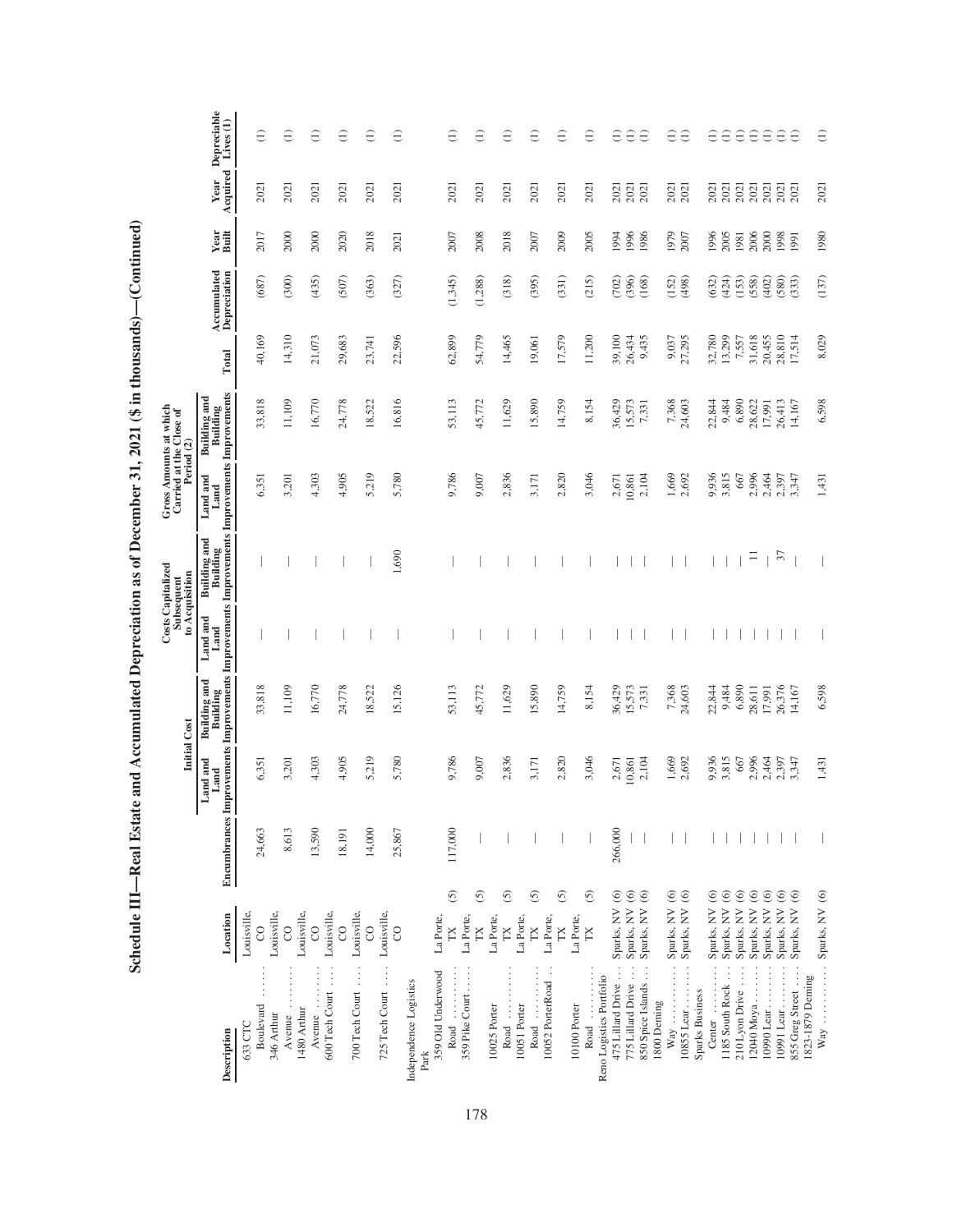| I<br>ì<br>i                        |
|------------------------------------|
|                                    |
| I<br>I                             |
| I                                  |
|                                    |
| $\overline{\phantom{a}}$           |
| $\overline{\phantom{a}}$<br>ļ<br>I |
|                                    |
|                                    |
| ļ<br>$\frac{1}{2}$<br> <br> <br>   |
| $\vdots$<br>l                      |

|                                                                                                                                                                                                                                                                                                                                                                                                      |                              |                    | <b>Initial Cost</b> |                                        |                  | Costs Capitalized<br>to Acquisition<br>Subsequent                                                              | Gross Amounts at which<br>Carried at the Close of<br>Period (2) |                                 |        |                             |               |                  |                            |
|------------------------------------------------------------------------------------------------------------------------------------------------------------------------------------------------------------------------------------------------------------------------------------------------------------------------------------------------------------------------------------------------------|------------------------------|--------------------|---------------------|----------------------------------------|------------------|----------------------------------------------------------------------------------------------------------------|-----------------------------------------------------------------|---------------------------------|--------|-----------------------------|---------------|------------------|----------------------------|
| Description                                                                                                                                                                                                                                                                                                                                                                                          | Location                     | Encumbrances Im    | Land and<br>Land    | <b>Building</b> and<br><b>Building</b> | Land and<br>Land | provements Improvements Improvements Improvements Improvements Improvements<br><b>Building</b> and<br>Building | Land and<br>Land                                                | <b>Building and</b><br>Building | Total  | Accumulated<br>Depreciation | Built<br>Year | Acquired<br>Year | Depreciable<br>d Lives (1) |
| 12755 Моуа                                                                                                                                                                                                                                                                                                                                                                                           | $\circledcirc$<br>Sparks, NV |                    | 1,373               | 8,505                                  |                  |                                                                                                                | 1,373                                                           | 8,505                           | 9,878  | (204)                       | 1992          | 2021             | Ξ                          |
| 12055 Sage Point                                                                                                                                                                                                                                                                                                                                                                                     | Sparks, NV                   | $\circledcirc$     | 2,847               | 26,630                                 |                  |                                                                                                                | 2,847                                                           | 26,630                          | 29,477 | (572)                       | 1998          | 2021             | Э                          |
| 1802 Brierly Way  Sparks, NV (6)                                                                                                                                                                                                                                                                                                                                                                     |                              |                    | 1,928               | 31,756                                 |                  |                                                                                                                | 1,928                                                           | 31,756                          | 33,684 | (681)                       | 1995          | 2021             | $\ominus$                  |
| 1755 Purina Way                                                                                                                                                                                                                                                                                                                                                                                      | Sparks, NV (6)               |                    | 2,773               | 10,195                                 |                  |                                                                                                                | 2,773                                                           | 10,195                          | 12,968 | (303)                       | 1977          | 2021             | $\ominus$                  |
| 1550 Greg Street                                                                                                                                                                                                                                                                                                                                                                                     | Sparks, NV (6)               |                    | 3,374               | 3,780                                  |                  |                                                                                                                | 3,374                                                           | 3,780                           | 7,154  | (140)                       | 1997          | 2021             | $\ominus$                  |
| 6995 Resource                                                                                                                                                                                                                                                                                                                                                                                        |                              |                    |                     |                                        |                  |                                                                                                                |                                                                 |                                 |        |                             |               |                  |                            |
| Byd                                                                                                                                                                                                                                                                                                                                                                                                  | $\ldots$ Sparks, NV (6)      |                    | 1,557               | 18,501                                 |                  |                                                                                                                | 1,557                                                           | 18,501                          | 20,058 | (405)                       | 1995          | 2021             | $\ominus$                  |
| Southwest Light                                                                                                                                                                                                                                                                                                                                                                                      |                              |                    |                     |                                        |                  |                                                                                                                |                                                                 |                                 |        |                             |               |                  |                            |
| Industrial Portfolio                                                                                                                                                                                                                                                                                                                                                                                 |                              |                    |                     |                                        |                  |                                                                                                                |                                                                 |                                 |        |                             |               |                  |                            |
| Aztec                                                                                                                                                                                                                                                                                                                                                                                                |                              |                    |                     |                                        |                  |                                                                                                                |                                                                 |                                 |        |                             |               |                  |                            |
| Commerceplex Phoenix, AZ                                                                                                                                                                                                                                                                                                                                                                             |                              | $31,757$<br>11,591 | 6,423               | 38,777                                 |                  |                                                                                                                | 6,423                                                           | 38,777                          | 45,200 | (354)                       | 1998          | 2021             | $\ominus$                  |
| Coronado Phase I Phoenix, AZ<br>Coronado Phase                                                                                                                                                                                                                                                                                                                                                       |                              |                    | 2,672               | 13,604                                 |                  |                                                                                                                | 2,672                                                           | 13,604                          | 16,276 | (136)                       | 1998          | 2021             | $\ominus$                  |
| $\mathbf{H}^{(1)},\ldots,\ldots$                                                                                                                                                                                                                                                                                                                                                                     | Phoenix, AZ                  | 30,860             | 7,390               | 36,285                                 |                  |                                                                                                                | 7,390                                                           | 36,285                          | 43,675 | (346)                       | 1998          | 2021             | $\ominus$                  |
| Coronado Phase                                                                                                                                                                                                                                                                                                                                                                                       |                              |                    |                     |                                        |                  |                                                                                                                |                                                                 |                                 |        |                             |               |                  |                            |
| $\blacksquare \begin{picture}(20,20) \put(0,0){\dashbox{0.5}(20,0){ }} \put(15,0){\circle{10}} \put(15,0){\circle{10}} \put(15,0){\circle{10}} \put(15,0){\circle{10}} \put(15,0){\circle{10}} \put(15,0){\circle{10}} \put(15,0){\circle{10}} \put(15,0){\circle{10}} \put(15,0){\circle{10}} \put(15,0){\circle{10}} \put(15,0){\circle{10}} \put(15,0){\circle{10}} \put(15,0){\circle{10}} \put$ | Phoenix, AZ                  | 7,172              | 2,211               | 8,019                                  |                  |                                                                                                                | 2,211                                                           | 8,019                           | 10,230 | (81)                        | 1999          | 2021             | $\ominus$                  |
| Coronado Phase                                                                                                                                                                                                                                                                                                                                                                                       |                              |                    |                     |                                        |                  |                                                                                                                |                                                                 |                                 |        |                             |               |                  |                            |
| $\mathbb{N}$ . $\dots$ . $\dots$                                                                                                                                                                                                                                                                                                                                                                     | Phoenix, AZ                  | 14,343             | 2,933               | 17,368                                 |                  |                                                                                                                | 2,933                                                           | 17,368                          | 20,301 | (155)                       | 2001          | 2021             | $\ominus$                  |
| Dean Martin Drive                                                                                                                                                                                                                                                                                                                                                                                    | Las Vegas,                   |                    |                     |                                        |                  |                                                                                                                |                                                                 |                                 |        |                             |               |                  |                            |
| Phase I $\ldots \ldots$                                                                                                                                                                                                                                                                                                                                                                              | $\geq$                       | 13,964             | 5,798               | 12,334                                 |                  |                                                                                                                | 5,798                                                           | 12,334                          | 18,132 | (143)                       | 2000          | 2021             | $\ominus$                  |
| Dean Martin Drive                                                                                                                                                                                                                                                                                                                                                                                    | Las Vegas,                   |                    |                     |                                        |                  |                                                                                                                |                                                                 |                                 |        |                             |               |                  |                            |
| Phase $\Pi$                                                                                                                                                                                                                                                                                                                                                                                          | $\geq$                       | 18,700             | 7,867               | 16,416                                 |                  |                                                                                                                | 7,867                                                           | 16,416                          | 24,283 | (191)                       | 2000          | 2021             |                            |
| Loop 101 Phase I Las Vegas,                                                                                                                                                                                                                                                                                                                                                                          | $\geq$                       | 25,354             | 6,968               | 28,795                                 |                  |                                                                                                                | 6,968                                                           | 28,795                          | 35,763 | (294)                       | 2004          | 2021             | $\ominus$                  |
| Loop 101 Phase                                                                                                                                                                                                                                                                                                                                                                                       |                              |                    |                     |                                        |                  |                                                                                                                |                                                                 |                                 |        |                             |               |                  |                            |
| $\begin{array}{cccccccc}\n\mathbf{H} & \cdots & \cdots & \mathbf{H}\n\end{array}$                                                                                                                                                                                                                                                                                                                    | Phoenix, AZ                  | 39,219             | 13,005              | 46,987                                 |                  |                                                                                                                | 13,005                                                          | 46,987                          | 59,992 | (480)                       | 2006          | 2021             | $\widehat{\Xi}$            |
| Phoenix Pinnacle                                                                                                                                                                                                                                                                                                                                                                                     |                              |                    |                     |                                        |                  |                                                                                                                |                                                                 |                                 |        |                             |               |                  |                            |
| Phase $1$<br>Phoenix Pinnacle                                                                                                                                                                                                                                                                                                                                                                        | Phoenix, AZ                  | 48,336             | 10,250              | 56,873                                 |                  |                                                                                                                | 10,250                                                          | 56,873                          | 67,123 | (531)                       | 2001          | 2021             | $\ominus$                  |
| Phase $1 \ldots \ldots$                                                                                                                                                                                                                                                                                                                                                                              | Phoenix, AZ                  | 31,829             | 5,812               | 38,756                                 |                  |                                                                                                                | 5,812                                                           | 38,756                          | 44,568 | (320)                       | 2002          | 2021             | $\ominus$                  |
| Phoenix Pinnacle                                                                                                                                                                                                                                                                                                                                                                                     |                              |                    |                     |                                        |                  |                                                                                                                |                                                                 |                                 |        |                             |               |                  |                            |
| Phase $\mathbb{II}$                                                                                                                                                                                                                                                                                                                                                                                  | Phoenix, AZ                  | 20,066             | 3,578               | 22,515                                 |                  |                                                                                                                | 3,578                                                           | 22,515                          | 26,093 | (198)                       | 2004          | 2021             | $\widehat{\Xi}$            |
| Tempe Southern<br><b>Business</b>                                                                                                                                                                                                                                                                                                                                                                    |                              |                    |                     |                                        |                  |                                                                                                                |                                                                 |                                 |        |                             |               |                  |                            |
|                                                                                                                                                                                                                                                                                                                                                                                                      |                              |                    | 4,987               |                                        |                  |                                                                                                                | 4,987                                                           |                                 |        |                             | 1997          |                  |                            |
| Center $\dots$<br>Wynn Road                                                                                                                                                                                                                                                                                                                                                                          | $\ldots$ Phoenix, AZ         | 22,515             |                     | 25,684                                 |                  | 4                                                                                                              |                                                                 | 25,688                          | 30,675 | (251)                       |               | 2021             | $\ominus$                  |
| Vegas  Phoenix, AZ                                                                                                                                                                                                                                                                                                                                                                                   |                              | 18,828             | 7,53                | 18,712                                 |                  |                                                                                                                | 7,531                                                           | 18,712                          | 26,243 | (179)                       | 1998          | 2021             | $\widehat{\Xi}$            |
| Wynn Road Vegas                                                                                                                                                                                                                                                                                                                                                                                      | Las Vegas,                   |                    |                     |                                        |                  |                                                                                                                |                                                                 |                                 |        |                             |               |                  |                            |
| East                                                                                                                                                                                                                                                                                                                                                                                                 | $\check{\mathsf{z}}$         | 6,650              | 2,341               | 6,741                                  |                  |                                                                                                                | 2,341                                                           | 6,741                           | 9,082  | (72)                        | 1998          | 2021             | $\ominus$                  |
| Northern Italy Industrial<br>Portfolio                                                                                                                                                                                                                                                                                                                                                               |                              |                    |                     |                                        |                  |                                                                                                                |                                                                 |                                 |        |                             |               |                  |                            |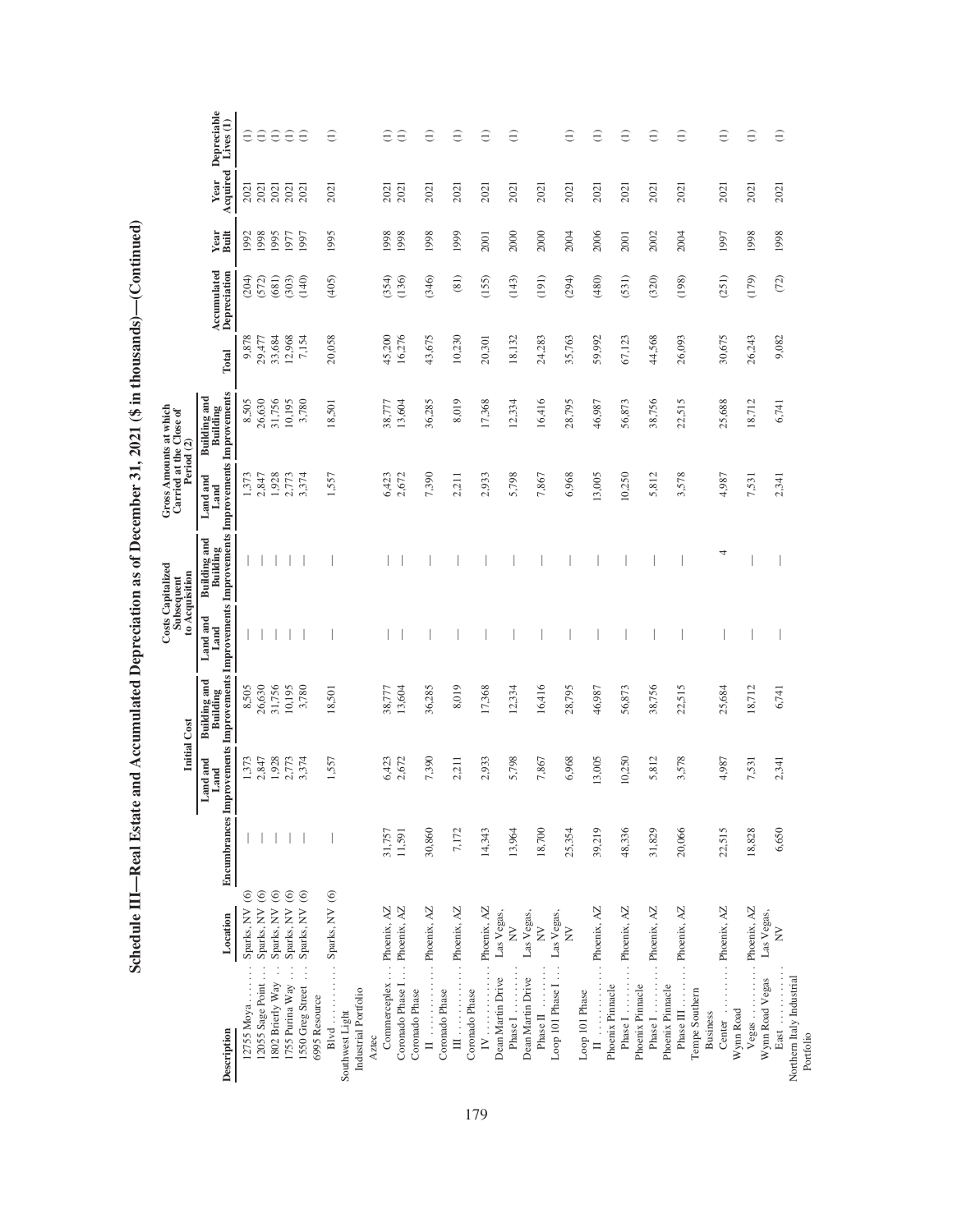| Î              |
|----------------|
|                |
|                |
|                |
|                |
|                |
|                |
|                |
|                |
|                |
| ì              |
|                |
|                |
|                |
|                |
|                |
|                |
|                |
|                |
|                |
|                |
|                |
|                |
|                |
| I              |
|                |
| I              |
|                |
|                |
|                |
|                |
|                |
|                |
|                |
| l              |
|                |
|                |
|                |
|                |
|                |
|                |
|                |
|                |
|                |
|                |
|                |
| l              |
| I              |
|                |
|                |
|                |
|                |
|                |
|                |
|                |
|                |
|                |
|                |
|                |
|                |
|                |
|                |
|                |
|                |
|                |
| ļ              |
| $\overline{1}$ |
|                |
|                |
|                |
|                |
|                |
|                |
|                |
|                |
|                |
|                |
|                |
| j<br>ł         |
|                |

|                                                                              |                                      |                                                                                                                 | <b>Initial Cost</b> |                     |          | Costs Capitalized<br>to Acquisition<br>Subsequent |              | Gross Amounts at which<br>Carried at the Close of<br>Period (2) |                    |                             |                |          |                          |
|------------------------------------------------------------------------------|--------------------------------------|-----------------------------------------------------------------------------------------------------------------|---------------------|---------------------|----------|---------------------------------------------------|--------------|-----------------------------------------------------------------|--------------------|-----------------------------|----------------|----------|--------------------------|
|                                                                              |                                      | Land Building Land Building Land Building Land Building Land Building Building Building Building Building<br>J, | Land and            | <b>Building and</b> | Land and | <b>Building</b> and                               | Land and     | <b>Building</b> and                                             | Total              | Accumulated<br>Depreciation | Year<br>Built  | Year     | Depreciable<br>Lives (1) |
| Description                                                                  | Location                             |                                                                                                                 |                     |                     |          |                                                   |              |                                                                 |                    |                             |                | Acquired |                          |
| Isola Vicentina 1                                                            | Province,<br>Vicenza<br>Italy        | 12,782                                                                                                          | 3,369               | 19,757              |          |                                                   | 3,369        | 19,757                                                          | 23,126             | (215)                       | 2017           | 2021     | $\oplus$                 |
| Isola Vicentina 2                                                            | Vicenza                              |                                                                                                                 |                     |                     |          |                                                   |              |                                                                 |                    |                             |                |          |                          |
| Settimo Torinese                                                             | Provence,<br>Turin<br>$_{\rm Italy}$ | 16,003                                                                                                          | 4,218               | 24,736              |          |                                                   | 4,218        | 24,736                                                          | 28,954             | (269)                       | 2010           | 2021     | $\ominus$                |
| Peschiera                                                                    | Province,<br>Italy                   | 10,448                                                                                                          | 3,939               | 14,907              |          |                                                   | 3,939        | 14,907                                                          | 18,846             | (162)                       | 2008           | 2021     | $\ominus$                |
| Borromeo                                                                     | Province,<br>Milan<br>Italy          | 5,232                                                                                                           | 2,983               | 6,404               |          |                                                   | 2,983        | 6,404                                                           | 9,387              | (69)                        | 1970s/<br>2018 | 2021     | $\ominus$                |
| $\frac{1}{2}$<br>Properties<br><b>Total Industrial</b>                       |                                      | \$1,383,468                                                                                                     | 352,756<br>÷        | 1,667,278<br>₩      | 833<br>↮ | 3,122<br>÷                                        | 353,589<br>÷ | 1,670,400<br>₩                                                  | 2,023,989<br>÷,    | (50, 254)<br>₩              |                |          |                          |
| JTB Carlton  Jacksonville,<br>Florida Office Portfolio<br>Office properties: | $\widehat{C}$                        | 139,173<br>↔                                                                                                    | 4,510<br>$\Theta$   | 13,905<br>↔         | S        | 449<br>$\Theta$                                   | 4,510<br>↔   | 14,354<br>↔                                                     | 18,864<br>$\Theta$ | (1,962)<br>↔                | 1999           | 2019     | $\widehat{E}$            |
| JTB Derwood<br>Park $\ldots \ldots$                                          | $\widehat{C}$<br>Jacksonville,       |                                                                                                                 | 1,303               | 1,298               |          | Γ                                                 | 1,303        | 1,305                                                           | 2,608              | (124)                       | 1991           | 2019     | $\ominus$                |
| JTB Collier  Jacksonville,                                                   | Е<br>E                               |                                                                                                                 | 4,540               | 11,050              |          | 88                                                | 4,540        | 11,138                                                          | 15,678             | (1,367)                     | 2001           | 2019     | $\ominus$                |
| Deerwood N 100  Jacksonville,                                                | 리                                    |                                                                                                                 | 5,173               | 17,670              |          | 545                                               | 5,173        | 18,215                                                          | 23,388             | (2,442)                     | 1999           | 2019     | $\ominus$                |
| Deerwood N 200  Jacksonville,                                                |                                      |                                                                                                                 | 5,152               | 14,995              |          | (637)                                             | 5,152        | 14,358                                                          | 19,510             | (1, 284)                    | 2001           | 2019     | $\ominus$                |
| Deerwood N 300  Jacksonville,                                                | 旵                                    |                                                                                                                 | 5,723               | 16,056              |          | 300                                               | 5,723        | 16,356                                                          | 22,079             | (1,961)                     | 2004           | 2019     | $\widehat{\Xi}$          |
| Deerwood N 400  Jacksonville,                                                | $\widehat{C}$                        |                                                                                                                 | 5,535               | 18,722              |          | 116                                               | 5,535        | 18,838                                                          | 24,373             | (2,376)                     | 2005           | 2019     | $\ominus$                |
| Deerwood S 100  Jacksonville,                                                | $\odot$                              |                                                                                                                 | 5,761               | 15,490              |          | 73                                                | 5,761        | 15,563                                                          | 21,324             | (2,354)                     | 1996           | 2019     | $\ominus$                |
| Deerwood S 200  Jacksonville,                                                | $\widehat{c}$                        |                                                                                                                 | 5,548               | 15,976              |          | 103                                               | 5,548        | 16,079                                                          | 21,627             | (2,544)                     | 1996           | 2019     | $\ominus$                |
| Deerwood S 300  Jacksonville,                                                | $\widehat{C}$                        |                                                                                                                 | 5,158               | 14,265              |          | 789                                               | 5,158        | 15,054                                                          | 20,212             | (2,808)                     | 1997           | 2019     | $\ominus$                |
| Deerwood S 400  Jacksonville,                                                | $\widehat{C}$<br>$\mathbb E$         |                                                                                                                 | 5,062               | 13,736              |          | 1,389                                             | 5,062        | 15,125                                                          | 20,187             | (2,428)                     | 1998           | 2019     | $\ominus$                |
| $250$ High $\ldots \ldots \ldots$<br>Columbus Office<br>Portfolio            | Columbus,<br>$\overline{a}$          | 25,242                                                                                                          | 1,527               | 27,449              | $68$     | $\overline{4}$                                    | 1,595        | 27,463                                                          | 29,058             | (2,276)                     | 2015           | 2019     | $\ominus$                |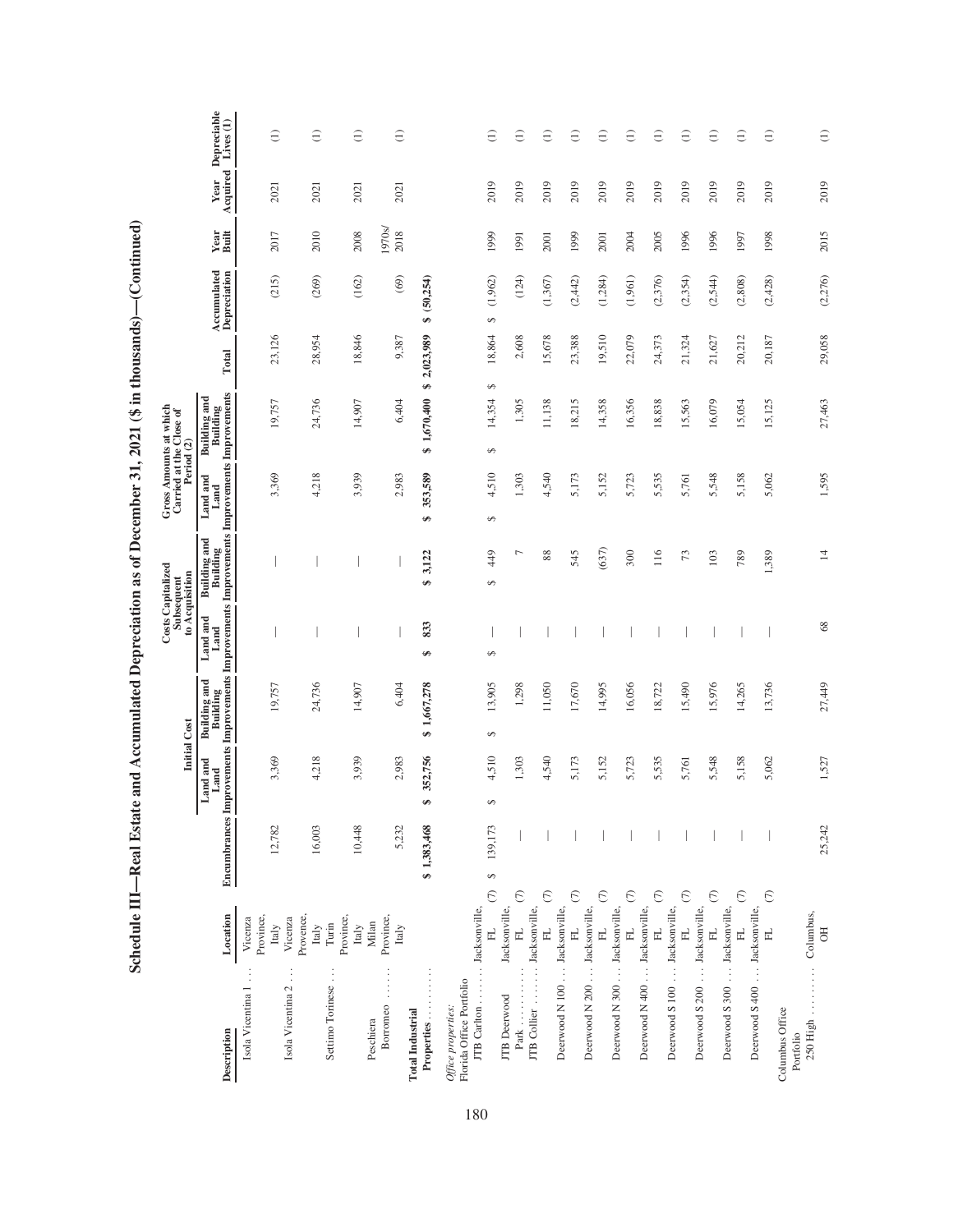| i<br>$\overline{ }$<br>j<br>i<br>$\ddot{\phantom{0}}$ |
|-------------------------------------------------------|
| I                                                     |
| j                                                     |
| i<br>ļ<br>l<br>I<br>I                                 |
|                                                       |
|                                                       |
| ļ<br>l                                                |
|                                                       |
|                                                       |
| ś<br>l<br>١                                           |

|                                                                                                                 |                          |                       |                | <b>Initial Cost</b> |                                        |                  | Costs Capitalized<br>to Acquisition<br>Subsequent                                          |                  | Gross Amounts at which<br>Carried at the Close of<br>Period (2) |             |                             |       |          |                 |
|-----------------------------------------------------------------------------------------------------------------|--------------------------|-----------------------|----------------|---------------------|----------------------------------------|------------------|--------------------------------------------------------------------------------------------|------------------|-----------------------------------------------------------------|-------------|-----------------------------|-------|----------|-----------------|
|                                                                                                                 |                          |                       |                | Land and<br>$L$ and | <b>Building</b> and<br><b>Building</b> | Land and<br>Land | <b>Building</b> and<br>Building                                                            | Land and<br>Land | <b>Building and</b><br><b>Building</b>                          |             | Accumulated<br>Depreciation | Year  | Year     | Depreciable     |
| Description                                                                                                     | Location                 |                       |                |                     |                                        |                  | Encumbrances Improvements Improvements Improvements Improvements Improvements Improvements |                  |                                                                 | Total       |                             | Built | Acquired | Lives (1)       |
| Commons<br>80 on the                                                                                            | Columbus,<br><b>FIO</b>  | 29,309                |                | 1,486               | 22,615                                 | $\mathfrak{S}$   | 1,395                                                                                      | 1,515            | 24,010                                                          | 25,525      | (2,740)                     | 2018  | 2019     |                 |
| 60 State Street  Boston, MA                                                                                     |                          | 394,497               |                |                     | 478,150                                | 472              | 10,263                                                                                     | 472              | 488,413                                                         | 488,885     | (32, 676)                   | 1978  | 2020     | $\widehat{\Xi}$ |
| Nashville Office                                                                                                | Nashville,<br>E          | 175,000               |                |                     | 229,183                                |                  | 838                                                                                        |                  | 230,021                                                         |             |                             | 2017  | 2020     |                 |
| Stonebridge Office                                                                                              |                          |                       |                | 21,647              |                                        |                  |                                                                                            | 21,647           |                                                                 | 251,668     | (12,982)                    |       |          | $\ominus$       |
| Portfolio                                                                                                       |                          |                       |                |                     |                                        |                  |                                                                                            |                  |                                                                 |             |                             |       |          |                 |
| Stonebridge I                                                                                                   | Alpharetta,              |                       |                |                     |                                        |                  |                                                                                            |                  |                                                                 |             |                             |       |          |                 |
| Stonebridge II                                                                                                  | Alpharetta,<br>GA        | 64,500<br>$\circledS$ |                | 4,618               | 31,103                                 |                  | 244                                                                                        | 4,618            | 31,347                                                          | 35,965      | (1, 198)                    | 2007  | 2021     | $\ominus$       |
|                                                                                                                 | GA                       | $\circled{8}$         |                | 4,098               | 27,708                                 |                  | 59                                                                                         | 4,098            | 27,767                                                          | 31,865      | (975)                       | 2006  | 2021     | $\ominus$       |
| Stonebridge III                                                                                                 | Alpharetta,              |                       |                |                     |                                        |                  |                                                                                            |                  |                                                                 |             |                             |       |          |                 |
|                                                                                                                 | $G\mathbb{A}$            | $\circledS$           |                | 6,489               | 42,813                                 |                  | 78                                                                                         | 6,489            | 42,891                                                          | 49,380      | (1,458)                     | 2008  | 2021     | $\ominus$       |
| M Campus B1                                                                                                     | Meudon,<br>France        | 69,130                |                | 14,522              | 63,636                                 |                  |                                                                                            | 14,522           | 63,636                                                          | 78,158      | (71)                        | 2006  | 2021     | $\ominus$       |
| M Campus B2                                                                                                     | Meudon,                  |                       |                |                     |                                        |                  |                                                                                            |                  |                                                                 |             |                             |       |          |                 |
|                                                                                                                 | France                   | 125,975               |                | 26,442              | 120,442                                |                  |                                                                                            | 26,442           | 120,442                                                         | 146,884     | (130)                       | 2006  | 2021     | $\widehat{\Xi}$ |
| Properties<br><b>Total Office</b>                                                                               |                          | \$1,022,826           |                | 134,294<br>æ        | \$1,196,262                            | 569<br>Đ,        | \$16,113                                                                                   | 134,863<br>Đ,    | 1,212,375<br>ĠĤ,                                                | \$1,347,238 | (76, 156)<br>œ              |       |          |                 |
| Morningstar Self-Storage<br>Self-Storage Properties<br>Joint Venture                                            |                          |                       |                |                     |                                        |                  |                                                                                            |                  |                                                                 |             |                             |       |          |                 |
| Alabaster                                                                                                       | Alabaster,               | 11,231<br>↮           |                | 2,313<br>↔          | 15,843<br>↔                            | ↔                | ↔                                                                                          | 2,313<br>↔       | ↔<br>15,843<br>↔                                                | 18,156      | (23)<br>↔                   | 2008  | 2021     | $\ominus$       |
| Alamo Ranch  San Antonio,                                                                                       |                          |                       |                |                     |                                        |                  |                                                                                            |                  |                                                                 |             |                             |       |          |                 |
|                                                                                                                 |                          |                       | 7,593          | 2,318               | 9,951                                  |                  |                                                                                            | 2,318            | 9,951                                                           | 12,269      | (14)                        | 2014  | 2021     | $\ominus$       |
| Babcock                                                                                                         | . San Antonio,           |                       |                |                     |                                        |                  |                                                                                            |                  |                                                                 |             |                             |       |          |                 |
| <b>Bryan/College</b>                                                                                            | College                  |                       | 5,872          | 2,062               | 7,448                                  |                  |                                                                                            | 2,062            | 7,448                                                           | 9,510       | $\frac{1}{2}$               | 2000  | 2021     | $\ominus$       |
| $\begin{array}{l} \text{Station} \; \ldots \; \ldots \; \ldots \\ \text{Cambell Station} \; \ldots \end{array}$ | Station, TX              | 12,872                |                | 3,036               | 17,786                                 |                  |                                                                                            | 3,036            | 17,786                                                          | 20,822      | (25)                        | 2009  | 2021     | $\ominus$       |
|                                                                                                                 | Nashville,<br>E          | 10,598                |                | 4,563               | 12,615                                 |                  |                                                                                            | 4,563            | 12,615                                                          | 17,178      | (18)                        | 2008  | 2021     | $\ominus$       |
| College Street I                                                                                                | Charlotte,               |                       |                |                     |                                        |                  |                                                                                            |                  |                                                                 |             |                             |       |          |                 |
|                                                                                                                 | $\gtrsim$                | 6,742                 |                | 2,688               | 8,205                                  |                  |                                                                                            | 2,688            | 8,205                                                           | 10,893      | (12)                        | 2017  | 2021     | $\ominus$       |
| Cornelius                                                                                                       | Cornelius,               |                       |                |                     |                                        |                  |                                                                                            |                  |                                                                 |             |                             |       |          |                 |
|                                                                                                                 | $\gtrapprox$             | 10,460                |                | 3,217               | 13,736                                 |                  |                                                                                            | 3,217            | 13,736                                                          | 16,953      | (20)                        | 2008  | 2021     | $\ominus$       |
| FL Mall $\dots\dots$                                                                                            | Orlando, FL              |                       | 5,418<br>8,522 | 1,949               | 6,803                                  |                  |                                                                                            | 1,949            | 6,803                                                           | 8,752       | (10)                        | 2017  | 2021     | $\ominus$       |
| Highway 78<br>Ladson                                                                                            | Charleston,<br>Wylie, TX |                       |                | 3,098               | 10,714                                 |                  |                                                                                            | 3,098            | 10,714                                                          | 13,812      | (15)                        | 2001  | 2021     | $\ominus$       |
|                                                                                                                 | SC                       | 6,031                 |                | 2,044               | 7,688                                  |                  |                                                                                            | 2,044            | 7,688                                                           | 9,732       | (11)                        | 2017  | 2021     | $\ominus$       |
| Lake Wylie  Lake Wylie,                                                                                         | SC                       |                       | 5,477          | 2,928               | 5,947                                  |                  |                                                                                            | 2,928            | 5,947                                                           | 8,875       | $\circledcirc$              | 2017  | 2021     | $\widehat{\Xi}$ |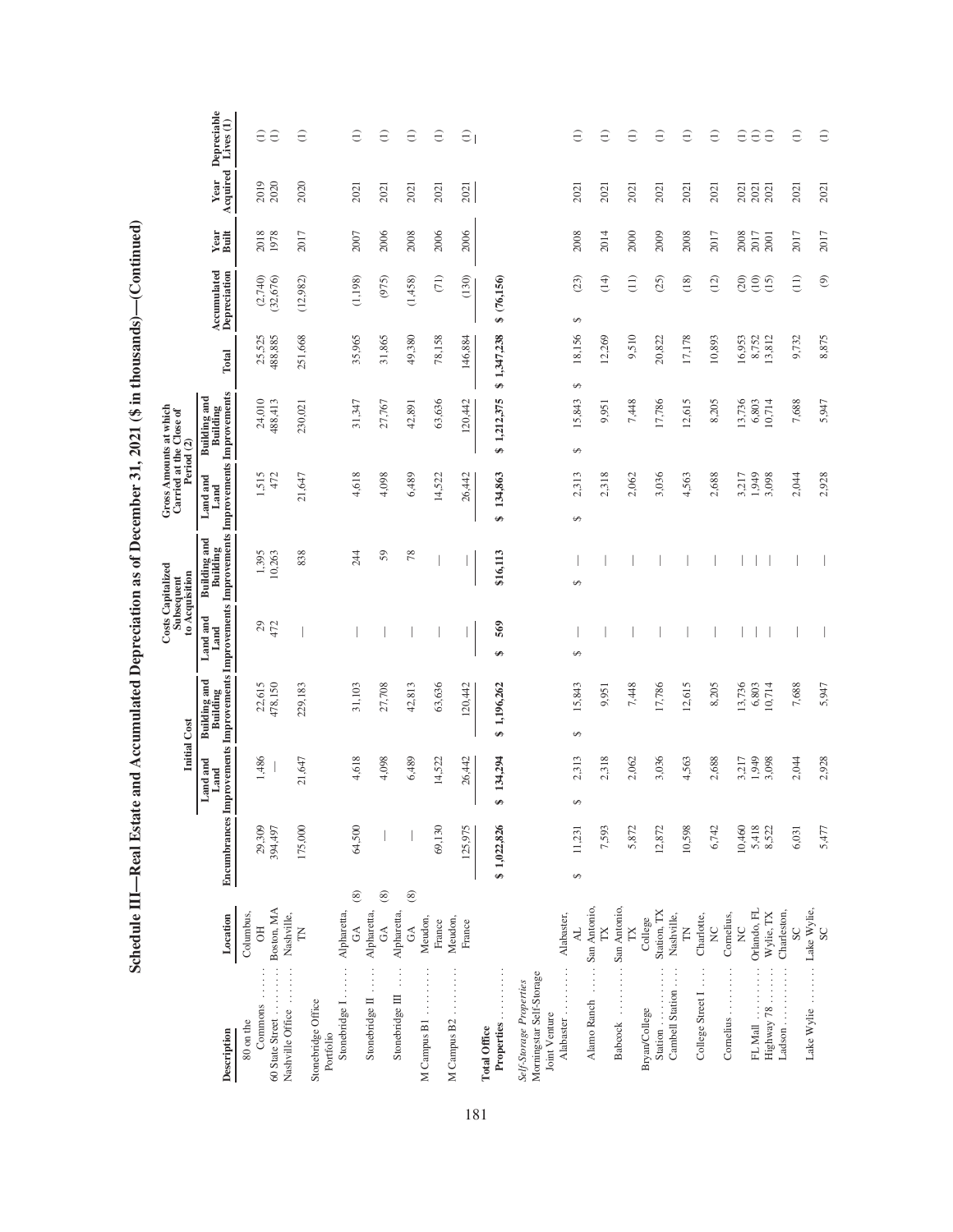|                                            |                        |                             |                  | <b>Initial Cost</b>             |                  | Costs Capitalized<br>to Acquisition<br>Subsequent                                                                             |                    | Gross Amounts at which<br>Carried at the Close of<br>Period (2) |         |                                        |               |                  |                          |
|--------------------------------------------|------------------------|-----------------------------|------------------|---------------------------------|------------------|-------------------------------------------------------------------------------------------------------------------------------|--------------------|-----------------------------------------------------------------|---------|----------------------------------------|---------------|------------------|--------------------------|
| Description                                | Location               |                             | Land and<br>Land | <b>Building</b> and<br>Building | Land and<br>Land | Encumbrances Improvements Improvements Improvements Improvements Improvements Improvements<br><b>Building</b> and<br>Building | Land and<br>Land   | <b>Building and</b><br>Building                                 | Total   | Accumulated<br>Depreciation            | Built<br>Year | Acquired<br>Year | Depreciable<br>Lives (1) |
| Moorseville                                | Mooresville,           |                             |                  |                                 |                  |                                                                                                                               |                    |                                                                 |         |                                        |               |                  |                          |
|                                            |                        | 9,866                       | 2,602            | 13,388                          |                  |                                                                                                                               | 2,602              | 13,388                                                          | 15,990  | (19)                                   | 2007          | 2021             | $\ominus$                |
| Mountain Brook  Birmingham,                | $\overline{A}$         | 12,457                      | 5,723            | 14,463                          |                  |                                                                                                                               | 5,723              | 14,463                                                          | 20,186  | (21)                                   | 1985          | 2021             | $\ominus$                |
| OKC Bethany  Bethany, OK                   |                        | 4,251                       | 1,688            | 5,486                           |                  |                                                                                                                               | 1,688              | 5,486                                                           | 7,174   | $\circledast$                          | 1985          | 2021             | $\ominus$                |
| OKC Edmond                                 | Edmond,                |                             |                  |                                 |                  |                                                                                                                               |                    |                                                                 |         |                                        |               |                  |                          |
|                                            | ΟK                     | 4,310                       | 2,550            | 5,282                           |                  |                                                                                                                               | 2,550              | 5,282                                                           | 7,832   | $^\circledR$                           | 2001          | 2021             | $\ominus$                |
| OKC MacArthur                              | Oklahoma               |                             |                  |                                 |                  |                                                                                                                               |                    |                                                                 |         |                                        |               |                  |                          |
| OKC Midwest                                | Midwest<br>City, OK    | 5,635                       | 1,098            | 7,642                           |                  |                                                                                                                               | 1,098              | 7,642                                                           | 8,740   | $\begin{pmatrix} 1 \\ 1 \end{pmatrix}$ | 2000          | 2021             | $\ominus$                |
|                                            | City, OK               | 7,395                       | 1,968            | 9,874                           |                  |                                                                                                                               | 1,968              | 9,874                                                           | 11,842  | (14)                                   | 1990          | 2021             | $\ominus$                |
| OKC Norman                                 | Norman, OK             | 6,386                       | 1,342            | 8,634                           |                  |                                                                                                                               | 1,342              | 8,634                                                           | 9,976   | (12)                                   | 2003          | 2021             | $\ominus$                |
| OKC North Penn                             | Oklahoma               |                             |                  |                                 |                  |                                                                                                                               |                    |                                                                 |         |                                        |               |                  |                          |
|                                            | City, OK               | 3,342                       | 1,033            | 4,413                           |                  |                                                                                                                               | 1,033              | 4,413                                                           | 5,446   | $\circledcirc$                         | 1994          | 2021             | $\ominus$                |
| OKC Santa Fe                               | Oklahoma               |                             |                  |                                 |                  |                                                                                                                               |                    |                                                                 |         |                                        |               |                  |                          |
|                                            | City, OK               | 4,567                       | 1,003            | 6,166                           |                  |                                                                                                                               | 1,003              | 6,166                                                           | 7,169   | $\circledcirc$                         | 2001          | 2021             | $\ominus$                |
| OKC South Penn                             | Oklahoma               |                             |                  |                                 |                  |                                                                                                                               |                    |                                                                 |         |                                        |               |                  |                          |
|                                            | City, OK               | 4,627                       | 1,269            | 6,165                           |                  |                                                                                                                               | 1,269              | 6,165                                                           | 7,434   | $\circledcirc$                         | 1999          | 2021             | $\ominus$                |
| OKC Camden                                 | Oklahoma               |                             |                  |                                 |                  |                                                                                                                               |                    |                                                                 |         |                                        |               |                  |                          |
|                                            | City, OK               | 2,135                       | 574              | 2,863                           |                  |                                                                                                                               | 574                | 2,863                                                           | 3,437   | $\bigoplus$                            | 2013          | 2021             | $\ominus$                |
| Rea                                        | Waxhaw,                |                             |                  |                                 |                  |                                                                                                                               |                    |                                                                 |         |                                        |               |                  |                          |
|                                            | $\overline{a}$         | 17,795                      | 4,661            | 24,139                          |                  |                                                                                                                               | 4,661              | 24,139                                                          | 28,800  | (37)                                   | 2016          | 2021             | $\ominus$                |
| South Blvd                                 | Charlotte,<br>$\geq$   |                             | 2,519            | 12,957                          |                  |                                                                                                                               | 2,519              | 12,957                                                          | 15,476  |                                        | 2017          | 2021             |                          |
| West WT Harris                             | Charlotte,             | 9,570                       |                  |                                 |                  |                                                                                                                               |                    |                                                                 |         | (19)                                   |               |                  | $\ominus$                |
|                                            | $\frac{C}{Z}$          | 14,572                      | 3,933            | 19,656                          |                  |                                                                                                                               | 3,933              | 19,656                                                          | 23,589  | (30)                                   | 1995          | 2021             | $\widehat{=}$            |
| <b>Total Self-Storage</b>                  |                        |                             |                  |                                 |                  |                                                                                                                               |                    |                                                                 |         |                                        |               |                  |                          |
| Properties.                                |                        | 197,724<br>÷                | 62,179<br>₩      | 257,864<br>⊕                    | ÷                | I<br>GA                                                                                                                       | 62,179<br>÷        | ÷<br>257,864<br>÷                                               | 320,043 | (375)<br>÷                             |               |                  |                          |
| Exchange on<br>Medical Office:             |                        |                             |                  |                                 |                  |                                                                                                                               |                    |                                                                 |         |                                        |               |                  |                          |
| Erwin-                                     |                        |                             |                  |                                 |                  |                                                                                                                               |                    |                                                                 |         |                                        |               |                  |                          |
| Commercial  Durham, NC                     |                        | 24,908<br>$\leftrightarrow$ | 13,492<br>↔      | 20,157<br>$\overline{S}$        | $\Theta$         | 36<br>↔                                                                                                                       | 13,492<br>$\Theta$ | ↔<br>20,193<br>$\Theta$                                         | 33,685  | (1,783)<br>$\Theta$                    | 2007          | 2019             | $\ominus$                |
| Barlow Building                            | Chase, MD<br>Chevy     | 108,160                     | 31,902           | 112,291                         | 208              | 1,260                                                                                                                         | 32,110             | 113,551                                                         | 145,661 | (6, 911)                               | 2019          | 2020             | $\widehat{\Xi}$ (        |
| Properties<br><b>Total Medical Office</b>  |                        | 133,068<br>÷                | 45,394<br>↮      | 132,448<br>÷                    | 208<br>÷         | \$1,296                                                                                                                       | 45,602<br>÷        | ÷<br>133,744<br>÷                                               | 179,346 | (8,694)<br>₩                           |               |                  |                          |
| <b>Other</b>                               |                        |                             |                  |                                 |                  |                                                                                                                               |                    |                                                                 |         |                                        |               |                  |                          |
| Vesterbro $\ldots \ldots$<br>Comfort Hotel | Copenhagen,<br>Denmark | 50,702<br>$\leftrightarrow$ | 20,335<br>↔      | 58,315<br>$\Theta$              | $\Theta$         | $\leftrightarrow$                                                                                                             | 20,335<br>S,       | $\Theta$<br>58,315<br>$\Theta$                                  | 78,650  | (482)<br>$\Theta$                      | 1999          | 2021             | $\ominus$                |